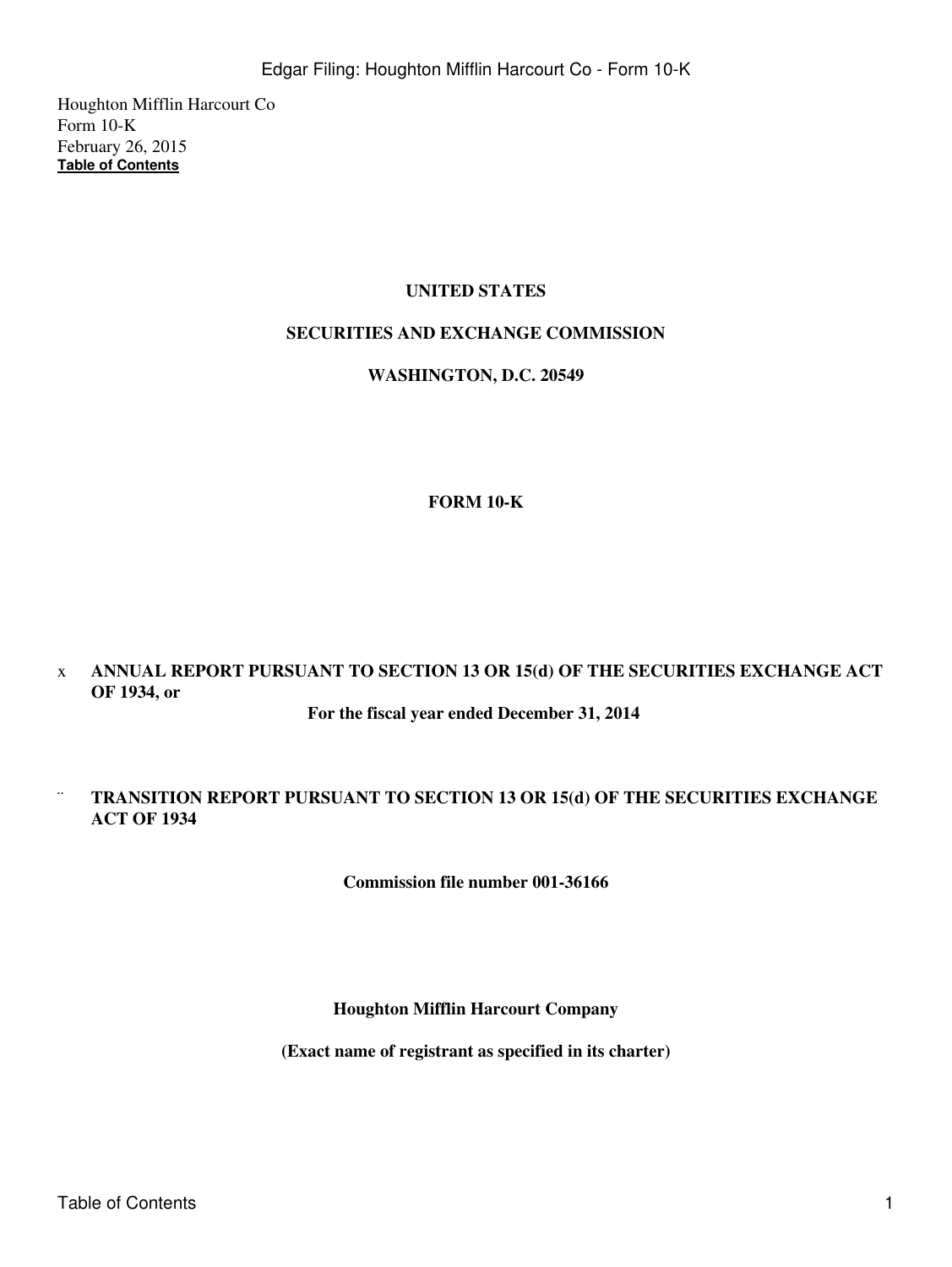**Delaware 27-1566372 (State or other jurisdiction of incorporation or organization)**

**(I.R.S. Employer Identification No.)**

# **222 Berkeley Street**

**Boston, MA 02116**

**(617) 351-5000**

(Address, including zip code, and telephone number, including area code, of registrant s principal executive **offices)**

**Securities registered pursuant to Section 12(b) of the Act:**

**Title of each class Name of each exchange on which registered Common Stock, \$0.01 par value The NASDAQ Stock Market LLC Securities registered pursuant to Section 12(g) of the Act: None**

Indicate by check mark if the registrant is a well-known seasoned issuer, as defined in Rule 405 of the Securities Act. Yes x No "

Indicate by check mark if the registrant is not required to file reports pursuant to Section 13 or Section 15(d) of the Act. Yes ¨ No x

Indicate by check mark whether the registrant (1) has filed all reports required to be filed by Section 13 or 15(d) of the Securities Exchange Act of 1934 during the preceding 12 months (or for such shorter period that the Registrant was required to file such reports), and (2) has been subject to such filing requirements for the past 90 days. Yes x No  $\degree$ 

Indicate by check mark whether the Registrant has submitted electronically and posted on its corporate Web site, if any, every Interactive Data File required to be submitted and posted pursuant to Rule 405 of Regulation S-T (§ 232.405 of this chapter) during the preceding 12 months (or for such shorter period that the Registrant was required to submit and post such files). Yes x No "

Indicate by check mark if disclosure of delinquent filers pursuant to Item 405 of Regulation S-K (§ 229.405 of this chapter) is not contained herein, and will not be contained, to the best of Registrants knowledge, in definitive proxy or information statements incorporated by reference in Part III of this Form 10-K or any amendment to this Form  $10-K$ .  $\degree$ 

Indicate by check mark whether the Registrant is a large accelerated filer, an accelerated filer, a non-accelerated filer, or a smaller reporting company. See the definitions of large accelerated filer, accelerated filer and smaller reporting company in Rule 12b-2 of the Exchange Act.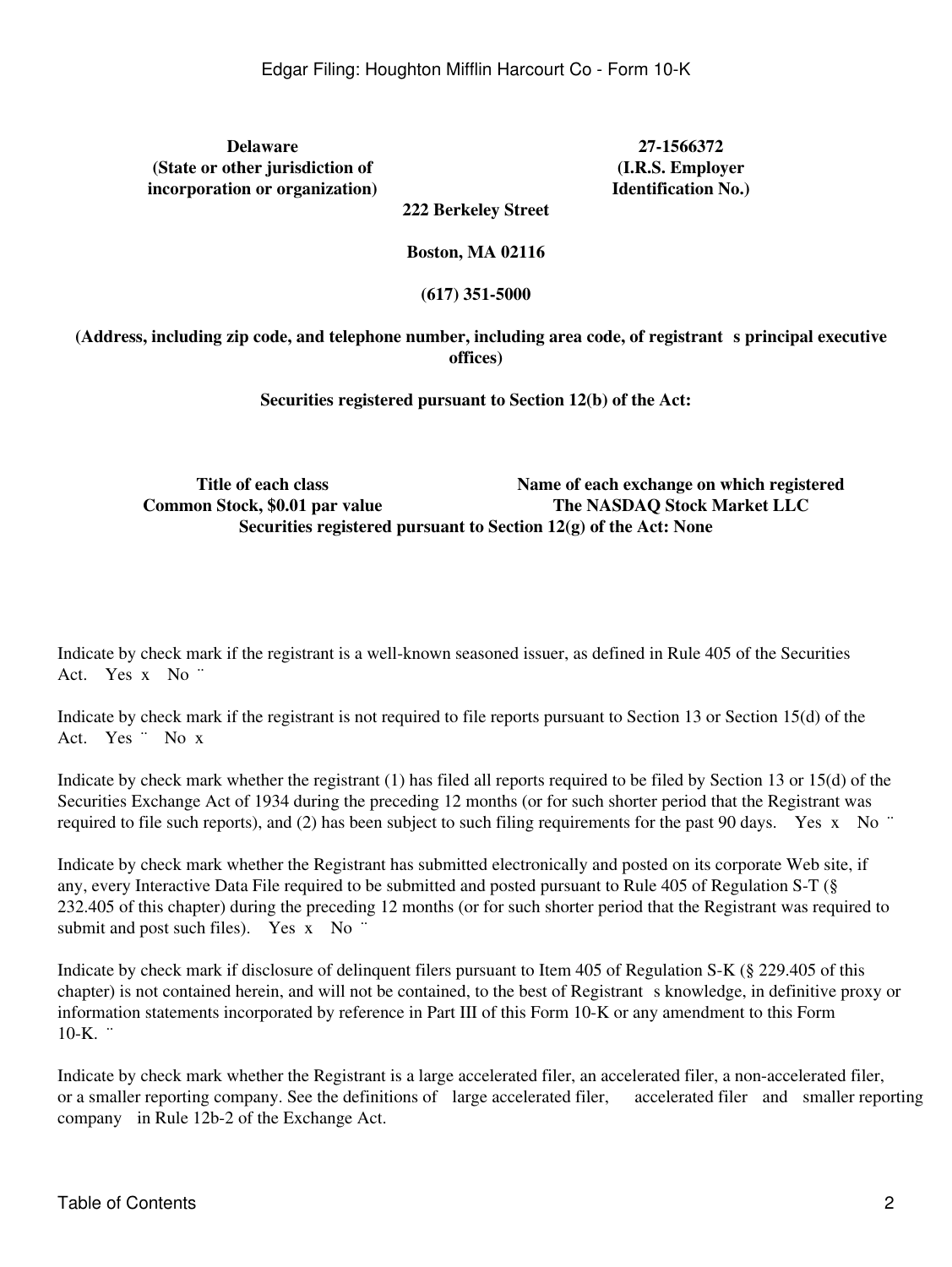Large accelerated filer x Accelerated filer Non-accelerated filer ¨ Smaller reporting company ¨ Indicate by check mark whether the Registrant is a shell company (as defined in Rule 12b-2 of the Exchange Act). Yes ¨ No x

The aggregate market value of the voting stock held by non-affiliates of the Registrant as of June 30, 2014, was approximately \$2.1 billion.

The number of shares of common stock, par value \$0.01 per share, outstanding as of February 12, 2015 was 142,172,861.

#### **Documents incorporated by reference and made a part of this Form 10-K:**

The information required by Part III of this Form 10-K, to the extent not set forth herein, is incorporated herein by reference from the Registrant s Definitive Proxy Statement for its 2015 Annual Meeting of Stockholders, to be filed with the Securities and Exchange Commission not later than 120 days after December 31, 2014.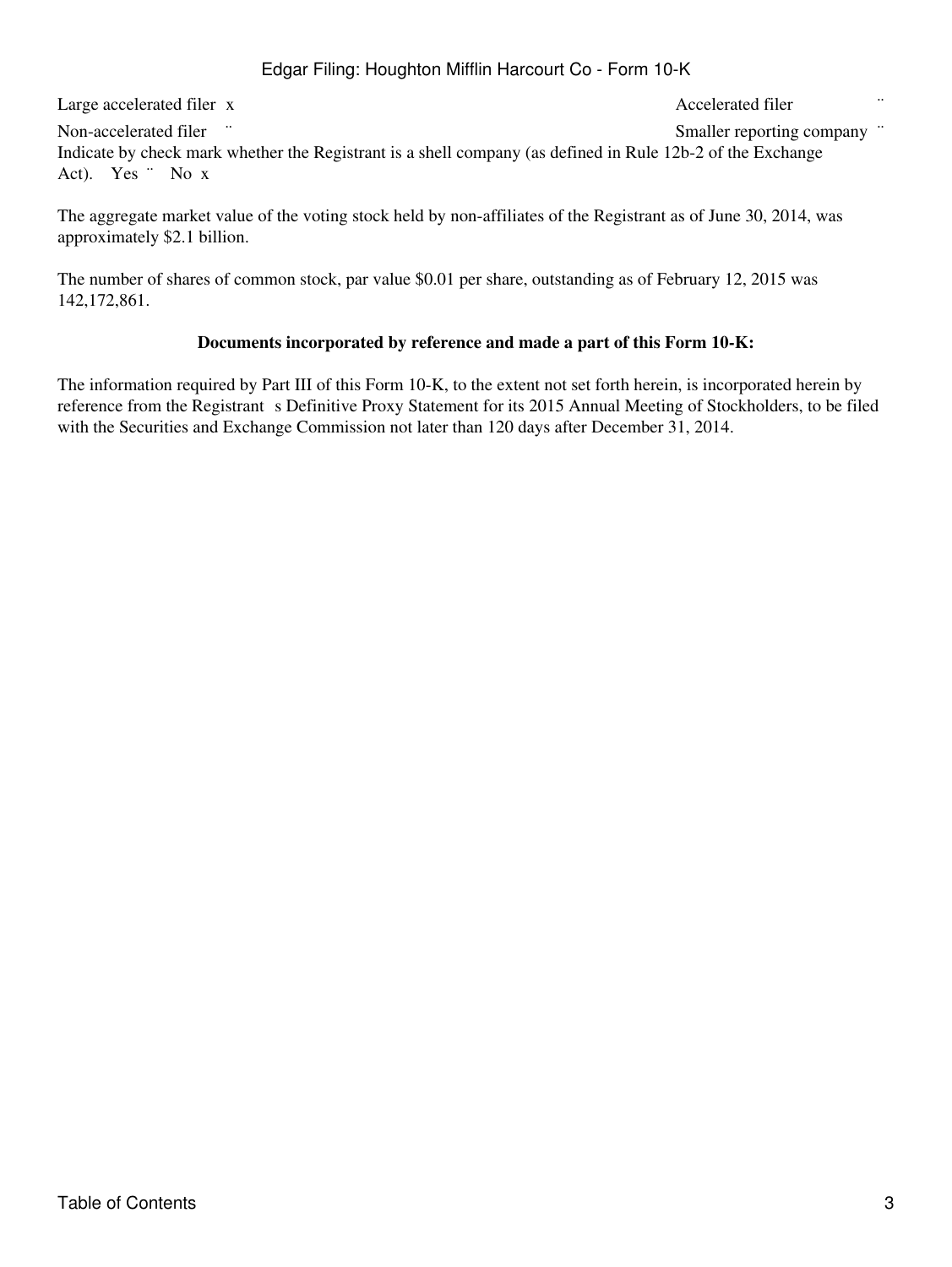# <span id="page-3-0"></span>**Table of Contents**

|                   |                                                                                            | Page(s)        |
|-------------------|--------------------------------------------------------------------------------------------|----------------|
| <b>PART I</b>     |                                                                                            |                |
| Item 1.           | <b>Business</b>                                                                            | $\overline{4}$ |
| Item 1A.          | <b>Risk Factors</b>                                                                        | 17             |
| Item 1B.          | <b>Unresolved Staff Comments</b>                                                           | 26             |
| Item 2.           | Properties                                                                                 | 26             |
| Item 3.           | <b>Legal Proceedings</b>                                                                   | 26             |
| Item 4.           | <b>Mine Safety Disclosures</b>                                                             | 27             |
| <b>PART II</b>    |                                                                                            |                |
| Item 5.           | Market for Registrant s Common Equity, Related Stockholder Matters and Issuer Purchases of |                |
|                   | <b>Equity Securities</b>                                                                   | 27             |
| Item 6.           | <b>Selected Financial Data</b>                                                             | 29             |
| Item 7.           | Management s Discussion and Analysis of Financial Condition and Results of Operations      | 31             |
| Item 7A.          | Quantitative and Qualitative Disclosures About Market Risk                                 | 59             |
| Item 8.           | <b>Financial Statements and Supplementary Data</b>                                         | 60             |
| Item 9.           | Changes in and Disagreements with Accountants on Accounting and Financial Disclosure       | 109            |
| Item 9A.          | <b>Controls and Procedures</b>                                                             | 109            |
| Item 9B.          | <b>Other Information</b>                                                                   | 110            |
| <b>PART III</b>   |                                                                                            |                |
| Item 10.          | Directors, Executive Officers and Corporate Governance                                     | 110            |
| Item 11.          | <b>Executive Compensation</b>                                                              | 110            |
| Item 12.          | Security Ownership of Certain Beneficial Owners and Management and Related Stockholder     |                |
|                   | <b>Matters</b>                                                                             | 110            |
| Item $13$ .       | Certain Relationships and Related Transactions, and Director Independence                  | 110            |
| Item 14.          | <b>Principal Accounting Fees and Services</b>                                              | 110            |
| <b>PART IV</b>    |                                                                                            |                |
| Item 15.          | <b>Exhibits, Financial Statement Schedules</b>                                             | 111            |
| <b>SIGNATURES</b> |                                                                                            | 117            |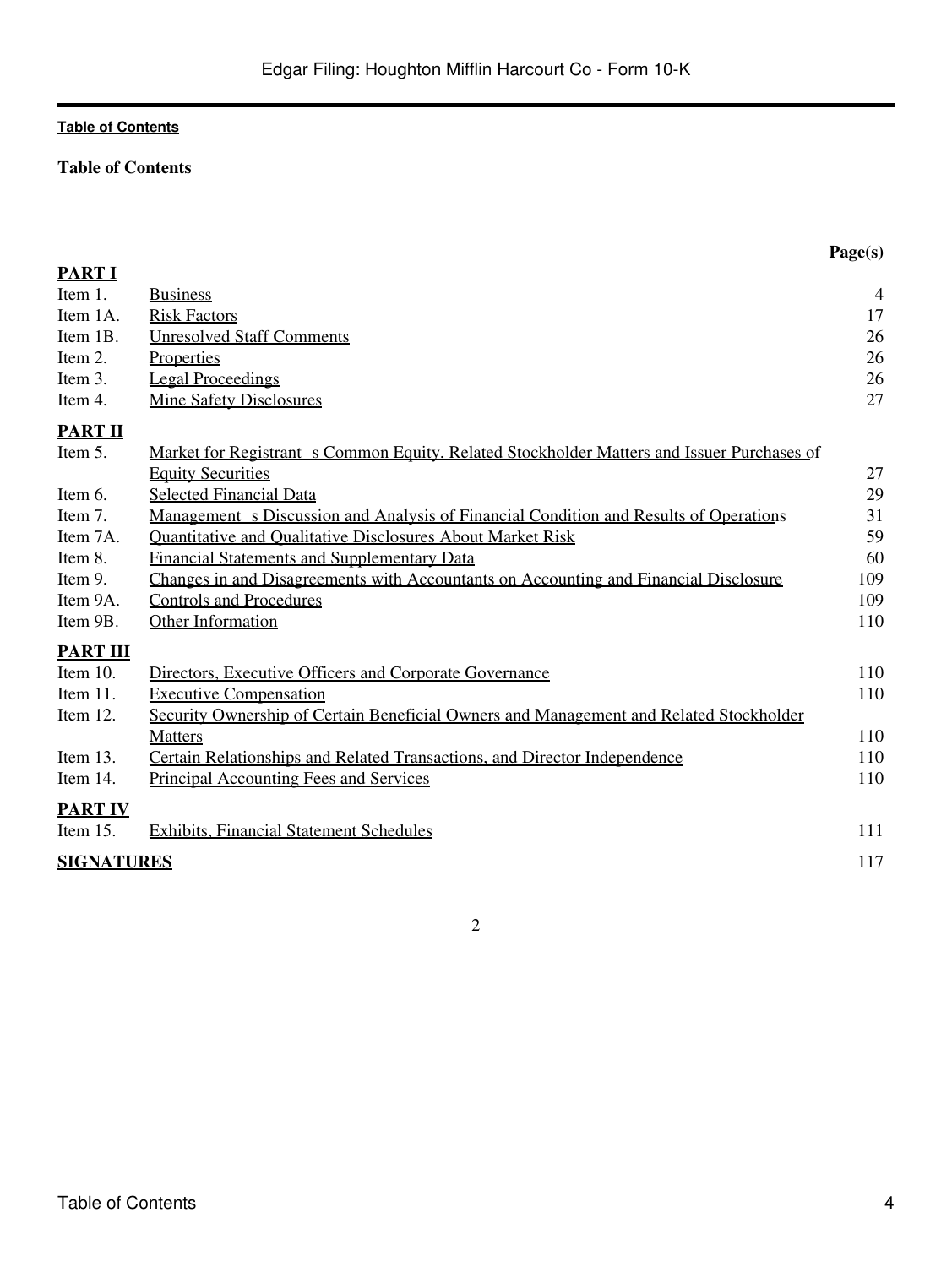#### **SPECIAL NOTE REGARDING FORWARD-LOOKING STATEMENTS**

The statements contained herein include forward-looking statements, which involve risks and uncertainties. These forward-looking statements can be identified by the use of forward-looking terminology, including the terms believes, estimates, projects, anticipates, expects, could, intends, may, will or should, forecast, intend, target or, in each case, their negative, or other variations or comparable terminology. These forward-looking statements include all matters that are not historical facts. They include statements regarding our intentions, beliefs or current expectations concerning, among other things, our results of operations, financial condition, liquidity, prospects, growth, strategies, the industry in which we operate and potential business decisions. We derive many of our forward-looking statements from our operating budgets and forecasts, which are based upon many detailed assumptions. While we believe that our assumptions are reasonable, we caution that it is very difficult to predict the impact of known factors, and, of course, it is impossible for us to anticipate all factors that could affect our actual results. All forward-looking statements are based upon information available to us on the date of this report.

By their nature, forward-looking statements involve risks and uncertainties because they relate to events and depend on circumstances that may or may not occur in the future. We caution you that forward-looking statements are not guarantees of future performance and that our actual results of operations, financial condition and liquidity, and the development of the industry in which we operate may differ materially from those made in or suggested by the forward-looking statements contained herein. In addition, even if our results of operations, financial condition and liquidity and the development of the industry in which we operate are consistent with the forward looking statements contained herein, those results or developments may not be indicative of results or developments in subsequent periods.

Important factors that could cause our results to vary from expectations include, but are not limited to: changes in state and local education funding and/or related programs, legislation and procurement processes; adverse or worsening economic trends or the continuation of current economic conditions; changes in consumer demand for, and acceptance of, our products; changes in competitive factors; offerings by technology companies that compete with our products; industry cycles and trends; conditions and/or changes in the publishing industry; changes or the loss of our key third-party print vendors; restrictions under agreements governing our outstanding indebtedness; changes in laws or regulations governing our business and operations; changes or failures in the information technology systems we use; demographic trends; uncertainty surrounding our ability to enforce our intellectual property rights; inability to retain management or hire employees; impact of potential impairment of goodwill and other intangibles in a challenging economy; decline or volatility of our stock price regardless of our operating performance; and other factors discussed in the Risk Factors section of this Annual Report on Form 10-K (this Annual Report). In light of these risks, uncertainties and assumptions, the forward-looking events described herein may not occur.

We undertake no obligation, and do not expect, to publicly update or publicly revise any forward-looking statement, whether as a result of new information, future events or otherwise, except as required by law. All subsequent written and oral forward-looking statements attributable to us or to persons acting on our behalf are expressly qualified in their entirety by the cautionary statements contained herein.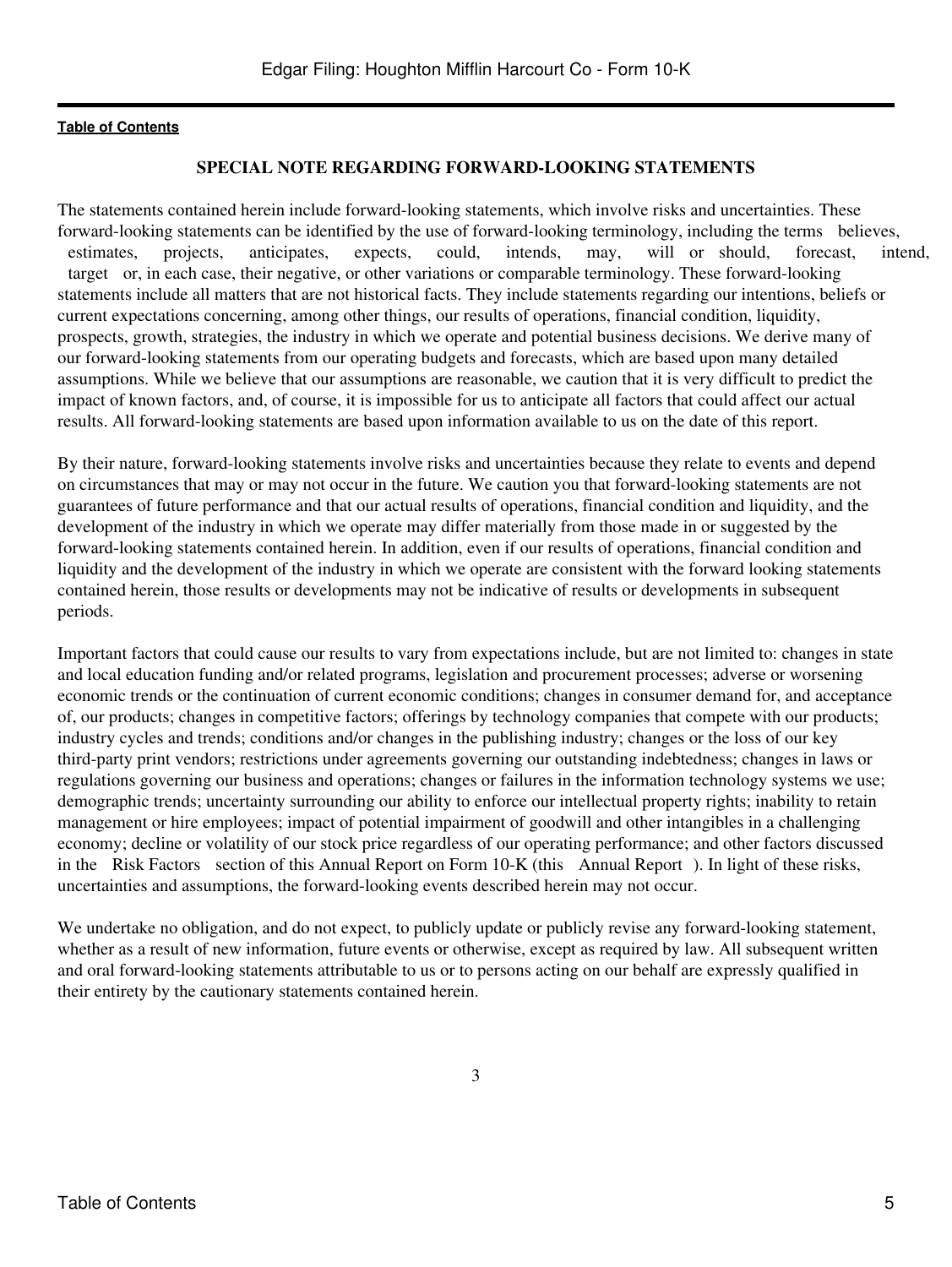### **Item 1. Business**

<span id="page-5-0"></span>As used in this Annual Report, the terms we, us, our, HMH and the Company refer to Houghton Mifflin Harcourt Company, formerly known as HMH Holdings (Delaware), Inc., and its consolidated subsidiaries, unless otherwise expressly stated or the context otherwise requires.

## **Company Overview**

*Our mission is to change people s lives by fostering passionate, curious learners. We believe that by combining world-class educational content and services with cutting edge technology, we can enable learning in a changing landscape and make the educational process more dynamic, engaging and effective.*

We are a global learning company, specializing in education solutions across a variety of media. We deliver content, services and technology to both educational institutions and consumers, reaching over 50 million students in more than 150 countries worldwide. In the United States, we are the leading provider of Kindergarten through 12th grade (K-12) educational content by market share. We believe that nearly every current K-12 student in the United States has utilized our content during the course of his or her education. As a result, we believe that we have an established reputation with students and educators that is difficult for others to replicate and that positions us to also provide content and services that serve their learning needs beyond the classroom. We believe our long-standing reputation and well-known brands enable us to capitalize on consumer and digital trends in the education market through our existing and developing channels. Furthermore, since 1832, we have published trade and reference materials, including adult and children s fiction and non-fiction books that have won industry awards such as the Pulitzer Prize, Newbery and Caldecott medals and National Book Award, all of which we believe are widely known.

We believe our leadership position in the K-12 market, our primary market, provides us with strong competitive advantages. We have established relationships with educators, institutions, parents, students and life-long learners around the world that are founded on our education expertise, content and services that meet the evolving needs of our customers. Our portfolio of intellectual property spans educational, general interest, children s and reference works, and has been developed by award-winning authors including 9 Nobel Prize winners, 48 Pulitzer Prize winners and 13 National Book Award winners and learning architects with expertise in education pedagogy. Our content includes characters and titles such as Curious George, Carmen Sandiego, The Oregon Trail, *The Little Prince*, *The Lord of the Rings, Life of Pi, Webster s New World Dictionary* and Cliffs Notes that we believe are recognized in the United States and internationally. Through our network of over 500 quota-carrying sales professionals, we serve a growing list of institutional customers.

We sell our products and services across multiple media and distribution channels and are expanding our customer base beyond educational institutions, with an increasing focus on individual consumers who comprise a significant target audience of life-long learners. Leveraging our portfolio of content, including some of our children s brands and titles that we believe are iconic and timeless, such as Carmen Sandiego and Curious George, we create interactive digital content, mobile apps and educational games, build websites and provide technology-based educational solutions for the home. Based on the strength of our content portfolio and its adaptability across multiple distribution channels, we believe that we are also well positioned to expand into the early learning and global English language learning markets without significant additional costs associated with content development.

We believe we are a leader in transforming the traditional educational content and services landscape based on our market share, which is greater than 40% in our addressable market, and the size of our digital products portfolio, which includes approximately 34,000 titles. Our digital products portfolio, combined with our content development or distribution agreements with recognized technology leaders, such as Apple, Google, Intel and Knewton, enables us to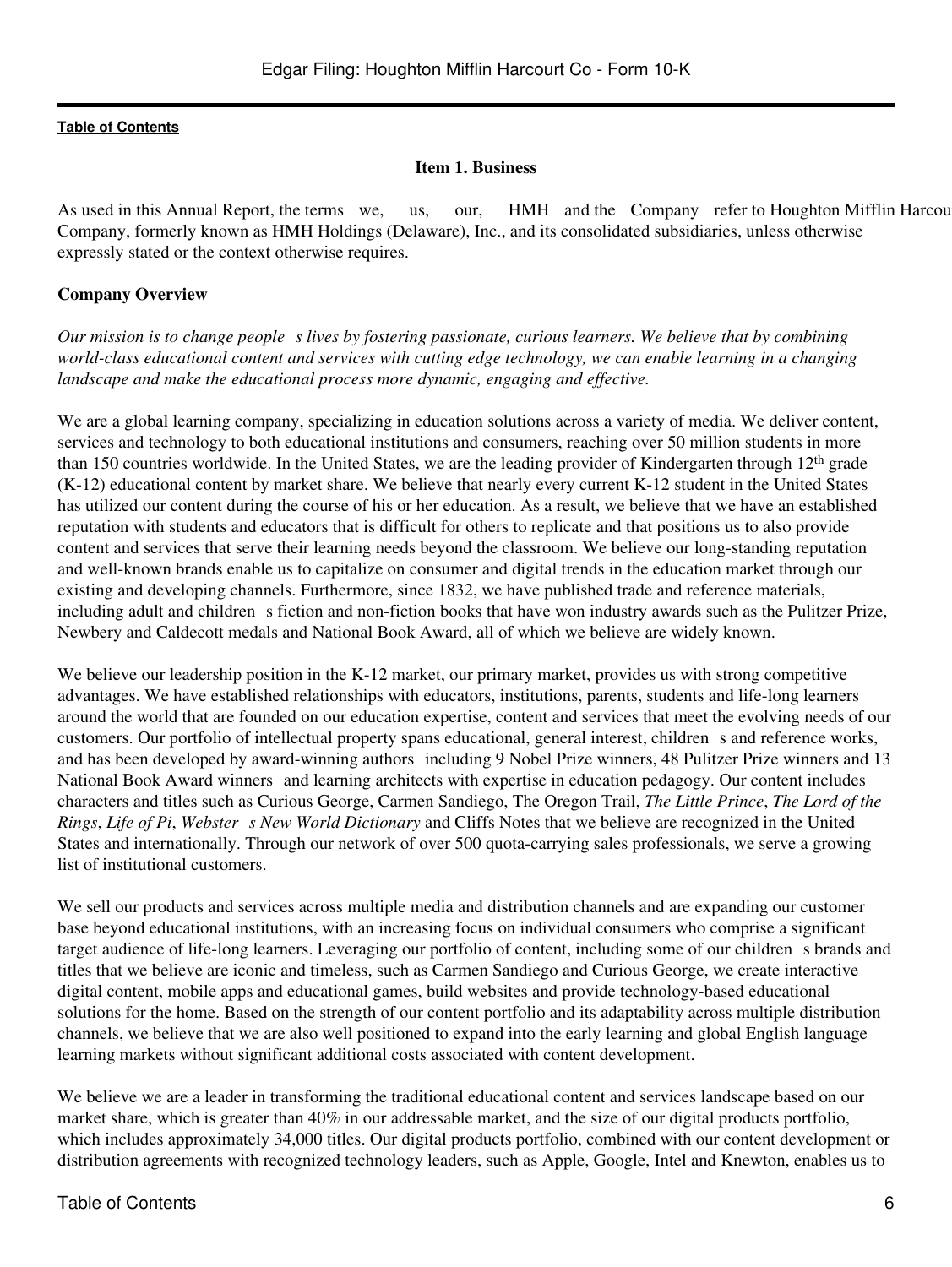bring our next-generation learning solutions and content to learners across virtually all platforms and devices. These agreements, however, are non-exclusive, and these technology leaders may also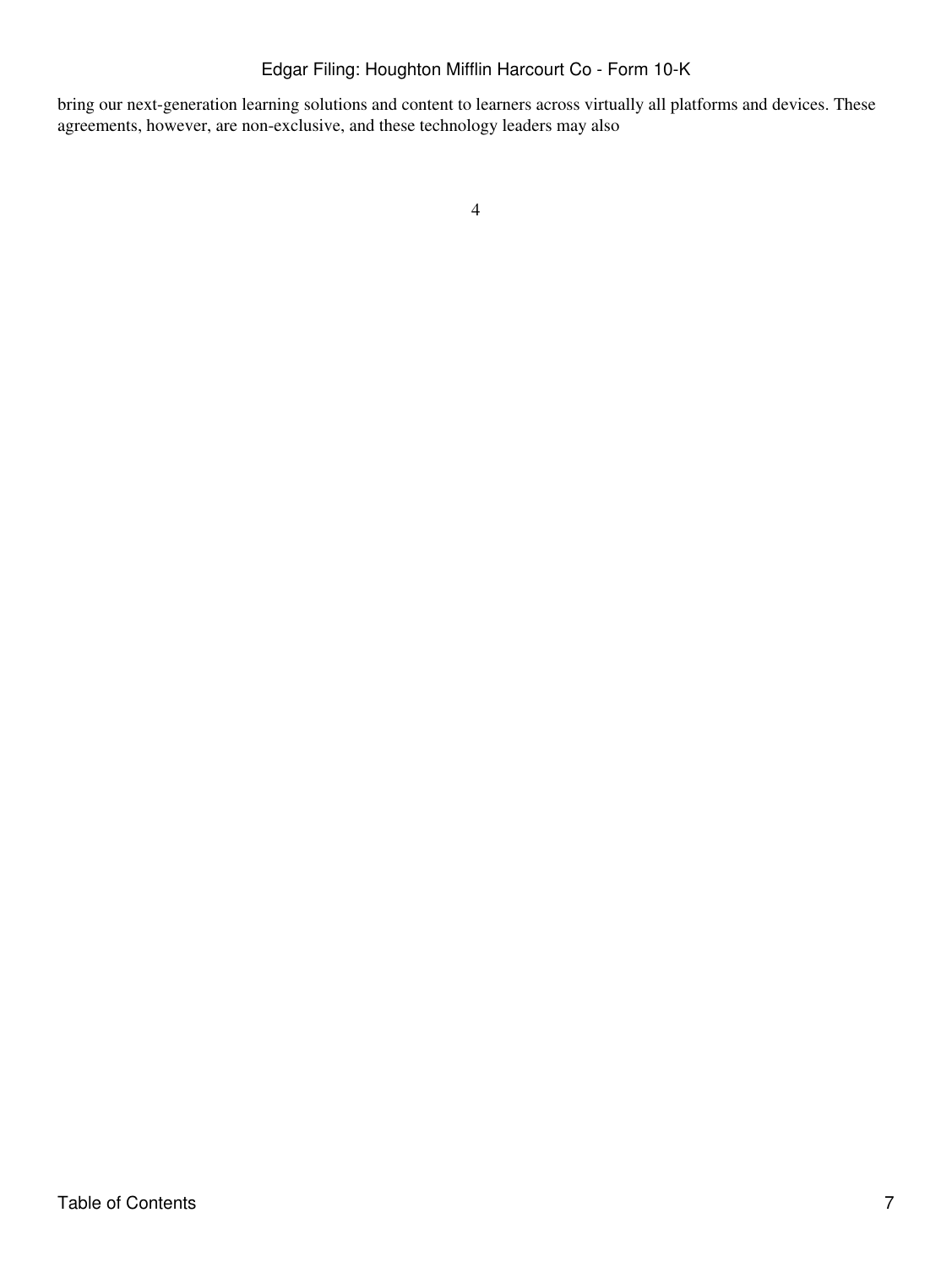have agreements with our competitors who are moving into the digital-content market. Additionally, we believe our technology and development capabilities allow us to enhance content engagement and effectiveness with embedded assessment, interactivity, personalization and adaptivity.

In addition to our comprehensive instructional materials, we provide assessment solutions, school improvement and professional development services, which help teachers and administrators meet their academic objectives and regulatory mandates. We believe that our research-based education solutions are important for school systems and educators as they provide a comprehensive set of curriculum and instructional strategy solutions designed to deliver learning and teaching results both in the classroom and at home.

## **Market Opportunity**

## *Rising Global Demand for Education*

We believe we are a leading provider in the global learning market based on our market share and are well positioned to take advantage of the continued growth expected to result as more countries transition to knowledge-based economies, global markets integrate, and consumption, especially in emerging markets, rises. In International markets, we focus our offerings on English language education and instructional products. The global education sector, especially in Asia and the Middle East, is experiencing rising enrollments and increasing government and consumer spending driven by the close connection between levels of educational attainment, evolving standards, personal career prospects and economic growth that will increase the demand for our English language products. In particular, we believe that the educational markets where we are focusing our international growth, such as China, India, Brazil, Mexico and the Middle East, are poised for long-term growth. However, there can be no guarantee that the global educational markets will continue to rise or that we will be able to increase our market share in foreign countries or benefit from growth in these markets.

## *U.S. K-12 Market is Large and Growing*

In the United States, which is our primary market today and in which we sell educational content for both public and private schools, the K-12 education sector represents one of the largest industry segments accounting for over \$632 billion of expenditures, or about 4.4% of the 2011 U.S. gross domestic product as measured by the U.S Education s National Center for Education Statistics (NCES) for the 2010-2011 school year. The instructional supplies and services component of this market was estimated to be approximately \$30 billion in 2011 and is expected to continue growing as a result of several secular and cyclical factors. From 2000-01 to 2010-11, current expenditures per student in public elementary and secondary schools increased by 14%, after adjusting for inflation. However, there can be no assurance that the U.S. K-12 market will grow.

In addition to its size, the U.S. K-12 education market is highly decentralized and is characterized by complex content adoption processes. The sector is comprised of approximately 15,600 public school districts across the 50 states and 132,000 public and private elementary and secondary schools. We believe this market structure underscores the importance of scale and industry relationships and the need for broad, diverse coverage across states, districts and schools. Even while we believe certain initiatives in the education sector such as the Common Core State Standards, a set of shared math and literacy standards benchmarked to international standards, have increased standardization in K-12 education content, we believe significant state standard specific customization still exists, and we believe the need to address customization provides an ongoing need for companies in the sector to maintain relationships with individual state and district policymakers and expertise in state-varying academic standards.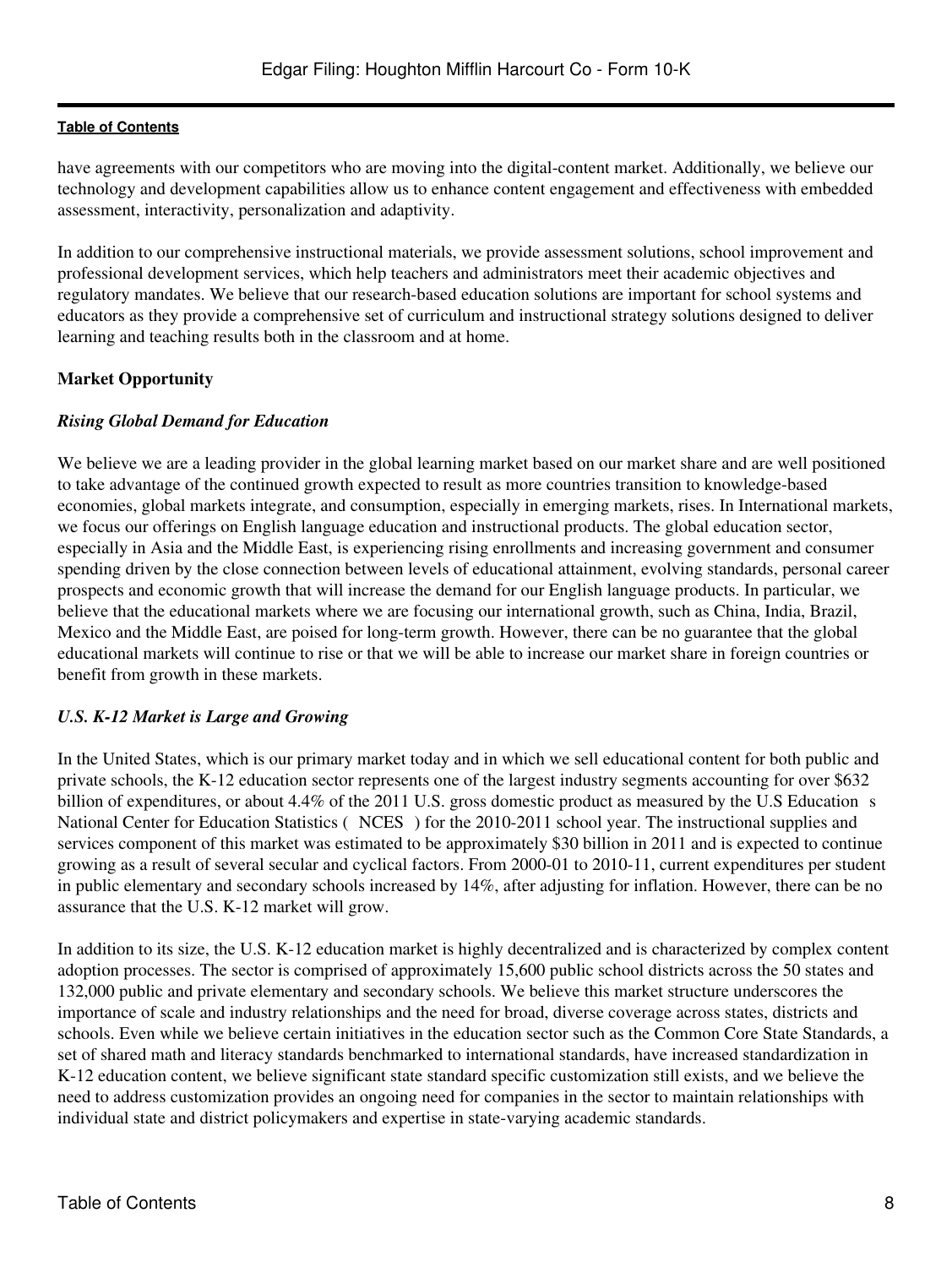Growth in the U.S. K-12 market for educational content and services will be driven by several factors. In the near term, total spend by institutions, which is largely dependent upon state and local funding, is rebounding in the wake of the U.S. economic recovery. While the market has historically grown above the pace of inflation, averaging 7.2% growth annually since 1969, the difficult operating environment stemming from the recession has caused many states and school districts to defer spending on educational materials. Following the recovery,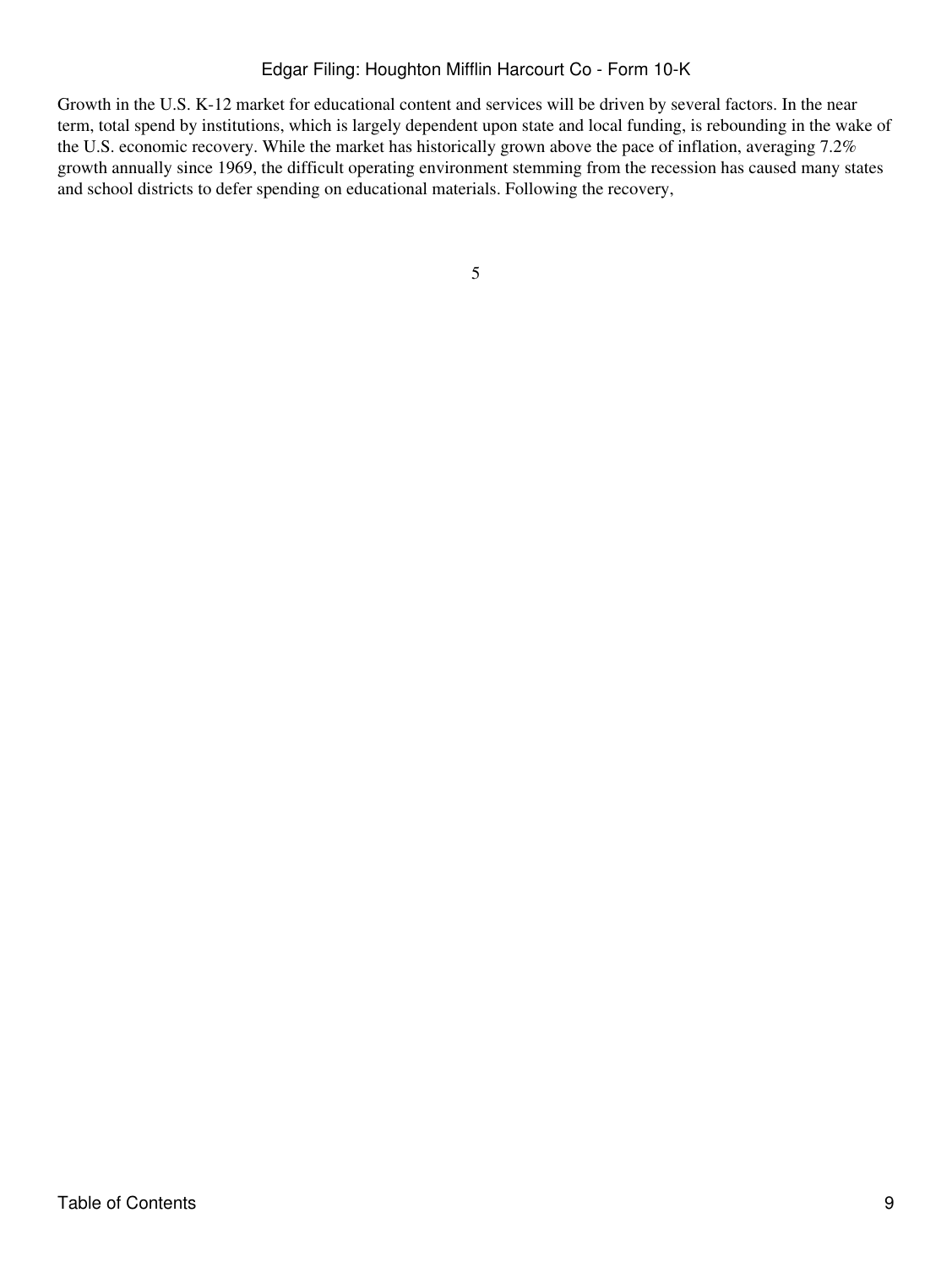and as tax revenues collected through income, sales and property taxes continue to rebound, institutional customers benefit from improved funding cycles. However, the U.S. economic recovery has been slower than anticipated and there can be no assurance that any further improvement will be significant. Nevertheless, states such as California, Florida and Texas have been moving forward with major adoptions of instructional materials. For example, in 2015 California is scheduled to adopt materials in English language arts, Florida is scheduled to adopt social studies materials, and Texas is expected to purchase social studies and high school mathematics materials adopted in 2014.

Longer-term growth in the U.S. K-12 market is positively correlated with student enrollments. Compared to 54.7 million students in 2010, total U.S. public school enrollments are expected to increase to approximately 58.0 million by the 2022 school year, according to NCES and the U.S. Census Bureau. Accordingly, NCES forecasts that the current expenditures in the U.S. K-12 market are expected to grow to approximately \$699 billion by 2022-23. The instructional supplies and services market, which uses the types of educational materials and services that we offer, represents approximately 4.8%, or \$33.5 billion, of these expenditures. There is no guarantee that spending will increase by the amount forecasted and, if it does, there is no guarantee that our sales will increase accordingly.

In addition, increased investment in areas of government policy focus is expected to further drive market growth. For example, President Obama has identified early childhood development as an important education initiative of his administration and has proposed a Preschool for All initiative, which has not been enacted, with a \$75 billion budget over the next 10 years to increase access to high-quality early childhood education. In addition, according to a January 2015 report from the Education Commission of the States (ECS), state funding for Preschool programs totaled \$6.3 billion in fiscal 2014-15, a 12% increase from the prior fiscal year. We believe the adoption of new academic standards in many states, including states that have adopted the Common Core State Standards in mathematics and English language arts, is also expanding the market for teacher professional development and school improvement services.

#### *Increasing Focus on Accountability and Student Outcomes*

U.S. K-12 education has come under significant political scrutiny in recent years, due to recognition of its importance to the U.S. society at large and concern over the perceived decline in U.S. students competitiveness relative to their international peers. An independent task force report published in March of 2012 by the Council on Foreign Relations, a non-partisan membership organization and think tank, observed that American students rank far behind global leaders in international tests of literacy, math and science, and concluded that the current state of U.S. education severely impairs the United States economic, military and diplomatic security as well as broader components of America s global leadership.

These concerns helped lead to the passage of No Child Left Behind (NCLB), in 2002, which ushered in an era of stricter accountability, higher standards and increased transparency in education. Since the enactment of NCLB, states have been required to measure annual progress towards these standards and make results publicly available. Race to the Top, a competitive grant program initiated by the U.S. Department of Education (DOE) in 2009, continued the push for greater accountability, encouraging states to adopt internationally benchmarked college and career-ready standards and teacher evaluation systems based in part on standardized test scores. Since 2009, 46 states have adopted and most are now in the process of implementing new academic standards in mathematics and English language arts, based on the Common Core State Standards, developed under the auspices of governors and state chief school officers.

This heightened focus on accountability and the adoption of new, more rigorous standards has elevated the importance of, and helped drive demand for, high-quality, proven content that is aligned with these standards and empowers educators to meet new requirements. Schools have also increased their expenditures on services that provide them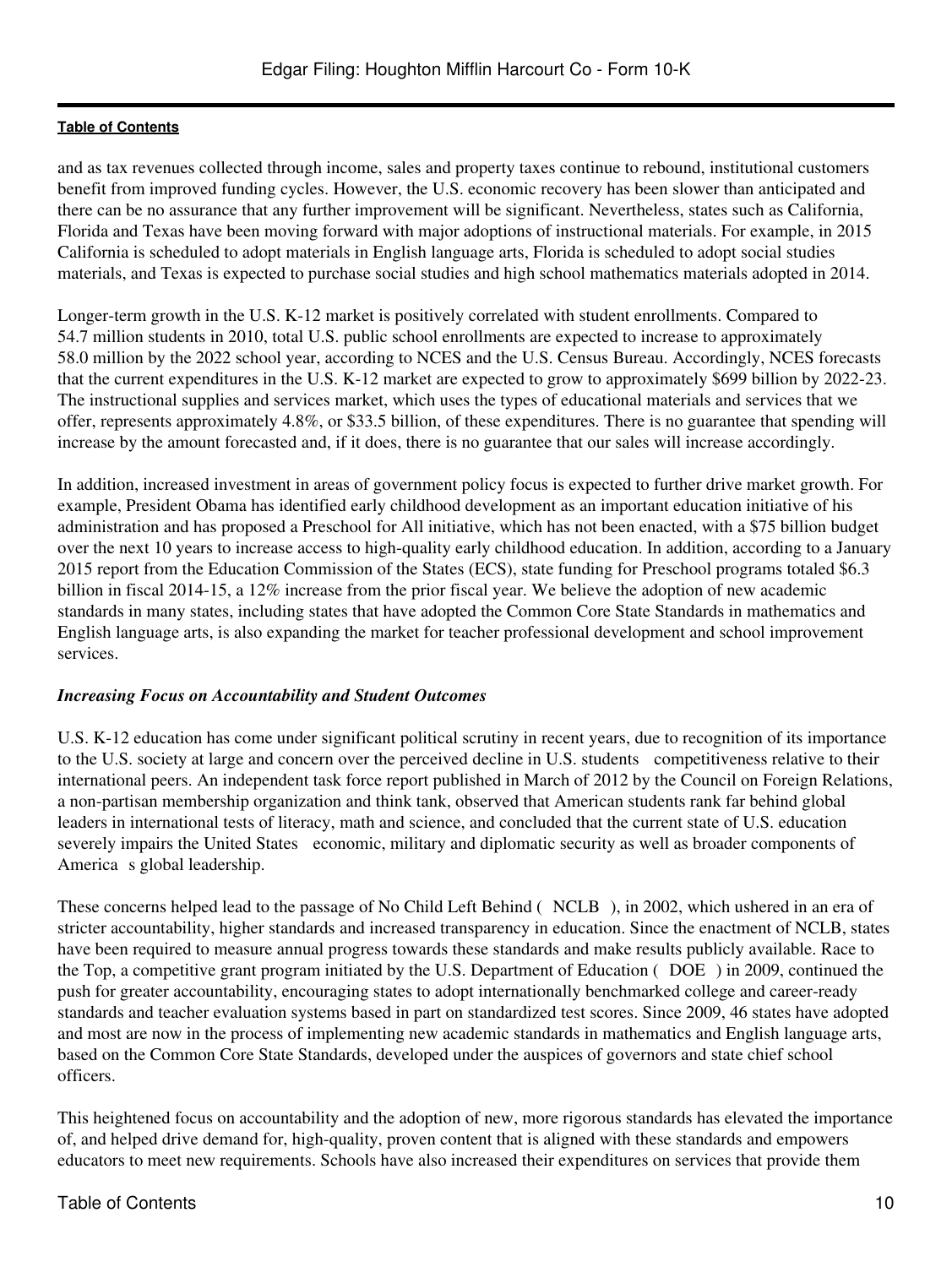with the data management and assessment capabilities they need to measure their progress. Although this trend may lead to increases in spending by schools and districts, educational mandates and expenditures can also be affected by other factors.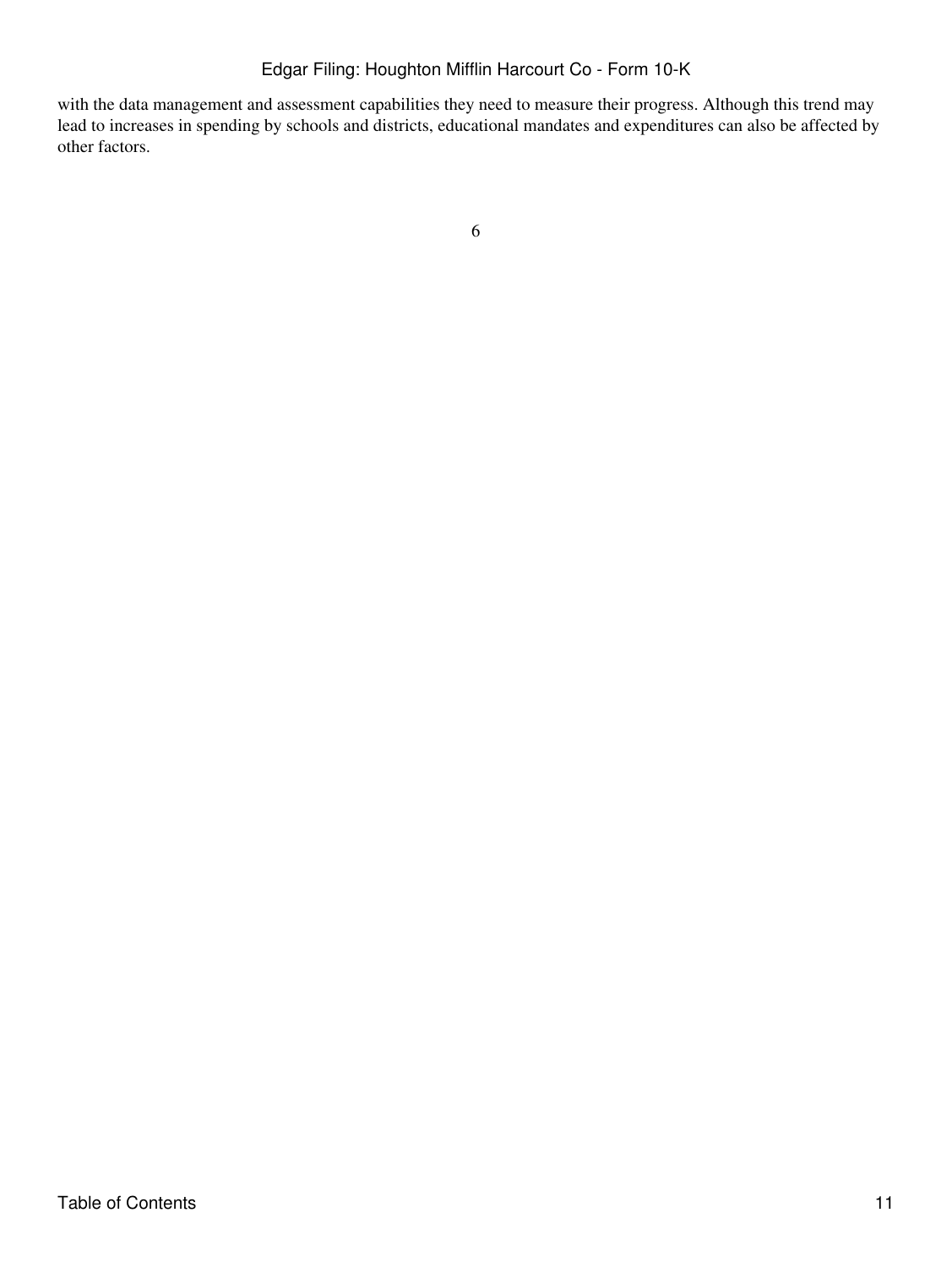## *Growing Shift Towards Digital Materials*

The digitalization of education content and delivery is also driving a substantial shift in the education market. An increasing number of schools are utilizing digital content in their classrooms and implementing online or blended learning environments, which mix the use of print and digital educational materials in the classroom. Technologies are also being adapted for educational uses on the internet, mobile devices and through cloud-computing, which permits the sharing of digital files and programs among multiple computers or other devices at the same time through a virtual network. An analysis conducted by the DOE in 2009 that surveyed more than a thousand empirical studies of online learning found that, on average, students in online learning conditions performed modestly better than those receiving face-to-face instruction.

While the adoption of technology within the U.S. K-12 market may differ significantly across districts and states due to varying resources and infrastructure, most schools are seeking to implement more technology and are seeking partners to help them create effective digital learning environments. In some cases, districts are requiring providers of instructional materials to include digital components in their offerings, and are exploring subscription-based models for acquiring content. Many educators also believe that the increased implementation of digital learning environments will enable the widespread use of learning analytics, which enhance the ability to monitor patterns or gather intelligence surrounding student behavior and learning to ultimately help schools build better pedagogical methods, target at-risk students and improve student retention.

# **Competitive Strengths**

We believe we are a leader in our market based on our decades-long experience developing content and solutions and forming and maintaining long-term customer and industry relationships. We believe the following to be our key competitive strengths:

**High-quality content portfolio.** Our intellectual property portfolio is one of our most valuable and difficult to replicate assets. It reflects multi-billion dollar investments over our history in content development, conceptualization and acquisition, including, on average, \$120 million in annual pre-publication content development expenditures over the past five years. Our portfolio contains almost 500,000 separate International Standard Book Numbers, including print, digital and bundled titles, spanning education, general interest, children s and reference works and includes content developed in collaboration with respected educational authors such as Irene Fountas, Gay Su Pinnell and Ed Berger. We leverage this content, which is backed by decades of research, to provide educational products and solutions used and relied upon daily by thousands of teachers, students, parents and lifelong learners. Our solutions provide comprehensive and effective educational curricula developed to meet or exceed U.S. and global education standards, including the Common Core State Standards. As an example of the efficacy of our educational content, a recent independent, gold standard randomized control trial study (the only research design meeting What Works Clearinghouse standards for demonstrating effectiveness), conducted by PRES Associates, concluded that students using *HMH Journeys* had significantly greater learning gains than similar students using competitors reading programs.

**Long-standing relationships with educators and other key education stakeholders.** Cultivating relationships with educators is a critical success factor in our market. Given the nature of K-12 education and the market s multi-year usage cycle, wherein schools use a specific curriculum program for several years, we believe that educators have little room for error in selecting programs for their schools and seek out relationships with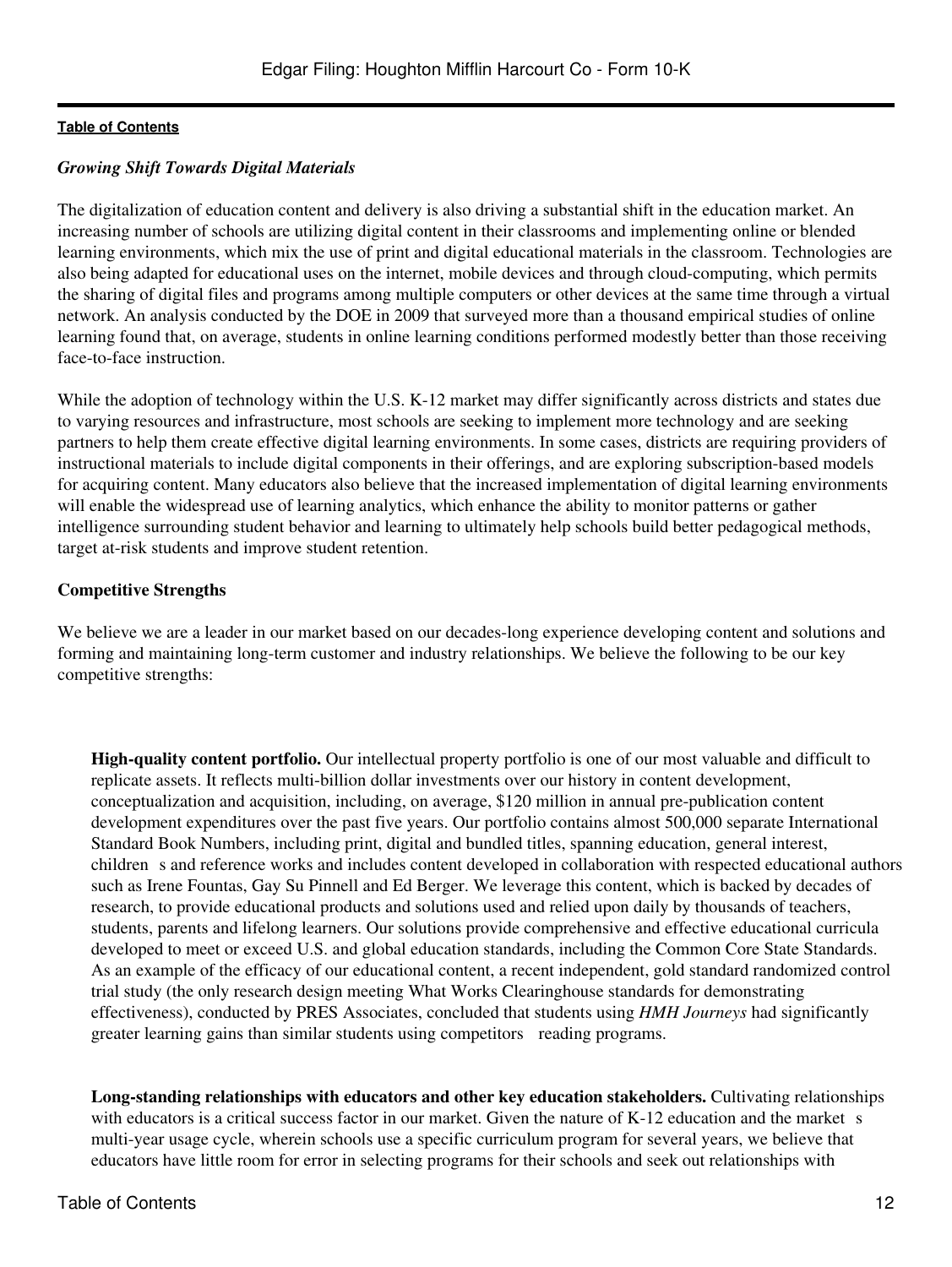established providers to minimize curriculum selection risk. We believe our relationships with educators are an important source of competitive advantage. Our relationships reflect a long history of education policy expertise, unique content development competencies, and results-driven education solutions, and lead to strong contract retention and better access to new customers and future growth opportunities. For example, as states have considered adopting the Common Core State Standards and adding their state-specific academic requirements to Common Core State Standards, we have played an active role in the changing curriculum landscape. We have met with various state leaders and discussed generally the transition to Common Core State Standards and related matters, including how our products,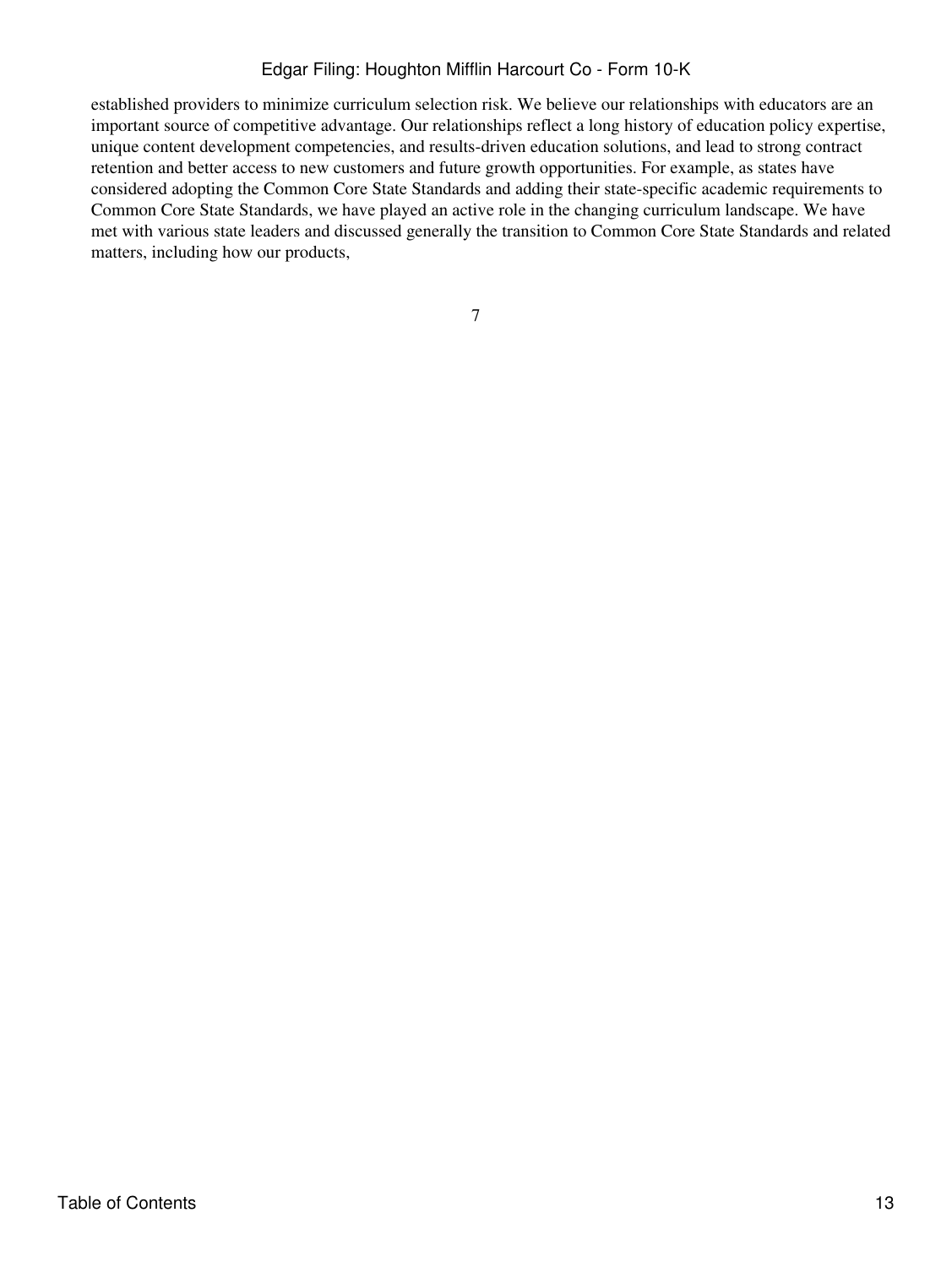services and capabilities can help educators with that transition. Separately, we provide fee-based teacher training sessions through our educational services offerings for educators adopting the Common Core State Standards. These services constitute part of our growing suite of professional services provided to improve educational effectiveness for schools and educators.

Our sales force utilizes a strategic, consultative approach that involves stakeholders at every level of the decision-making process, from state legislators and school districts to school administrators and teachers. Our approach positions us to flexibly respond to schools and teachers needs, as demonstrated by our growing suite of professional services, which are focused on improving educational effectiveness at both the institutional and instructor levels.

**Iconic brands with international recognition.** Our brands include characters and titles that we believe are recognized in the United States and internationally, such as Curious George, CliffsNotes, Gossie & Gertie, *The Polar Express* and *Life of Pi*, and which we believe resonate with students, teachers, educators and parents. We believe that nearly every school-aged child in the United States has used our curriculum as part of their education because we sell our educational products to approximately 13,850 public school districts and 14,600 private schools in the United States that collectively represent approximately 98% of student enrollments in the United States. Our comprehensive instructional materials reach 100% of the top 1,000 school districts in the United States. This combination of reach and recognition contributes to what we believe is a long-lasting relationship with consumers, who are introduced to our brands as children, use our educational products throughout their pre-K-12 school years, read our general interest titles as adults, and then purchase our content for their own children. We believe that we have a strong foundation upon which to further monetize our intellectual property across new media and channels, including websites, mobile applications, e-books and games.

**Strategic relationships with industry and technology thought leaders.** Our position as a leader in our market allows us to continually expand upon our strategic relationships with both industry and technology thought leaders. These relationships enable us to create innovative solutions that meet the evolving needs of the global education market. For example, our agreements with technology companies in the U.S. K-12 education market include a non-exclusive digital distribution agreement with Apple under which our educational content is delivered on the iOS platform as interactive textbooks through the iBookstore and a non-exclusive agreement with Knewton to deliver adaptive learning solutions to K-12 students in the United States via the integration of our educational content with Knewton s proprietary personalized learning technology. Additionally, we have entered into a series of agreements with A&E, a cable and television channel, enabling us to develop and offer traditional and digital instructional materials featuring A&E History multimedia content in co-branded products in the U.S. market.

**Strong financial position and scalable business model.** Our strong financial position is derived from our ability to generate significant cash flow from operating activities and the actions that we have taken over the past few years. For the years ended December 31, 2014, 2013 and 2012, we generated \$491.0 million, \$157.2 million and \$104.8 million of cash flow from operations, respectively. As a result of the lingering impact of the economic recession on spending, our significant non-cash charges associated with our 2010 recapitalization, and other factors, we generated net losses for the years ended December 31, 2014, 2013 and 2012 of \$111.5 million, \$111.2 million and \$87.1 million, respectively.

We believe that as we continue to monetize our content across newly developed channels, we will begin to realize even greater sales while incurring lower incremental costs, which will further improve our operating margins. In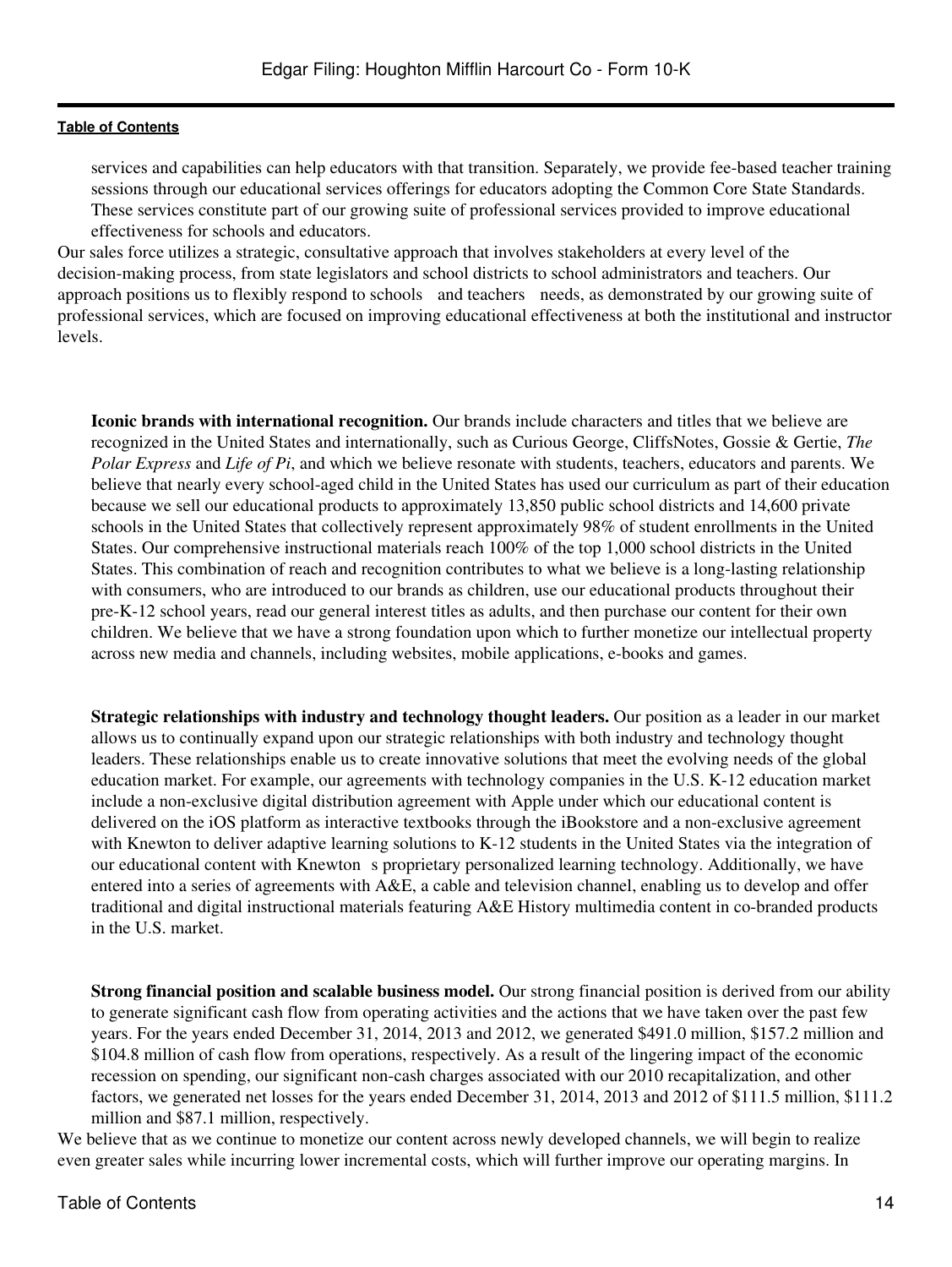addition, as we distribute more of our content in digital formats, our operating margins will benefit from lower development and distribution costs relative to print products. We have embraced this gradual shift to digital through our hybrid offerings of print and digital products that allow for flexibility in the delivery of an education curriculum while allowing us to benefit from better margins as more and more schools make the transition to digital. Because of these factors, we believe our business model is scalable since we should be able to generate future revenue without materially increasing our costs as we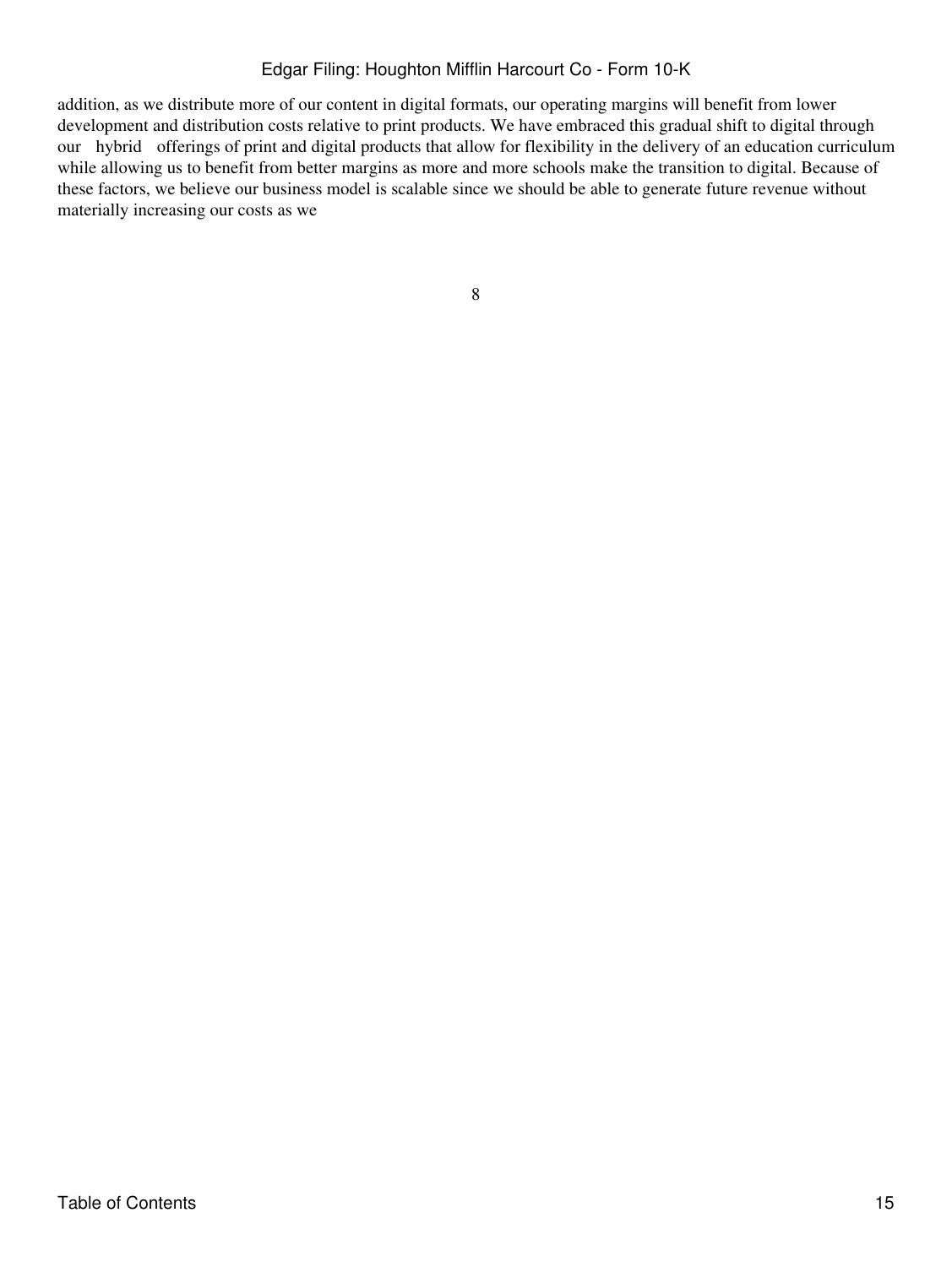believe our current infrastructure, warehousing and fulfillment capabilities can support increased sales. Our debt balance of \$243.1 million as of December 31, 2014, current cash and short-term investment position of \$743.3 million as of December 31, 2014 and total available liquidity of \$963.4 million as of December 31, 2014 provide the flexibility to continue to invest in new projects and pursue selective acquisitions.

## **Products and Services**

We are organized along two reportable segments: Education and Trade Publishing. Our primary segment measures are net sales and Adjusted EBITDA. The Education segment is our largest business, representing approximately 88% of our total net sales for each of the years ended December 31, 2014, 2013 and 2012.

### *Education*

Our Education segment provides educational products, technology platforms and services to meet the diverse needs of todays classrooms. These products and services include print and digital content in the form of textbooks, digital courseware, instructional aids, educational assessment and intervention solutions, which are aimed at improving learning outcomes, professional development and school reform services. With an in-house content development team supplemented by external specialists, we develop programs that can be aligned to state standards and customized for specific state requests. In addition, our Education segment offers a wide range of educational, cognitive and developmental standardized testing products in print and digital online formats, targeting the educational and clinical assessment markets. The principal markets for our Education products are elementary and secondary school systems.

The Education segment includes, in addition to our Houghton Mifflin Harcourt brand, such brands as Heinemann, Riverside, Holt McDougal, Great Source, Rigby, Saxon, Steck-Vaughn, and Math in Focus. These brands offer solutions in reading, language arts, mathematics, intervention, social studies, science and world languages, as well as curriculum resources, professional development services and an array of highly regarded educational, cognitive and developmental assessment products. These brands, collectively, benefit from a market share greater than 40% in our addressable market, which is the portion of the total market in which we sell our products and services, as well as strong relationships with its customers. Most of these relationships have been developed over many years through a service-based approach, which entails a member of our sales force interacting with the customer and providing a product or service tailored to meet the customer s needs.

The Education segment net sales and Adjusted EBITDA were \$1,209.1 million and \$298.5 million, \$1,207.9 million and \$343.2 million and \$1,128.6 million and \$329.7 million, for the years ended December 31, 2014, 2013 and 2012, respectively.

Our Education products consist of the following offerings:

*Comprehensive Curriculum*. The Comprehensive Curriculum group develops comprehensive educational programs intended to provide a complete course of study in a subject, either at a single grade level or across multiple grade levels, and serve as the primary source of classroom instruction. We develop and market Comprehensive Curriculum programs for the pre-K-12 market utilizing the Houghton Mifflin Harcourt brands. This group focuses its publishing portfolio on the subjects that have consistently received the highest priority from educators and educational policy makers, namely reading, literature and language arts, mathematics, science, world languages and social studies. Within each subject, comprehensive learning programs are designed and then marketed with a variety of proprietary products to maximize teaching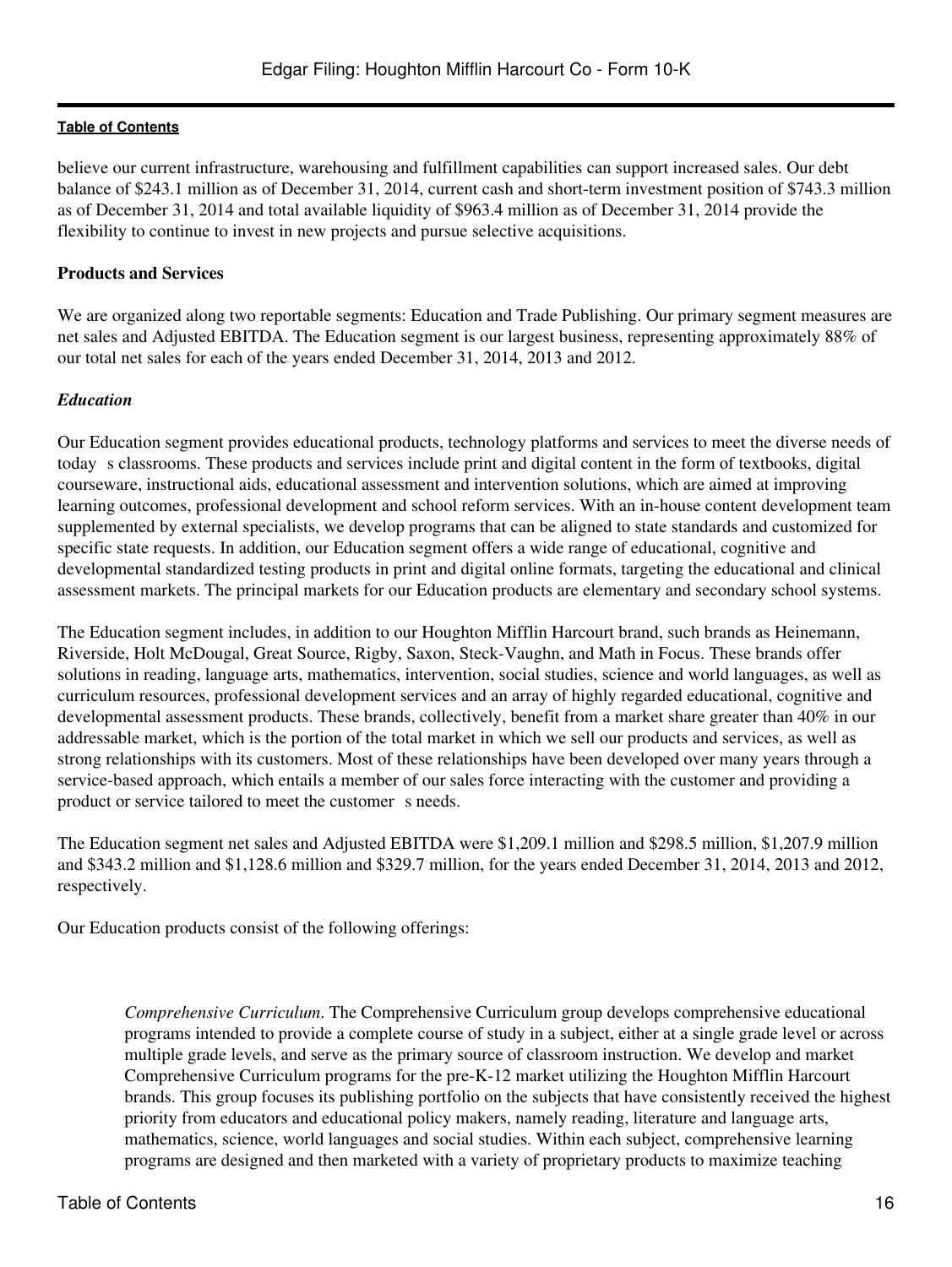effectiveness, including textbooks, workbooks, teachers guides and resources, audio and visual aids and technology-based products.

*Supplemental and Intervention Products*. We develop products targeted at addressing struggling learners through comprehensive intervention solutions, products targeted at assisting English language learners and products providing incremental instruction in a particular subject area. Supplemental Products are used both as alternatives and as supplements to Comprehensive Curriculum programs,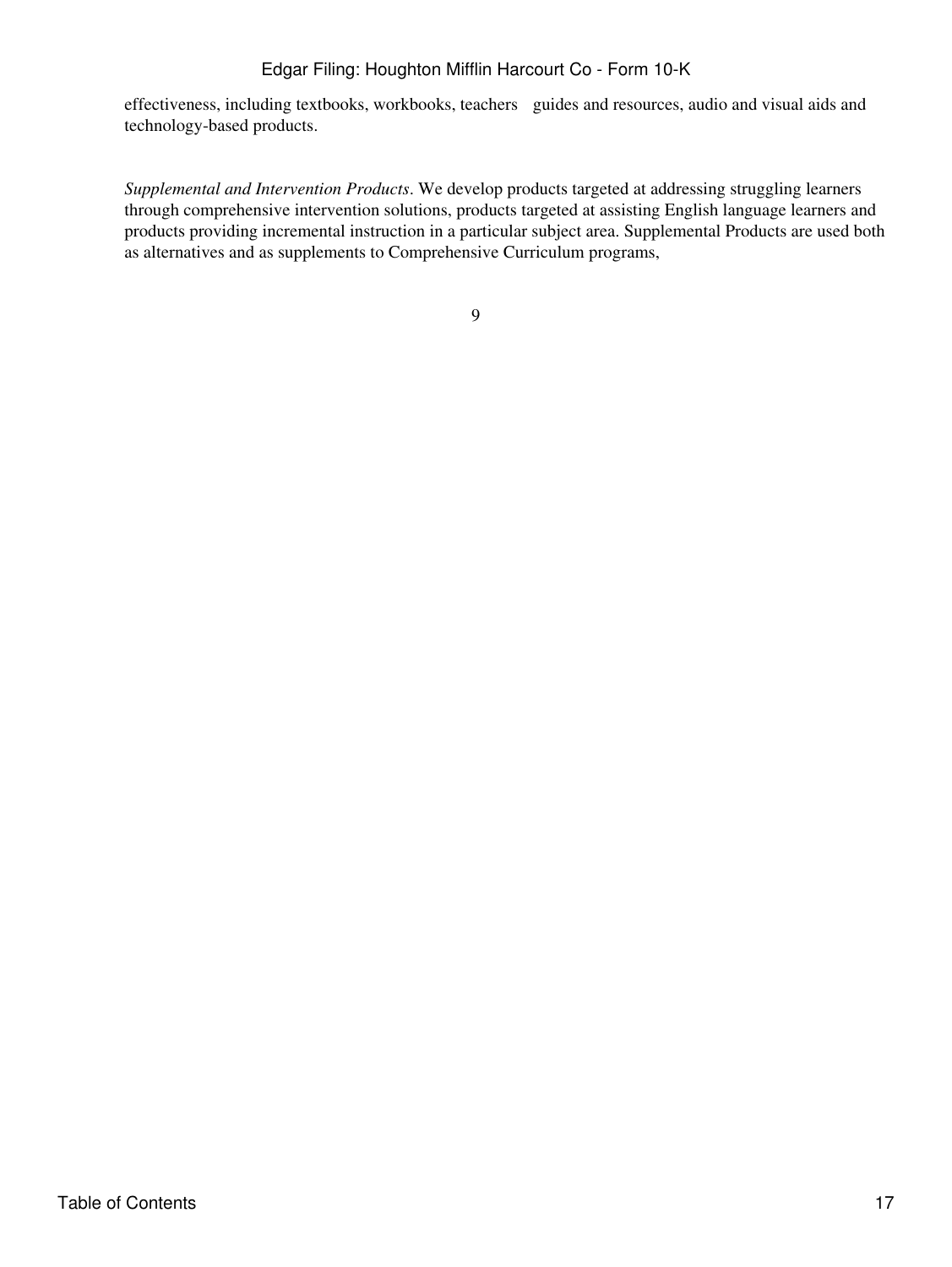enabling local educators to tailor their education programs in a cost-effective way that is irrespective of adoption schedules. Included with this group of products are professional books and developmental resources aimed at empowering pre-K-12 teachers, our Benchmark Assessment System, which allows teachers to evaluate students reading levels three times a year, and our Leveled Literacy Intervention System, which is a supplementary intervention program for children struggling with reading and writing. The author base includes prominent experts in teaching, such as Irene Fountas and Gay Su Pinnell, who support the practice of other teachers through books, videos, workshops and classroom tools. The Supplemental and Intervention Products group generates net sales and earnings that do not vary greatly with the adoption cycle. In addition, the development of supplemental and intervention materials tends to require significantly less capital investment than the development of a Comprehensive Curriculum program.

*Educational Services*. To extend our value proposition beyond curriculum, assessment and technology solutions, we provide consulting services to assist school districts in increasing accountability for improvement and offering professional development training, comprehensive services and school turnaround solutions. We believe our educational services offer integrated solutions that combine the best learning resources available today. These include learning resources that are supported with professional development in classroom assessment, teacher effectiveness and high-impact leadership, which have a measurable and sustainable impact on student achievement.

*Assessment.* Assessment products provide district and state-level solutions focused on clinical, group and formative assessment tools and platform solutions. Clinical solutions provide psychological and special needs testing to assess intellectual, cognitive and behavioral development. Our products include measurement tools and services relating to intellectual ability, academic achievement assessments around cognitive abilities and several diagnostic and assessment tools that assist in identifying the learning needs of students.

*International*. We sell our educational solutions into global education markets predominantly to large English language schools in high growth territories primarily in Asia, the Pacific, the Middle East, Latin America, the Caribbean and Africa. In addition to our sales and business development team, we have a global network of distributors in local markets around the world.

#### *Trade Publishing*

Our Trade Publishing segment, which dates back to 1832, primarily develops, markets and sells consumer books in print and digital formats and licenses book rights to other publishers and electronic businesses in the United States and abroad. The principal markets for Trade Publishing products are retail stores (both physical and online) and wholesalers. Reference materials are also sold to schools, colleges, libraries, office supply distributors and other businesses.

Our Trade Publishing segment offers an extensive library of general interest, young readers and reference works that include well-known characters and brands. Our award-winning general interest titles encompass literary fiction, culinary, and non-fiction in hardcover, e-book and paperback formats, including the Mariner Books paperback line. Among the general interest properties are the popular J.R.R. Tolkien titles and the prolific Best American series. The general interest group also publishes the CliffsNotes series of test prep and study guides, branded field guides, such as the Peterson Field Guides and Taylor s Gardening Guides and extensive culinary works. With the 2012 acquisition of certain culinary and reference assets, we bolstered our catalog and increased our market share in those two niches. In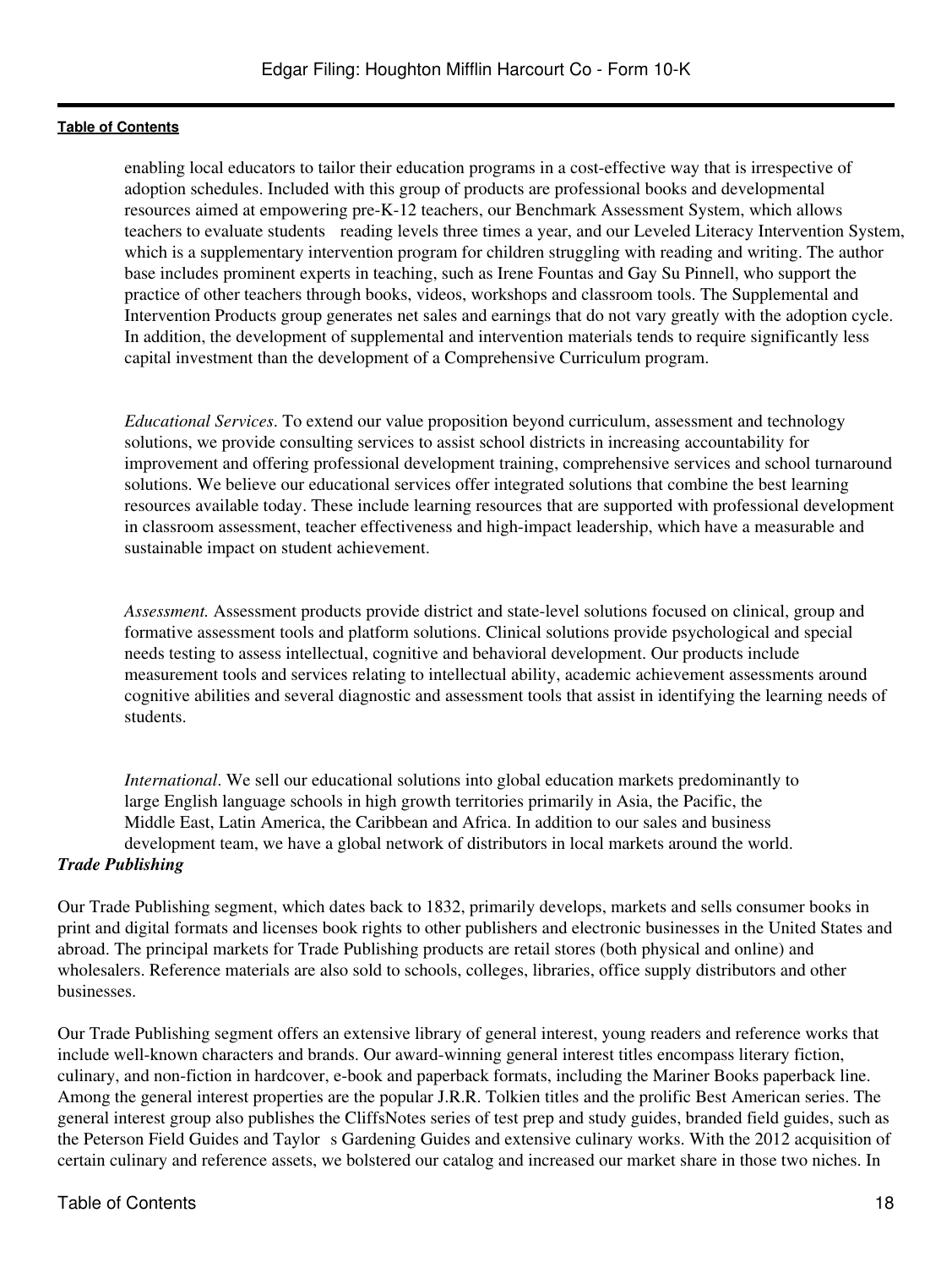culinary, our catalog now includes major cookbook brands such as Betty Crocker and Better Homes and Gardens in addition to recent best sellers including the How to Cook Everything series. Our catalog features numerous Nobel and Pulitzer Prize winners and Newbery and Caldecott medal winners, including a 2014 and 2013 Caldecott Honor winner and a 2014 Pulitzer Prize winner. In young readers publishing, a segment in which we demonstrated growth in 2014, our list addresses a broad age group and includes an array of products for the preschool/early learning market, including board books, picture books and workbooks. This list includes recognized characters such as Curious George and *Martha Speaks*, both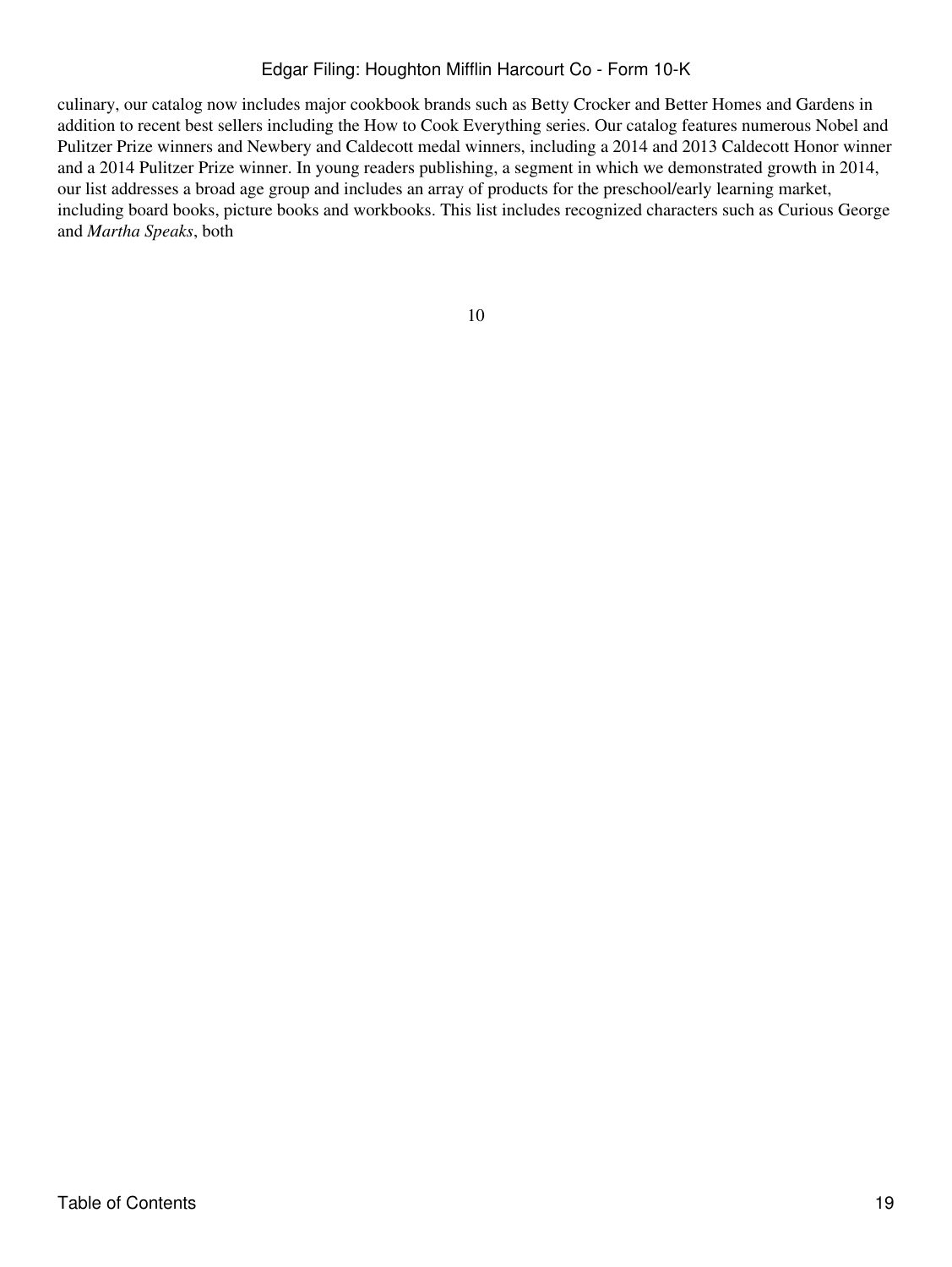successful television programs featured on PBS, *Five Little Monkeys*, *Gossie & Gertie*, and many more. We also publish novels for young adults, a growing genre which we bolstered with additional editorial talent in 2014. In the reference category, we are the publisher of the American Heritage and Webster s New World dictionaries, and related titles.

Even before e-books gained prominence in the market, we had developed in-house experience in converting, structuring, storing and distributing dictionary and other reference content for digital platforms, and applied our knowledge and tools in the digital space to consumer trade content including e-books and applications. In addition to traditional conversions of print to digital content, we now develop our content digitally in various formats with minimal incremental investment, and we employ in-house programmers and developers to produce new digital content based on our trade products. For example, we have brought the Curious George character to multiple digital platforms with the development of a prominent website, curiousgeorge.com, which is an award-winning interactive learning tool for pre-school children, and a suite of Curious George apps, which both entertain and educate early learners at home. As such, we have an established and flexible solution for converting, manipulating and distributing trade content to the many emerging digital consumer platforms such as e-readers and tablets. We continue to actively publish into the sizable consumer market for e-books, book or character-based applications and other digital products with net sales from e-books reaching \$24.0 million for the year ended December 31, 2014, and now representing approximately 15% of our Trade Publishing segment net sales for the same period. We continue to focus on the development of innovative new digital products which capitalize on our content, our digital expertise, and the growing consumer demand for these products. In addition, we are increasingly leveraging the strength of our Trade Publishing brands and characters, such as Curious George, together with our expertise in developing educational solutions, to further penetrate the large and growing consumer market for at-home educational products and services.

For the years ended December 31, 2014, 2013 and 2012, Trade Publishing net sales and Adjusted EBITDA were approximately \$163.2 million and \$12.7 million, \$170.7 million and \$24.4 million, and \$157.1 million and \$28.8 million, respectively.

## **Our Industry**

## *K-12 comprehensive curriculum or basal market*

The U.S. K-12 comprehensive curriculum or basal market provides educational programs and assessments to approximately 55.0 million students across approximately 132,000 elementary and secondary schools. Basal programs cover curriculum standards in a particular subject and include a comprehensive offering of teacher and student materials required to conduct the class throughout the year. Products and services in basal programs include students print and digital offerings and a variety of supporting materials such as teacher s editions, formative assessments, whole group instruction materials, practice aids, educational games and services.

Comprehensive curriculum programs are the primary source of classroom education for most K-12 academic subjects, and as a result, enrollment trends are a major driver of industry growth. Although economic cycles may affect short-term buying patterns, school enrollments, a driver of growth in the educational publishing industry, are highly predictable and are expected to trend upward over the longer term.

In addition, the market for comprehensive curriculum programs is affected by changes in state curriculum standards, which drive instruction, assessment, and accountability in each state. A significant change in state curriculum standards requires that assessments, teacher training programs, and instructional materials be revised or replaced to align to the new standards, which historically has driven demand for new comprehensive curriculum programs.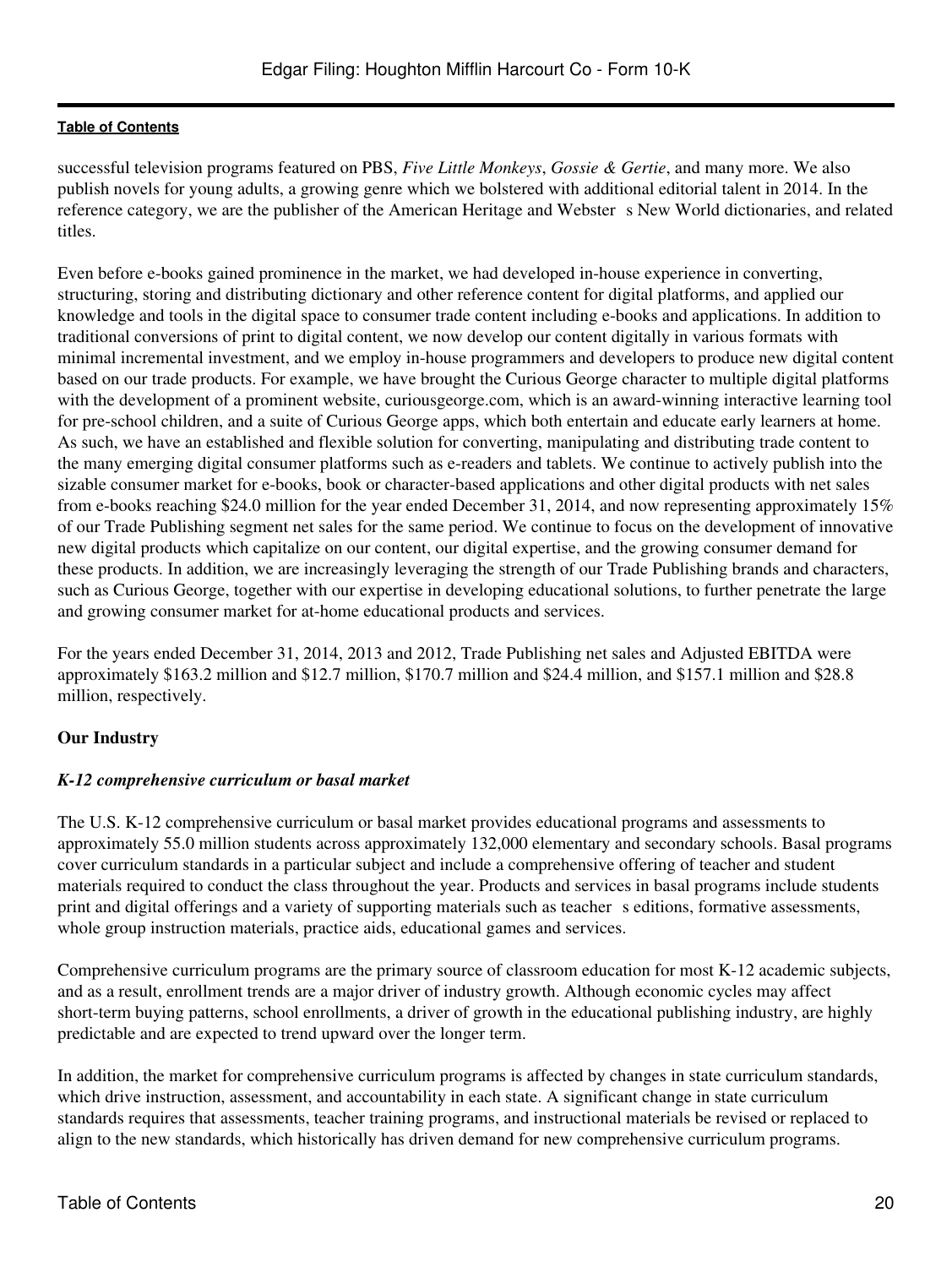The majority of states are in the process of implementing or transitioning to new curriculum standards in the two most important subject areas, mathematics and English language arts. For the most part, these new standards are based on the Common Core State Standards, the product of a multi-state effort to establish a single set of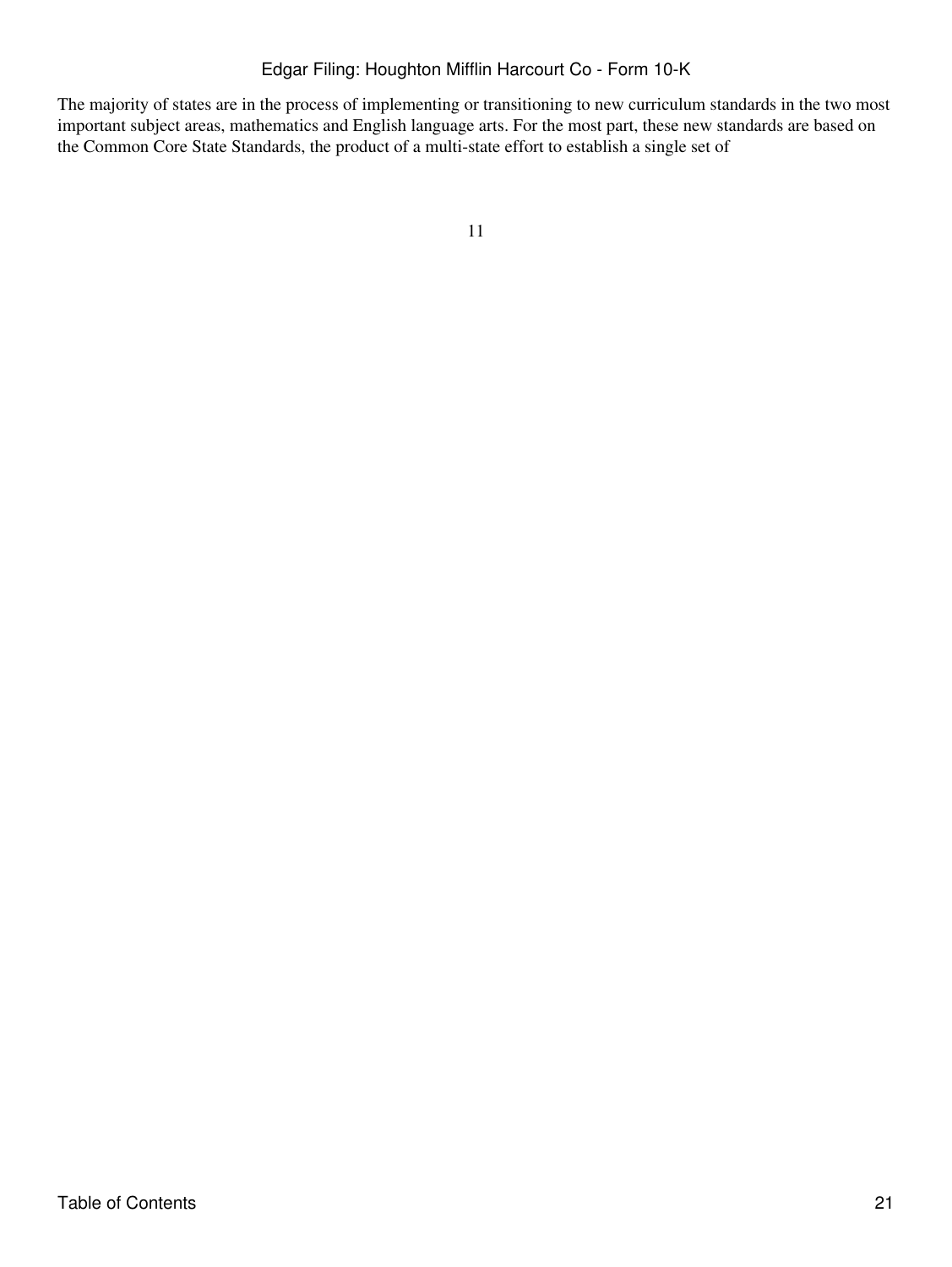content standards in mathematics and English language arts for grades K-12. Forty-six states and the District of Columbia have adopted the Common Core State Standards or curriculum standards based on them. Most of these states are administering new student assessments aligned to the new standards, including tests developed by two multistate testing consortia, the Smarter Balanced Assessment Consortium and the Partnership for Assessment of Readiness for College and Careers, beginning in the 2014-15 school year. Schools in these states will need to augment and replace instructional materials, including comprehensive curriculum programs, to align to the new standards and to prepare students for the new state assessments.

### *Instructional material adoption process*

The process through which materials and curricula are selected and procured for classroom use varies throughout the United States. Twenty states, known as adoption states, approve and procure new basal programs usually every six to eight years on a state-wide basis, and individual schools or school districts typically purchase instructional materials from the state approved list, although in some adoption states districts may be permitted to select materials not on the state list. In all remaining states, known as open states or open territories, each individual school or school district can procure materials at any time, though usually according to a five to ten year cycle. In adoption states, the states approve curriculum and often provide dedicated funding for educational and instructional materials, while in open states, local school districts approve curriculum and provide funding.

The following chart illustrates the current adoption and open states:

The student population in adoption states represents over 50% of the U.S. elementary and secondary school-age population. A number of adoption states provide categorical state funding for instructional materials, that is, funds that typically cannot be used for any purpose other than to purchase instructional content or, in some cases, technology equipment used to deliver instruction. In some states, categorical instructional materials funds can be used only for the purchase of materials on the state-approved list.

In adoption states, the state education board s decision to approve a certain program developed by an educational content provider depends on recommendations from instructional materials committees, which are often comprised of educators and curriculum specialists. Such committees typically recommend a program only if it aligns to the state s educational content standards. To ensure the approval and subsequent success of a new instructional materials program, educational content providers typically conduct extensive market research, including: discussions of the planned curriculum with the state-level curriculum advisors to secure their support; development of prototype instructional materials that are focus-tested with educators, often against competing programs, to gather feedback on the programs content and design; and incorporation of qualitative input from existing customers in terms of classroom needs.

In open territories, the procurement process is typically characterized by a presentation and provision of sample materials to instructional materials selection committees, which subsequently evaluate and recommend a particular program to district level school boards. Products are generally customized to meet the states curriculum standards with similar research methods as in adoption states.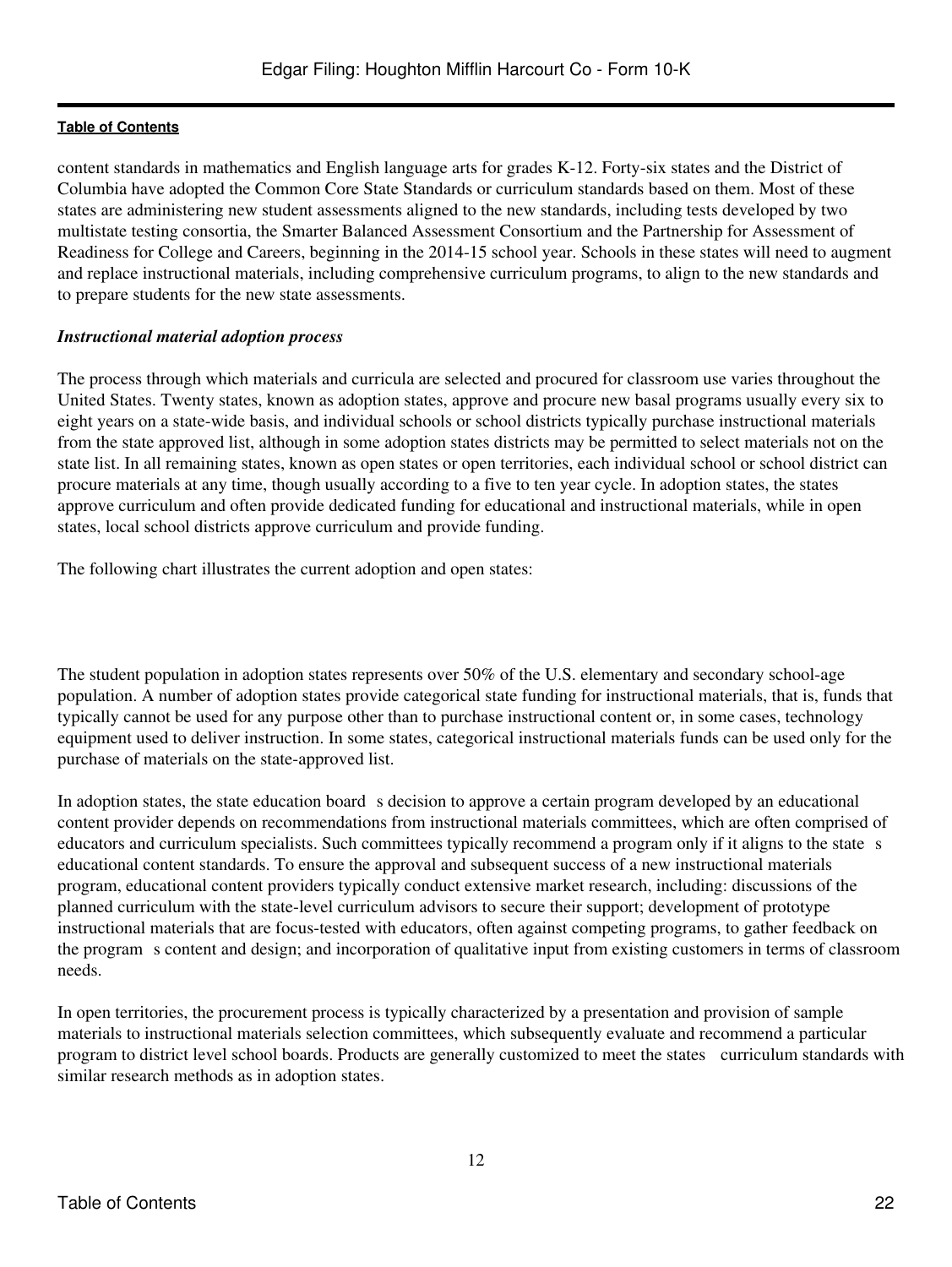We believe that a content provider sultimate success in a given state will depend on a variety of factors, including the quality of its programs and materials, the strength of its relationships with key decision-makers and the magnitude of its marketing and sales efforts. As a result, educational content providers often implement formal market research efforts that include educator focus groups, prototypes of student and ancillary materials and comparisons against competing products. At the same time, marketing and editorial staffs work closely together to incorporate the results of research into products, while developing the most up-to-date, research- and needs-based curricula.

### *Supplemental and Intervention materials market*

The supplemental and intervention materials market includes a wide range of product offerings targeted at addressing specific needs in a district generally not addressed through a comprehensive curriculum solution. These products are typically offered in the form of print, digital, service and blended product solutions. The development of supplemental materials and solutions tends to require significantly less capital investment than the development of a basal program. These materials and solutions enable local educators to tailor their education programs in a cost-effective way that is not tied to adoption schedules.

Supplemental products and services are funded through state and local resources as well as government funding allocations as designated through Title I of the Elementary and Secondary Education Act (ESEA) and the Individuals with Disabilities Education Act (IDEA). Title I distributes funding to those schools and school districts which are comprised of a relatively high percentage of students from low income families as defined by the ESEA. In addition, Title I appropriates money for the education system for the prevention of dropouts and the improvement of schools. IDEA governs how states and public agencies provide early intervention, special education and related services to children with disabilities. In recent years, the supplemental materials that schools have purchased have changed as the demands and expectations for educators and students have changed. Educational institutions have increasingly purchased digital solutions along with traditional supplemental materials and, with the growing emphasis on accountability, demand for targeted intervention solutions, school reform and turnaround services has been on the rise.

#### *Assessment market*

The assessment market includes summative, formative or in-classroom, and diagnostic assessments. Summative assessments are concluding or final exams that measure students proficiency in a particular subject or group of subjects on an aggregate level or against state standards. Formative assessments are on-going, in-classroom tests that occur throughout the school year and monitor progress in certain subjects or curriculum units. Diagnostic assessments are designed to pinpoint areas of need and are often administered by specialists to identify learning difficulties and qualify individuals for special services under the requirements of IDEA.

Many states and districts are also utilizing teacher evaluation systems that measure teacher performance based on standardized test scores and other elements required to meet certain benchmarks set by policymakers. Certain federal agencies are shifting the focus to children at even younger ages to provide intervention before significant achievement gaps are realized. As a result, this has led to additional opportunities in the early childhood development market.

Many states are implementing new statewide student assessment programs in the 2014-15 school year, including those promulgated by the Smarter Balanced Assessment Consortium and the Partnership Assessment of Readiness for College and Careers. Presently, 21 states are participating in the Smarter Balanced Assessment Consortium, while 12 states and the District of Columbia are participating in the Partnership Assessment of Readiness for College and Careers.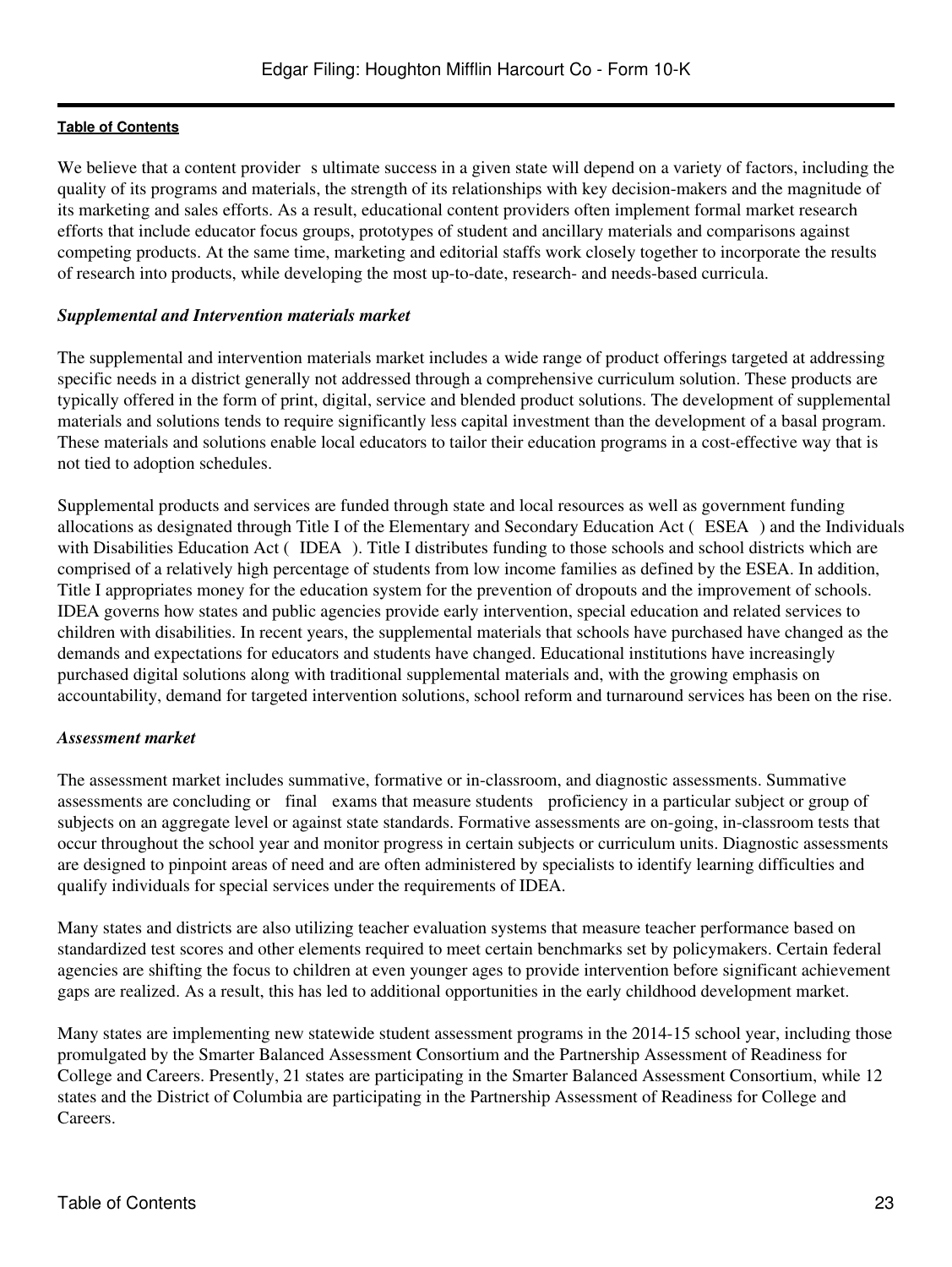As states plan for the upcoming new assessments, and districts continue to transition to new standards based on the Common Core State Standards, demand for quality measures which help the districts prepare for the content coverage and item types anticipated on the new assessments should continue to increase.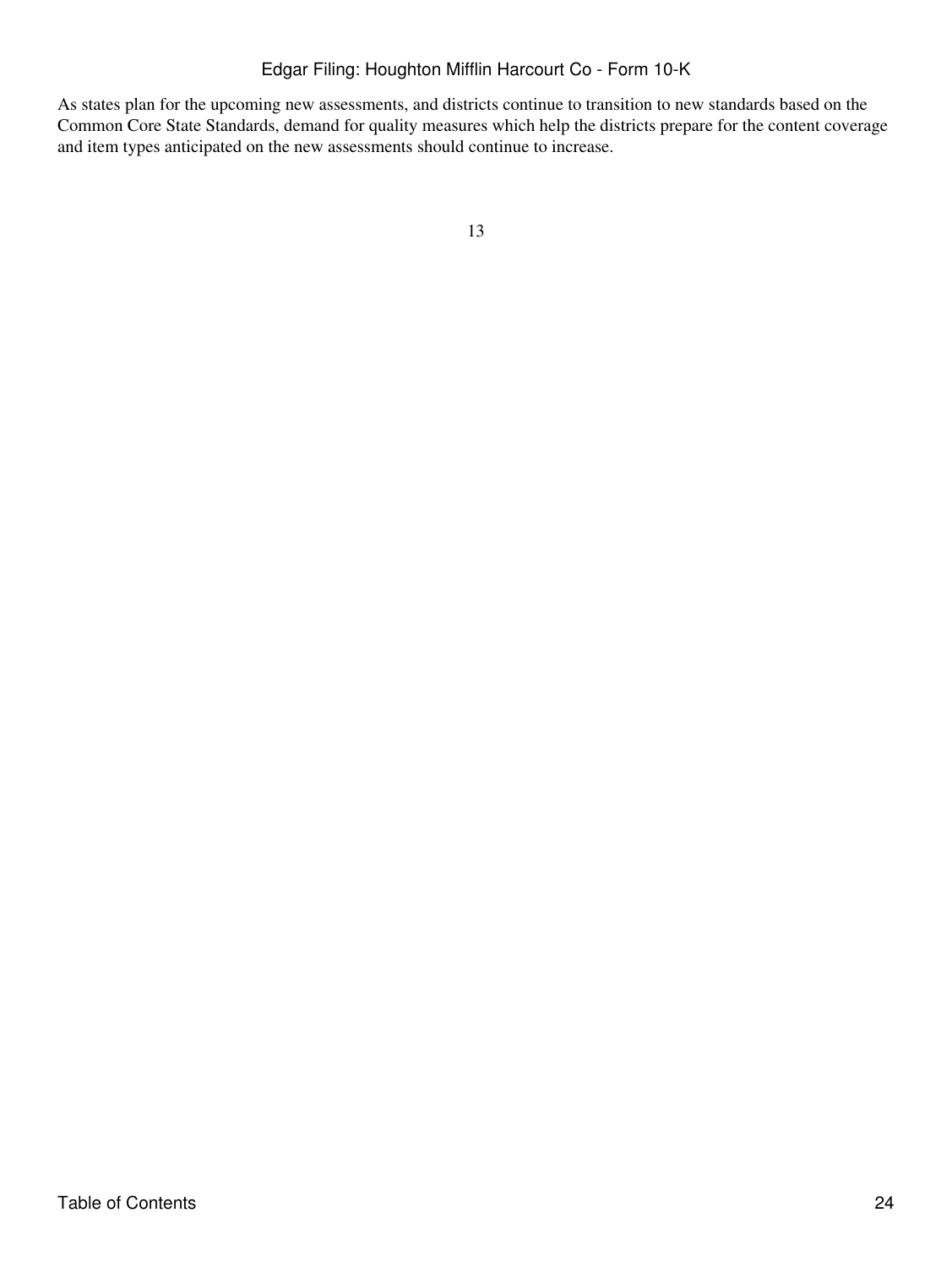### *International market*

The global education market continues to demonstrate strong macroeconomic growth characteristics. There are 1.4 billion students out of a 7.2 billion world population. Population growth is a leading indicator for pre-primary school enrollments, which have a subsequent impact on secondary and higher education enrollments. Globally, according to United Nations Educational, Scientific and Cultural Organization (UNESCO), rapid population growth has caused pre-primary enrollments to grow by 16.2% worldwide from 2007 to 2011. Additionally, the global population is expected to be approximately 9.0 billion by 2050, as countries develop and improvements in medical conditions increase the birth rate.

Internationally, we predominantly export and sell K-12 books to premium private schools that utilize the U.S. curriculum, which are located primarily in Asia, the Pacific, the Middle East, Latin America, the Caribbean and Africa. Our international sales team utilizes a global network of distributors in local markets around the world. According to the Book Industry Study Group and the Association of American Publishers, the size of the K-12 U.S. export market is estimated at \$100 million, of which we have a growing market share.

Our immediate strategy is to expand our addressable market through working with local distributors to localize our K-12 content for sale into public and private schools in targeted international markets and to sell digitized content through key distributors into global school and consumer markets.

### *Trade Publishing market*

The Trade Publishing market includes works of fiction and non-fiction in the General Interest and Young Reader s categories, dictionaries and other reference works. While print remains the primary format in which trade books are produced and distributed, the market for trade titles in digital format, primarily e-books, has developed rapidly over the past several years, as the industry evolves to embrace new technologies for developing, producing, marketing and distributing trade works.

#### **Seasonality**

In the K-12 market, we typically receive payments for products and services from individual school districts, and, to a lesser extent, individual schools and states. In the case of testing and assessment products and services, payment is received from the individually contracted parties. In the Trade Publishing market, payment is received for products from book distributors and retail booksellers.

Approximately 88% of our net sales for the year ended December 31, 2014 were derived from our Education segment, which is a markedly seasonal business. Schools conduct the majority of their purchases in the second and third quarters of the calendar year in preparation for the beginning of the school year. Thus, over the past three years, approximately 67% of consolidated net sales were realized in the second and third quarters. Sales of K-12 instructional materials and customized testing products are also cyclical, with some years offering more sales opportunities than others. The amount of funding available at the state level for educational materials also has a significant effect on year-to-year net sales.

## **Competition**

We sell our products in competitive markets. In these markets, product quality, customer service and perceived stability and longevity are major factors in generating sales growth. Other factors affecting sales growth in the K-12 market include the level of student enrollment in subjects that are up for adoption and the level of spending per

## Table of Contents 25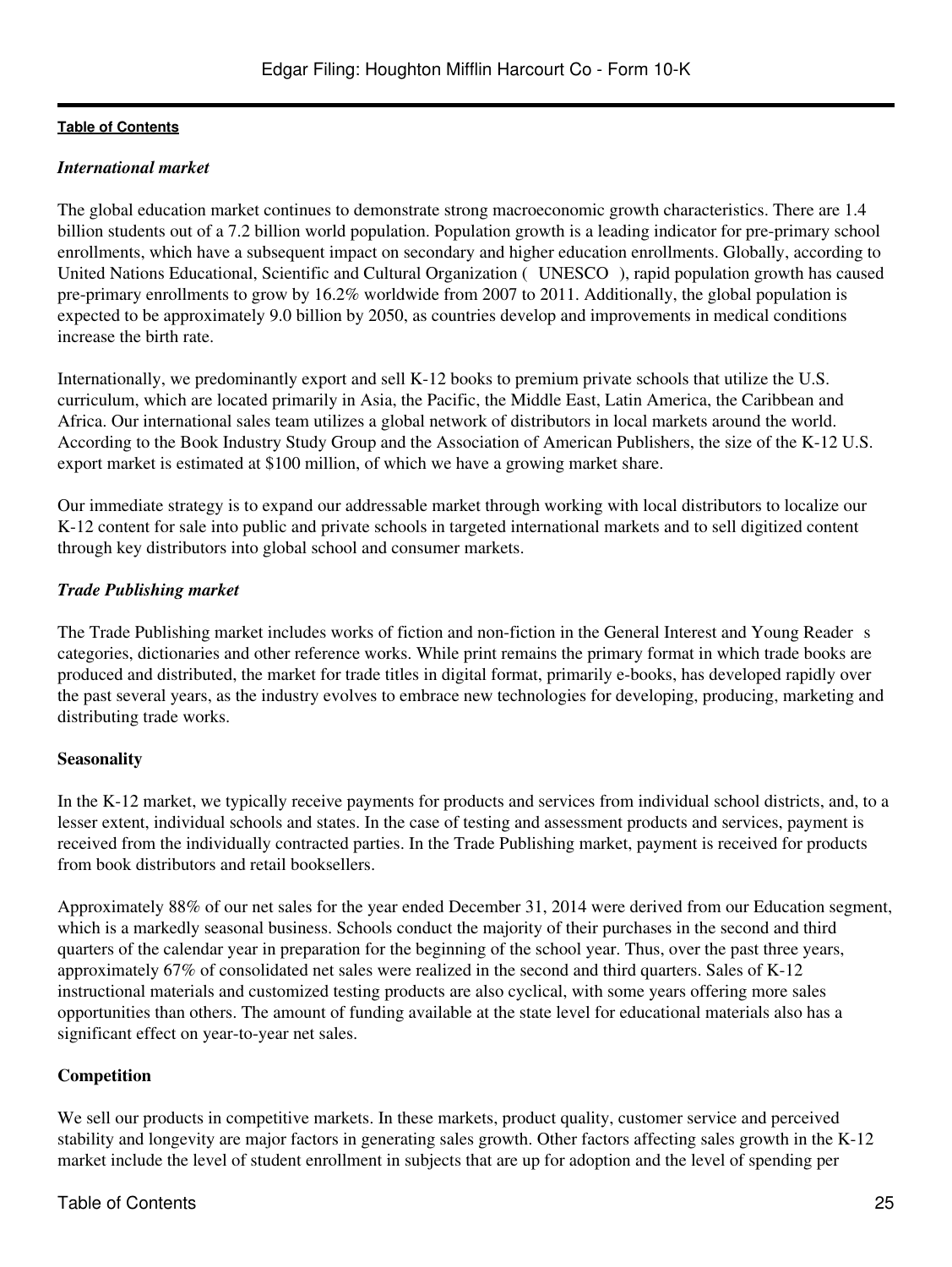student appropriated in each state and/or school district. Profitability is affected by industry developments including: (i) competitive selling, sampling and gratis costs; (ii) development costs for customized instructional materials and assessment programs; and (iii) higher technology costs due to the increased number of textbook program components being developed in digital formats. There are three primary traditional comprehensive curriculum publishers in the K-12 market, which also compete with a variety of specialized or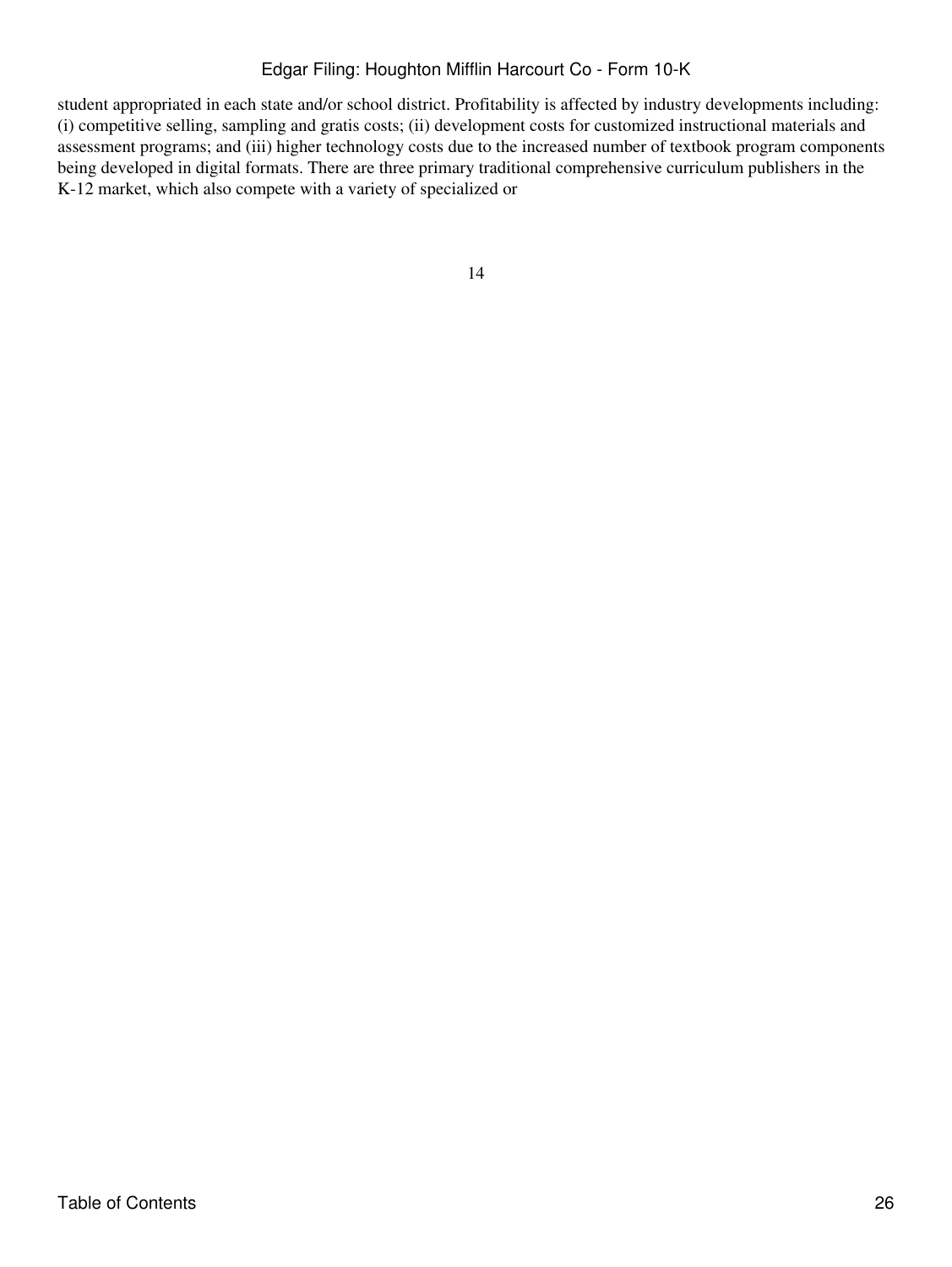regional publishers that focus on select disciplines and/or geographic regions. There are multiple competitors in the Trade Publishing, supplemental and assessment markets. Our larger competitors in the educational market include Pearson Education, Inc., McGraw Hill Education, Cengage Learning, Inc., Scholastic Corporation and K12 Inc.

### **Printing and binding; raw materials**

We outsource the printing and binding of our products, with approximately 75% of our printing currently handled by one major supplier and one print services broker who negotiates on our behalf with an extended supplier base. We have procurement agreements that provide volume and scheduling flexibility and price predictability. We have a longstanding relationship with these parties. Approximately 20% of our printed materials (consisting primarily of teacher s editions and other ancillary components) are printed outside of the United States and approximately 80% of our printed materials (including most student editions) are printed within the United States. Paper is one of our principal raw materials. We purchase our paper primarily through one paper merchant and also directly through suppliers for limited product types. We maintain various agreements that protect against supply availability and unbound price increases. We manage our paper supply concentration by having primary and secondary sources and staying ahead of dramatic market changes.

### **Distribution**

We operate three distribution facilities from which we coordinate our own distribution process: one each in Indianapolis, Indiana; Geneva, Illinois; and Troy, Missouri. We also utilize select suppliers to assist us with coordinating the distribution process for a limited number of product types. Additionally, some adoption states require us to use in-state textbook depositories for educational materials sold in that particular state. We utilize delivery firms including United Parcel Service Inc., FedEx Freight, CH Robinson Worldwide Inc., YRC Freight, SAIA and USF Holland, Inc. to facilitate the principally ground transportation of products.

#### **Employees**

As of December 31, 2014, we had approximately 3,300 employees, none of which were covered by collective bargaining agreements. These employees are substantially located in the United States with approximately 230 employees located outside of the United States. We believe that relations with employees are generally good.

#### **Intellectual property**

Our principal intellectual property assets consist of our trademarks and copyrights in our content. Substantially all of our publications are protected by copyright, whether registered or unregistered, either in our name as the author of a work made for hire or the assignee of copyright, or in the name of an author who has licensed us to publish the work. Ownership of such copyrights secures the exclusive right to publish the work in the United States and in many countries abroad for specified periods: in the United States in most cases either 95 years from publication or for the author s life plus 70 years, but in any event a minimum of 28 years for works published prior to 1978 and 35 years for works published thereafter. In most cases, the authors who retain ownership of their copyright have licensed to us exclusive rights for the full term of copyright. Under U.S. copyright law, for licenses granted by an author during or after 1978, such exclusive licenses are subject to termination by the author or certain of the author s heirs for a five year period beginning at the end of 35 years after the date of publication of the work or 40 years after the date of the license grant, whichever term ends earlier.

We do not own any material patents, franchises or concessions, but we have registered certain trademarks and service marks in connection with our publishing businesses. We believe we have taken, and take in the ordinary course of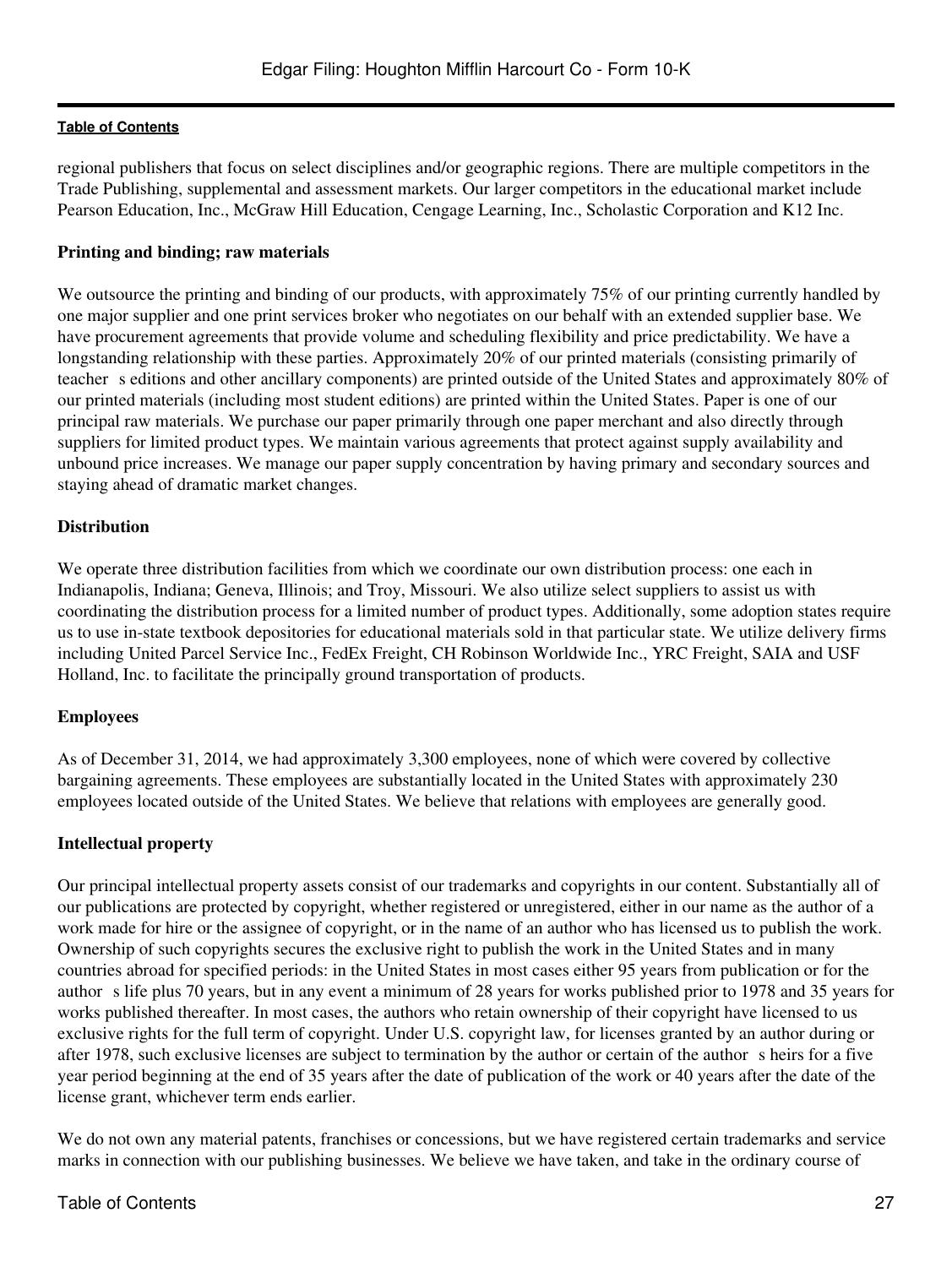business, all appropriate available legal steps to reasonably protect our intellectual property in all material jurisdictions.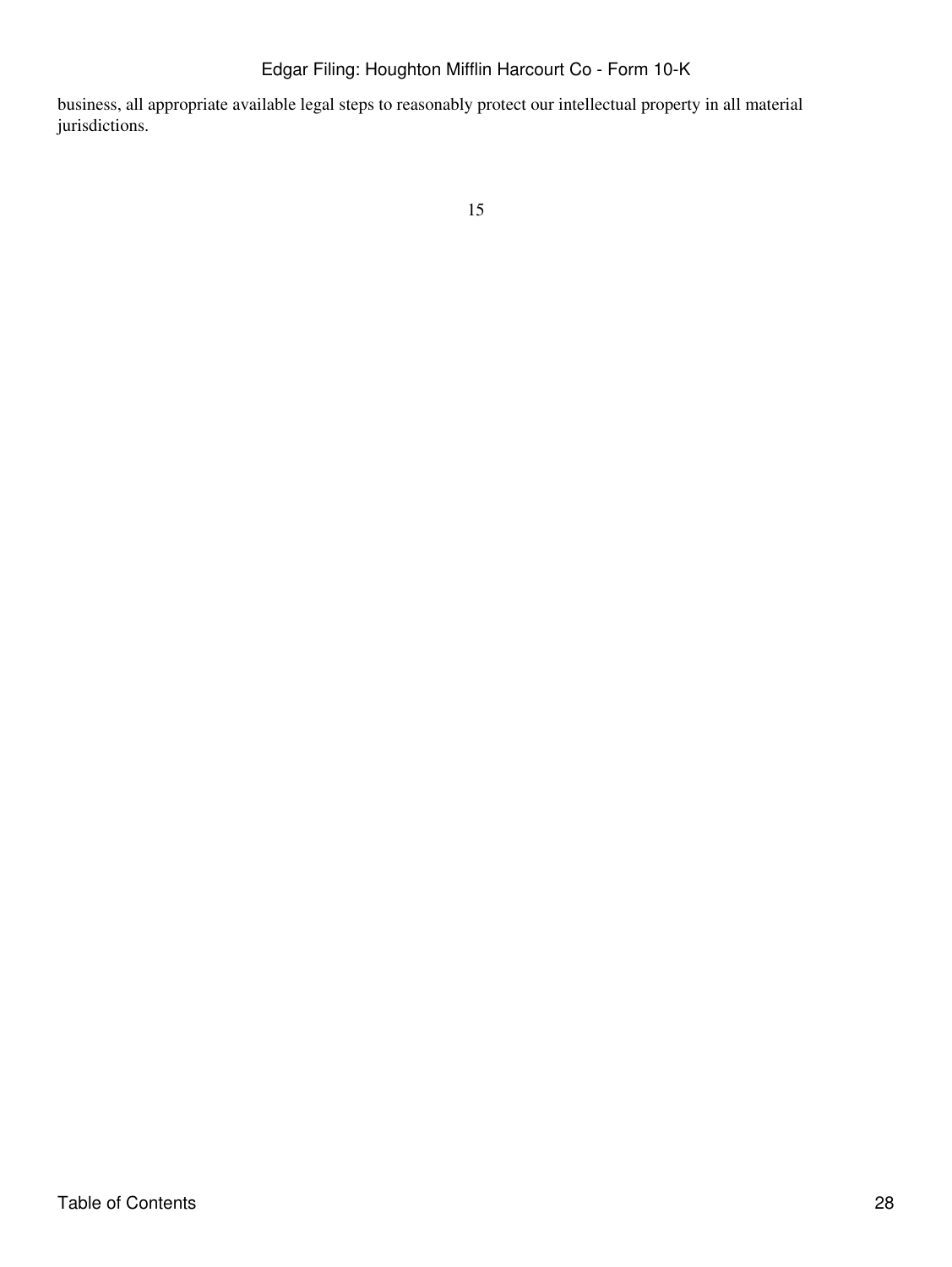### **Environmental matters**

We generally contract with independent printers and binders for their services, and our operations are generally not otherwise affected by environmental laws and regulations. However, as the owner and lessee of real property, we are subject to environmental laws and regulations, including those relating to the discharge of hazardous materials into the environment, the remediation of contaminated sites and the handling and disposal of wastes. It is possible that we could face liability, regardless of fault, and can be held jointly or severally liable, if contamination were to be discovered on the properties that we own or lease or on properties that we have formerly owned or leased. We are currently unaware of any material environmental liabilities or other material environmental issues relating to our properties or operations and anticipate no material expenditures for compliance with environmental laws or regulations.

### **Additional information**

Houghton Mifflin Harcourt Company was incorporated as a Delaware corporation on March 5, 2010, and was established as the holding company of the current operating group. The Company changed its name from HMH Holdings (Delaware), Inc. on October 22, 2013. We make available our annual reports on Form 10-K, quarterly reports on Form 10-Q, current reports on Form 8-K and amendments to these reports, as well as other information, free of charge through our corporate website under the Corporate Governance link located at: ir.hmhco.com, as soon as reasonably practicable after being filed with or furnished to the Securities and Exchange Commission (the SEC). The information found on our website or any other website we refer to in this Annual Report is not part of this Annual Report or any other report we file with or furnish to the SEC.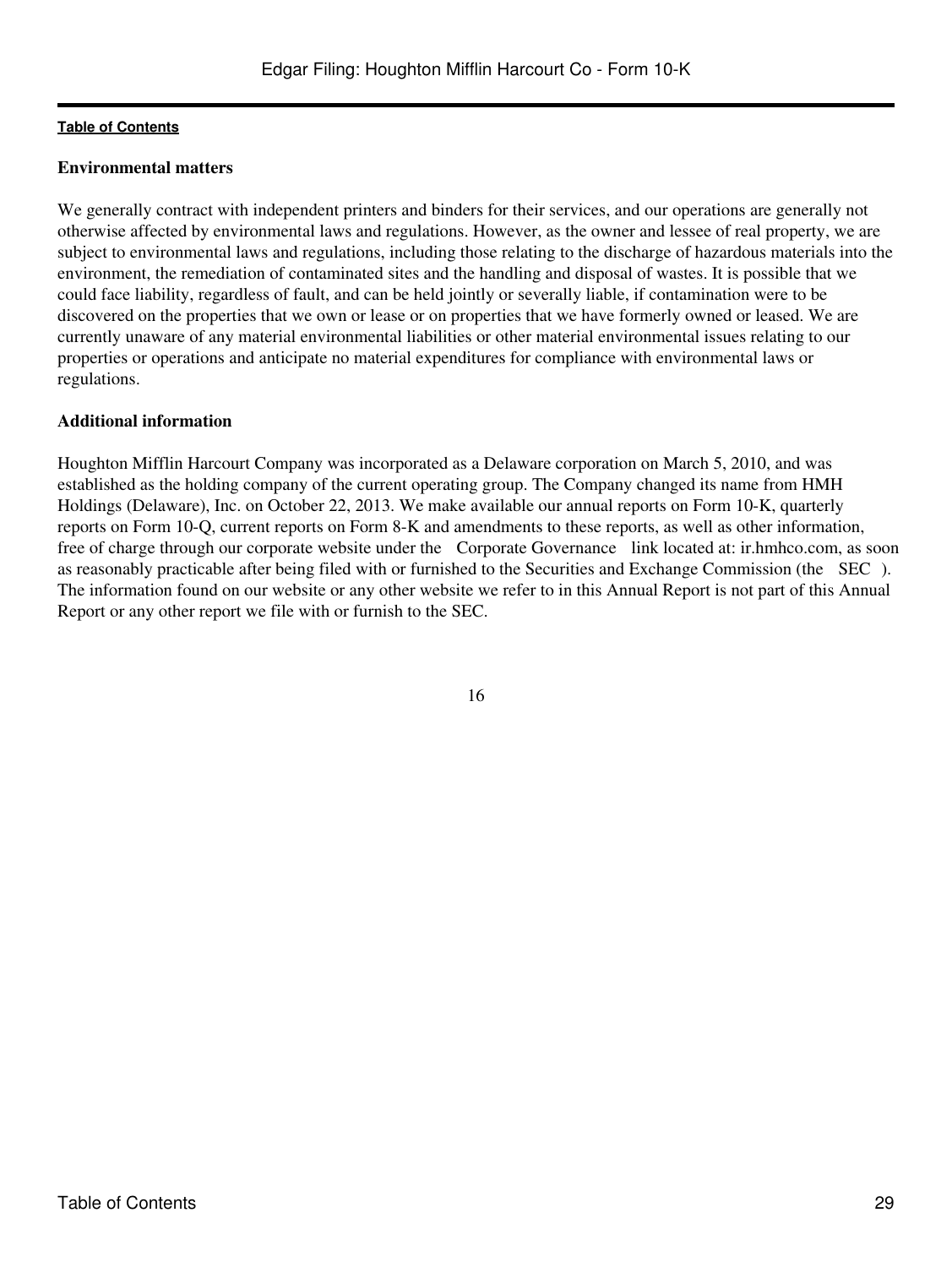### **Item 1A. Risk Factors**

### <span id="page-29-0"></span>*Our business and results of operations may be adversely affected by many factors outside of our control, including changes in federal, state and local education funding, general economic conditions and/or changes in the state procurement process.*

The performance and growth of our U.S. educational comprehensive curriculum, supplemental and assessment businesses depend in part on federal and state education funding, which in turn is dependent on the robustness of state finances and the level of funding allocated to educational programs. State, local and municipal finances were and continue to be adversely affected by the recent U.S. economic recession and are affected by general economic conditions and factors outside of our control, as well as increasing costs and financial liabilities of under-funded public pension plans. In response to general economic conditions or budget shortfalls, states and districts may reduce educational spending to protect against existing or expected economic conditions or seek cost savings to mitigate budget deficits. Most public school districts, the primary customers for K-12 products and services, depend largely on state and local funding to purchase materials. In school districts in states that primarily rely on local tax proceeds, significant reductions in those proceeds for any reason can severely restrict district purchases of instructional materials. In districts and states that primarily rely on state funding for instructional materials, a reduction in state funds or loosening of restrictions on the use of those funds may reduce net sales. Additionally, many school districts receive substantial amounts through Federal education programs, funding for which may be reduced as a result of Congressional budget actions.

Federal and/or state legislative changes can also affect the funding available for educational expenditure, which include the impact of education reform, such as the reauthorization of the Elementary and Secondary Education Act (ESEA) and the implementation of Common Core State Standards. Existing programs and funding streams could be changed or eliminated in connection with legislation to reauthorize the ESEA and/or the federal appropriations process, in ways that could negatively affect demand and sources of funding for our products and services. Our business, results of operations and financial condition may be materially adversely affected by many factors outside of our control, including, but not limited to, delays in the timing of adoptions, changes in curricula and changes in student testing processes. There can be no assurances that states or districts will have sufficient funding to purchase our products and services, that we will win their business in our competitive marketplace or that schools or districts that have historically purchased our products and services will do so again in the future.

There is considerable political controversy in many states surrounding the adoption and implementation of Common Core State Standards. Legislation has been introduced in a number of states to drop Common Core standards, and some states are considering revisions to and/or rebranding of the standards. These developments could disrupt local adoptions of instructional materials and require modifications to our programs offered for sale in states that adopt such changes.

Similarly, changes in the state procurement process for textbooks, supplemental materials and student tests, particularly in adoption states, can also affect our markets and sales. A significant portion of our net sales is derived from sales of K-12 instructional materials pursuant to cyclical adoption schedules. Due to the revolving and staggered nature of state adoption schedules, sales of K-12 instructional materials have traditionally been cyclical, with some years offering more sales opportunities than others. In addition, changes in curricula and changes in the student testing processes can negatively affect our programs and therefore the size of our market in any given year.

For example, over the next few years, adoptions are scheduled in one or more of the primary subjects of reading, language arts and literature, social studies and mathematics in, among others, the states of California, Texas and Florida, the three largest adoption states. The inability to succeed in these states, or reductions in their anticipated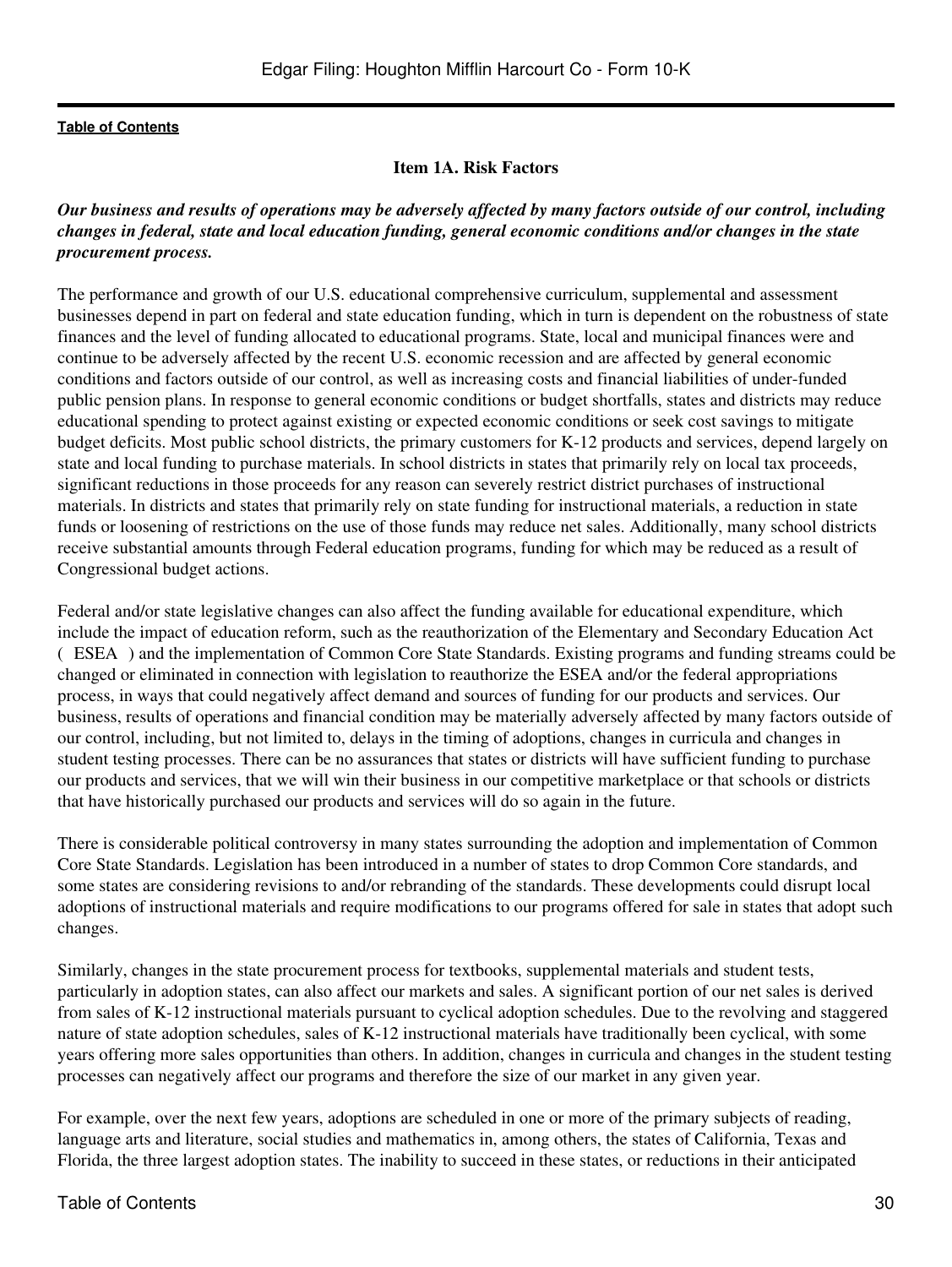funding levels, could materially and adversely affect net sales for the year of adoption and subsequent years. Allowing districts flexibility to use state funds previously dedicated exclusively to the purchase of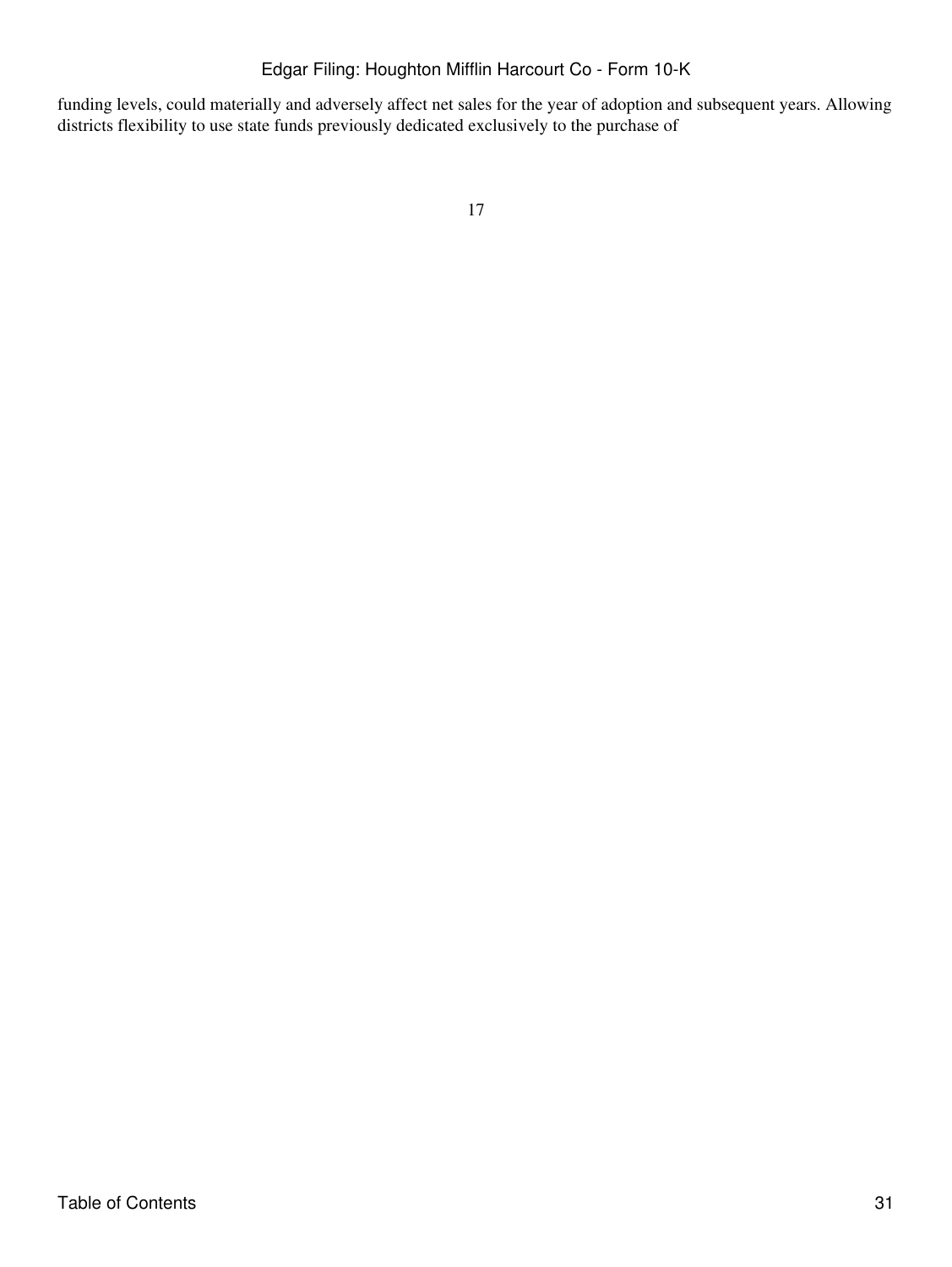instructional materials and other items such as technology hardware and training could adversely affect district expenditures on state-adopted instructional materials in the future.

Decreases in federal and state education funding and negative trends or changes in general economic conditions can have a material adverse effect on our business, results of operations and financial condition.

### *Introduction of new products, services or technologies could impact our profitability.*

We operate in highly competitive markets that continue to change to adapt to customer needs. In order to maintain a competitive position, we must continue to invest in new content and new ways to deliver our products and services. These investments may not be profitable or may be less profitable than what we have experienced historically. In particular, in the context of our current focus on key digital opportunities, including e-books, the market is evolving and we may be unsuccessful in establishing ourselves as a significant competitor. New distribution channels, such as digital platforms, the internet, online retailers and delivery platforms (e.g., tablets and e-readers), present both threats and opportunities to our traditional publishing models, potentially impacting both sales volumes and pricing.

## *Our operating results fluctuate on a seasonal and quarterly basis and our business is dependent on our results of operations for the third quarter.*

Our business is seasonal. For the year ended December 31, 2014, we derived approximately 88% of net sales from our Education Segment. For sales of educational products, purchases typically are made primarily in the second and third quarters of the calendar year, in preparation for the beginning of the school year, though testing net sales are primarily generated in the second and fourth quarters. We typically realize a significant portion of net sales during the third quarter, making third-quarter results material to full-year performance. This sales seasonality affects operating cash flow from quarter to quarter. We normally incur a net cash deficit from all of our activities through the middle of the third quarter of the year. In addition, changes in our customers ordering patterns may impact the comparison of results in a quarter with the same quarter of the previous year, in a quarter with the consecutive quarter or a fiscal year with the prior fiscal year.

## *Agreements with Resellers.*

We have entered into agreements with resellers from time to time pertaining to certain defined products and channels. These agreements have been both exclusive and non-exclusive and have pertained to specific products as well as specific channels. Depending on the timing of when orders with resellers occur, an individual transaction with a reseller could potentially be material to the quarter or year in which it occurs. Furthermore, there is no assurance that future orders from resellers will occur within similar timeframes as past orders or be of similar magnitude. Some of our agreements have performance metrics which allow for one or both parties to terminate the agreement. If such termination were to occur, our sales could be materially impacted.

Receivables to our two largest resellers comprised approximately 17.0% of our December 31, 2014 accounts receivable balance. If such resellers are unable to remit contractual payments when due or at all, our financial results and cash position for the quarter and year could be materially impacted.

*Our business is and will continue to be impacted by the rate of and state of technological change, including the digital evolution and other disruptive technologies, and the presence and development of open-sourced content could continue to increase, which could adversely affect our net sales.*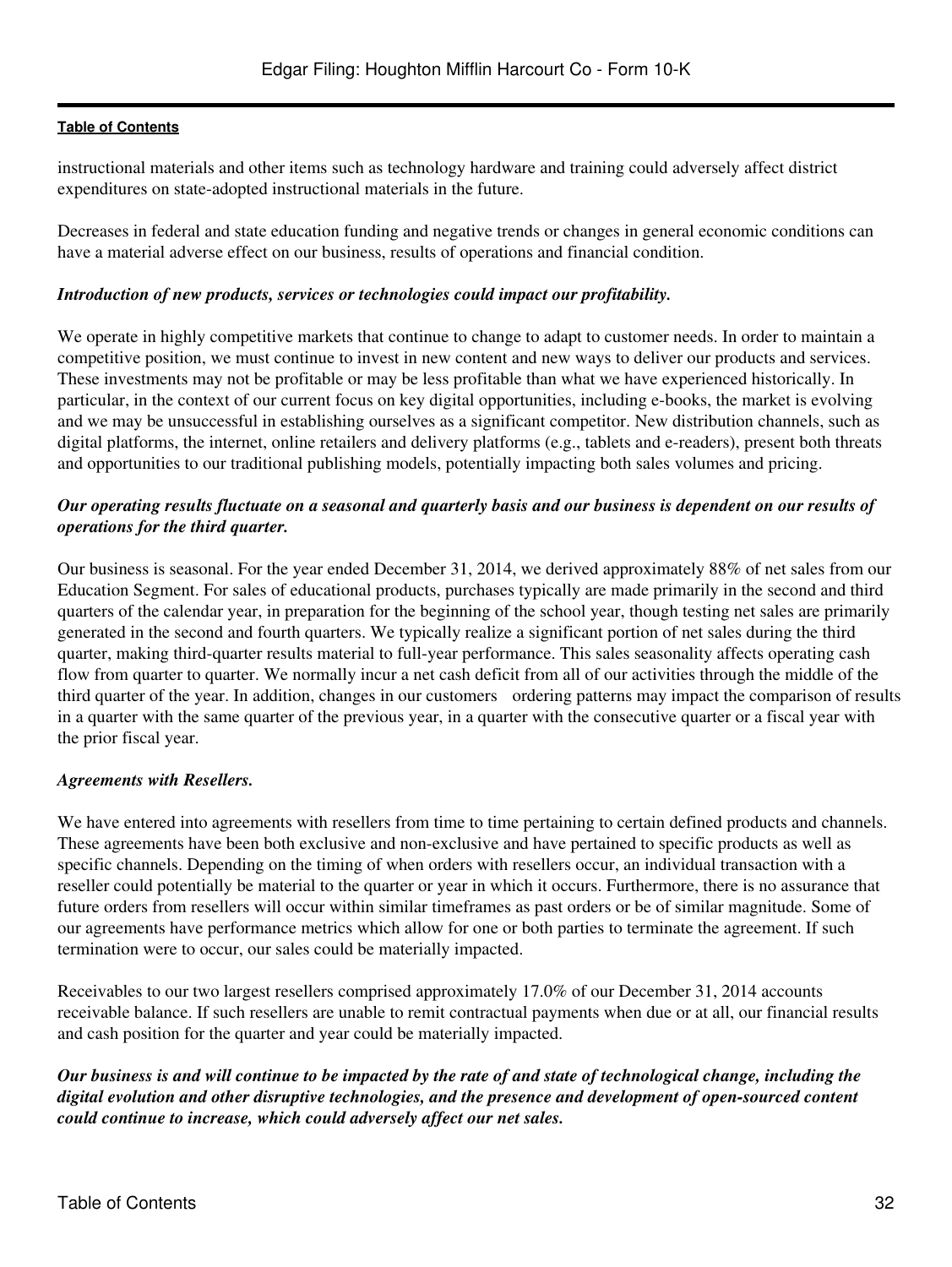Our industry has been impacted by the digitalization of content and proliferation of distribution channels, either over the internet, or via other electronic means, replacing traditional print formats. The digital migration brings the need for change in product distribution, consumers perception of value and the publisher s position between retailers and authors. Such digitalization increases competitive threats both from large media players and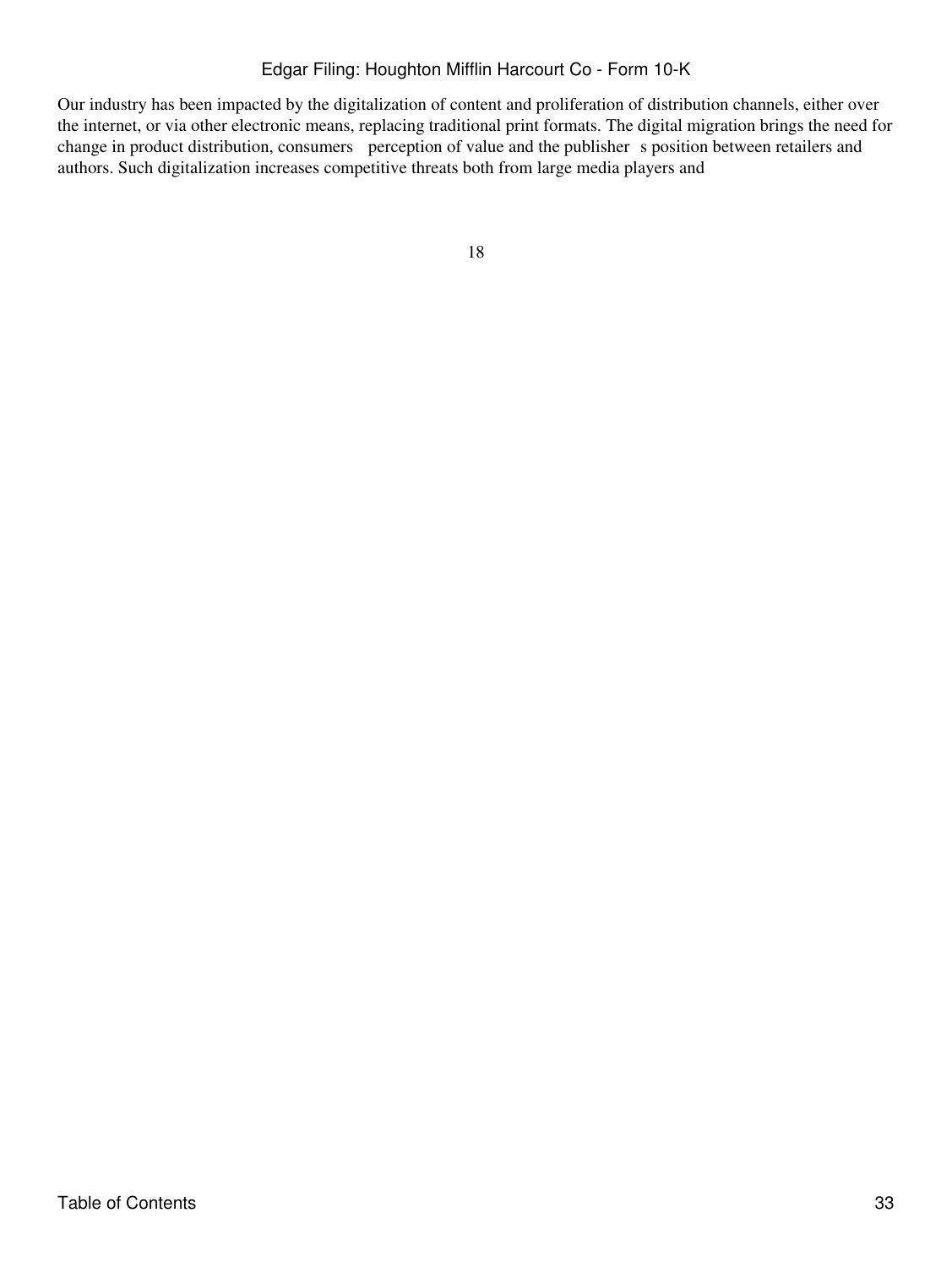from smaller businesses, online and mobile portals. If we are unable to continue to adapt and transition to the move to digitalization at the rate of our competitors, our ability to effectively compete in the marketplace will be affected.

In recent years, there have been initiatives by non-profit organizations such as the Gates Foundation and the Hewlett Foundation to develop educational content that can be open sourced and made available to educational institutions for free or nominal cost. To the extent that such open sourced content is developed and made available to educational customers and is competitive with our instructional materials, our sales opportunities and net sales could be adversely affected.

Technological changes and the availability of free or relatively inexpensive information and materials may also affect changes in consumer behavior and expectations. Public and private sources of free or relatively inexpensive information and lower pricing for digital products may reduce demand and impact the prices we can charge for our products and services. To the extent that technological changes and the availability of free or relatively inexpensive information and materials limit the prices we can charge or demand for our products and services, our business, financial position and results of operations may be materially adversely affected.

## *Changes in product distribution channels and/or customer bankruptcy may restrict our ability to grow and affect our profitability in our Trade Publishing segment.*

New distribution channels such as digital formats, the internet, online retailers, growing delivery platforms (e.g., tablets and e-readers), combined with the concentration of retailer power, pose threats and provide opportunities to our traditional consumer publishing models in our Trade Publishing segment, potentially impacting both sales volumes and pricing. The economic slowdown combined with the trend in distribution channels toward the use of e-books has created contraction in the consumer books retail market that has increased the risk of bankruptcy of major retail customers. Additional bankruptcies of traditional bricks and mortar retailers of Trade Publishing could negatively affect our business, financial condition and results of operations.

## *Expansion of our investments and business outside of our traditional core U.S. market may result in lower than expected returns and incremental risks.*

To take advantage of international growth opportunities and to reduce our reliance on our core U.S. market, we are increasing our investments in a number of countries and emerging markets, including Asia and the Middle East, some of which are inherently more risky than our investments in the U.S. market. Political, economic, currency, reputational and corporate governance risks, including fraud, as well as unmanaged expansion, are all factors which could limit our returns on investments made in these markets. For example, political instability in the Middle East has caused uncertainty in the region, which could affect our results of operations in the region. Also, certain international customers require longer payment terms, increasing our credit risk. As we expand internationally, these risks will become more pertinent to us and could have a bigger impact on our business.

## *We operate in a highly competitive environment that is subject to rapid change and we must continue to invest and adapt to remain competitive.*

Our businesses operate in highly competitive markets, with significant established competitors, such as Pearson Education, Inc., McGraw Hill Education, Cengage Learning, Inc., Scholastic Corporation, K12 Inc. and John Wiley & Sons, Inc. These markets continue to change in response to technological innovations and other factors. Profitability is affected by developments in our markets beyond our control, including: changing U.S. federal and state standards for educational materials; rising development costs due to customers requirements for more customized instructional materials and assessment programs; changes in prevailing educational and testing methods and philosophies; higher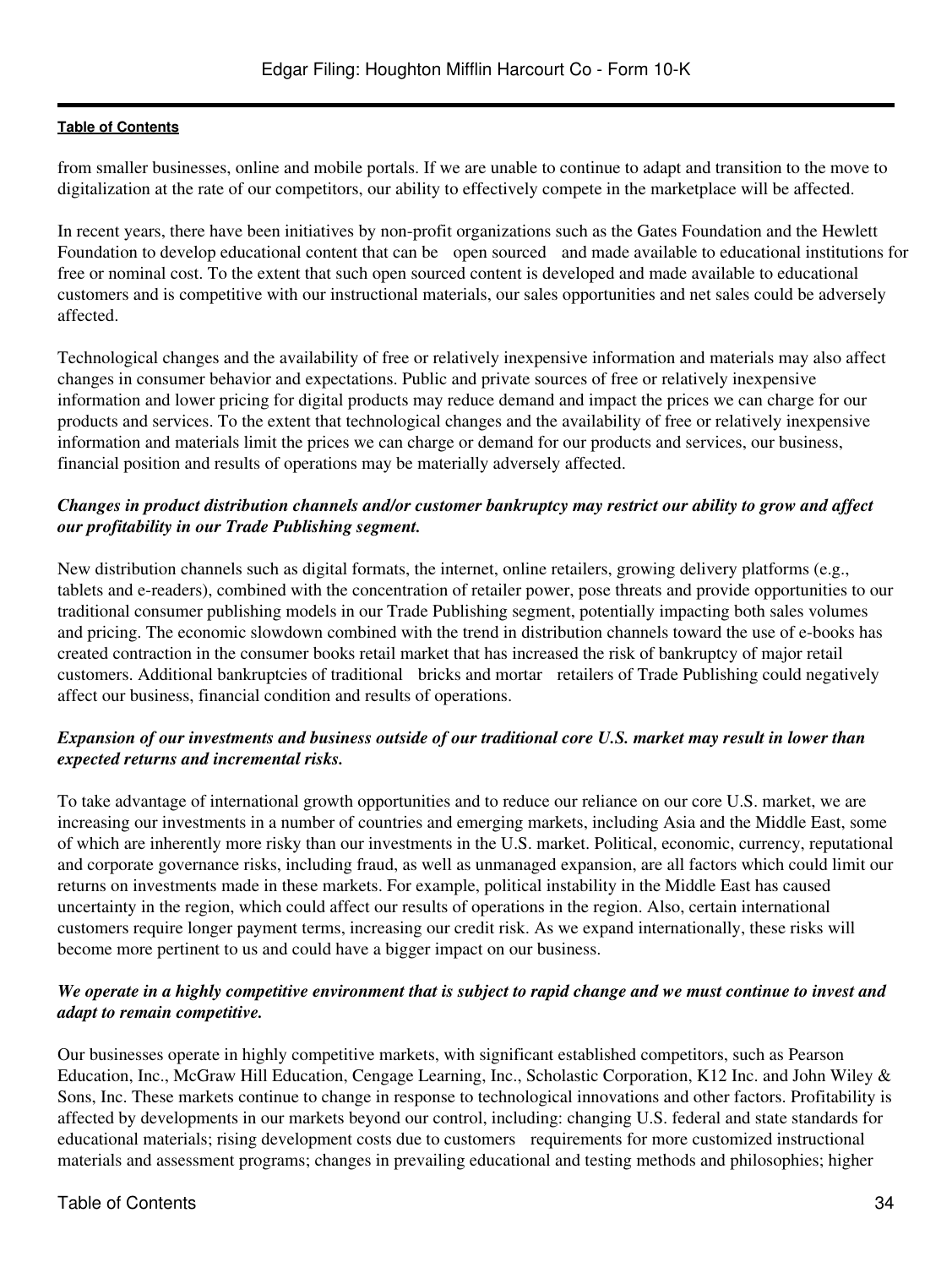technology costs due to the trend toward delivering more educational content in both traditional print and electronic formats; market acceptance of new technology products, including online or computer-based testing; an increase in the amount of materials given away in the K-12 markets as part of a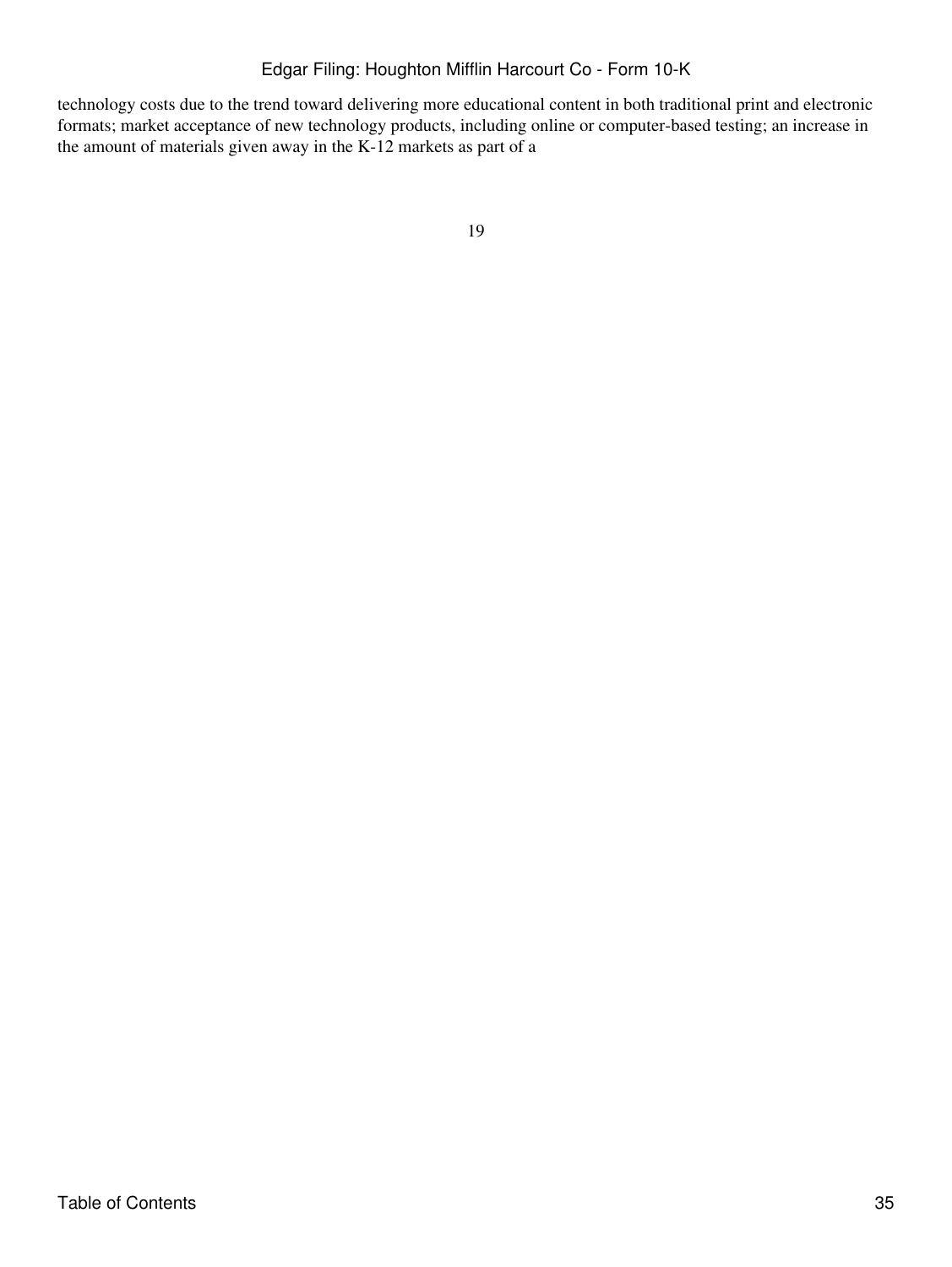bundled pack; the impact of the expected increase in turnover of K-12 teachers and instructors on the market acceptance of our products; customer consolidation in the retail and wholesale trade book market and the increased dependence on fewer but stronger customers; rising advances for popular authors and market pressures to maintain competitive retail pricing; a material increase in product returns or in certain costs such as paper; and overall uncertain economic issues that affect all markets.

We cannot predict with certainty the changes that may occur and the effect of those changes on the competitiveness of our businesses, and the acceleration of any of these developments may materially and adversely affect our profitability.

The means of delivering our products may be subject to rapid technological change. Although we have undertaken several initiatives and invested significant amounts of capital to adapt to and benefit from these changes, we cannot predict whether technological innovations will, in the future, make some of our products, particularly those printed in traditional formats, wholly or partially obsolete. If this were to occur, we might be required to invest significant resources to further adapt to the changing competitive environment. In addition, we cannot predict whether end customers will have sufficient funding to purchase the equipment needed to use our new technology products.

In order to maintain a competitive position, we must continue to invest in new offerings and new ways to deliver our products and services. These investments may not be profitable or may be less profitable than what we have experienced historically. We could experience threats to our existing businesses from the rise of new competitors due to the rapidly changing environment within which we operate.

### *There is a risk that technology companies may offer educational materials that compete with our products.*

While our educational content is protected by copyright law, there is nothing to prevent technology companies from developing their own educational digital products and offering educational content to schools. Technology companies are free to distribute materials with and on their technology devices and platforms. Many technology companies have substantial resources that they could devote to expand their business, including the development of educational digital products. Furthermore, while we have entered into digital distribution agreements with a number of technology companies, our agreements are non-exclusive arrangements and there is nothing to prevent such technology companies from developing and distributing other educational content to the K-12 market. There is a risk that a technology company with significant resources could license or acquire their own educational content and compete with us, which could negatively affect our business, financial condition and results of operations.

There is also a risk of further disintermediation, which is the occurrence of state, district and other customers contracting directly with technology companies. As a result, there is a risk that technology companies may own direct relationships with our customers, and accordingly, they may have a significant influence over the pricing and distribution strategies for digital and print education materials.

## *Our history of operations includes periods of operating and net losses, and we may incur operating and net losses in the future. Our significant net losses and our significant amount of indebtedness led us to declare bankruptcy in 2012.*

For the years ended December 31, 2014, 2013 and 2012, we generated operating losses of \$85.4 million, \$86.6 million and \$120.7 million, respectively, and net losses of \$111.5 million, \$111.2 million, and \$87.1 million, respectively. See Management s Discussion and Analysis of Financial Condition and Results of Operations Results of Operations and the consolidated financial statements included elsewhere in this Annual Report for more information regarding our results of operations during these periods. If we continue to suffer operating and net losses, the trading price of our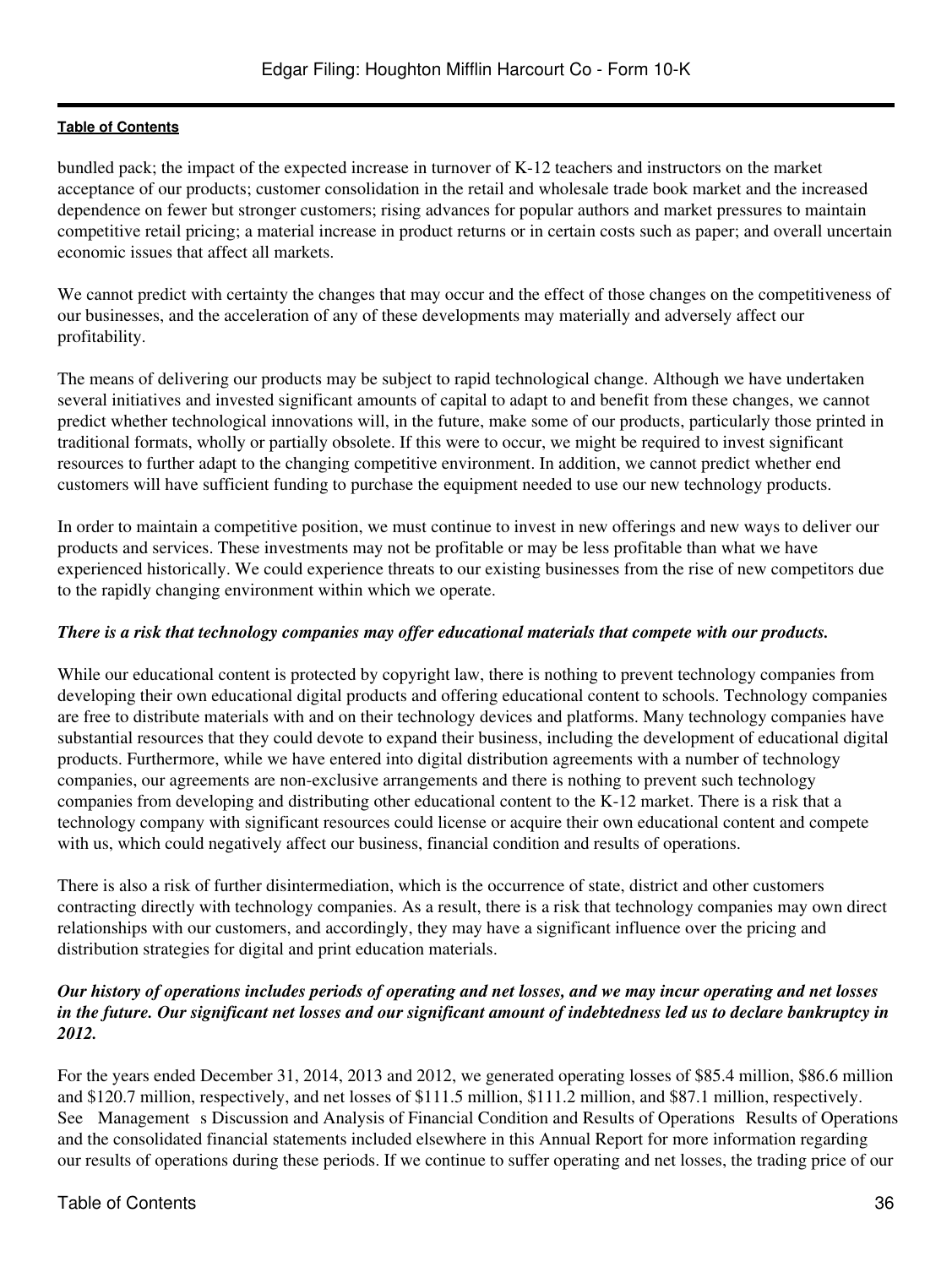common stock may decline significantly.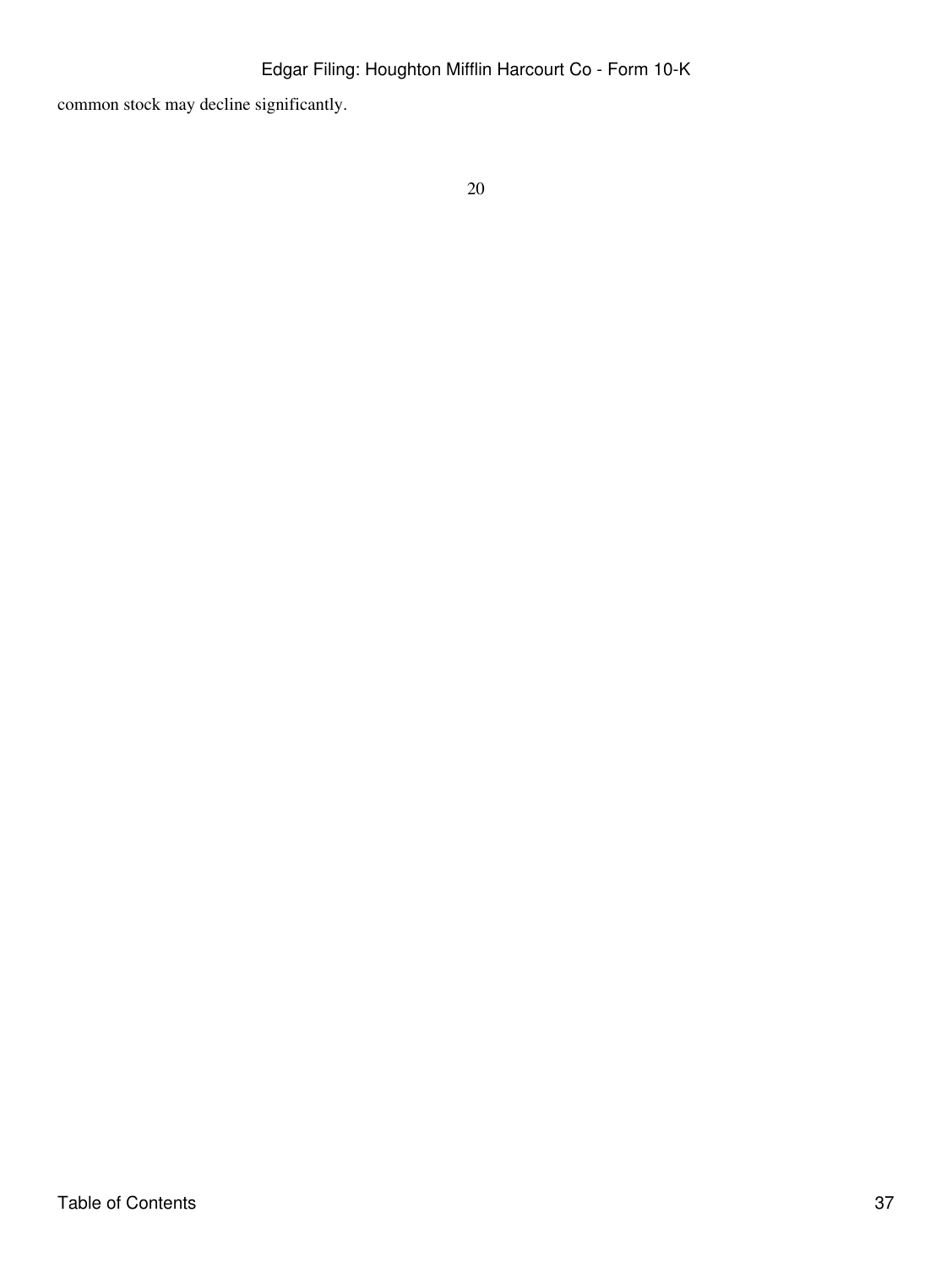Our net losses in recent years were impacted from general economic conditions, reductions in significant markets, federal, state and local budget shortfalls and the contraction of spending throughout most states, non-cash charges associated with our 2010 recapitalization, among other things. In addition, we had a significant amount of indebtedness prior to May 2012. During May 2012, as a result of our financial position, results of operations and significant amount of indebtedness, we filed a voluntary petition for bankruptcy under Chapter 11 of the United States Bankruptcy Code. On June 22, 2012, we emerged from bankruptcy pursuant to a pre-packaged plan of reorganization. Although we have significantly less interest expense as a result of our emergence from bankruptcy and have decreased our selling and administrative expenses, we may not generate sufficient net sales in future periods to pay for all of our operating or other expenses, which could have a material adverse effect on our business, results of operations and financial condition.

## *Our ability to enforce our intellectual property and proprietary rights may be limited, which may harm our competitive position and materially and adversely affect our business and results of operations.*

Our products are largely comprised of intellectual property content delivered through a variety of media, including books and digital and web-based media. We rely on copyright, trademark and other intellectual property laws to establish and protect our proprietary rights in these products. However, we cannot make assurances that our proprietary rights will not be challenged, invalidated or circumvented. We conduct business in other countries where the extent of effective legal protection for intellectual property rights is uncertain, and this uncertainty could affect future growth. Moreover, despite the existence of copyright and trademark protection under applicable laws, third parties may nonetheless violate our intellectual property rights, and our ability to remedy such violations, particularly in foreign countries, may be limited. In addition, the copying and distribution of content over the Internet creates additional challenges for us in protecting our proprietary rights. If we are unable to adequately protect and enforce our intellectual property and proprietary rights, our competitive position may be harmed and our business and financial results could be materially and adversely affected.

# *We are subject to risks based on Information Technology (IT) systems and technological change. A major data privacy breach or unanticipated IT system failure may cause reputational damage to our brands and financial loss.*

Our business is dependent on information technology. We either provide software and/or internet-based services to our customers or we use complex IT systems and products to support our business activities, particularly in infrastructure and as we move our products and services to an increasingly digital delivery platform.

We face several technological risks associated with software product development and service delivery in our educational businesses, information technology security (including virus and hacker attacks), e-commerce, enterprise resource planning, system implementations and upgrades. Our growth strategy includes a consumer e-commerce strategy and an integrated solutions strategy that further subjects us to technological risks. If our e-commerce and integrated solutions expansion strategy is not successful, our business and growth prospects may be adversely affected. Additionally, the failure to recruit and retain staff with relevant skills may constrain our ability to grow as we combine traditional publishing products with online service offerings.

Across our businesses we hold large volumes of personal data, including that of employees, customers and students. Failure to adequately protect such personal data could lead to penalties, significant remediation costs, reputational damage, potential cancellation of existing contracts and inability to compete for future business. We have policies, processes, internal controls and cybersecurity mechanisms in place intended to ensure the stability of our information technology, provide security from unauthorized access to our systems and maintain business continuity, but no mechanisms are entirely free from failure and we have no guarantee that our security mechanisms will be adequate to prevent all possible security threats. Our operating results may be adversely impacted by unanticipated system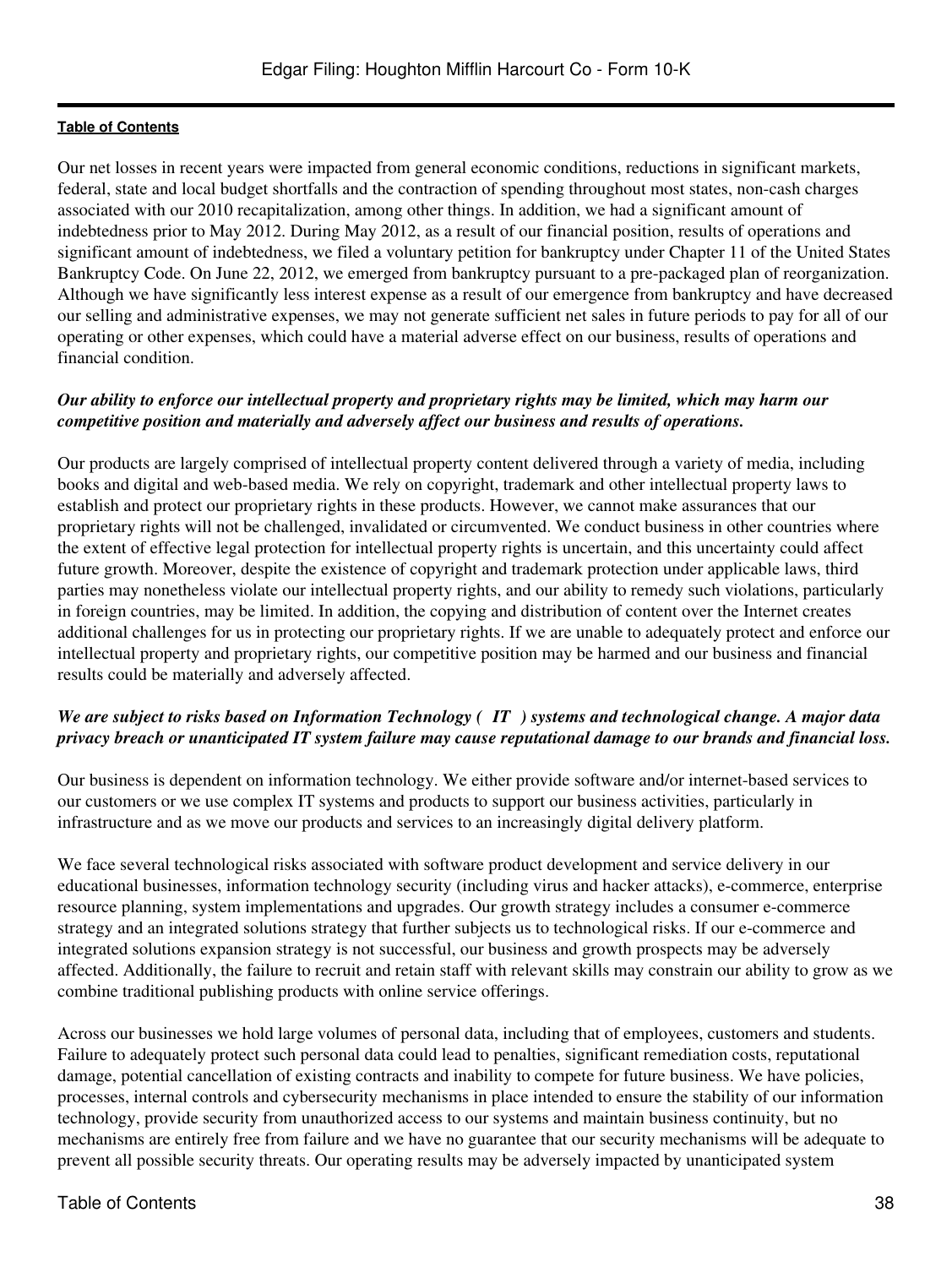failures, data corruption or breaches in security.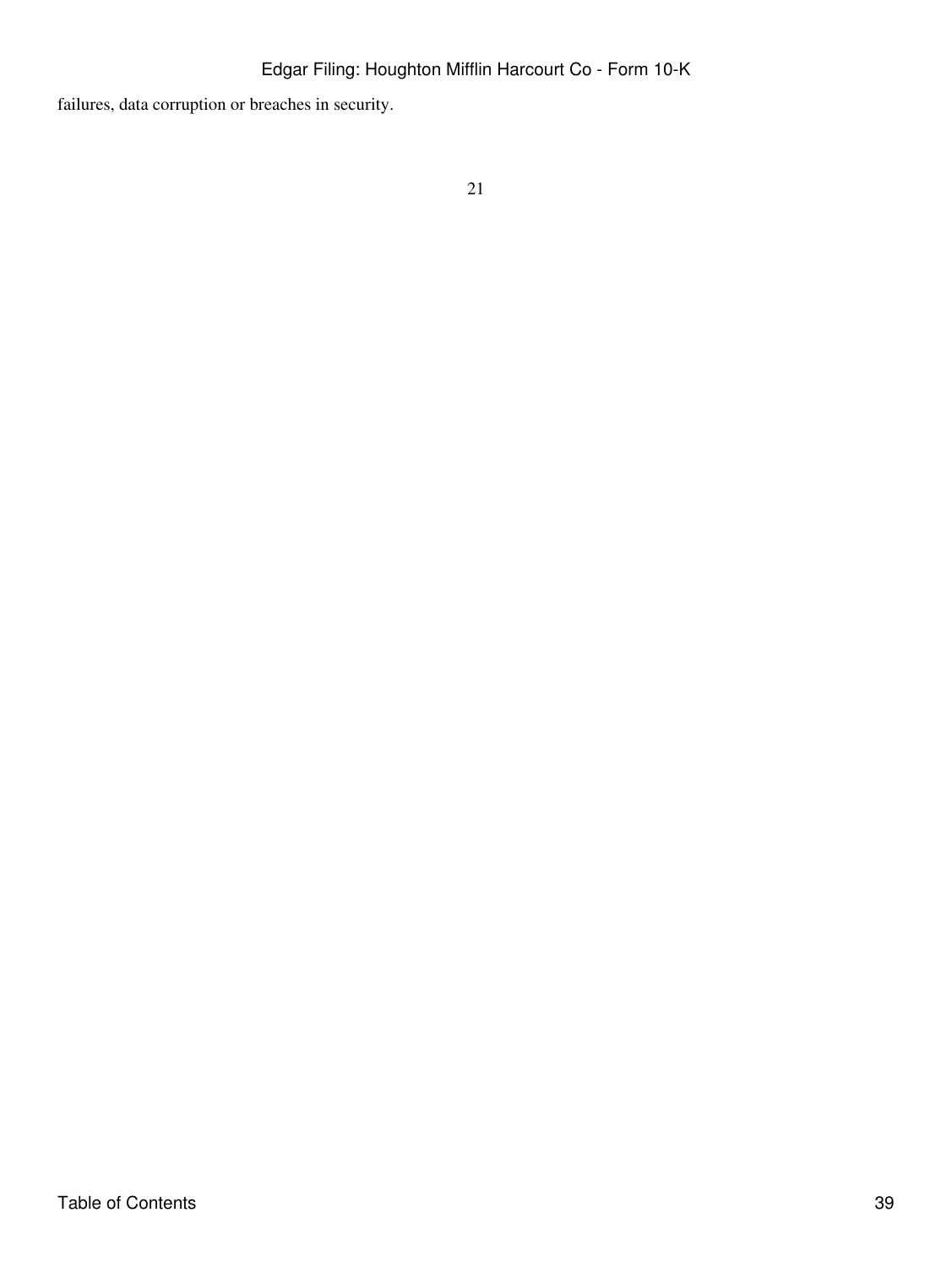## *We rely on third-party software development as part of our digital platform.*

Some of the technologies and software that compose our instruction and assessment technologies are developed by third parties. We rely on those third parties for the development of future components and modules. Thus, we face risks associated with software product development and the ability of those third parties to meet our needs and their obligations under our contracts with them.

## *We may not be able to complete, or achieve the expected benefits from, any future acquisitions, which could materially and adversely affect our growth.*

We have at times used acquisitions as a means of expanding our business and expect that we will continue to do so. If we do not successfully integrate acquisitions, anticipated operating advantages and cost savings may not be realized. The acquisition and integration of companies involve a number of risks, including: use of available cash, new borrowings or borrowings under our revolving credit facility to consummate the acquisition; demands on management related to the increase in our size after an acquisition; diversion of management s attention from existing operations to the integration of acquired companies; integration of companies existing systems into our systems; difficulties in the assimilation and retention of employees; and potential adverse effects on our operating results.

We may not be able to maintain the levels of operating efficiency that acquired companies achieved independently. Successful integration of acquired operations will depend upon our ability to manage those operations and to eliminate redundant and excess costs. We may not be able to achieve the cost savings and other benefits that we would hope to achieve from acquisitions, which could materially and adversely affect our business, financial condition and results of operations.

## *We may not be able to retain or attract the key management, creative, editorial and sales personnel that we need to remain competitive and grow.*

Our success depends, in part, on our ability to continue to retain key management and other personnel. We operate in a number of highly visible industry segments where there is intense competition for experienced and highly effective individuals, including authors. Our successful operations in these segments may increase the market visibility of members of key management, creative and editorial teams and result in their recruitment by other businesses. There can be no assurance that we can continue to attract and retain the necessary talented employees, including executive officers and other key members of management and, if we fail to do so, it could adversely affect our business.

In addition, our sales personnel make up approximately 15% of our employees, and our business results depend largely upon the experience, knowledge of local market dynamics and long-standing customer relationships of such personnel. Our inability to retain or hire effective sales people at economically reasonable compensation levels could materially and adversely affect our ability to operate profitably and grow our business.

## *A significant increase in operating costs and expenses could have a material adverse effect on our profitability.*

Our major expenses include employee compensation and printing, paper and distribution costs for product-related manufacturing. We offer competitive salary and benefit packages in order to attract and retain the quality employees required to grow and expand our businesses. Compensation costs are influenced by general economic factors, including those affecting the cost of health insurance and post-retirement benefits, and any trends specific to the employee skillsets we require. We could experience changes in pension costs and funding requirements due to poor investment returns and/or changes in pension laws and regulations.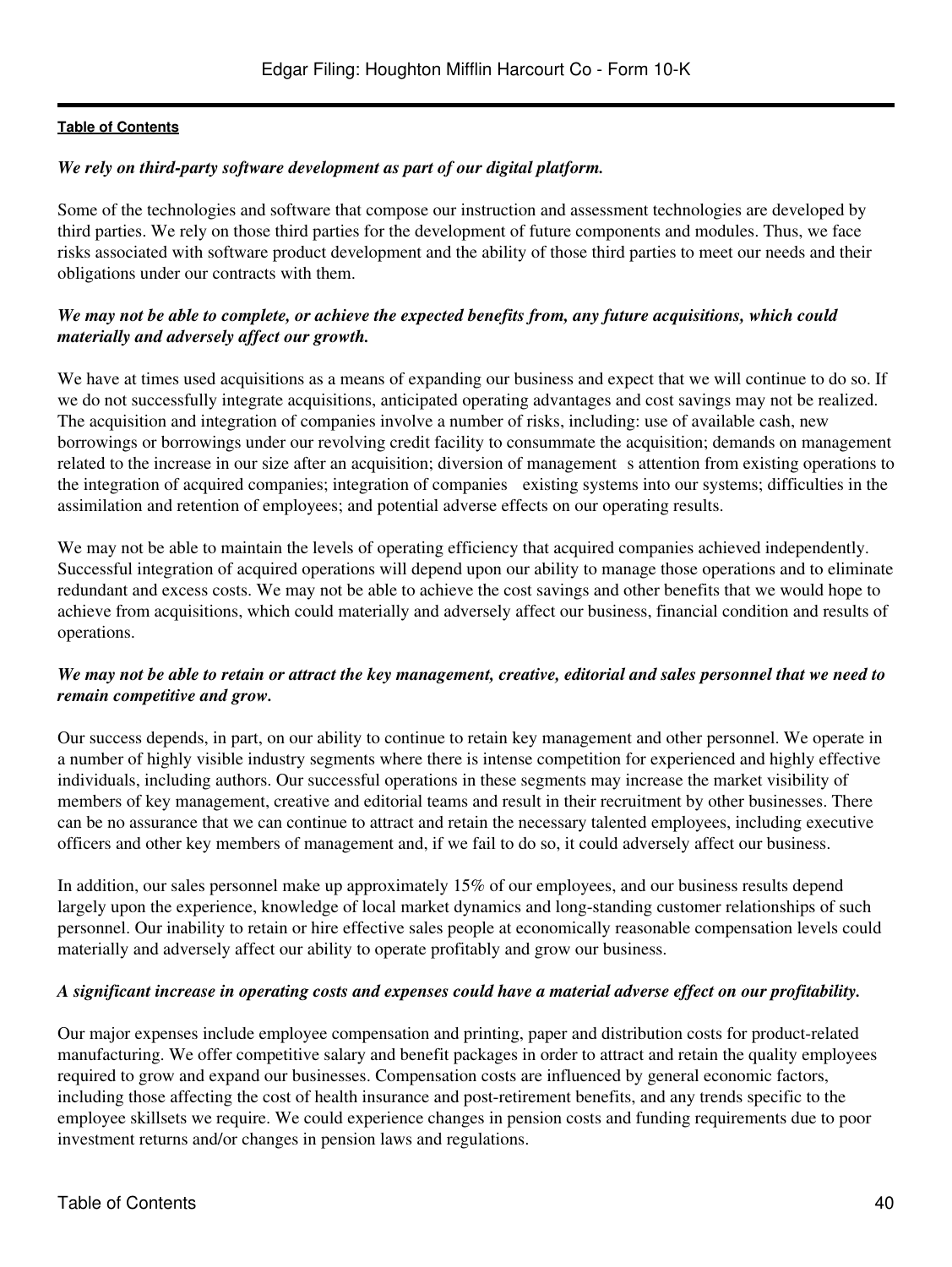Paper is one of our principal raw materials and, for the year ended December 31, 2014, our paper purchases totaled approximately \$57 million while our manufacturing costs totaled approximately \$267 million. As a result, our business may be negatively impacted by an increase in paper prices. Paper prices fluctuate based on the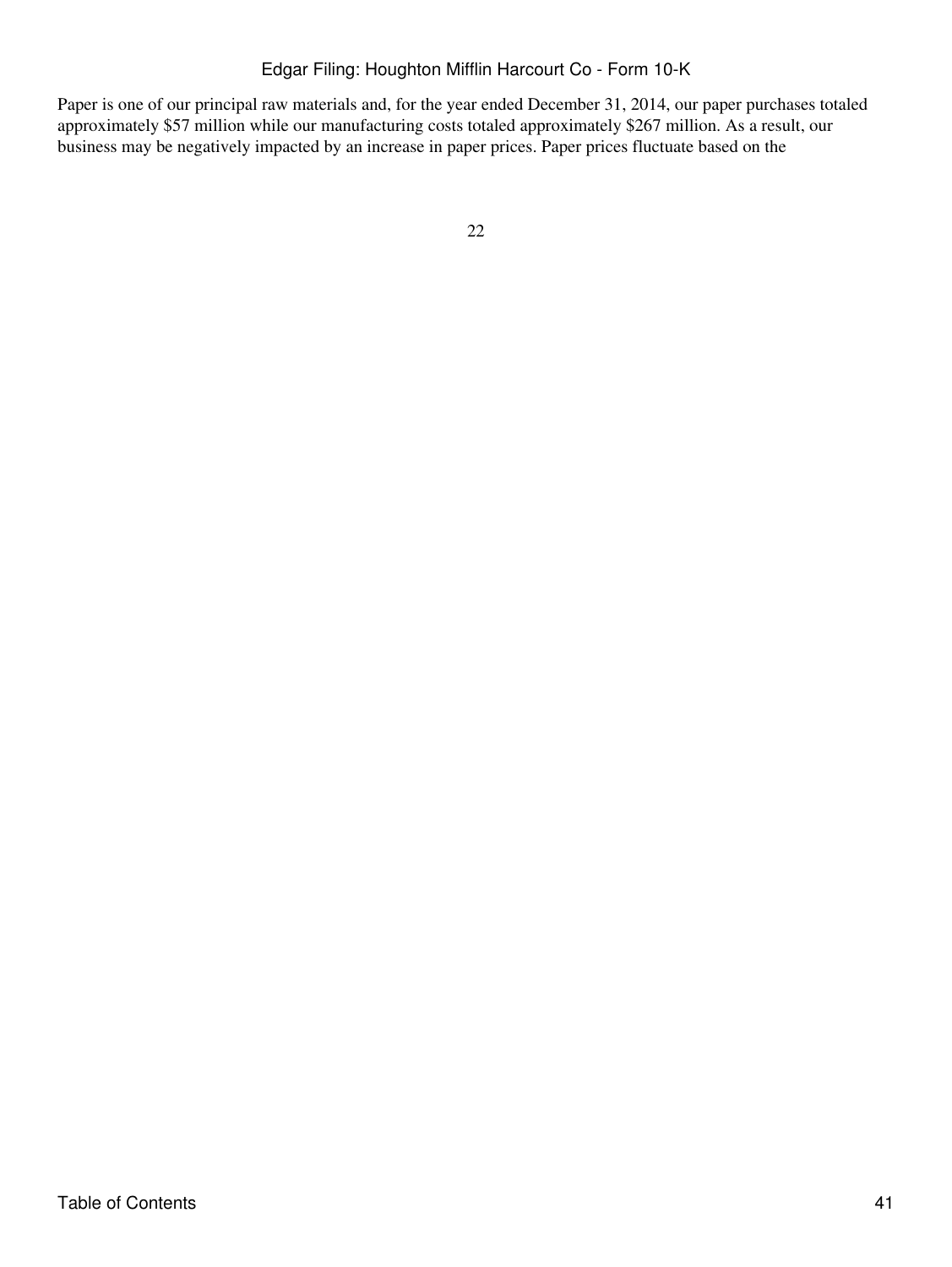worldwide demand and supply for paper in general and for the specific types of paper used by us. The price of paper may fluctuate significantly in the future, and changes in the market supply of, or demand for paper, could affect delivery times and prices. Paper suppliers may consolidate and as a result, there may be future shortfalls in supplies necessary to meet the demands of the entire marketplace. We may need to find alternative sources for paper from time to time. Our books and workbooks are printed by third parties and we typically have multi-year contracts for the production of books and workbooks. Increases in any of our operating costs and expenses could materially and adversely affect our profitability and our business, financial condition and results of operations.

We make significant investments in information technology data centers and other technology initiatives, as well as significant investments in the development of programs for the K-12 marketplace. Although we believe we are prudent in our investment strategies and execution of our implementation plans, there is no assurance as to the ultimate recoverability of these investments.

We also have other significant operating costs, and unanticipated increases in these costs could adversely affect our operating margins. Higher energy costs and other factors affecting the cost of publishing, transporting and distributing our products could adversely affect our financial results. Our inability to absorb the impact of increases in paper costs and other costs or any strategic determination not to pass on all or a portion of these increases to customers could adversely affect our business, financial condition and results of operations.

## *Exposure to litigation could have a material effect on our financial position and results of operations.*

We are involved in legal actions and claims arising from our business practices and face the risk that additional actions and claims will be filed in the future. Litigation alleging infringement of copyrights and other intellectual property rights has become extensive in the educational publishing industry. At present, there are various suits pending or threatened which claim that we exceeded the print run limitation or other restrictions in licenses granted to us to reproduce photographs in our instructional materials. A number of similar claims against us have already been settled. While management does not expect any of these matters to have a material adverse effect on our results of operations, financial position or cash flows, due to the inherent uncertainty of the litigation process, the resolution of any particular legal proceeding or change in applicable legal standards could have a material effect on our financial position and results of operations.

We have insurance in such amounts and with such coverage and deductibles as management believes is reasonable. However, there can be no assurance that our liability insurance will cover all events or that the limits of coverage will be sufficient to fully cover all potential liabilities.

## *Operational disruption to our business caused by a major disaster, external threats or the loss of one of our key third-party print vendors could restrict our ability to supply products and services to our customers.*

Across all our businesses, we manage complex operational and logistical arrangements including distribution centers, data centers and large office facilities as well as relationships with third-party print vendors. We have also outsourced some support functions, including application maintenance support, to third-party providers. Failure to recover from a major disaster (such as fire, flood or other natural disaster) at a key facility or the disruption of supply from a key third-party vendor, developer or distributor (e.g., due to bankruptcy) could restrict our ability to service our customers. External threats, such as terrorist attacks, strikes, weather and political upheaval, could affect our business and employees, disrupting our daily business activities.

We currently rely on two key third-party print vendors to handle approximately 76% of our printing requirements, and we expect a small number of print vendors will continue to account for a substantial portion of our printing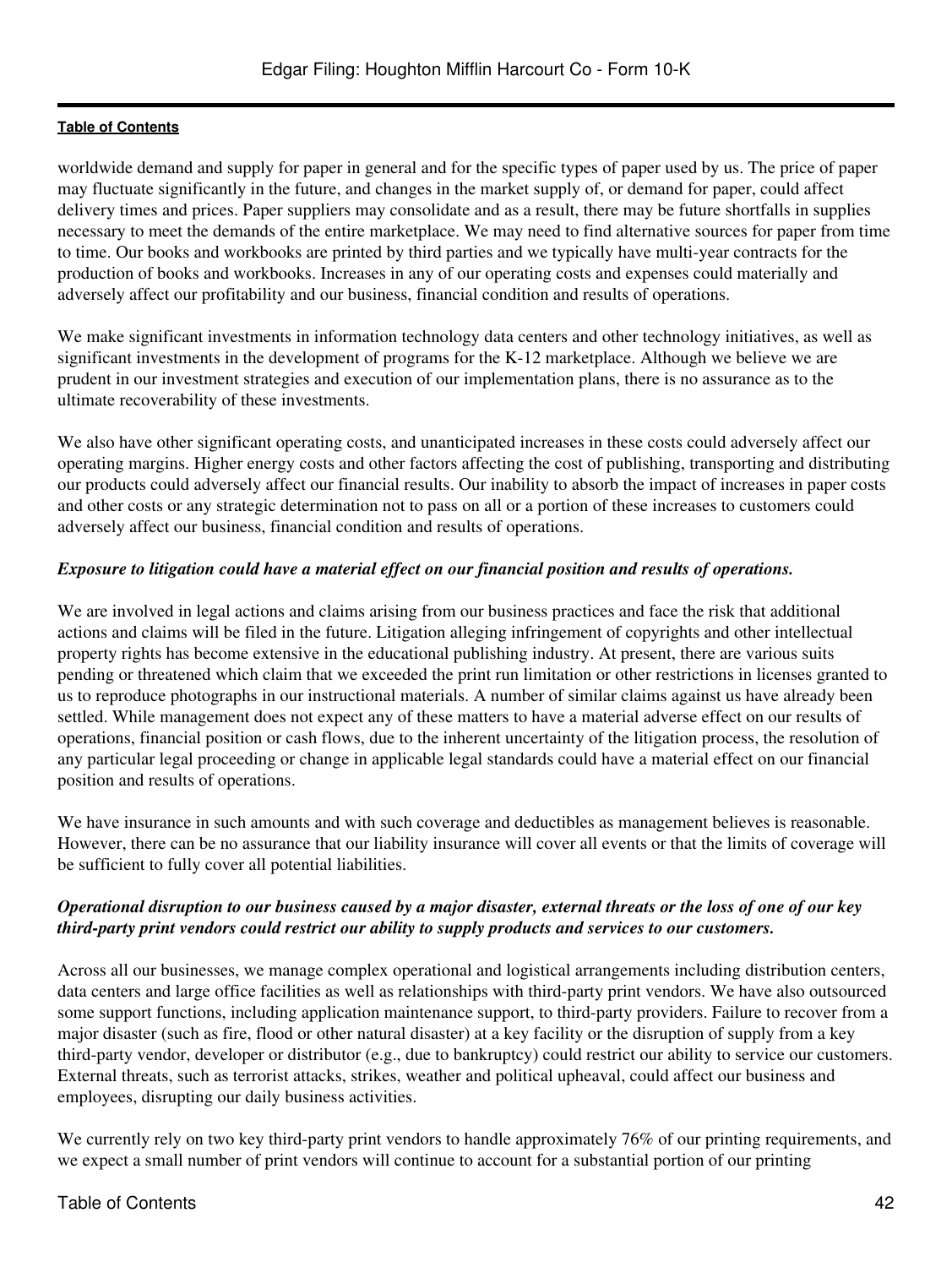requirements for the foreseeable future. The loss of, or a significant adverse change in our relationships with, our key print vendors could have a material adverse effect on our business and cost of sales. There can be no assurance that our relationships with our print vendors will continue or that their businesses or operations will not be affected by major disasters or external factors. If we were to lose one of our key print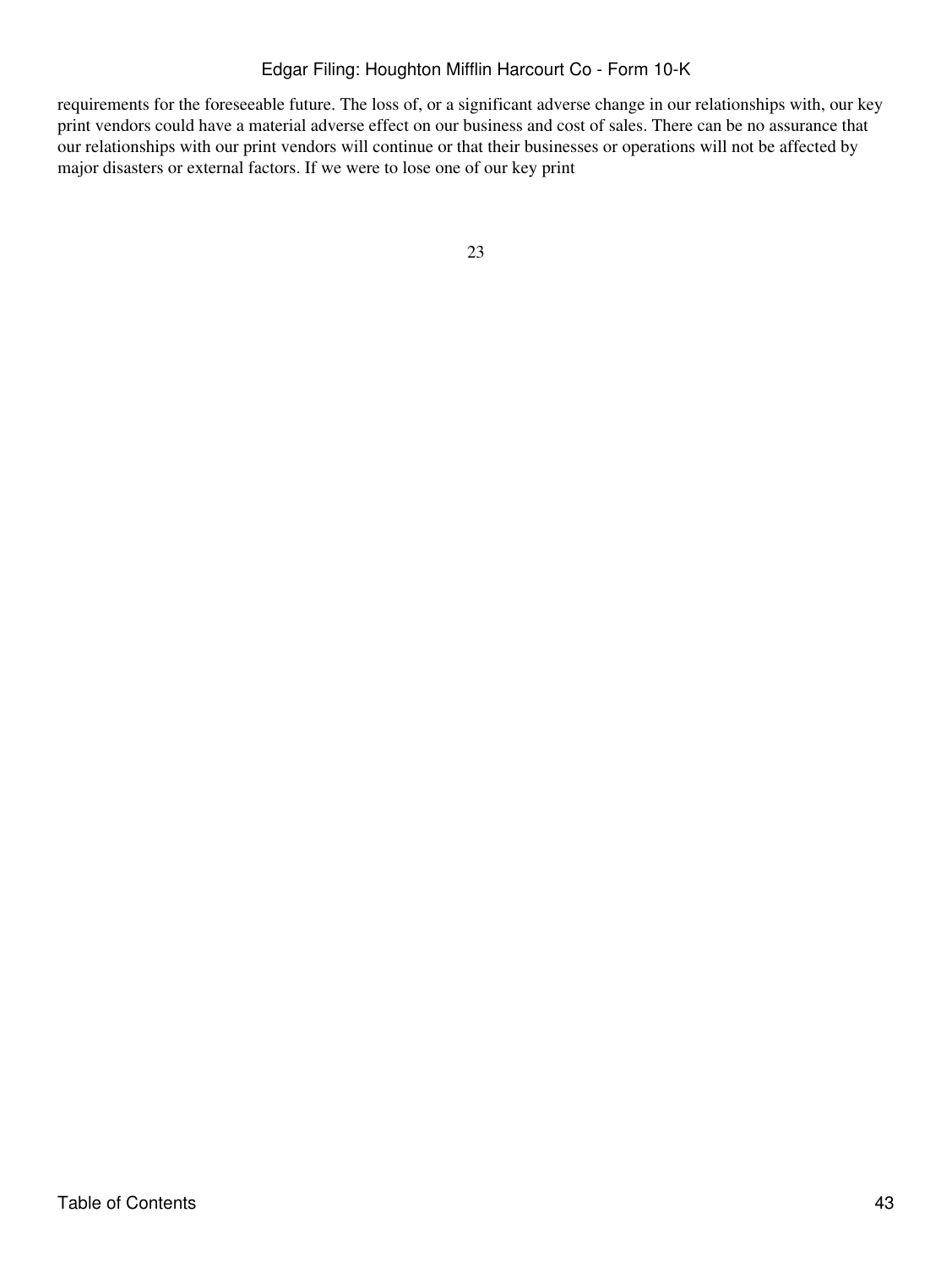vendors, if our relationships with these vendors were to adversely change or if their businesses were impacted by general economic conditions or the factors described above, our business and results of operations may be materially and adversely affected.

## *We are subject to contingent liabilities that may affect liquidity and our ability to meet our obligations.*

In the ordinary course of business, we issue performance-related surety bonds and letters of credit posted as security for our operating activities, some of which obligate us to make payments if we fail to perform under certain contracts in connection with the sale of instructional materials and assessment tests. The surety bonds are partially backstopped by letters of credit. As of December 31, 2014, our contingent liability for all letters of credit was approximately \$20.2 million, of which \$2.4 million were issued to backstop \$11.3 million of surety bonds. The letters of credit reduce the borrowing availability on our revolving credit facility, which could affect liquidity and, therefore, our ability to meet our obligations. We may increase the number and amount of contracts that require the use of letters of credit, which may further restrict liquidity and, therefore, our ability to meet our obligations in the future.

## *We may be adversely affected by significant changes in interest rates.*

Our financing indebtedness, including borrowings under our revolving credit facility, bears interest at variable rates. As of December 31, 2014, we had \$243.1 million of aggregate principal amount indebtedness outstanding under our term loan facility that bears interest at a variable rate. An increase or decrease of 1% in the interest rate will change our interest expense by approximately \$2.4 million on an annual basis. We also have up to \$250 million of borrowing availability, subject to borrowing base availability, under our revolving credit facility, and borrowings under the revolving credit facility bear interest at a variable rate. Assuming that the revolving credit facility is fully drawn, an increase or decrease of 1% in the interest rate will change our interest expense associated with the revolving credit facility by \$2.5 million on an annual basis.

If market interest rates increase, variable-rate debt will create higher debt service requirements, which could adversely affect our cash flow. If we enter into agreements limiting exposure to higher interest rates in the future, these agreements may not offer complete protection from this risk.

## *We may not be able to generate sufficient cash to service all of our indebtedness and may be forced to take other actions to satisfy our obligations under our indebtedness, which may not be successful.*

Our ability to make scheduled payments or to refinance our debt obligations and to fund planned capital expenditures and other growth initiatives depends on our financial and operating performance, which is subject to prevailing economic and competitive conditions and to certain financial, business and other factors beyond our control. We may not be able to maintain a level of cash flow from operating activities sufficient to permit us to pay the principal, premium, if any, and interest on our indebtedness or to fund our other liquidity needs.

If our cash flows and capital resources are insufficient to fund our debt service obligations, we may be forced to reduce or delay capital expenditures, sell assets, seek additional capital or seek to restructure or refinance our indebtedness. These alternative measures may not be successful and may not permit us to meet our scheduled debt service obligations. In the absence of such operating results and resources, we could face substantial liquidity problems and might be required to sell material assets or operations to attempt to meet our debt service and other obligations. Our term loan facility and revolving credit facility restrict our ability to use the proceeds from asset sales. We may not be able to consummate those asset sales to raise capital or sell assets at prices that we believe are fair and proceeds that we do receive may not be adequate to meet any debt service obligations then due.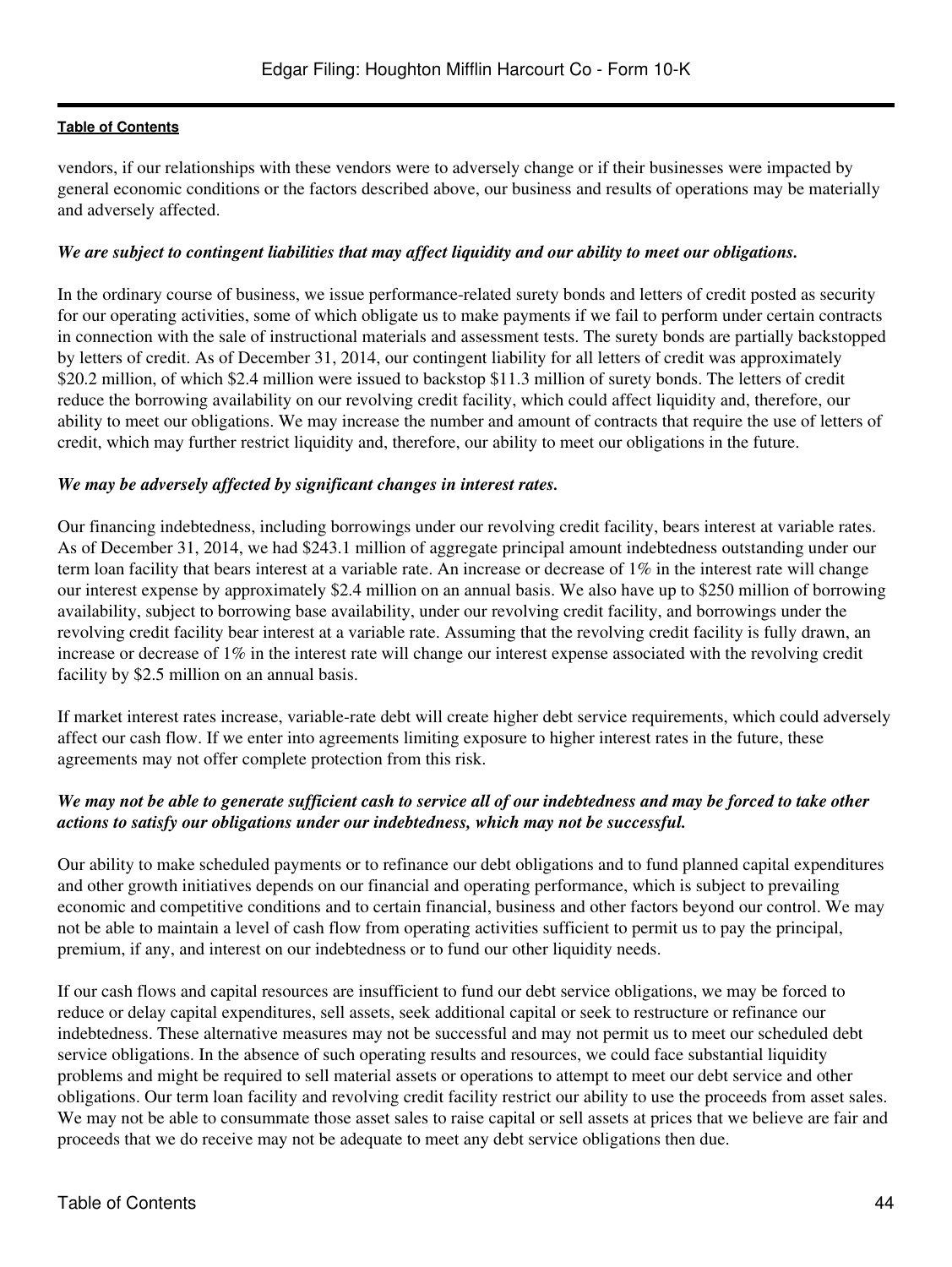## *Despite our current leverage, we may still be able to incur substantially more debt. This could further exacerbate the risks that we face.*

We may be able to incur substantial additional indebtedness, including additional secured indebtedness, in the future. The terms of the credit agreements do, and the agreements governing our existing and future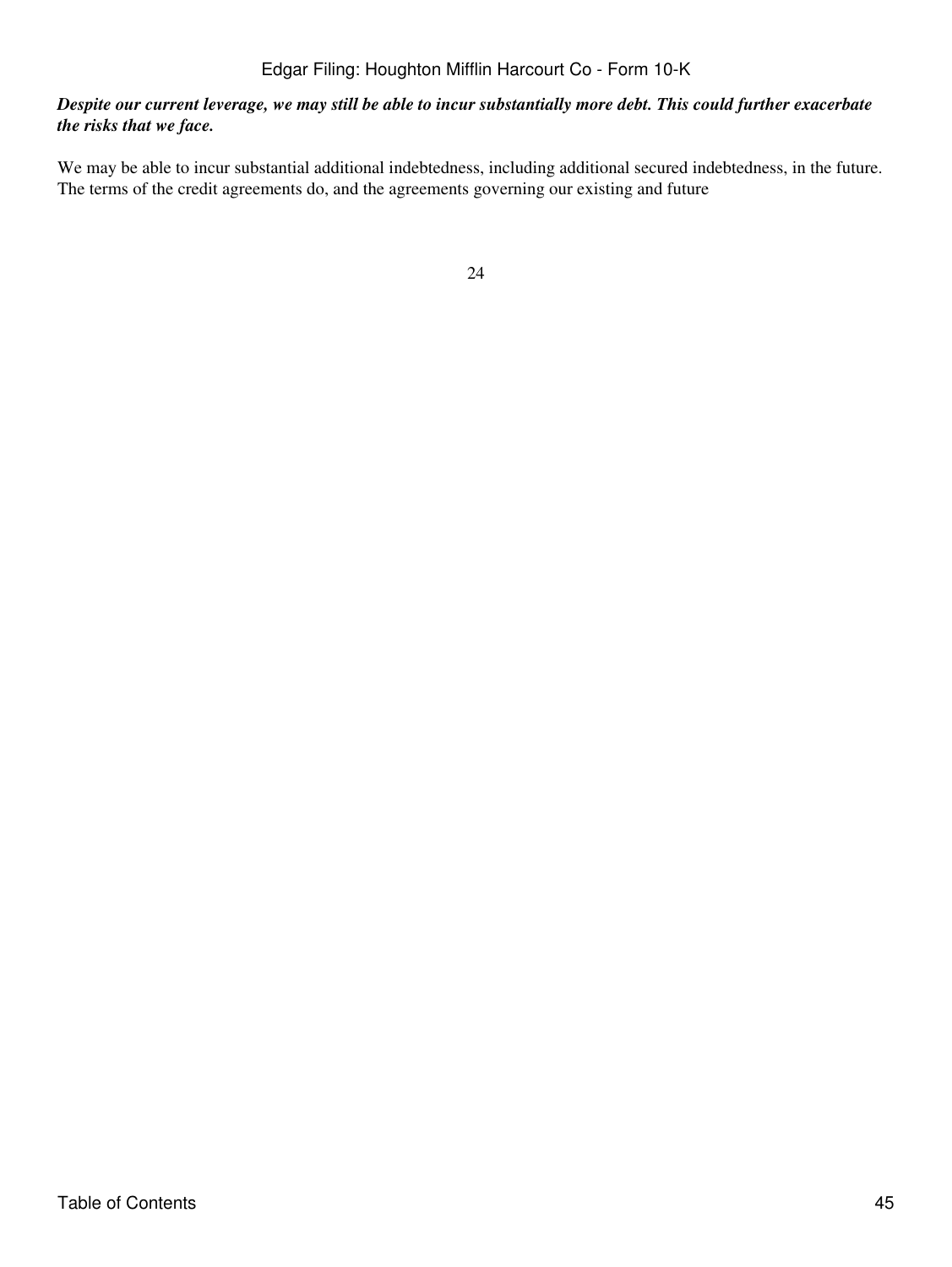indebtedness may restrict, but will not completely prohibit, us from doing so. As of December 31, 2014, we had approximately \$220.0 million of borrowing base availability under our revolving credit facility. This may have the effect of reducing the amount of proceeds in the event of a liquidation. If new debt or other liabilities are added to our current debt levels, the related risks that we now face could intensify.

## *We may record future goodwill or indefinite-lived intangibles impairment charges related to our reporting units, which could materially adversely impact our results of operations.*

We test our goodwill and indefinite-lived intangibles asset balances for impairment during the fourth quarter of each year, or more frequently if indicators are present or changes in circumstances suggest that impairment may exist. We assess goodwill for impairment at the reporting unit level and, in evaluating the potential for impairment of goodwill, we make assumptions regarding estimated net sales projections, growth rates, cash flows and discount rates. Although we use consistent methodologies in developing the assumptions and estimates underlying the fair value calculations used in our impairment tests, these estimates are uncertain by nature and can vary from actual results. Declines in the future performance and cash flows of the reporting unit or small changes in other key assumptions may result future goodwill impairment charges, which could materially adversely impact our results of operations. We had goodwill and indefinite-lived intangible assets of approximately \$532.9 million and \$439.7 million and \$531.8 million and \$440.0 million as of December 31, 2014 and 2013, respectively. There were no goodwill impairment charges for the years ended December 31, 2014, 2013 and 2012. For the years ended December 31, 2014, 2013 and 2012, impairment charges for indefinite-lived intangible assets were \$0.4 million, \$0.5 million, and \$5.0 million, respectively.

# *Future sales of our common stock, or the perception in the public markets that these sales may occur, may depress the price of our common stock.*

Additional sales of a substantial number of our shares of common stock in the public market, or the perception that such sales may occur, could have a material adverse effect on the price of our common stock and could materially impair our ability to raise capital through the sale of additional shares. As of February 12, 2015, we had 142,172,861 shares of common stock issued and outstanding that were freely tradable without restriction under the Securities Act of 1933, as amended (the Securities Act), except for any shares held or acquired by our directors, executive officers and other affiliates (as that term is defined in the Securities Act), which are restricted securities under the Securities Act. Restricted securities may not be sold in the public market unless the sale is registered under the Securities Act or an exemption from registration is available. The sale of such shares by our directors, executive officers or other stockholders in the public market, or the perception that these sales may occur, could cause the market price of our common stock to decrease significantly.

A significant amount of shares of our common stock have been registered for resale under a shelf registration statement. Pursuant to the Company s investor rights agreement, certain of our stockholders have certain demand and piggyback rights that have, in the past, and may, in the future, require us to file registration statements registering their common stock or to include sales of such common stock in registration statements that we may file for ourselves or other stockholders. Any shares of common stock sold under these registration statements will be freely tradable in the public market. In the event such rights are exercised and a large number of common stock is sold in the public market, such sales could reduce the trading price of our common stock. These sales also could impede our ability to raise future capital. Additionally, we will bear all expenses in connection with any such registrations, except that the selling stockholders may be responsible for their pro rata shares of underwriters fees, commissions and discounts, stock transfer taxes and certain legal expenses.

# *Affiliates of Paulson & Co., Inc. own a significant portion of our outstanding common stock and have the right to nominate one director for election to our board of directors.*

## Table of Contents 46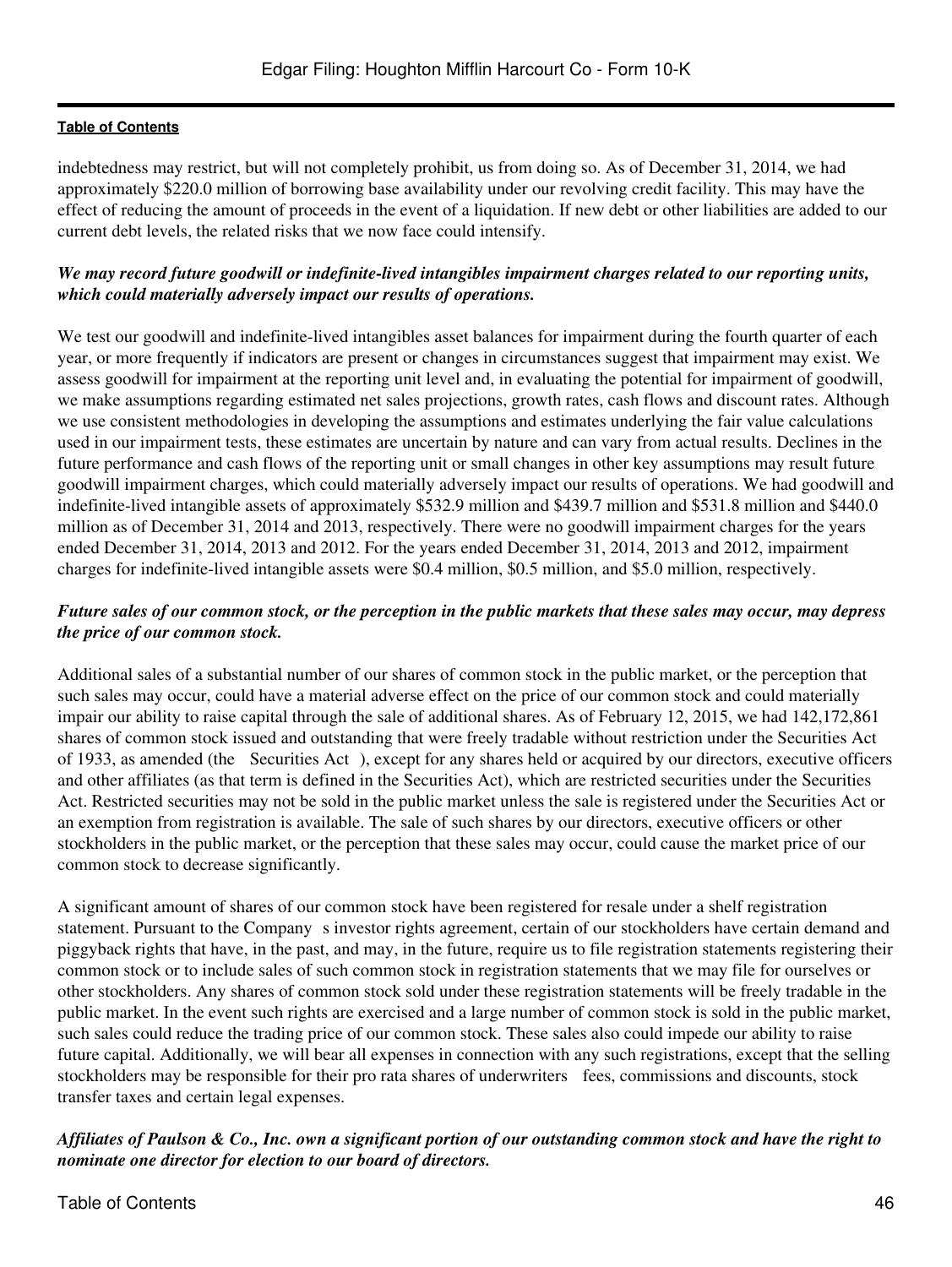As of February 12, 2015, investment funds and managed accounts affiliated with Paulson & Co., Inc. (Paulson) beneficially owned, in the aggregate, approximately 22.5% of our outstanding common stock. We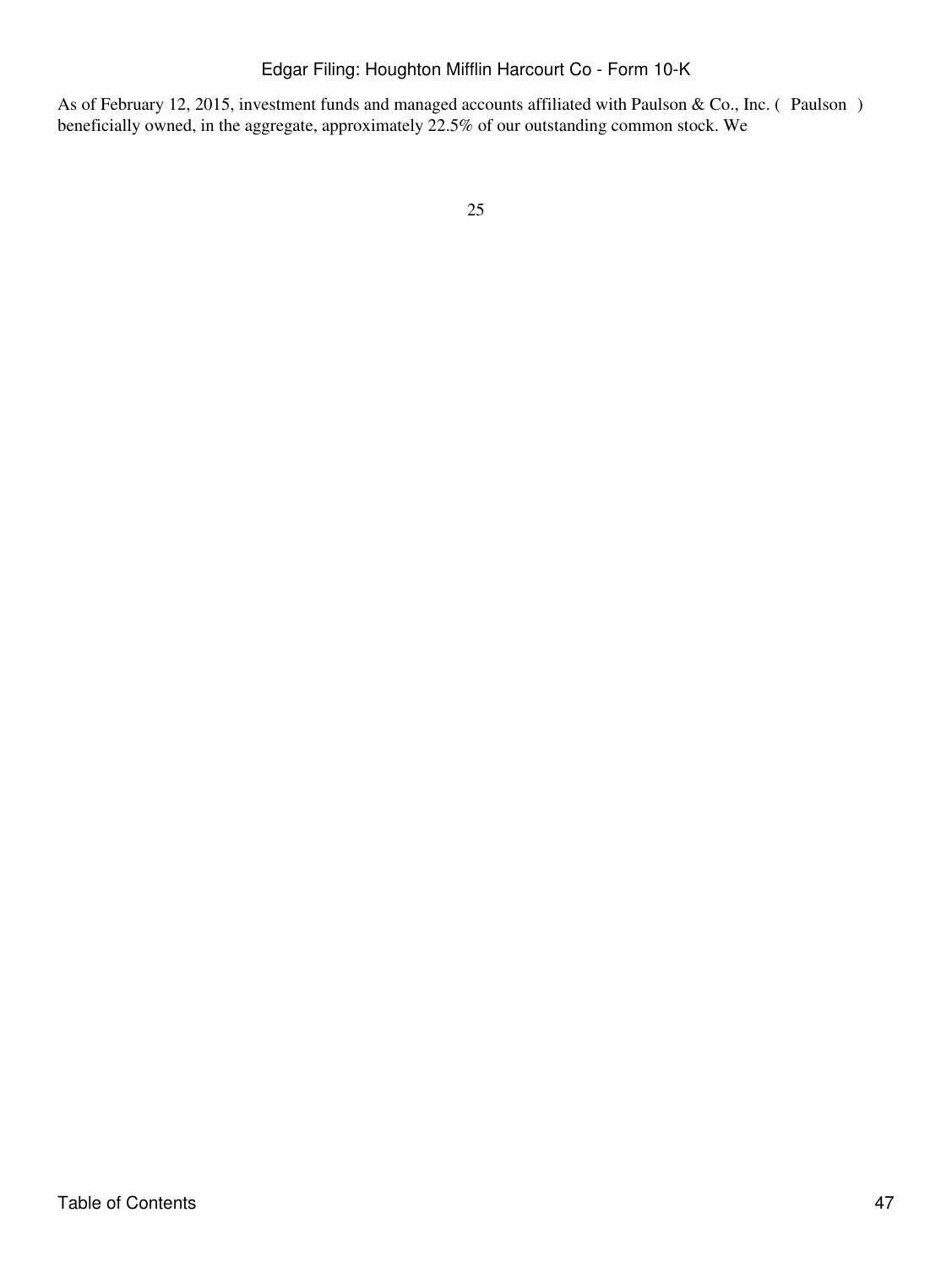have entered into an amended and restated director nomination agreement with these stockholders, under which Paulson has the right to nominate one director for election to our board of directors, so long as Paulson holds at least 15% of our issued and outstanding common stock, and we have agreed to take certain actions in furtherance of Paulson s rights under the director nomination agreement. In addition, if requested by Paulson, we have agreed to cause the director nominated by Paulson to be designated as a member of each committee of our board of directors, unless the designation would violate legal restrictions or the rules and regulations of the national securities exchange on which our common stock is listed. As a result of their ownership interests and director nomination rights, the stockholders affiliated with Paulson may have the ability to influence the outcome of matters that require approval of our stockholders or to otherwise influence the Company. The interests of these stockholders might conflict with, or differ from, other stockholder interests, and may cause us to pursue transactions or take actions that could enhance their equity investments, even though such transactions or actions may involve risks to other stockholders.

#### **Item 1B. Unresolved Staff Comments**

None.

#### **Item 2. Properties**

Our principal executive office is located at 222 Berkeley Street, Boston, Massachusetts 02116. The following table describes the approximate building areas in square feet, principal uses and the years of expiration on leased premises of our significant operating properties as of December 31, 2014. We believe that these properties are suitable and adequate for our present and anticipated business needs, satisfactory for the uses to which each is put, and, in general, fully utilized.

|                                   | <b>Expiration</b> |                  |                        |                         |
|-----------------------------------|-------------------|------------------|------------------------|-------------------------|
| Location                          | vear              | Approximate area | Principal use of space | <b>Segment</b> used by  |
| <b>Owned Premises:</b>            |                   |                  |                        |                         |
| Indianapolis, Indiana             | Owned             | 491,779          | Warehouse              | All segments            |
| Troy, Missouri                    | Owned             | 575,000          | Office and warehouse   | Education               |
| <b>Leased Premises:</b>           |                   |                  |                        |                         |
| Orlando, Florida                  | 2019              | 250,842          | Office                 | Education               |
| Evanston, Illinois                | 2017              | 150,050          | Office                 | Education               |
| Rolling Meadows, Illinois         | 2015              | 112,014          | Office                 | Education               |
| Geneva, Illinois                  | 2019              | 485,989          | Office and warehouse   | Education               |
| Wilmington, Massachusetts         | 2015              | 22,102           | Office                 | Education               |
| Boston, Massachusetts (Corporate) |                   |                  |                        |                         |
| office)                           | 2017              | 328,686          | Office                 | All segments            |
| Portsmouth, New Hampshire         | 2019              | 25,145           | Office                 | Education               |
| New York, New York                | 2016              | 28,704           | Office                 | <b>Trade Publishing</b> |
| Austin, Texas                     | 2016              | 195,230          | Office                 | Education               |
| Dublin, Ireland                   | 2025              | 39,944           | Office                 | Education               |
| Orlando, Florida                  | 2016              | 25,400           | Warehouse              | Corporate Records       |
|                                   |                   |                  |                        | Center                  |
| Itasca, Illinois                  | 2016              | 46,823           | Warehouse              | Education               |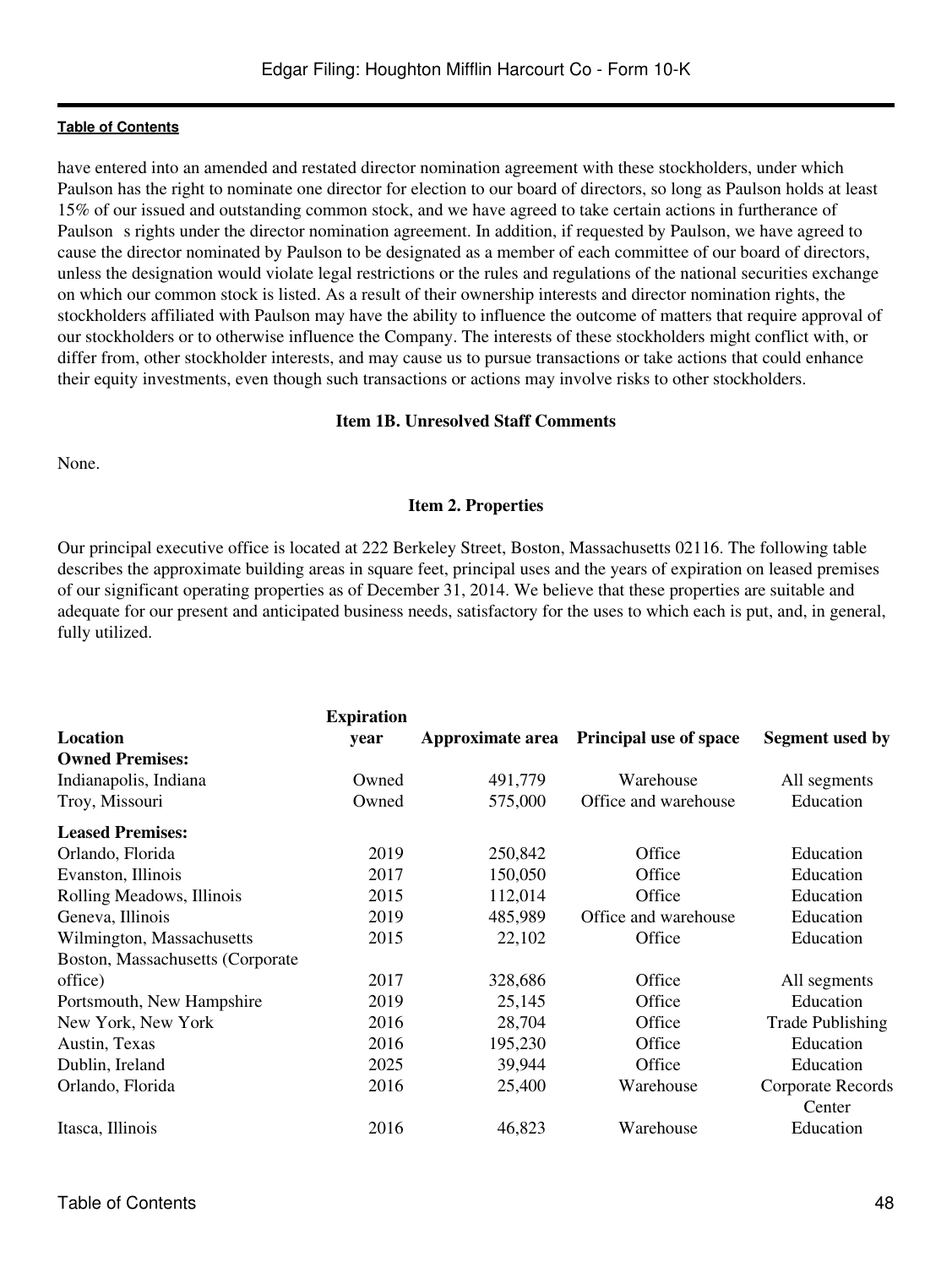In addition, we lease several other offices that are not material to our operations and, in some instances, are partially or fully subleased.

## **Item 3. Legal Proceedings**

We are involved in ordinary and routine litigation and matters incidental to our business. Specifically, there have been various settled, pending and threatened litigation that allege we exceeded the print run limitation or other restrictions in licenses granted to us to reproduce photographs in our instructional materials. While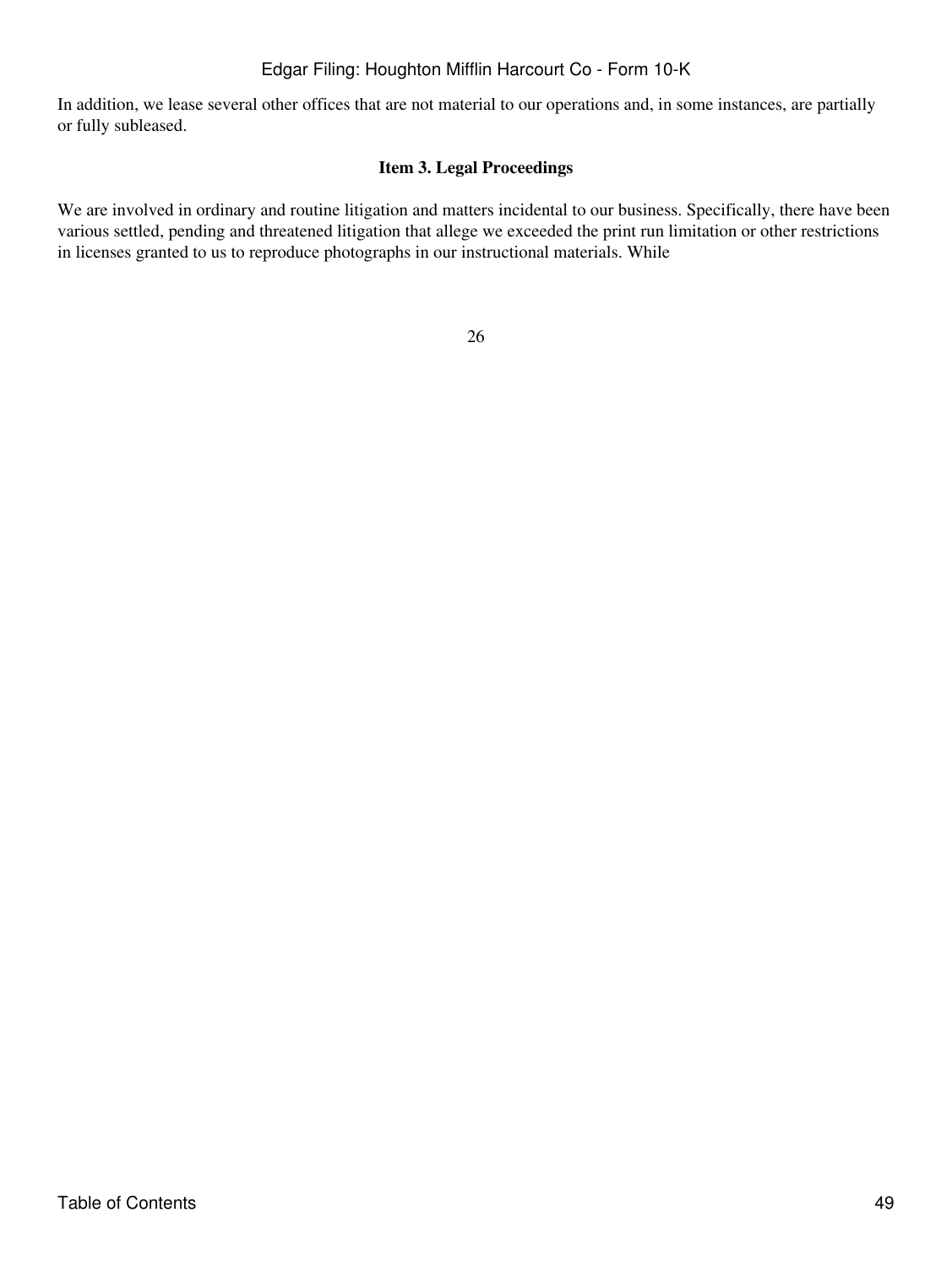management believes that there is a reasonable possibility we may incur a loss associated with the pending and threatened litigation, we are not able to estimate such amount, but we do not expect any of these matters to have a material adverse effect on our results of operations, financial position or cash flows. We have insurance in such amounts and with such coverage and deductibles as management believes is reasonable. There can be no assurance that our liability insurance will cover all events or that the limits of coverage will be sufficient to fully cover all liabilities.

## **Item 4. Mine Safety Disclosures**

Not applicable.

## **Item 5. Market for Registrant s Common Equity, Related Stockholder Matters and**

## **Issuer Purchases of Equity Securities**

*Market information*. Our common stock has been listed on the NASDAQ Global Select Market (NASDAQ) under the symbol HMHC since November 14, 2013. The following table sets forth, for the periods indicated, the high and low closing sales prices for our common stock as reported by NASDAQ.

| 2013                                    | <b>High</b> | Low     |
|-----------------------------------------|-------------|---------|
| Fourth Quarter (from November 14, 2013) | \$18.73     | \$13.74 |
| 2014                                    |             |         |
| <b>First Quarter</b>                    | \$20.55     | \$17.07 |
| <b>Second Quarter</b>                   | 20.82       | 17.66   |
| <b>Third Quarter</b>                    | 20.62       | 17.26   |
| Fourth Quarter                          | 20.91       | 18.88   |

The closing price of our common stock on NASDAQ on February 12, 2015, was \$20.07 per share.

*Holders.* As of February 12, 2015, there were approximately 27 stockholders of record of our common stock, one of which was Cede & Co., a nominee for The Depository Trust Company. All of our common stock held by brokerage firms, banks and other financial institutions as nominees for beneficial owners are considered to be held of record by Cede & Co., who is considered to be one stockholder of record. A substantially greater number of holders of our common stock are street name or beneficial holders, whose shares of common stock are held of record by banks, brokers and other financial institutions. Because such shares of common stock are held on behalf of stockholders, and not by the stockholders directly, and because a stockholder can have multiple positions with different brokerage firms, banks and other financial institutions, we are unable to determine the total number of stockholders we have.

*Dividends.* We have never paid or declared any cash dividends on our common stock. At present, we intend to retain our future earnings, if any, to fund the operations and growth of our business. Our future decisions concerning the payment of dividends on our common stock will depend upon our results of operations, financial condition and capital expenditure plans, as well as other factors as our board of directors, in its discretion, may consider relevant, and the extent to which the declaration or payment of dividends may be limited by agreements we have entered or cause us to lose the benefits of certain of our agreements. See Management s Discussion and Analysis of Financial Condition and Results of Operations Liquidity and Capital Resources.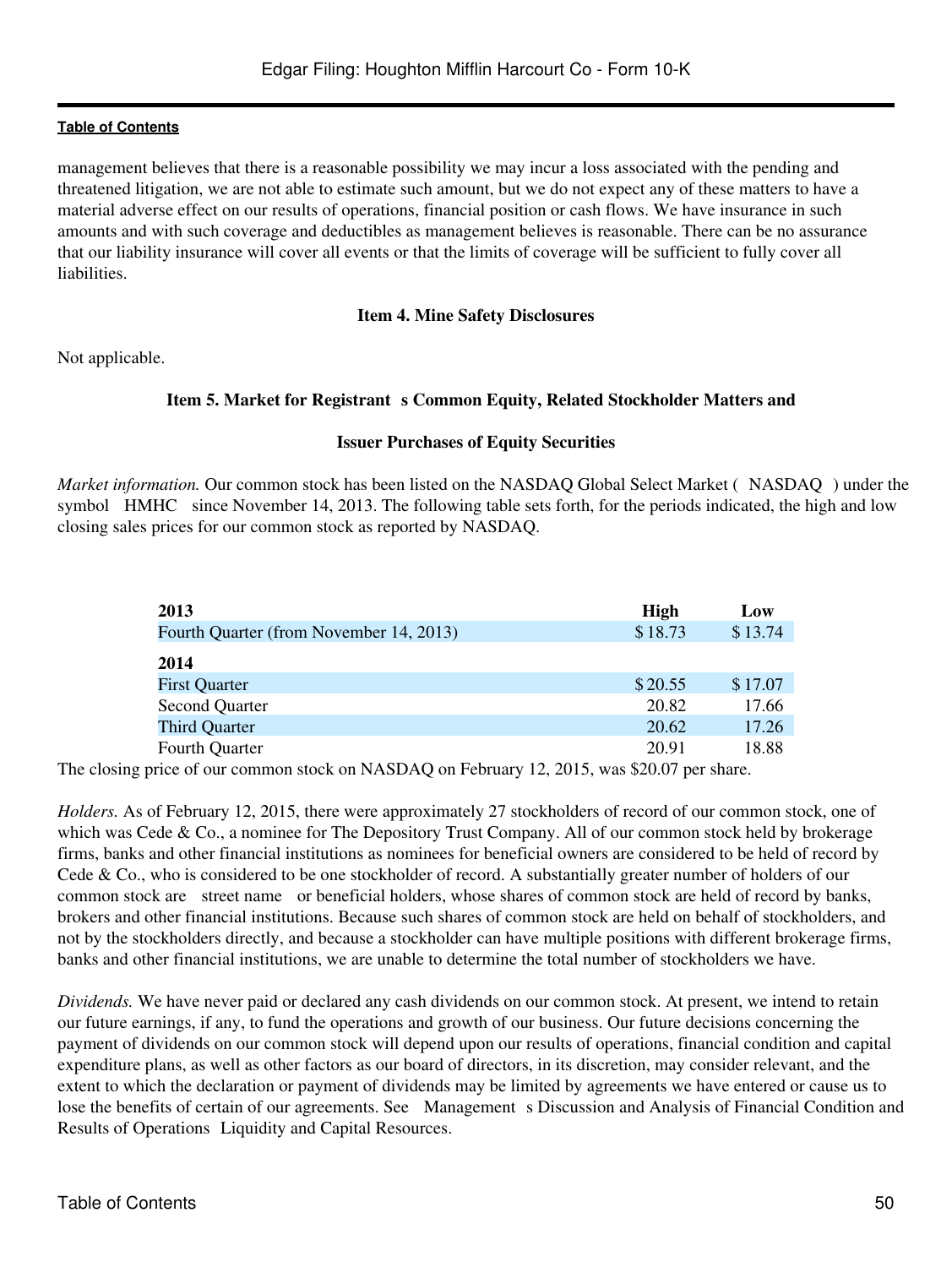*Securities authorized for issuance under equity compensation plans.* The equity compensation plan information set forth in Part III, Item 12 of this Annual Report is incorporated by reference herein.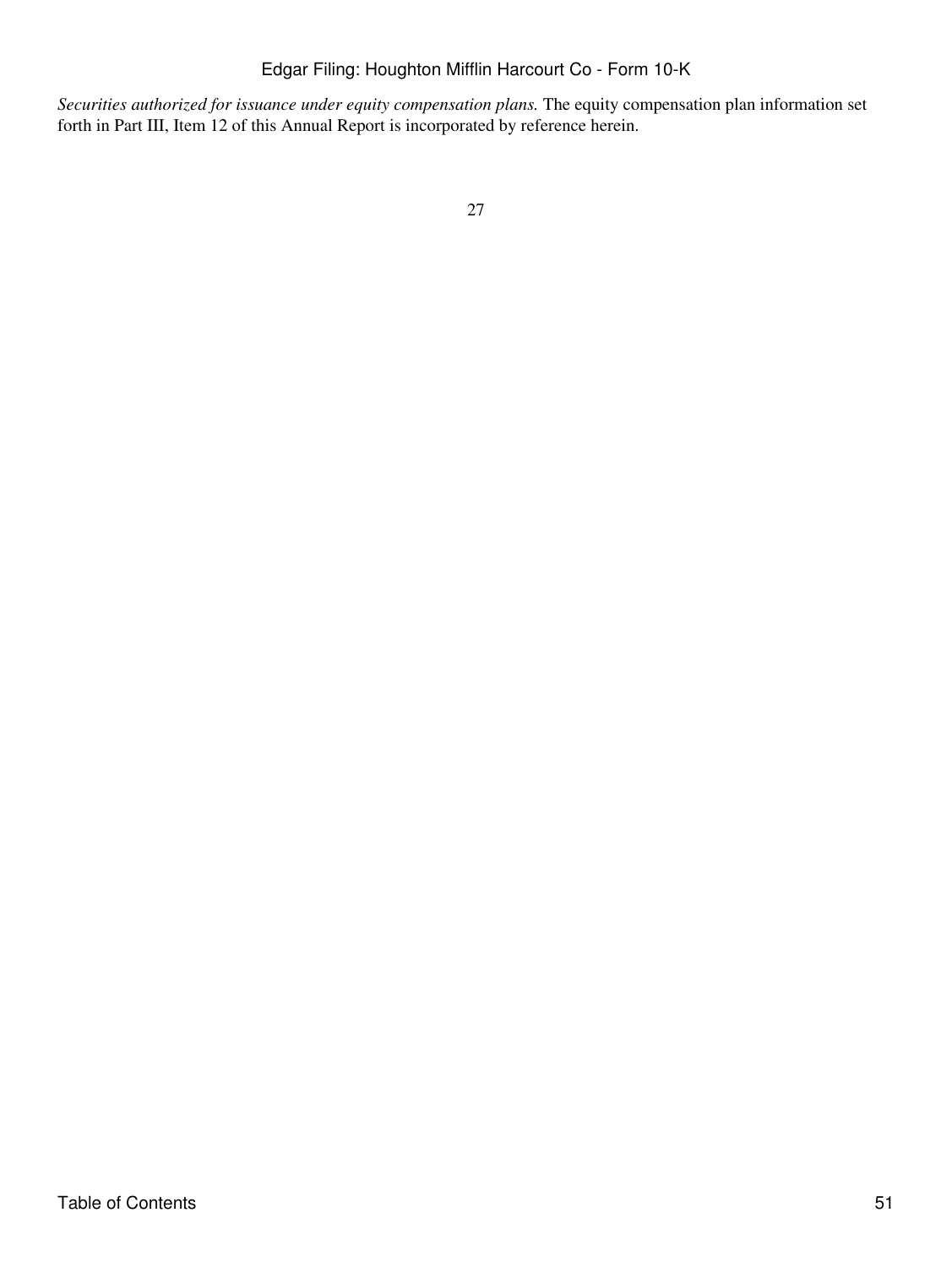*Performance Graph.* The graph below matches the cumulative return of holders of the Company s common stock with the cumulative returns of the Dow Jones Publishing index, the S&P 500 index, the NASDAQ Composite index, the Russell 2000 index, and our Peer Group index, which is comprised of Pearson PLC, Scholastic Corporation, K-12 Inc., and John Wiley & Sons, Inc. The Russell 2000 index was included as the Company was added to that index during 2014. The graph assumes that the value of the investment in the Company s common stock, in each index (including reinvestment of dividends) was \$100 on November 14, 2013 and tracks it through February 12, 2015. All prices reflect closing prices on the last day of trading at the end of each period.

The stock price performance shown on the graph is not necessarily indicative of future price performance. Information used in the graph was obtained from a source we believe to be reliable, but we do not assume responsibility for any errors or omissions in such information.

*Recent sales of unregistered securities.* None.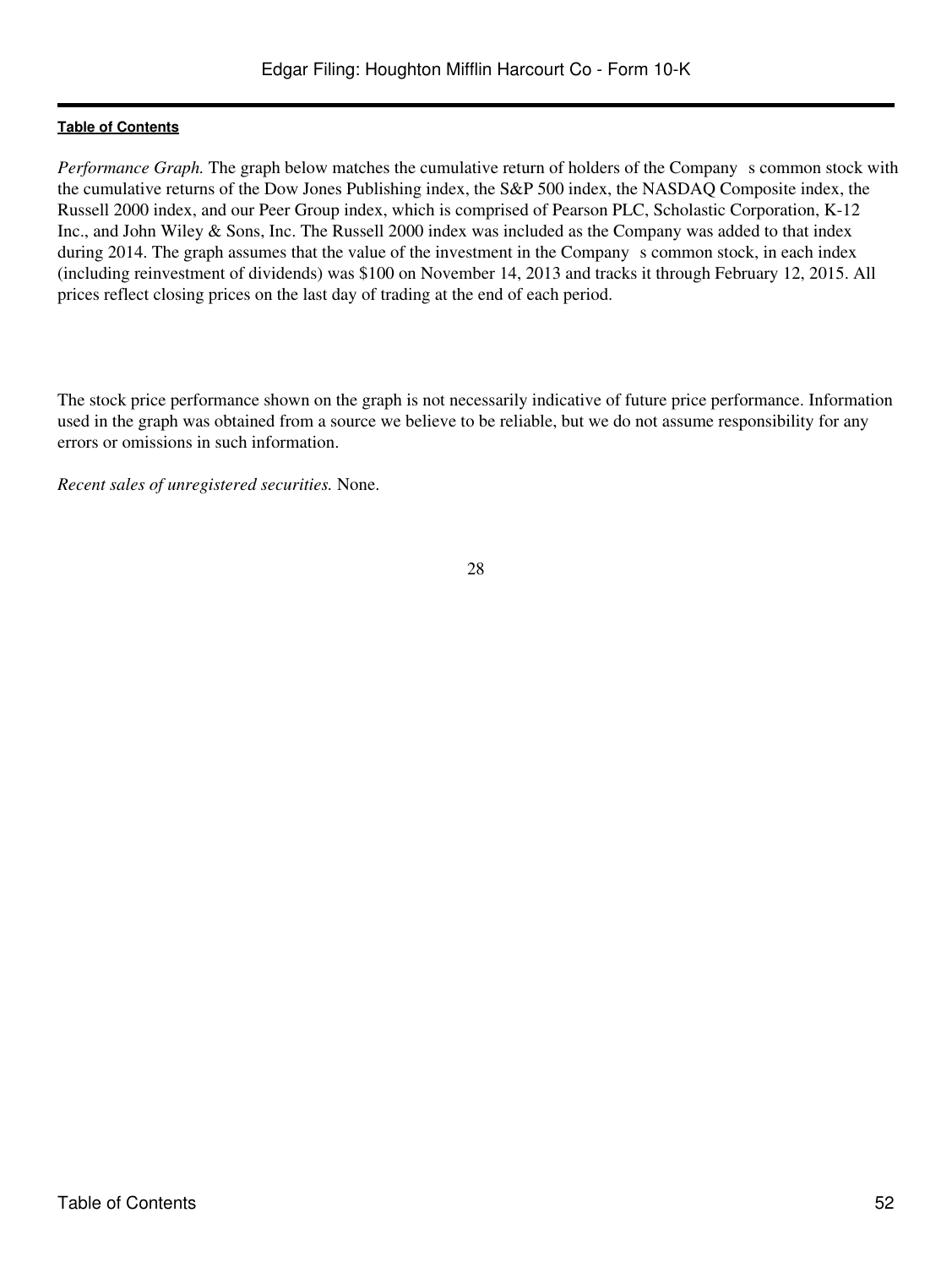#### **Item 6. Selected Financial Data**

The following table summarizes the consolidated historical financial data of Houghton Mifflin Harcourt Company (Successor) and HMH Publishing Company (Predecessor) for the periods presented. We derived the consolidated historical financial data as of December 31, 2014 and 2013 and for the years ended December 31, 2014, 2013, and 2012 from our audited consolidated financial statements included in this Annual Report. We derived the consolidated historical financial statement data as of December 31, 2012, 2011 and 2010 (Successor), for the year ended December 31, 2011 and the periods March 10, 2010 to December 31, 2010 (Successor) and January 1, 2010 to March 9, 2010 (Predecessor) from our audited consolidated financial statements for such years, which are not included in this Annual Report. Historical results for any prior period are not necessarily indicative of results to be expected in any future period. The data set forth in the following table should be read together with the section entitled

Management s Discussion and Analysis of Financial Condition and Results of Operations and our consolidated financial statements and related notes thereto.

| (in thousands,<br>except share and                                                                                  |                           |                    |               |                    | <b>Successor</b><br><b>Year Ended</b><br>December 31, |                    |    |                    |    | March 10,<br>2010 to<br>December 31, | Predecessor<br>January 1,<br>2010 to<br>March 9, |                  |
|---------------------------------------------------------------------------------------------------------------------|---------------------------|--------------------|---------------|--------------------|-------------------------------------------------------|--------------------|----|--------------------|----|--------------------------------------|--------------------------------------------------|------------------|
| per share data)                                                                                                     |                           | 2014               |               | 2013               |                                                       | 2012               |    | 2011               |    | 2010                                 | 2010                                             |                  |
| <b>Operating Data:</b>                                                                                              |                           |                    |               |                    |                                                       |                    |    |                    |    |                                      |                                                  |                  |
| <b>Net sales</b>                                                                                                    | $\boldsymbol{\mathsf{S}}$ | 1,372,316          | $\mathcal{S}$ | 1,378,612          | $\frac{1}{2}$                                         | 1,285,641          | \$ | 1,295,295          | \$ | 1,397,142                            | \$                                               | 109,905          |
| <b>Cost and</b><br>expenses:                                                                                        |                           |                    |               |                    |                                                       |                    |    |                    |    |                                      |                                                  |                  |
| Cost of sales,<br>excluding<br>pre-publication<br>and publishing<br>rights                                          |                           |                    |               |                    |                                                       |                    |    |                    |    |                                      |                                                  |                  |
| amortization                                                                                                        |                           | 588,726            |               | 585,059            |                                                       | 515,948            |    | 512,612            |    | 559,593                              |                                                  | 45,270           |
| Publishing rights<br>amortization (1)<br>Pre-publication<br>amortization (2)                                        |                           | 105,624<br>129,693 |               | 139,588<br>121,715 |                                                       | 177,747<br>137,729 |    | 230,624<br>176,829 |    | 235,977<br>181,521                   |                                                  | 48,336<br>37,923 |
| Cost of sales                                                                                                       |                           | 824,043            |               | 846,362            |                                                       | 831,424            |    | 920,065            |    | 977,091                              |                                                  | 131,529          |
| Selling and<br>administrative<br>Other intangible                                                                   |                           | 612,535            |               | 580,887            |                                                       | 533,462            |    | 638,023            |    | 597,628                              |                                                  | 119,039          |
| asset amortization                                                                                                  |                           | 12,170             |               | 18,968             |                                                       | 54,815             |    | 67,372             |    | 57,601                               |                                                  | 2,006            |
| Impairment<br>charge for<br>investment in<br>preferred stock,<br>goodwill,<br>intangible assets,<br>pre-publication |                           | 1,679              |               | 9,000              |                                                       | 8,003              |    | 1,674,164          |    | 103,933                              |                                                  | 4,028            |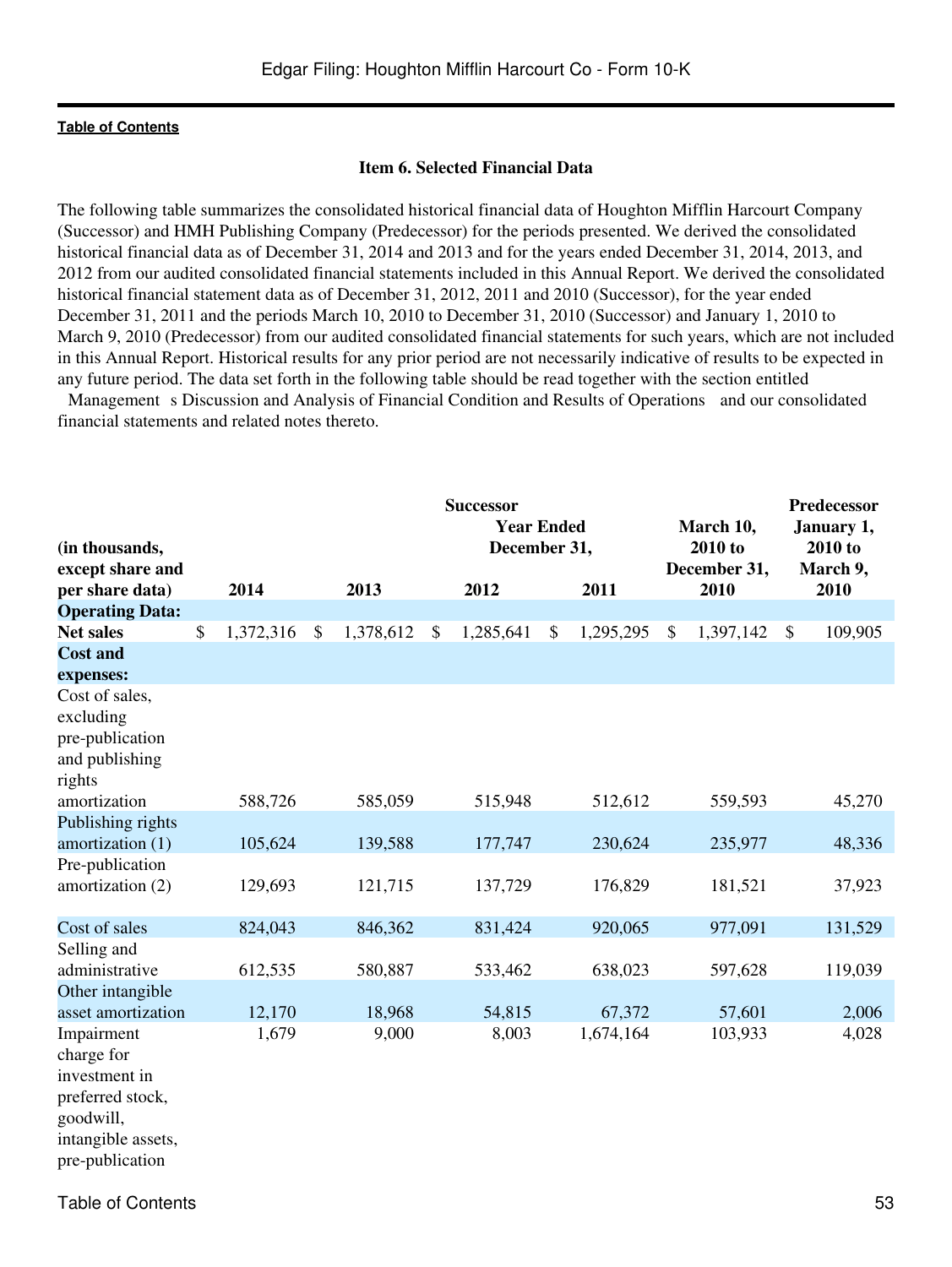| costs and fixed<br>assets                                                                                                                             |                       |                 |               |                  |                |                            |
|-------------------------------------------------------------------------------------------------------------------------------------------------------|-----------------------|-----------------|---------------|------------------|----------------|----------------------------|
| Severance and                                                                                                                                         |                       |                 |               |                  |                |                            |
| other charges (3)                                                                                                                                     | 7,300                 | 10,040          | 9,375         | 32,801           | (11,243)       |                            |
| Gain on bargain<br>purchase                                                                                                                           |                       |                 | (30,751)      |                  |                |                            |
| <b>Operating loss</b>                                                                                                                                 | (85, 411)             | (86, 645)       | (120, 687)    | (2,037,130)      | (327, 868)     | (146, 697)                 |
| <b>Other Income</b><br>(expense)                                                                                                                      |                       |                 |               |                  |                |                            |
| Interest expense                                                                                                                                      | (18,245)              | (21, 344)       | (123, 197)    | (244, 582)       | (258, 174)     | (157, 947)                 |
| Other (loss)<br>income, net                                                                                                                           |                       |                 |               |                  | (6)            | 9                          |
| Loss on<br>extinguishment of<br>debt                                                                                                                  |                       | (598)           |               |                  |                |                            |
| Change in fair                                                                                                                                        |                       |                 |               |                  |                |                            |
| value of derivative<br>instruments                                                                                                                    | (1,593)               | (252)           | 1,688         | (811)            | 90,250         | (7,361)                    |
| Loss before<br>reorganization                                                                                                                         |                       |                 |               |                  |                |                            |
| items and taxes                                                                                                                                       | (105, 249)            | (108, 839)      | (242, 196)    | (2,282,523)      | (495,798)      | (311,996)                  |
| Reorganization<br>items, net (4)                                                                                                                      |                       |                 | (149, 114)    |                  |                |                            |
| Income tax                                                                                                                                            |                       |                 |               |                  |                |                            |
| expense (benefit)                                                                                                                                     | 6,242                 | 2,347           | (5,943)       | (100, 153)       | 11,929         | (220)                      |
| Net loss                                                                                                                                              | \$<br>$(111, 491)$ \$ | $(111, 186)$ \$ | $(87,139)$ \$ | $(2,182,370)$ \$ | $(507,727)$ \$ | (311,776)                  |
| Net loss per<br>share basic and<br>diluted $(5)$                                                                                                      | \$<br>$(0.79)$ \$     | $(0.79)$ \$     | $(0.26)$ \$   | $(3.85)$ \$      |                | $(0.90)$ \$ $(100,572.90)$ |
| Net loss per share<br>attributable to<br>common<br>stockholders basic<br>and diluted $(5)$                                                            | $(0.79)$ \$<br>\$     | $(0.79)$ \$     | $(0.26)$ \$   | $(3.85)$ \$      |                | $(0.90)$ \$ $(100,572.90)$ |
| Weighted average<br>number of<br>common shares<br>used in net loss<br>per share<br>attributable to<br>common<br>stockholders basic<br>and diluted (5) | 140,594,689           | 139,928,650     | 340,918,128   | 567,272,470      | 567, 272, 470  | 3,100                      |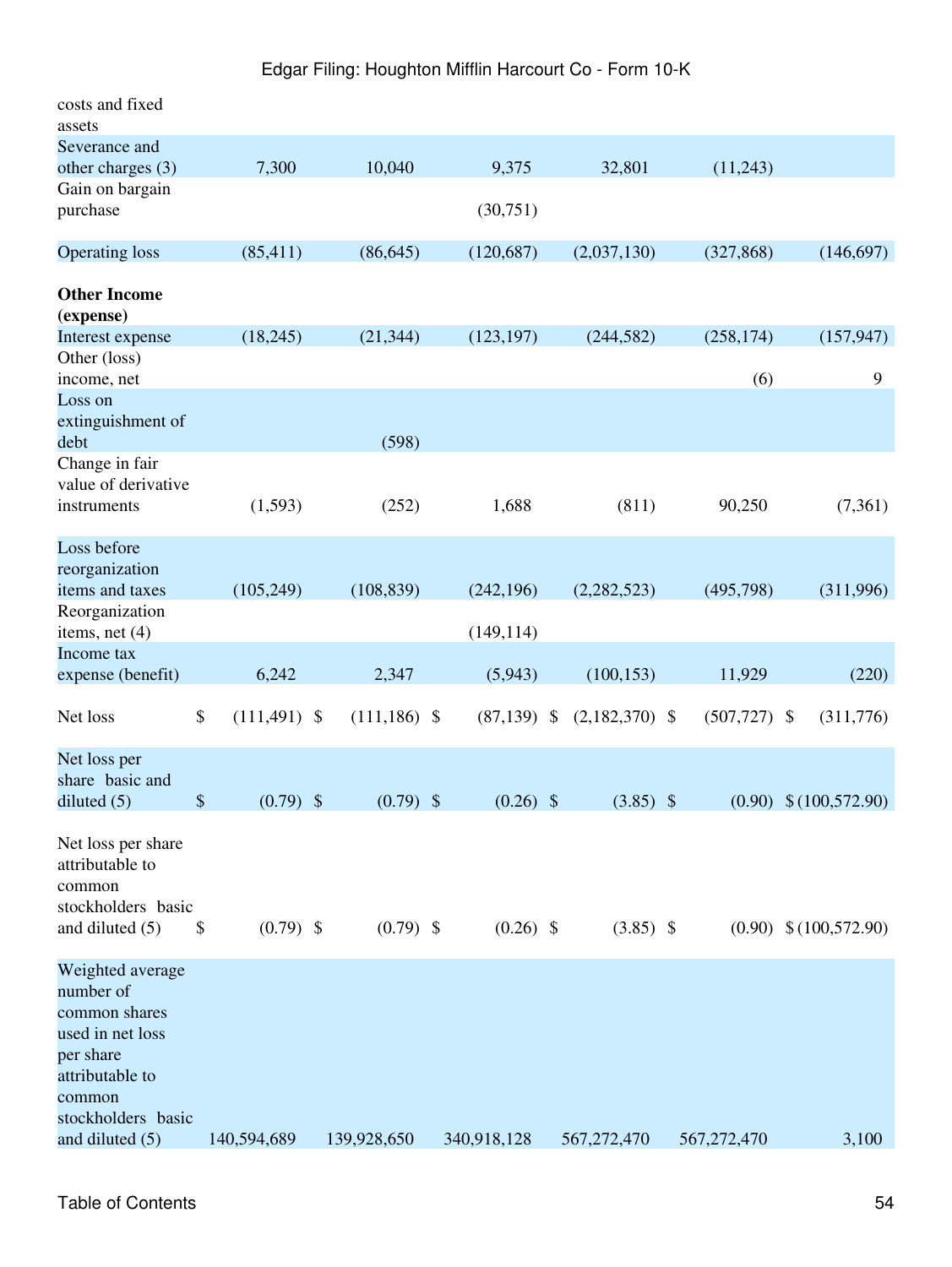| <b>Balance Sheet</b> |               |           |               |           |               |           |               |            |              |           |
|----------------------|---------------|-----------|---------------|-----------|---------------|-----------|---------------|------------|--------------|-----------|
| Data (as of          |               |           |               |           |               |           |               |            |              |           |
| period end):         |               |           |               |           |               |           |               |            |              |           |
| Cash, cash           |               |           |               |           |               |           |               |            |              |           |
| equivalents and      |               |           |               |           |               |           |               |            |              |           |
| short-term           |               |           |               |           |               |           |               |            |              |           |
| investments          | $\mathcal{S}$ | 743,345   | <sup>\$</sup> | 425,349   | $\mathcal{S}$ | 475,119   | $\mathcal{S}$ | 413,610    | <sup>S</sup> | 397,740   |
| Working capital      |               | 771,468   |               | 606,001   |               | 599,085   |               | 440,844    |              | 380,678   |
| Total assets         |               | 3,011,107 |               | 2,910,386 |               | 3,029,584 |               | 3,263,903  |              | 5,257,155 |
| Debt (short-term     |               |           |               |           |               |           |               |            |              |           |
| and long-term)       |               | 243,125   |               | 245,625   |               | 248,125   |               | 3,011,588  |              | 2,861,594 |
| <b>Stockholders</b>  |               |           |               |           |               |           |               |            |              |           |
| equity (deficit)     |               | 1,759,680 |               | 1,850,276 |               | 1,943,701 |               | (674, 552) |              | 1,517,828 |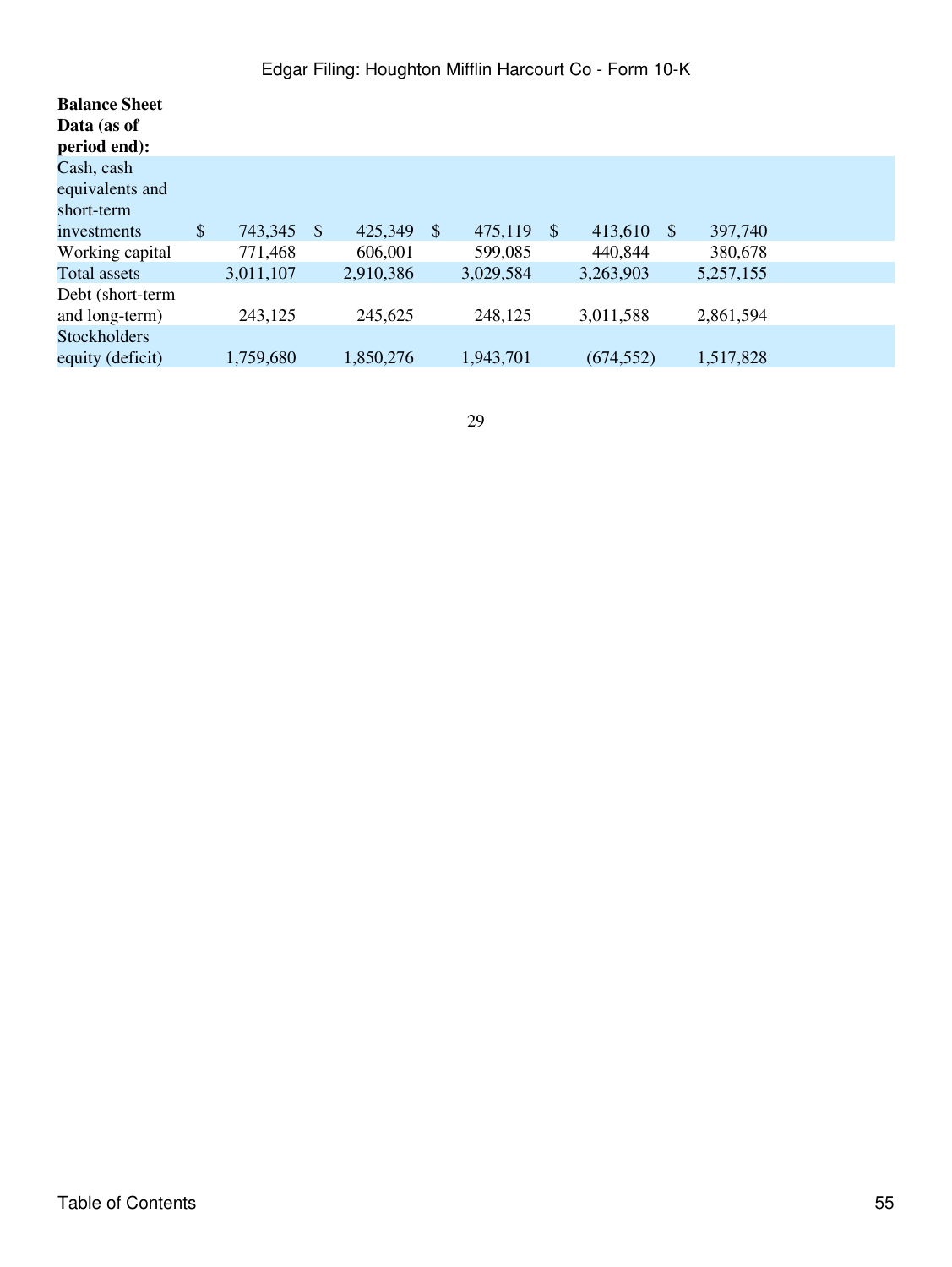|                                          |            |            | <b>Successor</b>  |           | <b>Predecessor</b>    |                 |  |
|------------------------------------------|------------|------------|-------------------|-----------|-----------------------|-----------------|--|
|                                          |            |            | <b>Year Ended</b> |           | March 10,             | January 1,      |  |
|                                          |            |            | December 31,      |           | 2010 to               | 2010 to         |  |
| (in thousands, except share and per      |            |            |                   |           | December 31, March 9, |                 |  |
| share data)                              | 2014       | 2013       | 2012              | 2011      | 2010                  | <b>2010</b>     |  |
| <b>Statement of Cash Flows Data:</b>     |            |            |                   |           |                       |                 |  |
| Net cash provided by (used in):          |            |            |                   |           |                       |                 |  |
| Operating activities                     | 491,043    | 157,203    | 104,802           | 132,796   | 182,966               | (41,296)<br>\$. |  |
| Investing activities                     | (367, 619) | (168, 578) | (295,998)         | (195,300) | (232, 122)            | (25,616)        |  |
| Financing activities                     | 19,529     | (4,075)    | 106,664           | 96,041    | 402,289               | (150)           |  |
|                                          |            |            |                   |           |                       |                 |  |
| <b>Other Data:</b>                       |            |            |                   |           |                       |                 |  |
| Capital expenditures:                    |            |            |                   |           |                       |                 |  |
| Pre-publication capital expenditures (6) | 115,509    | 126,718    | 114,522           | 122,592   | 96,613                | 22,057          |  |
| Other capital expenditures               | 67,145     | 59,803     | 50,943            | 71,817    | 64,139                | 3,559           |  |
| Pre-publication amortization             | 129,693    | 121,715    | 137,729           | 176,829   | 181,521               | 37,923          |  |
| Depreciation and intangible asset        |            |            |                   |           |                       |                 |  |
| amortization                             | 190,084    | 220,264    | 290,693           | 356,388   | 342,227               | 61,242          |  |

- (1) Publishing rights are intangible assets that allow us to publish and republish existing and future works as well as create new works based on previously published materials and are amortized on an accelerated basis over periods estimated to represent the useful life of the content.
- (2) We capitalize the art, prepress, manuscript and other costs incurred in the creation of the master copy of a book or other media and amortize such costs from the year of sale typically over five years on an accelerated basis.
- (3) Represents severance and real estate charges. The credit balance in 2010 relates to the reversal of certain charges recorded in prior periods due to a change in estimate.
- (4) Represents net gain associated with our Chapter 11 reorganization in 2012.
- (5) Gives retroactive effect to the Stock Split for all periods subsequent to our March 9, 2010 restructuring.
- (6) Represents capital expenditures for the art, prepress, manuscript and other costs incurred in the creation of the master copy of a book or other media.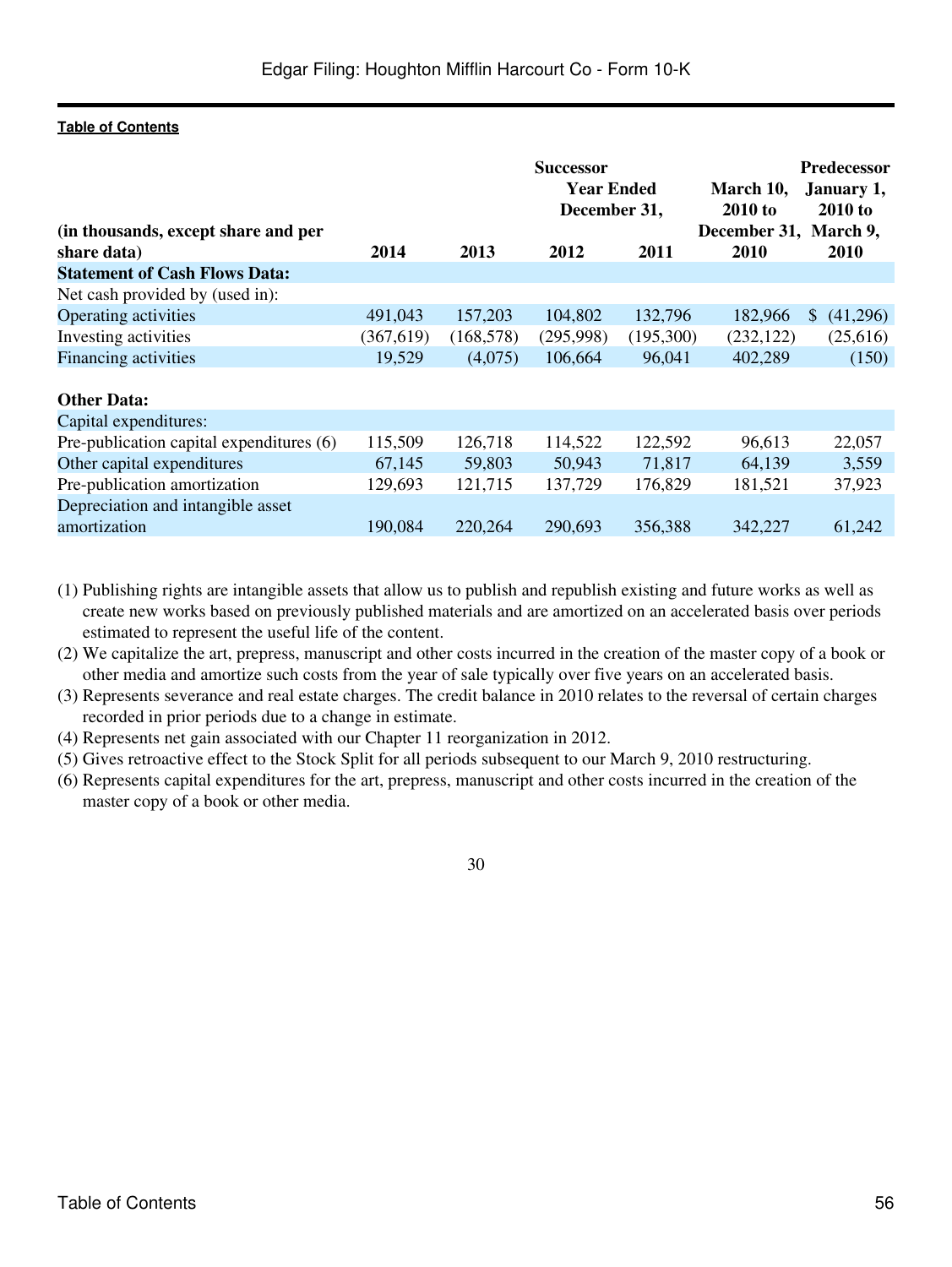## **Item 7. Management s Discussion and Analysis of Financial Condition and Results of Operations**

The following discussion and analysis is intended to facilitate an understanding of our results of operations and financial condition and should be read in conjunction with our consolidated financial statements and the accompanying notes included elsewhere in this Annual Report. The following discussion and analysis of our financial condition and results of operations contains forward-looking statements about our business, operations and industry that involve risks and uncertainties, such as statements regarding our plans, objectives, expectations and intentions. Actual results and the timing of events may differ materially from those expressed or implied in such forward-looking statements due to a number of factors, including those set forth under Risk Factors and elsewhere in this Annual Report. See Risk Factors and Special Note Regarding Forward-Looking Statements.

## **Overview**

We are a global learning company, specializing in education solutions across a variety of media. We deliver content, services and technology to both educational institutions and consumers, reaching over 50 million students in more than 150 countries worldwide. In the United States, we are the leading provider of K-12 educational content by market share. Furthermore, since 1832, we have published trade and reference materials, including adult and children s fiction and non-fiction books that have won industry awards such as the Pulitzer Prize, Newbery and Caldecott medals and National Book Award, all of which we believe are widely known. We believe our long-standing reputation and well-known brands enable us to capitalize on consumer and digital trends in the education market through our existing and developing channels.

## **Corporate History**

Houghton Mifflin Harcourt Company was incorporated as a Delaware corporation on March 5, 2010, and was established as the holding company of the current operating group. The Company changed its name from HMH Holdings (Delaware), Inc. on October 22, 2013. Houghton Mifflin Harcourt was formed in December 2007 with the acquisition of Harcourt Education Group, then the second-largest K-12 U.S. publisher, by Houghton Mifflin Group. Houghton Mifflin Group was previously formed in December 2006 by the acquisition of Houghton Mifflin Publishers Inc. by Riverdeep Group plc. We are headquartered in Boston, Massachusetts.

#### **Key Aspects and Trends of Our Operations**

#### *Business Segments*

We are organized along two business segments: Education and Trade Publishing. Our Education segment is our largest segment and represented approximately 88% of our total net sales for each of the years ended December 31, 2014, 2013 and 2012. Our Trade Publishing segment represented approximately 12% of our total net sales for each of the years ended December 31, 2014, 2013 and 2012. The Corporate and Other category represents certain general overhead costs not fully allocated to the business segments, such as legal, accounting, treasury, human resources and executive functions.

#### *Net Sales*

We derive revenue primarily from the sale of print and digital content and instructional materials, trade books, reference materials, multimedia instructional programs, license fees for book rights, content, software and services, test scoring, consulting and training. We primarily sell to customers in the United States. Our net sales are driven primarily as a function of volume and, to a certain extent, changes in price. Our net sales consist of our billings for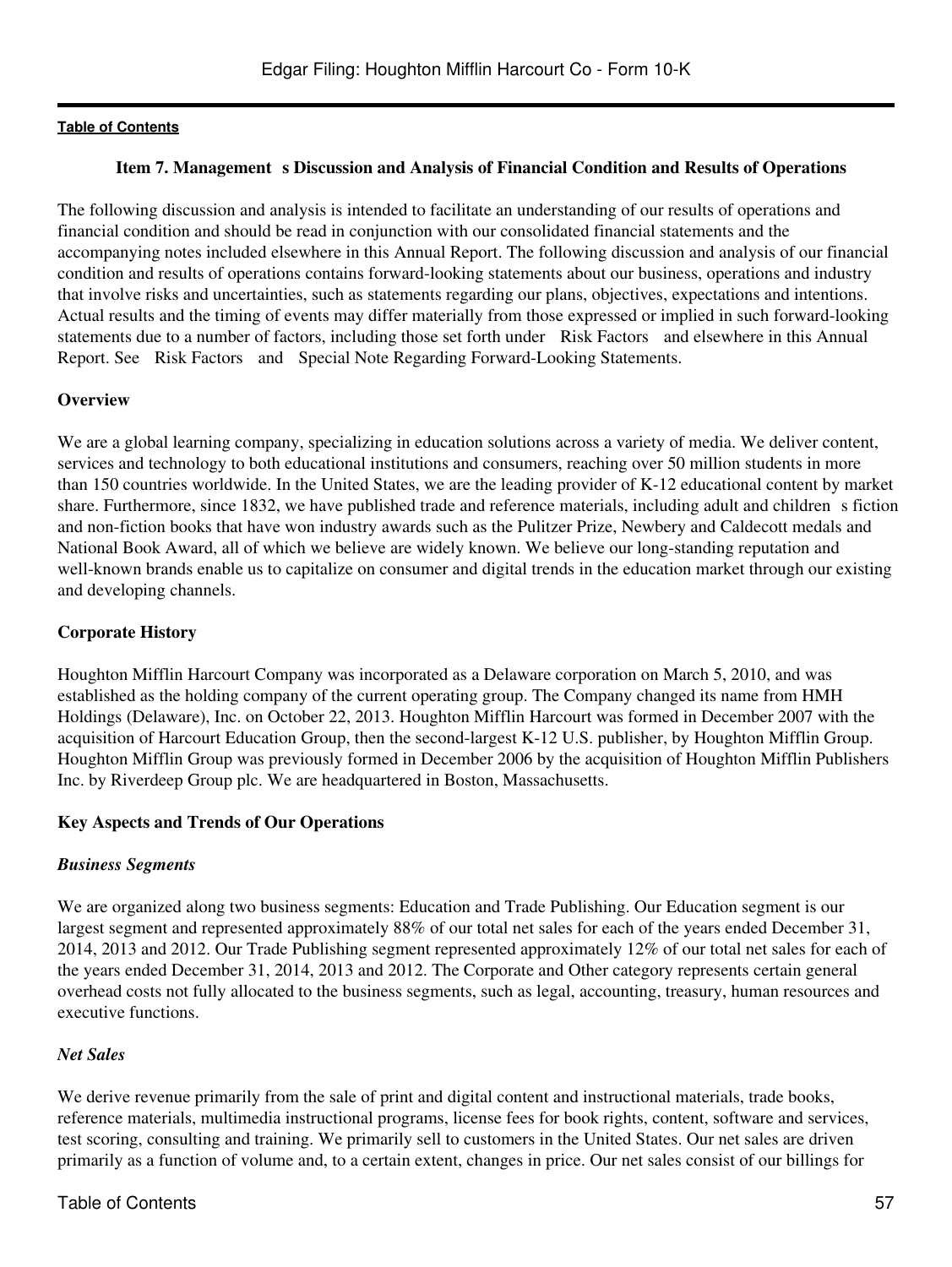products and services, less revenue that will be deferred until future recognition and a provision for product returns. Deferred revenues primarily derive from work-texts, workbooks, online interactive digital content, digital and on-line learning components. The work-texts and workbooks are deferred until delivered,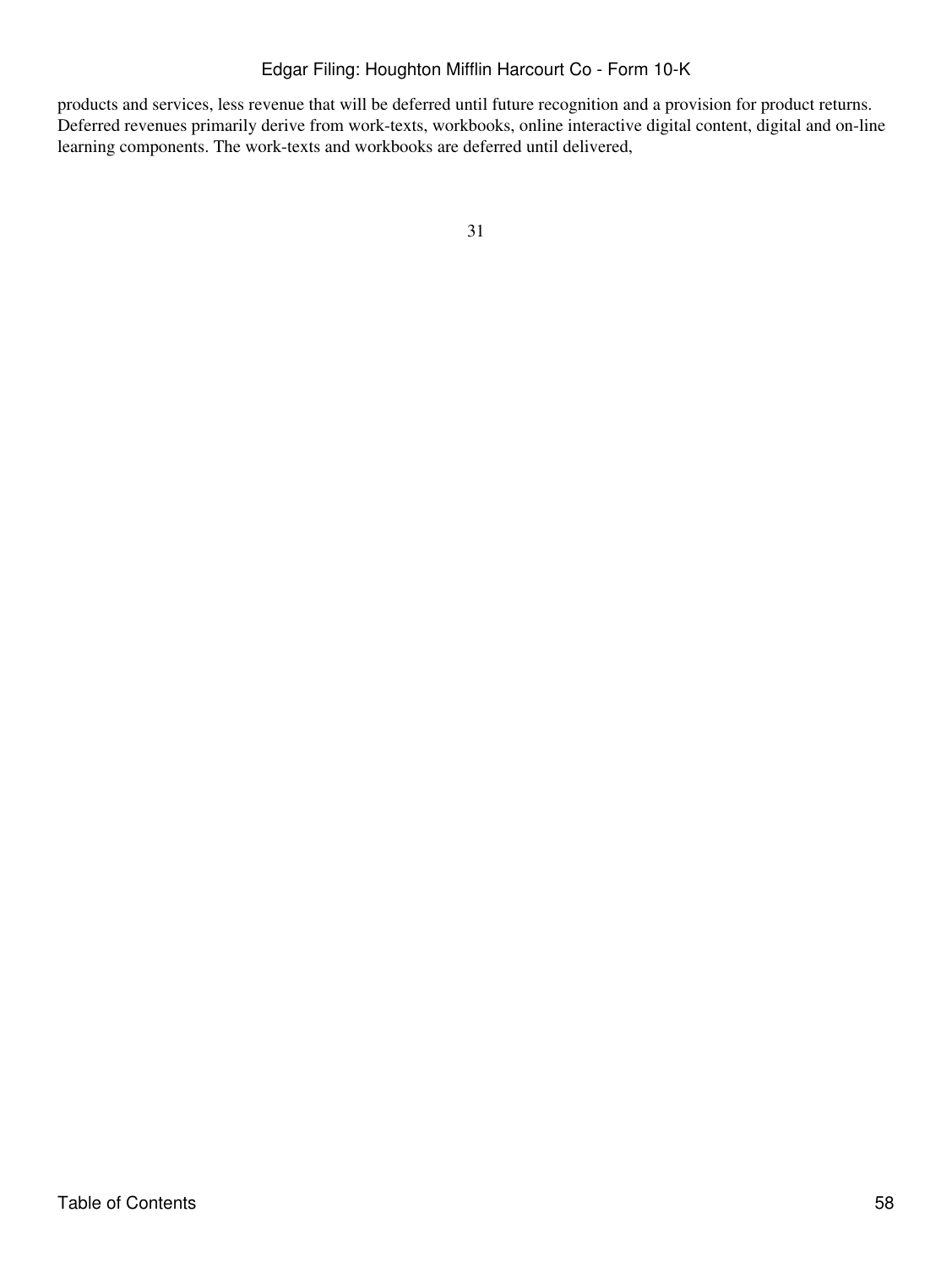which often extends over the life of the contract and the online and digital content is typically recognized ratably over the life of the contract. The digitalization of education content and delivery is driving a substantial shift in the education market. An increasing number of schools are utilizing digital content in their classrooms and implementing online or blended learning environments, which is altering the historical mix of print and digital educational materials in the classroom. As a result, our business model has shifted to more digital and on-line learning components to address the needs of the education marketplace; thus, resulting in an increase in the percentage of our net sales being deferred.

Basal programs, which represent the most significant portion of our Education segment net sales, cover curriculum standards in a particular K-12 academic subject and include a comprehensive offering of teacher and student materials required to conduct the class throughout the school year. Products and services in basal programs include print and digital offerings for students and a variety of supporting materials such as teacher s editions, formative assessments, whole group instruction materials, practice aids, educational games and services. The process through which materials and curricula are selected and procured for classroom use varies throughout the United States. Twenty states, known as adoption states, approve and procure new basal programs usually every five to seven years on a state-wide basis, before individual schools or school districts are permitted to schedule the purchase of materials. In all remaining states, known as open states or open territories, each individual school or school district can procure materials at any time, though usually according to a five to nine year cycle. The student population in adoption states represents over 50% of the U.S. elementary and secondary school-age population. Many adoption states provide categorical funding for instructional materials, which means that state funds cannot be used for any other purpose. Our basal programs, primarily in adoption states, typically have the higher deferred sales than other parts of the business. The higher deferred sales are primarily due to the length of time that our programs are being delivered, along with greater component and digital product offerings. A significant portion of our Education segment net sales is dependent upon our ability to maintain residual sales, which are subsequent sales after the year of the original adoption, and our ability to continue to generate new business. In addition, our market is affected by changes in state curriculum standards, which drive instruction, assessment and accountability in each state. Changes in state curriculum standards require that instructional materials be revised or replaced to align to the new standards, which historically has driven demand for basal programs.

We also derive our Education segment net sales from the sale of summative, formative or in-classroom and diagnostic assessments to districts and schools in all 50 states. Summative assessments are concluding or final exams that measure students proficiency in a particular academic subject or group of subjects on an aggregate level or against state standards. Formative assessments are on-going, in-classroom tests that occur throughout the school year and monitor progress in certain subjects or curriculum units. Additionally, our offerings include supplemental products that target struggling learners through comprehensive intervention solutions along with products targeted at assisting English language learners.

In international markets, our Education segment predominantly exports and sells K-12 books to premium private schools that utilize the U.S. curriculum, which are located primarily in Asia, the Pacific, the Middle East, Latin America and the Caribbean. Our international sales team utilizes a global network of distributors in local markets around the world.

Our Trade Publishing segment sells works of fiction and non-fiction for adults and children, dictionaries and other reference works through physical and online retail outlets and book distributors, as well as through our e-commerce platform.

Factors affecting our net sales include: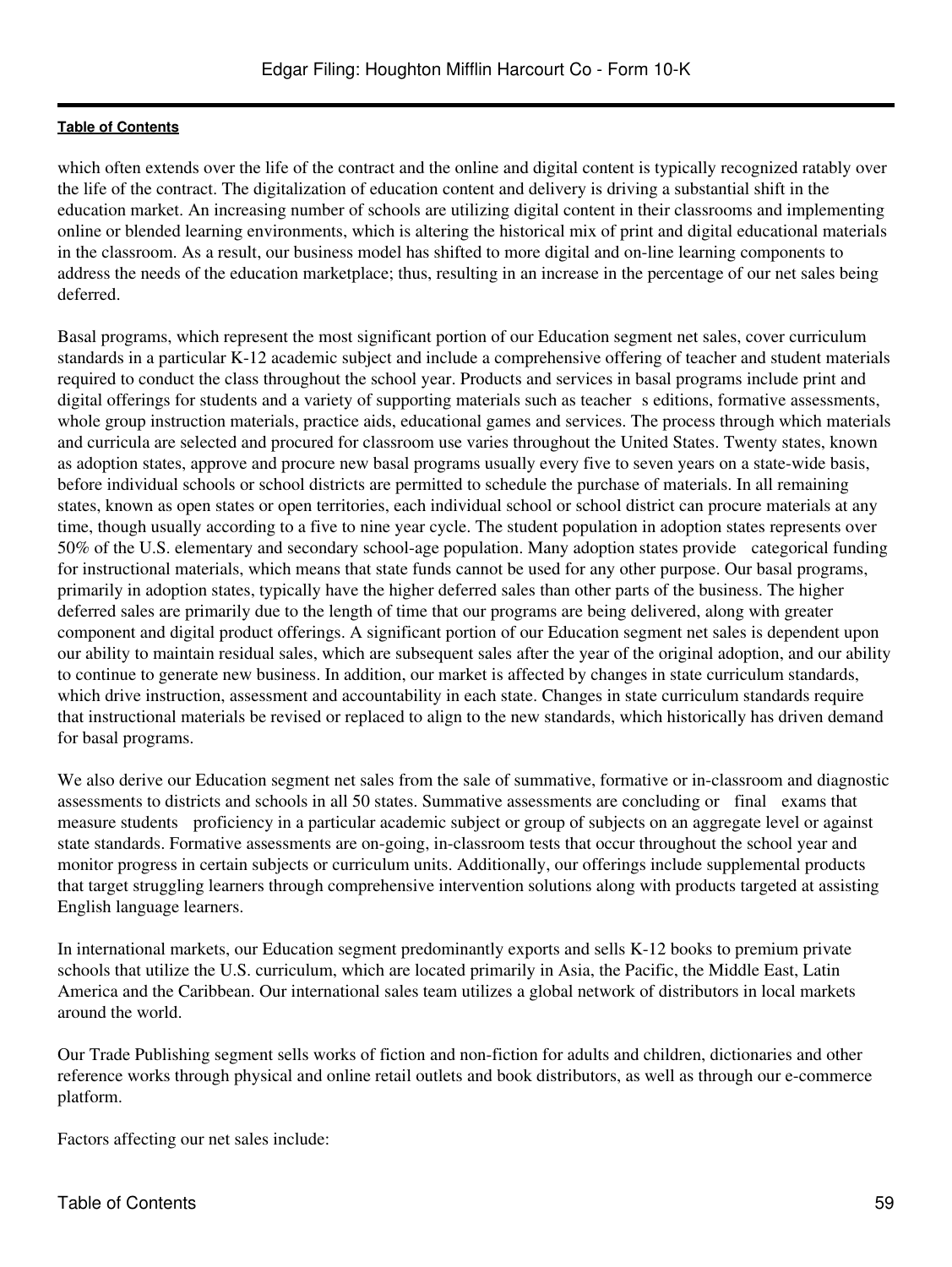# **Education**

state or district per student funding levels;

the cyclicality of the purchasing schedule for adoption states;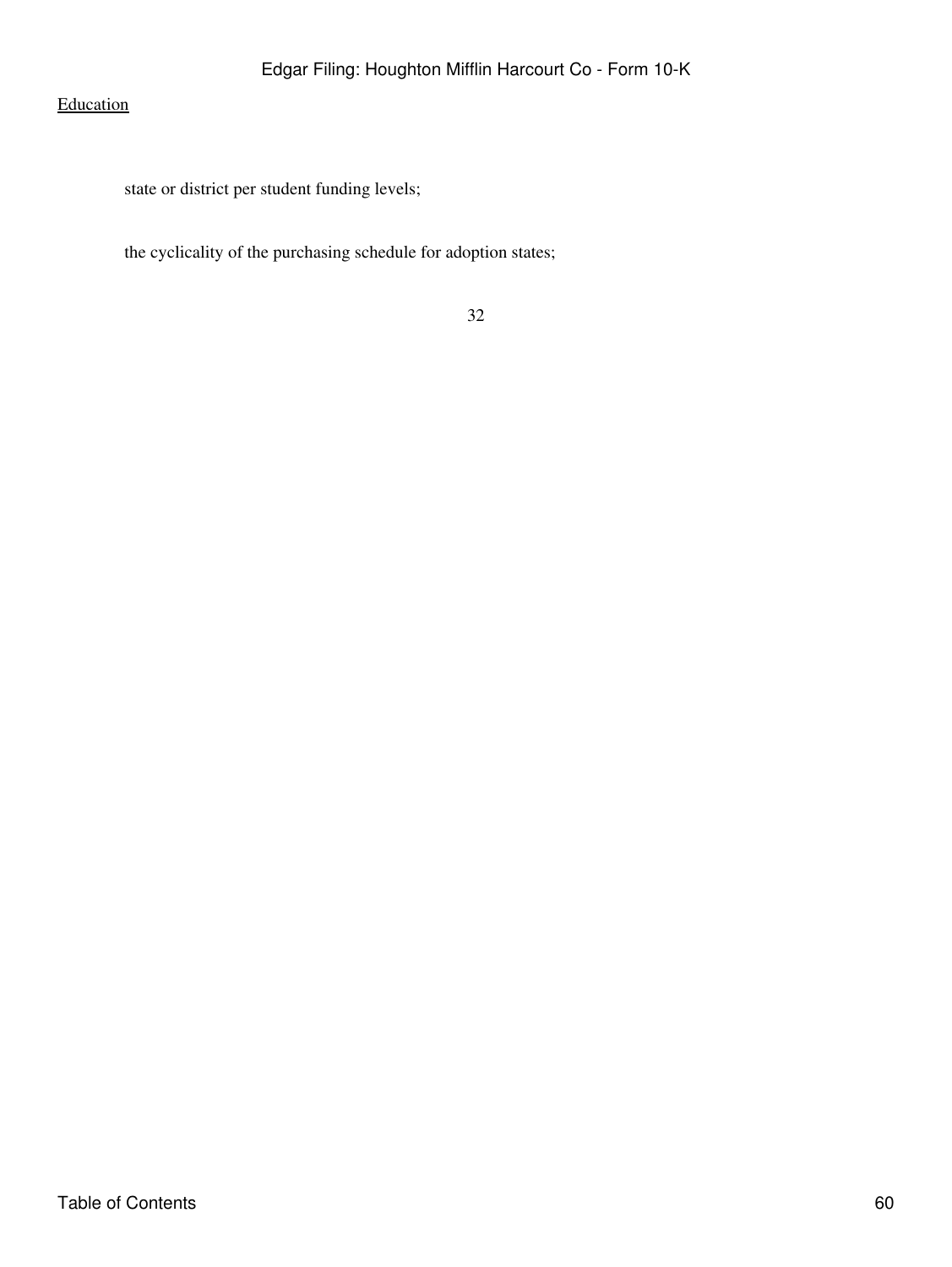student enrollments;

adoption of new education standards;

technological advancement and the introduction of new content and products that meet the needs of students, teachers and consumers, including through strategic agreements pertaining to content development and distribution; and

the amount of net sales subject to deferrals which is impacted by the mix of product offering between digital and non-digital products along with the mix of product delivered immediately or over time. Trade Publishing

consumer spending levels as influenced by various factors, including the U.S. economy and consumer confidence;

the transition to e-books and any resulting impact on market growth;

the publishing of bestsellers along with obtaining recognized authors; and

movie tie-ins to our titles that spur sales of current and backlist titles, which are titles that have been on sale for more than a year.

State or district per student funding levels, which closely correlate with state and local receipts from income, sales and property taxes, impact our sales as institutional customers are affected by funding cycles. Most public school districts, the primary customers for K-12 products and services, are largely dependent on state and local funding to purchase materials. Recently, total educational materials expenditures by institutions in the United States is rebounding in the wake of the economic recovery. Globally, education expenditures are projected to grow at 7% through 2018, according to GSV Asset Management.

We monitor the purchasing cycles for specific disciplines in the adoption states in order to manage our product development and to plan sales campaigns. Our sales may be materially impacted during the years that major adoption states, such as Florida, California and Texas, are or are not scheduled to make significant purchases. For example, Florida implemented a language arts adoption in 2014 and is scheduled to adopt social studies materials in 2015, for purchase in 2016. Texas school districts purchased mathematics and science materials in 2014, and adopted social studies and high school math materials for purchase in 2015. California adopted math materials in 2013, with purchases expected to be spread over 2014-15, and is scheduled to adopt English language arts materials in 2015 for purchase beginning in 2016. Both Florida and Texas, along with several other adoption states, provide dedicated state funding for instructional materials and classroom technology, with funding typically appropriated by the legislature in the first half of the year in which materials are to be purchased. Texas has a two-year budget cycle and in the 2015 legislative session will appropriate funds for purchases in 2015 and 2016. California funds instructional materials in part with a dedicated portion of state lottery proceeds and in part out of general formula funds, with the minimum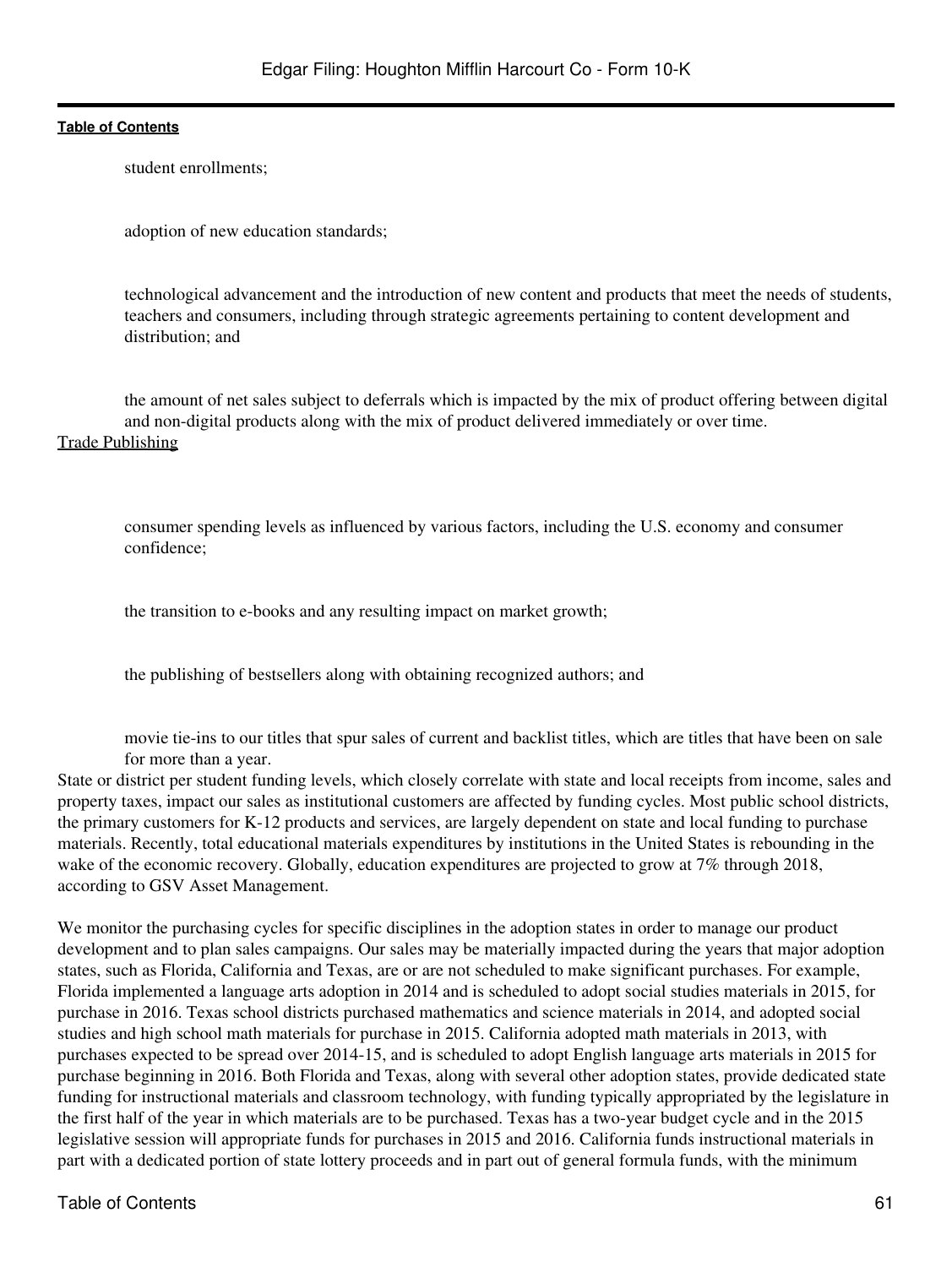overall level of school funding determined according to the Proposition 98 funding guarantee. Nationally, total state funding for public schools has been trending upward as state revenues recover from the lows of the 2008-2009 economic recession. While we do not currently have contracts with these states for future instructional materials adoptions and there is no guarantee that we will continue to capture the same market share in the future, we have historically captured approximately 50% of the market share in these states in the years that they adopt educational materials for various subjects.

Longer-term growth in the U.S. K-12 market is positively correlated with student enrollments, which is a driver of growth in the educational publishing industry. Although economic cycles may affect short-term buying patterns, school enrollments are highly predictable and are expected to trend upward over the longer term. According to NCES, student enrollments are expected to increase from 54.7 million in 2010, to over 58.0 million by the 2022 school year. Outside the United States, the global education market continues to demonstrate strong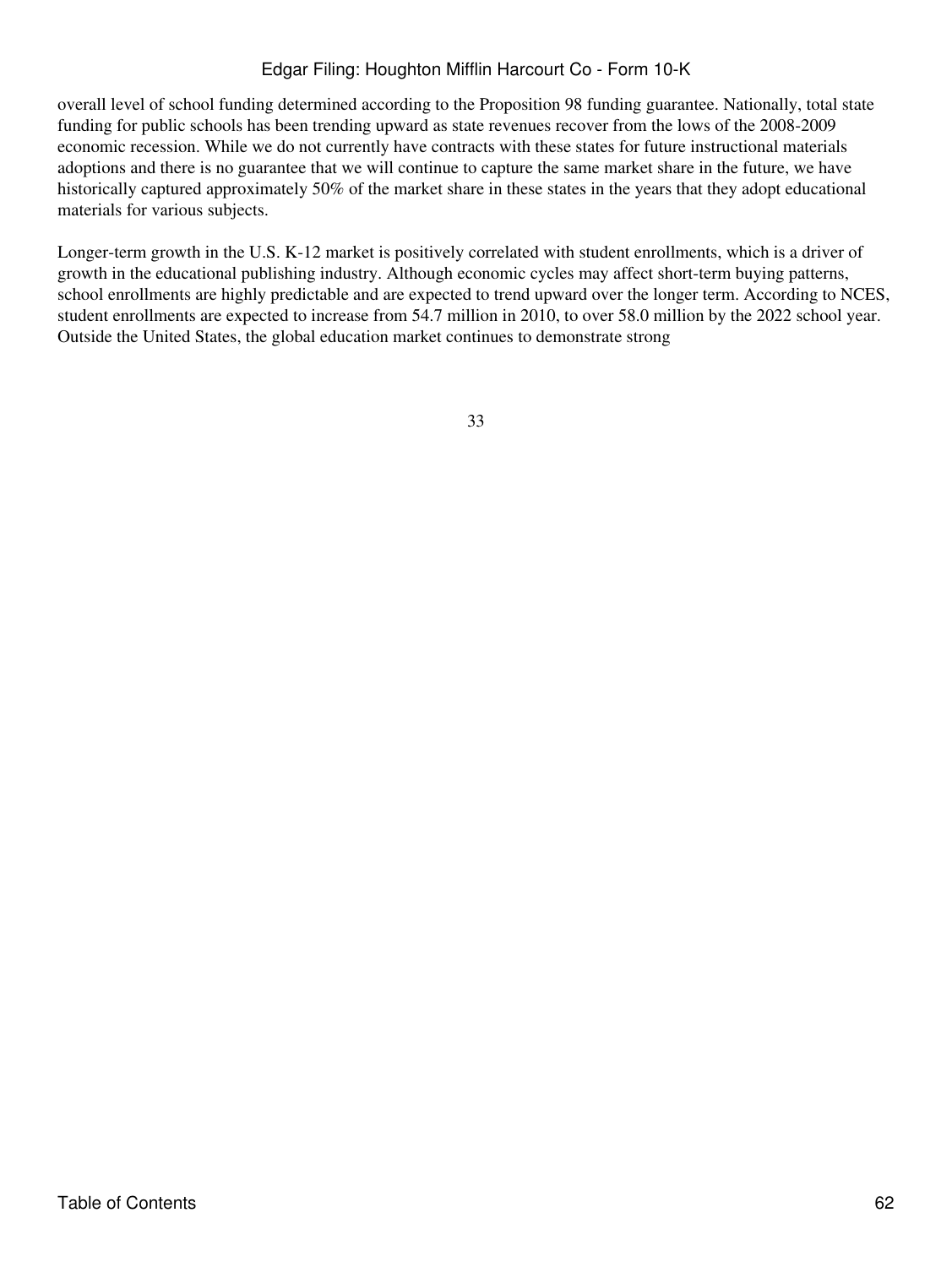macroeconomic growth characteristics. Population growth is a leading indicator for pre-primary school enrollments, which have a subsequent impact on secondary and higher education enrollments. Globally, according to UNESCO, rapid population growth has caused pre-primary enrollments to grow by 16.2% worldwide from 2007 to 2011. The global population is expected to be approximately 9.0 billion by 2050, as countries develop and improvements in medical conditions increase the birth rate.

The digitalization of education content and delivery is also driving a substantial shift in the education market. As the K-12 educational market transitions to purchasing more digital solutions, our ability to offer embedded assessments, adaptive learning, real-time interaction and student specific personalization in addition to our core educational content in a platform- and device-agnostic manner will provide new opportunities for growth.

Our Trade Publishing segment is heavily influenced by the U.S. and broader global economy, consumer confidence and consumer spending. As the economy continues to recover, both consumer confidence and consumer spending have increased and are at their highest level since 2008.

While print remains the primary format in which trade books are produced and distributed, the market for trade titles in digital format, primarily e-books, has developed rapidly over the past several years, as the industry evolves to embrace new technologies for developing, producing, marketing and distributing trade works. We continue to focus on the development of innovative new digital products which capitalize on our strong content, our digital expertise and the growing consumer demand for these products.

In the Trade Publishing segment, annual results can be driven by bestselling trade titles. Furthermore, backlist titles can experience resurgence in sales when made into films. Over the past several years, a number of our backlist titles such as *The Hobbit*, *The Lord of the Rings*, *Life of Pi*, *Extremely Loud and Incredibly Close, The Giver* and *The Time Traveler s Wife* have benefited in popularity due to movie releases and have subsequently resulted in increased trade sales.

We employ several pricing models to serve various customer segments, including institutions, consumers, other government agencies (*e.g.*, penal institutions, community centers, etc.) and other third parties. In addition to traditional pricing models where a customer receives a product in return for a payment at the time of product receipt, we currently use the following pricing models:

Pay-up-front: Customer makes a fixed payment at time of purchase and we provide a specific product/service in return;

Pre-pay Subscription: Customer makes a one-time payment at time of purchase, but receives a stream of goods/services over a defined time horizon; for example, we currently provide customers the option to purchase a multi-year subscription to textbooks where for a one-time charge, a new copy of the work text is delivered to the customer each year for a defined time period. Pre-pay subscriptions to online textbooks are another example where the customer receives access to an online book for a specific period of time; and

Pay-as-you-go Subscription: Similar to the Pre-pay subscription, except that the customer makes periodic payments in a pre-described manner.

*Cost of sales, excluding pre-publication and publishing rights*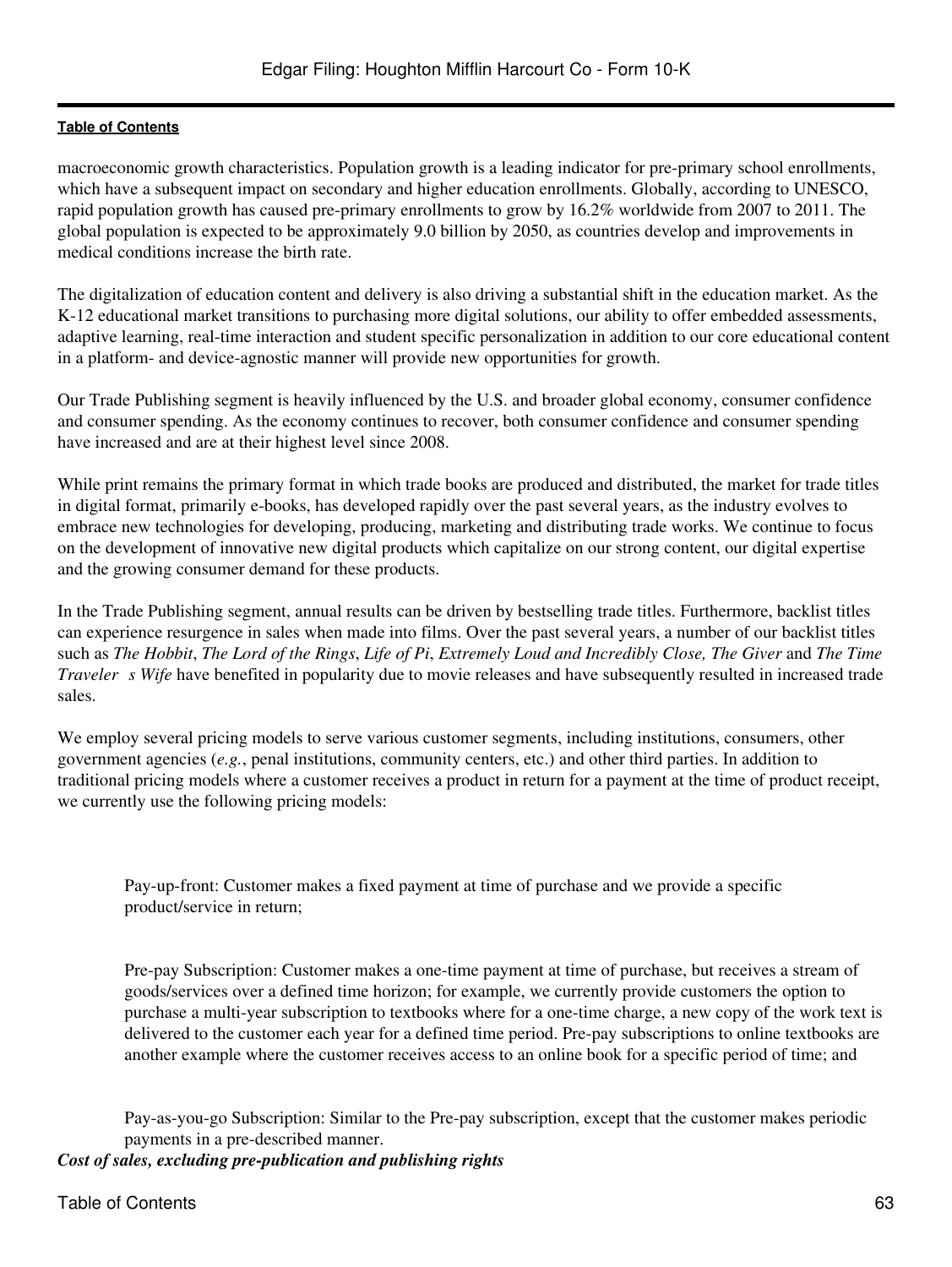Cost of sales, excluding pre-publication and publishing rights, include expenses directly attributable to the production of our products and services, including the non-capitalizable costs associated with our content operations department. The expenses within cost of sales include variable costs such as paper, printing and binding costs of our print materials, royalty expenses paid to our authors, gratis costs or products provided at no charge as part of the sales transaction, and inventory obsolescence. Also included in cost of sales are labor costs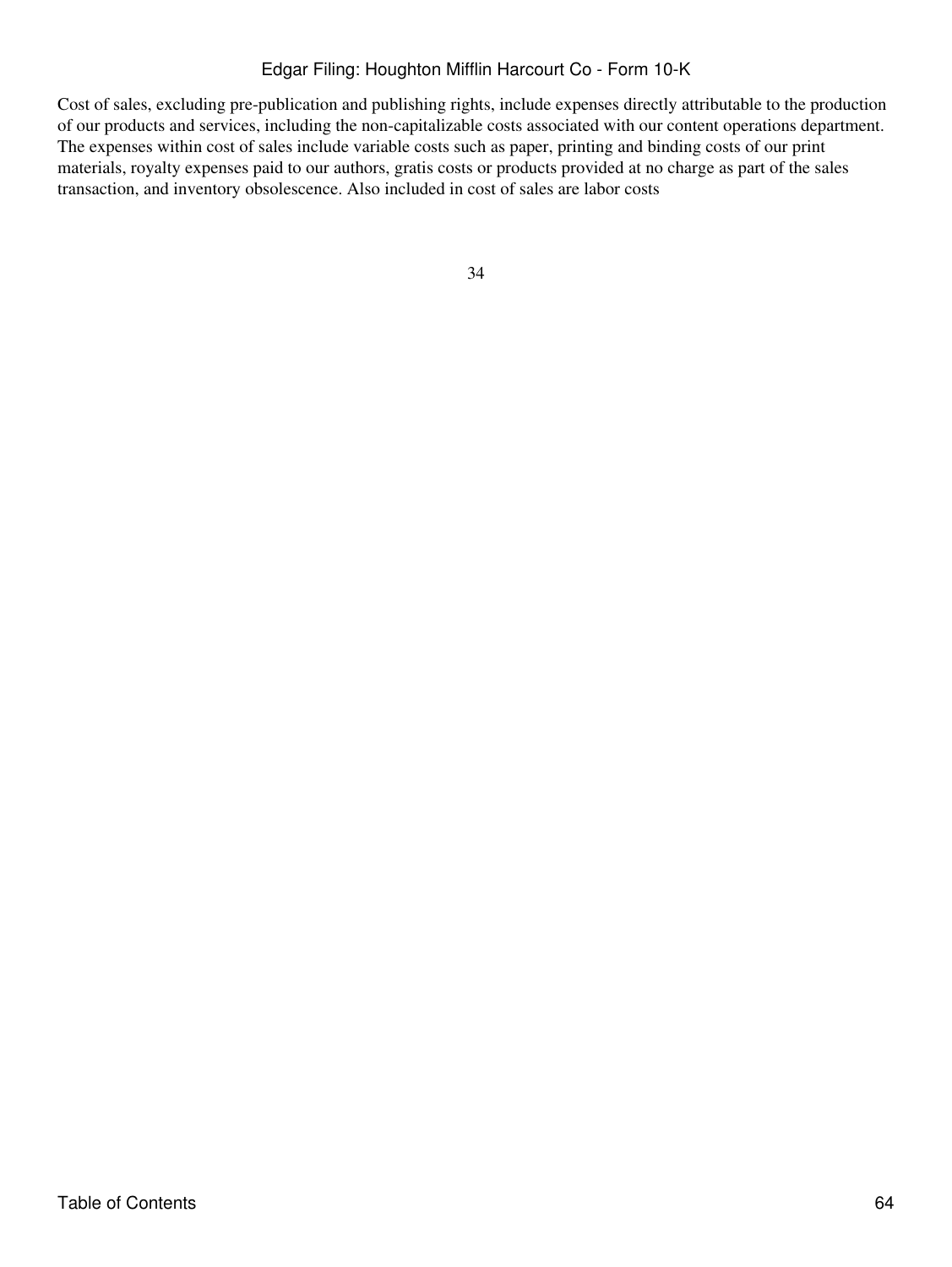related to professional services. We also include amortization expense associated with our software platforms. Certain products such as trade books and those products associated with our renowned authors carry higher royalty costs; conversely, digital offerings usually have a lower cost of sales due to lower costs associated with their production. Also, sales to adoption states usually contain higher cost of sales. A change in the sales mix of these products can impact consolidated profitability.

## *Pre-publication amortization and publishing rights amortization*

A publishing right is an acquired right which allows us to publish and republish existing and future works as well as create new works based on previously published materials. As part of our March 9, 2010 restructuring, we recorded an intangible asset for publishing rights and amortize such asset on an accelerated basis over the useful lives of the various copyrights involved. See Note 1 to our consolidated financial statements included elsewhere in this Annual Report.

We capitalize the art, prepress, manuscript and other costs incurred in the creation of the master copy of a book or other media, known as the pre-publication costs. Pre-publication costs are primarily amortized from the year of sale over five years using the sum-of-the-years-digits method, which is an accelerated method for calculating an asset s amortization. Under this method, the amortization expense recorded for a pre-publication cost asset is approximately 33% (year 1), 27% (year 2), 20% (year 3), 13% (year 4) and 7% (year 5). We utilize this policy for all pre-publication costs, except with respect to our Trade Publishing consumer books, for which we generally expense such costs as incurred, and our assessment products, for which we use the straight-line amortization method. The amortization methods and periods chosen best reflect the pattern of expected sales generated from individual titles or programs. We periodically evaluate the remaining lives and recoverability of capitalized pre-publication costs, which are often dependent upon program acceptance by state adoption authorities.

#### *Selling and administrative expenses*

Our selling and administrative expenses include the salaries, benefits and related costs of employees engaged in sales and marketing, fulfillment and administrative functions. Also included within selling and administrative costs are variable costs such as commission expense, outbound transportation costs, sampling and depository fees, which are fees paid to state mandated depositories which fulfill centralized ordering and warehousing functions for specific states. Additionally, significant fixed and discretionary costs include facilities, telecommunications, professional fees, promotions and advertising. We expect our selling and administrative costs in dollars to increase as we invest in new growth initiatives.

## *Other intangible asset amortization*

Our other intangible asset amortization expense primarily includes the amortization of acquired intangible assets consisting of customer relationships, content rights and licenses. Our customer relationships, which constituted the largest component of the amortization expense over the past two years, pertained to our assessment customers and was fully amortized as of March 31, 2013. The existing software, content rights and licenses will be amortized over varying periods of 6 to 25 years. The expense for the year ending December 31, 2014 was \$12.2 million.

## *Interest expense*

Our interest expense includes interest accrued on our term loan facility along with, to a lesser extent, our revolving credit facility, capital leases and the amortization of any deferred financing fees and loan discounts. Our interest expense for the year ended December 31, 2014 was \$18.2 million.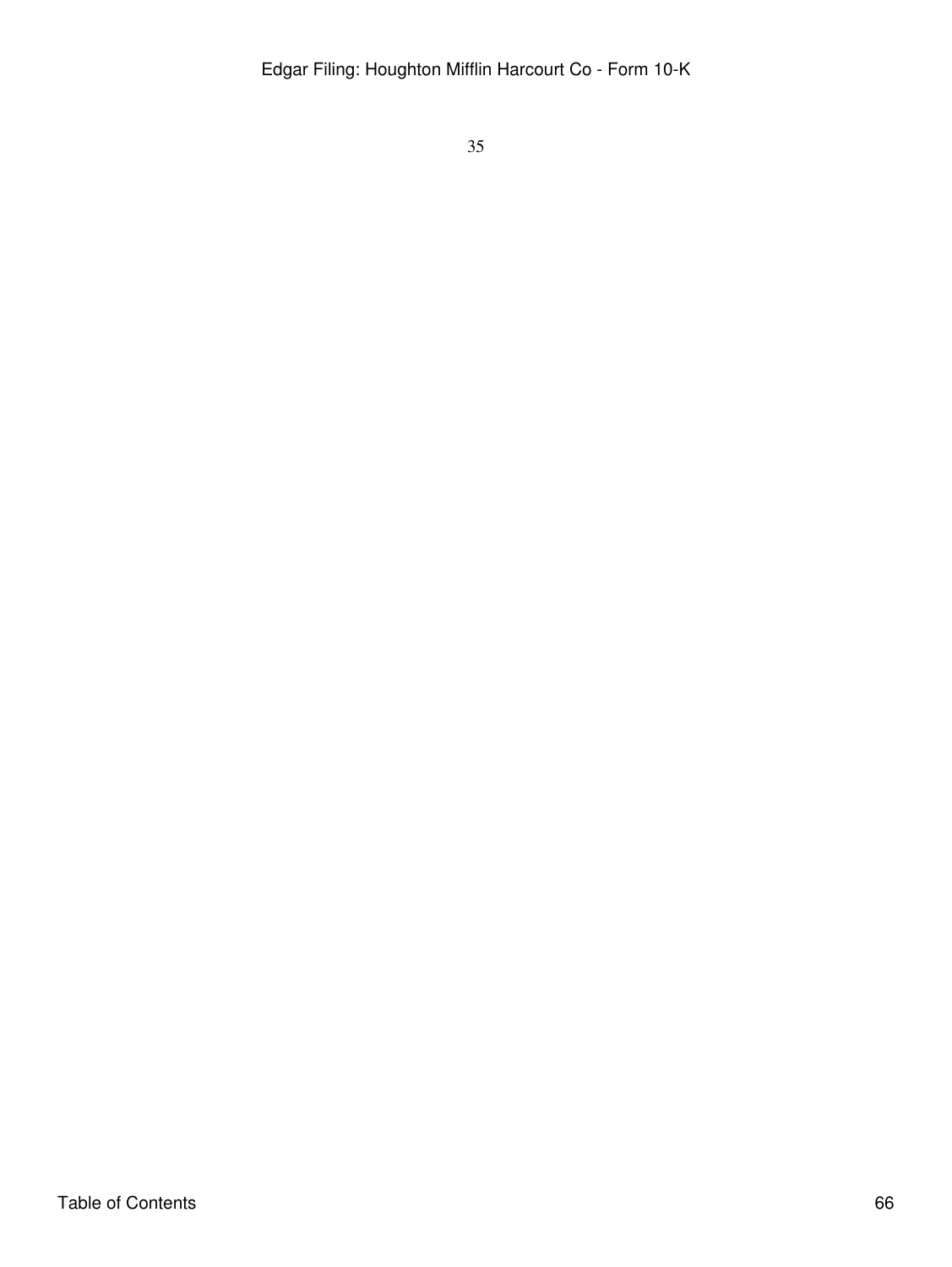## *Reorganization items, net*

Our reorganization items, net represents expense and income amounts that were recorded to the statement of operations as a result of the bankruptcy proceedings. The amount is primarily attributed to cancellation of debt income net of related expenses and the elimination of deferred costs related to the cancelled debt. Reorganization items were incurred starting with the date of the bankruptcy filing through the date of bankruptcy emergence.

## **Chapter 11 Reorganization**

On May 10, 2012, we entered into a Restructuring Support Agreement (the Plan Support Agreement) with consenting creditors holding greater than 74% of the principal amount of the then-outstanding senior secured indebtedness of the Company and with equity owners holding approximately 64% of the Company s then-outstanding common stock. The consenting creditors agreed to support the Company s Pre-Packaged Chapter 11 Plan of Reorganization (Plan).

On May 21, 2012 (the Petition Date), the U.S.-based entities that borrowed or guaranteed the debt of the Company (collectively the Debtors), filed voluntary petitions for relief under Chapter 11 of the United States Bankruptcy Code (Chapter 11) in the United States Bankruptcy Court for the Southern District of New York (Court). The Debtors also concurrently filed the Plan, the Disclosure Statement in support of the Plan and filed various motions seeking relief to continue operations. Following the Petition Date, the Debtors operated their business as debtors in possession (DIP) under the jurisdiction of the Court and in accordance with the applicable provisions of the Bankruptcy Code and orders of the Court.

On June 22, 2012, the Company successfully emerged from bankruptcy as a reorganized company pursuant to the Plan. The financial restructuring realized by the confirmation of the Plan was accomplished through a debt-for-equity exchange. The Plan deleveraged the Company s balance sheet by eliminating the Company s secured indebtedness in exchange for new equity in the Company. Existing stockholders, in their capacity as stockholders, received warrants for the new equity in the Company in exchange for the existing equity.

Subsequent to the Petition Date, the provisions in U.S. GAAP guidance for reorganizations applied to the Company s financial statements while it operated under the provisions of Chapter 11. The accounting guidance did not change the application of generally accepted accounting principles in the preparation of financial statements. However, it does require that the financial statements, for periods including and subsequent to the filing of the Chapter 11 petition, distinguish transactions and events that are directly associated with the reorganization from the ongoing operations of the business. Accordingly, all transactions (including, but not limited to, all professional fees, realized gains and losses and provisions for losses) directly associated with the reorganization and restructuring of our businesses are reported separately in our financial statements. All such expense or income amounts are reported in reorganization items in our consolidated statements of operations for the year ended December 31, 2012. The Company was not required to apply fresh-start accounting based on U.S. GAAP guidance for reorganizations due to the fact that the pre-petition holders who owned more than 50% of the Company s outstanding common stock immediately before confirmation of the Plan received more than 50% of the Company s outstanding common stock upon emergence. Accordingly, a new reporting entity was not created for accounting purposes.

Below is a summary of the significant transactions affecting the Companys capital structure as a result of the effectiveness of the Plan.

## *Equity Transactions*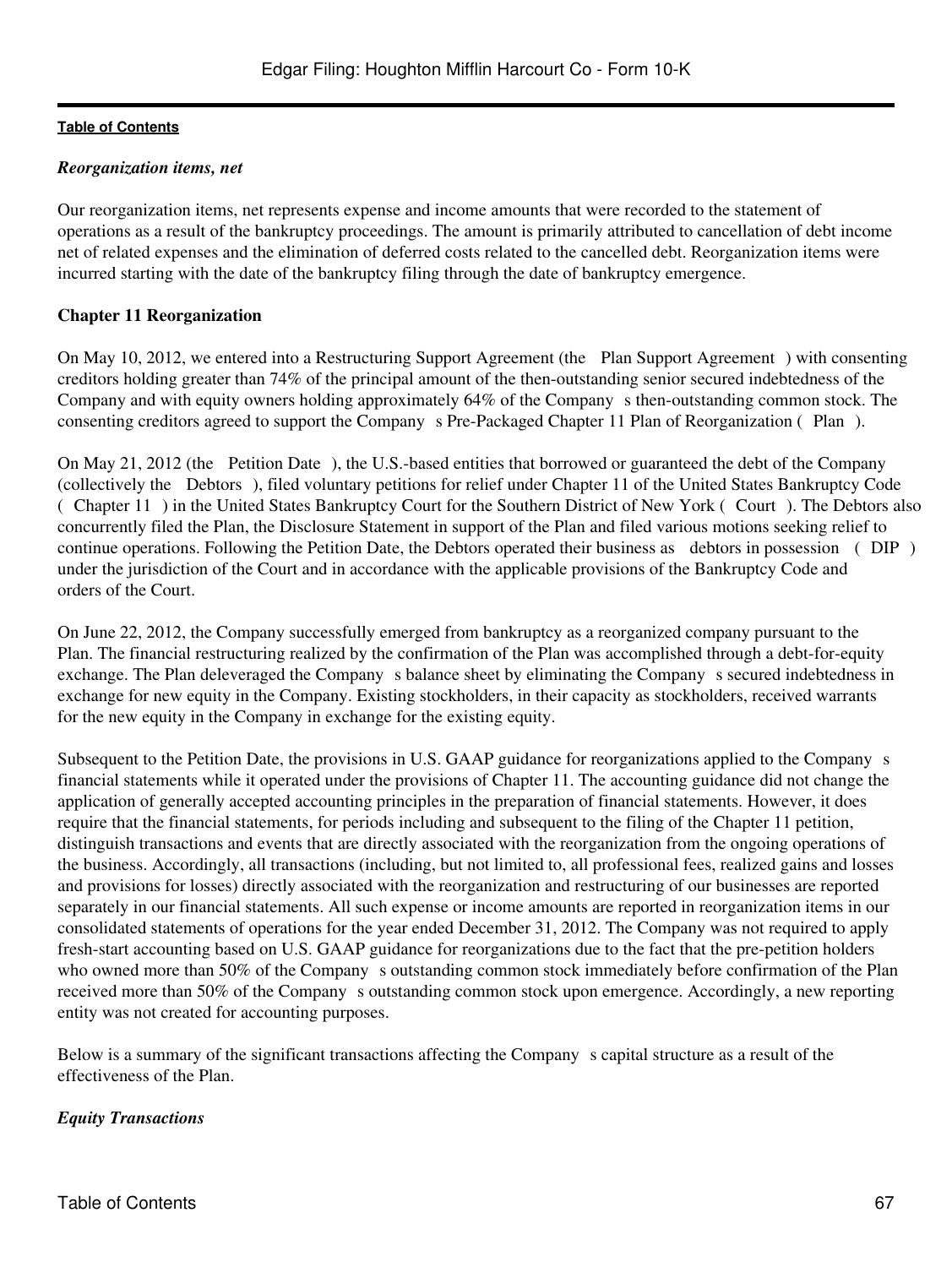On June 22, 2012, pursuant to the Plan, all of the issued and outstanding shares of common stock of the Company, including all options, warrants or any other agreements to acquire shares of common stock of the Company that existed prior to the Petition Date, were cancelled and in exchange, holders of such interests received distributions pursuant to the terms of the Plan. The distributions received by holders of interests in our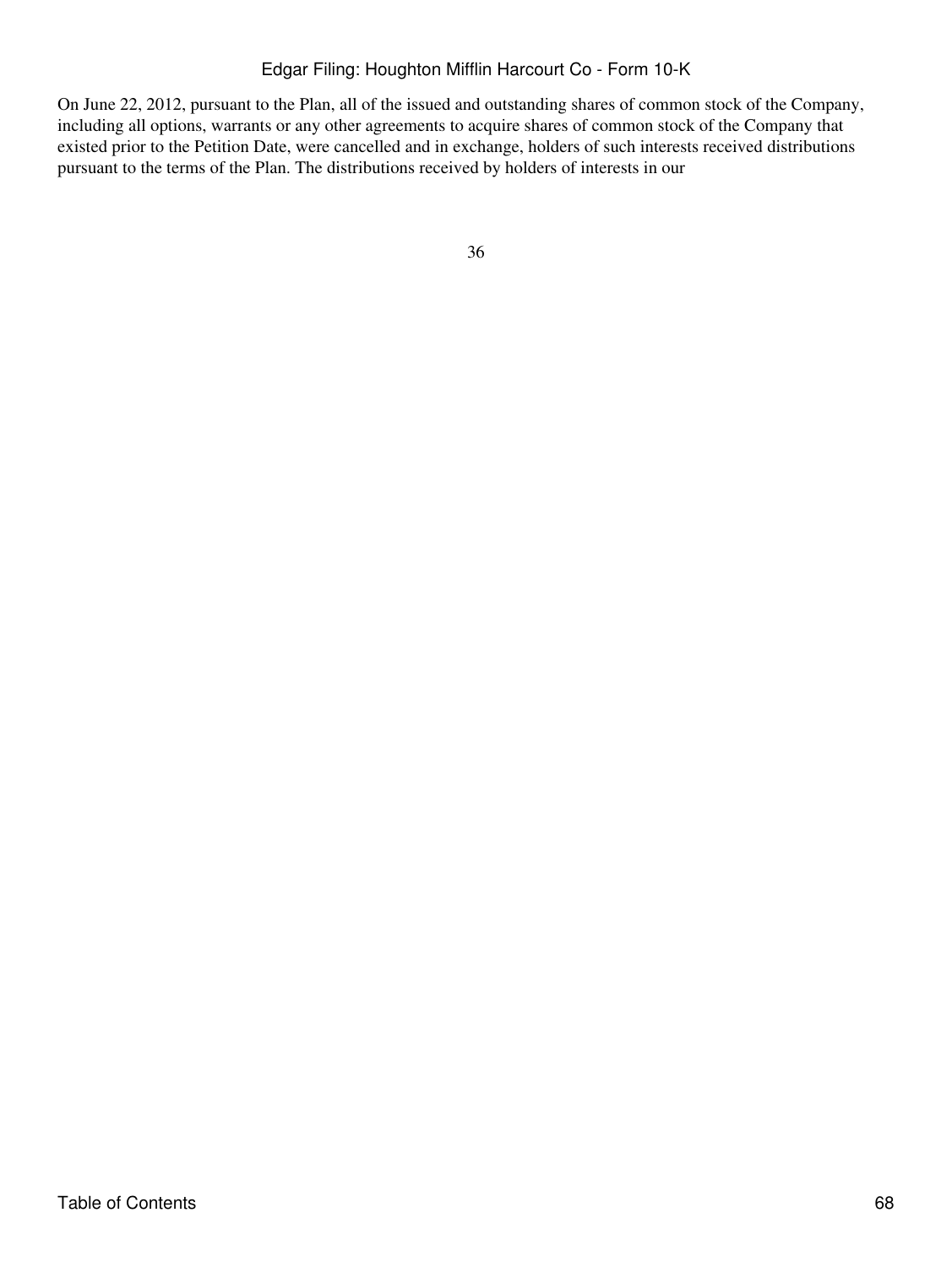common stock prior to the petition date on June 22, 2012 pursuant to the terms of the Plan included adequate protection payments and conversion fees of approximately \$60.1 million and \$26.1 million, respectively. These amounts represent only the portion attributable to the existing stockholders prior to the petition date. There were \$69.7 million of adequate protection payments and \$30.3 million of conversion fee payments made in total. Following the emergence on June 22, 2012, the authorized capital stock of the Company consisted of (i) 380,000,000 shares of common stock and (ii) 20,000,000 shares of preferred stock, \$0.01 par value per share.

On June 22, 2012, the Company issued an aggregate of 140,000,000 post-emergence shares of new common stock pursuant to the final Plan, of which 82,022 are treasury shares, on a pro rata basis to the holders of the then-existing first lien term loan (the Term Loan), the then-existing first lien revolving loan facility (the Revolving Loan) and the 10.5% Senior Secured Notes due 2019 (the 10.5% Senior Notes) as of the Petition Date. The Company issued the new common stock pursuant to Section 1145(a)(1) of the Bankruptcy Code.

Our MIP became effective upon emergence. The MIP provides for grants of options and restricted stock at a strike price equal to or greater than the fair value per share of common stock as of the date of the grant and reserved for management and employees up to 10% of the new common stock of the Company. On June 22, 2012, in connection with our emergence from bankruptcy, the Company granted 9,251,462 stock options to executive officers with an exercise price of \$12.50. Each of the stock options granted have an exercise price equal to or greater than the fair value on the date of grant and generally vest over a three or four year period. Also, on June 22, 2012, the Company granted 24,000 restricted stock units to independent directors which vest after one year.

## *Debt Transactions*

On June 22, 2012, the Company s creditors converted the Term Loan with an aggregate outstanding principal balance of \$2.6 billion and the Revolving Loan with an aggregate outstanding principal balance of \$235.8 million, and the outstanding \$300.0 million principal amount of 10.5% Senior Notes to 100 percent pro rata ownership of the Company s common stock, subject to dilution pursuant to the MIP and the exercise of the new warrants, and received \$30.3 million in cash.

In connection with the Chapter 11 filing on May 22, 2012, the Company entered into a new \$500.0 million senior secured credit facility, which converted into an exit facility on the effective date of the emergence from Chapter 11. This exit facility consists of a \$250.0 million revolving credit facility, which is secured by the Company s accounts receivable and inventory, and a \$250.0 million term loan credit facility. The proceeds of the exit facility were used to fund the costs of the reorganization and are providing working capital to the Company since its emergence from Chapter 11.

A summary of the transactions affecting the Companys debt balances is as follows (in thousands):

| Debt balance prior to emergence from bankruptcy (including accrued interest) | \$(3,142,234) |
|------------------------------------------------------------------------------|---------------|
| Exchange of debt for new shares of common stock                              | 1,750,000     |
| Elimination of debt discount and deferred financing fees                     | 98,352        |
| Adequate protection payments                                                 | 69,701        |
| <b>Conversion</b> fees                                                       | 30,299        |
| Professional fees                                                            | 21,726        |
|                                                                              |               |
| (Gain) loss on extinguishment of debt                                        | \$(1,172,156) |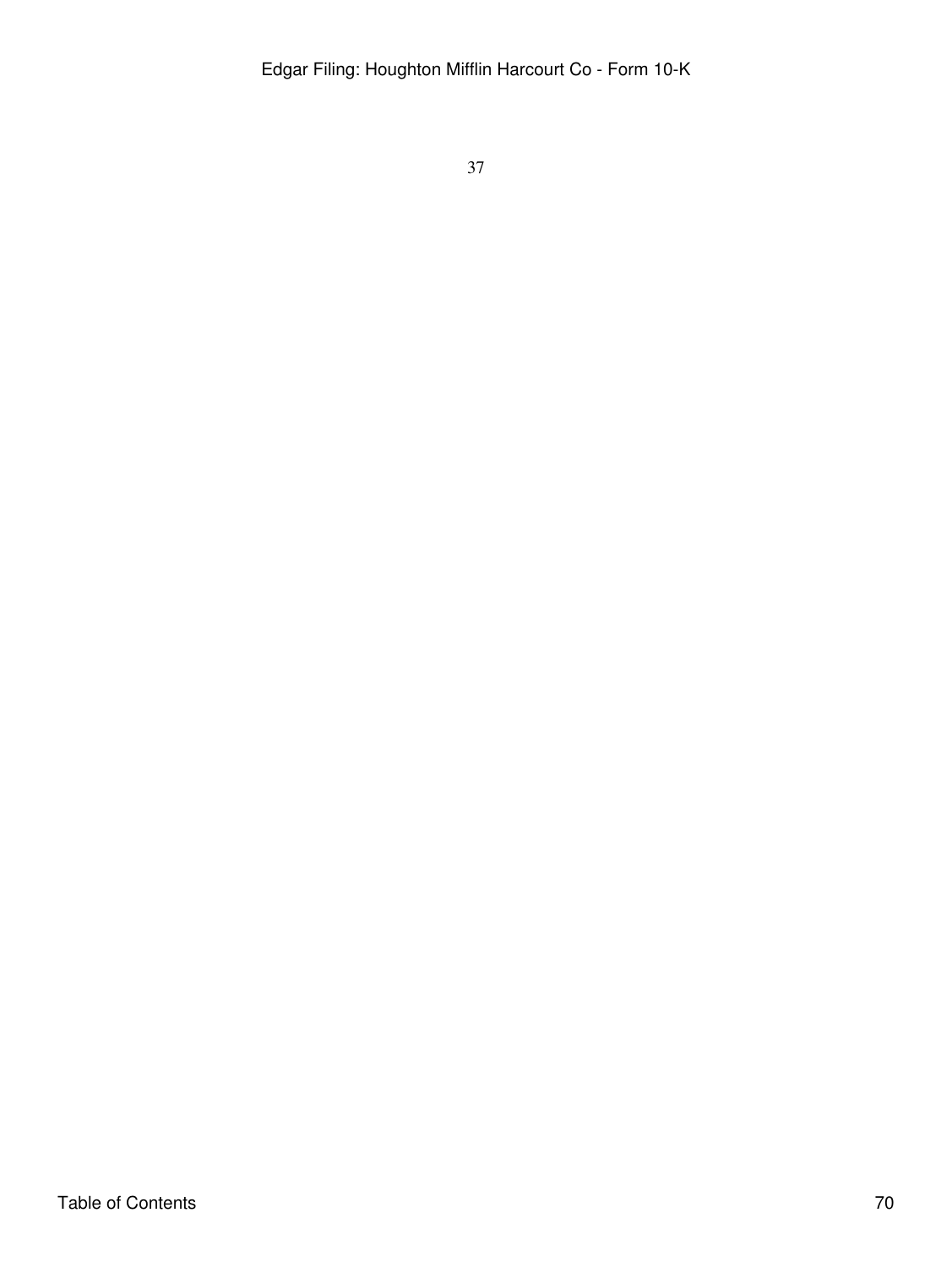## **Results of Operations**

*Consolidated Operating Results for the Years Ended December 31, 2014 and 2013*

|                                                      | Year |                      | Year                 |              |                         |            |                                 |  |
|------------------------------------------------------|------|----------------------|----------------------|--------------|-------------------------|------------|---------------------------------|--|
|                                                      |      | <b>Ended</b>         |                      | <b>Ended</b> |                         |            |                                 |  |
| (dollars in thousands)                               |      | December 31,<br>2014 | December 31,<br>2013 |              | <b>Dollar</b><br>change |            | <b>Percent</b><br><b>Change</b> |  |
| <b>Net sales</b>                                     | \$   | 1,372,316            | $\frac{1}{2}$        | 1,378,612    |                         | \$ (6,296) | $(0.5)\%$                       |  |
| <b>Costs and expenses:</b>                           |      |                      |                      |              |                         |            |                                 |  |
| Cost of sales, excluding pre-publication and         |      |                      |                      |              |                         |            |                                 |  |
| publishing rights amortization                       |      | 588,726              |                      | 585,059      |                         | 3,667      | 0.6%                            |  |
| Publishing rights amortization                       |      | 105,624              |                      | 139,588      |                         | (33,964)   | $(24.3)\%$                      |  |
| Pre-publication amortization                         |      | 129,693              |                      | 121,715      |                         | 7,978      | 6.6%                            |  |
|                                                      |      |                      |                      |              |                         |            |                                 |  |
| Cost of sales                                        |      | 824,043              |                      | 846,362      |                         | (22,319)   | $(2.6)\%$                       |  |
| Selling and administrative                           |      | 612,535              |                      | 580,887      |                         | 31,648     | 5.4%                            |  |
| Other intangible asset amortization                  |      | 12,170               |                      | 18,968       |                         | (6,798)    | $(35.8)\%$                      |  |
| Impairment charge for investment in preferred stock, |      |                      |                      |              |                         |            |                                 |  |
| intangible assets, pre-publication costs and fixed   |      |                      |                      |              |                         |            |                                 |  |
| assets                                               |      | 1,679                |                      | 9,000        |                         | (7, 321)   | $(81.3)\%$                      |  |
| Severance and other charges                          |      | 7,300                |                      | 10,040       |                         | (2,740)    | $(27.3)\%$                      |  |
|                                                      |      |                      |                      |              |                         |            |                                 |  |
| <b>Operating loss</b>                                |      | (85, 411)            |                      | (86, 645)    |                         | (1,234)    | $(1.4)\%$                       |  |
|                                                      |      |                      |                      |              |                         |            |                                 |  |
| Other income (expense):                              |      |                      |                      |              |                         |            |                                 |  |
| Interest expense                                     |      | (18,245)             |                      | (21, 344)    |                         | (3,099)    | $(14.5)\%$                      |  |
| Change in fair value of derivative instruments       |      | (1,593)              |                      | (252)        |                         | (1,341)    | NM                              |  |
| Loss on debt extinguishment                          |      |                      |                      | (598)        |                         | 598        | <b>NM</b>                       |  |
| Loss before taxes                                    |      | (105, 249)           |                      | (108, 839)   |                         | (3,590)    | $(3.3)\%$                       |  |
| Income tax expense                                   |      | 6,242                |                      | 2,347        |                         | 3,895      | <b>NM</b>                       |  |
|                                                      |      |                      |                      |              |                         |            |                                 |  |
| Net loss                                             | \$   | (111, 491)           | \$                   | (111, 186)   | $\mathcal{S}$           | 305        | <b>NM</b>                       |  |

 $NM = not meaningful$ 

**Net sales** for the year ended December 31, 2014 decreased \$6.3 million, or 0.5%, from \$1,378.6 million for the same period in 2013, to \$1,372.3 million. The decrease was largely driven by \$18.0 million lower net sales of professional development and professional services, primarily due to the prior year period benefitting \$8.0 million from the completion of a contract that led to the recognition of net sales previously deferred, coupled with lower learning management system sales and services as we have exited that business. Further, there was a \$9.0 million decrease in net sales of traditional print supplemental products due to an aging product base and a \$3.0 million decline in international sales due to a decline in licensing revenue. Additionally, there was a decrease of \$8.0 million in Trade Publishing net sales, as the prior year period benefitted from strong net sales of backlist titles associated with the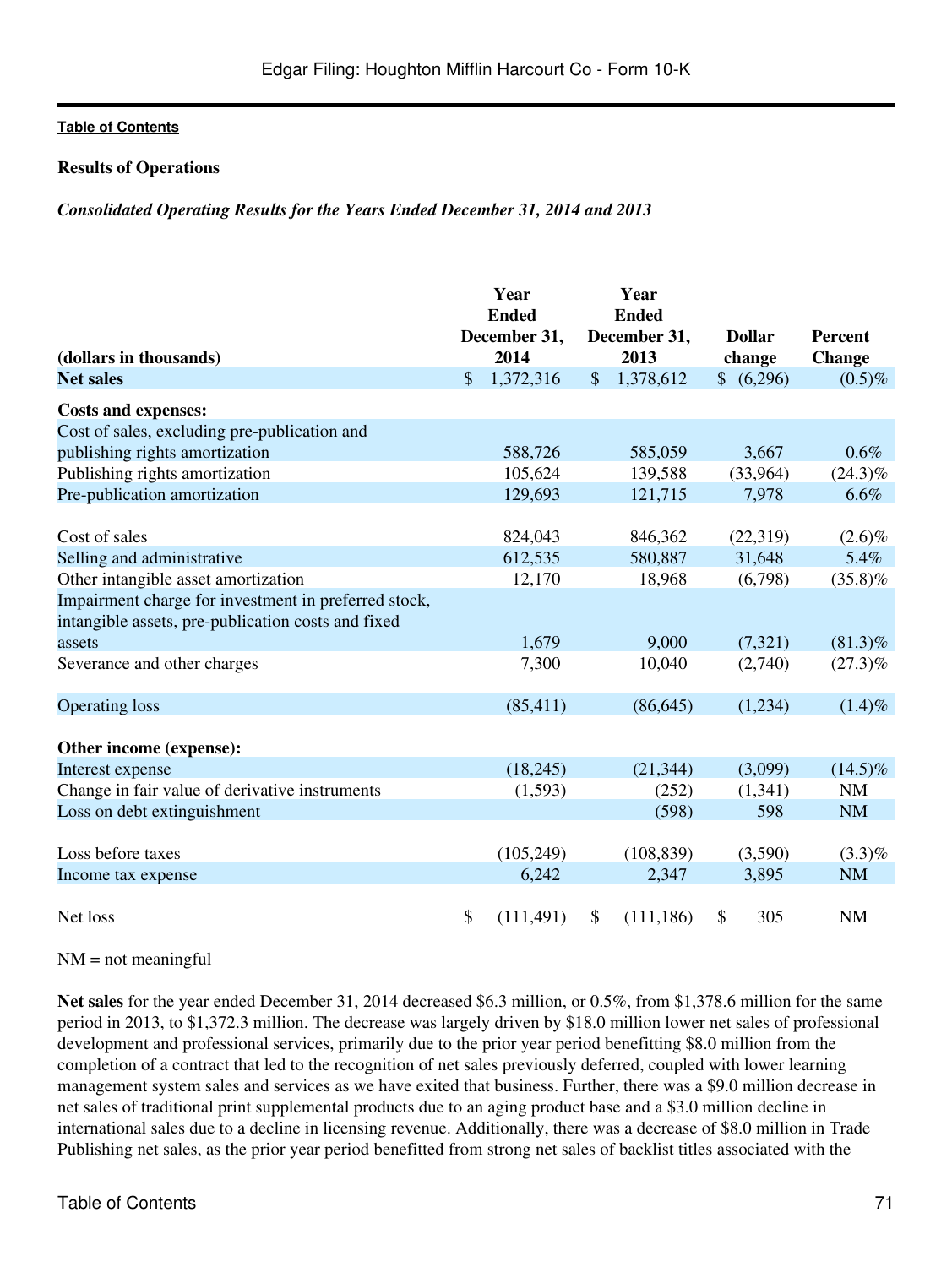theatrical releases of *The Hobbit* and *Life of Pi*, which did not occur in the current period. Partially offsetting the decreases were higher net sales of \$13.0 million from our Heinemann products, primarily related to the Leveled Literacy Intervention product line along with \$13.0 million of higher assessment net sales driven by the release of a new version of the Woodcock Johnson program and higher sales directly to consumers. Additionally, there were net sales of \$230.0 million during 2014 that were deferred, compared to net sales of \$2.0 million in the prior year, and will be recognized up to seven years rather than immediately due to the increase in digital and subscription components within our programs along with the length of our programs. Our billings increased \$221.8 million, or 16%, from 2013 to 2014 primarily due to large Texas Math and Science adoptions and, to a lesser extent, adoptions in California and Florida.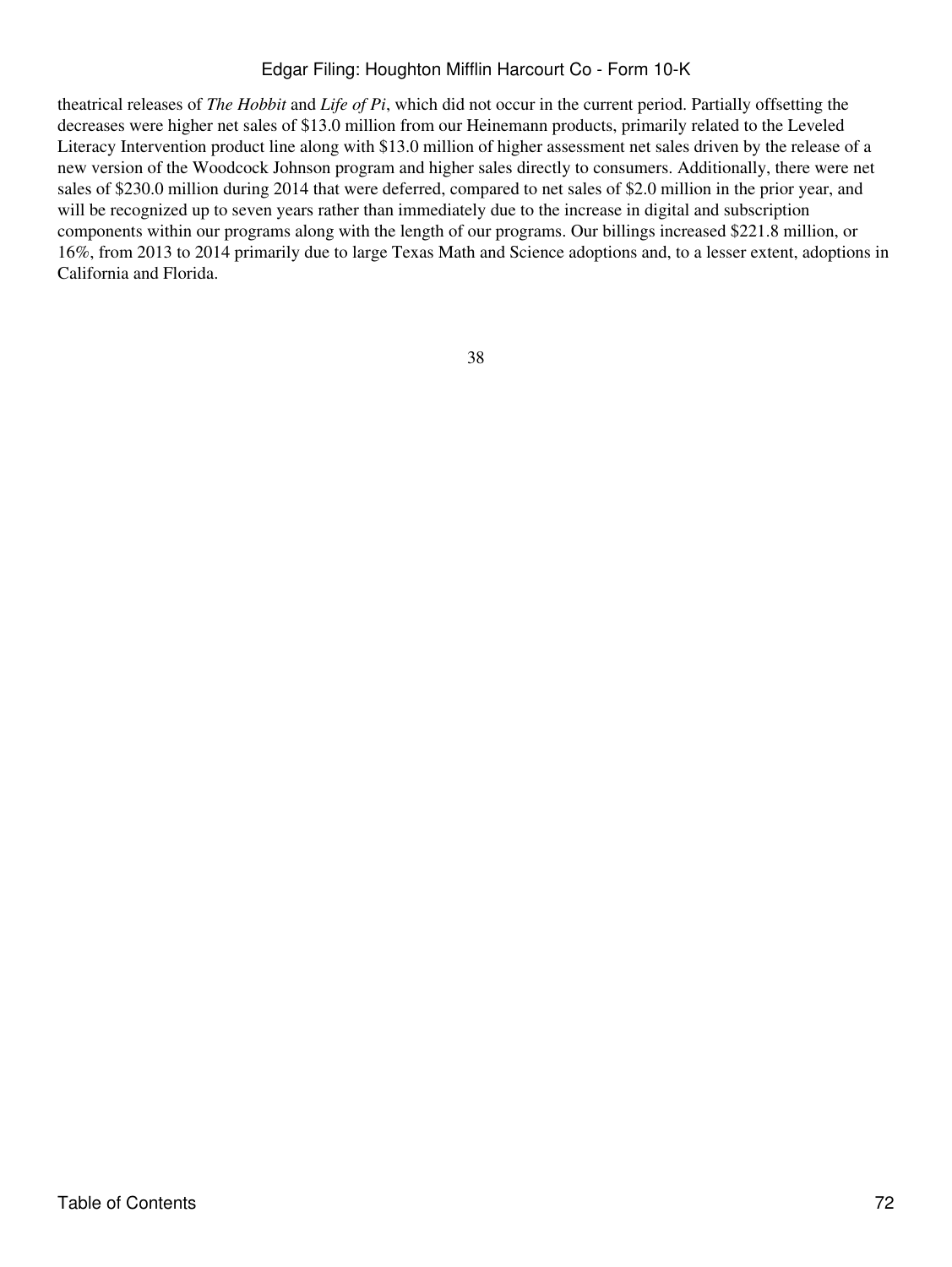**Operating loss** for the year ended December 31, 2014 decreased \$1.2 million, or 1.4%, from a loss of \$86.6 million for the same period in 2013, to a loss of \$85.4 million, due primarily to the following:

A \$32.8 million net reduction in amortization expense related to publishing rights, pre-publication and other intangible assets compared to the prior year due to our use of accelerated amortization methods,

Further, there was a \$7.3 million reduction in impairment costs compared to the prior year. In 2013, there were \$7.4 million of software development costs impaired, \$1.1 million of pre-publication costs impaired and \$0.5 million of tradenames impaired. In 2014, we recorded a \$1.3 million impairment charge related to an investment in preferred stock and a \$0.4 million impairment charge related to tradenames,

Partially offsetting the aforementioned, our cost of sales, excluding pre-publication and publishing rights amortization, increased \$3.7 million compared to the prior year. As a percent of net sales, our cost of sales, excluding pre-publication and publishing rights amortization increased to 42.9% from 42.4%, resulting in an approximate \$6.3 million decrease in profitability partially offset by a \$2.6 million decrease attributed to lower volume. The increase in our costs was primarily attributed to a 1.3% increase in royalties as a percent of net sales, attributed to the increased billings, which had a negative impact on profitability of an approximate \$17.7 million, along with higher depreciation expense of \$9.7 million, attributed to increased platform spend over the past several years. The increases were partially offset by a reduction in our product cost of \$14.5 million and \$6.6 million of lower inventory obsolescence expense,

Also, there was an increase in selling and administrative costs of \$31.6 million compared to the prior year, primarily due to increased variable costs of \$34.9 million of commissions associated with the approximately \$221.8 million increase in our billings, higher technology costs of \$12.3 million, an increase of \$3.0 million of outside labor to support the increased billings, and a \$1.9 million increase in stock-based compensation due to additional equity award issuances, partially offset by a \$19.1 million decline in fees associated with the registration of securities.

**Interest expense** for the year ended December 31, 2014 decreased \$3.1 million, or 14.5%, to \$18.2 million from \$21.3 million for the same period in 2013 primarily as a result of Amendment No. 4 to our term loan facility, which reduced the interest rate applicable to borrowings thereunder by 1.0%.

**Change in fair value of derivative instruments** for the year ended December 31, 2014 unfavorably changed by \$1.3 million from an expense of \$0.3 million in 2013 to an expense of \$1.6 million in 2014. The loss on change in fair value of derivative instruments was related to unfavorable foreign exchange forward and option contracts executed on the Euro that were adversely impacted by the stronger U.S. dollar.

**Income tax expense** for the year ended December 31, 2014 increased \$3.9 million from an expense of \$2.3 million for the year ended December 31, 2013, to an expense of \$6.2 million. For both periods, the income tax expense was impacted by certain discrete tax items including the accrual of potential interest and penalties on uncertain tax positions. Including the tax effects of these discrete tax items, the effective rate was 5.9% and 2.2% for the year ended December 31, 2014 and 2013, respectively.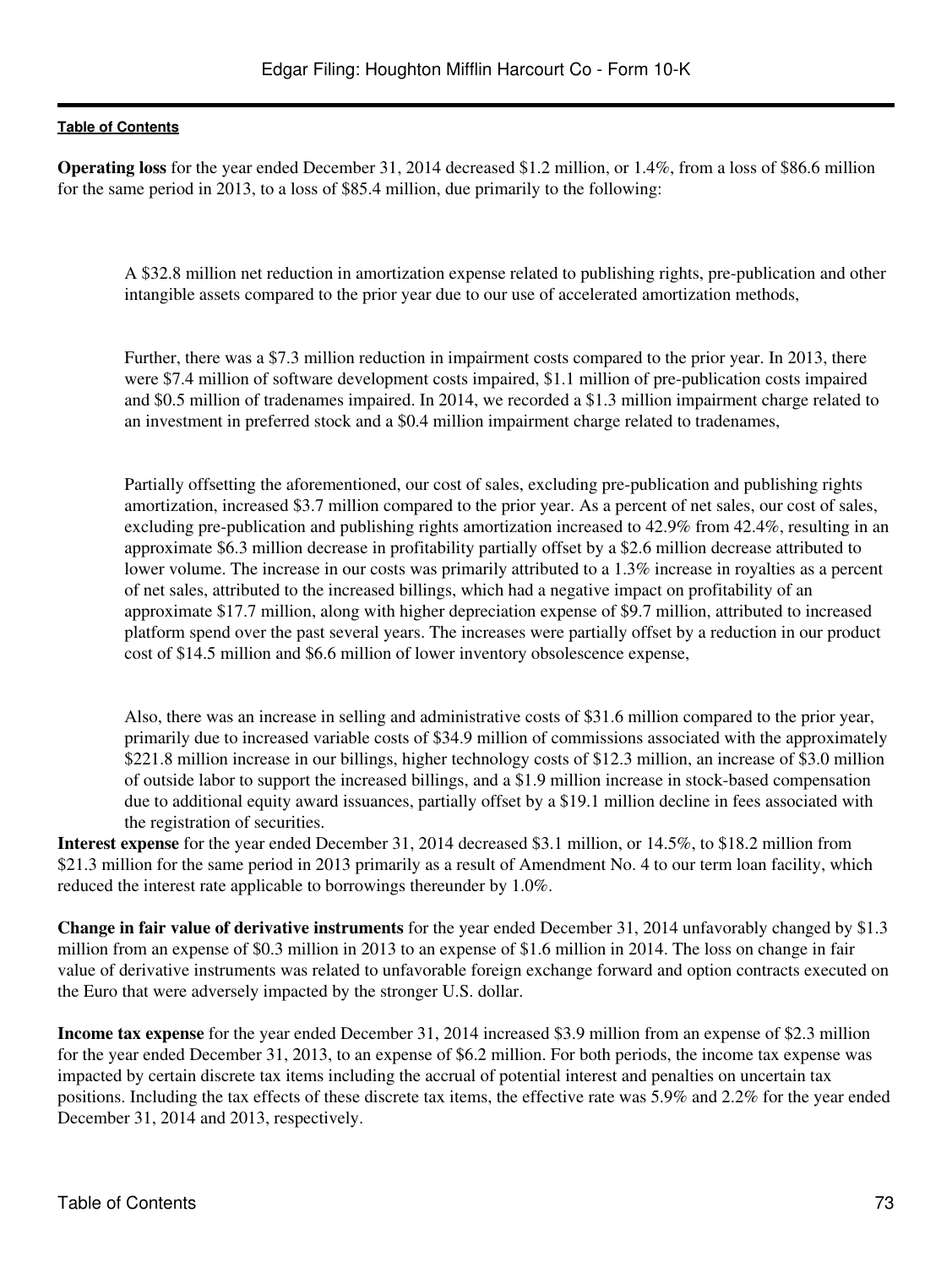# Edgar Filing: Houghton Mifflin Harcourt Co - Form 10-K

For the year ended December 31, 2014, we recorded no tax benefit on the year-to-date loss, except for the country of Ireland where we released the valuation allowance by approximately \$3.0 million. The income tax expense of \$6.2 million was primarily related to movement in the deferred tax liability associated with tax amortization on indefinite lived intangibles, and accrual of interest and penalties on uncertain tax positions.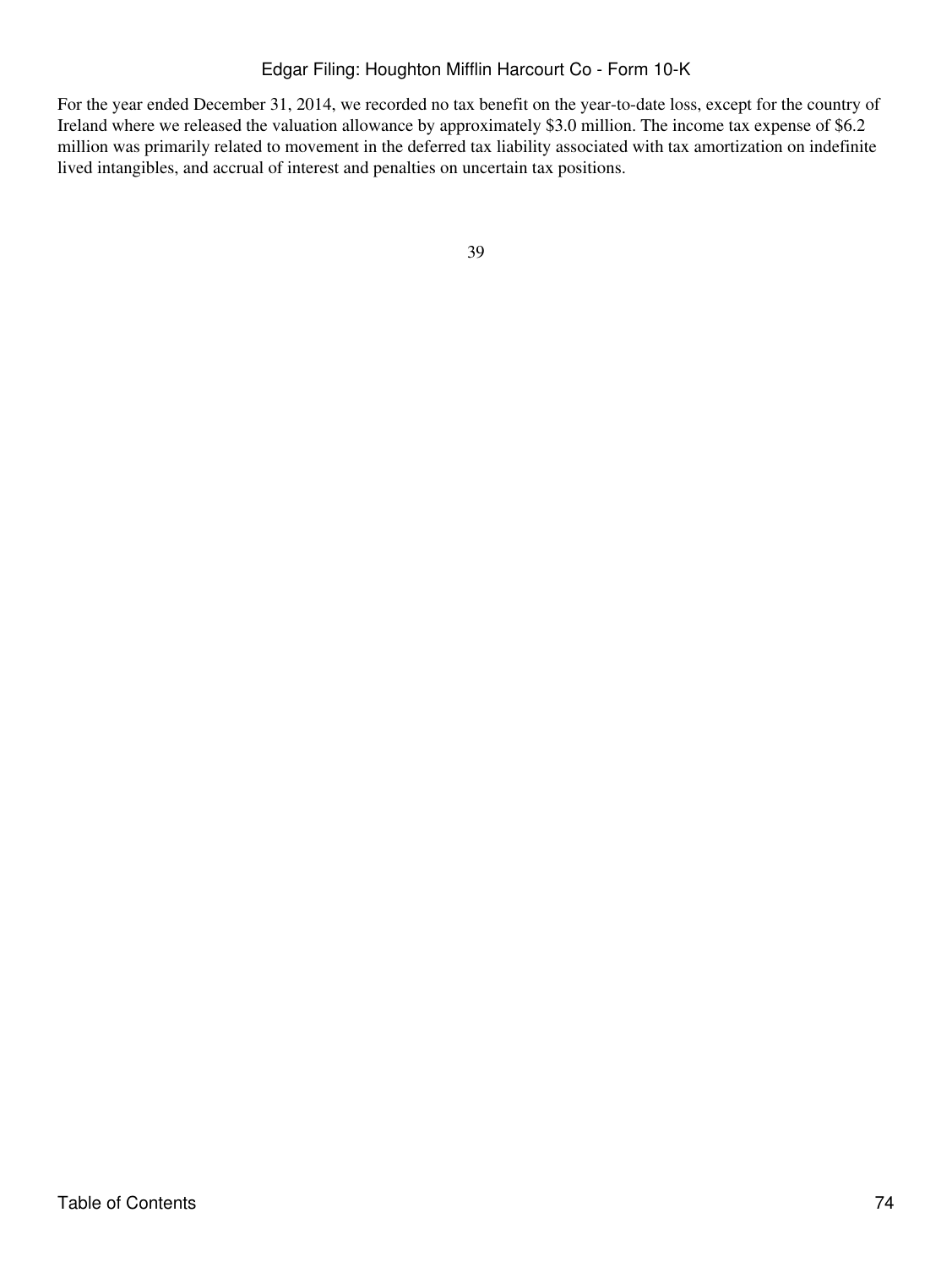#### *Consolidated Operating Results for the Years Ended December 31, 2013 and 2012*

|                                                | Year<br><b>Ended</b> |              |               | Year<br><b>Ended</b> |    |               |               |
|------------------------------------------------|----------------------|--------------|---------------|----------------------|----|---------------|---------------|
|                                                |                      | December 31, |               | December 31,         |    | <b>Dollar</b> | Percent       |
| (dollars in thousands)                         |                      | 2013         |               | 2012                 |    | change        | <b>Change</b> |
| <b>Net sales</b>                               | $\mathcal{S}$        | 1,378,612    | $\mathcal{S}$ | 1,285,641            |    | \$92,971      | 7.2%          |
| <b>Costs and expenses:</b>                     |                      |              |               |                      |    |               |               |
| Cost of sales, excluding pre-publication and   |                      |              |               |                      |    |               |               |
| publishing rights amortization                 |                      | 585,059      |               | 515,948              |    | 69,111        | 13.4%         |
| Publishing rights amortization                 |                      | 139,588      |               | 177,747              |    | (38, 159)     | $(21.5)\%$    |
| Pre-publication amortization                   |                      | 121,715      |               | 137,729              |    | (16, 014)     | $(11.6)\%$    |
| Cost of sales                                  |                      | 846,362      |               | 831,424              |    | 14,938        | $1.8\%$       |
| Selling and administrative                     |                      | 580,887      |               | 533,462              |    | 47,425        | 8.9%          |
| Other intangible asset amortization            |                      | 18,968       |               | 54,815               |    | (35, 847)     | $(65.4)\%$    |
| Impairment charge for intangible assets,       |                      |              |               |                      |    |               |               |
| pre-publication costs and fixed assets         |                      | 9,000        |               | 8,003                |    | 997           | 12.5%         |
| Severance and other charges                    |                      | 10,040       |               | 9,375                |    | 665           | 7.1%          |
| Gain on bargain purchase                       |                      |              |               | (30,751)             |    | 30,751        | <b>NM</b>     |
|                                                |                      |              |               |                      |    |               |               |
| Operating loss                                 |                      | (86, 645)    |               | (120, 687)           |    | (34,042)      | $(28.2)\%$    |
| Other income (expense):                        |                      |              |               |                      |    |               |               |
| Interest expense                               |                      | (21, 344)    |               | (123, 197)           |    | (101, 853)    | $(82.7)\%$    |
| Change in fair value of derivative instruments |                      | (252)        |               | 1,688                |    | (1,940)       | <b>NM</b>     |
| Loss on debt extinguishment                    |                      | (598)        |               |                      |    | (598)         | <b>NM</b>     |
| Loss before reorganization items and taxes     |                      | (108, 839)   |               | (242, 196)           |    | (133, 357)    | $(55.1)\%$    |
| Reorganization items, net                      |                      |              |               | (149, 114)           |    | 149,114       | <b>NM</b>     |
| Income tax expense (benefit)                   |                      | 2,347        |               | (5,943)              |    | 8,290         | 139.5%        |
| Net loss                                       | \$                   | (111, 186)   | \$            | (87, 139)            | \$ | 24,047        | 27.6%         |

 $NM = not meaningful$ 

**Net sales** for the year ended December 31, 2013 increased \$93.0 million, or 7.2%, from \$1,285.6 million for the same period in 2012, to \$1,378.6 million. The increase was largely driven by \$34.0 million of increased adoptions sales, primarily in Florida and Tennessee, due to new adoptions that did not exist in the prior year, together with \$12.0 million of increased sales in the open territory market driven by a large sale to the New York City school district of our *Go Math!* product. Also benefitting sales for the year ended December 31, 2013 was an incremental \$37.0 million of sales of intervention and professional development products, \$12.0 million of higher international, professional services and assessment sales and \$13.7 million additional net sales from our culinary product line. Additionally, we were able to increase sales in the private, parochial and charter school channel through an agreement with a reseller. The private, parochial and charter school channel incremental sales along with the sale of consumable backlist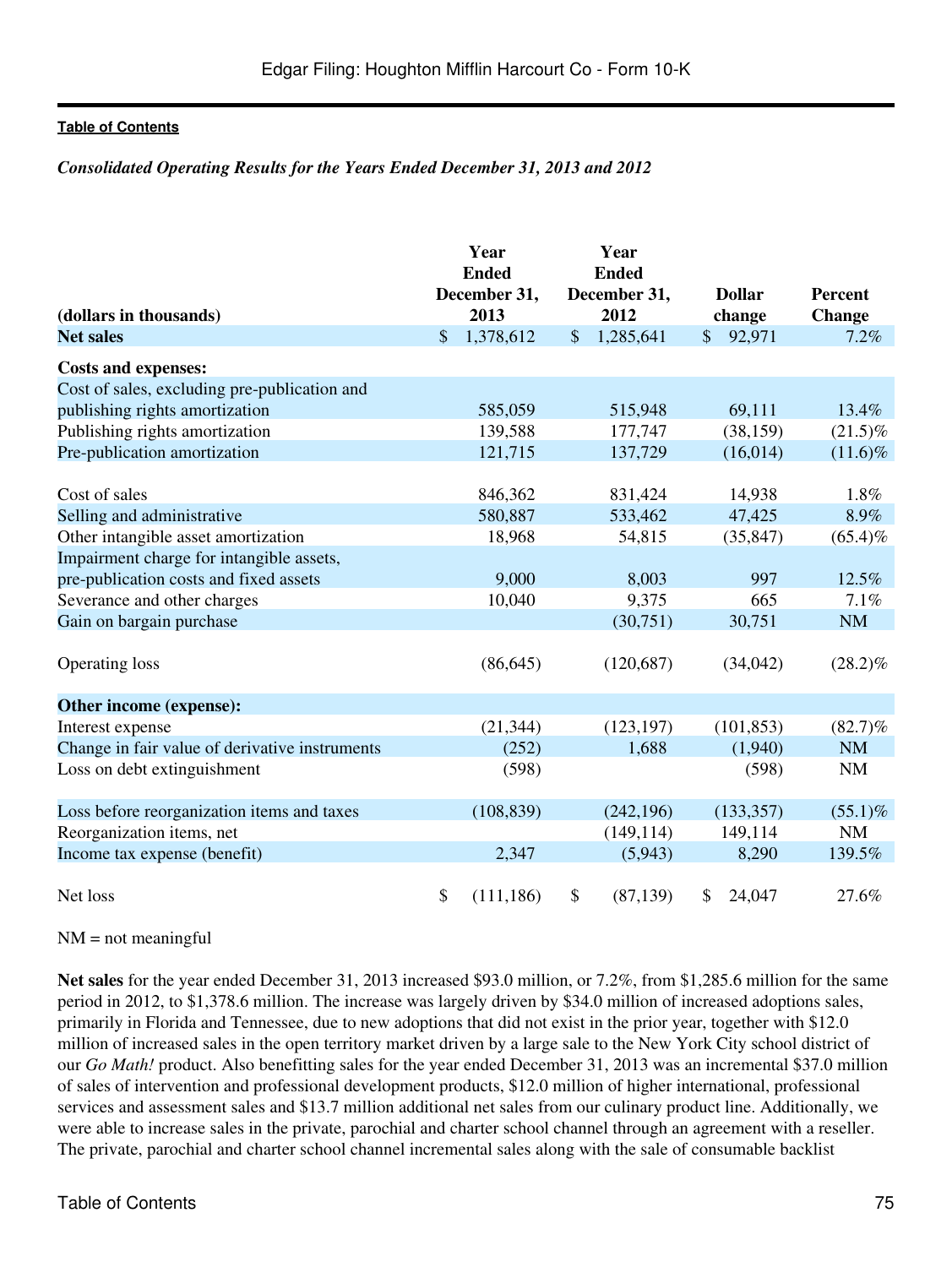# Edgar Filing: Houghton Mifflin Harcourt Co - Form 10-K

products sold to both other resellers and directly to customers, resulted in an increase of \$16.0 million in 2013 as compared to 2012. Offsetting the above positive factors were lower residual sales of \$13.0 million, which are typically lower in years of larger adoption sales; lower supplemental product sales due to an aging products, and \$16.0 million of lower sales of learning management systems as we migrate to a new learning management system partner strategy.

**Operating loss** for the year ended December 31, 2013 decreased \$34.0 million, or 28.2%, from a loss of \$120.7 million for the same period in 2012, to a loss of \$86.6 million, due primarily to the following:

a \$90.0 million reduction in amortization expense related to publishing rights, pre-publication and other intangible assets due to our use of accelerated amortization methods and lower pre-publication spending over the past several years as compared to previous years.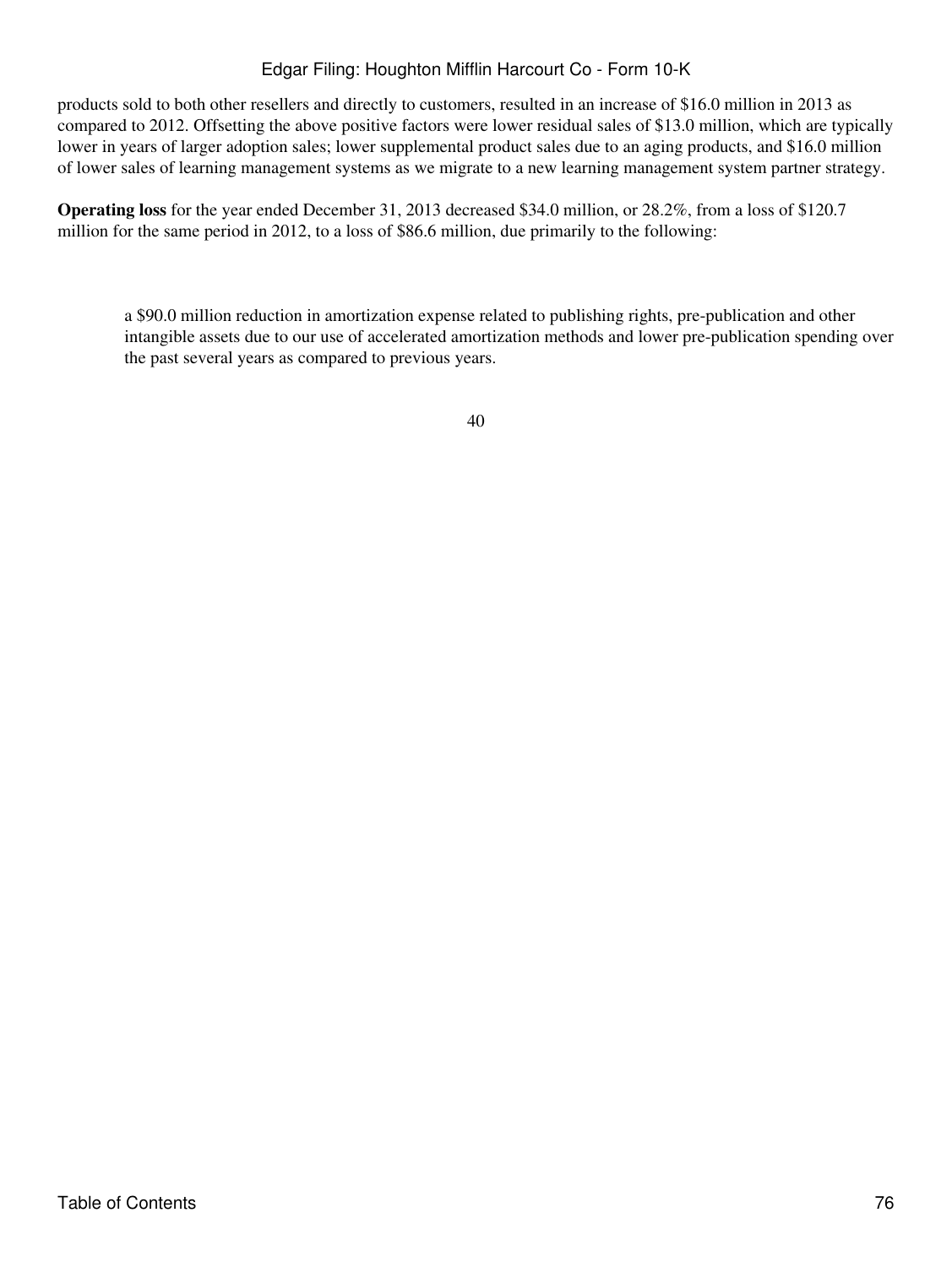Increased sales of \$93.0 million, however, our cost of sales, excluding pre-publication and publishing rights amortization, as a percent of sales increased to 42.4% from 40.1% resulting in an approximate \$31.7 million adverse impact on profitability. This increase was the result of a shift in our product mix impacting production costs by \$7.5 million and royalty costs by \$4.7 million. Additionally, our gratis costs were \$12.1 million higher due to increased sales to adoption states and we incurred \$10.2 million of higher depreciation on digital platforms. The net effect of the increased sales was an improvement of approximately \$24 million on the operating loss from the prior year.

Offsetting the favorable impacts on our operating loss was a \$47.4 million increase in selling and administrative costs primarily due to approximately \$20 million of costs associated with our initial public offering in November 2013 and a \$16.7 million increase in commission expense, a \$5.3 million increase in stock compensation costs and a \$8.3 million increase in sampling expenses in advance of the 2014 scheduled adoptions and transportation expenses associated with the increase in sales;

Partially offset by a \$30.8 million gain on bargain purchase in 2012 that did not occur in 2013. **Interest expense** for the year ended December 31, 2013 decreased \$101.9 million, or 82.7%, to \$21.3 million from \$123.2 million for the same period in 2012, primarily as a result of our emergence from bankruptcy with substantially reduced debt.

**Change in fair value of derivative instruments** for the year ended December 31, 2013 unfavorably changed by \$1.9 million from income of \$1.7 million to an expense of \$0.3 million. The loss on change in fair value of derivative instruments was related to unfavorable foreign exchange forward and option contracts executed on the Euro.

**Income tax expense** for the year ended December 31, 2013 increased \$8.3 million from a tax benefit of \$5.9 million for the year ended December 31, 2012, to a tax expense of \$2.3 million. For both periods, the income tax expense was impacted by certain discrete tax items including the accrual of potential interest and penalties on uncertain tax positions. Including the tax effects of these discrete tax items, the effective rate was 2.1% and (6.4)% for the year ended December 31, 2013 and 2012, respectively.

For the year ended December 31, 2013, we recorded no tax benefit on the year-to-date loss. The income tax expense of \$2.3 million was primarily related to movement in the deferred tax liability associated with tax amortization on indefinite lived intangibles, accrual of interest and penalties on uncertain tax positions and to a tax benefit allocated to continuing operations as a result of recording gains in other comprehensive income (loss). Similar to 2012, such gains provide a source of income that enables realization of the tax benefit of the current year s loss in continuing operations.

The income tax benefit for the year ended December 31, 2012 was primarily due to a tax benefit allocated to continuing operations after considering the gain recorded in the second quarter of 2012 in additional paid-in capital as a result of the reorganization. This tax benefit in continuing operations was offset by the deferred tax liabilities associated with tax amortization on indefinite-lived intangibles, as well as expected foreign, state and local taxes.

# **Adjusted EBITDA**

To supplement our financial statements presented in accordance with GAAP, we have presented Adjusted EBITDA in addition to our GAAP results. This information should be considered as supplemental in nature and should not be considered in isolation or as a substitute for the related financial information prepared in accordance with GAAP.

## Table of Contents 77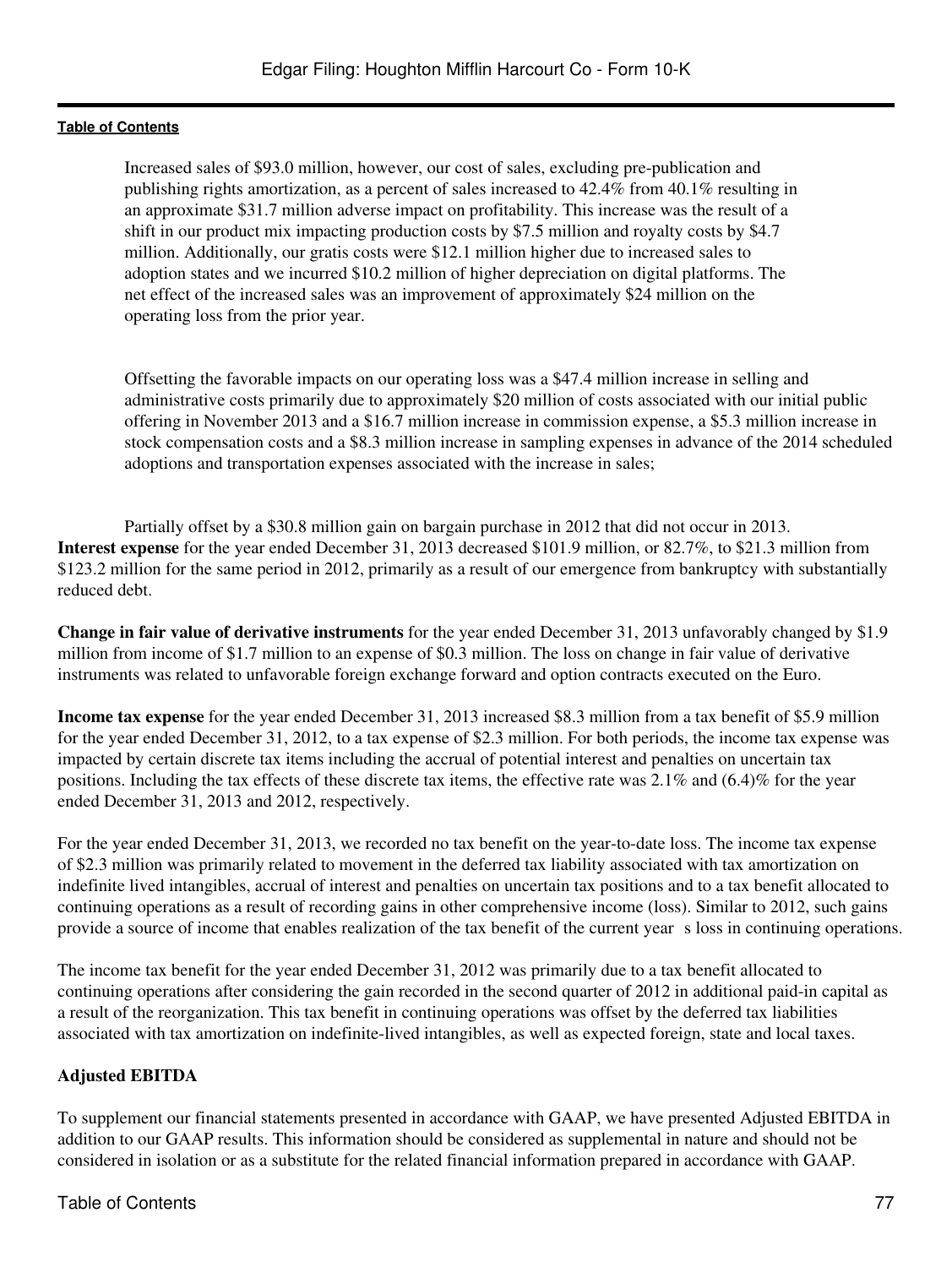Management believes that the presentation of Adjusted EBITDA provides useful information to investors regarding our results of operations because it assists both investors and management in analyzing and benchmarking the performance and value of our business. Adjusted EBITDA provides an indicator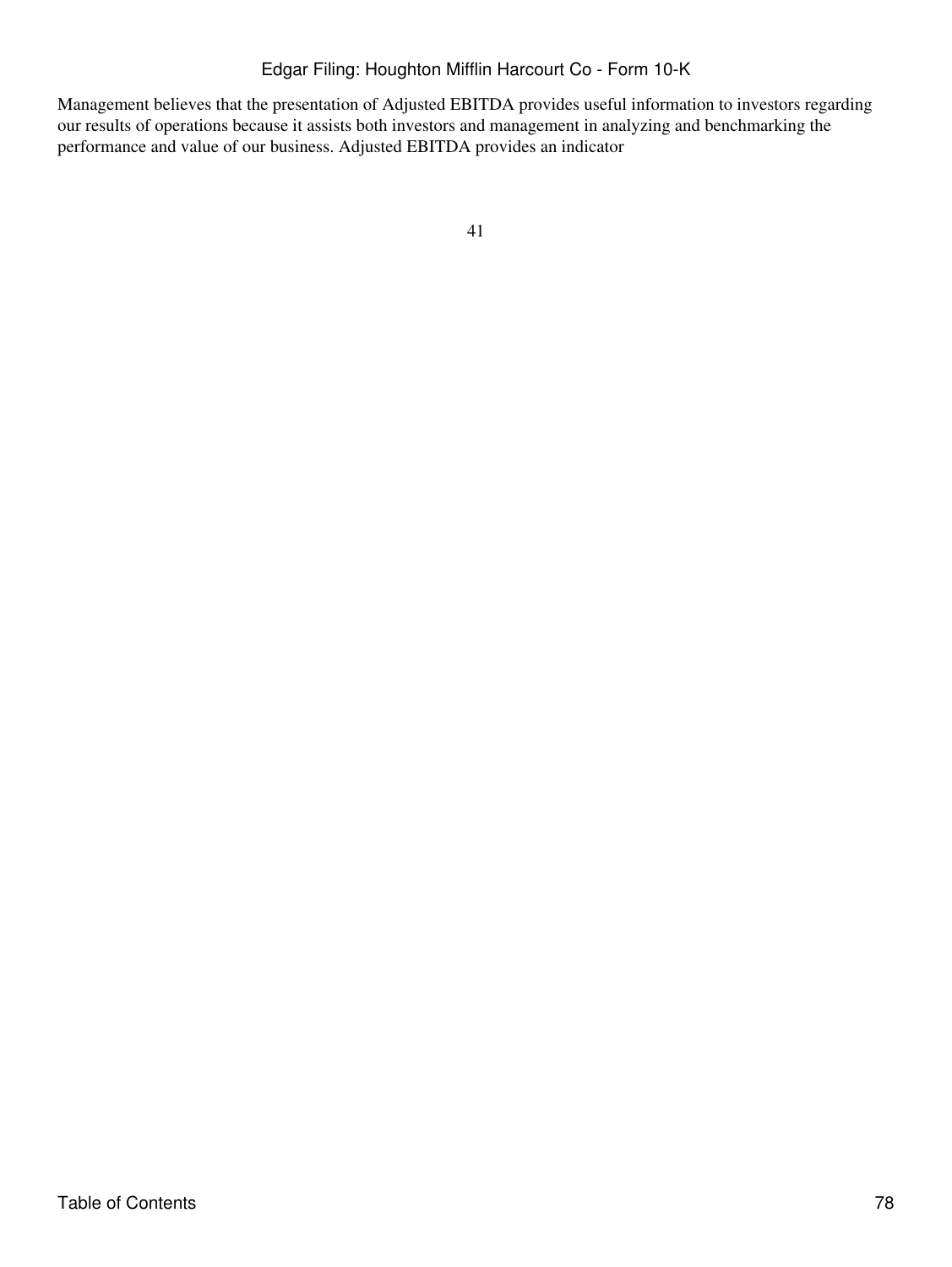of general economic performance that is not affected by debt restructurings, fluctuations in interest rates or effective tax rates, non-cash charges, or levels of depreciation or amortization along with costs such as severance, facility closure costs, and acquisition costs. Accordingly, our management believes that this measurement is useful for comparing general operating performance from period to period. In addition, targets and positive trends in Adjusted EBITDA are used as performance measures and to determine certain compensation of management. Other companies may define Adjusted EBITDA differently and, as a result, our measure of Adjusted EBITDA may not be directly comparable to Adjusted EBITDA of other companies. Although we use Adjusted EBITDA as a financial measure to assess the performance of our business, the use of Adjusted EBITDA is limited because it does not include certain material costs, such as interest and taxes, necessary to operate our business. Adjusted EBITDA should be considered in addition to, and not as a substitute for, net earnings in accordance with GAAP as a measure of performance. Adjusted EBITDA is not intended to be a measure of liquidity or free cash flow for discretionary use. You are cautioned not to place undue reliance on Adjusted EBITDA.

Below is a reconciliation of our net loss to Adjusted EBITDA for the years ended December 31, 2014, 2013 and 2012:

|                                                                      | <b>Year Ended December 31,</b> |             |             |  |  |
|----------------------------------------------------------------------|--------------------------------|-------------|-------------|--|--|
|                                                                      | 2014                           | 2013        | 2012        |  |  |
| Net loss                                                             | \$(111,491)                    | \$(111,186) | \$ (87,139) |  |  |
| Interest expense                                                     | 18,245                         | 21,344      | 123,197     |  |  |
| Provision (benefit) for income taxes                                 | 6,242                          | 2,347       | (5,943)     |  |  |
| Depreciation expense                                                 | 72,290                         | 61,705      | 58,131      |  |  |
| Amortization expense (1)                                             | 247,487                        | 280,271     | 370,291     |  |  |
| Non-cash charges stock compensation                                  | 11,376                         | 9,524       | 4,227       |  |  |
| Non-cash charges gain (loss) on derivative instruments               | 1,593                          | 252         | (1,688)     |  |  |
| Asset impairment charges                                             | 1,679                          | 9,000       | 8,003       |  |  |
| Purchase accounting adjustments (2)                                  | 3,661                          | 11,460      | (16,511)    |  |  |
| Fees, expenses or charges for equity offerings, debt or acquisitions | 4,424                          | 23,540      | 267         |  |  |
| Restructuring                                                        | 2,577                          | 3,123       | 6,716       |  |  |
| Severance separation costs and facility closures (3)                 | 7,300                          | 13,040      | 9,375       |  |  |
| Reorganization items, net (4)                                        |                                |             | (149, 114)  |  |  |
| Debt extinguishment loss                                             |                                | 598         |             |  |  |
| <b>Adjusted EBITDA</b>                                               | \$265,383                      | \$325,018   | \$ 319,812  |  |  |

- (1) Includes pre-publication amortization of \$129,693, \$121,715 and \$137,729 for the years ended December 31, 2014, 2013 and 2012 respectively.
- (2) Represents certain non-cash accounting adjustments, most significantly relating to deferred revenue and inventory costs.
- (3) Represents costs associated with restructuring. Included in such costs are severance, facility integration (including inventory excess) and vacancy of excess facilities.
- (4) Represents net gain associated with our Chapter 11 reorganization in 2012.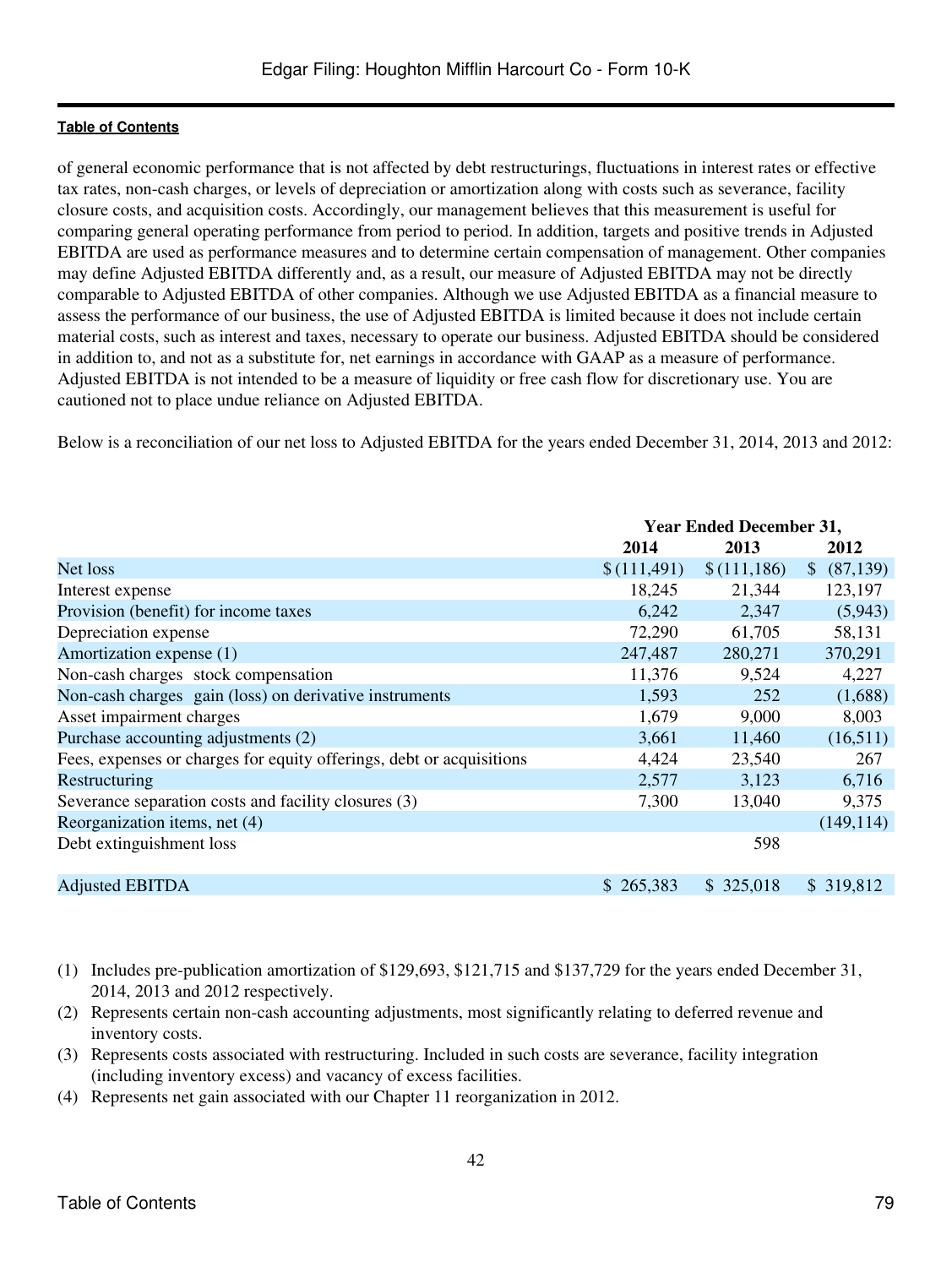# **Segment Operating Results**

# *Results of OperationsComparing Years Ended December 31, 2014 and 2013 and 2012*

## *Education*

|                                                            | <b>Year Ended December 31,</b> |             |                           |             |       | 2014 vs. 2013<br><b>Dollar</b><br><b>Percent</b> |               |           | 2013 vs. 2012<br><b>Dollar</b><br>Percent |           |            |
|------------------------------------------------------------|--------------------------------|-------------|---------------------------|-------------|-------|--------------------------------------------------|---------------|-----------|-------------------------------------------|-----------|------------|
|                                                            |                                | 2014        |                           | 2013        |       | 2012                                             |               | change    | change                                    | change    | change     |
| Net sales                                                  |                                | \$1,209,142 |                           | \$1,207,908 |       | \$1,128,591                                      | $\mathcal{S}$ | 1,234     | $0.1\%$                                   | \$79,317  | 7.0%       |
| Costs and expenses:                                        |                                |             |                           |             |       |                                                  |               |           |                                           |           |            |
| Cost of sales,                                             |                                |             |                           |             |       |                                                  |               |           |                                           |           |            |
| excluding                                                  |                                |             |                           |             |       |                                                  |               |           |                                           |           |            |
| pre-publication and                                        |                                |             |                           |             |       |                                                  |               |           |                                           |           |            |
| publishing rights                                          |                                |             |                           |             |       |                                                  |               |           |                                           |           |            |
| amortization                                               |                                | 482,765     |                           | 476,488     |       | 424,205                                          |               | 6,277     | 1.3%                                      | 52,283    | 12.3%      |
| Publishing rights                                          |                                |             |                           |             |       |                                                  |               |           |                                           |           |            |
| amortization                                               |                                | 94,225      |                           | 126,781     |       | 161,649                                          |               | (32, 556) | $(25.7)\%$                                | (34, 868) | $(21.6)\%$ |
| Pre-publication                                            |                                |             |                           |             |       |                                                  |               |           |                                           |           |            |
| amortization                                               |                                | 128,793     |                           | 120,562     |       | 136,361                                          |               | 8,231     | 6.8%                                      | (15,799)  | $(11.6)\%$ |
|                                                            |                                |             |                           |             |       |                                                  |               |           |                                           |           |            |
| Cost of sales                                              |                                | 705,783     |                           | 723,831     |       | 722,215                                          |               | (18,048)  | $(2.5)\%$                                 | 1,616     | 0.2%       |
| Selling and                                                |                                |             |                           |             |       |                                                  |               |           |                                           |           |            |
| administrative                                             |                                | 495,421     |                           | 452,561     |       | 438,503                                          |               | 42,860    | 9.5%                                      | 14,058    | 3.2%       |
| Other intangible asset                                     |                                |             |                           |             |       |                                                  |               |           |                                           |           |            |
| amortization                                               |                                | 9,865       |                           | 17,079      |       | 54,542                                           |               | (7,214)   | $(42.2)\%$                                | (37, 463) | $(68.7)\%$ |
| Impairment charge<br>for investment in<br>preferred stock, |                                |             |                           |             |       |                                                  |               |           |                                           |           |            |
| intangible assets,                                         |                                |             |                           |             |       |                                                  |               |           |                                           |           |            |
| pre-publication costs                                      |                                |             |                           |             |       |                                                  |               |           |                                           |           |            |
| and fixed assets                                           |                                | 1,279       |                           | 8,500       |       | 8,003                                            |               | (7,221)   | $(85.0)\%$                                | 497       | 6.2%       |
|                                                            |                                |             |                           |             |       |                                                  |               |           |                                           |           |            |
| Operating income                                           |                                |             |                           |             |       |                                                  |               |           |                                           |           |            |
| $(\text{loss})$                                            | \$                             | (3,206)     | \$                        | 5,937       | \$    | (94, 672)                                        | \$            | (9,143)   | $(154.0)\%$                               | \$100,609 | 106.3%     |
|                                                            |                                |             | $\boldsymbol{\mathsf{S}}$ | 5,937       | $\$\$ |                                                  |               |           |                                           | \$100,609 | 106.3%     |
| Net income (loss)                                          | \$                             | (3,206)     |                           |             |       | (94, 672)                                        | $\mathsf{\$}$ | (9,143)   | $(154.0)\%$                               |           |            |
| Adjustments from net                                       |                                |             |                           |             |       |                                                  |               |           |                                           |           |            |
| income (loss) to                                           |                                |             |                           |             |       |                                                  |               |           |                                           |           |            |
| Education segment                                          |                                |             |                           |             |       |                                                  |               |           |                                           |           |            |
| <b>Adjusted EBITDA</b>                                     |                                |             |                           |             |       |                                                  |               |           |                                           |           |            |
| Depreciation expense                                       |                                | 63,865      |                           | 53,875      |       | 49,600                                           |               | 9,990     | 18.5%                                     | 4,275     | 8.6%       |
| Amortization expense                                       |                                | 232,884     |                           | 264,422     |       | 352,552                                          |               | (31,538)  | $(11.9)\%$                                | (88, 130) | $(25.0)\%$ |
| Non-cash                                                   |                                | 1,279       |                           | 8,500       |       | 8,003                                            |               | (7,221)   | $(85.0)\%$                                | 497       | $6.2\%$    |
| charges asset                                              |                                |             |                           |             |       |                                                  |               |           |                                           |           |            |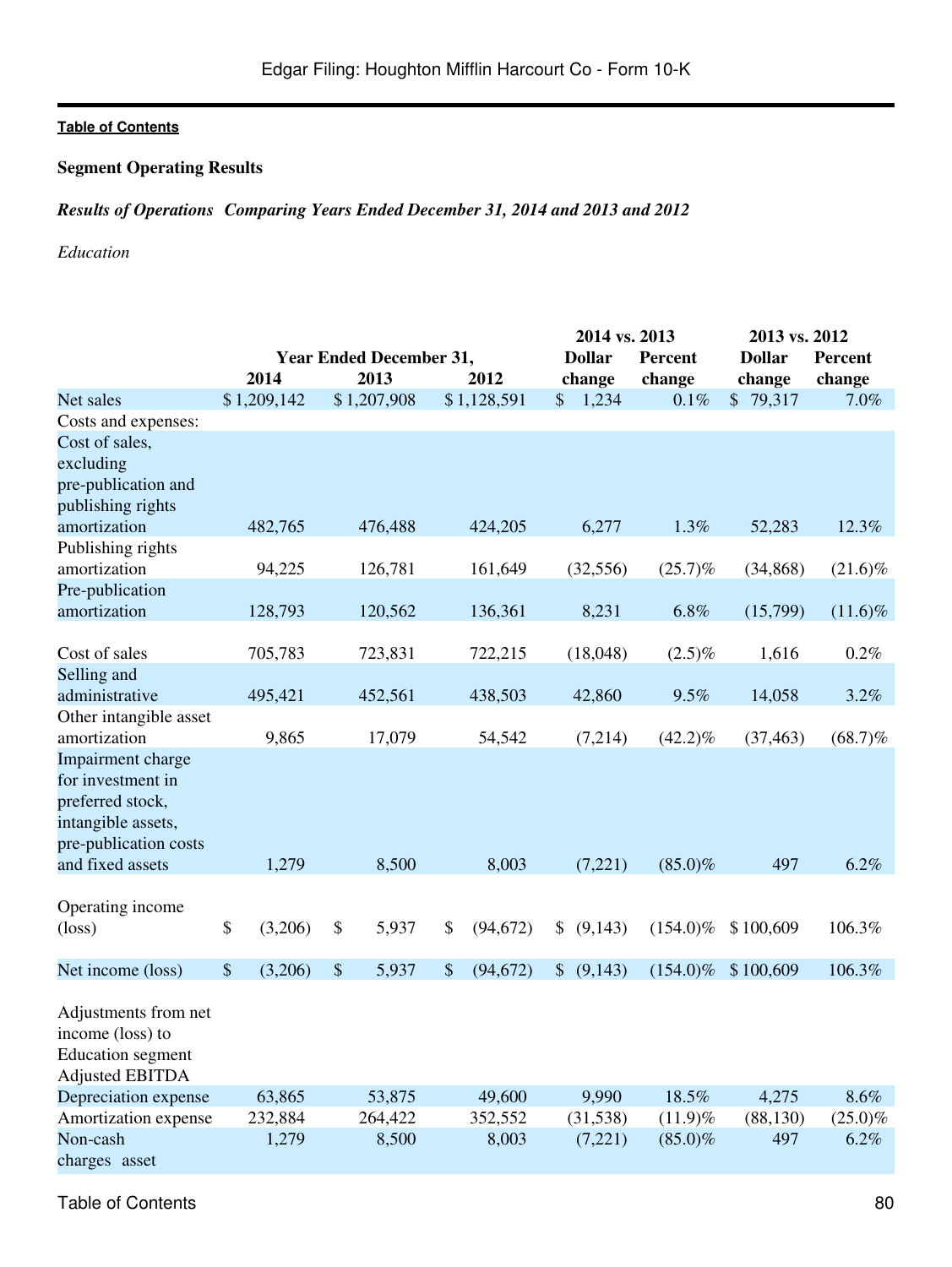| impairment charges                                                 |     |         |               |               |            |            |                        |            |
|--------------------------------------------------------------------|-----|---------|---------------|---------------|------------|------------|------------------------|------------|
| Purchase accounting<br>adjustments                                 |     | 3,661   | 10,449        | 14,240        | (6,788)    | $(65.0)\%$ | (3,791)                | $(26.6)\%$ |
| <b>Education segment</b><br><b>Adjusted EBITDA</b>                 | \$. | 298,483 | \$<br>343,183 | \$<br>329,723 | \$(44,700) | $(13.0)\%$ | <sup>S</sup><br>13,460 | $4.1\%$    |
| <b>Education</b> segment<br>Adjusted EBITDA as<br>a % of net sales |     | 24.7%   | 28.4%         | 29.2%         |            |            |                        |            |

# Edgar Filing: Houghton Mifflin Harcourt Co - Form 10-K

### $NM = not meaningful$

Our Education segment net sales for the year ended December 31, 2014 increased \$1.2 million, or 0.1%, from \$1,207.9 million for the same period in 2013, to \$1,209.1 million. The increase was largely driven by higher net sales of \$13.0 million from the Heinemann business, primarily related to the Leveled Literacy Intervention product line along with \$13.0 million of higher assessment net sales driven by the release of a new version of the Woodcock Johnson program and higher sales directly to consumers. Additionally, there were net sales of \$230.0 million during 2014 that were deferred, compared to net sales of \$2.0 million in the prior year, and will be recognized up to seven years rather than immediately due to the increase in digital and subscription components within our programs along with the length of our programs. Our billings increased \$221.8 million, or 16%, from 2013 to 2014 primarily due to large Texas Math and Science adoptions and, to a lesser extent, adoptions in California and Florida. Partially offsetting the increase were lower net sales of professional development and professional services, primarily due to the prior year period benefitting \$8.0 million from the completion of a contract that led to the recognition of revenue previously deferred, coupled with lower learning management system sales and services as we have exited those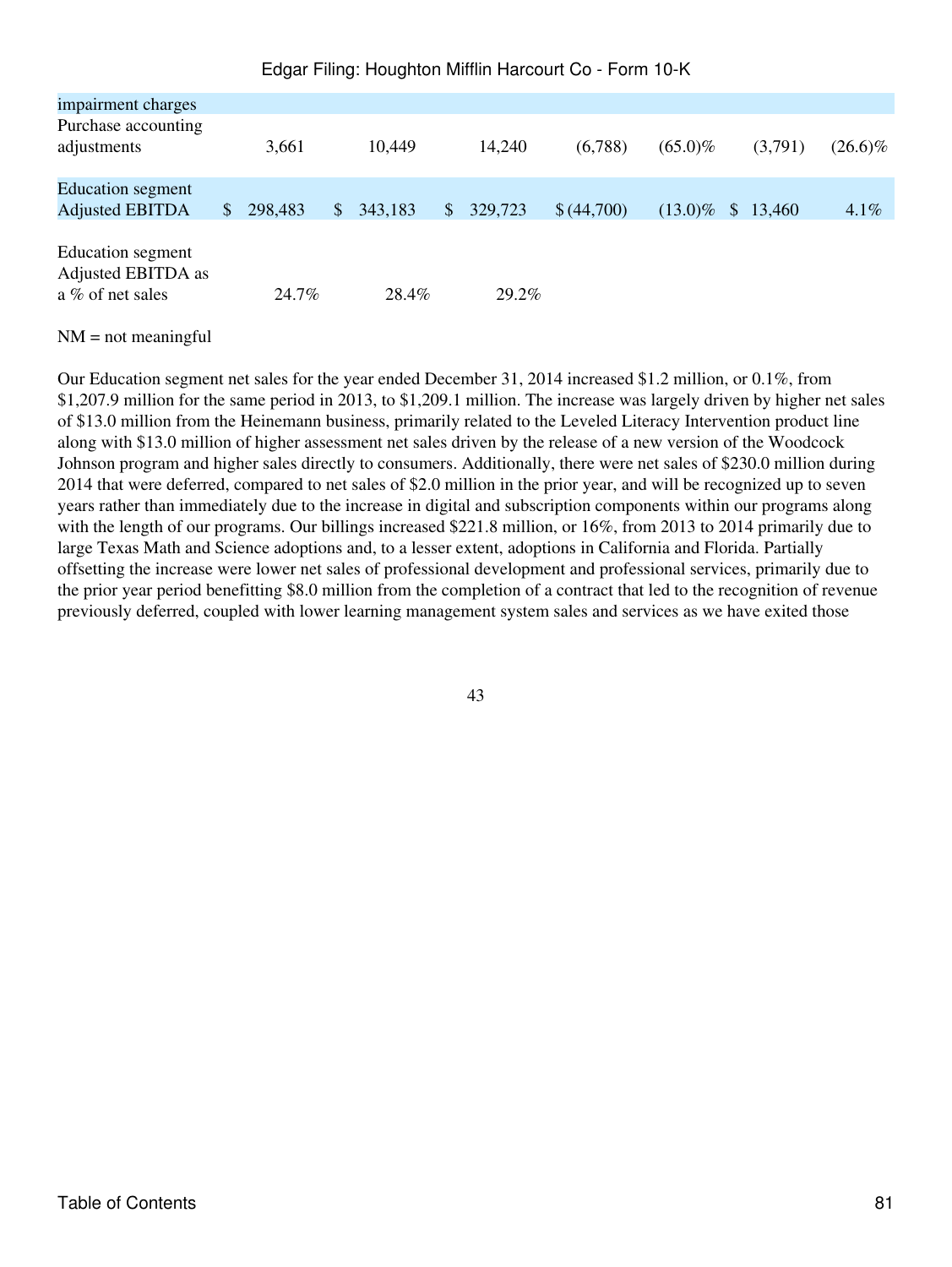offerings. Further, there was a \$9.0 million decrease in net sales of traditional print supplemental products due to an aging product base and a \$3.0 million decline in international sales due to a decline in licensing revenue.

Our Education segment net sales for the year ended December 31, 2013 increased \$79.3 million, or 7.0%, from \$1,128.6 million for the same period in 2012, to \$1,207.9 million. The increase was largely driven by \$34.0 million of increased adoptions sales, primarily in Florida and Tennessee, due to new adoptions that did not exist in the prior year, together with \$12.0 million of increased sales in the open territory market driven by a large sale to the New York City school district of our *Go Math!* product. Also benefitting sales for the year ended December 31, 2013 was an incremental \$37.0 million of sales of intervention and professional development products along with \$12.0 million of higher international, professional services and assessment sales. Additionally, we were able to increase sales in the private, parochial and charter school channel through an agreement with a reseller. The private, parochial and charter school channel incremental sales along with the sale of consumable backlist products sold to both other resellers and directly to customers resulted in an increase of \$16.0 million in 2013 as compared to 2012. Offsetting the above positive factors were lower residual sales of \$13.0 million, which are typically lower in years of larger adoption sales; lower supplemental product sales due to an aging products, and \$16.0 million of lower sales of learning management systems as we migrate to a new learning management system partner strategy.

Our Education segment cost of sales for the year ended December 31, 2014, decreased \$18.0 million, or 2.5%, from \$723.8 million for the same period in 2013, to \$705.8 million. The decrease was attributed to a \$24.3 million reduction in net amortization expense related to publishing rights and pre-publication amortization due to our use of accelerated amortization methods. Partially offsetting the aforementioned decrease was an increase in cost of sales, excluding pre-publication and publishing rights amortization, of \$6.3 million as our cost of sales, excluding pre-publication and publishing rights amortization, as a percent of net sales, increased to 39.9% from 39.4%, resulting in higher product cost of approximately \$5.8 million with \$0.6 million of the increase due to higher volume. The increase in product cost was primarily due to higher royalty costs, which as a percent of net sales, increased to 7.2% from 5.8%, resulting in an approximate \$16.9 million of decreased profitability offset by lower production costs of \$7.6 million attributed to longer print runs along with \$3.5 million of lower inventory obsolescence.

Our Education segment cost of sales for the year ended December 31, 2013, increased \$1.6 million, or 0.2%, from \$722.2 million for the same period in 2012, to \$723.8 million. The increase was attributed to a \$52.3 million increase in cost of sales, excluding pre-publication and publishing rights amortization. This increase was primarily due to \$12.1 million of higher gratis costs due to increased sales to adoption states, which typically carry higher gratis, \$5.0 million increase in production cost, \$11.5 million increase in royalties associated with our product mix, \$10.2 million of higher amortization on digital platforms, and \$13.5 million due to the increase in sales volume. Offsetting the increase in cost of sales, excluding pre-publication and publishing rights amortization, was \$50.7 million reduction in amortization expense related to publishing rights and pre-publication costs due to our use of accelerated amortization methods and lower pre-publication spending over the past several years as compared to previous years.

Our Education segment selling and administrative expense for the year ended December 31, 2014, increased \$42.9 million, or 9.5%, from \$452.6 million for the same period in 2013, to \$495.4 million. The increase was primarily due to increased variable costs of \$35.5 million of commissions, associated with the approximately \$221.8 million increase in our billings. Additionally, both labor-related and marketing and promotion costs increased modestly.

Our Education segment selling and administrative expense for the year ended December 31, 2013, increased \$14.1 million, or 3.2%, from \$438.5 million for the same period in 2012, to \$452.6 million. The increase was due to an increase of \$24.5 million in variable costs pertaining to commissions, transportation, samples and depository fees associated with higher sales and sales mix along with \$3.9 million of higher technology and professional fees. Offsetting the increase in selling and administrative expenses was a reduction in labor related costs of \$9.5 million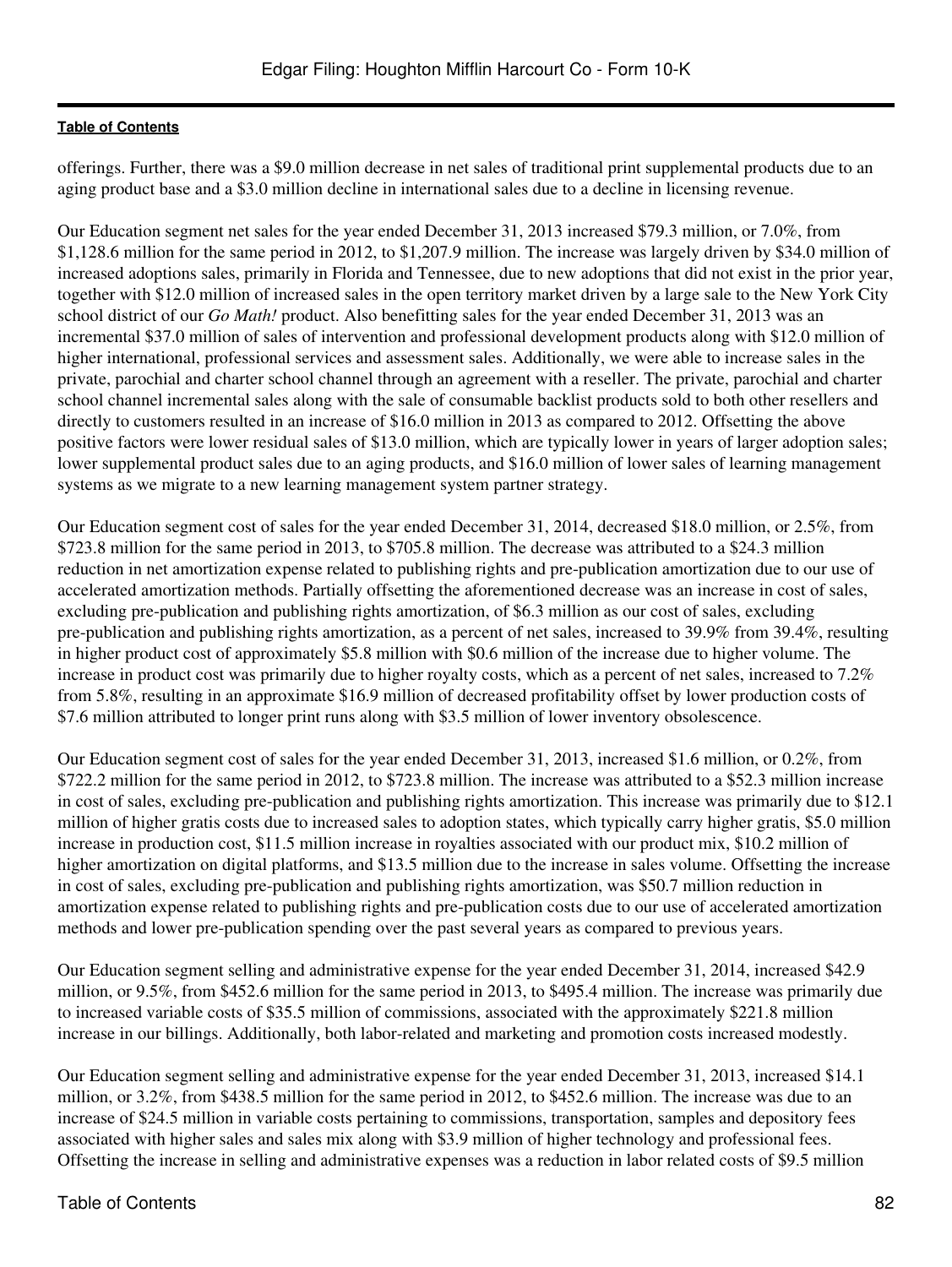related to reduced head count, and lower depreciation of \$6.0 million.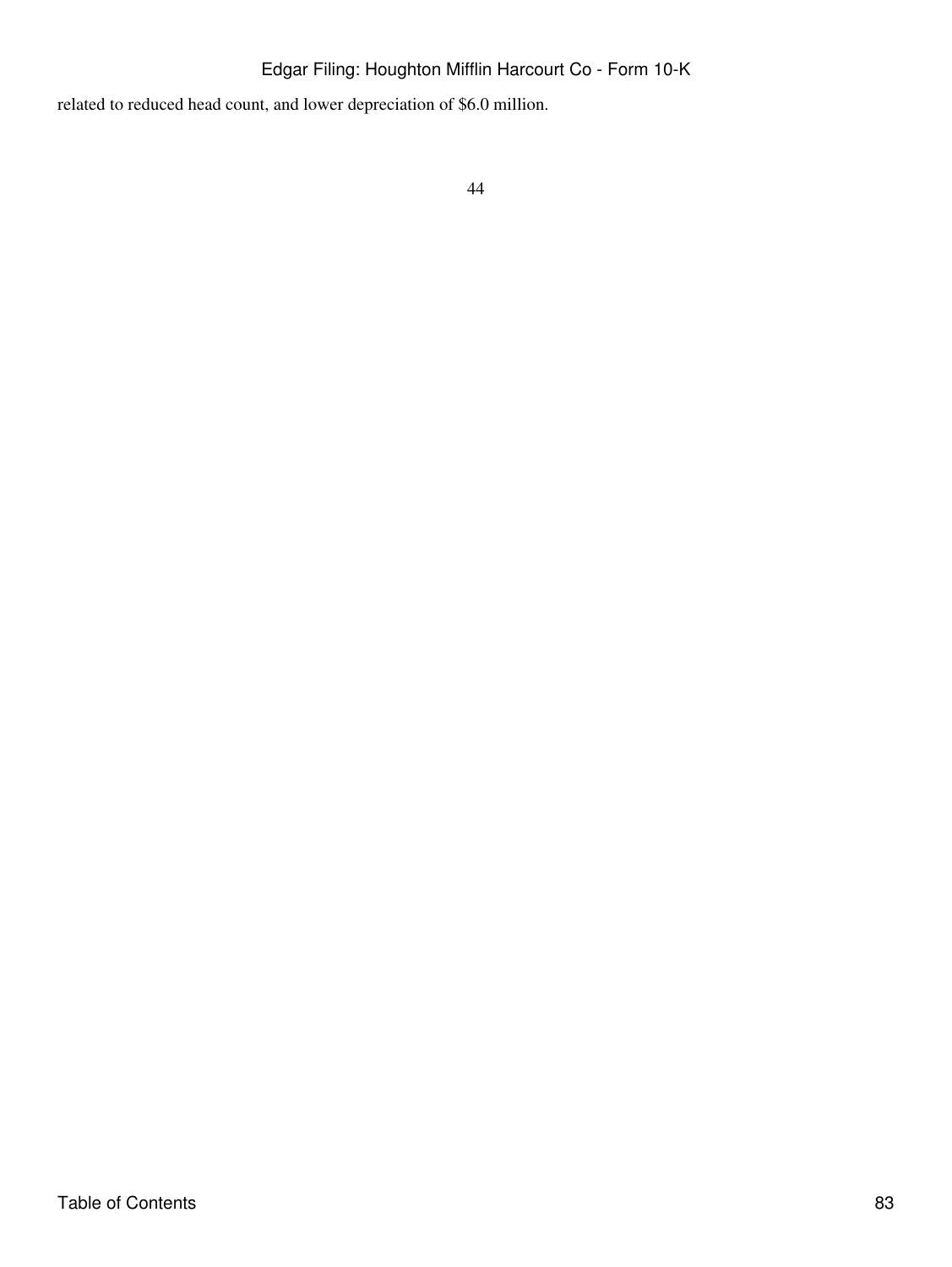Our Education segment Adjusted EBITDA for the year ended December 31, 2014, decreased \$44.7 million, or 13.0%, from income of \$343.2 million for the same period in 2013, to income of \$298.5 million. Our Education segment Adjusted EBITDA excludes depreciation, amortization, impairment charges and purchase accounting adjustments. The purchase accounting adjustments for both 2014 and 2013 related to adjustments to deferred revenue for the 2010 restructuring where we adjusted our balance sheet to fair value. The purchase accounting adjustments will gradually decrease each year. Our Education segment Adjusted EBITDA as a percentage of net sales were 24.7% and 28.4% for the years ended December 31, 2014 and 2013, respectively, due to the identified factors impacting net sales, cost of sales and selling and administrative expense after removing those items not included in Education segment Adjusted EBITDA.

Our Education segment Adjusted EBITDA for the year ended December 31, 2013, increased \$13.5 million, or 4.1%, from \$329.7 million for the same period in 2012, to \$343.2 million. Our Education segment Adjusted EBITDA excludes depreciation, amortization, impairment charges and purchase accounting adjustments. The impairment charge of \$8.5 million pertains primarily to the write off of platforms and programs that will not be utilized in the future. The purchase accounting adjustments for both 2013 and 2012 related to adjustments to deferred revenue for the 2010 restructuring where we adjusted our balance sheet to fair value. The purchase accounting adjustments will gradually decrease each year. The decrease in our Education segment Adjusted EBITDA as a percentage of net sales, from 29.2% of net sales for the year ended December 31, 2012 to 28.4% for the same period in 2013, was due to the identified factors impacting net sales, cost of sales and selling and administrative expense after removing those items not included in Education segment Adjusted EBITDA.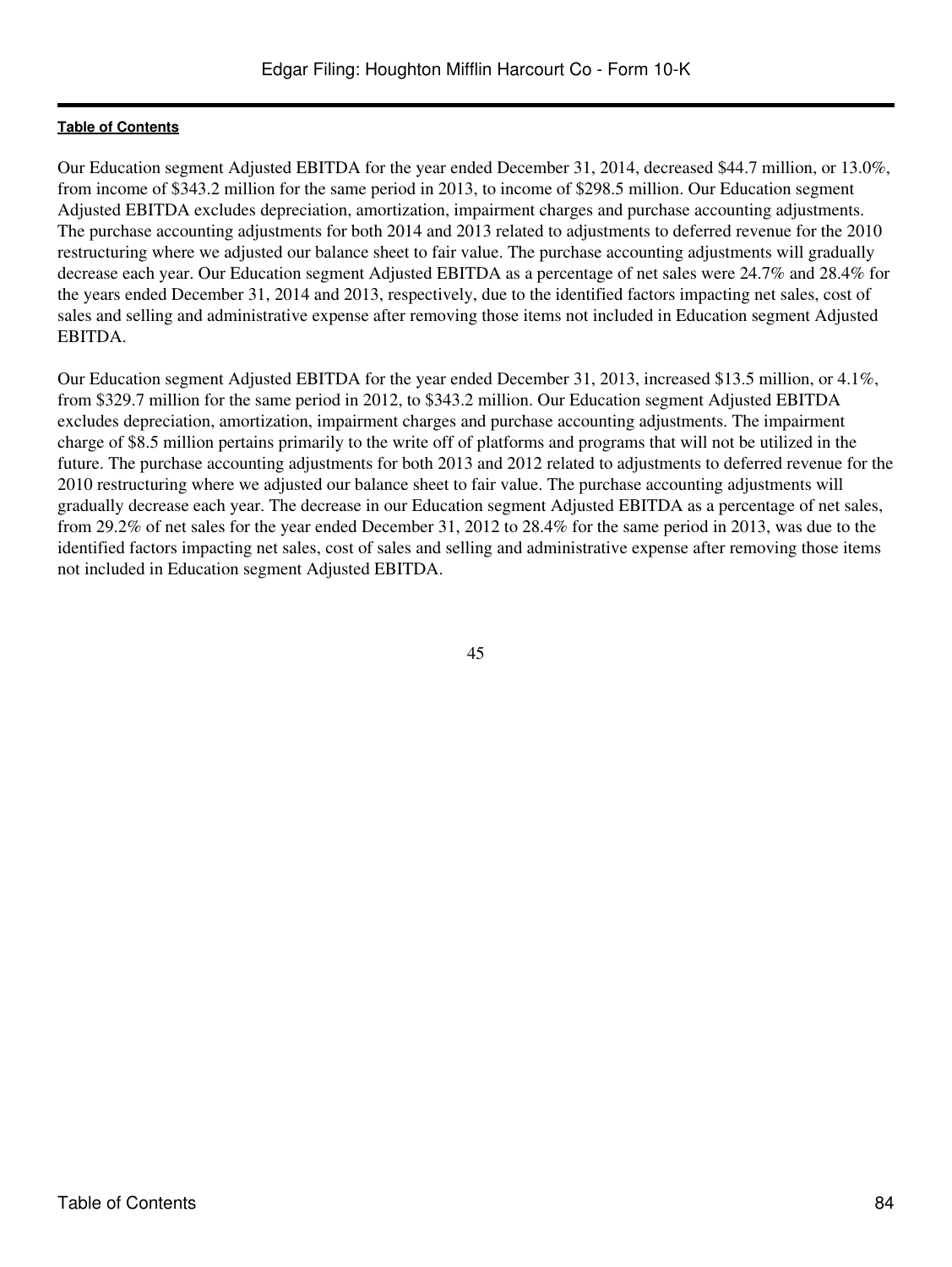# *Trade Publishing*

|                                 |               |           |                                |              | 2014 vs. 2013  |            | 2013 vs. 2012 |            |
|---------------------------------|---------------|-----------|--------------------------------|--------------|----------------|------------|---------------|------------|
|                                 |               |           | <b>Year Ended December 31,</b> |              | <b>Dollar</b>  | Percent    | <b>Dollar</b> | Percent    |
|                                 |               | 2014      | 2013                           | 2012         | change         | change     | change        | change     |
| Net sales                       |               | \$163,174 | \$170,704                      | \$157,050    | \$ (7,530)     | $(4.4)\%$  | \$13,654      | 8.7%       |
| Costs and expenses:             |               |           |                                |              |                |            |               |            |
| Cost of sales, excluding        |               |           |                                |              |                |            |               |            |
| pre-publication and             |               |           |                                |              |                |            |               |            |
| publishing rights               |               |           |                                |              |                |            |               |            |
| amortization                    |               | 105,961   | 105,571                        | 91,743       | 390            | 0.4%       | 13,828        | 15.1%      |
| Publishing rights               |               |           |                                |              |                |            |               |            |
| amortization                    |               | 11,399    | 12,807                         | 16,098       | (1,408)        | $(11.0)\%$ | (3,291)       | $(20.4)\%$ |
| Pre-publication                 |               |           |                                |              |                |            |               |            |
| amortization                    |               | 900       | 1,153                          | 1,368        | (253)          | $(21.9)\%$ | (215)         | $(15.7)\%$ |
|                                 |               |           |                                |              |                |            |               |            |
| Cost of sales                   |               | 118,260   | 119,531                        | 109,209      | (1,271)        | $(1.1)\%$  | 10,322        | 9.5%       |
| Selling and administrative      |               | 45,128    | 42,227                         | 36,994       | 2,901          | 6.9%       | 5,233         | 14.1%      |
| Other intangible asset          |               |           |                                |              |                |            |               |            |
| amortization                    |               | 2,305     | 1,889                          | 273          | 416            | 22.0%      | 1,616         | <b>NM</b>  |
| Impairment charge for           |               |           |                                |              |                |            |               |            |
| intangible assets               |               | 400       | 500                            |              | (100)          | $(20.0)\%$ | 500           | <b>NM</b>  |
| Gain on bargain purchase        |               |           |                                | (30,751)     |                | <b>NM</b>  | 30,751        | $\rm{NM}$  |
| Operating Income (loss)         | $\frac{1}{2}$ | (2,919)   | \$<br>6,557                    | \$41,325     | \$ (9,476)     | <b>NM</b>  | \$ (34,768)   | $(84.1)\%$ |
|                                 |               |           |                                |              |                |            |               |            |
| Net Income (loss)               | \$            | (2,919)   | \$<br>6,557                    | 41,325<br>\$ | (9, 476)<br>\$ | <b>NM</b>  | \$(34,768)    | $(84.1)\%$ |
| <b>Adjustments from Net</b>     |               |           |                                |              |                |            |               |            |
| Income (loss) to Trade          |               |           |                                |              |                |            |               |            |
| Publishing segment              |               |           |                                |              |                |            |               |            |
| <b>Adjusted EBITDA</b>          |               |           |                                |              |                |            |               |            |
| Depreciation expense            |               | 591       | 531                            | 461          | 60             | 11.3%      | 70            | 15.2%      |
| Amortization expense            |               | 14,603    | 15,849                         | 17,739       | (1,246)        | (7.9)%     | (1,890)       | $(10.7)\%$ |
| Non-cash charges asset          |               |           |                                |              |                |            |               |            |
| impairment charges              |               | 400       | 500                            |              | (100)          | $(20.0)\%$ | 500           | <b>NM</b>  |
| Purchase accounting             |               |           |                                |              |                |            |               |            |
| adjustments                     |               |           | 1,011                          | (30,751)     | (1,011)        | NM         | 31,762        | <b>NM</b>  |
|                                 |               |           |                                |              |                |            |               |            |
| Trade Publishing segment        |               |           |                                |              |                |            |               |            |
| <b>Adjusted EBITDA</b>          |               | \$12,675  | \$24,448                       | \$28,774     | \$(11,773)     | $(48.2)\%$ | (4,326)       | $(15.0)\%$ |
| <b>Trade Publishing segment</b> |               |           |                                |              |                |            |               |            |
| Adjusted EBITDA as a %          |               |           |                                |              |                |            |               |            |
| of net sales                    |               | 7.8%      | 14.3%                          | 18.3%        |                |            |               |            |
|                                 |               |           |                                |              |                |            |               |            |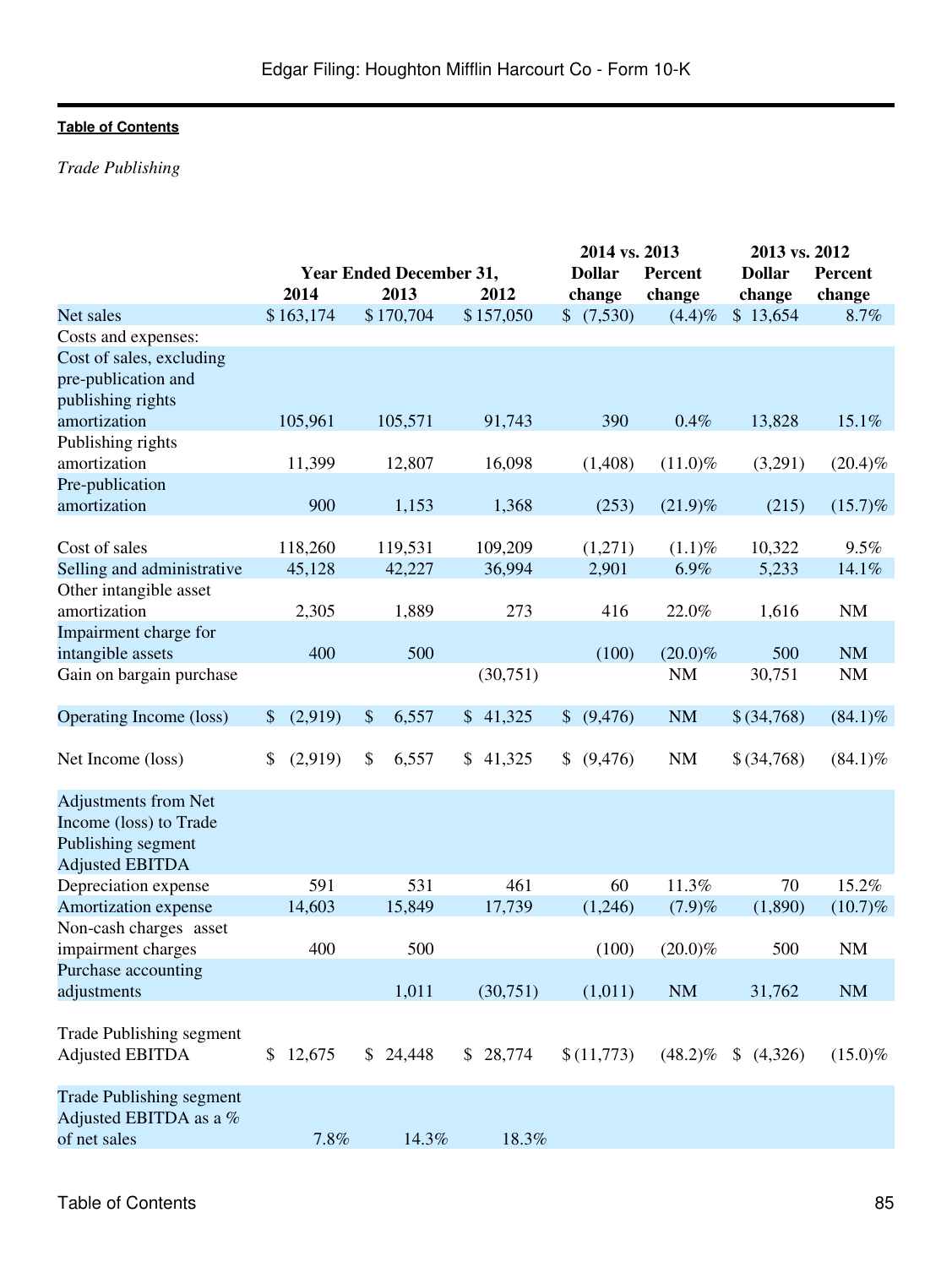# Edgar Filing: Houghton Mifflin Harcourt Co - Form 10-K

#### $NM = not meaningful$

Our Trade Publishing segment net sales for the year ended December 31, 2014, decreased \$7.5 million, or 4.4%, from \$170.7 million for the same period in 2013, to \$163.2 million. The decrease was largely driven by the prior year period benefitting from strong net sales of backlist titles associated with the theatrical releases of *The Hobbit* and *Life of Pi*, which did not occur in the current period. Additionally, sales of General Interests front list titles were down from the prior year as the prior year benefited from successful front list titles such as Francona. While 2014 did have strong front list titles, *The Giver* movie tie-in title and New York Times number one best seller *What If,* these titles could not offset the strength of the prior year titles.

Our Trade Publishing segment net sales for the year ended December 31, 2013, increased \$13.7 million, or 8.7%, from \$157.0 million for the same period in 2012, to \$170.7 million. The increase was attributed to additional net sales from the culinary product line in connection with our 2012 acquisition of certain assets as well as increases in the General Interest and Young Readers products.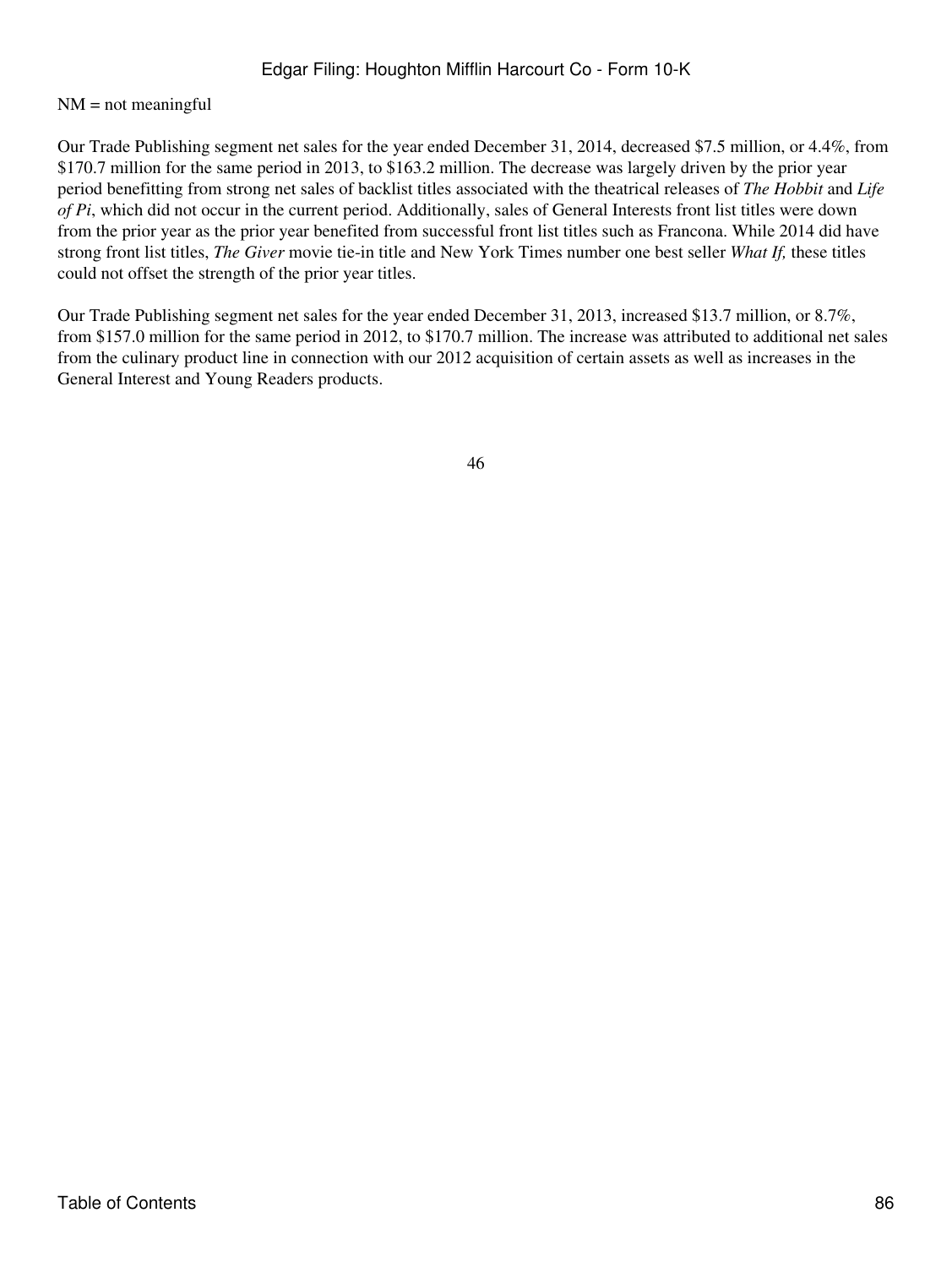Our Trade Publishing segment cost of sales for the year ended December 31, 2014, decreased \$1.3 million, or 1.1%, from \$119.5 million for the same period in 2013, to \$118.3 million. The decrease is primarily related to decreased net sales and lower amortization expense of \$1.4 million related to publishing rights, which was lower due to our use of accelerated amortization methods. Our cost of sales, excluding pre-publication and publishing rights amortization, as a percent of net sales, increased to 64.9% from 61.8%, resulting in an approximate \$5.0 million of loss in profitability. The decrease in product profitability was the result of product mix and higher royalties. The decrease was offset by a \$4.7 million lower cost of sales, excluding pre-publication and publishing rights amortization, due to less volume.

Our Trade Publishing segment cost of sales for the year ended December 31, 2013, increased \$10.3 million, or 9.5%, from \$109.2 million for the same period in 2012, to \$119.5 million. The increase is primarily related to increased sales and a change in the sales mix offset by lower amortization expense of \$3.3 million related to publishing rights, which was lower due to our use of accelerated amortization methods.

Our Trade Publishing segment selling and administrative expense for the year ended December 31, 2014, increased \$2.9 million, or 6.9%, from \$42.2 million for the same period in 2013, to \$45.1 million. The increase was primarily related to higher promotional expenses and development costs of \$1.4 million.

Our Trade Publishing segment selling and administrative expense for the year ended December 31, 2013, increased \$5.2 million, or 14.1%, from \$37.0 million for the same period in 2012, to \$42.2 million. The increase was primarily related to higher labor costs of \$3.3 million, higher promotional expense of \$1.0 million and \$0.7 million of higher variable expenses for transportation fees and commissions associated with the increased sales.

Our Trade Publishing segment Adjusted EBITDA for the year ended December 31, 2014, decreased \$11.8 million, or 48.2%, from \$24.4 million for the same period in 2013, to \$12.7 million. Our Trade Publishing segment Adjusted EBITDA excludes depreciation, amortization, impairment charges and purchase accounting adjustments. Our Trade Publishing segment Adjusted EBITDA as a percentage of net sales was 7.8% for the year ended December 31, 2014, which was down from 14.3% for the same period in 2013, due to the identified factors impacting net sales, cost of sales and selling and administrative expenses after removing those items not included in segment adjusted EBITDA.

Our Trade Publishing segment Adjusted EBITDA for the year ended December 31, 2013, decreased \$4.3 million, or 15.0%, from \$28.8 million for the same period in 2012, to \$24.4 million. Our Trade Publishing segment Adjusted EBITDA excludes depreciation, amortization, impairment charges and purchase accounting adjustments. The purchase accounting adjustment pertains to the step-up of acquired assets in November 2012 and the impairment pertains to the write-down to fair value of a certain tradename imprint. Our Trade Publishing segment Adjusted EBITDA as a percentage of net sales was 14.3% for the year ended December 31, 2013, which was down from 18.3% for the same period in 2012 due to the identified factors impacting, cost of sales and selling and administrative expenses after removing those items not included in segment adjusted EBITDA.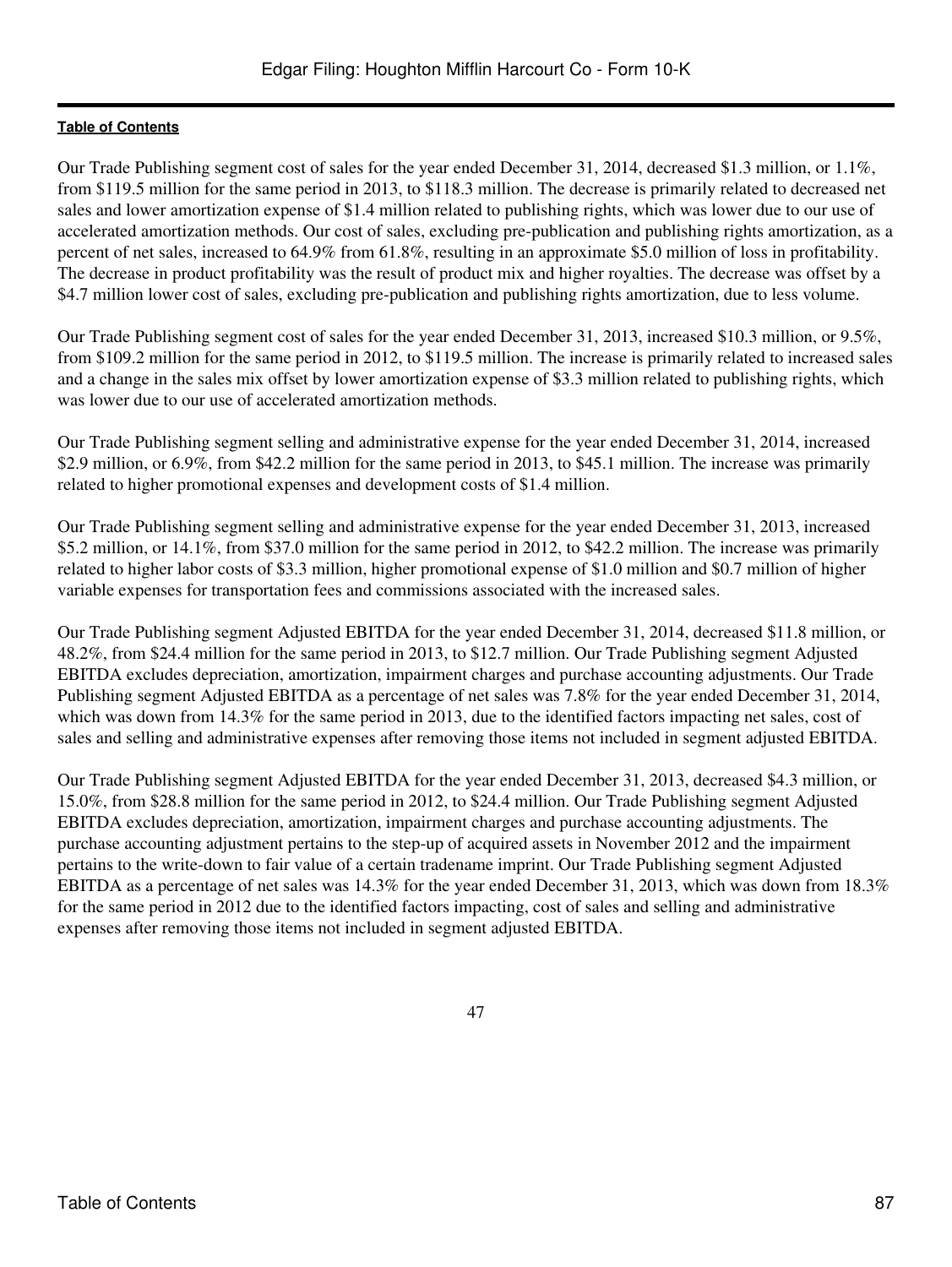# *Corporate and Other*

|                            |                            |                                        |                 | 2014 vs. 2013                   |             | 2013 vs. 2012             |             |
|----------------------------|----------------------------|----------------------------------------|-----------------|---------------------------------|-------------|---------------------------|-------------|
|                            |                            | <b>Year Ended December 31,</b>         |                 | <b>Dollar</b>                   | Percent     | <b>Dollar</b>             | Percent     |
|                            | 2014                       | 2013                                   | 2012            | change                          | change      | change                    | change      |
| Net sales                  | \$                         | \$                                     | \$              | $\boldsymbol{\hat{\mathsf{S}}}$ | <b>NM</b>   | \$                        | <b>NM</b>   |
| Costs and expenses:        |                            |                                        |                 |                                 |             |                           |             |
| Cost of sales, excluding   |                            |                                        |                 |                                 |             |                           |             |
| pre-publication and        |                            |                                        |                 |                                 |             |                           |             |
| publishing rights          |                            |                                        |                 |                                 |             |                           |             |
| amortization               |                            | 3,000                                  |                 | (3,000)                         | <b>NM</b>   | 3,000                     | NM          |
| Publishing rights          |                            |                                        |                 |                                 |             |                           |             |
| amortization               |                            |                                        |                 |                                 | $\rm{NM}$   |                           | $\rm{NM}$   |
| Pre-publication            |                            |                                        |                 |                                 |             |                           |             |
| amortization               |                            |                                        |                 |                                 | <b>NM</b>   |                           | <b>NM</b>   |
|                            |                            |                                        |                 |                                 |             |                           |             |
| Cost of sales              |                            | 3,000                                  |                 | (3,000)                         | <b>NM</b>   | 3,000                     | NM          |
| Selling and administrative | 71,986                     | 86,099                                 | 57,965          | (14, 113)                       | $(16.4)\%$  | 28,134                    | 48.5%       |
| Severance and other        |                            |                                        |                 |                                 |             |                           |             |
| charges                    | 7,300                      | 10,040                                 | 9,375           | (2,740)                         | $(27.3)\%$  | 665                       | 7.1%        |
|                            |                            |                                        |                 |                                 |             |                           |             |
| <b>Operating loss</b>      | (79, 286)<br>$\mathcal{S}$ | (99, 139)<br>$\boldsymbol{\mathsf{S}}$ | \$<br>(67, 340) | \$(19, 853)                     | $(20.0)\%$  | $\sqrt$<br>31,799         | 47.2%       |
|                            |                            |                                        |                 |                                 |             |                           |             |
| Interest expense           | (18,245)                   | (21, 344)                              | (123, 197)      | (3,099)                         | $(14.5)\%$  | (101, 853)                | $(82.7)\%$  |
| Change in fair value of    |                            |                                        |                 |                                 |             |                           |             |
| derivative instruments     | (1,593)                    | (252)                                  | 1,688           | (1,341)                         | <b>NM</b>   | (1,940)                   | NM          |
| Loss on debt               |                            |                                        |                 |                                 |             |                           |             |
| extinguishment             |                            | (598)                                  |                 | 598                             | $\rm{NM}$   | (598)                     | NM          |
|                            |                            |                                        |                 |                                 |             |                           |             |
| Loss before taxes          | (99, 124)                  | (121, 333)                             | (188, 849)      | 22,209                          | 18.3%       | 67,516                    | $(35.8)\%$  |
| Income tax expense         |                            |                                        |                 |                                 |             |                           |             |
| (benefit)                  | 6,242                      | 2,347                                  | (5,943)         | 3,895                           | <b>NM</b>   | 8,290                     | <b>NM</b>   |
|                            |                            |                                        |                 |                                 |             |                           |             |
| Net loss                   | \$(105,366)                | \$(123,680)                            | \$(182,906)     | \$(18,314)                      | $(12.3)\%$  | (59,226)<br>$\frac{1}{2}$ | $(32.4)\%$  |
|                            |                            |                                        |                 |                                 |             |                           |             |
| Adjustments from net loss  |                            |                                        |                 |                                 |             |                           |             |
| to Corporate and Other     |                            |                                        |                 |                                 |             |                           |             |
| <b>Adjusted EBITDA</b>     |                            |                                        |                 |                                 |             |                           |             |
| Interest expense           | 18,245                     | 21,344                                 | 123,197         | (3,099)                         | $(14.52)\%$ | (101, 853)                | $(82.7)\%$  |
| Provision for income       |                            |                                        |                 |                                 |             |                           |             |
| taxes                      | 6,242                      | 2,347                                  | (5,943)         | 3,895                           | <b>NM</b>   | 8,290                     | $(139.4)\%$ |
| Depreciation expense       | 7,834                      | 7,299                                  | 8,070           | 535                             | 7.3%        | (771)                     | $(9.6)\%$   |
| Non-cash charges (gain)    |                            |                                        |                 |                                 |             |                           |             |
| loss on derivative         |                            |                                        |                 |                                 |             |                           |             |
| instruments                | 1,593                      | 252                                    | (1,688)         | 1,341                           | $\rm{NM}$   | 1,940                     | $(114.9)\%$ |
|                            | 11,376                     | 9,524                                  | 4,227           | 1,852                           | 19.4%       | 5,297                     | 125.3%      |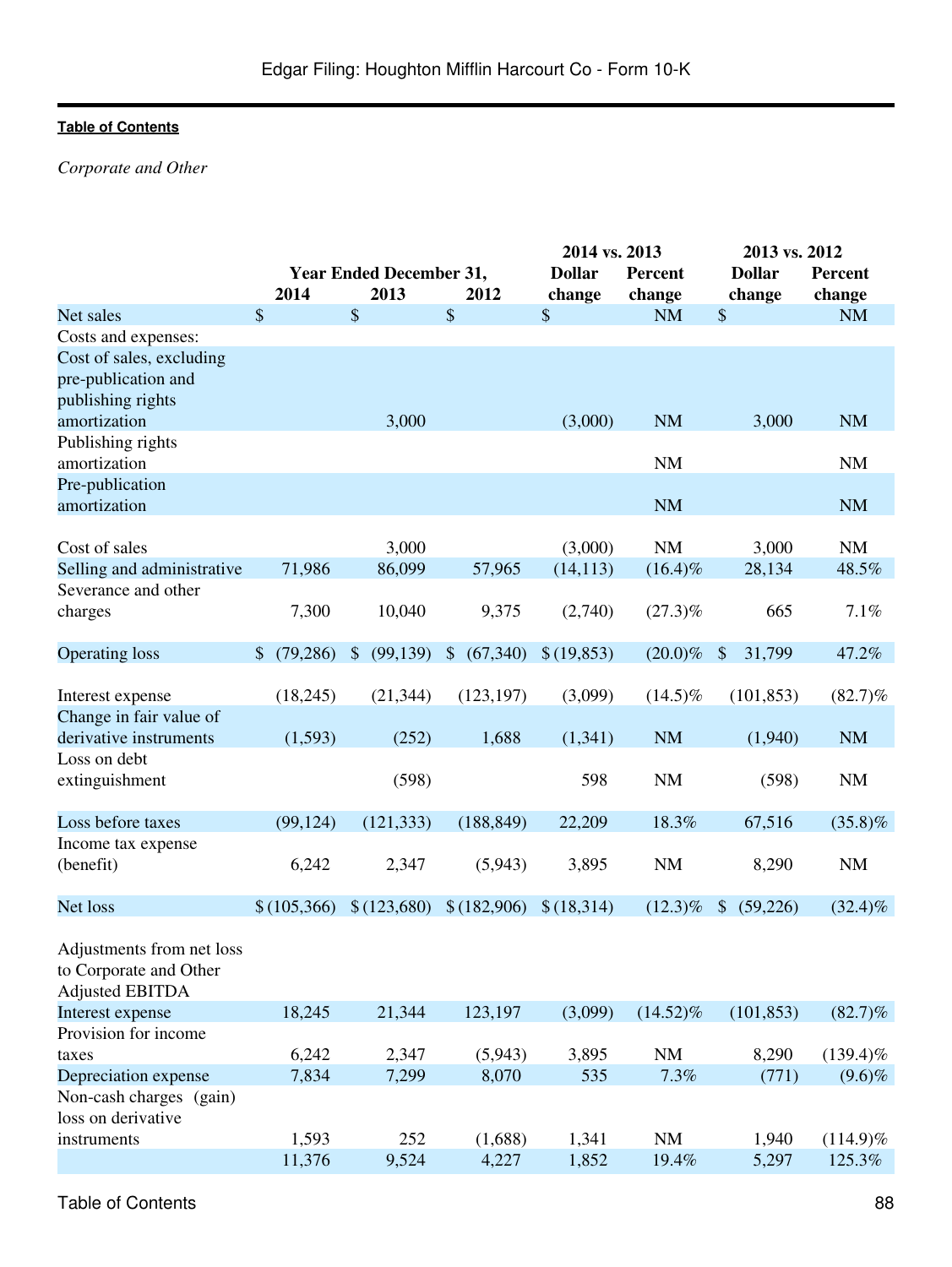# Edgar Filing: Houghton Mifflin Harcourt Co - Form 10-K

| Non-cash charges stock<br>compensation |          |           |                 |          |            |              |            |
|----------------------------------------|----------|-----------|-----------------|----------|------------|--------------|------------|
| Fees, expenses or charges              |          |           |                 |          |            |              |            |
| for equity offerings, debt             |          |           |                 |          |            |              |            |
| or acquisitions                        | 4,424    | 23,540    | 267             | (19,116) | $(81.2)\%$ | 23,273       | <b>NM</b>  |
| Restructuring                          | 2,577    | 3,123     | 6,716           | (546)    | $(17.5)\%$ | (3,593)      | $(53.5)\%$ |
| Severance separation costs             |          |           |                 |          |            |              |            |
| and facility closures                  | 7,300    | 13,040    | 9,375           | (5,740)  | $(44.0)\%$ | 3,665        | 39.1%      |
| Debt extinguishment loss               |          | 598       |                 | (598)    | <b>NM</b>  | 598          | <b>NM</b>  |
| Corporate and Other                    |          |           |                 |          |            |              |            |
| <b>Adjusted EBITDA</b>                 | (45,775) | (42, 613) | (38, 685)<br>S. | (3,162)  | $7.4\%$    | S<br>(3,928) | $10.2\%$   |

NM= not meaningful

The Corporate and Other category represents certain general overhead costs not fully allocated to the business segments such as legal, accounting, treasury, human resources, technology and executive functions.

Our cost of sales for the Corporate and Other category for the year ended December 31, 2014 decreased \$3.0 million. The decrease was attributed to a non-recurring \$3.0 million inventory reserve associated with the closure of a warehouse in 2013, which from a segment perspective is considered Other.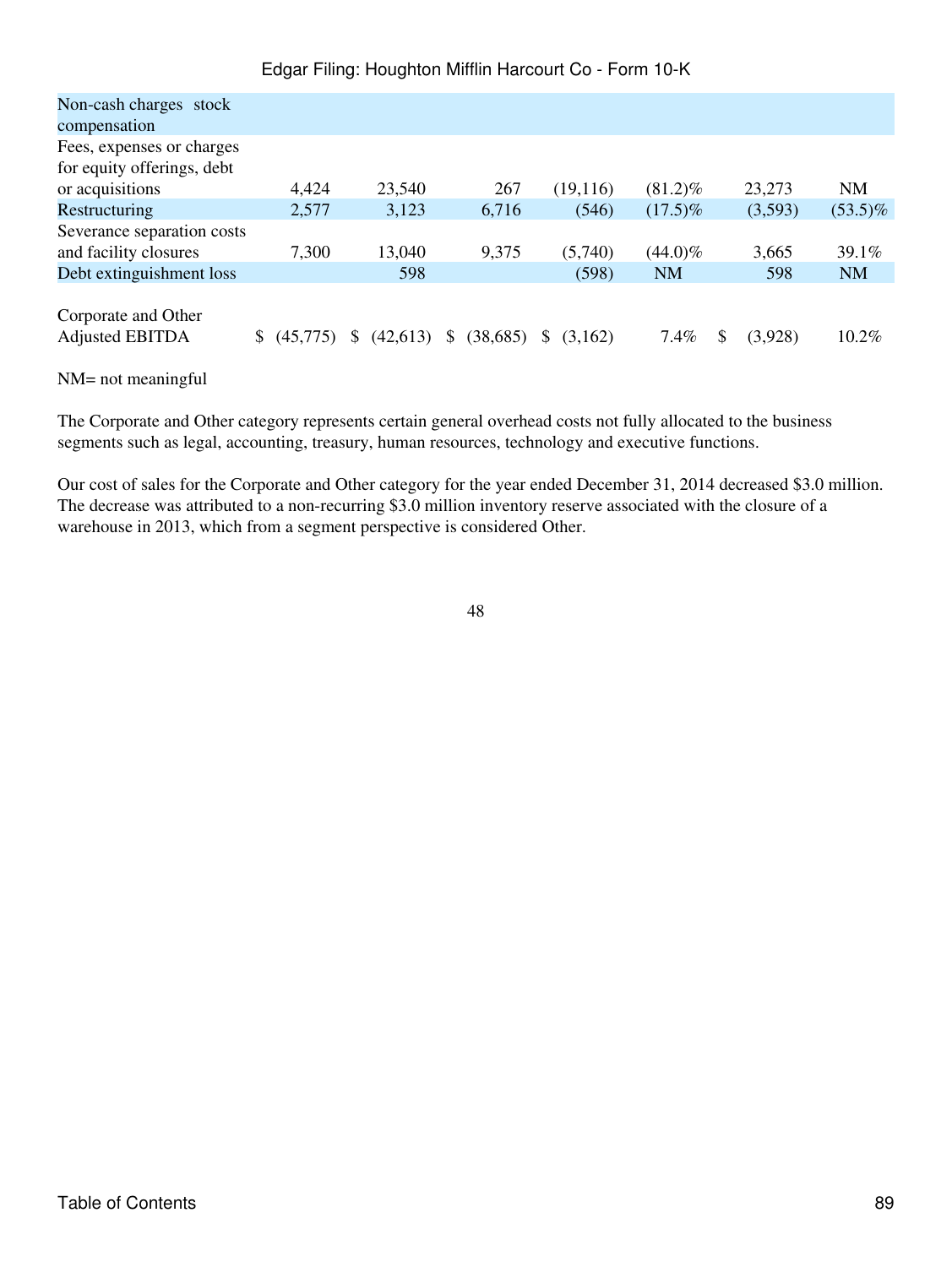Our cost of sales for the Corporate and Other category for the year ended December 31, 2013 increased \$3.0 million. The increase was attributed to a \$3.0 million increase in inventory reserve associated with the closure of a warehouse, which from a segment perspective is considered Other.

Our selling and administrative expense for the Corporate and Other category for year ended December 31, 2014, decreased \$14.1 million, or 16.4%, from \$86.1 million for the same period in 2013, to \$72.0 million. The decrease was attributed to a \$19.1 million decline in costs related to our initial public offering, along with acquisition related activity along with lower severance, facility closure, and restructuring cost of \$6.3 million partially offset by higher legal, consulting and professional fees of \$6.7 million and a \$1.9 million increase in equity compensation charges due to additional equity award issuances.

Our selling and administrative expense for the Corporate and Other category for year ended December 31, 2013, increased \$28.1 million, or 48.5%, from \$58.0 million for the same period in 2012, to \$86.1 million. The increase was attributed to a \$5.3 million increase in equity compensation charges, and a \$23.3 million increase which pertained to costs related to our initial public offering, along with acquisition related activity. Partially offsetting the increase in selling and administrative costs was \$0.8 million of lower depreciation and a \$2.7 million gain on an asset sale.

Adjusted EBITDA for the Corporate and Other category for the year ended December 31, 2014, decreased \$3.2 million, or 7.4%, from a loss of \$42.6 million for the same period in 2013, to a loss of \$45.8 million. Our Adjusted EBITDA for the Corporate and Other category excludes depreciation, equity compensation charges, initial public offering costs, acquisition related activity, restructuring costs, severance and facility costs. The decrease in our Adjusted EBITDA for the Corporate and Other category was due to the factors described above after removing those items not included in Adjusted EBITDA for the Corporate and Other category.

Adjusted EBITDA for the Corporate and Other category for the year ended December 31, 2013, decreased \$3.9 million, or 10.2%, from a loss of \$38.7 million for the same period in 2012, to a loss of \$42.6 million. Our Adjusted EBITDA for the Corporate and Other category excludes depreciation, equity compensation charges, initial public offering costs, acquisition related activity, restructuring costs, severance and facility costs. The increase in our Adjusted EBITDA for the Corporate and Other category was due to the factors described above after removing those items not included in Adjusted EBITDA for the Corporate and Other category.

## **Seasonality and Comparability**

Our net sales, operating profit or loss and net cash provided by or used in operations are impacted by the inherent seasonality of the academic calendar. Consequently, the performance of our businesses may not be comparable quarter to consecutive quarter and should be considered on the basis of results for the whole year or by comparing results in a quarter with results in the same quarter for the previous year.

In the K-12 market, we typically receive payments for products and services from individual school districts, and, to a lesser extent, individual schools and states. In the Trade Publishing markets, payment is received for products and services from book distributors and retail booksellers. In the case of testing and assessment products and services, payment is received from the individually contracted parties.

Approximately 88% of our net sales for the year ended December 31, 2014 were derived from our Education segment, which is a markedly seasonal business. Schools conduct the majority of their purchases in the second and third quarters of the calendar year in preparation for the beginning of the school year. Thus, over the past three years, approximately 67% of our consolidated net sales were realized in the second and third quarters. Sales of K-12 instructional materials and customized testing products are also cyclical, with some years offering more sales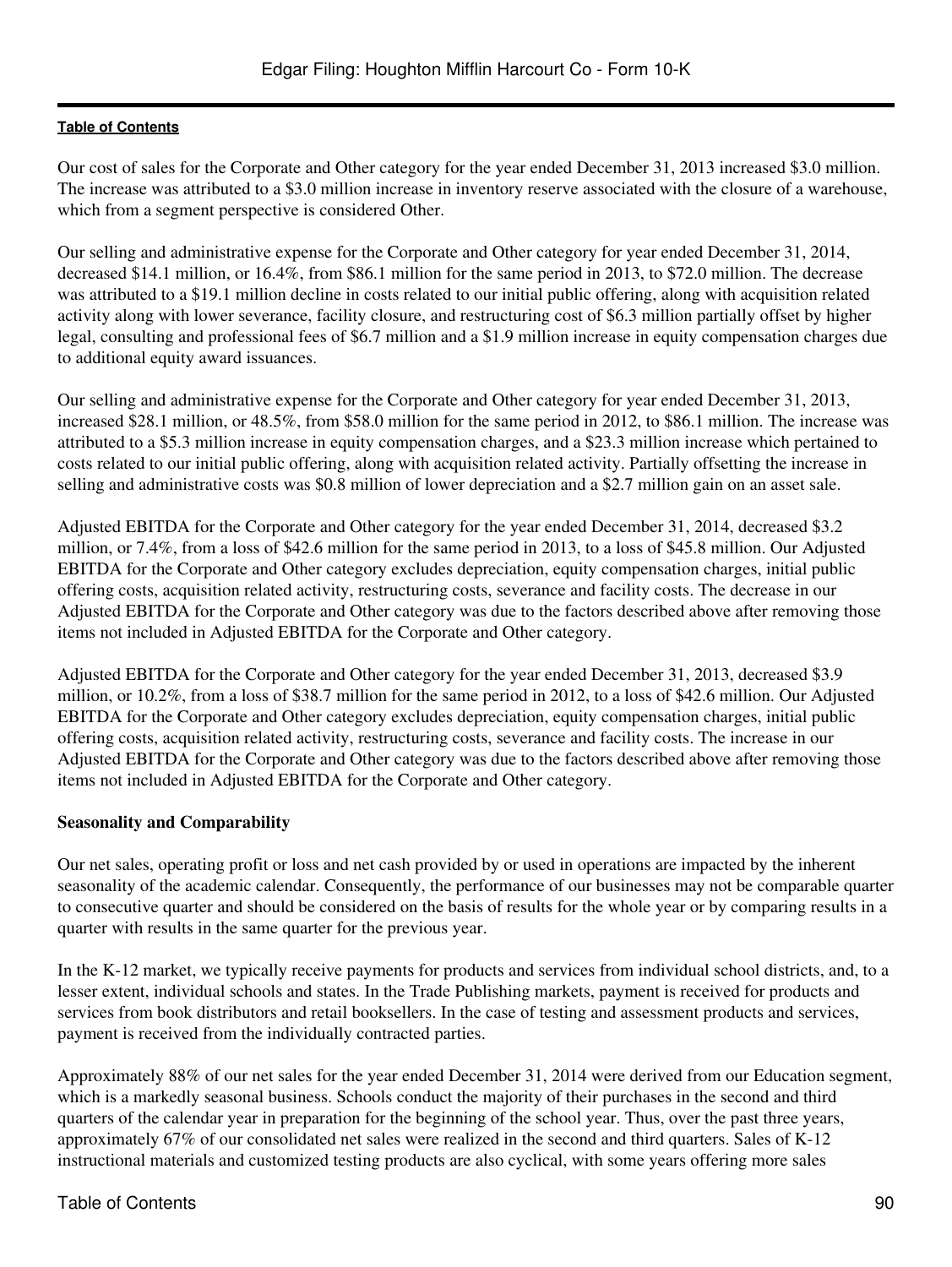# Edgar Filing: Houghton Mifflin Harcourt Co - Form 10-K

opportunities than others. The amount of funding available at the state level for educational materials also has a significant effect on year-to-year net sales. Although the loss of a single customer would not have a material adverse effect on our business, schedules of school adoptions and market acceptance of our products can materially affect year-to-year net sales performance.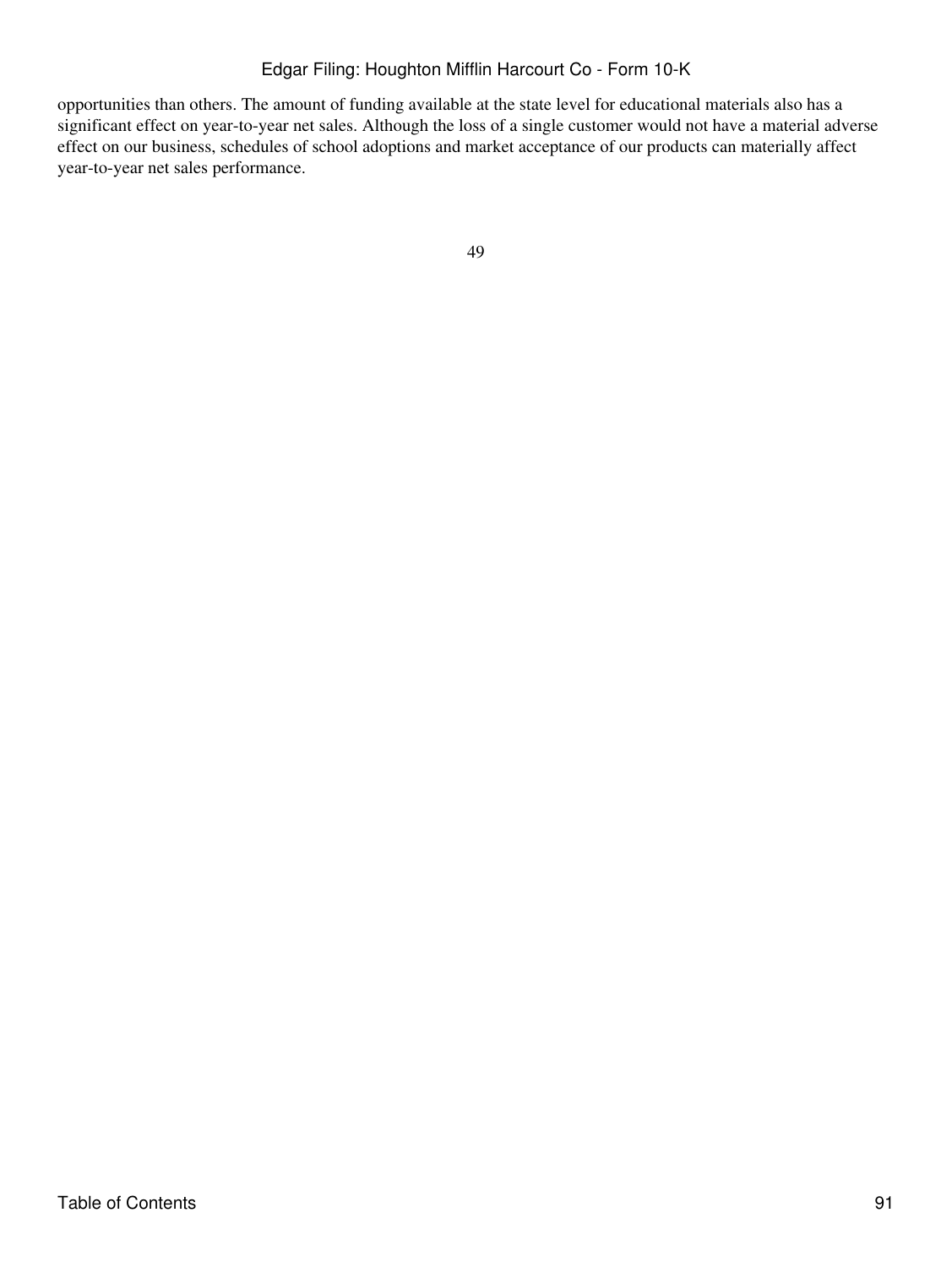The following table is indicative of the seasonality of our business and the related results:

# **Quarterly Results of Operations**

| (in thousands)                                                                                                                            | First<br>Quarter<br>2013 | <b>Second</b><br><b>Quarter</b><br>2013 | <b>Third</b><br>Quarter<br>2013 | Fourth<br>Quarter<br>2013 | <b>First</b><br>Quarter<br>2014 | <b>Second</b><br>Quarter<br>2014 | <b>Third</b><br>Quarter<br>2014 | Fourth<br>Quarter<br>2014 |
|-------------------------------------------------------------------------------------------------------------------------------------------|--------------------------|-----------------------------------------|---------------------------------|---------------------------|---------------------------------|----------------------------------|---------------------------------|---------------------------|
| Education                                                                                                                                 |                          |                                         |                                 |                           |                                 |                                  |                                 |                           |
| segment                                                                                                                                   | \$126,827                | \$323,733                               | \$504,585                       | \$252,763                 | \$121,874                       | \$364,618                        | \$504,724                       | \$217,926                 |
| <b>Trade Publishing</b>                                                                                                                   |                          |                                         |                                 |                           |                                 |                                  |                                 |                           |
| segment                                                                                                                                   | 39,767                   | 39,218                                  | 45,605                          | 46,114                    | 32,059                          | 37,272                           | 46,284                          | 47,559                    |
| Net sales                                                                                                                                 | 166,594                  | 362,951                                 | 550,190                         | 298,877                   | 153,933                         | 401,890                          | 551,008                         | 265,485                   |
| Costs and<br>expenses:                                                                                                                    |                          |                                         |                                 |                           |                                 |                                  |                                 |                           |
| Cost of sales,<br>excluding<br>pre-publication<br>and publishing<br>rights                                                                |                          |                                         |                                 |                           |                                 |                                  |                                 |                           |
| amortization                                                                                                                              | 87,060                   | 158,756                                 | 214,750                         | 124,493                   | 92,648                          | 166,796                          | 205,395                         | 123,887                   |
| Publishing rights<br>amortization                                                                                                         | 39,450                   | 33,137                                  | 33,501                          | 33,500                    | 30,751                          | 24,776                           | 25,048                          | 25,049                    |
| Pre-publication<br>amortization                                                                                                           | 26,157                   | 30,496                                  | 31,815                          | 33,247                    | 28,974                          | 32,063                           | 33,463                          | 35,193                    |
| Cost of sales                                                                                                                             | 152,667                  | 222,389                                 | 280,066                         | 191,240                   | 152,373                         | 223,635                          | 263,906                         | 184,129                   |
| Selling and<br>administrative                                                                                                             | 130,236                  | 133,467                                 | 156,592                         | 160,592                   | 137,010                         | 152,283                          | 167,741                         | 155,501                   |
| Other intangible<br>asset                                                                                                                 |                          |                                         |                                 |                           |                                 |                                  |                                 |                           |
| amortization<br>Impairment<br>charge for<br>investment in<br>preferred stock,<br>intangible assets,<br>pre-publication<br>costs and fixed | 10,752                   | 2,681                                   | 2,654                           | 2,881                     | 2,945                           | 3,007                            | 3,029                           | 3,189                     |
| assets                                                                                                                                    |                          | 8,500                                   |                                 | 500                       |                                 | 1,279                            |                                 | 400                       |
| Severance and<br>other charges                                                                                                            | 1,928                    | 1,553                                   | 3,343                           | 3,216                     | 1,757                           | 3,362                            | 181                             | 2,000                     |
| Operating income<br>$(\text{loss})$                                                                                                       | (128,989)                | (5,639)                                 | 107,535                         | (59, 552)                 | (140, 152)                      | 18,324                           | 116,151                         | (79, 734)                 |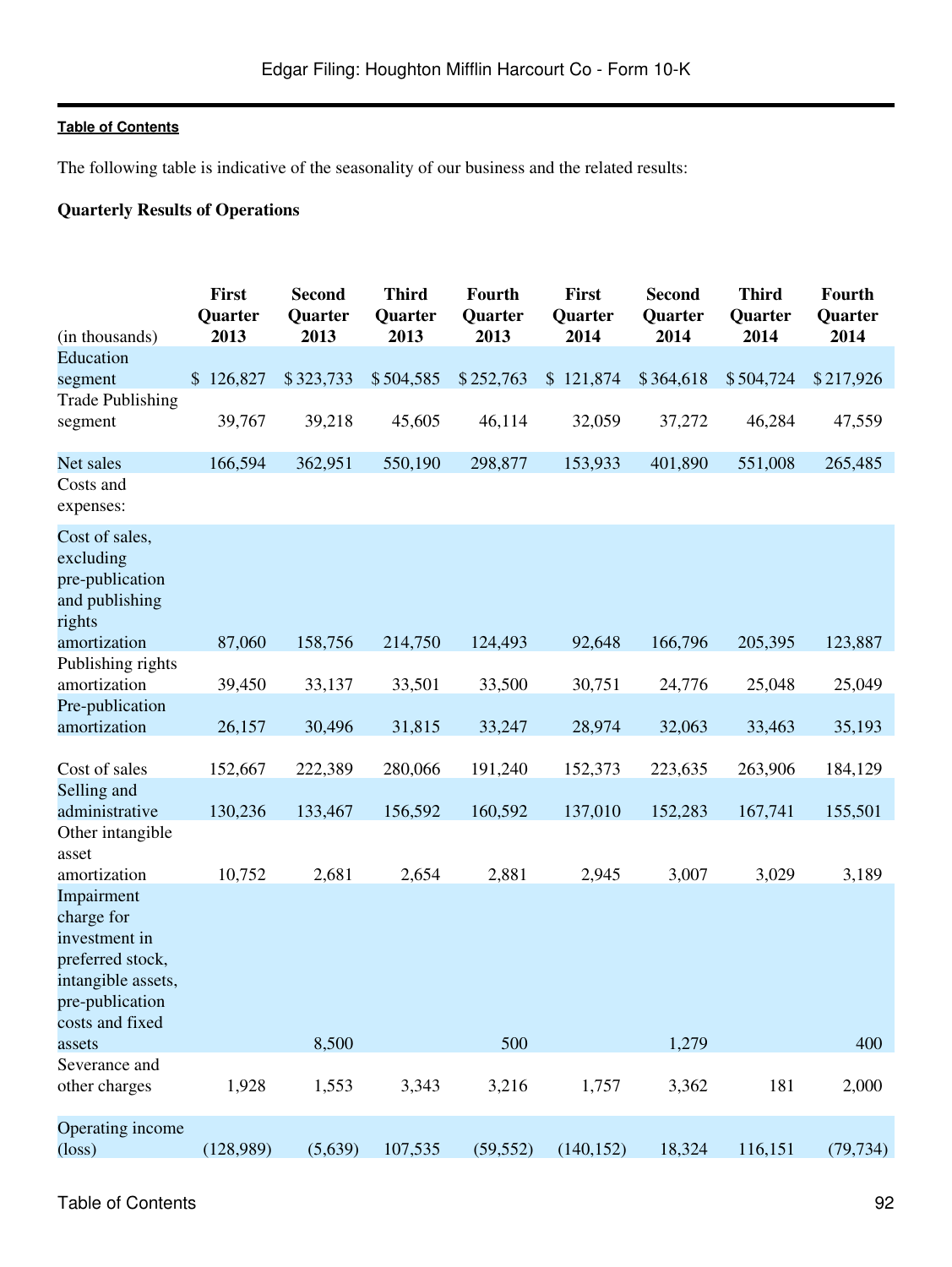| Edgar Filing: Houghton Mifflin Harcourt Co - Form 10-K |  |  |  |
|--------------------------------------------------------|--|--|--|
|--------------------------------------------------------|--|--|--|

| Other income<br>(expense)                                  |            |           |         |          |                        |                        |           |             |
|------------------------------------------------------------|------------|-----------|---------|----------|------------------------|------------------------|-----------|-------------|
| Interest expense                                           | (5,907)    | (5,678)   | (5,041) | (4,718)  | (4,297)                | (4,395)                | (4,662)   | (4,891)     |
| Change in fair<br>value of<br>derivative                   |            |           |         |          |                        |                        |           |             |
| instruments                                                | (530)      | 51        | 250     | (23)     | (103)                  | (205)                  | (1,252)   | (33)        |
| Loss on<br>extinguishment<br>of debt                       |            | (598)     |         |          |                        |                        |           |             |
| Income (loss)<br>before taxes                              | (135, 426) | (11, 864) | 102,744 | (64,293) | (144, 552)             | 13,724                 | 110,237   | (84, 658)   |
| Income tax<br>expense (benefit)                            | 1,955      | 2,402     | (2,368) | 358      | 1,783                  | 2,176                  | 3,207     | (924)       |
| Net income (loss) $\{(137,381)$ $\{(14,266)$ $\{(105,112)$ |            |           |         |          | $(64,651)$ $(146,335)$ | 11,548<br>$\mathbb{S}$ | \$107,030 | \$ (83,734) |

During the first quarter of 2014, we recorded an out-of-period correction of approximately \$1.1 million reducing net sales and increasing deferred revenue that should have been deferred previously. In addition, during the first quarter of 2014, we recorded approximately \$3.5 million of incremental expense, primarily commissions, related to the prior year. These out-of-period corrections had no impact on our debt covenant compliance. Management believes these out-of-period corrections are not material to the current period financial statements or any previously issued financial statements and does not expect them to be material for the full fiscal year 2014. Additionally, we revised previously reported balance sheet amounts to severance and other charges of \$7.3 million, which has been reclassified as long-term and to current deferred revenue of \$5.2 million which has also been reclassified as long-term. The revision was not material to the reported consolidated balance sheet for any previously filed periods.

During the fourth quarter of 2013, we recorded an out-of-period correction of approximately \$5.7 million of additional net sales that was deferred and should have been recognized previously in 2011 (\$4.5 million), 2012 (\$0.9 million), and the first nine months of 2013 (\$0.3 million). In addition, during 2013, we recorded approximately \$2.6 million of incremental expense related to prior years. These out-of-period corrections had no impact on cash or debt covenants compliance. Management believes these out-of-period corrections are not material to the current period financial statements or any previously issued financial statements.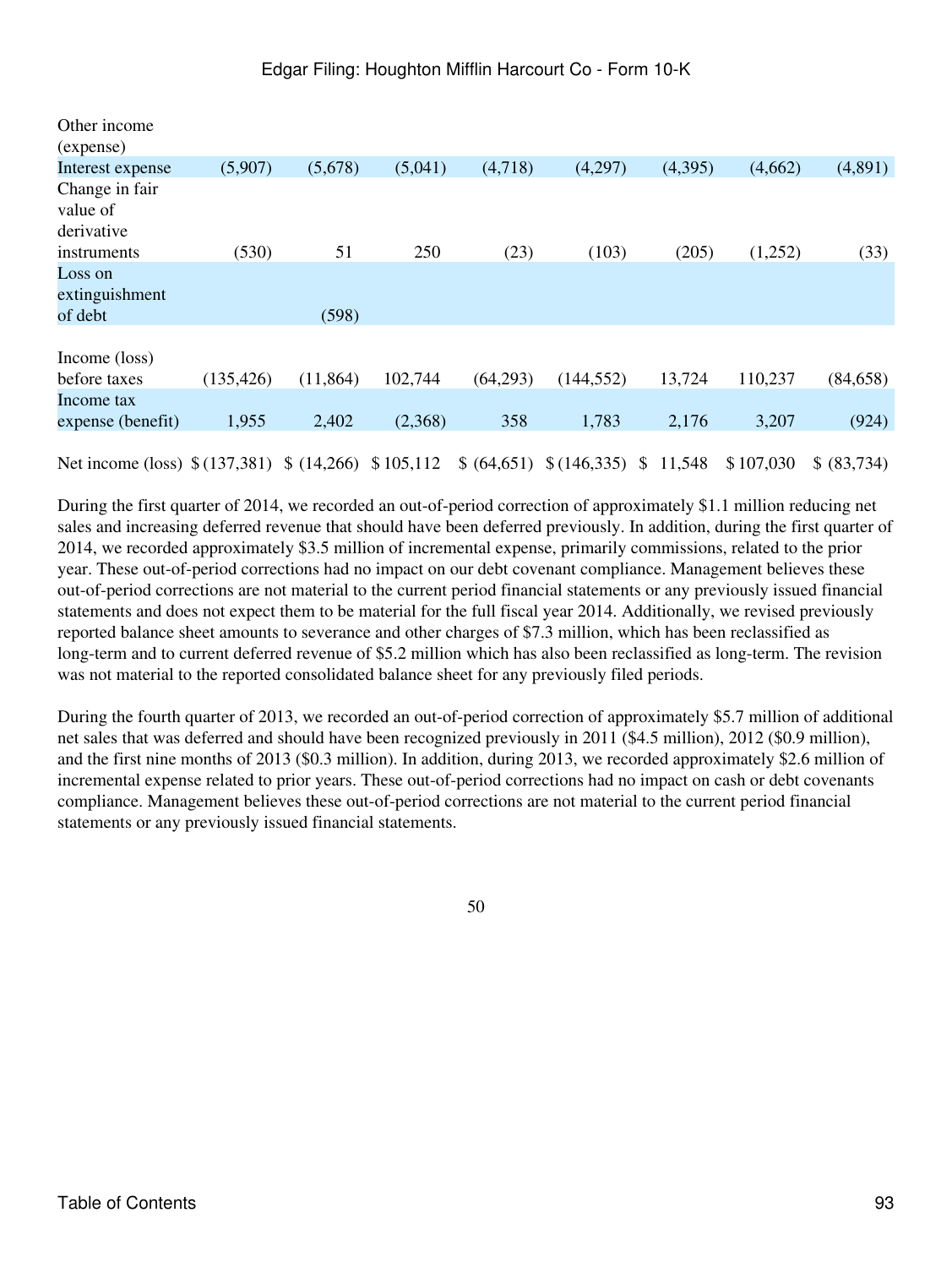The fourth quarter of 2013 was positively impacted by an agreement with a reseller for product sales in private, parochial, and charter school markets.

## **Liquidity and Capital Resources**

|                                   | December 31, |           |           |  |  |  |  |
|-----------------------------------|--------------|-----------|-----------|--|--|--|--|
| (in thousands)                    | 2014         | 2013      | 2012      |  |  |  |  |
| Cash and cash equivalents         | \$456,581    | \$313,628 | \$329,078 |  |  |  |  |
| Short-term investments            | 286,764      | 111.721   | 146,041   |  |  |  |  |
| Current portion of long-term debt | 67,500       | 2,500     | 2,500     |  |  |  |  |
| Long-term debt                    | 175,625      | 243,125   | 245,625   |  |  |  |  |

|                                           | For the year ended December 31, |           |           |  |  |  |
|-------------------------------------------|---------------------------------|-----------|-----------|--|--|--|
|                                           | 2014                            | 2013      | 2012      |  |  |  |
| Net cash provided by operating activities | \$491,043                       | \$157.203 | \$104,802 |  |  |  |

On June 22, 2012, our creditors converted the First Lien Credit Agreement consisting of the Term Loan with an aggregate outstanding principal balance of \$2.6 billion and the Revolving Loan with an aggregate outstanding principal balance of \$235.8 million and the outstanding \$300.0 million principal amount of 10.5% Senior Notes to 100 percent pro rata ownership of our common stock.

On May 22, 2012, we entered into a new \$500.0 million senior secured credit facility, which was converted into an exit facility on the effective date of the emergence from Chapter 11. As a result, our existing senior secured credit facilities consist of a \$250.0 million asset-based revolving credit facility and a \$250.0 million term loan facility. The proceeds from the initial borrowings under the senior secured credit facilities were used to fund the costs of the reorganization and provide post-closing working capital to the Company.

Under both the revolving credit facility and the term loan facility, Houghton Mifflin Harcourt Publishers Inc., HMH Publishers LLC and Houghton Mifflin Harcourt Publishing Company are the borrowers (the Borrowers), and Citibank, N.A. acts as both the administrative agent and the collateral agent.

The obligations under our senior secured credit facilities are guaranteed by the Company and each of its direct and indirect for profit domestic subsidiaries (other than the Borrowers) (collectively, the Guarantors) and are secured by all capital stock and other equity interests of the Borrowers and the Guarantors and substantially all of the other tangible and intangible assets of the Borrowers and the Guarantors, including without limitation, receivables, inventory, equipment, contract rights, securities, patents, trademarks, other intellectual property, cash, bank accounts and securities accounts and owned real estate. The revolving credit facility is secured by first priority liens on receivables, inventory, deposit accounts, securities accounts, instruments, chattel paper and other assets related to the foregoing (the Revolving First Lien Collateral), and second priority liens on the collateral which secures the term loan facility on a first priority basis. The term loan facility is secured by first priority liens on the capital stock and other equity interests of the Borrower and the Guarantors, equipment, owned real estate, trademarks and other intellectual property, general intangibles that are not Revolving First Lien Collateral and other assets related to the foregoing, and second priority liens on the Revolving First Lien Collateral.

Borrowings under the term loan facility are payable in equal quarterly amounts totaling 1.0% per annum of the original term loan facility amount prior to the maturity date of the term loan facility, with the remaining unpaid

## Table of Contents 94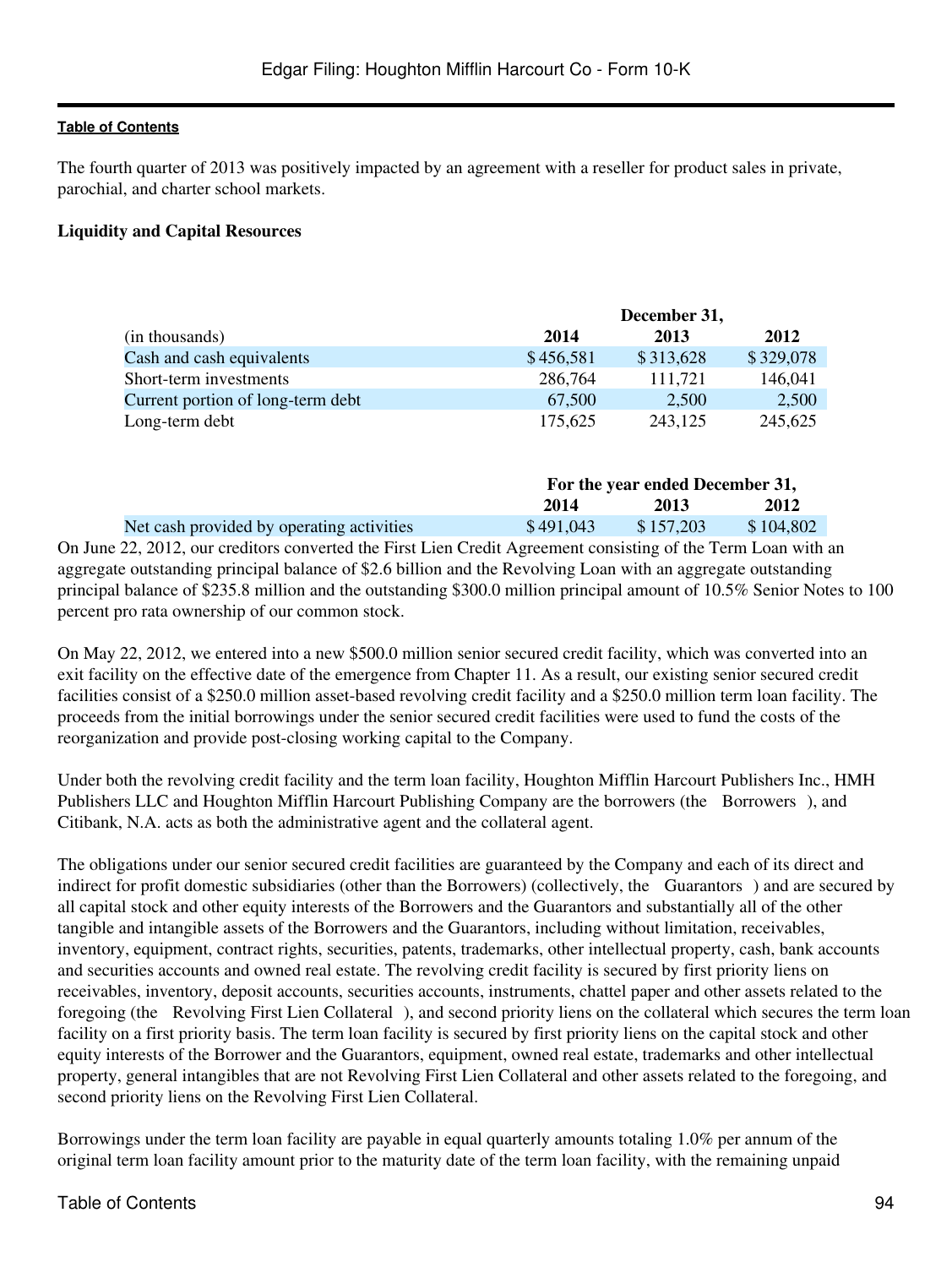# Edgar Filing: Houghton Mifflin Harcourt Co - Form 10-K

balance due and payable at maturity. No amortization payments are required with respect to the revolving credit facility.

The revolving credit facility is available based on a borrowing base comprised of eligible inventory and eligible receivables. Up to \$40.0 million of the revolving credit facility is available for issuances of letters of credit. The amount of any outstanding letters of credit reduce availability under the revolving credit facility on a dollar for dollar basis.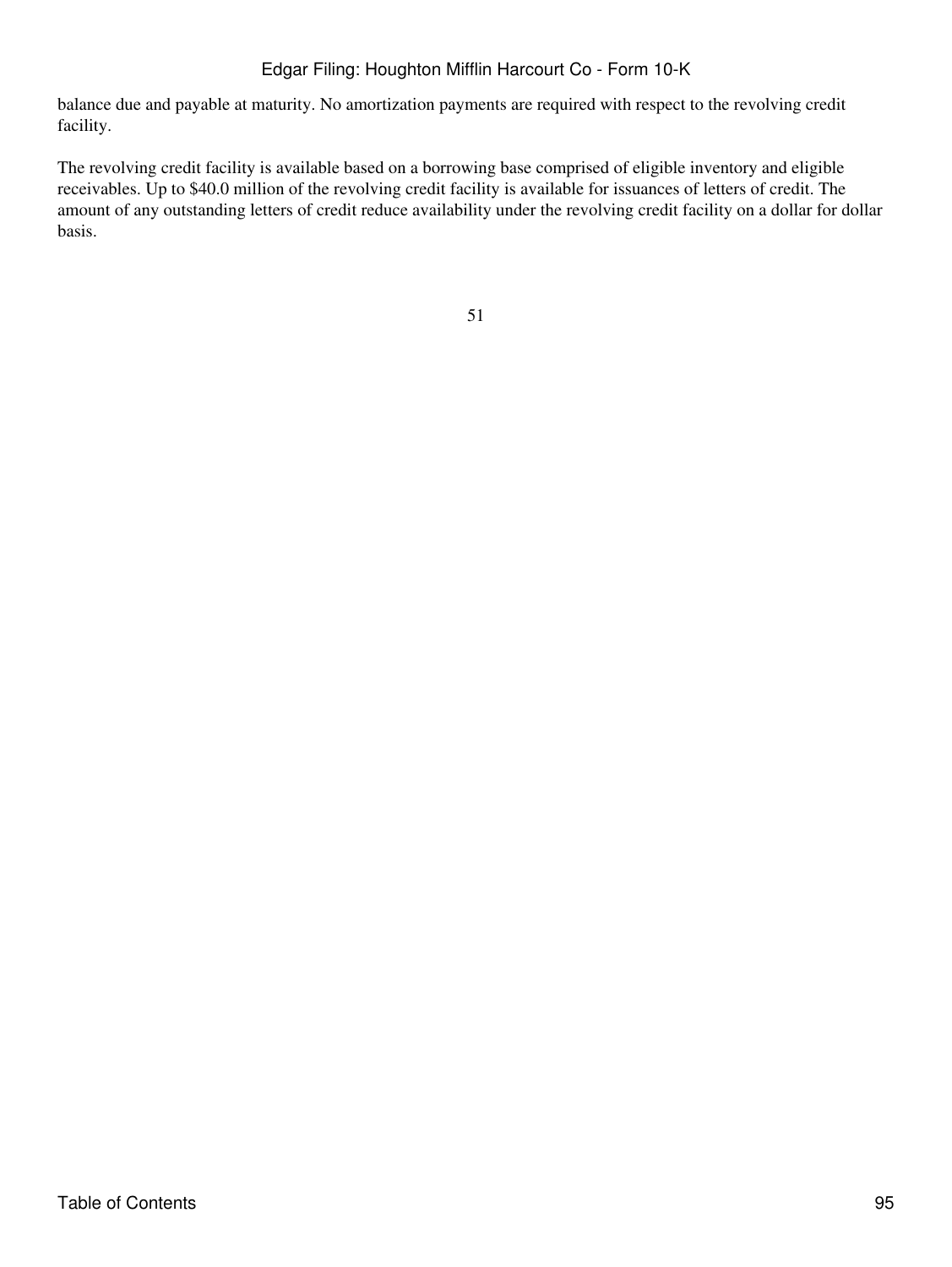The revolving credit facility has a term of five years and the interest rate for borrowings under the revolving credit facility is based on, at the Borrowers election, LIBOR or an alternate base rate, plus in each case a margin that is determined based on average daily availability. The term loan facility has a term of six years and the interest rate for borrowings under the term loan facility is based on, at the Borrowers election, LIBOR plus 3.25% per annum or the alternate base rate plus 2.25%. The LIBOR rate under the term loan facility is subject to a minimum floor of 1.00%. As of December 31, 2014, the interest rate of the term loan facility was 4.25%. As of December 31, 2014, we had approximately \$243.1 million outstanding under our term loan facility and no amounts outstanding under our revolving credit facility. We had approximately \$220.0 million of borrowing availability under our revolving credit facility and approximately \$20.2 million of outstanding letters of credit as of December 31, 2014.

On January 15, 2014, we amended our term loan facility to, among other things, reduce the interest rates applicable to the loans under the term loan facility. As a result of the amendment, interest rates for loans under the term loan facility are (i) the alternate base rate plus 2.25% per annum, a reduction from the alternate base rate plus 3.25% in effect prior to the amendment, and (ii) LIBOR plus 3.25% per annum, a reduction from LIBOR plus 4.25% in effect prior to the amendment.

The term loan facility contains financial covenants based on a defined EBITDA calculation requiring the Company, on a consolidated basis, to maintain a certain minimum interest coverage ratio and a certain maximum leverage ratio. The interest coverage ratio is now 9.0 to 1.0 for fiscal quarters through maturity. The maximum leverage ratio is now 2.0 to 1.0 for fiscal quarters through maturity. The revolving credit facility contains a minimum fixed charge coverage ratio which is tested if availability is less than the greater of \$31.25 million and 15% of the lesser of the total commitment and the borrowing base then in effect, or less than \$20.0 million if certain conditions are met. We were in compliance with each of these covenants in the term loan facility as of December 31, 2014, and the minimum fixed charge coverage ratio was not applicable under the revolving credit facility. The senior secured credit facilities also contain customary restrictive covenants, including limitations on incurrence of indebtedness, incurrence of liens, transactions with affiliates, mergers, dividends and other distributions, asset dispositions and investments.

Additionally, we are subject to Excess Cash Flow provisions under the term loan facility which are predicated upon our leverage ratio and cash flow. As of December 31, 2014, we are required to pay approximately \$65.0 million under this provision. Accordingly, this amount has been classified in our current portion of long-term debt.

Our senior secured credit facilities contain customary events of default, subject to applicable grace periods, including for nonpayment of principal, interest or other amounts, violation of covenants, incorrectness of representations or warranties in any material respect, cross default to material indebtedness, material monetary judgments, ERISA defaults, insolvency, actual or asserted invalidity of loan documents or material security and change of control.

We had \$456.6 million of cash and cash equivalents and \$286.8 million of short-term investments as of December 31, 2014. We had \$313.6 million of cash and cash equivalents and \$111.7 million of short-term investments as of December 31, 2013.

We expect our net cash provided by operations combined with our cash and cash equivalents and borrowings under our revolving credit facility to provide sufficient liquidity to fund our current obligations, capital spending, debt service requirements and working capital requirements over at least the next twelve months.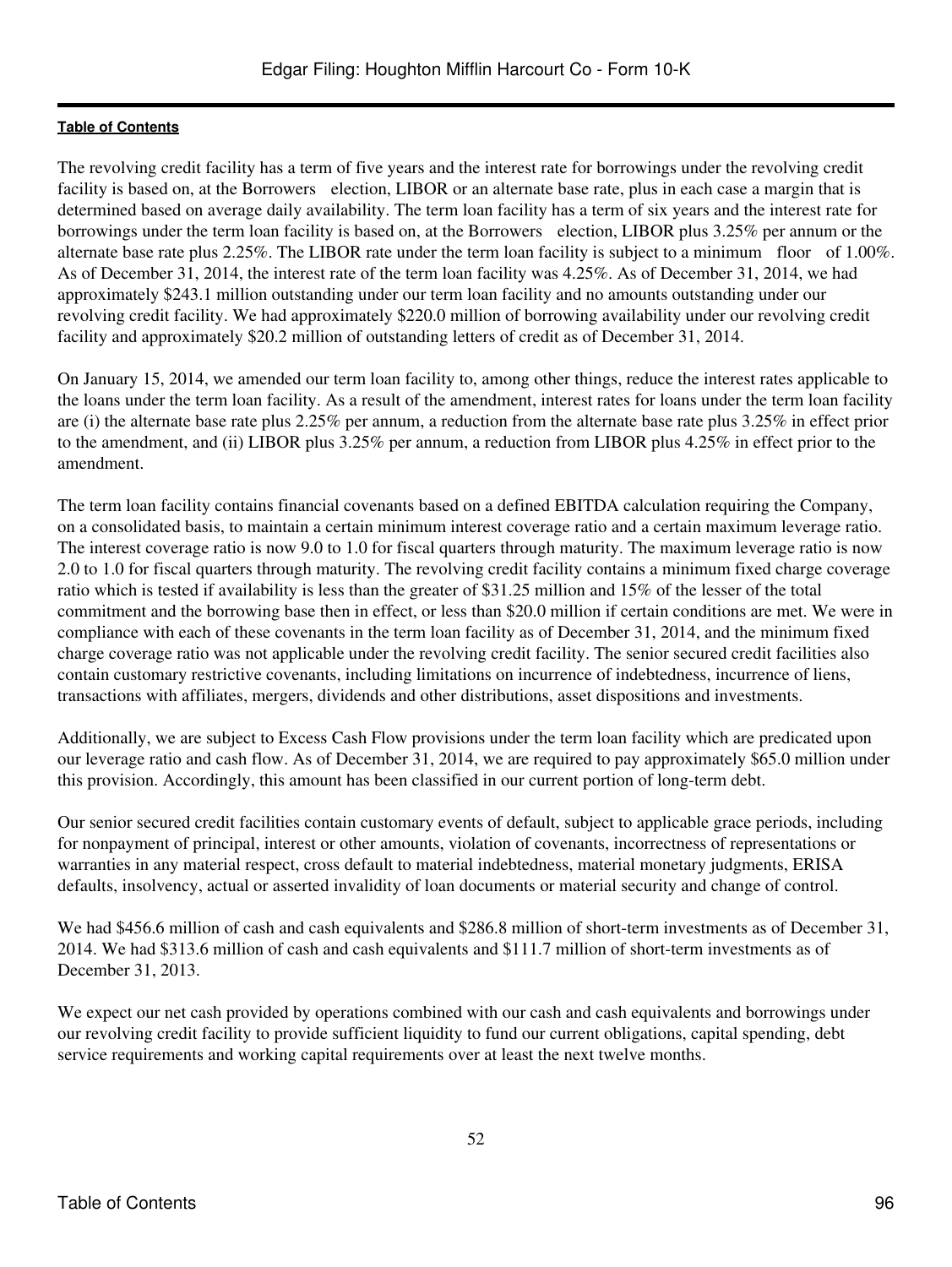## *Operating activities*

Net cash provided by operating activities was \$491.0 million for the year ended December 31, 2014, a \$333.8 million increase from the \$157.2 million provided by operating activities for the year ended December 31, 2013. The increase in cash provided by operating activities from 2013 to 2014 was primarily driven by favorable net changes in operating assets and liabilities of \$354.4 million. These changes were primarily due to favorable changes in deferred revenue of \$228.4 million attributed to increased billings and change in product mix, favorable changes in accounts receivable of \$153.5 million, favorable changes in royalties of \$7.4 million, partially offset by unfavorable changes in inventories and accounts payable of \$17.2 million and \$4.5 million, respectively, and unfavorable net changes in other operating assets and liabilities of \$13.2 million. Further, the increase was partially offset by less profitable operations, net of non-cash charges, of \$20.6 million.

Net cash provided by operating activities was \$157.2 million for the year ended December 31, 2013, a \$52.4 million increase from the \$104.8 million provided by operating activities for the year ended December 31, 2012. The increase in cash provided by operating activities from 2012 to 2013 was primarily driven by lower interest of \$101.9 million, a direct result of the substantial reduction in debt related to our Chapter 11 reorganization, offset by \$22.1 million of less profitable operations, and by unfavorable net changes in operating assets and liabilities of \$27.4 million. These changes were primarily as a result of unfavorable changes in accounts receivable of \$113.9 million due to timing, unfavorable changes in inventory of \$29.1 million and in other assets and liabilities of \$0.1 million partially offset by favorable changes in deferred revenue of \$55.3 million, as deferred revenue declined in 2012 as a result of the lower adoption market, which is the primary driver of deferred revenue, and accounts payable of \$45.7 million due to the timing of payments, and favorable changes in severance of \$14.7 million.

## *Investing activities*

Net cash used in investing activities was \$367.6 million for the year ended December 31, 2014, an increase of \$199.0 million from the \$168.6 million used in investing activities for the year ended December 31, 2013. The increase in cash investing expenditures is primarily attributed to a \$209.2 million increase in net purchases of short-term investments attributed to the 2014 cash generation. Further, there was a decrease in proceeds from sale of assets of \$4.8 million for 2013 activity that did not occur in 2014. The overall increase in net cash used in investing activities was offset by a decrease in acquisition of business activity expenditures of \$9.6 million and \$3.9 million in pre-publication costs and property, plant and equipment, due to improvements in capital allocation management.

Net cash used in investing activities was \$168.6 million for the year ended December 31, 2013, a decrease of \$127.4 million from the \$296.0 million used in investing activities for the year ended December 31, 2012. The decrease in cash investing expenditures is primarily attributed to an increase in net proceeds of \$179.3 million from short-term investment activity, offset by a \$21.1 million increase in additions to pre-publication costs and property, plant and equipment, primarily platforms. Although a portion of the increase is attributed to timing, there is a portion of the increase due to incremental spending as we prepare programs for an increase in upcoming adoptions over the next couple of years.

## *Financing activities*

Net cash provided by financing activities was \$19.5 million for the year ended December 31, 2014, an increase of \$23.6 million from the \$4.1 million of net cash used in financing activities for the year ended December 31, 2013. The increase was due to proceeds from stock option exercises of \$22.7 million, partially offset by tax withholding payments related to net share settlements of restricted stock units of \$0.7 million. Further, in 2013, there were \$1.6 million of contingent consideration payments related to prior year acquisitions that did not occur in 2014.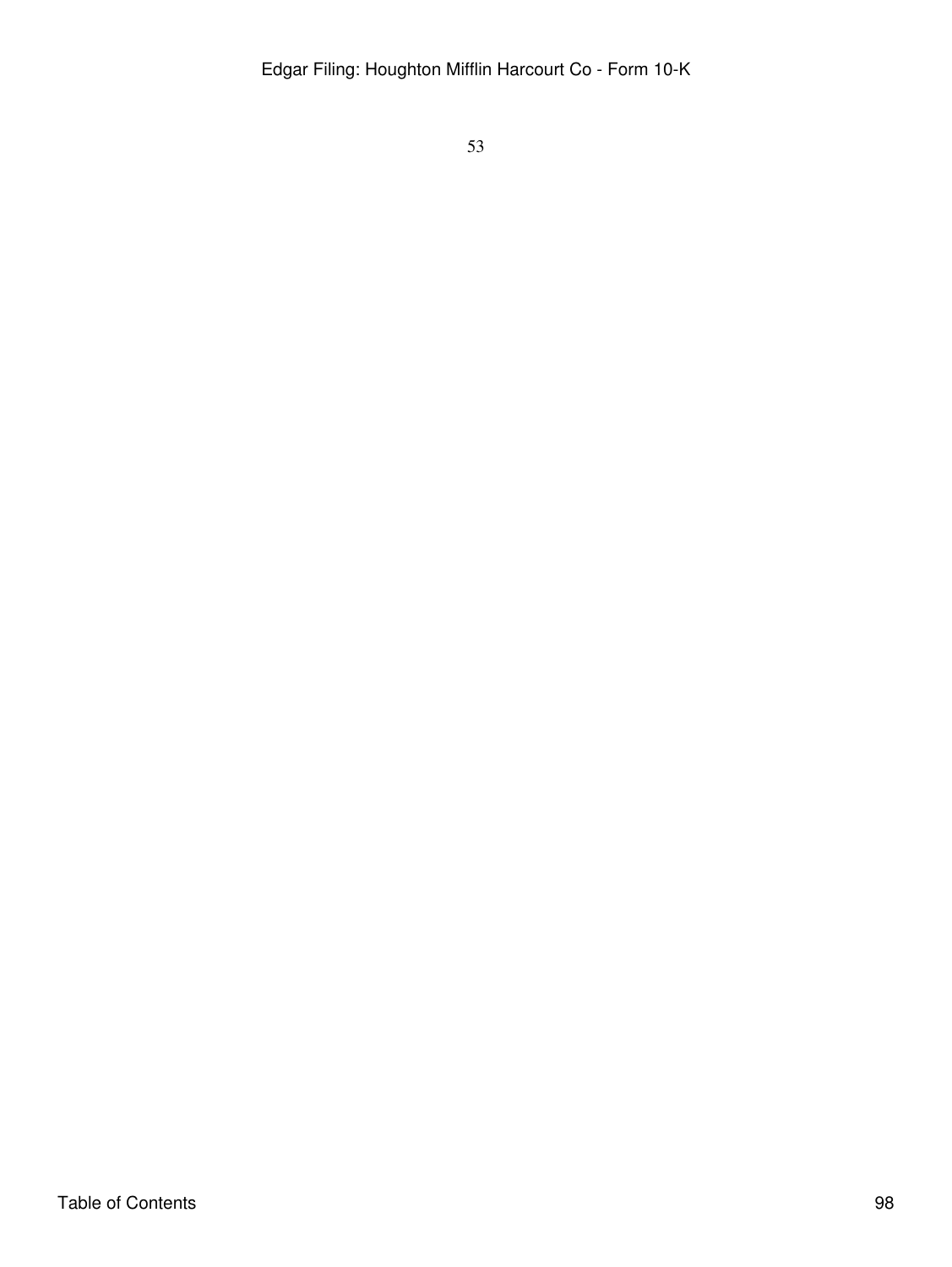Net cash used in financing activities was \$4.1 million for the year ended December 31, 2013, a decrease of \$110.7 million from the \$106.7 million net cash provided by financing activities for the year ended December 31, 2012. We paid \$2.5 million of principal payments in 2013 for our outstanding indebtedness under the term loan facility during 2013. During the year ended December 31, 2012, we received proceeds of \$250.0 million in connection with the initial borrowings under our term-loan facility. This amount was partially offset by our Chapter 11 reorganization costs and principal payments of long term debt of \$12.7 million.

## **Critical Accounting Policies and Estimates**

The preparation of financial statements in conformity with U.S. GAAP requires the use of estimates, assumptions and judgments by management that affect the reported amounts of assets, liabilities, net sales, expenses and related disclosure of contingent assets and liabilities in the amounts reported in the financial statements and accompanying notes. On an on-going basis, we evaluate our estimates and assumptions, including, but not limited to, book returns, allowance for bad debts, recoverability of advances to authors, valuation of inventory, financial instruments, depreciation and amortization periods, recoverability of long-term assets such as property, plant and equipment, capitalized pre-publication costs, other identified intangibles, goodwill, deferred revenue, income taxes, pensions and other postretirement benefits, contingencies, litigation and purchase accounting. We base our estimates on historical experience and on various other assumptions that we believe to be reasonable under the circumstances, the results of which form the basis for making judgments about the carrying value of assets and liabilities that are not readily apparent from other sources. Actual results may differ from those estimates. For a complete description of our significant accounting policies, see Note 3 of Notes to Consolidated Financial Statements included in Item 8, Financial Statements and Supplementary Data. The following policies and account descriptions include those

identified as critical to our business operations and the understanding of our results of operations.

#### **Revenue Recognition**

Revenue is recognized only once persuasive evidence of an arrangement with the customer exists, the sales price is fixed or determinable, delivery of products or services has occurred, title and risk of loss with respect to products have transferred to the customer, all significant obligations, if any, have been performed, and collection is probable.

We enter into certain contractual arrangements that have multiple elements, one or more of which may be delivered subsequent to the delivery of other elements. These multiple-deliverable arrangements may include print and digital media, professional development services, training, software licenses, access to hosted content, and various services related to the software including but not limited to hosting, maintenance and support, and implementation. For these multiple-element arrangements, we allocate revenue to each deliverable of the arrangement based on the relative selling prices of the deliverables. In such circumstances, we first determine the selling price of each deliverable based on (i) vendor-specific objective evidence of fair value (VSOE) if that exists, (ii) third-party evidence of selling price (TPE) when VSOE does not exist, or (iii) our best estimate of the selling price when neither VSOE nor TPE exists. Revenue is then allocated to the non-software deliverables as a group and to the software deliverables as a group using the relative selling prices of each of the deliverables in the arrangement, based on the selling price hierarchy. Non-software deliverables include print and digital textbooks and instructional materials, trade books, reference materials, assessment materials and multimedia instructional programs; licenses to book rights and content; access to hosted content; and services including test development, test delivery, test scoring, professional development, consulting and training when those services do not relate to software deliverables. Software deliverables include software licenses, software maintenance and support services, professional services and training when those services relate to software deliverables.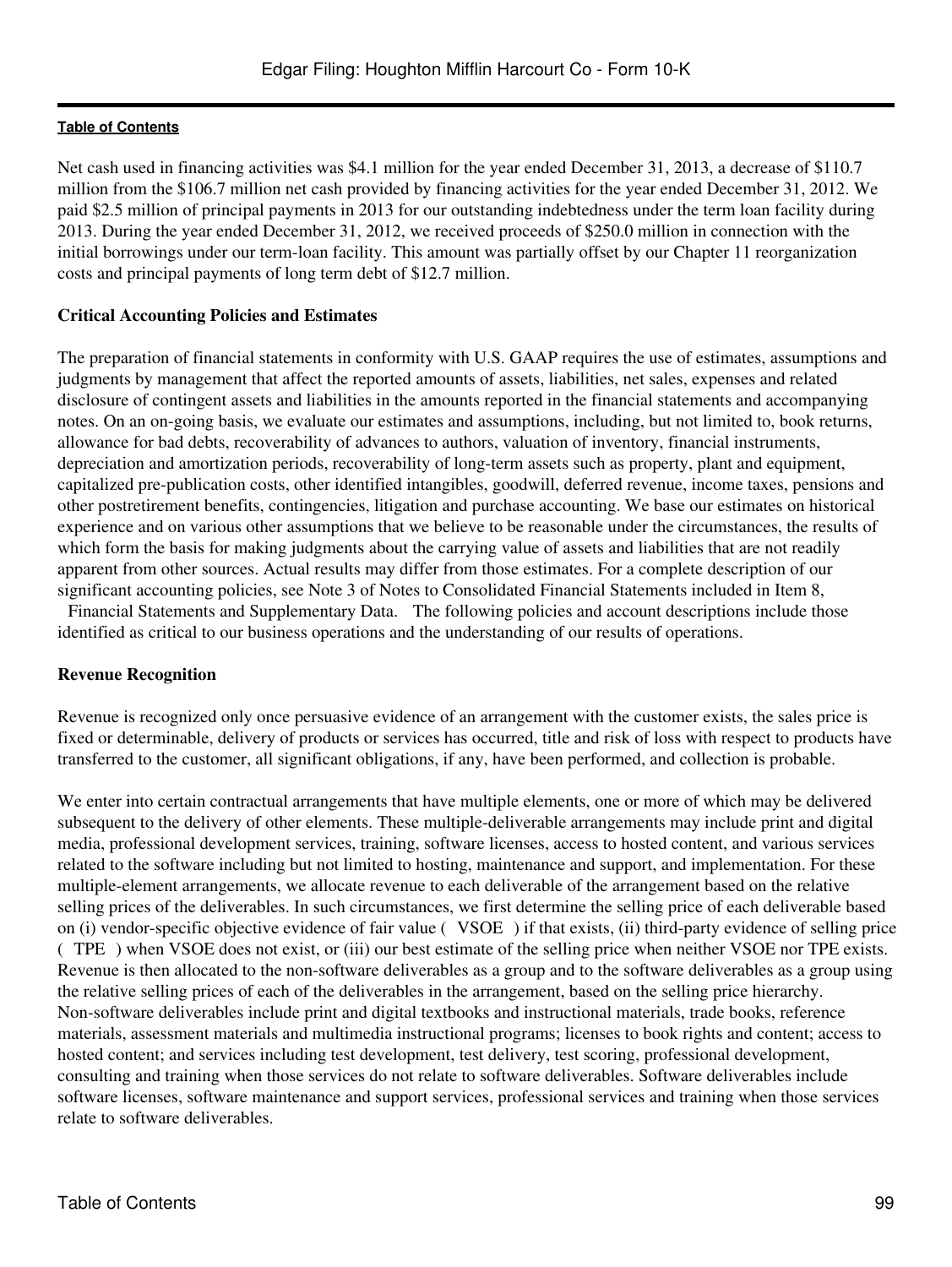For the non-software deliverables, we determine the revenue for each deliverable based on its relative selling price in the arrangement and we recognize revenue upon delivery of the product or service, assuming all other revenue recognition criteria have been met. Revenue for test delivery, test scoring and training is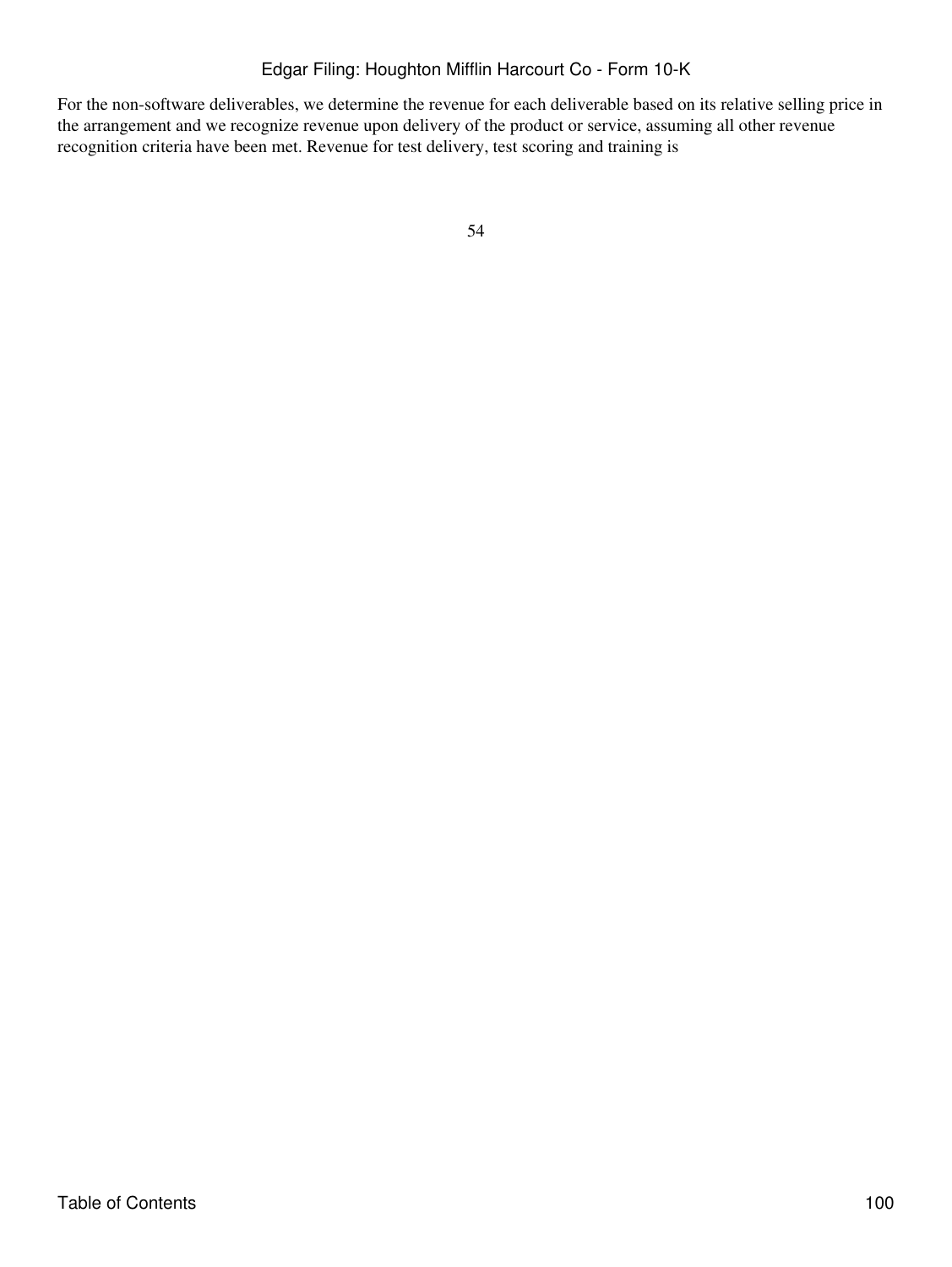recognized when the service has been completed. Revenue for test development, professional development, consulting and training is recognized as the service is provided. Revenue for access to hosted interactive content is recognized ratably over the term of the arrangement.

For the software deliverables as a group, we recognize revenue in accordance with the authoritative guidance for software revenue recognition. As our software licenses are typically sold with maintenance and support, professional services or training, we use the residual method to determine the amount of software license revenue to be recognized.

Under the residual method, arrangement consideration of the software deliverables as a group is allocated to the undelivered elements based upon VSOE of those elements, with the residual amount of the arrangement fee allocated to and recognized as license revenue upon delivery, assuming all other revenue recognition criteria have been met. If VSOE of one or more of the undelivered services or other elements does not exist, all revenues of the software-deliverables arrangement are deferred until delivery of all of those services or other elements has occurred, or until VSOE of each of those services or other elements can be established.

As products are shipped with right of return, a provision for estimated returns on these sales is made at the time of sale based on historical experience.

Shipping and handling fees charged to customers are included in net sales.

### **Accounts Receivable**

Accounts receivable are recorded net of allowances for doubtful accounts and reserves for book returns. In the normal course of business, we extend credit to customers that satisfy predefined criteria. We estimate the collectability of our receivables. Allowances for doubtful accounts are established through the evaluation of accounts receivable aging and prior collection experience to estimate the ultimate collectability of these receivables. Reserves for book returns are based on historical return rates and sales patterns. We determine the required reserves by segregating our returns into the applicable product or sales channel pools. Returns in the K-12 market have been historically low. We have experienced higher returns with respect to sales to resellers, international sales and Trade Publishing sales, which all result in a greater degree of risk and subjectivity when establishing the appropriate level of reserves for this customer base. At the time we determine that a receivable balance, or any portion thereof, is deemed to be permanently uncollectible, the balance is written off. The allowance for doubtful accounts and reserve for returns are reported as reductions of the accounts receivable balance and amounted to \$5.6 million and \$5.1 million, and \$22.2 million and \$35.5 million as of December 31, 2014 and 2013, respectively.

#### **Inventories**

Inventories are stated at the lower of weighted average cost or net realizable value. The level of obsolete and excess inventory is estimated on a program or title level-basis by comparing the number of units in stock with the expected future demand. The expected future demand of a program or title is determined by the copyright year, the previous years sales history, the subsequent years sales forecast, known forward-looking trends including our development cycle to replace the title or program and competing titles or programs. A change in sales trends could affect the estimated reserve. The inventory obsolescence reserve is reported as a reduction of the inventories balance and amounted to \$59.0 million and \$60.6 million as of December 31, 2014 and 2013, respectively.

## **Pre-publication Costs**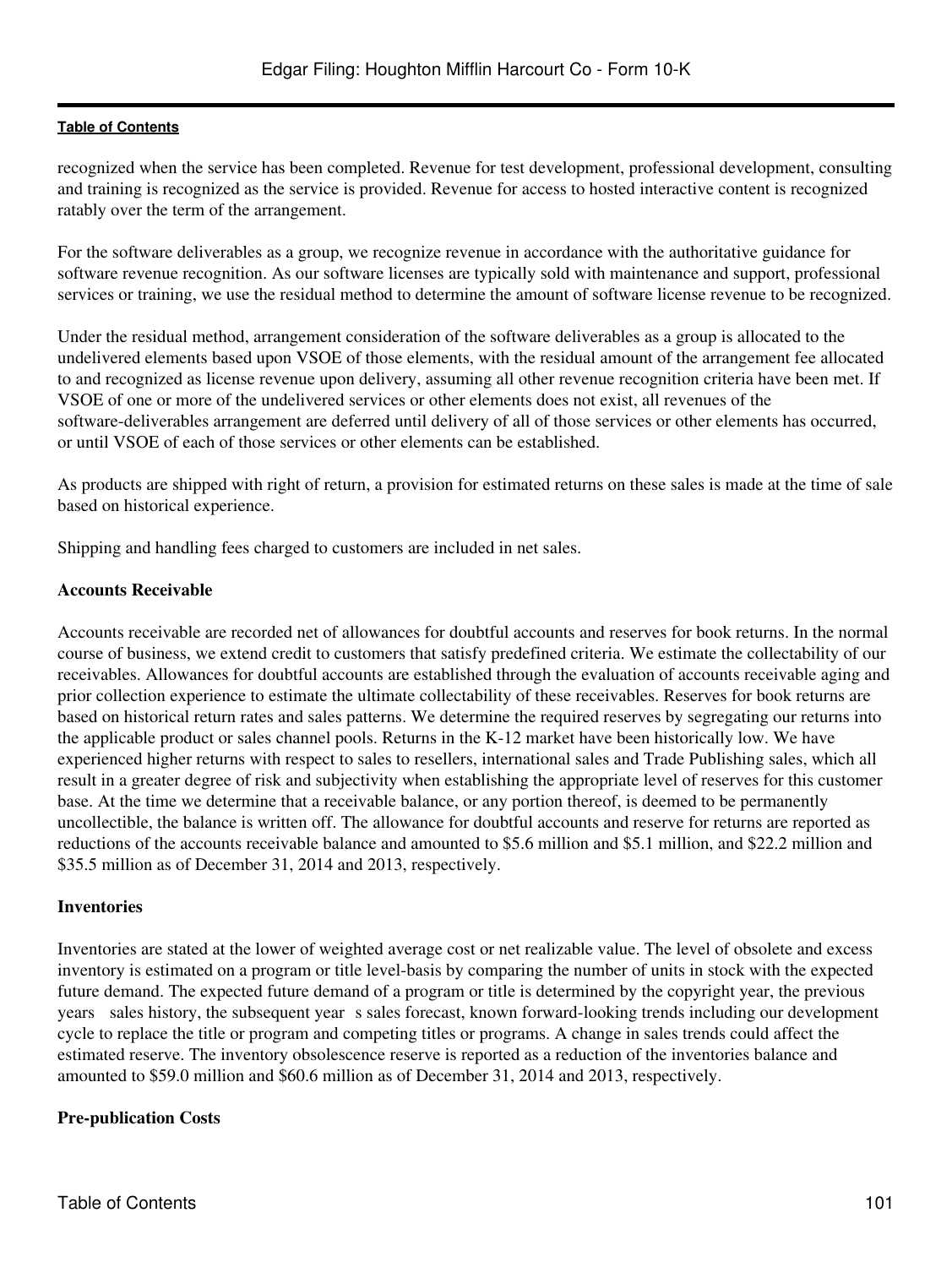Pre-publication costs are capitalized and are primarily amortized from the year of sale over five years using the sum-of-the-years-digits method, which is an accelerated method for calculating an asset s amortization. Under this method, the amortization expense recorded for a pre-publication cost asset is approximately 33%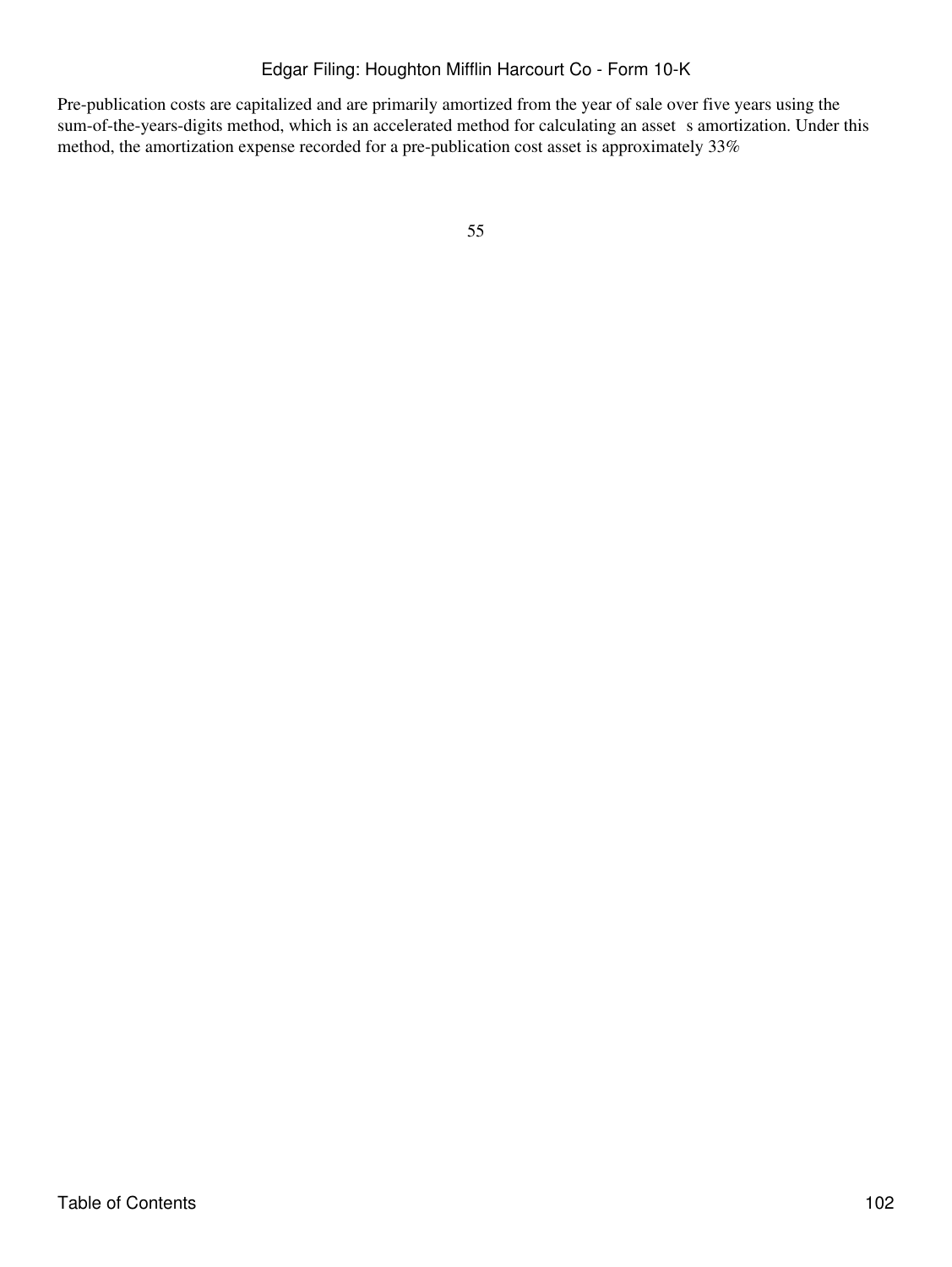(year 1), 27% (year 2), 20% (year 3), 13% (year 4) and 7% (year 5). We utilize this policy for all pre-publication costs, except with respect to our Trade Publishing young readers and general interest books, for which we expense such costs as incurred, and our assessment products, for which we use the straight-line amortization method. The amortization methods and periods chosen best reflect the pattern of expected sales generated from individual titles or programs. We periodically evaluate the remaining lives and recoverability of capitalized pre-publication costs, which are often dependent upon program acceptance by state adoption authorities.

Amortization expense related to pre-publication costs for the years ended December 31, 2014, 2013 and 2012 were \$129.7 million, \$121.7 million and \$137.7 million, respectively.

For the year ended December 31, 2014, no pre-publication costs were deemed to be impaired. For the years ended December 31, 2013 and 2012, pre-publication costs of \$1.1 million and \$0.4 million, respectively, were deemed to be impaired. The impairment was included as a charge to the statement of operations in the impairment charge for investment in preferred stock, intangible assets, pre-publication costs and fixed assets caption.

### **Goodwill and Indefinite-Lived Intangible Assets**

Goodwill and indefinite-lived intangible assets (certain trade names) are not amortized but are reviewed at least annually for impairment or earlier, if an indication of impairment exists. Recoverability of goodwill and indefinite lived intangibles is evaluated using a two-step process. In the first step, the fair value of a reporting unit is compared to its carrying value. If the fair value of a reporting unit exceeds the carrying value of the net assets assigned to a reporting unit, goodwill is considered not impaired and no further testing is required. If the carrying value of the net assets assigned to a reporting unit exceeds the fair value of a reporting unit, the second step of the impairment test is performed in order to determine the implied fair value of a reporting unit s goodwill. Determining the implied fair value of goodwill requires valuation of a reporting unit s tangible and intangible assets and liabilities in a manner similar to the allocation of purchase price in a business combination. If the carrying value of a reporting unit s goodwill exceeds its implied fair value, goodwill is deemed impaired and is written down to the extent of the difference. We estimate total fair value of each reporting unit using discounted cash flow analysis, and make assumptions regarding future net sales, gross margins, working capital levels, investments in new products, capital spending, tax, cash flows and the terminal value of the reporting unit. With regard to other intangibles with indefinite lives, we determine the fair value by asset, which is then compared to its carrying value to determine if the assets are impaired.

Goodwill is allocated entirely to our Education reporting unit. Determining the fair value of a reporting unit is judgmental in nature, and involves the use of significant estimates and assumptions. These estimates and assumptions may include net sales growth rates and operating margins used to calculate projected future cash flows, risk-adjusted discount rates, future economic and market conditions, the determination of appropriate market comparables as well as the fair value of individual assets and liabilities. Consistent with prior years, we used an income approach to establish the fair value of the reporting unit as of October 1, 2014. As in prior years, we used the most recent five year strategic plan as the initial basis of our analysis.

We completed our annual goodwill and indefinite-lived intangible asset impairment tests as of October 1, 2014, 2013, and 2012 and recorded a non-cash impairment charge of \$0.4 million, \$0.5 million and \$5.0 million for the years ended December 31, 2014, 2013, and 2012, respectively. The impairments principally related to two specific tradenames within the Trade Publishing segment in 2014 and 2013 and one specific tradename within the Education segment in 2012. The impairment charges resulted primarily from a decline in revenue from previously projected amounts as a result of the economic downturn and reduced educational spending by states and school districts.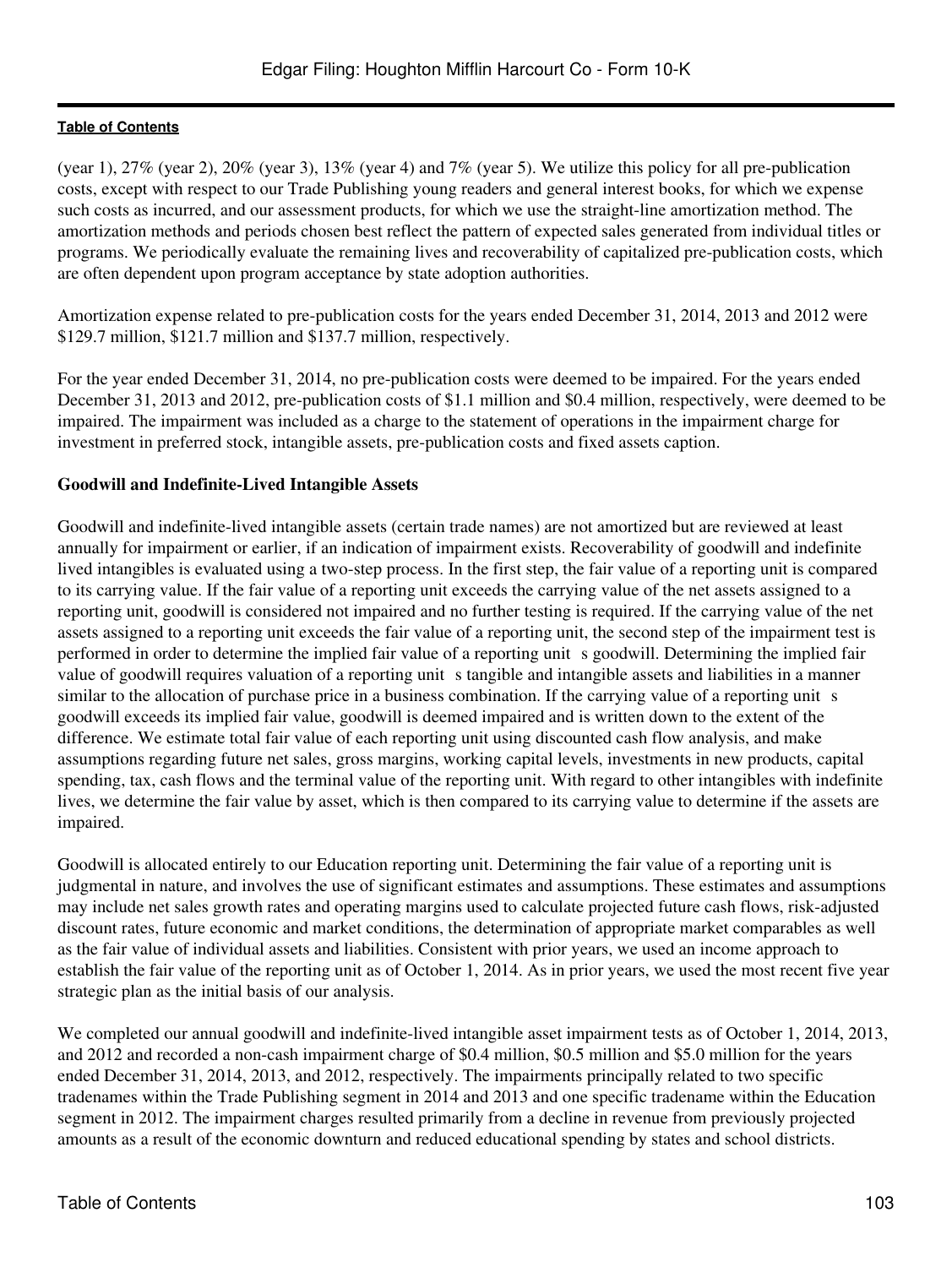### **Royalty Advances**

Royalty advances to authors are capitalized and represent amounts paid in advance of the sale of an author s product and are recovered as earned. As advances are recorded, a partial reserve may be recorded immediately based primarily upon historical sales experience to estimate the likelihood of recovery. Advances are evaluated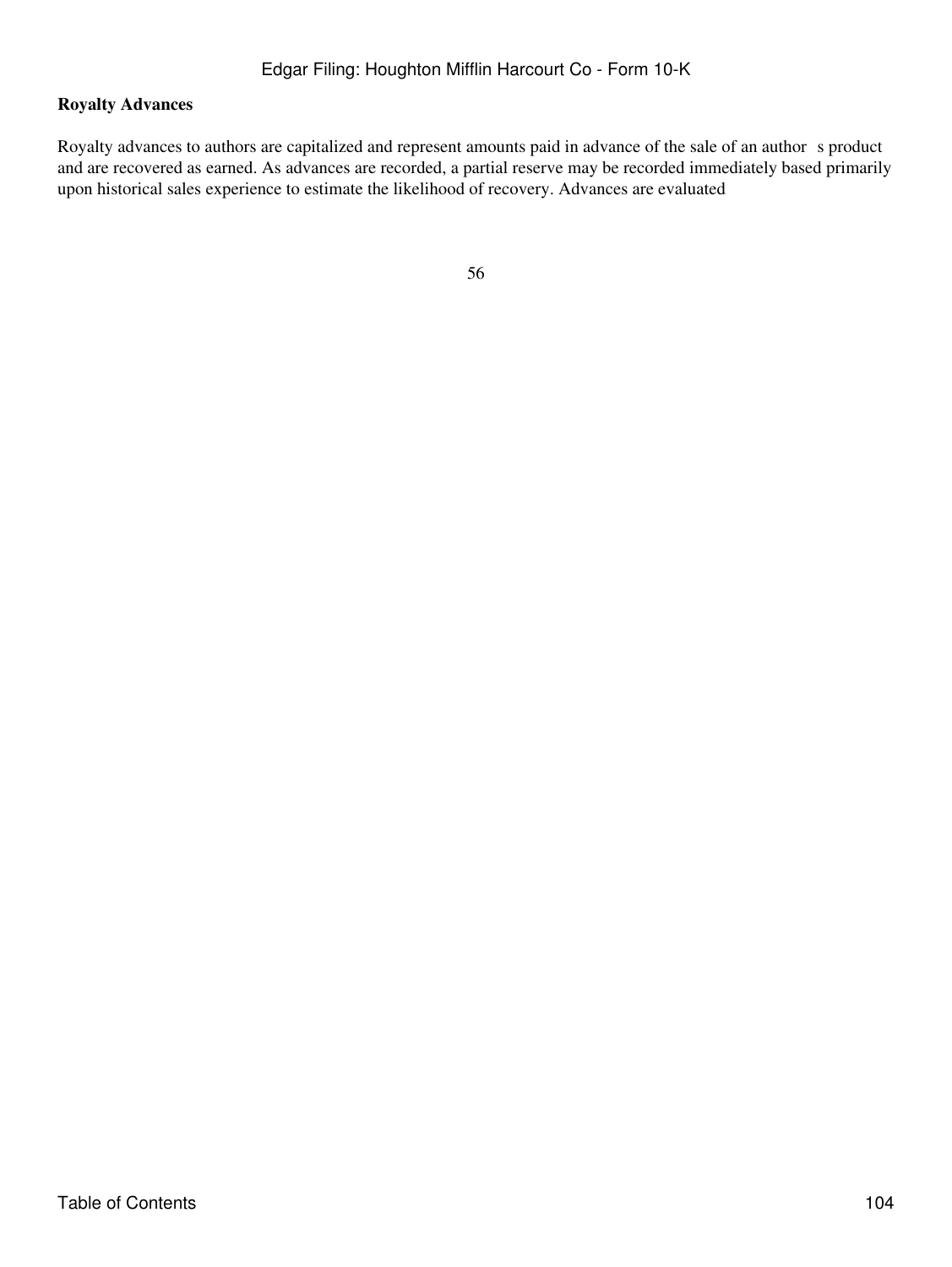periodically to determine if they are expected to be recovered. Any portion of a royalty advance that is not expected to be recovered is fully reserved. The reserve for royalty advances is reported as a reduction of the royalty advances to authors balance and amounted to \$55.0 million and \$41.2 million as of December 31, 2014 and 2013, respectively.

### **Stock-Based Compensation**

The fair value of each stock option grant was estimated on the date of grant using the Black-Scholes option pricing model, which requires management s use of highly subjective estimates and assumptions. The use of different estimates and assumptions in the option pricing model could have a material impact on the estimated fair value of option grants and the related expense. Historically, as a private company, we lacked company-specific historical and implied volatility information. Therefore, we estimate our expected volatility based on the historical volatility of our publicly traded peer companies and expect to continue to do so until such time as we have adequate historical data regarding the volatility of our traded stock price. The expected life assumption is based on the simplified method for estimating expected term for awards. This option has been elected as we do not have sufficient stock option exercise experience to support a reasonable estimate of the expected term. The risk-free interest rate is the yield currently available on U.S. Treasury zero-coupon issues with a remaining term approximating the expected term of the option. The expected dividend yield is based on actual dividends paid or to be paid. We recognize compensation expense for only the portion of stock based awards that are expected to vest. Accordingly, we have estimated expected forfeitures of stock based awards based on our historical forfeiture rate and used these rates in developing a future forfeiture rate. If our actual forfeiture rate varies from our historical rates and estimates, additional adjustments to compensation expense may be required in future periods.

### **Impact of Inflation and Changing Prices**

Although inflation is currently well below levels in prior years and has, therefore, benefited recent results, particularly in the area of manufacturing costs, there are offsetting costs. Our ability to adjust selling prices has always been limited by competitive factors and long-term contractual arrangements which either prohibit price increases or limit the amount by which prices may be increased. Further, a weak domestic economy at a time of low inflation could cause lower tax receipts at the state and local level, and the funding and buying patterns for textbooks and other educational materials could be adversely affected. Prices for paper moderated during the last three years.

The most significant assets affected by inflation include pre-publication, other property, plant and equipment and inventories. We use the weighted average cost method to value substantially all inventory. We have negotiated favorable pricing through contractual agreements with our two top print and sourcing vendors, and from our other major vendors, which has helped to stabilize our unit costs, and therefore our cost of inventories sold. Our publishing business requires a high level of investment in pre-publication for our educational and reference works, and in other property, plant and equipment. We expect to continue to commit funds to the publishing areas through both internal growth and acquisitions. We believe that by continuing to emphasize cost controls, technological improvements and quality control, we can continue to moderate the impact of inflation on our operating results and financial position.

## **Covenant Compliance**

As of December 31, 2014, we were in compliance with all of our debt covenants.

We are currently required to meet certain restrictive financial covenants as defined under our term loan facility and revolving credit facility. We have financial covenants primarily pertaining to interest coverage and maximum leverage ratios. A breach of any of these covenants, ratios, tests or restrictions, as applicable, for which a waiver is not obtained could result in an event of default, in which case our lenders could elect to declare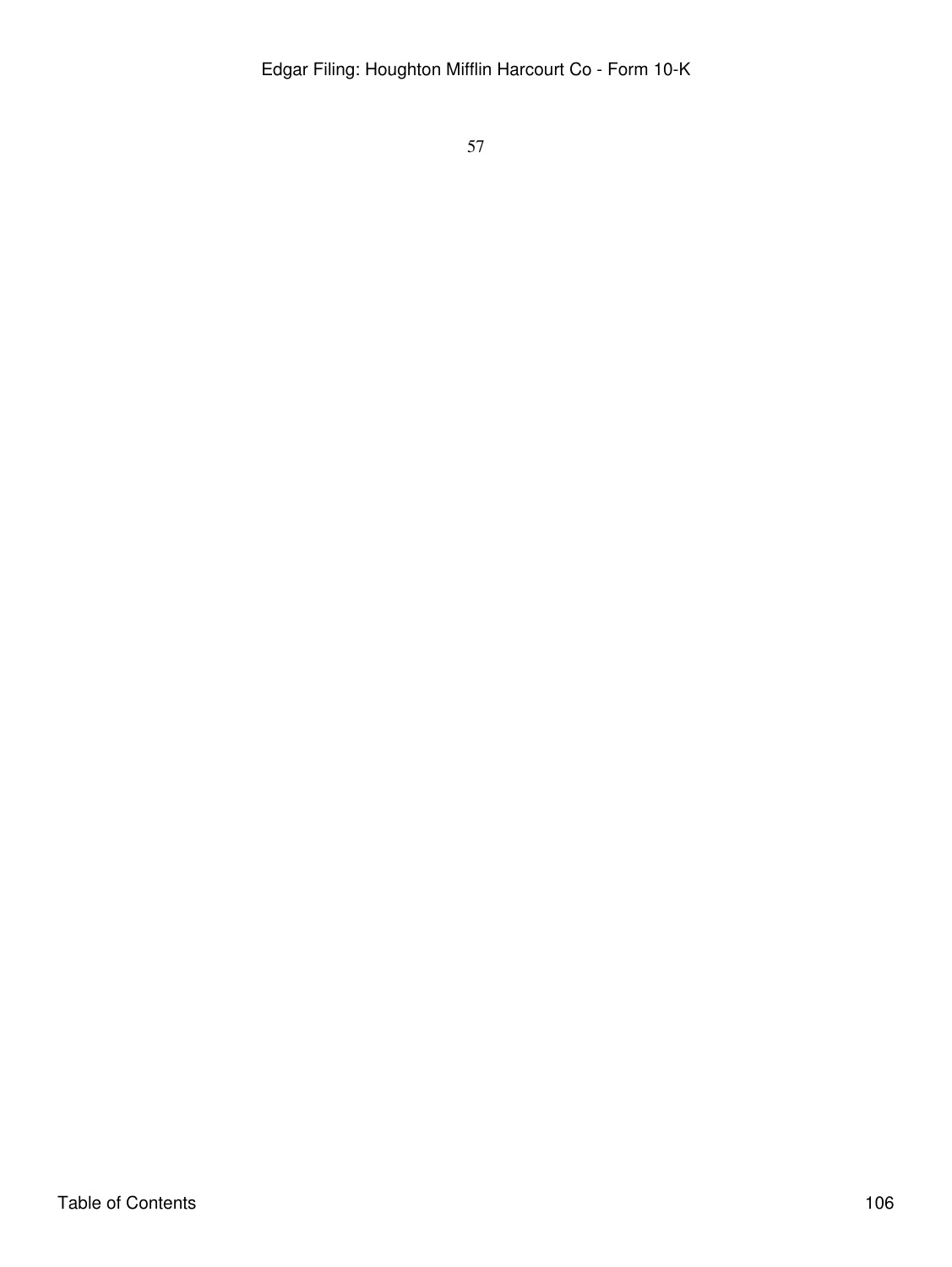all amounts outstanding to be immediately due and payable and result in a cross-default under other arrangements containing such provisions. A default would permit lenders to accelerate the maturity for the debt under these agreements and to foreclose upon any collateral securing the debt owed to these lenders and to terminate any commitments of these lenders to lend to us. If the lenders accelerate the payment of the indebtedness, our assets may not be sufficient to repay in full the indebtedness and any other indebtedness that would become due as a result of any acceleration. Further, in such an event, the lenders would not be required to make further loans to us, and assuming similar facilities were not established and we are unable to obtain replacement financing, it would materially affect our liquidity and results of operations.

Additionally, we are subject to Excess Cash Flow provisions under the term loan facility which are predicated upon our leverage ratio and cash flow. As of December 31, 2014, we are required to pay approximately \$65.0 million under this provision. Accordingly, we have classified this amount in our current portion of long-term debt.

#### **Contractual Obligations**

The following table provides information with respect to our estimated commitments and obligations as of December 31, 2014:

|                                                | Less than    |                        |                |           | More than     |
|------------------------------------------------|--------------|------------------------|----------------|-----------|---------------|
| <b>Contractual Obligations</b>                 | <b>Total</b> | 1 year                 | 1-3 years      | 3-5 years | 5 years       |
|                                                |              |                        | (in thousands) |           |               |
| Term loan facility due May 2018 (1)            | \$243,125    | 67,500<br>$\mathbb{S}$ | 5,000<br>\$.   | \$170,625 | $\mathcal{S}$ |
| Interest payable on term loan facility due May |              |                        |                |           |               |
| 2018(2)                                        | 35,327       | 10,479                 | 20,634         | 4,214     |               |
| Capital leases                                 | 3,813        | 2,408                  | 1,405          |           |               |
| Operating leases (3)                           | 158,762      | 42,547                 | 55,832         | 26,783    | 33,600        |
| Purchase obligations (4)                       | 89,029       | 53,160                 | 32,425         | 2,096     | 1,348         |
|                                                |              |                        |                |           |               |
| Total cash contractual obligations             | \$530,056    | \$176,094              | \$115,296      | \$203,718 | 34,948        |

- (1) The term loan facility amortizes at a rate of 1% per annum of the original \$250.0 million amount.
- (2) As of December 31, 2014, the interest rate was 4.25%.
- (3) Represents minimum lease payments under non-cancelable operating leases.
- (4) Purchase obligations are agreements to purchase goods or services that are enforceable and legally binding. These goods and services consist primarily of author advances, subcontractor expenses, information technology licenses, and outsourcing arrangements.

In addition to the payments described above, we have employee benefit obligations that require future payments. For example, we have made \$13.9 million in cash contributions to our pension and postretirement benefit plans in 2014 and expect to make another \$8.8 million of contributions in 2015 relating to our pension and postretirement benefit plans although we are not obligated to do so. We expect to periodically draw and repay borrowings under the revolving credit facility. We believe that we will be able to meet our cash interest obligations on our outstanding debt when they are due and payable.

#### **Off-Balance Sheet Arrangement**

Table of Contents 107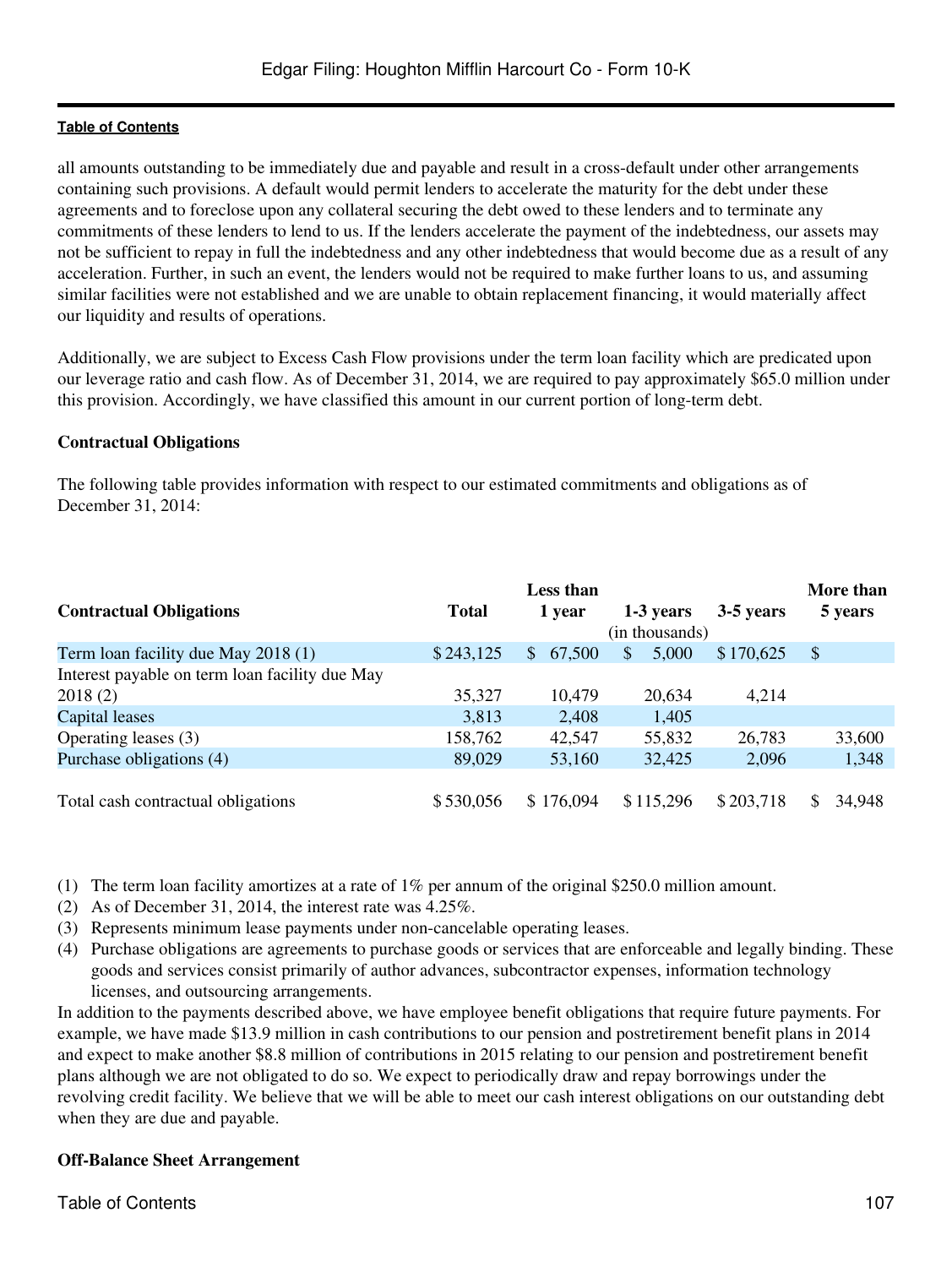We have no off-balance sheet arrangements.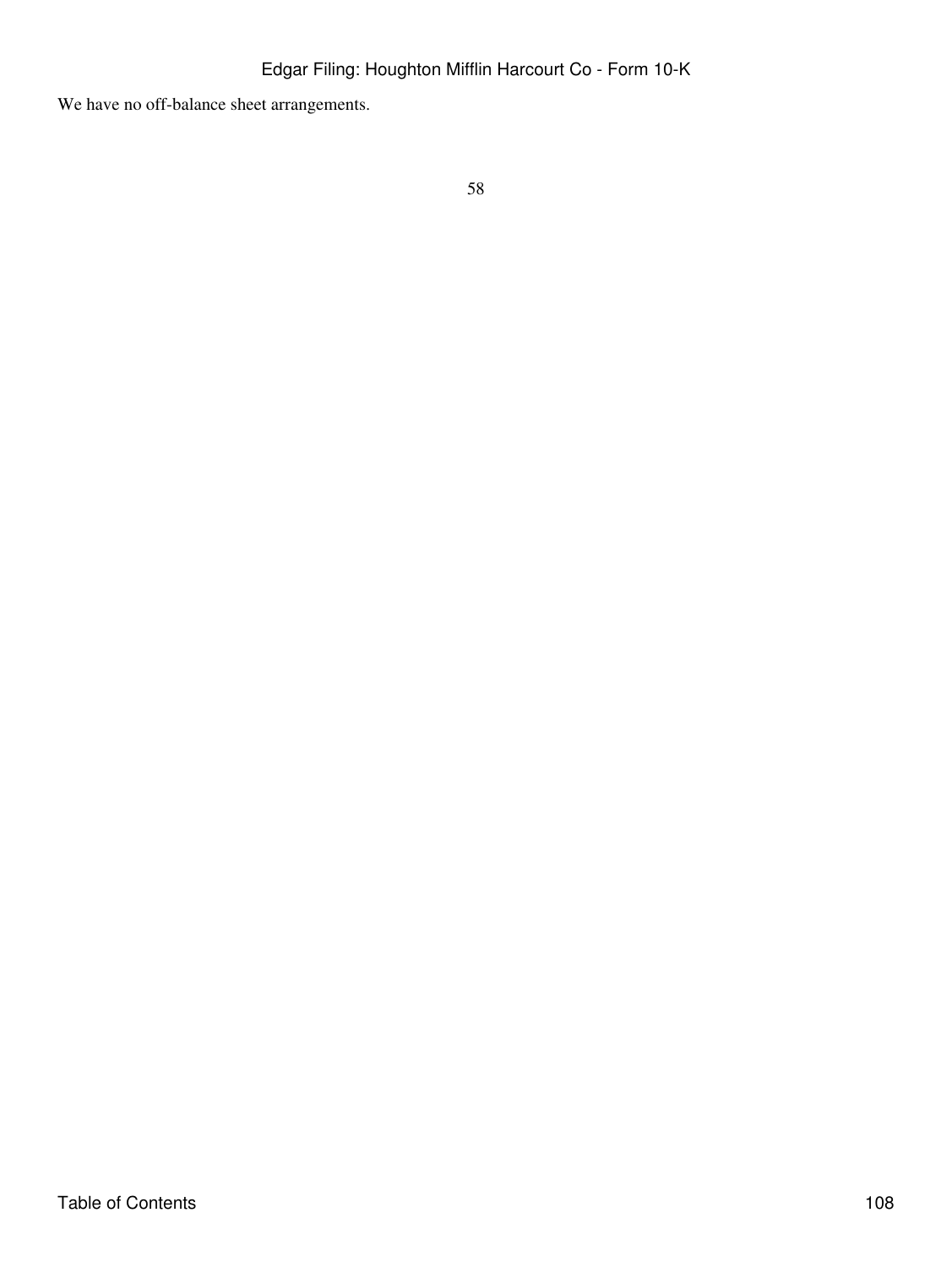### **Item 7A. Quantitative and Qualitative Disclosures About Market Risk**

We are exposed to market risk from foreign currency exchange rates and interest rates, which could affect operating results, financial position and cash flows. We manage exposure to these market risks through our regular operating and financing activities and, when appropriate, through the use of derivative financial instruments. These derivative financial instruments are utilized to hedge economic exposures, as well as reduce our earnings and cash flow volatility resulting from shifts in market rates. As permitted, we may designate certain of these derivative contracts for hedge accounting treatment in accordance with authoritative guidance regarding accounting for derivative instruments and hedging activities. However, certain of these instruments may not qualify for, or we may choose not to elect, hedge accounting treatment and, accordingly, the results of our operations may be exposed to some level of volatility. Volatility in our results of operations will vary with the type and amount of derivative hedges outstanding, as well as fluctuations in the currency and interest rate market during the period. Periodically, we may enter into derivative contracts, including interest rate swap agreements and interest rate caps and collars to manage interest rate exposures, and foreign currency spot, forward, swap and option contracts to manage foreign currency exposures. The fair market values of all of these derivative contracts change with fluctuations in interest rates and/or currency rates and are designed so that any changes in their values are offset by changes in the values of the underlying exposures. Derivative financial instruments are held solely as risk management tools and not for trading or speculative purposes.

By their nature, all derivative instruments involve, to varying degrees, elements of market and credit risk not recognized in our financial statements. The market risk associated with these instruments resulting from currency exchange and interest rate movements is expected to offset the market risk of the underlying transactions, assets and liabilities being hedged. Our policy is to deal with counterparties having a single A or better credit rating at the time of the execution. We manage credit risk through the continuous monitoring of exposures to such counterparties.

We continue to review liquidity sufficiency by performing various stress test scenarios, such as cash flow forecasting, which considers hypothetical interest rate movements. Furthermore, we continue to closely monitor current events and the financial institutions that support our credit facility, including monitoring their credit ratings and outlooks, credit default swap levels, capital raising and merger activity.

As of December 31, 2014, we have \$243.1 million of aggregate principal amount indebtedness outstanding under our term loan facility that bears interest at a variable rate. An increase or decrease of 1% in the interest rate will change our interest expense by approximately \$2.4 million on an annual basis. We also have up to \$250.0 million of borrowing availability, subject to borrowing base availability, under our revolving credit facility, and borrowings under the revolving credit facility bear interest at a variable rate. We have no borrowings outstanding under the revolving credit facility at December 31, 2014. Assuming that the revolving credit facility is fully drawn, an increase or decrease of 1% in the interest rate will change our interest expense associated with the revolving credit facility by \$2.5 million on an annual basis.

We conduct various digital development activities in Ireland, and as such, our cash flows and costs are subject to fluctuations from changes in foreign currency exchange rates. We manage our exposures to this market risk through the use of short-term foreign exchange forward and option contracts, when deemed appropriate, which were not significant as of December 31, 2014 and December 31, 2013. We do not enter into derivative transactions or use other financial instruments for trading or speculative purposes.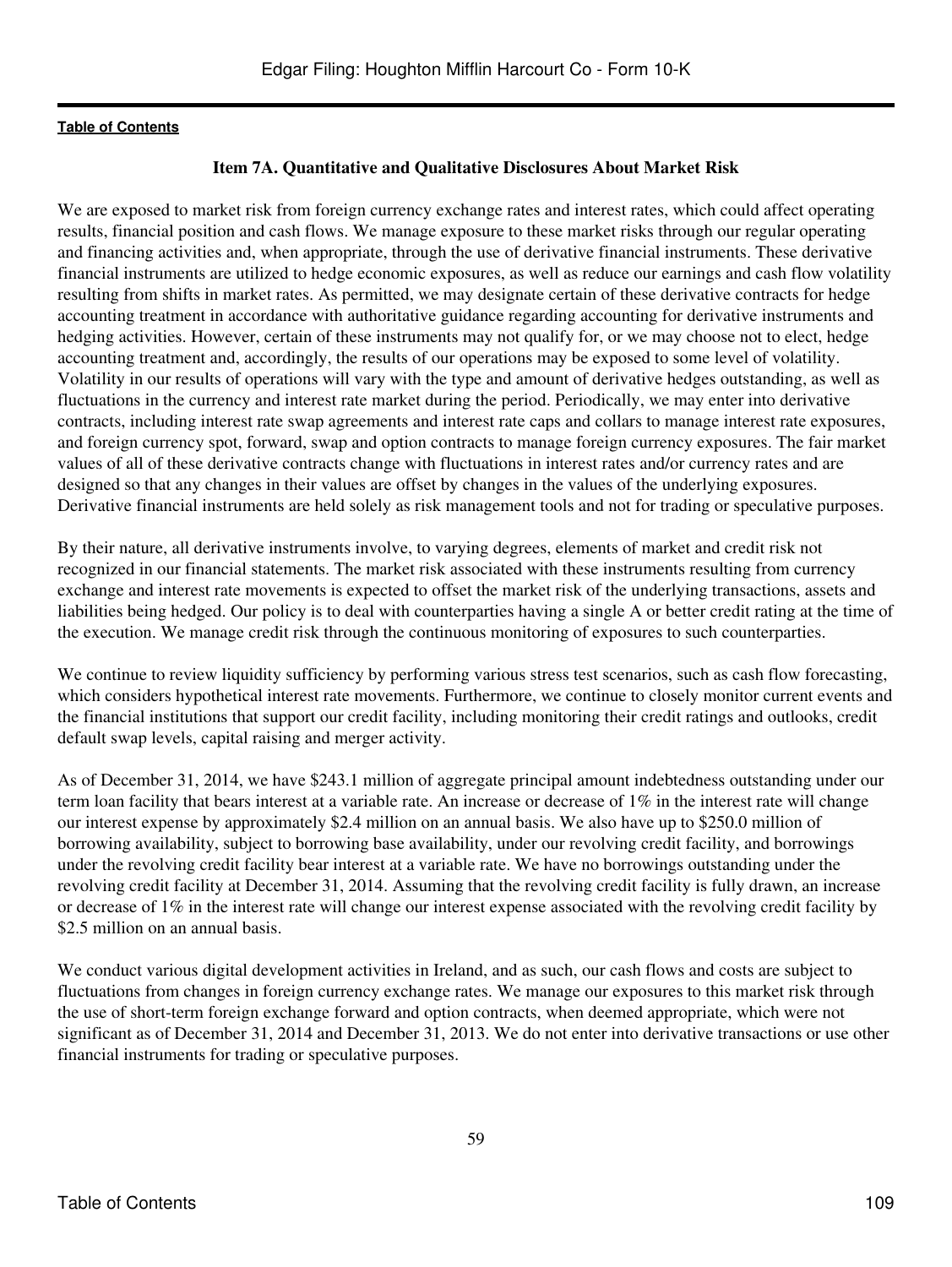### **Item 8. Financial Statements and Supplementary Data**

#### **Report of Independent Registered Public Accounting Firm**

To the Board of Directors and Stockholders of

Houghton Mifflin Harcourt Company:

In our opinion, the consolidated financial statements listed in the index appearing under Item  $15(a)(1)$  present fairly, in all material respects, the financial position of Houghton Mifflin Harcourt Company and its subsidiaries at December 31, 2014 and December 31, 2013, and the results of their operations and their cash flows for each of the three years in the period ended December 31, 2014 in conformity with accounting principles generally accepted in the United States of America. Also in our opinion, the Company maintained, in all material respects, effective internal control over financial reporting as of December 31, 2014, based on criteria established in *Internal Control Integrated Framework* (2013) issued by the Committee of Sponsoring Organizations of the Treadway Commission (COSO). The Company s management is responsible for these financial statements, for maintaining effective internal control over financial reporting and for its assessment of the effectiveness of internal control over financial reporting, included in Management s Report on Internal Control over Financial Reporting appearing under Item 9A. Our responsibility is to express opinions on these financial statements and on the Company s internal control over financial reporting based on our audits (which was an integrated audit in 2014). We conducted our audits in accordance with the standards of the Public Company Accounting Oversight Board (United States). Those standards require that we plan and perform the audits to obtain reasonable assurance about whether the financial statements are free of material misstatement and whether effective internal control over financial reporting was maintained in all material respects. Our audits of the financial statements included examining, on a test basis, evidence supporting the amounts and disclosures in the financial statements, assessing the accounting principles used and significant estimates made by management, and evaluating the overall financial statement presentation. Our audit of internal control over financial reporting included obtaining an understanding of internal control over financial reporting, assessing the risk that a material weakness exists, and testing and evaluating the design and operating effectiveness of internal control based on the assessed risk. Our audits also included performing such other procedures as we considered necessary in the circumstances. We believe that our audits provide a reasonable basis for our opinions.

A companys internal control over financial reporting is a process designed to provide reasonable assurance regarding the reliability of financial reporting and the preparation of financial statements for external purposes in accordance with generally accepted accounting principles. A company s internal control over financial reporting includes those policies and procedures that (i) pertain to the maintenance of records that, in reasonable detail, accurately and fairly reflect the transactions and dispositions of the assets of the company; (ii) provide reasonable assurance that transactions are recorded as necessary to permit preparation of financial statements in accordance with generally accepted accounting principles, and that receipts and expenditures of the company are being made only in accordance with authorizations of management and directors of the company; and (iii) provide reasonable assurance regarding prevention or timely detection of unauthorized acquisition, use, or disposition of the companys assets that could have a material effect on the financial statements.

Because of its inherent limitations, internal control over financial reporting may not prevent or detect misstatements. Also, projections of any evaluation of effectiveness to future periods are subject to the risk that controls may become inadequate because of changes in conditions, or that the degree of compliance with the policies or procedures may deteriorate.

#### /s/ PricewaterhouseCoopers LLP

### Table of Contents 110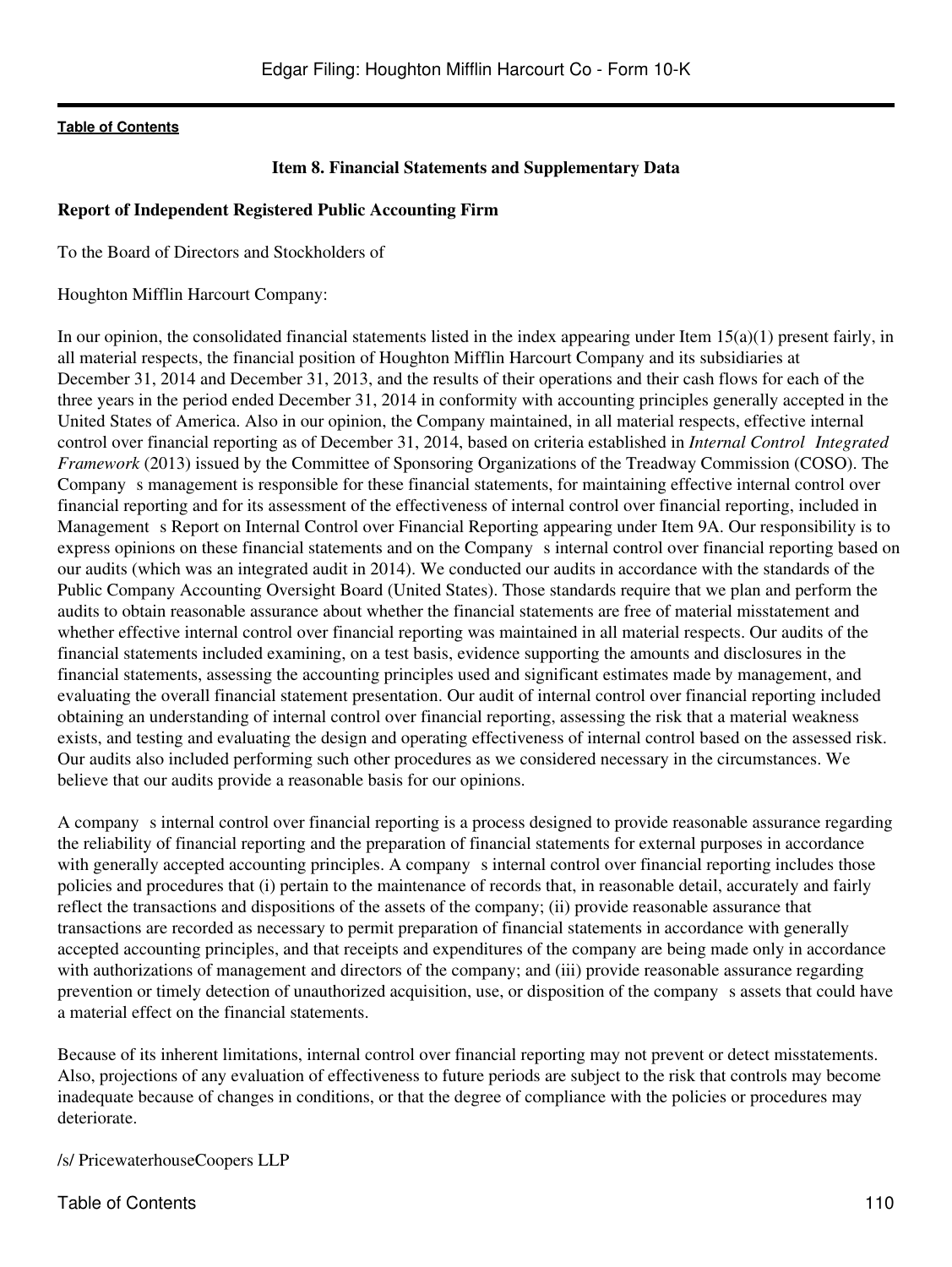Boston, Massachusetts

February 26, 2015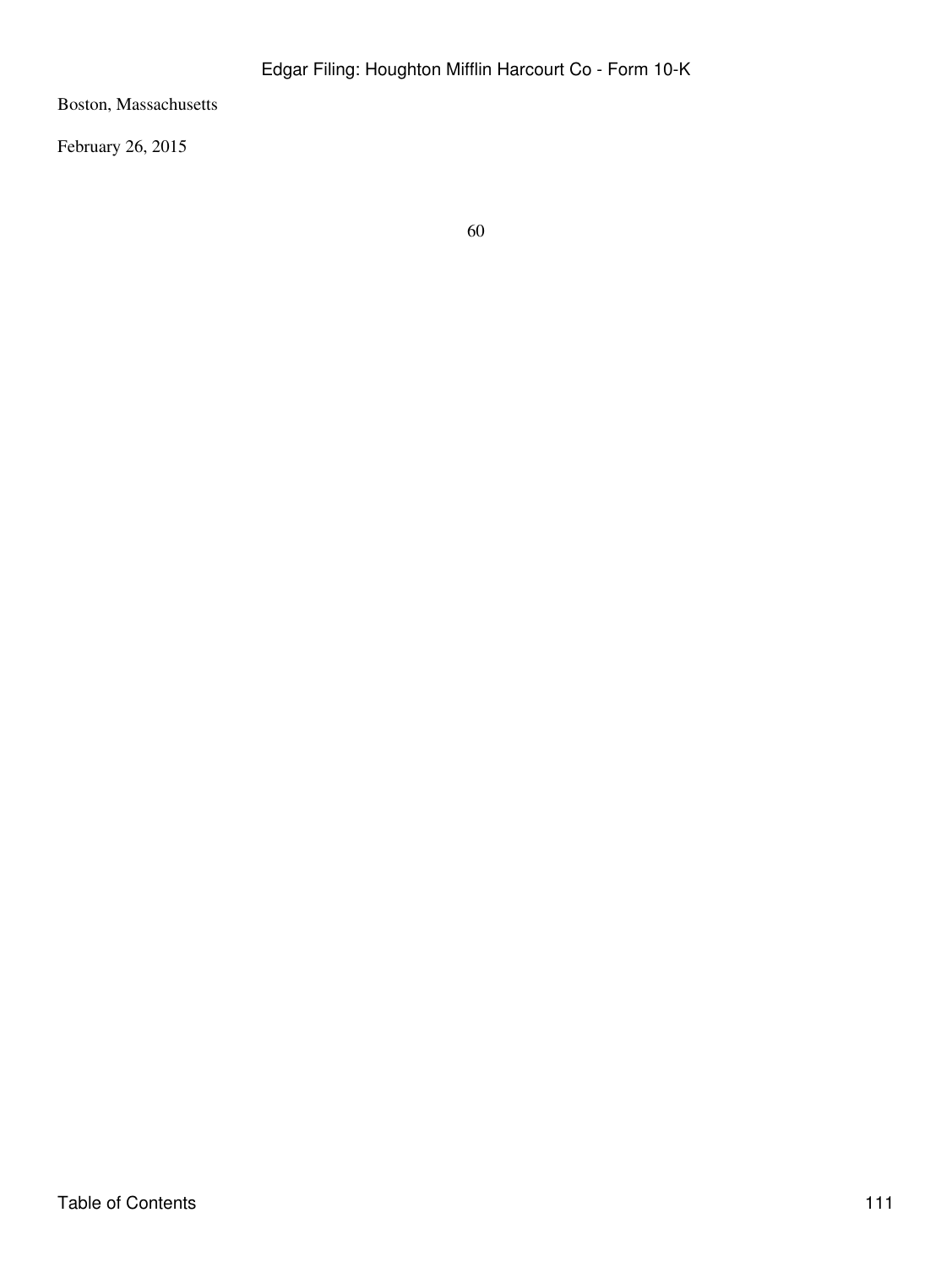# **Houghton Mifflin Harcourt Company**

### **Consolidated Balance Sheets**

|                                                                                | December 31,<br>2014 |       | December 31,<br>2013 |
|--------------------------------------------------------------------------------|----------------------|-------|----------------------|
| (in thousands of dollars, except share information)<br><b>Assets</b>           |                      |       |                      |
|                                                                                |                      |       |                      |
| Current assets                                                                 | \$                   | $\$\$ |                      |
| Cash and cash equivalents                                                      | 456,581              |       | 313,628              |
| Short-term investments                                                         | 286,764              |       | 111,721              |
| Accounts receivable, net of allowance for bad debts and book returns of \$27.8 |                      |       |                      |
| million and \$40.6 million, respectively                                       | 255,669              |       | 318,101              |
| Inventories                                                                    | 183,961              |       | 182,194              |
| Deferred income taxes                                                          | 20,459               |       | 29,842               |
| Prepaid expenses and other assets                                              | 18,665               |       | 16,130               |
| Total current assets                                                           | 1,222,099            |       | 971,616              |
| Property, plant, and equipment, net                                            | 138,362              |       | 140,848              |
| Pre-publication costs, net                                                     | 236,995              |       | 269,488              |
| Royalty advances to authors, net of allowance of \$55.0 million and \$41.2     |                      |       |                      |
| million, respectively                                                          | 46,777               |       | 46,881               |
| Goodwill                                                                       | 532,921              |       | 531,786              |
| Other intangible assets, net                                                   | 801,969              |       | 919,994              |
| Deferred income taxes                                                          | 3,705                |       |                      |
| Other assets                                                                   | 28,279               |       | 29,773               |
| <b>Total assets</b>                                                            | \$<br>3,011,107      | \$    | 2,910,386            |
| <b>Liabilities and Stockholders Equity</b>                                     |                      |       |                      |
| <b>Current liabilities</b>                                                     |                      |       |                      |
| Current portion of long-term debt                                              | \$<br>67,500         | \$    | 2,500                |
| Accounts payable                                                               | 51,266               |       | 105,012              |
| Royalties payable                                                              | 80,089               |       | 65,387               |
| Salaries, wages, and commissions payable                                       | 59,733               |       | 29,945               |
| Deferred revenue                                                               | 157,016              |       | 107,905              |
| Interest payable                                                               | 47                   |       | 55                   |
| Severance and other charges                                                    | 5,928                |       | 8,184                |
| Accrued postretirement benefits                                                | 2,037                |       | 2,141                |
| Other liabilities                                                              | 27,015               |       | 32,002               |
|                                                                                |                      |       |                      |
| Total current liabilities                                                      | 450,631              |       | 353,131              |
| Long-term debt                                                                 | 175,625              |       | 243,125              |
| Royalties payable                                                              |                      |       | 1,520                |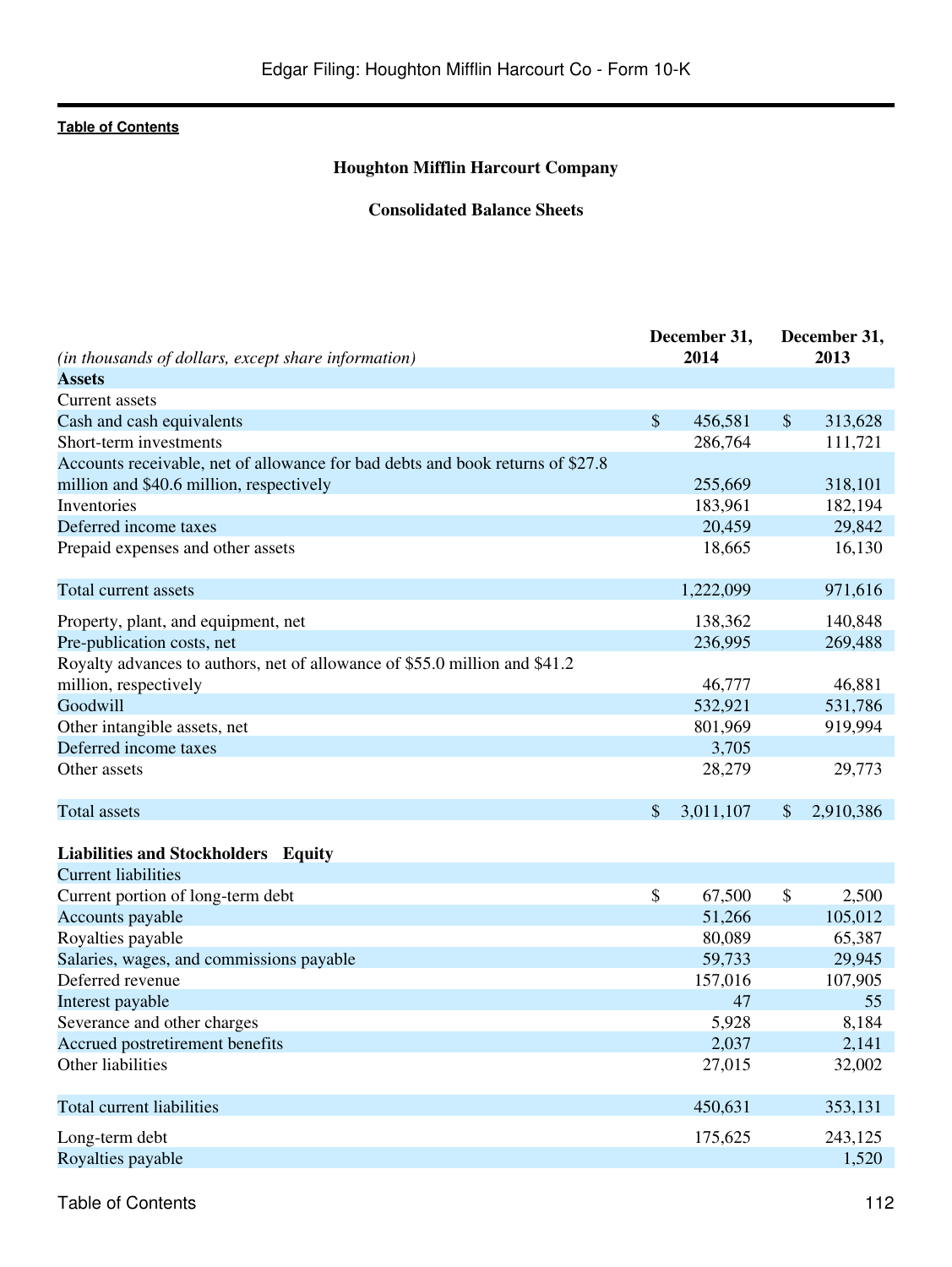| Long-term deferred revenue                                                        | 370,103         | 189,258                    |
|-----------------------------------------------------------------------------------|-----------------|----------------------------|
| Accrued pension benefits                                                          | 18,525          | 24,405                     |
| Accrued postretirement benefits                                                   | 26,500          | 23,860                     |
| Deferred income taxes                                                             | 112,220         | 116,999                    |
| Other liabilities                                                                 | 97,823          | 107,812                    |
| <b>Total liabilities</b>                                                          | 1,251,427       | 1,060,110                  |
| Commitments and contingencies (Note 13)                                           |                 |                            |
| Stockholders equity                                                               |                 |                            |
| Preferred stock, \$0.01 par value: 20,000,000 shares authorized; no shares issued |                 |                            |
| and outstanding at December 31, 2014 and 2013                                     |                 |                            |
| Common stock, \$0.01 par value: 380,000,000 shares authorized; 142,000,019        |                 |                            |
| and 140,044,400 shares issued at December 31, 2014 and 2013, respectively; and    |                 |                            |
| 141,917,997 and 139,962,378 shares outstanding at December 31, 2014 and           |                 |                            |
| 2013, respectively                                                                | 1,420           | 1,400                      |
| Treasury stock, 82,022 shares as of December 31, 2014 and 2013                    |                 |                            |
| Capital in excess of par value                                                    | 4,784,962       | 4,750,589                  |
| Accumulated deficit                                                               | (2,999,913)     | (2,888,422)                |
| Accumulated other comprehensive loss                                              | (26,789)        | (13,291)                   |
| Total stockholders equity                                                         | 1,759,680       | 1,850,276                  |
| Total liabilities and stockholders equity                                         | 3,011,107<br>\$ | $\mathsf{\$}$<br>2,910,386 |

The accompanying notes are an integral part of these consolidated financial statements.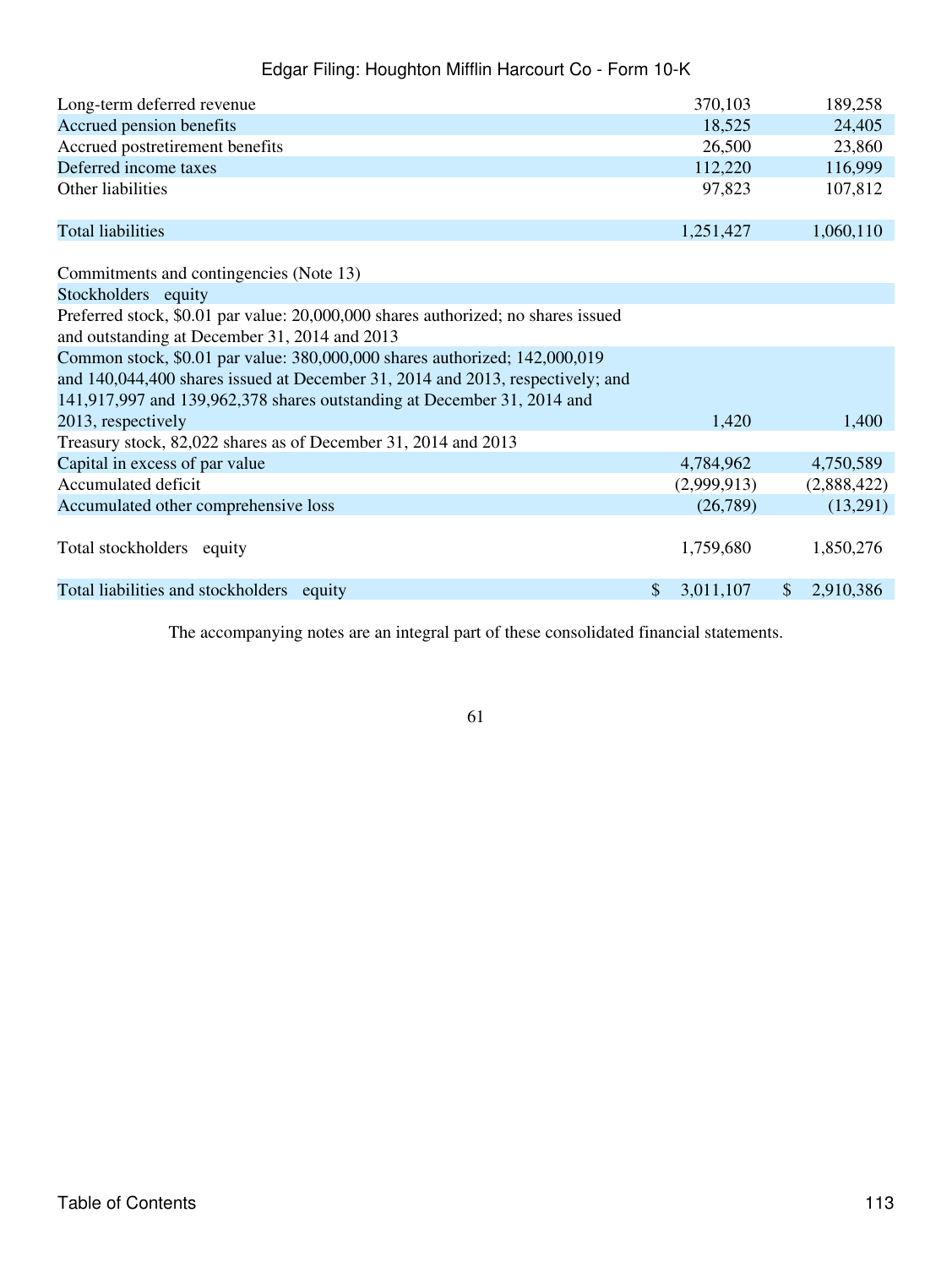## **Houghton Mifflin Harcourt Company**

## **Consolidated Statements of Operations**

|                                                                 | <b>Years Ended December 31,</b> |               |             |               |             |
|-----------------------------------------------------------------|---------------------------------|---------------|-------------|---------------|-------------|
| (in thousands of dollars, except share and per share data)      | 2014                            |               | 2013        |               | 2012        |
| <b>Net sales</b>                                                | \$<br>1,372,316                 | $\mathcal{S}$ | 1,378,612   | $\mathcal{S}$ | 1,285,641   |
| <b>Costs and expenses</b>                                       |                                 |               |             |               |             |
| Cost of sales, excluding pre-publication and publishing rights  |                                 |               |             |               |             |
| amortization                                                    | 588,726                         |               | 585,059     |               | 515,948     |
| Publishing rights amortization                                  | 105,624                         |               | 139,588     |               | 177,747     |
| Pre-publication amortization                                    | 129,693                         |               | 121,715     |               | 137,729     |
|                                                                 |                                 |               |             |               |             |
| Cost of sales                                                   | 824,043                         |               | 846,362     |               | 831,424     |
| Selling and administrative                                      | 612,535                         |               | 580,887     |               | 533,462     |
| Other intangible asset amortization                             | 12,170                          |               | 18,968      |               | 54,815      |
| Impairment charge for investment in preferred stock, intangible |                                 |               |             |               |             |
| assets, pre-publication costs and fixed assets                  | 1,679                           |               | 9,000       |               | 8,003       |
| Severance and other charges                                     | 7,300                           |               | 10,040      |               | 9,375       |
| Gain on bargain purchase                                        |                                 |               |             |               | (30,751)    |
|                                                                 |                                 |               |             |               |             |
| <b>Operating loss</b>                                           | (85, 411)                       |               | (86, 645)   |               | (120, 687)  |
|                                                                 |                                 |               |             |               |             |
| Other income (expense)                                          |                                 |               |             |               |             |
| Interest expense                                                | (18, 245)                       |               | (21, 344)   |               | (123, 197)  |
| Change in fair value of derivative instruments                  | (1,593)                         |               | (252)       |               | 1,688       |
| Loss on extinguishment of debt                                  |                                 |               | (598)       |               |             |
|                                                                 |                                 |               |             |               |             |
| Loss before reorganization items and taxes                      | (105, 249)                      |               | (108, 839)  |               | (242, 196)  |
| Reorganization items, net                                       |                                 |               |             |               | (149, 114)  |
| Income tax expense (benefit)                                    | 6,242                           |               | 2,347       |               | (5,943)     |
|                                                                 |                                 |               |             |               |             |
| Net loss                                                        | \$<br>(111, 491)                | \$            | (111, 186)  | \$            | (87, 139)   |
|                                                                 |                                 |               |             |               |             |
| Net loss per share attributable to common stockholders          |                                 |               |             |               |             |
| <b>Basic</b>                                                    | \$<br>(0.79)                    | \$            | (0.79)      | \$            | (0.26)      |
|                                                                 |                                 |               |             |               |             |
| <b>Diluted</b>                                                  | \$<br>(0.79)                    | $\$$          | (0.79)      | \$            | (0.26)      |
|                                                                 |                                 |               |             |               |             |
| Weighted average shares outstanding                             |                                 |               |             |               |             |
| <b>Basic</b>                                                    | 140,594,689                     |               | 139,928,650 |               | 340,918,128 |
|                                                                 |                                 |               |             |               |             |
| Diluted                                                         | 140,594,689                     |               | 139,928,650 |               | 340,918,128 |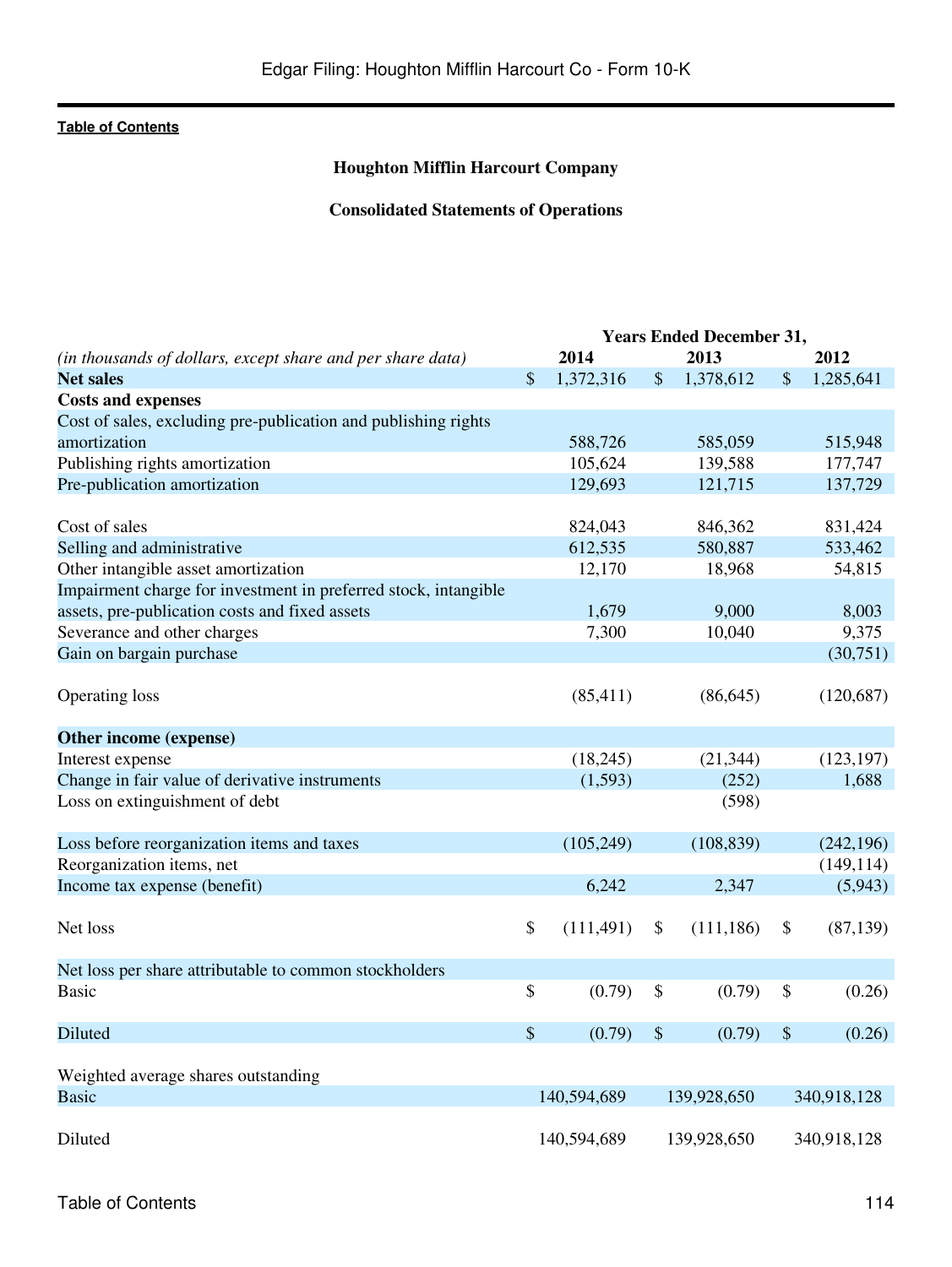The accompanying notes are an integral part of these consolidated financial statements.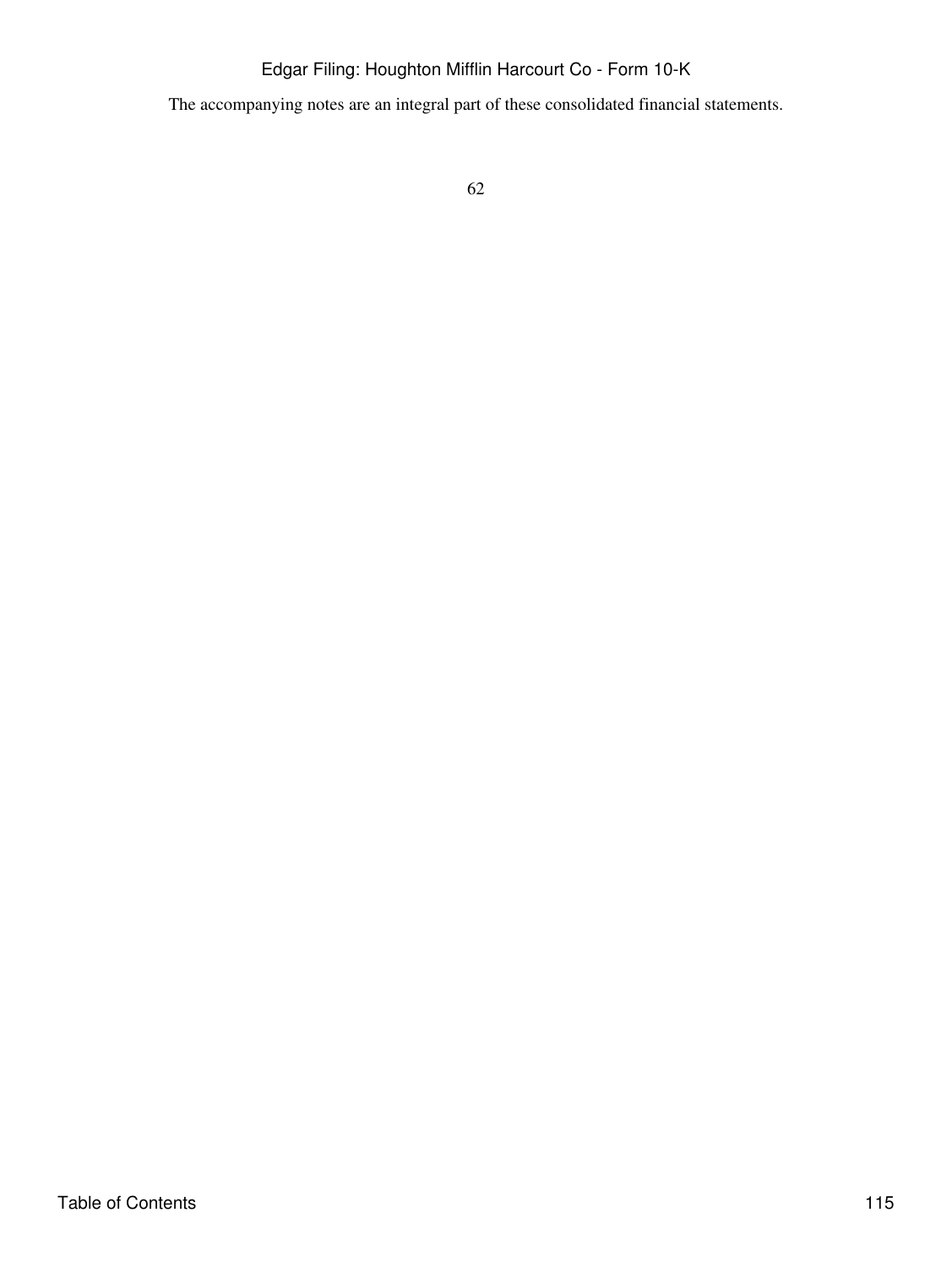## **Houghton Mifflin Harcourt Company**

### **Consolidated Statements of Comprehensive Loss**

|                                                                             | <b>Years Ended December 31,</b> |             |             |  |
|-----------------------------------------------------------------------------|---------------------------------|-------------|-------------|--|
| ( <i>in thousands of dollars</i> )                                          | 2014<br>2013<br>2012            |             |             |  |
| Net loss                                                                    | \$(111,491)                     | \$(111,186) | \$(87,139)  |  |
| Other comprehensive income (loss)                                           |                                 |             |             |  |
| Foreign currency translation adjustments                                    | (29)                            | 404         | (465)       |  |
| Change in pension and benefit plan liability, net of tax expense of \$4,977 |                                 |             |             |  |
| and \$85 for 2013 and 2012, respectively                                    | (13,380)                        | 7.846       | 2,378       |  |
| Unrealized gain (loss) on short-term investments, net of tax                | (89)                            | (13)        | 12          |  |
| Other comprehensive income (loss), net of taxes                             | (13, 498)                       | 8.237       | 1,925       |  |
| Comprehensive loss                                                          | \$(124,989)                     | \$(102,949) | \$ (85,214) |  |

The accompanying notes are an integral part of these consolidated financial statements.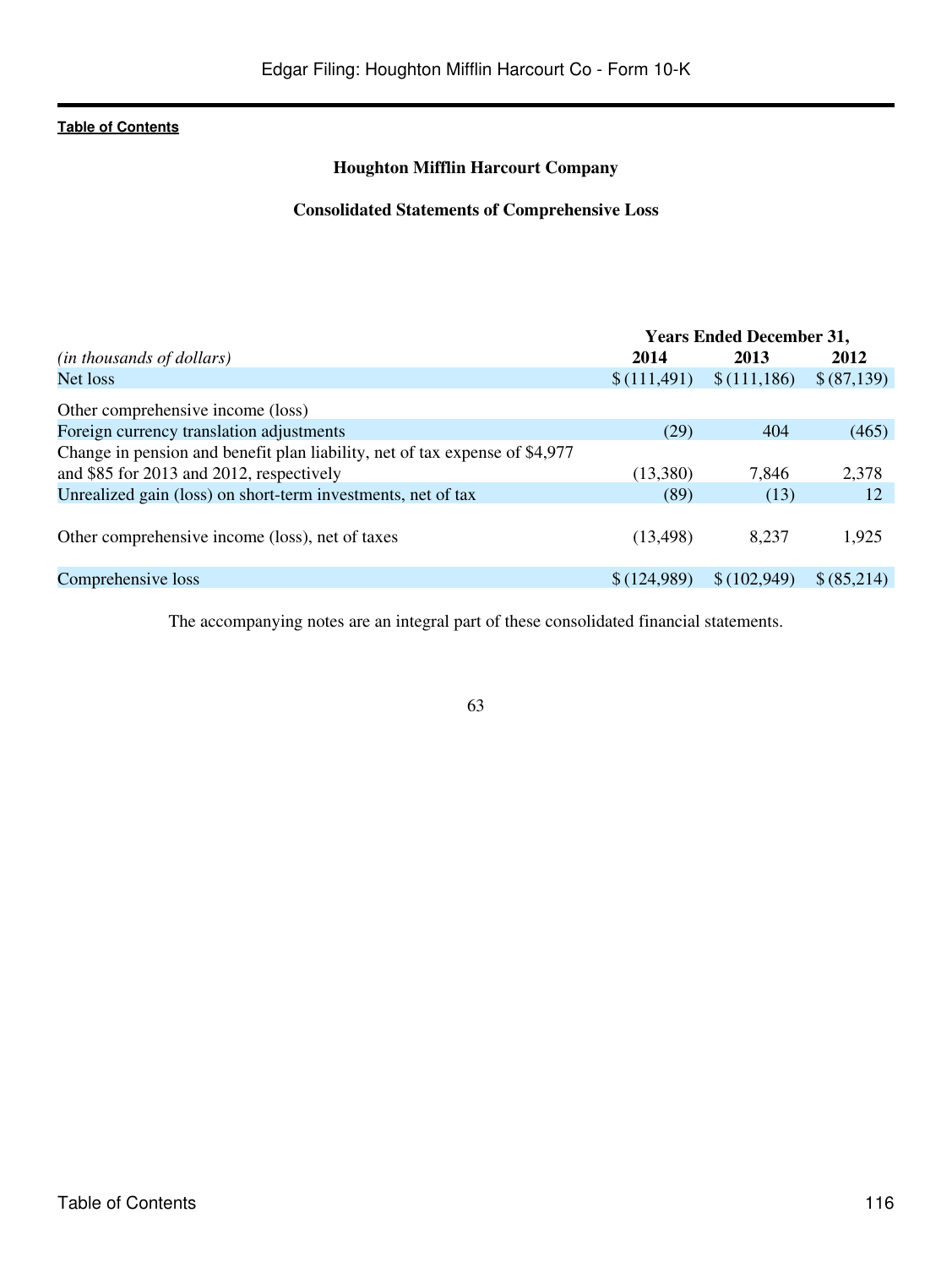## **Houghton Mifflin Harcourt Company**

### **Consolidated Statements of Cash Flows**

|                                                                                | <b>Years Ended December 31,</b> |                         |                                        |
|--------------------------------------------------------------------------------|---------------------------------|-------------------------|----------------------------------------|
| (in thousands of dollars)                                                      | 2014                            | 2013                    | 2012                                   |
| <b>Cash flows from operating activities</b>                                    |                                 |                         |                                        |
| Net loss                                                                       |                                 | \$(111,491) \$(111,186) | (87, 139)<br>$\boldsymbol{\mathsf{S}}$ |
| Adjustments to reconcile net loss to net cash provided by operating activities |                                 |                         |                                        |
| Gain on bargain purchase                                                       |                                 |                         | (30,751)                               |
| Gain on sale of assets                                                         |                                 | (2,720)                 |                                        |
| Depreciation and amortization expense                                          | 319,777                         | 341,979                 | 428,422                                |
| Amortization of debt discount and deferred financing costs                     | 4,750                           | 4,797                   | 24,584                                 |
| Deferred income taxes (benefit)                                                | 899                             | (3,121)                 | (10,076)                               |
| Noncash stock-based compensation expense                                       | 11,376                          | 9,524                   | 6,254                                  |
| Noncash issuance of warrants                                                   |                                 |                         | 10,747                                 |
| Reorganization items                                                           |                                 |                         | (179, 024)                             |
| Loss on extinguishment of debt                                                 |                                 | 598                     |                                        |
| Impairment charge for investment in preferred stock, intangible assets,        |                                 |                         |                                        |
| pre-publication costs and fixed assets                                         | 1,679                           | 9,000                   | 8,003                                  |
| Change in fair value of derivative instruments                                 | 1,593                           | 252                     | (1,688)                                |
| Changes in operating assets and liabilities, net of acquisitions               |                                 |                         |                                        |
| Accounts receivable                                                            | 65,519                          | (88,029)                | 25,826                                 |
| Inventories                                                                    | (1,763)                         | 15,419                  | 44,549                                 |
| Accounts payable and accrued expenses                                          | (3, 432)                        | 1,076                   | (44, 594)                              |
| Royalties, net                                                                 | 13,286                          | 5,851                   | 9,478                                  |
| Deferred revenue                                                               | 229,105                         | 702                     | (54, 615)                              |
| Interest payable                                                               | (8)                             | (32)                    | 4,912                                  |
| Severance and other charges                                                    | (5,210)                         | (2,759)                 | (17, 460)                              |
| Accrued pension and postretirement benefits                                    | (16, 724)                       | (15,057)                | (19,710)                               |
| Other, net                                                                     | (18, 313)                       | (9,091)                 | (12,916)                               |
| Net cash provided by operating activities                                      | 491,043                         | 157,203                 | 104,802                                |
| <b>Cash flows from investing activities</b>                                    |                                 |                         |                                        |
| Proceeds from restricted cash accounts                                         |                                 |                         | 26,495                                 |
| Proceeds from sales and maturities of short-term investments                   | 134,275                         | 251,168                 | 19,575                                 |
| Purchases of short-term investments                                            | (310, 149)                      | (217, 855)              | (165, 603)                             |
| Additions to pre-publication costs                                             | (115,509)                       | (126,718)               | (114, 522)                             |
| Additions to property, plant, and equipment                                    | (67, 145)                       | (59, 803)               | (50, 943)                              |
| Proceeds from sale of assets                                                   |                                 | 4,825                   |                                        |
| Acquisition of business, net of cash acquired                                  | (9,091)                         | (18,695)                | (11,000)                               |
| Investment in preferred stock                                                  |                                 | (1,500)                 |                                        |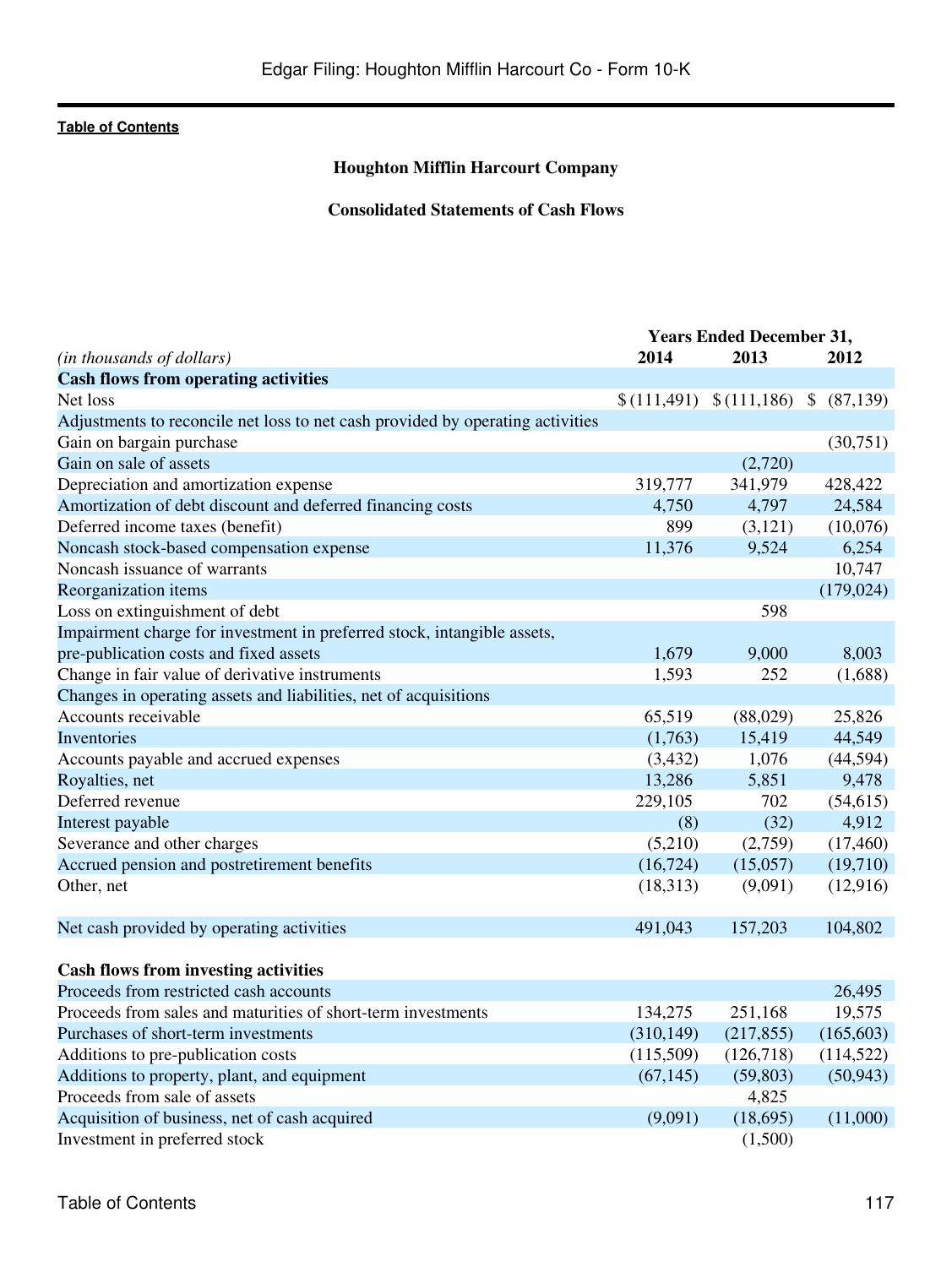| Net cash (used in) provided by investing activities                                    | (367,619)              | (168, 578)             | (295,998)              |
|----------------------------------------------------------------------------------------|------------------------|------------------------|------------------------|
| <b>Cash flows from financing activities</b>                                            |                        |                        |                        |
| Proceeds from term loan                                                                |                        |                        | 250,000                |
| Payments of long-term debt                                                             | (2,500)                | (2,500)                | (12,750)               |
| Tax withholding payments related to net share settlements of restricted stock<br>units | (723)                  |                        |                        |
| Proceeds from stock option exercises                                                   | 22,752                 |                        |                        |
| Payments of deferred financing fees                                                    |                        |                        | (26, 586)              |
| Payment of capital restructuring costs                                                 |                        |                        | (104,000)              |
| Payments of contingent consideration                                                   |                        | (1,575)                |                        |
|                                                                                        |                        |                        |                        |
| Net cash provided by (used in) financing activities                                    | 19,529                 | (4,075)                | 106,664                |
| Net increase (decrease) in cash and cash equivalents                                   | 142,953                | (15, 450)              | (84, 532)              |
| Cash and cash equivalents                                                              |                        |                        |                        |
| Beginning of period                                                                    | 313,628                | 329,078                | 413,610                |
| Net (decrease) increase in cash and cash equivalents                                   | 142,953                | (15, 450)              | (84, 532)              |
| End of period                                                                          | \$456,581              | \$313,628              | \$329,078              |
| Supplementary disclosure of cash flow information                                      |                        |                        |                        |
| Income taxes paid                                                                      | $\mathcal{S}$<br>2,336 | 1,220<br>$\mathcal{S}$ | 7,699<br>$\mathcal{S}$ |
| Interest paid                                                                          | 12,328                 | 17,595                 | 92,481                 |
| Pre-publication costs included in accounts payable (non cash)                          | 6,102                  | 24,499                 | 15,070                 |
| Property, plant, and equipment included in accounts payable (non cash)                 | 2,663                  | 6,162                  | 3,659                  |
| Property, plant, and equipment acquired under capital leases (non cash)                | 3,495                  | 4,289                  | 4,799                  |

The accompanying notes are an integral part of these consolidated financial statements.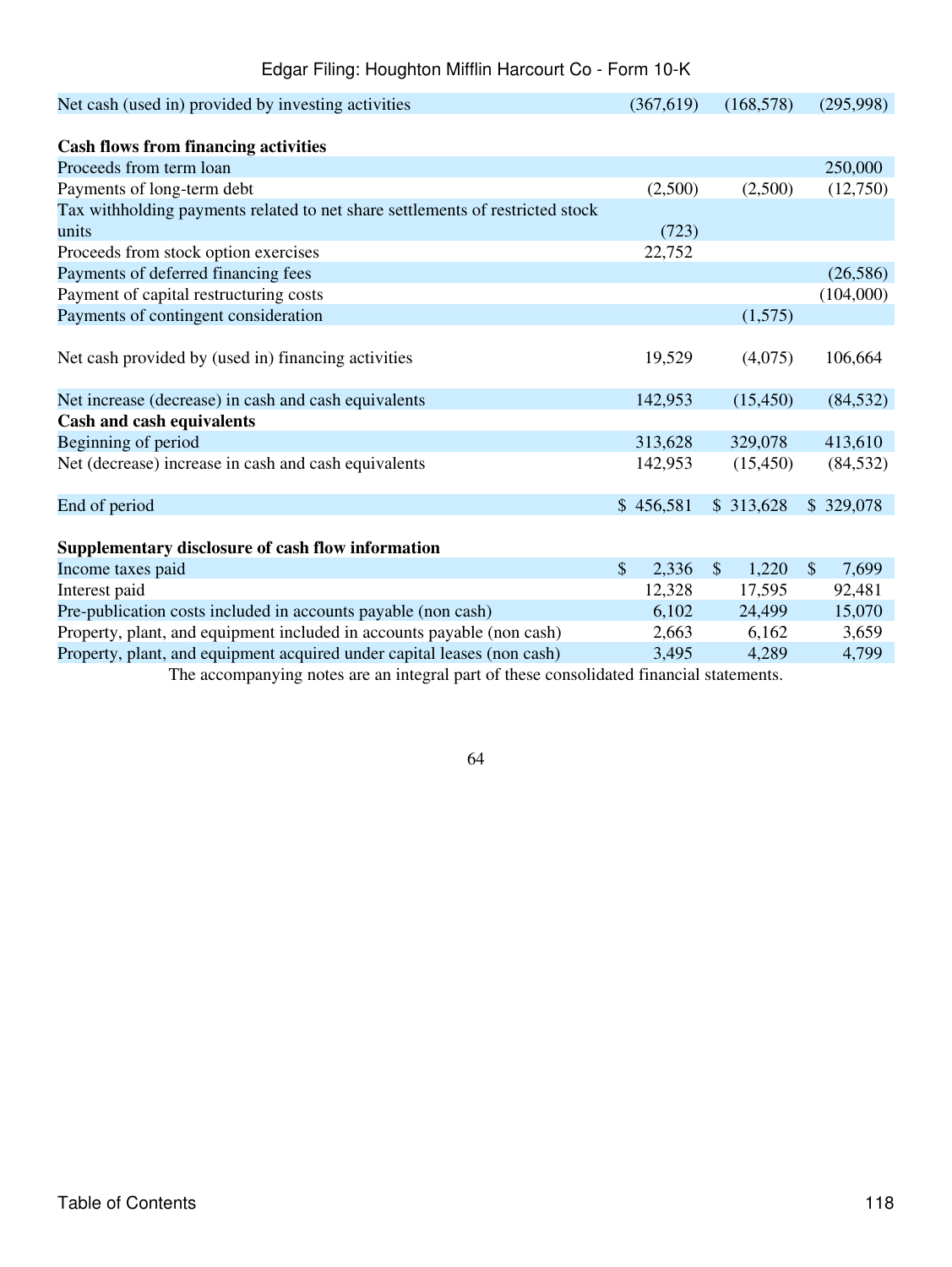## **Houghton Mifflin Harcourt Company**

## **Consolidated Statements of Stockholders Equity**

|                                     |                     |              |                           |                        | <b>Accumulated</b>         |                |              |
|-------------------------------------|---------------------|--------------|---------------------------|------------------------|----------------------------|----------------|--------------|
|                                     |                     |              |                           | Capital                |                            | <b>Other</b>   |              |
|                                     | <b>Common Stock</b> |              | in excess                 | Comprehensive          |                            |                |              |
| (in thousands of dollars, except    |                     |              |                           | of Par                 | <b>Accumulated</b>         | <b>Income</b>  |              |
| share information)                  | <b>Shares</b>       |              |                           | Par Vahasury Stodkalue | <b>Deficit</b>             | (Loss)         | <b>Total</b> |
| <b>Balance at December 31, 2011</b> | 567,272,470         | \$<br>567    | $\mathcal{S}$             | \$2,038,431            | \$(2,690,097)              | $$(23,453)$ \; | (674, 552)   |
| Net loss                            |                     |              |                           |                        | (87, 139)                  |                | (87, 139)    |
| Other comprehensive income          |                     |              |                           |                        |                            |                |              |
| (loss), net of tax expense of \$85  |                     |              |                           |                        |                            | 1,925          | 1,925        |
| Issuance of common stock            | 140,000,000         | 1,400        |                           | 1,748,600              |                            |                | 1,750,000    |
| Gain on debt-for-equity             |                     |              |                           |                        |                            |                |              |
| exchange, net of tax expense of     |                     |              |                           |                        |                            |                |              |
| \$73,801                            | (567, 272, 470)     | (567)        |                           | 937,033                |                            |                | 936,466      |
| Issuance of warrants                |                     |              |                           | 10,747                 |                            |                | 10,747       |
| Stock compensation                  |                     |              |                           | 6,254                  |                            |                | 6,254        |
| Addition of treasury stock,         |                     |              |                           |                        |                            |                |              |
| 82,022 shares                       |                     |              |                           |                        |                            |                |              |
|                                     |                     |              |                           |                        |                            |                |              |
| <b>Balance at December 31, 2012</b> | 140,000,000         | \$1,400      | $\boldsymbol{\mathsf{S}}$ | \$4,741,065            | $$(2,777,236) \ $(21,528)$ |                | \$1,943,701  |
| Net loss                            |                     |              |                           |                        | (111, 186)                 |                | (111, 186)   |
| Other comprehensive income          |                     |              |                           |                        |                            |                |              |
| (loss), net of tax expense of       |                     |              |                           |                        |                            |                |              |
| \$4,977                             |                     |              |                           |                        |                            | 8,237          | 8,237        |
| Issuance of common stock for        |                     |              |                           |                        |                            |                |              |
| vesting of restricted stock units   | 44,400              |              |                           |                        |                            |                |              |
| Stock compensation                  |                     |              |                           | 9,524                  |                            |                | 9,524        |
|                                     |                     |              |                           |                        |                            |                |              |
| <b>Balance at December 31, 2013</b> | 140,044,400         | \$1,400      | $\boldsymbol{\mathsf{S}}$ | \$4,750,589            | \$(2,888,422) \$(13,291)   |                | \$1,850,276  |
| <b>Net loss</b>                     |                     |              |                           |                        | (111, 491)                 |                | (111, 491)   |
| Other comprehensive income          |                     |              |                           |                        |                            |                |              |
| (loss), net                         |                     |              |                           |                        |                            | (13, 498)      | (13, 498)    |
| Issuance of common stock for        |                     |              |                           |                        |                            |                |              |
| vesting of restricted stock units   | 95,553              | $\mathbf{1}$ |                           | (1)                    |                            |                |              |
| Issuance of common stock for        |                     |              |                           |                        |                            |                |              |
| exercise of stock options           | 1,860,066           | 19           |                           | 23,721                 |                            |                | 23,740       |
| Stock withheld to cover tax         |                     |              |                           |                        |                            |                |              |
| withholdings requirements upon      |                     |              |                           |                        |                            |                |              |
| vesting of restricted stock units   |                     |              |                           | (723)                  |                            |                | (723)        |
| Stock compensation                  |                     |              |                           | 11,376                 |                            |                | 11,376       |
|                                     |                     |              |                           |                        |                            |                |              |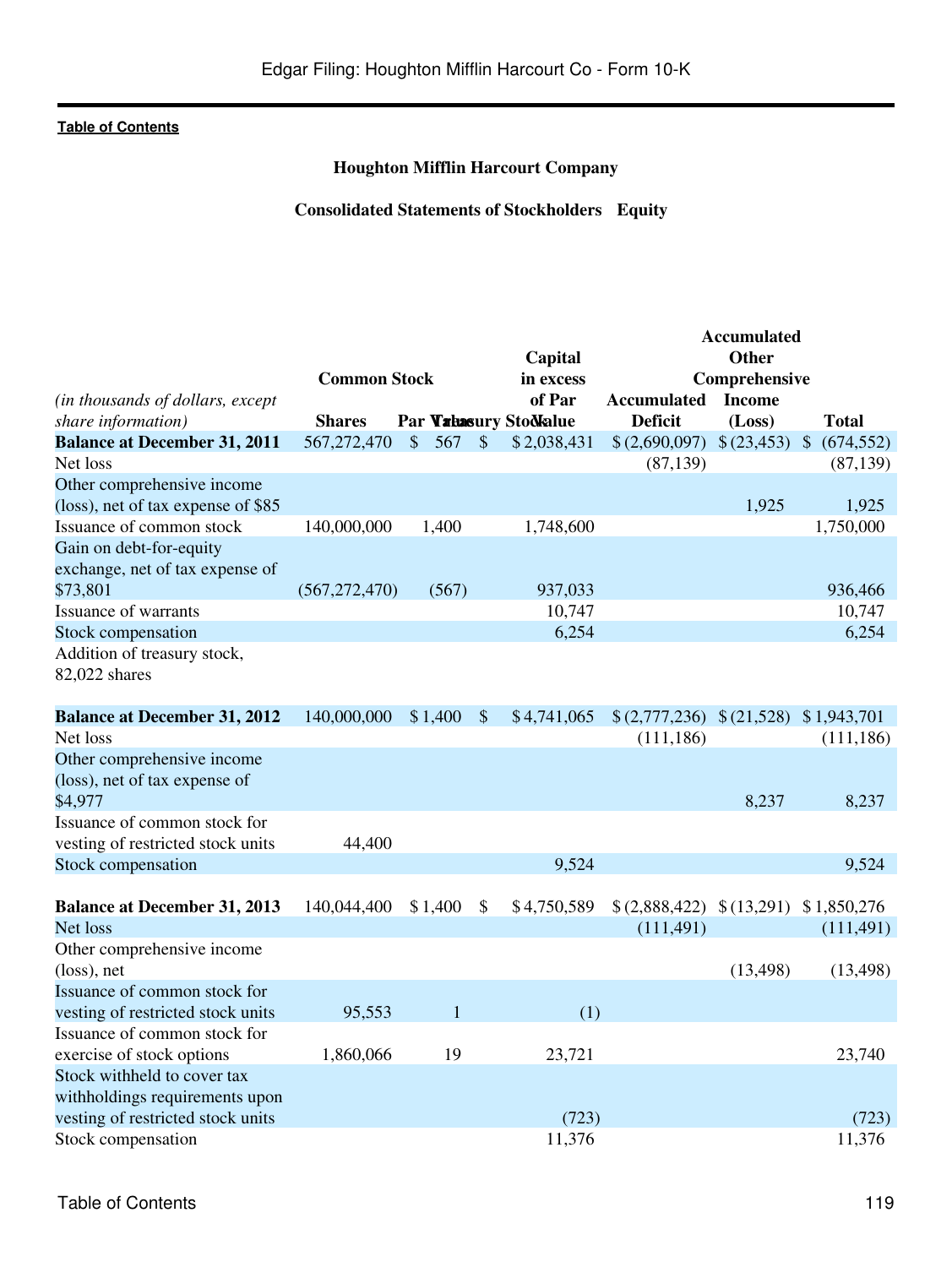**Balance at December 31, 2014** 142,000,019 \$ 1,420 \$ \$ 4,784,962 \$ (2,999,913) \$ (26,789) \$ 1,759,680

The accompanying notes are an integral part of these consolidated financial statements.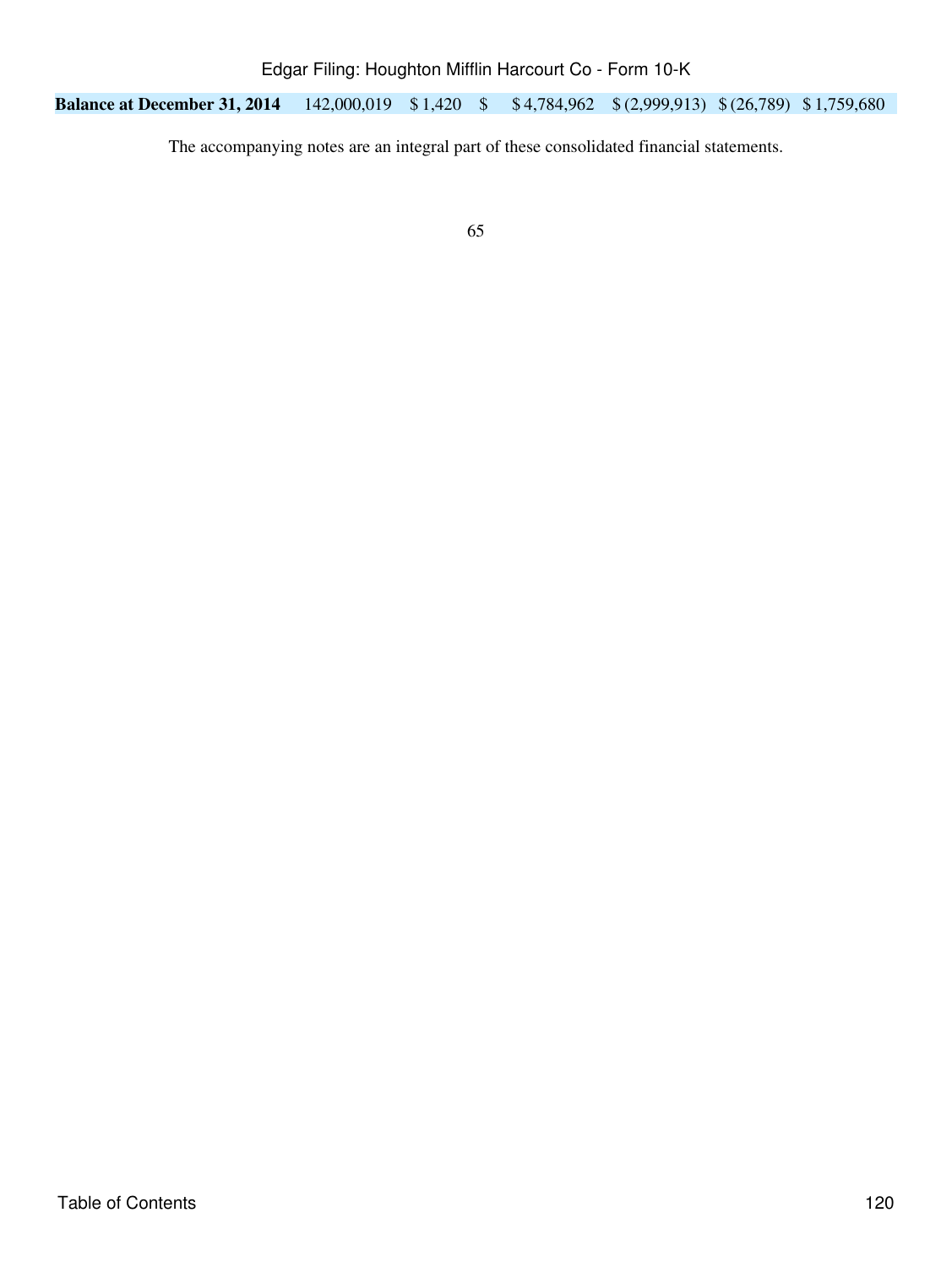## **Houghton Mifflin Harcourt Company**

**Notes to Consolidated Financial Statements**

*(in thousands of dollars, except share and per share information)*

### **1. Basis of Presentation**

Houghton Mifflin Harcourt Company, formerly known as HMH Holdings (Delaware), Inc. (HMH, Houghton Mifflin Harcourt, we, us, our, or the Company), is a global learning company, specializing in education solutions across a variety of media, delivering content, services and technology to over 50 million students in over 150 countries worldwide. We deliver our offerings to both educational institutions and consumers around the world. In the United States, we are the leading provider of Kindergarten through twelfth grade (K-12) educational content by market share. We believe that nearly every current K-12 student in the United States has utilized our content during the course of his or her education. As a result, we believe that we have an established reputation with students and educators that is difficult for others to replicate and positions us to also provide broader content and services to serve their learning needs beyond the classroom. We believe our long-standing reputation and well-known brands enable us to capitalize on consumer and digital trends in the education market through our existing and developing channels. Furthermore, since 1832, we have published trade and reference materials, including adult and children s fiction and non-fiction books that have won industry awards such as the Pulitzer Prize, Newbery and Caldecott medals and National Book Award, all of which are widely known.

The consolidated December 31, 2014 and 2013 financial statements of HMH include the accounts of all of our wholly-owned subsidiaries as of and for the periods ended December 31, 2014, December 31, 2013 and December 31, 2012.

The accompanying consolidated financial statements have been prepared in accordance with accounting principles generally accepted in the United States of America (GAAP). All intercompany accounts and transactions have been eliminated.

During the first quarter of 2014, we recorded an out-of-period correction of approximately \$1.1 million reducing net sales and increasing deferred revenue that should have been deferred previously. In addition, during the first quarter of 2014, we recorded approximately \$3.5 million of incremental expense, primarily commissions, related to the prior year. These out-of-period corrections had no impact on our debt covenant compliance. Management believes these out-of-period corrections are not material to the current period financial statements or any previously issued financial statements. Additionally, we revised previously reported balance sheet amounts to severance and other charges of \$7.3 million, which has been reclassified as long-term and to current deferred revenue of \$5.2 million which has also been reclassified as long-term. The revision was not material to the reported consolidated balance sheet for any previously filed periods.

During the fourth quarter of 2013, we recorded an out-of-period correction of approximately \$5.7 million of additional net sales that was deferred and should have been recognized previously in 2011 (\$4.5 million), 2012 (\$0.9 million), and the first nine months of 2013 (\$0.3 million). In addition, during 2013, we recorded approximately \$2.6 million of incremental expense related to prior years. These out-of-period corrections had no impact on cash or debt covenants compliance. Management believes these out-of-period corrections are not material to the current period financial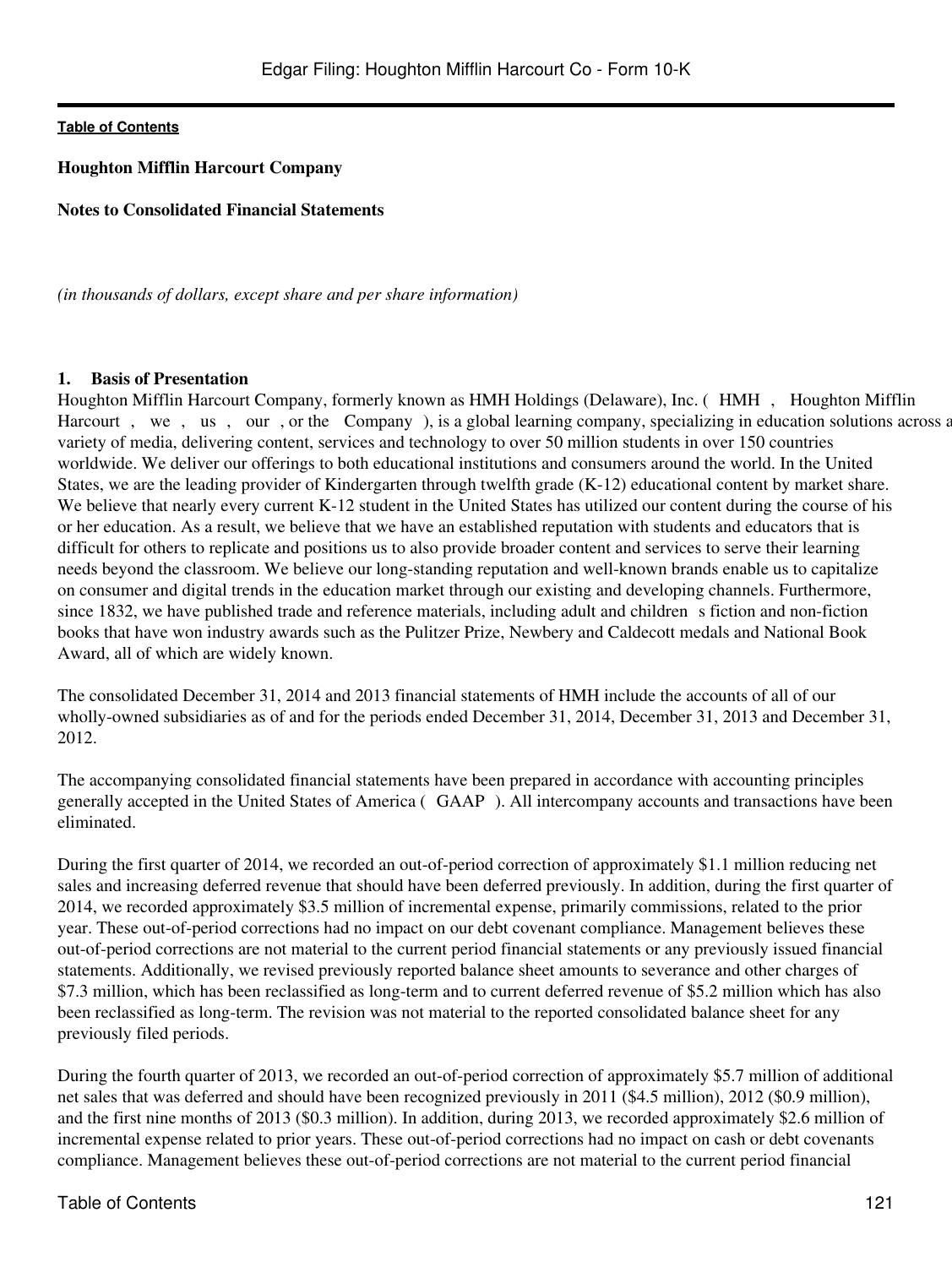statements or any previously issued financial statements.

### **Seasonality and Comparability**

Our net sales, operating profit and operating cash flows are impacted by the inherent seasonality of the academic calendar. Consequently, the performance of our businesses may not be comparable quarter to consecutive quarter and should be considered on the basis of results for the whole year or by comparing results in a quarter with results in the same quarter for the previous year.

Schools make most of their purchases in the second and third quarters of the calendar year in preparation for the beginning of the school year. Thus, over the past three years, approximately 67% of consolidated net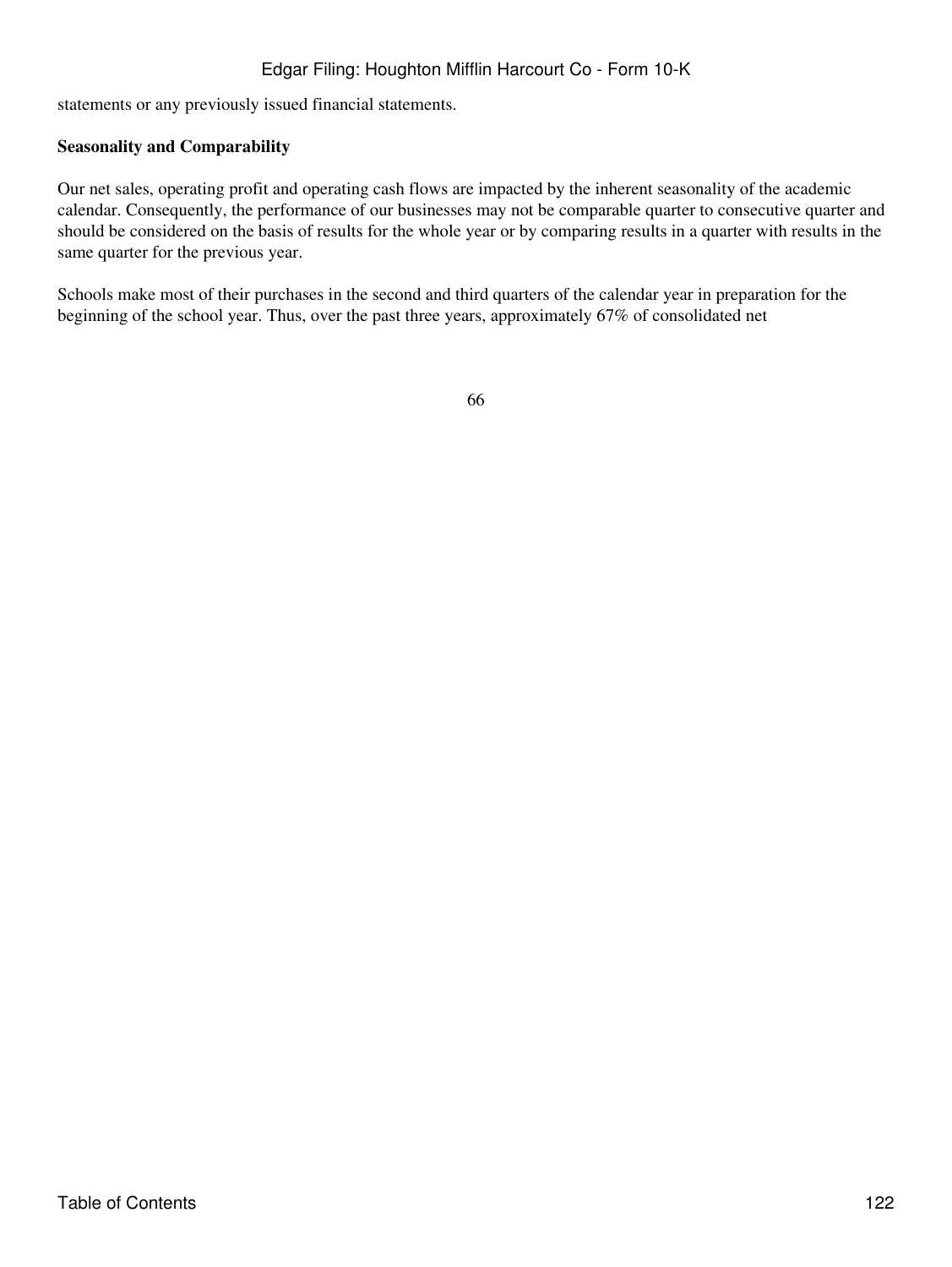## **Houghton Mifflin Harcourt Company**

**Notes to Consolidated Financial Statements**

*(in thousands of dollars, except share and per share information)*

sales have historically been realized in the second and third quarters. Sales of K-12 instructional materials and customized testing products are also cyclical, with some years offering more sales opportunities than others. The amount of funding available at the state level for educational materials also has a significant effect on year-to-year net sales. Although the loss of a single customer would not have a material adverse effect on our business, schedules of school adoptions and market acceptance of our products can materially affect year-to-year net sales performance.

### **Chapter 11 Reorganization**

On May 10, 2012, we entered into a Restructuring Support Agreement (Plan Support Agreement) with consenting creditors holding greater than 74% of the principal amount of the then-outstanding senior secured indebtedness of the Company and with equity owners holding approximately 64% of the Company s then-outstanding common stock. The consenting creditors agreed to support the Company s Pre-Packaged Chapter 11 Plan of Reorganization (Plan). Pursuant to the Plan Support Agreement, the Company agreed to use its best efforts to (i) support and complete the restructuring and all transactions contemplated by the Plan, (ii) take any and all necessary and appropriate actions in furtherance of the restructuring contemplated under the Plan, (iii) complete the restructuring and all transactions contemplated under the Plan within set time-frames, (iv) obtain any and all required regulatory and/or third-party approvals for the restructuring, and (v) not directly or indirectly, seek, solicit, support, or engage in the negotiation or formulation of alternate plans of reorganization that were inconsistent with the reorganization as contemplated by the Plan Support Agreement.

On May 21, 2012 (the Petition Date), the U.S. based entities that borrowed or guaranteed the debt of the Company (collectively the Debtors), filed voluntary petitions for relief under Chapter 11 of the United States Bankruptcy Code (Chapter 11) in the United States Bankruptcy Court for the Southern District of New York (Court). The Debtors also concurrently filed the Plan, the Disclosure Statement in support of the Plan and filed various motions seeking relief to continue operations. Following the Petition Date, the Debtors operated their business as debtors in possession (DIP) under the jurisdiction of the Court and in accordance with the applicable provisions of the Bankruptcy Code and orders of the Court. Under Chapter 11, certain claims against us in existence before the Petition Date were stayed while we operated our business as a DIP, including any actions that might be commenced with regards to secured claims, although the holders of such claims had the right to move the Court for relief from the stay. Subsequent to the Petition Date, these claims were reflected in the balance sheet as liabilities subject to compromise. Secured claims were secured primarily by liens on the Company s accounts receivable. Additional claims (liabilities subject to compromise) could have potentially arisen after the filing date resulting from rejection of executory contracts or from the determination by the Court (or agreed to by parties in interest).

On June 22, 2012, the Company successfully emerged from bankruptcy as a reorganized company pursuant to the Plan. Ultimately, the Debtors did not reject any executory contracts during the bankruptcy case, and the Company continues to review and reconcile claims that were filed against it by creditors.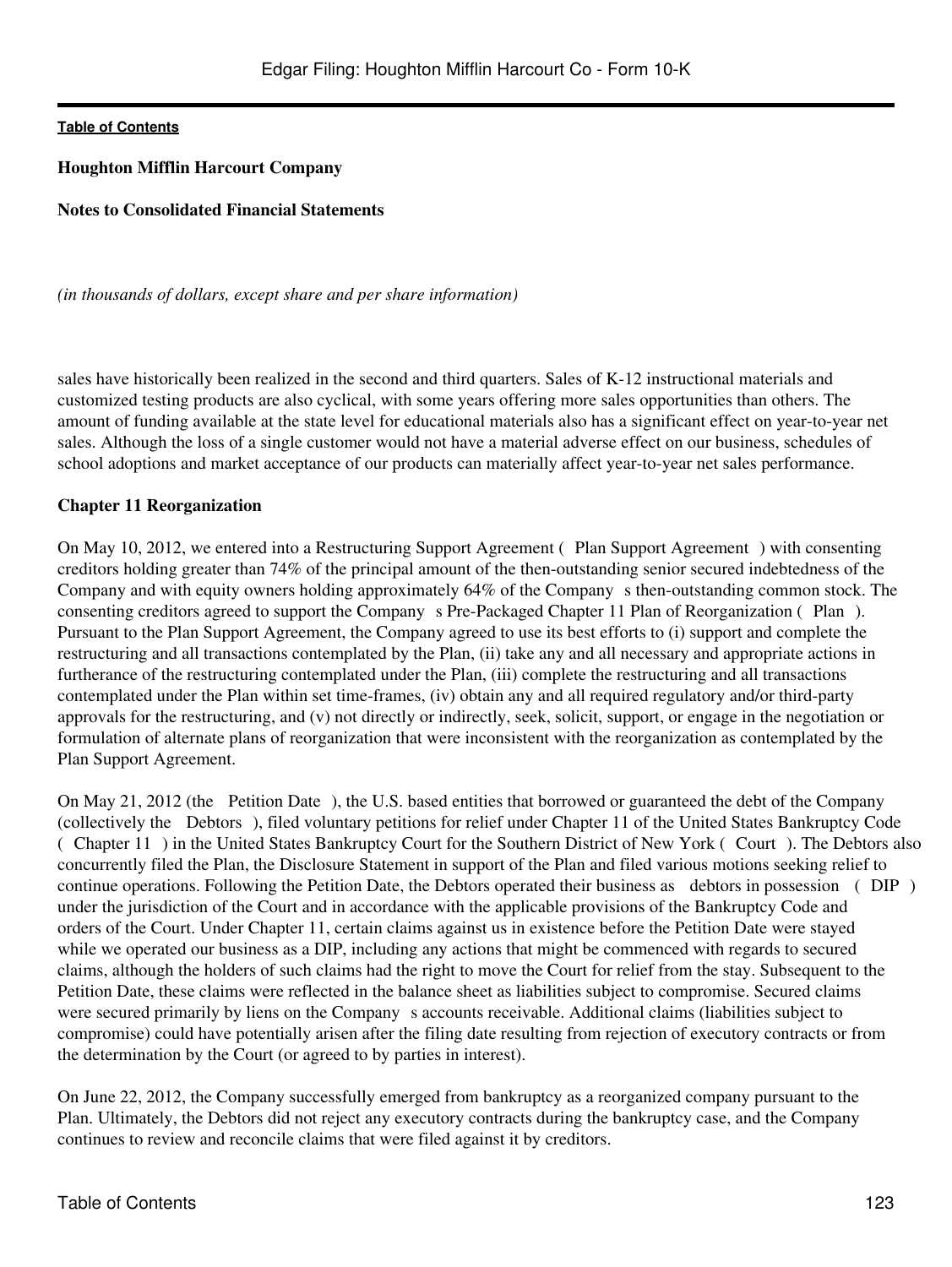### **Stock Split and Name Change**

The Board of Directors approved a 2-for-1 stock split of the Company s common stock, which occurred on October 22, 2013. In addition, the Board of Directors and stockholders approved an increase to the number of authorized shares of preferred stock and common stock to 20,000,000 shares authorized and 380,000,000 shares authorized, respectively. The accompanying financial statements and notes to the financial statements give retroactive effect to the stock split for all periods presented.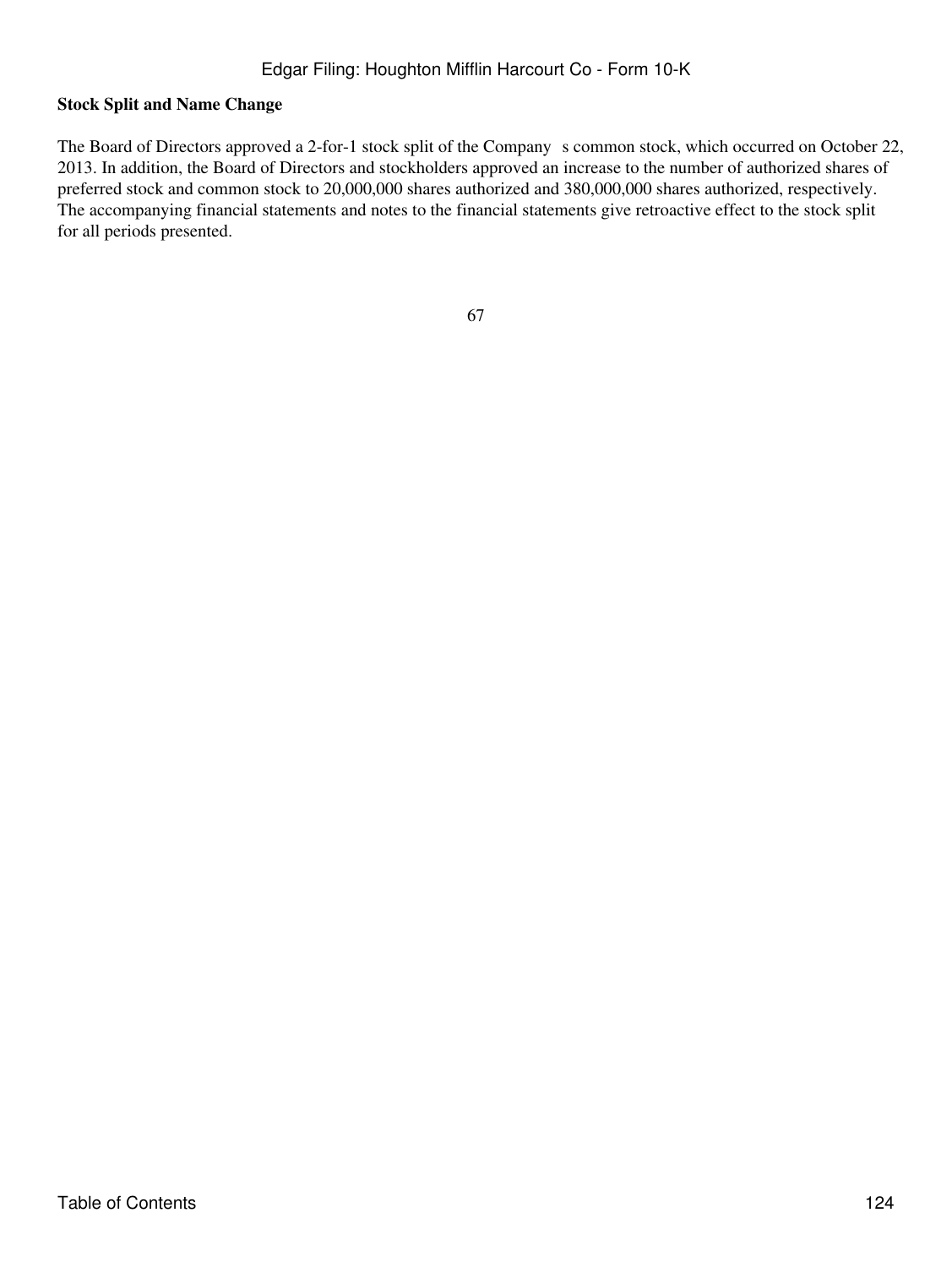## **Houghton Mifflin Harcourt Company**

**Notes to Consolidated Financial Statements**

*(in thousands of dollars, except share and per share information)*

On October 22, 2013, the Company changed its name from HMH Holdings (Delaware), Inc. to Houghton Mifflin Harcourt Company.

### **2. Chapter 11 Reorganization Disclosures**

As discussed in Note 1, the Company filed voluntary petitions for relief under Chapter 11. On June 21, 2012, the Bankruptcy Court entered an order confirming and approving the Plan for the Debtors. Subsequently, the Plan became effective and the transactions contemplated under the Plan were consummated on June 22, 2012.

Subsequent to the Petition Date, the provisions in GAAP guidance for reorganizations applied to the Company s financial statements while it operated under the provisions of Chapter 11. The accounting guidance did not change the application of GAAP in the preparation of financial statements. However, it does require that the financial statements, for periods including and subsequent to the filing of the Chapter 11 petition, distinguish transactions and events that are directly associated with the reorganization from the ongoing operations of the business. Accordingly, all transactions (including, but not limited to, all professional fees, realized gains and losses and provisions for losses) directly associated with the reorganization and restructuring of our businesses are reported separately in our financial statements. All such expense or income amounts are reported in reorganization items in the accompanying consolidated statements of operations for the year ended December 31, 2012.

### **Summary of Emergence**

On June 22, 2012, the Company successfully emerged from bankruptcy as a reorganized company pursuant to the Plan. The financial restructuring realized by the confirmation of the Plan was accomplished through a debt-for-equity exchange. The Plan deleveraged the Company s balance sheet by eliminating the Company s secured indebtedness in exchange for new equity in the Company. Existing stockholders, in their capacity as stockholders, received warrants for the new equity in the Company in exchange for the existing equity.

Upon the Company s emergence from Chapter 11 bankruptcy proceedings on June 22, 2012, the Company was not required to apply fresh-start accounting based on U.S. GAAP guidance for reorganizations due to the fact that the pre-petition holders who owned more than 50% of the Company s outstanding common stock immediately before confirmation of the Plan received more than 50% of the Company s outstanding common stock upon emergence. Accordingly, a new reporting entity was not created for accounting purposes.

Below is a summary of the significant transactions affecting the Companys capital structure as a result of the effectiveness of the Plan.

### **Equity Transactions**

Table of Contents 25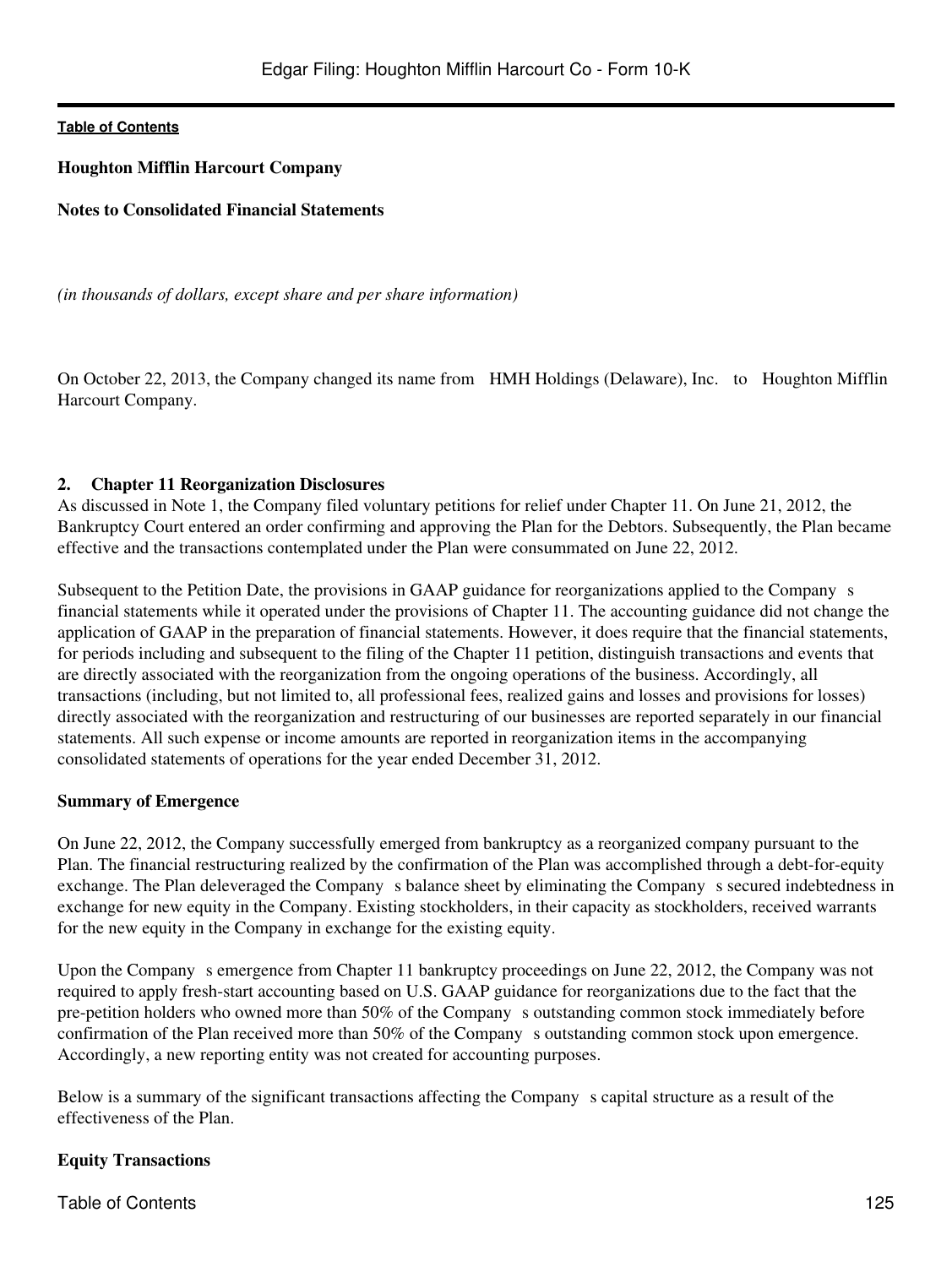On June 22, 2012, pursuant to the Plan, all of the issued and outstanding shares of common stock of the Company, including all options, warrants or any other agreements to acquire shares of common stock of the Company that existed prior to the Petition Date, were cancelled and in exchange, holders of such interests received distributions pursuant to the terms of the Plan. The distributions received by holders of interests in our common stock prior to the petition date on June 22, 2012 pursuant to the terms of the Plan included adequate protection payments and conversion fees of approximately \$60.1 million and \$26.1 million, respectively. These amounts represent only the portion attributable to the existing shareholders prior to the petition date. There were \$69.7 million of adequate protection payments and \$30.3 million of conversion fee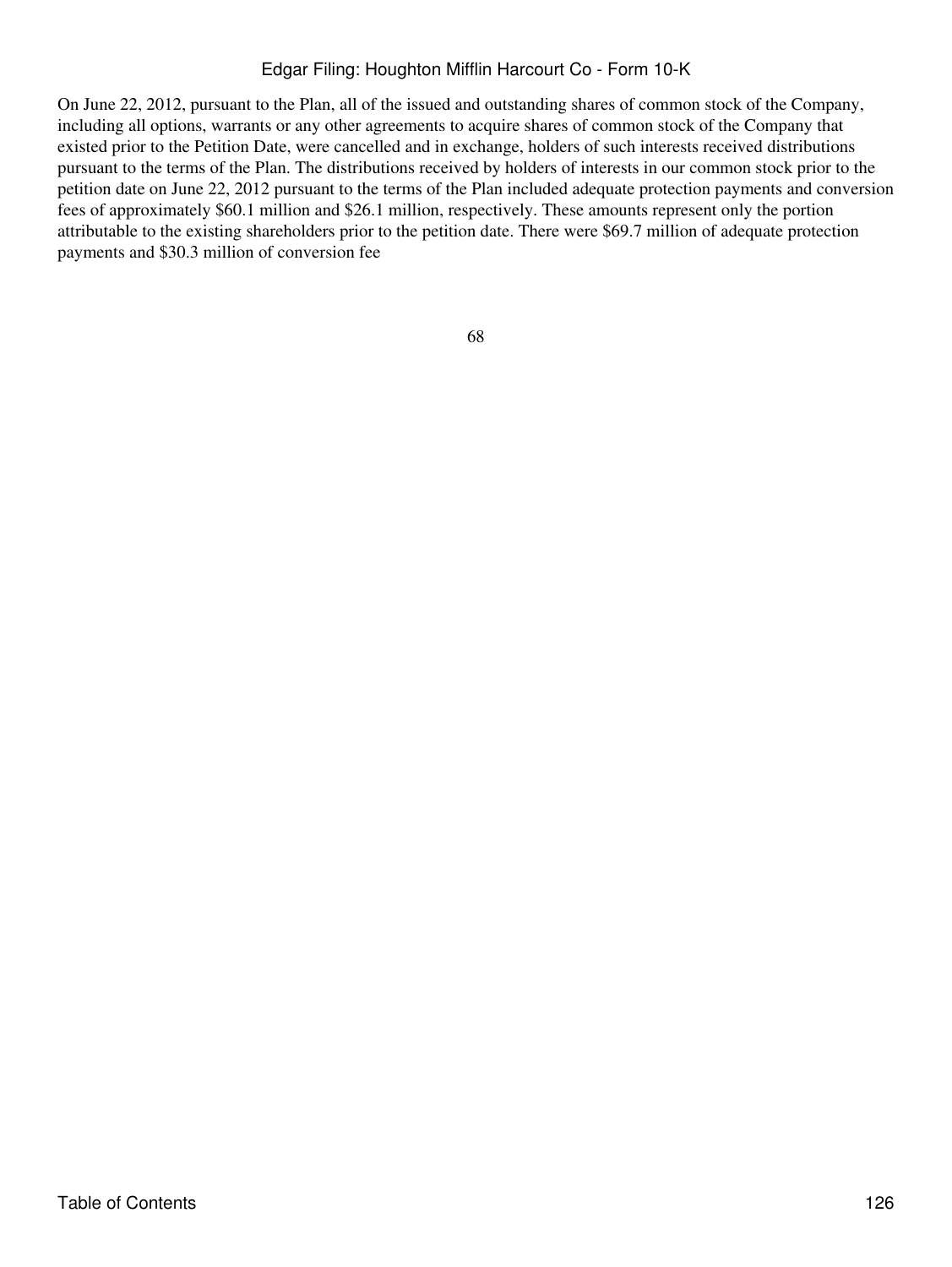## **Houghton Mifflin Harcourt Company**

**Notes to Consolidated Financial Statements**

*(in thousands of dollars, except share and per share information)*

payments made in total. Following the emergence on June 22, 2012, the authorized capital stock of the Company consists of (i) 380,000,000 shares of common stock and (ii) 20,000,000 shares of preferred stock, \$0.01 par value per share. There are no other outstanding obligations, warrants, options, or other rights to subscribe for or purchase from the Company any class of capital stock of the Company.

A Management Incentive Plan (MIP) became effective upon emergence. The MIP provides for grants of options and restricted stock at a strike price equal to or greater than the fair value per share of common stock as of the date of the grant and reserved for management and employees up to 10% of the new common stock of the Company. On June 22, 2012, in connection with our emergence from bankruptcy, the Company granted 9,251,462 stock options to executive officers with an exercise price of \$12.50. Each of the stock options granted have an exercise price equal to or greater than the fair value on the date of grant and generally vest over a three or four year period. Also, on June 22, 2012, the Company granted 24,000 restricted stock units to independent directors which vest after one year.

### **Debt Transactions**

On June 22, 2012, the Company s creditors converted the First Lien Credit Agreement consisting of the then-existing first lien term loan (the Term Loan) with an aggregate outstanding principal balance of \$2.6 billion and the then-existing first lien revolving loan facility (the Revolving Loan) with an aggregate outstanding principal balance of \$235.8 million, and the outstanding \$300.0 million principal amount of 10.5% Senior Secured Notes due 2019 (the

10.5% Senior Notes) to 100 percent pro rata ownership of the Companys common stock, subject to dilution pursuant to the MIP and the exercise of any existing common stockholder s pro rata share of warrants to purchase 5% of the common stock of the Company pursuant to the Plan, and received \$30.3 million in cash.

In connection with the Chapter 11 filing on May 22, 2012, the Company entered into a new \$500.0 million senior secured credit facility (DIP Facility), which converted into an exit facility on the effective date of the emergence from Chapter 11. This exit facility consists of a \$250.0 million revolving credit facility, which is secured by the Companys accounts receivable and inventory, and a \$250.0 million term loan credit facility. The proceeds from the initial borrowings under the term loan credit facility were used to fund the costs of the reorganization and provide post-closing working capital to the Company.

A summary of the transactions affecting the Company s debt balances is as follows:

| Debt balance prior to emergence from bankruptcy (including accrued interest) | $$$ (3,142,234) |
|------------------------------------------------------------------------------|-----------------|
| Exchange of debt for new common shares                                       | 1,750,000       |
| Elimination of debt discount and deferred financing fees                     | 98,352          |
| Adequate protection payments                                                 | 69.701          |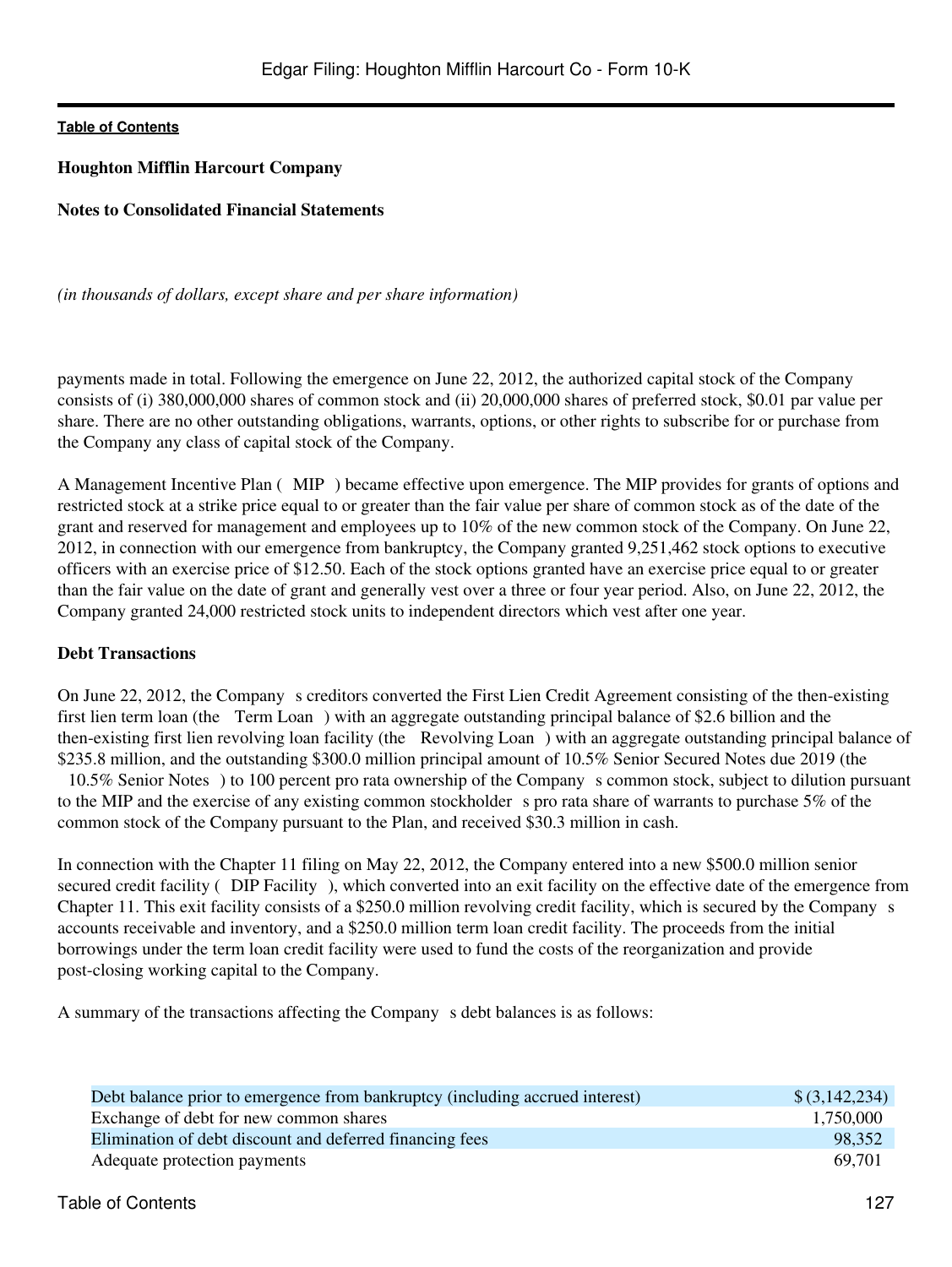| Conversion fees               | 30,299        |
|-------------------------------|---------------|
| Professional fees             | 21,726        |
|                               |               |
| (Gain) loss on extinguishment | \$(1,172,156) |

### **Reorganization Items**

Reorganization items represent expense or income amounts that were recorded in the consolidated financial statements as a result of the bankruptcy proceedings. Reorganization items were incurred starting with the date of the bankruptcy filing through the date of bankruptcy emergence. Approximately 86.2% of the (gain) loss on extinguishment was allocated to capital in excess of par value in the consolidated balance sheet based on the percentage of the Company s creditors that converted their debt to equity who were also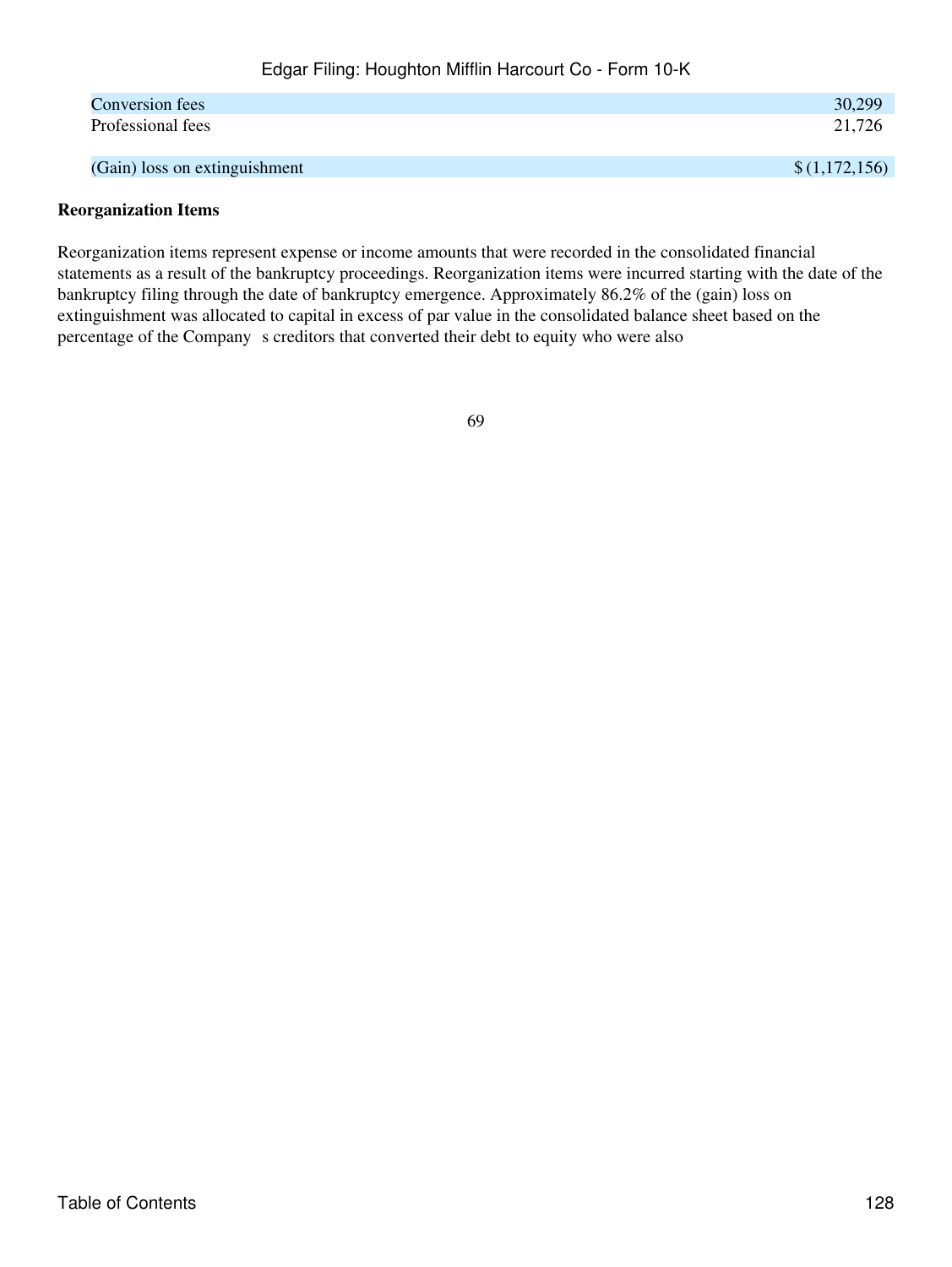## **Houghton Mifflin Harcourt Company**

**Notes to Consolidated Financial Statements**

*(in thousands of dollars, except share and per share information)*

equityholders as of the date of the bankruptcy filing. The remaining portion of the (gain) loss on extinguishment of debt was allocated to reorganization items, net in the consolidated statement of operations based on the percentage of the Companys creditors that converted their debt to equity who did not have a pre-existing equity ownership in the Company as of the date of the bankruptcy filing. The gain from reorganization items for the year ended December 31, 2012 were as follows:

|                                           | <b>Total</b>  |               | <b>Adjusted to</b><br><b>Capital in excess</b><br>of par value |               | Reorganization<br>items, net |
|-------------------------------------------|---------------|---------------|----------------------------------------------------------------|---------------|------------------------------|
| Debt to equity conversion                 | \$(1,392,234) | $\mathbb{S}$  | (1,199,549)                                                    | $\mathcal{S}$ | (192, 685)                   |
| Elimination of debt discount and deferred |               |               |                                                                |               |                              |
| financing fees                            | 98,352        |               | 84,740                                                         |               | 13,612                       |
| Adequate protection payments              | 69,701        |               | 60,054                                                         |               | 9,647                        |
| Conversion fees                           | 30,299        |               | 26,106                                                         |               | 4,193                        |
| Professional fees                         | 21,726        |               | 18,381                                                         |               | 3,345                        |
|                                           |               |               |                                                                |               |                              |
| (Gain) loss on extinguishment             | (1,172,156)   |               | (1,010,268)                                                    |               | (161, 888)                   |
| Stock compensation                        | 2,027         |               |                                                                |               | 2,027                        |
| Issuance of warrants                      | 10,747        |               |                                                                |               | 10,747                       |
|                                           |               |               |                                                                |               |                              |
| Reorganization items, net                 | \$(1,159,382) | $\mathcal{S}$ | (1,010,268)                                                    | \$            | (149, 114)                   |
|                                           |               |               |                                                                |               |                              |

### **Liabilities Subject to Compromise**

Certain pre-petition liabilities and indebtedness were subject to compromise under the Plan and were reported at amounts allowed or expected to be allowed by the Court. A summary of liabilities subject to compromise reflected in the consolidated balance sheet as of May 21, 2012 is as follows:

|                                                       | <b>May 21,</b><br>2012 |
|-------------------------------------------------------|------------------------|
| \$2,668,690 Term Loan due June 12, 2014               | \$2,570,815            |
| \$235,751 Revolving Loan due December 12, 2013        | 235,751                |
| \$300,000 10.5% senior secured notes due June 1, 2019 | 300,000                |
| Accrued interest                                      | 35,668                 |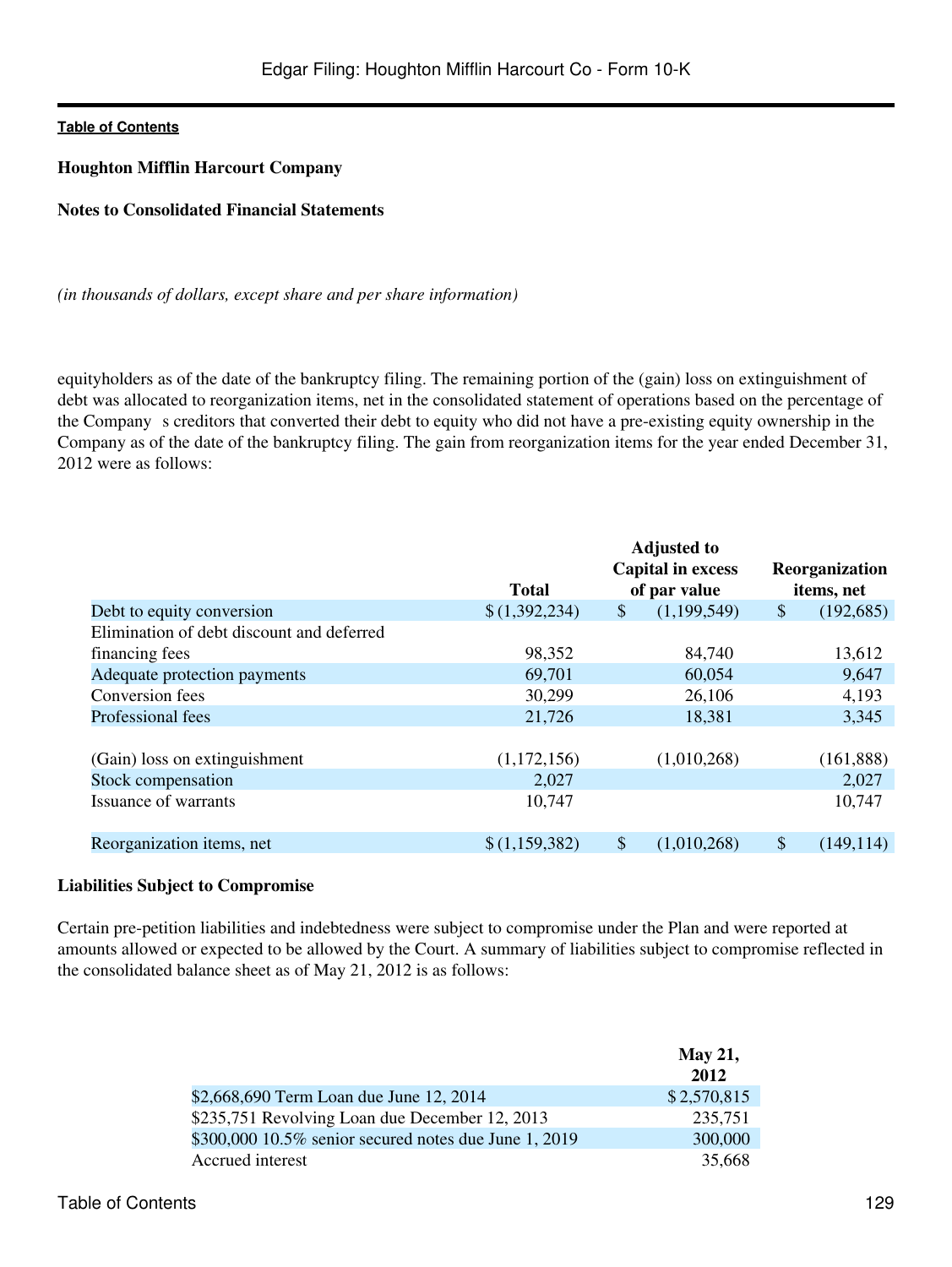Total \$ 3,142,234

As of December 31, 2014, 2013 and 2012, there were no liabilities subject to compromise.

All pre-petition claims were considered liabilities subject to compromise at May 21, 2012. As discussed above, the Term Loan, the Revolving Loan, the 10.5% Senior Notes, and the associated accrued interest were exchanged for new common stock in the Company. There were no other liabilities subject to compromise as of May 21, 2012. We honored other prepetition obligations, including employee wages and trade payables in the ordinary course of business.

#### **3. Significant Accounting Policies Principles of Consolidation**

Our accompanying consolidated financial statements include the results of operations of the Company and our wholly-owned subsidiaries. All material intercompany accounts and transactions are eliminated in consolidation.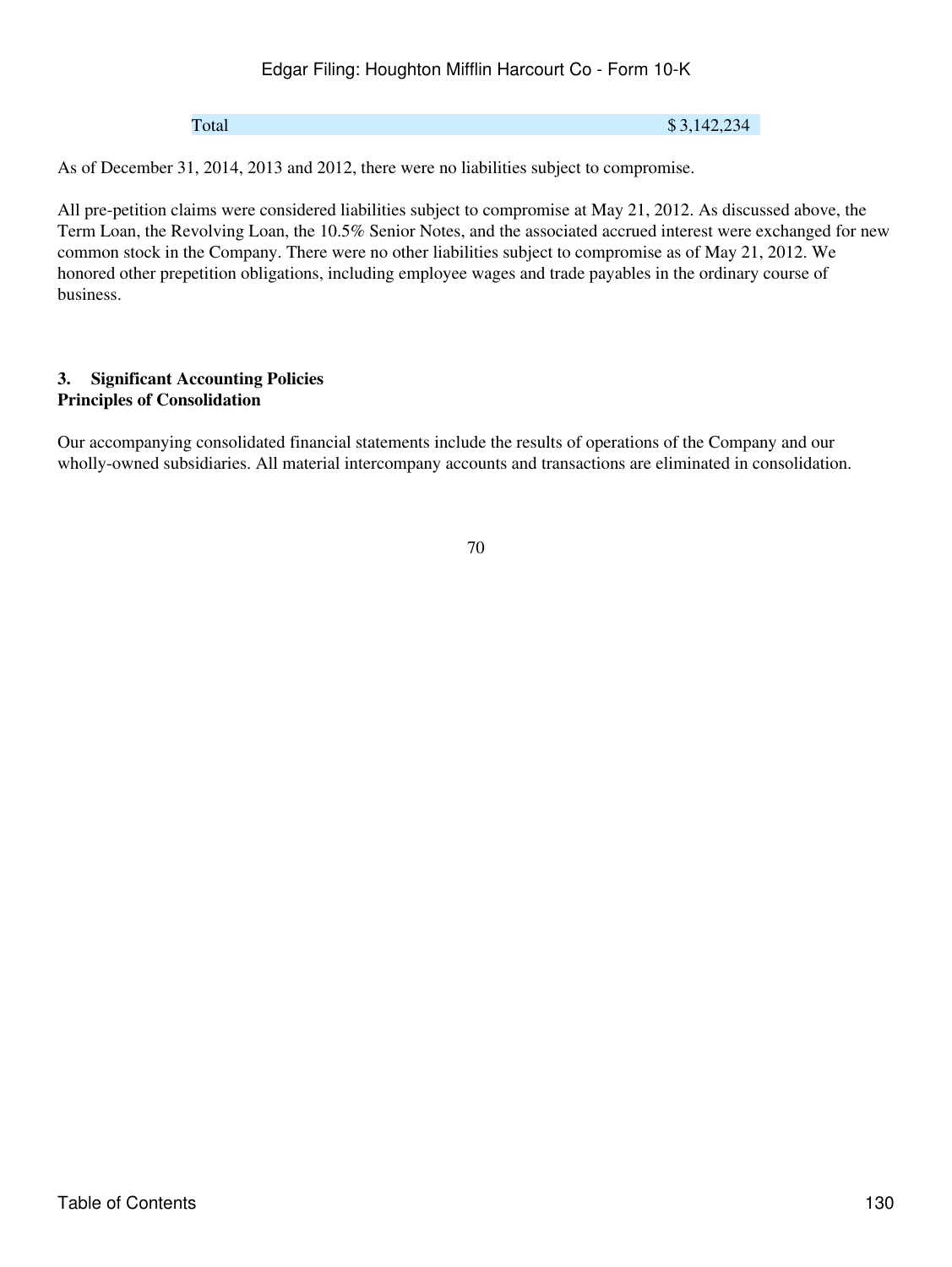### **Houghton Mifflin Harcourt Company**

**Notes to Consolidated Financial Statements**

*(in thousands of dollars, except share and per share information)*

#### **Use of Estimates**

The preparation of financial statements in conformity with accounting principles generally accepted in the United States of America requires the use of estimates, assumptions and judgments by management that affect the reported amounts of assets, liabilities, revenues, expenses, and related disclosure of contingent assets and liabilities in the amounts reported in the financial statements and accompanying notes. On an ongoing basis, we evaluate our estimates and assumptions including, but not limited to, book returns, allowance for bad debts, recoverability of advances to authors, valuation of inventory, depreciation and amortization periods, recoverability of long-term assets such as property, plant, and equipment, capitalized pre-publication costs, other identified intangibles, goodwill, deferred revenue, income taxes, pensions and other postretirement benefits, contingencies, and litigation. We base our estimates on historical experience and on various other assumptions that we believe to be reasonable under the circumstances, the results of which form the basis for making judgments about the carrying value of assets and liabilities that are not readily apparent from other sources. Actual results may differ from those estimates.

#### **Revenue Recognition**

We derive revenue primarily from the sale of print and digital content and instructional materials, trade books, reference materials, assessment materials and multimedia instructional programs; license fees for book rights, content and software; and services that include test development, test delivery, test scoring, professional development, consulting and training as well as access to hosted interactive content. Revenue is recognized only once persuasive evidence of an arrangement with the customer exists, the sales price is fixed or determinable, delivery of products or services has occurred, title and risk of loss with respect to products have transferred to the customer, all significant obligations, if any, have been performed, and collection is probable.

We enter into certain contractual arrangements that have multiple elements, one or more of which may be delivered subsequent to the delivery of other elements. These multiple-deliverable arrangements may include print and digital media, professional development services, training, software licenses, access to hosted content, and various services related to the software including but not limited to hosting, maintenance and support, and implementation. For these multiple-element arrangements, we allocate revenue to each deliverable of the arrangement based on the relative selling prices of the deliverables. In such circumstances, we first determine the selling price of each deliverable based on (i) vendor-specific objective evidence of fair value (VSOE) if that exists, (ii) third-party evidence of selling price (TPE) when VSOE does not exist, or (iii) our best estimate of the selling price when neither VSOE nor TPE exists. Revenue is then allocated to the non-software deliverables as a group and to the software deliverables as a group using the relative selling prices of each of the deliverables in the arrangement, based on the selling price hierarchy. Non-software deliverables include print and digital textbooks and instructional materials, trade books, reference materials, assessment materials and multimedia instructional programs; licenses to book rights and content; access to hosted content; and services including test development, test delivery, test scoring, professional development, consulting and training when those services do not relate to software deliverables. Software deliverables include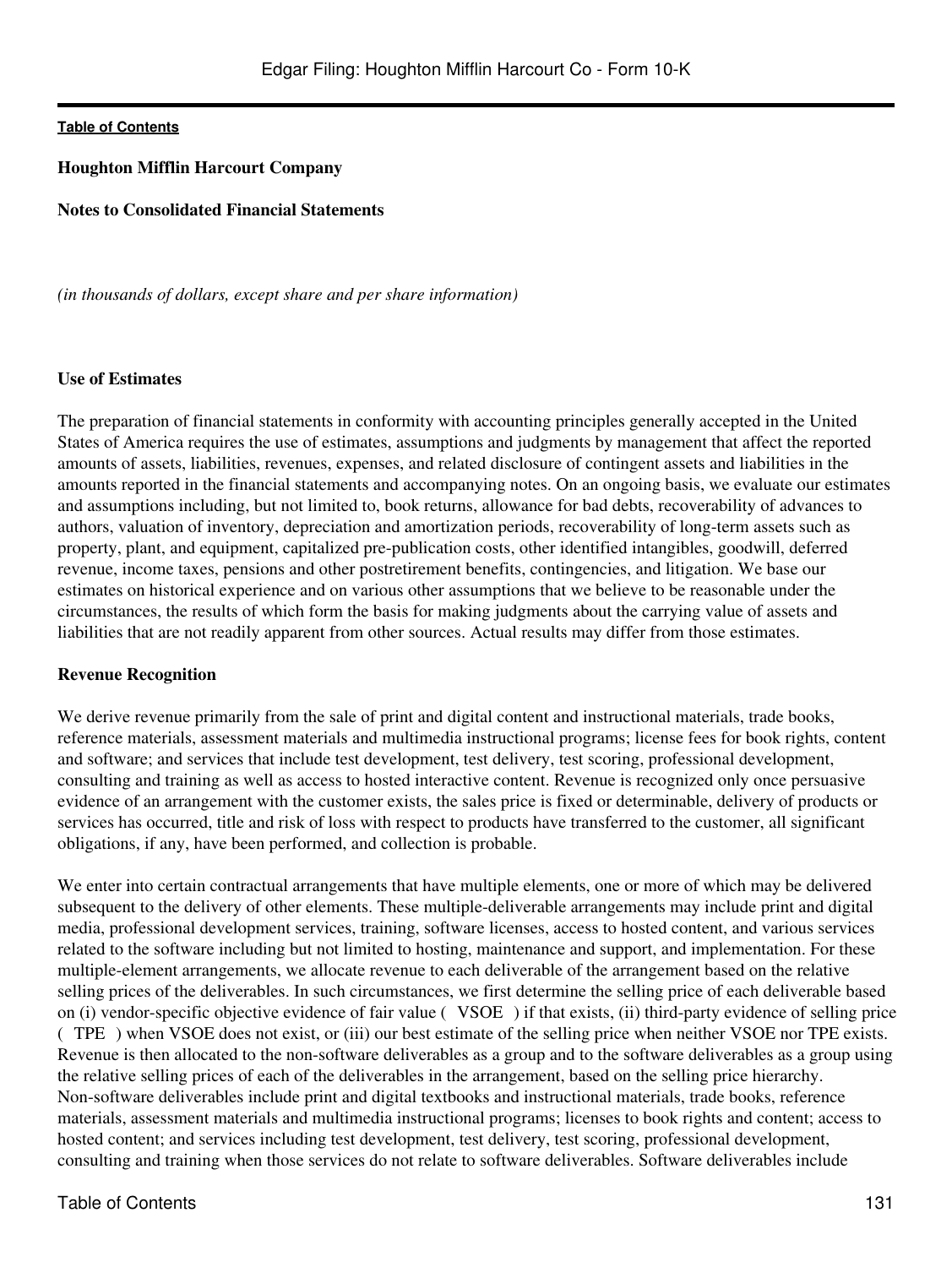software licenses, software maintenance and support services, professional services and training when those services relate to software deliverables.

For the non-software deliverables, we determine the revenue for each deliverable based on its relative selling price in the arrangement and we recognize revenue upon delivery of the product or service, assuming all other revenue recognition criteria have been met. Revenue for test delivery, test scoring and training is recognized when the service has been completed. Revenue for test development, professional development, consulting and training is recognized as the service is provided. Revenue for access to hosted interactive content is recognized ratably over the term of the arrangement.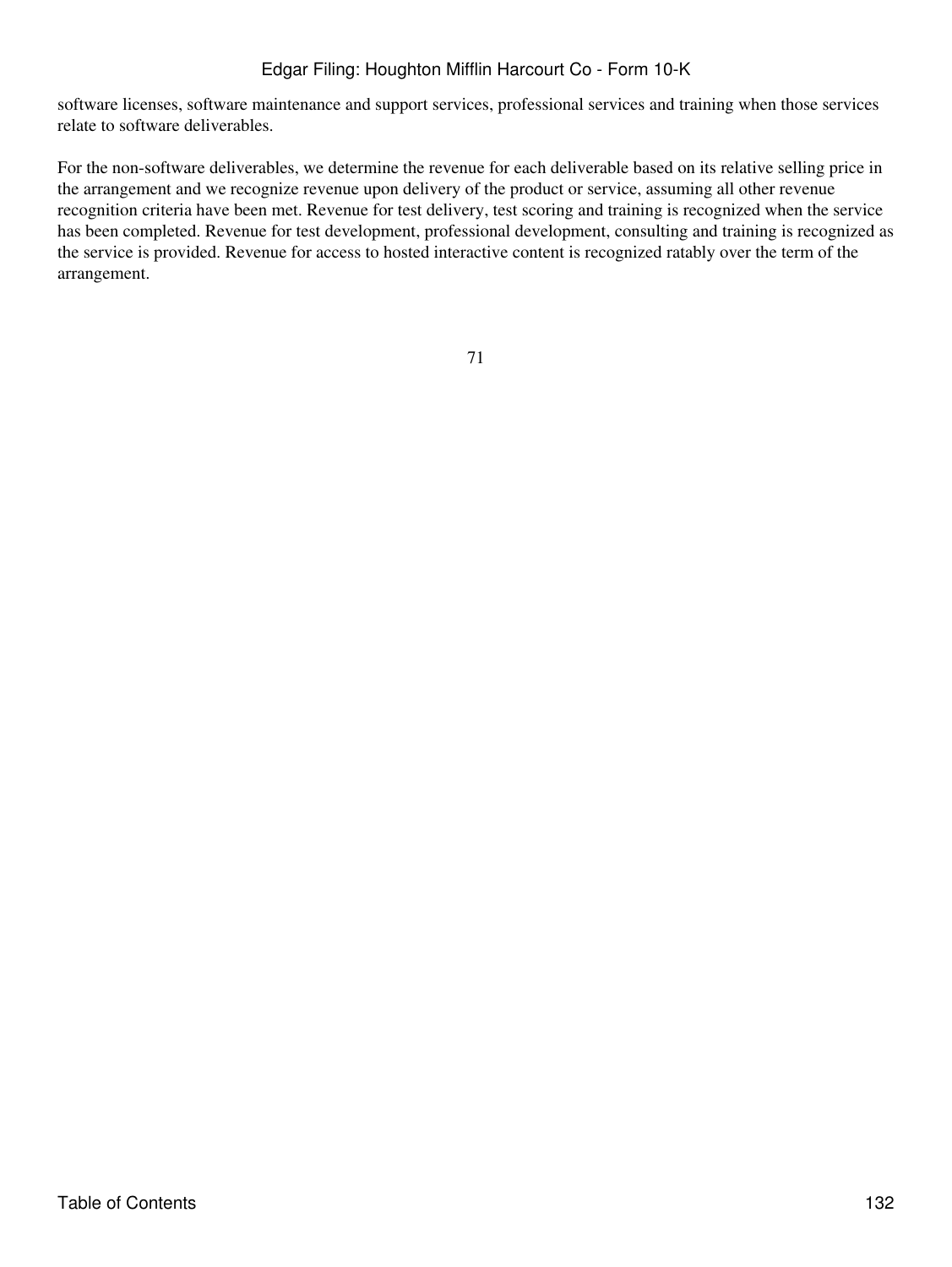## **Houghton Mifflin Harcourt Company**

**Notes to Consolidated Financial Statements**

*(in thousands of dollars, except share and per share information)*

For the software deliverables as a group, we recognize revenue in accordance with the authoritative guidance for software revenue recognition. As our software licenses are typically sold with maintenance and support, professional services or training, we use the residual method to determine the amount of software license revenue to be recognized. Under the residual method, arrangement consideration of the software deliverables as a group is allocated to the undelivered elements based upon VSOE of those elements, with the residual amount of the arrangement fee allocated to and recognized as license revenue upon delivery, assuming all other revenue recognition criteria have been met. If VSOE of one or more of the undelivered services or other elements does not exist, all revenues of the software-deliverables arrangement are deferred until delivery of all of those services or other elements has occurred, or until VSOE of each of those services or other elements can be established.

As products are shipped with right of return, a provision for estimated returns on these sales is made at the time of sale based on historical experience.

Shipping and handling fees charged to customers are included in net sales.

### **Advertising Costs and Sample Expenses**

Advertising costs are charged to selling and administrative expenses as incurred. Advertising costs were \$8.6 million, \$8.0 million and \$6.7 million for the years ended December 31, 2014, 2013 and 2012, respectively. Sample expenses are charged to selling and administrative expenses when the samples are shipped.

### **Cash and Cash Equivalents**

Cash and cash equivalents consist primarily of cash in banks and highly liquid investment securities that have maturities of three months or less when purchased. The carrying amount of cash equivalents approximates fair value because of the short term maturity of these investments.

#### **Short-term Investments**

Short-term investments typically consist of marketable securities with maturities between three and twelve months at the balance sheet date. We have classified all of our short-term investments as available-for-sale at December 31, 2014 and 2013. The investments are reported at fair value, with any unrealized gains or losses excluded from earnings and reported as a separate component of stockholders equity as other comprehensive income (loss).

### **Accounts Receivable**

Accounts receivable are recorded net of allowances for doubtful accounts and reserves for book returns. In the normal course of business, we extend credit to customers that satisfy predefined criteria. We estimate the collectability of our

### Table of Contents 133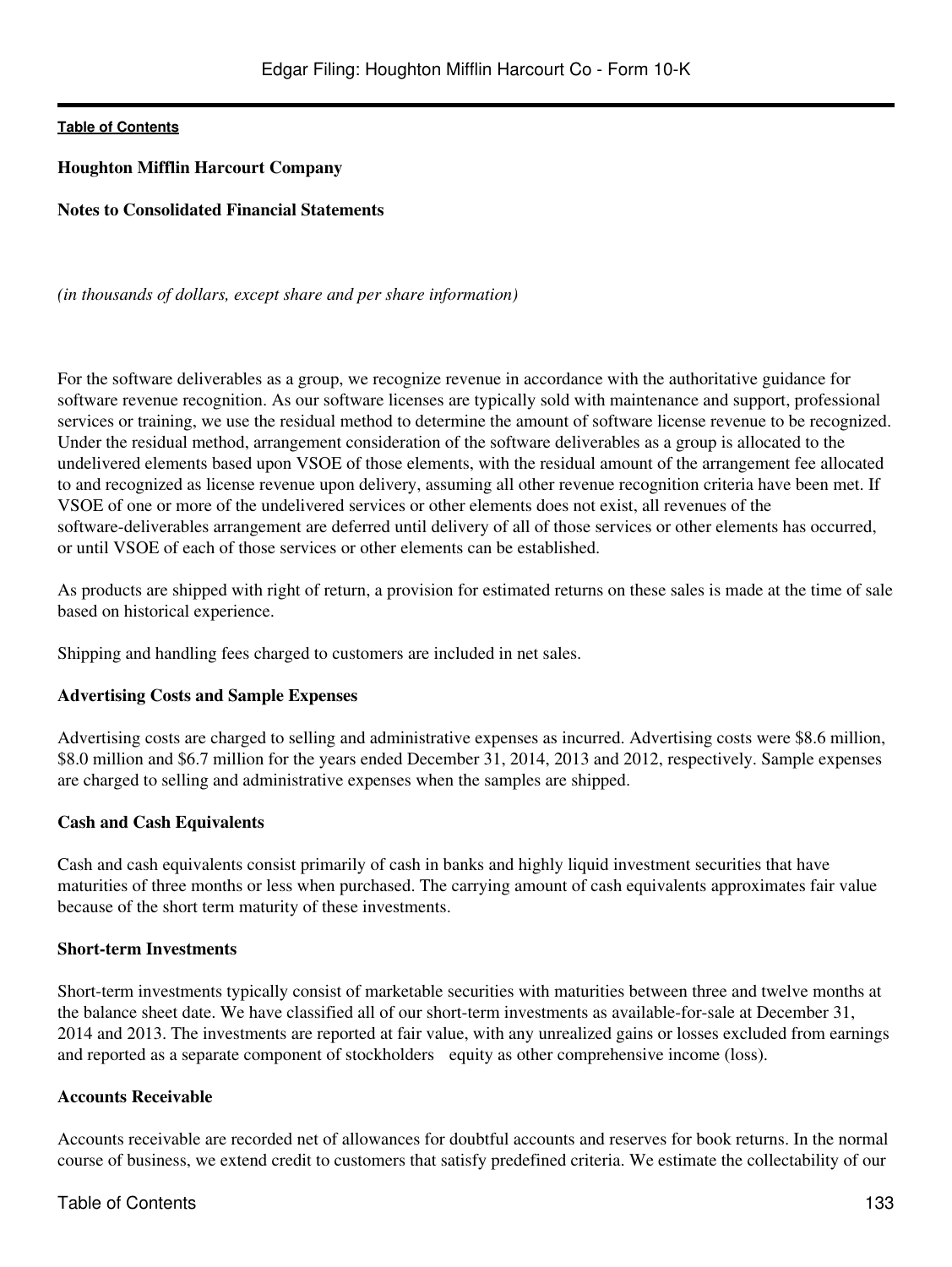receivables. Allowances for doubtful accounts are established through the evaluation of accounts receivable aging and prior collection experience to estimate the ultimate collectability of these receivables. Reserves for book returns are based on historical return rates and sales patterns.

## **Inventories**

Inventories are stated at the lower of weighted average cost or net realizable value. The level of obsolete and excess inventory is estimated on a program or title level-basis by comparing the number of units in stock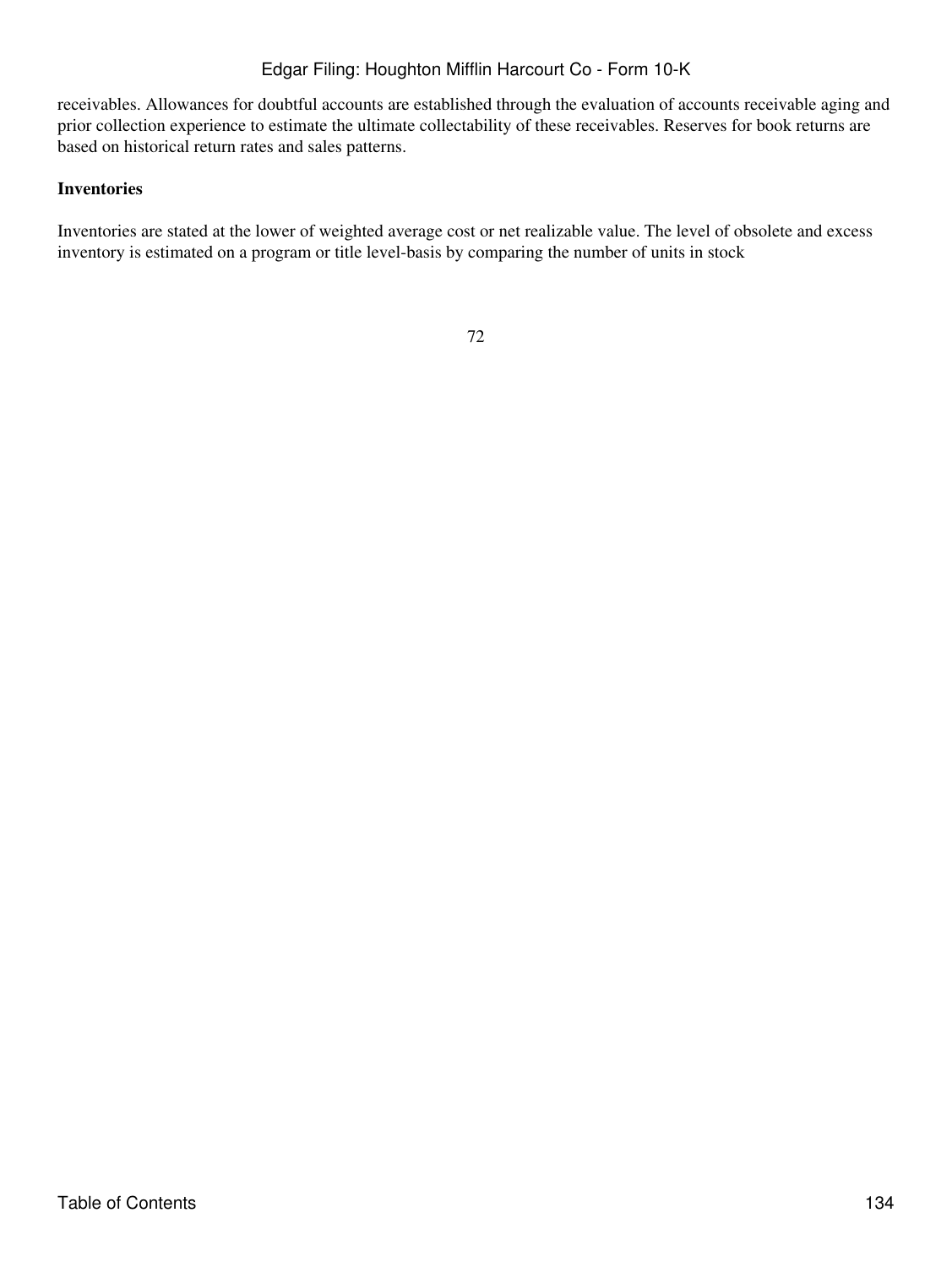## **Houghton Mifflin Harcourt Company**

**Notes to Consolidated Financial Statements**

*(in thousands of dollars, except share and per share information)*

with the expected future demand. The expected future demand of a program or title is determined by the copyright year, the previous years sales history, the subsequent year s sales forecast, and known forward-looking trends including our development cycle to replace the title or program and competing titles or programs.

### **Property, Plant, and Equipment**

Property, plant, and equipment are stated at cost, or in the case of assets acquired in business combinations, at fair value as of the acquisition date, less accumulated depreciation. Equipment under capital lease is stated at fair value at inception of the lease, less accumulated depreciation. Maintenance and repair costs are charged to expense as incurred, and renewals and improvements that extend the useful life of the assets are capitalized. Depreciation on property, plant, and equipment is calculated using the straight-line method over the estimated useful lives of the assets or, in the case of assets acquired in business combinations, over their remaining lives. Equipment held under capital leases and leasehold improvements are amortized using the straight-line method over the shorter of the lease term or estimated useful life of the asset. Estimated useful lives of property, plant, and equipment are as follows:

|                                                   | <b>Estimated</b>                    |
|---------------------------------------------------|-------------------------------------|
|                                                   | <b>Useful Life</b>                  |
| Building and building equipment                   | 10 to $35$ years                    |
| Machinery and equipment                           | 2 to 15 years                       |
| Capitalized software                              | 3 to 5 years                        |
| Leasehold improvements                            | Lesser of useful life or lease term |
| Ionitalizad Internal Has and Ertemed Has Ceftware |                                     |

#### **Capitalized Internal-Use and External-Use Software**

Capitalized internal-use and external-use software is included in property, plant and equipment on the consolidated balance sheets.

We capitalize certain costs related to obtaining or developing computer software for internal use including external customer-facing websites. Costs incurred during the application development stage, including external direct costs of materials and services, and payroll and payroll related costs for employees who are directly associated with the internal-use software project, are capitalized and amortized on a straight-line basis over the expected useful life of the related software. The application development stage includes design of chosen path, software configuration and integration, coding, hardware installation and testing. Costs incurred during the preliminary stage, as well as maintenance, training and upgrades that do not result in additional functionality are expensed as incurred.

Certain computer software development costs for software that is to be sold or marketed are capitalized in the consolidated balance sheets. Capitalization of computer software development costs begins upon the establishment of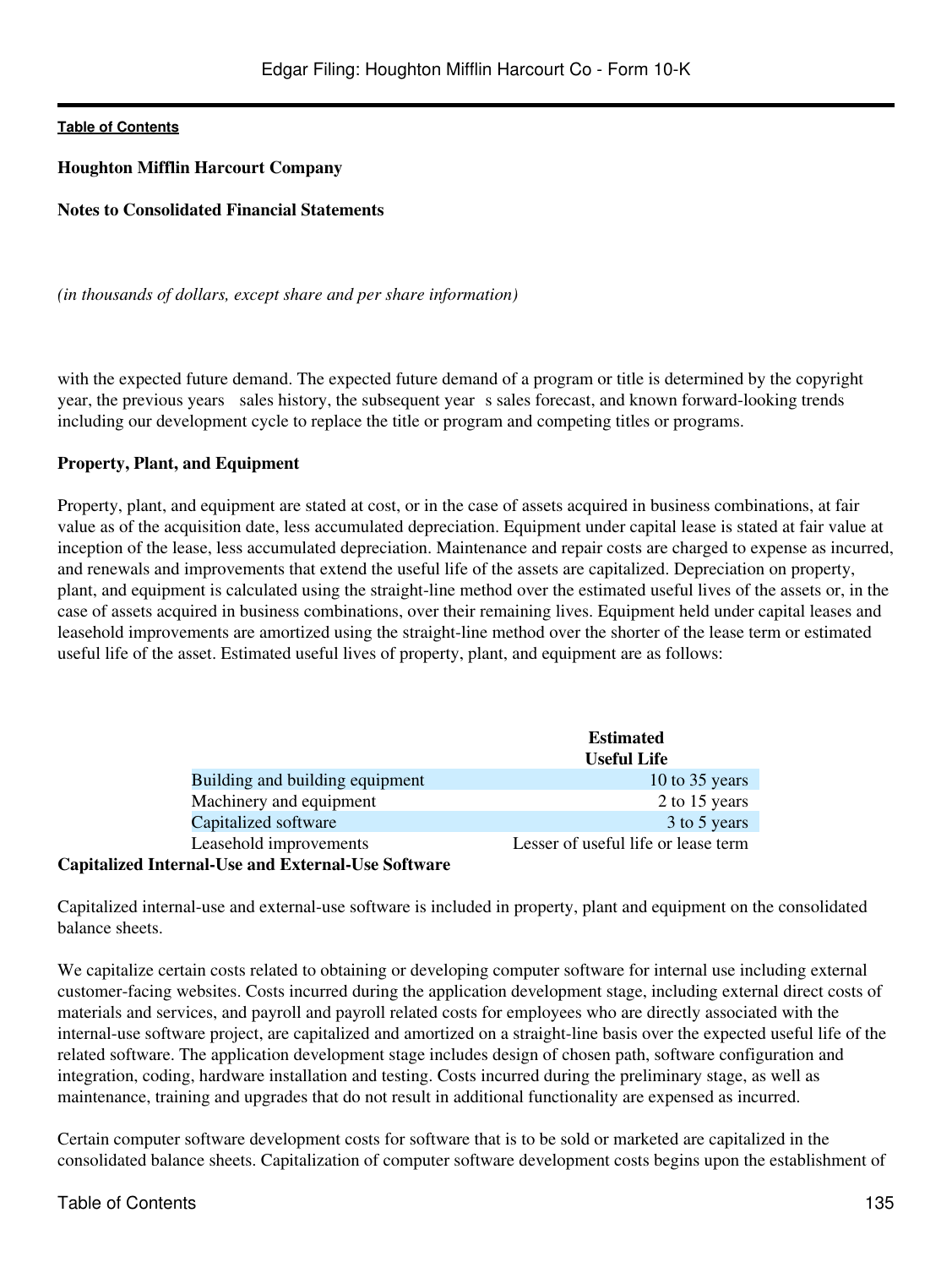technological feasibility. We define the establishment of technological feasibility as a working model. Amortization of capitalized computer software development costs is provided on a product-by-product basis using the straight-line method, beginning upon commercial release of the product, and continuing over the remaining estimated economic life of the product. The carrying amounts of computer software development costs are periodically compared to net realizable value and impairment charges are recorded, as appropriate, when amounts expected to be realized are lower.

We review internal and external software development costs for impairment. There was no such impairment for the year ended December 31, 2014. For the years ended December 31, 2013 and 2012, software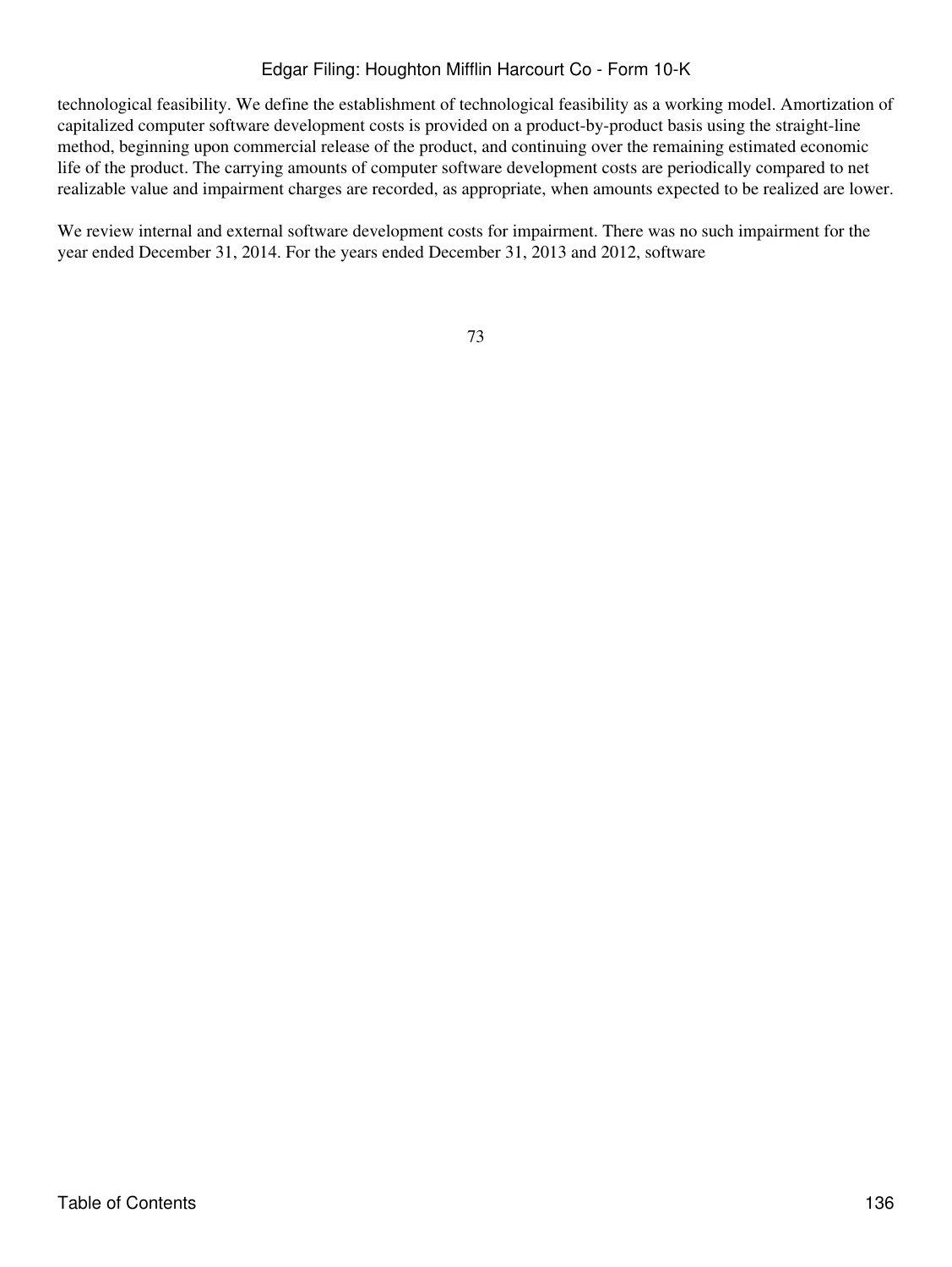## **Houghton Mifflin Harcourt Company**

**Notes to Consolidated Financial Statements**

*(in thousands of dollars, except share and per share information)*

development costs of \$7.4 million and \$2.6 million, respectively, were impaired. All impairments were included as a charge to the statement of operations in the impairment charge for investment in preferred stock, intangible assets, pre-publication costs and fixed assets caption.

### **Pre-publication costs**

We capitalize the art, prepress, manuscript and other costs incurred in the creation of the master copy of a book or other media (the pre-publication costs). Pre-publication costs are primarily amortized from the year of sale over five years using the sum-of-the-years-digits method, which is an accelerated method for calculating an asset s amortization. Under this method, the amortization expense recorded for a pre-publication cost asset is approximately 33% (year 1), 27% (year 2), 20% (year 3), 13% (year 4) and 7% (year 5). This policy is used throughout the Company, except for the Trade Publishing young readers and general interest books, which generally expenses such costs as incurred, and the assessment products, which uses the straight-line amortization method. The amortization methods and periods chosen best reflect the pattern of expected sales generated from individual titles or programs. We periodically evaluate the remaining lives and recoverability of capitalized pre-publication costs, which are often dependent upon program acceptance by state adoption authorities.

Amortization expense related to pre-publication costs for the years ended December 31, 2014, 2013 and 2012 were \$129.7 million, \$121.7 million and \$137.7 million, respectively.

There was no impairment for the year ended December 31, 2014. For the years ended December 31, 2013 and 2012, pre-publication costs of \$1.1 million, and \$0.4 million respectively, were impaired. The impairment was included as a charge to the statement of operations in the impairment charge for investment in preferred stock, intangible assets, pre-publication costs and fixed assets caption.

### **Goodwill and indefinite-lived intangible assets**

Goodwill is the excess of the purchase price paid over the fair value of the net assets of the business acquired. Other intangible assets principally consist of branded trademarks and trade names, acquired publishing rights and customer relationships. Goodwill and indefinite-lived intangible assets (certain trade names) are not amortized but are reviewed at least annually for impairment or earlier, if an indication of impairment exists. Recoverability of goodwill and indefinite lived intangibles is evaluated using a two-step process. In the first step, the fair value of a reporting unit is compared to its carrying value. If the fair value of a reporting unit exceeds the carrying value of the net assets assigned to a reporting unit, goodwill is considered not impaired and no further testing is required. If the carrying value of the net assets assigned to a reporting unit exceeds the fair value of a reporting unit, the second step of the impairment test is performed in order to determine the implied fair value of a reporting unit s goodwill. Determining the implied fair value of goodwill requires valuation of a reporting unit s tangible and intangible assets and liabilities in a manner similar to the allocation of purchase price in a business combination. If the carrying value of a reporting unit s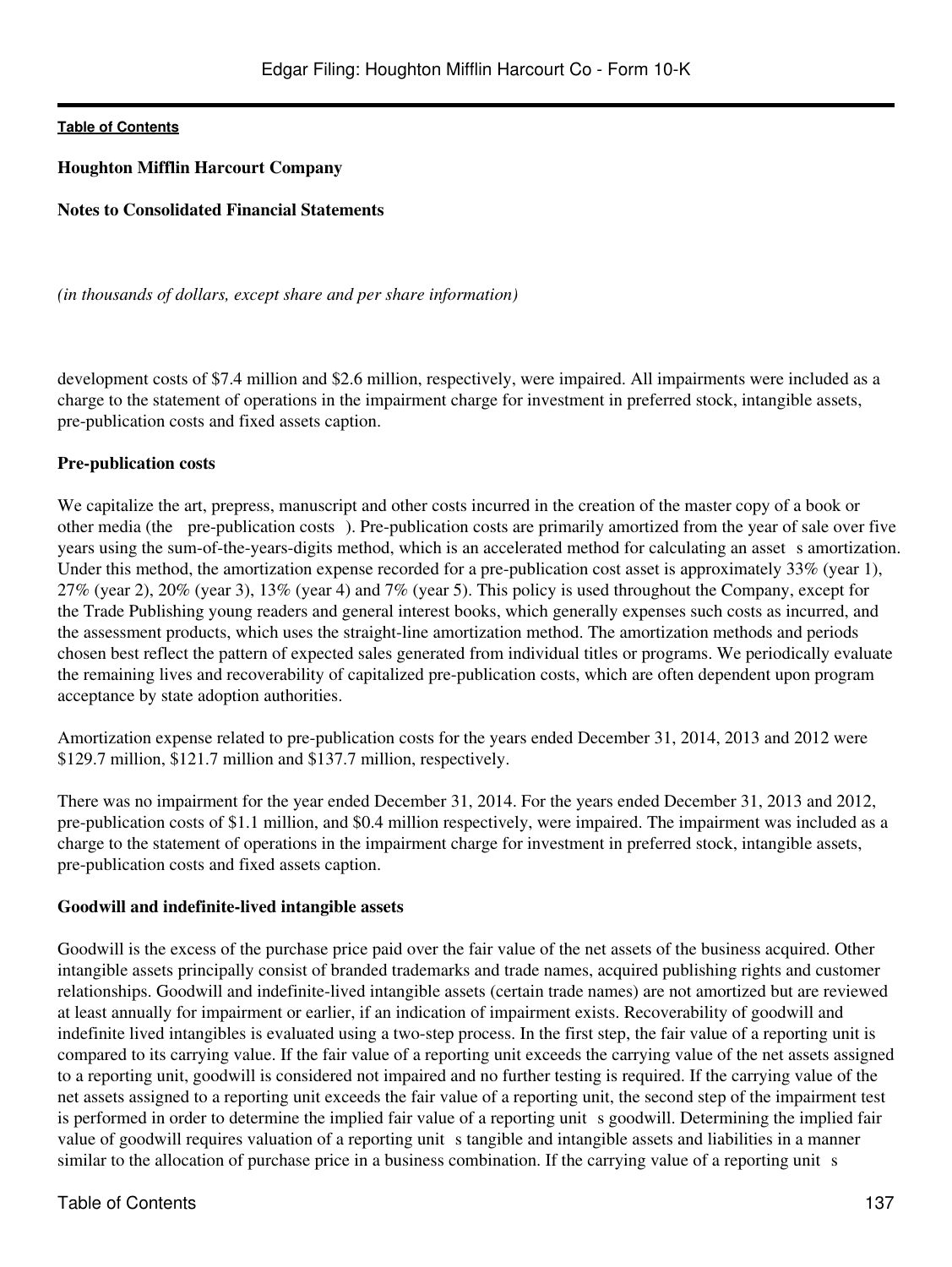goodwill exceeds its implied fair value, goodwill is deemed impaired and is written down to the extent of the difference. We estimate total fair value of each reporting unit using market approaches and also a discounted cash flow analysis, and make assumptions regarding future revenue, gross margins, working capital levels, investments in new products, capital spending, tax, cash flows and the terminal value of the reporting unit. With regard to other intangibles with indefinite lives, we determine the fair value by asset, which is then compared to its carrying value to determine if the assets are impaired.

Goodwill is allocated entirely to our Education reporting unit. Determining the fair value of a reporting unit is judgmental in nature, and involves the use of significant estimates and assumptions. These estimates and assumptions may include revenue growth rates and operating margins used to calculate projected future cash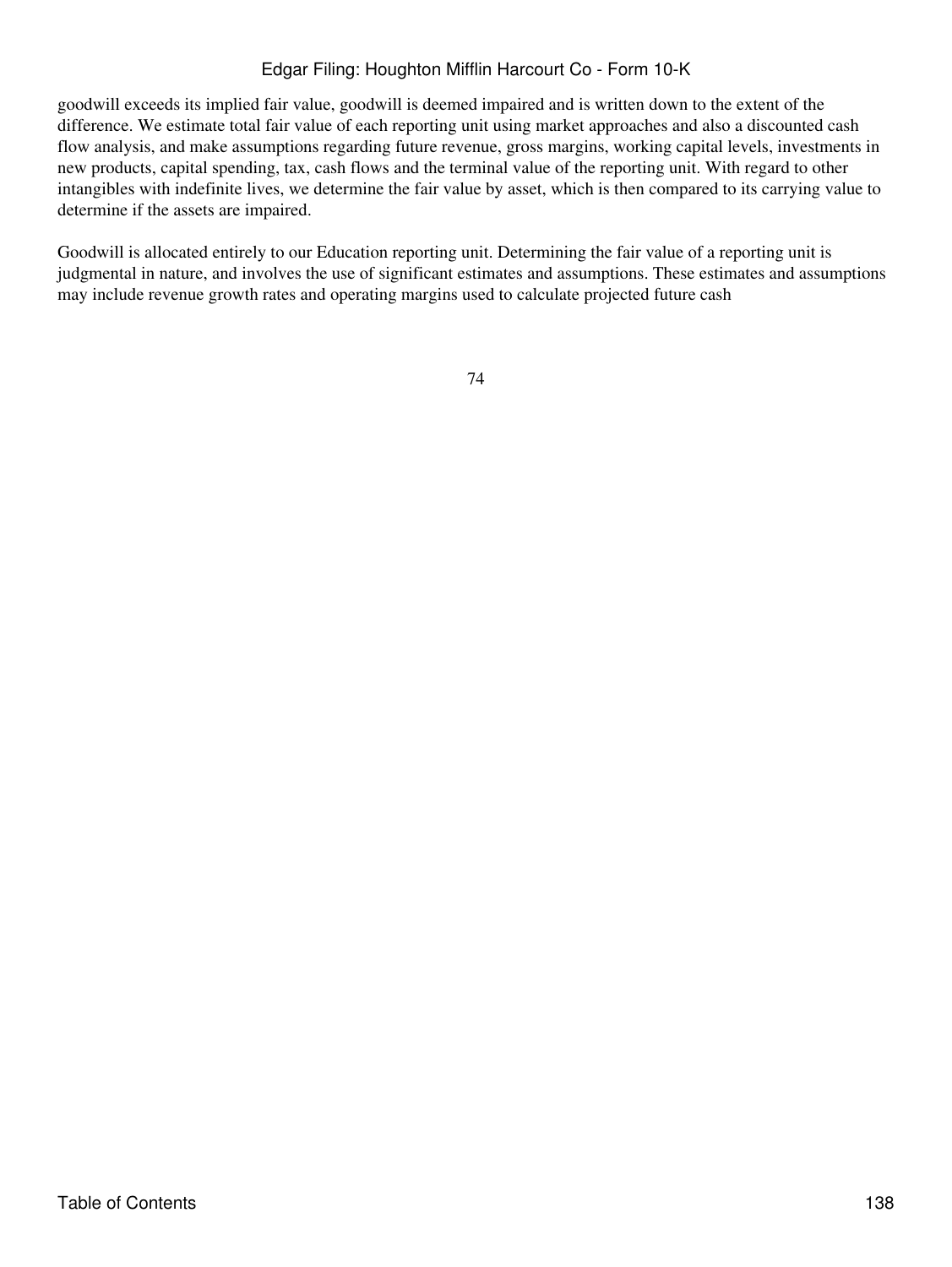## **Houghton Mifflin Harcourt Company**

**Notes to Consolidated Financial Statements**

*(in thousands of dollars, except share and per share information)*

flows, risk-adjusted discount rates, future economic and market conditions, the determination of appropriate market comparables as well as the fair value of individual assets and liabilities. Consistent with prior years, we used a combination of a market approach and income approach to establish the fair value of the reporting unit as of October 1, 2014.

We completed our annual goodwill and indefinite-lived intangible asset impairment tests as of October 1, 2014, 2013, and 2012 and recorded a noncash impairment charge of \$0.4 million, \$0.5 million and \$5.0 million for the years ended December 31, 2014, 2013 and 2012, respectively. The impairments principally related to two specific tradenames within the Trade Publishing segment in both 2014 and 2013 and one specific tradename within the Education segment in 2012. The impairment charges resulted primarily from a decline in revenue from previously projected amounts.

### **Publishing Rights**

A publishing right is an acquired right that allows us to publish and republish existing and future works as well as create new works based on previously published materials. We determine the fair market value of the publishing rights arising from business combinations by discounting the after-tax cash flows projected to be derived from the publishing rights and titles to their net present value using a rate of return that accounts for the time value of money and the appropriate degree of risk. The useful life of the publishing rights is based on the lives of the various copyrights involved. We calculate amortization using the percentage of the projected operating income before taxes derived from the titles in the current year as a percentage of the total estimated operating income before taxes over the remaining useful life. Acquired publication rights, as well as customer-related intangibles with definitive lives, are primarily amortized on an accelerated basis over periods ranging from three to 20 years.

### **Impairment of other long-lived assets**

We review our other long-lived assets for impairment whenever events or changes in circumstances indicate that the carrying amount of an asset may not be fully recoverable. If the future undiscounted cash flows are less than their book value, impairment exists. The impairment is measured as the difference between the book value and the fair value of the underlying asset. Fair value is normally determined using a discounted cash flow model.

#### **Severance**

We accrue postemployment benefits if the obligation is attributable to services already rendered, rights to those benefits accumulate, payment of benefits is probable, and amount of benefit is reasonably estimated. Postemployment benefits include severance benefits.

Subsequent to recording such accrued severance liabilities, changes in market or other conditions may result in changes to assumptions upon which the original liabilities were recorded that could result in an adjustment to the

### Table of Contents 139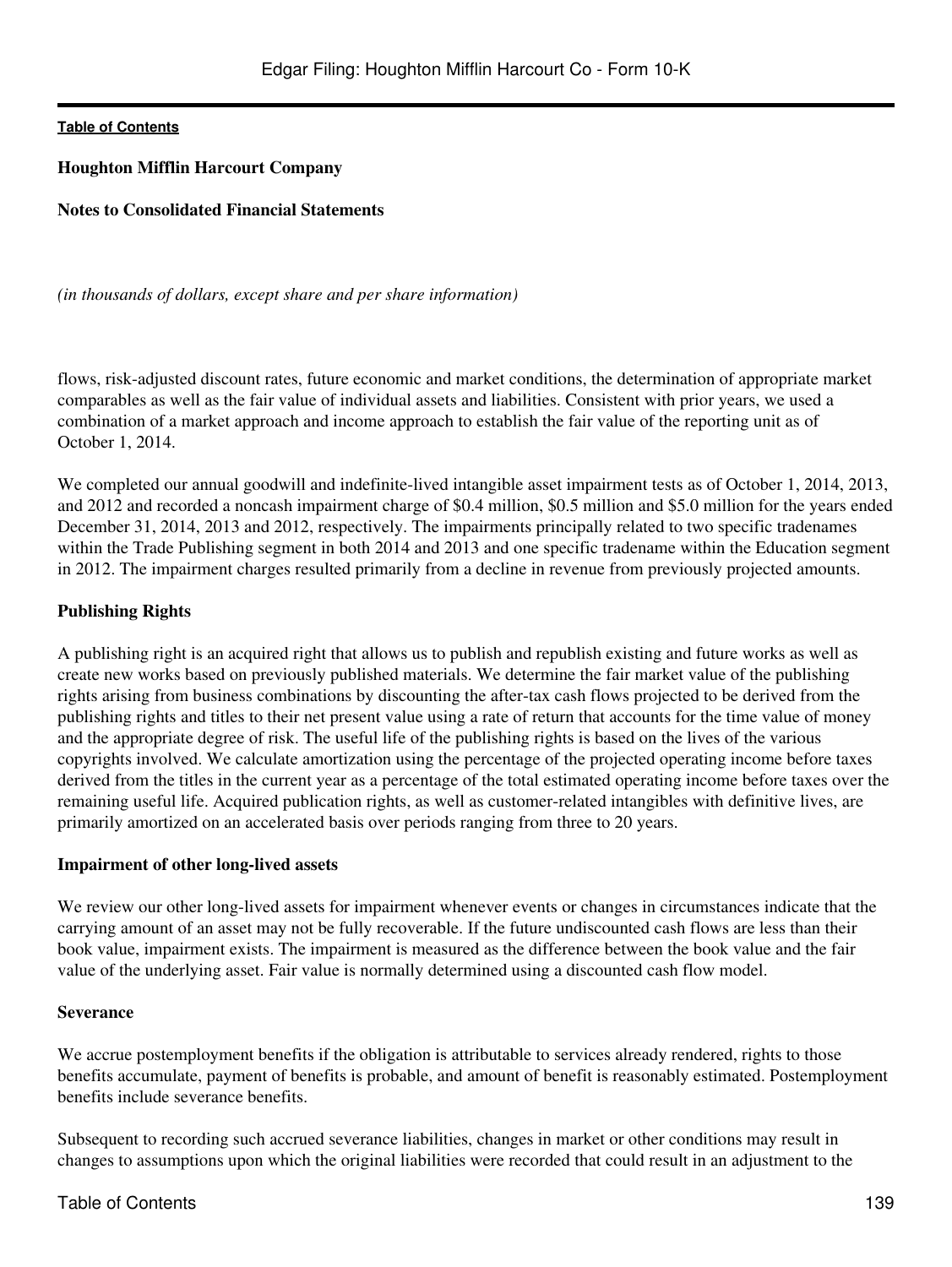liabilities.

### **Royalty advances**

Royalty advances to authors are capitalized and represent amounts paid in advance of the sale of an author s product and are recovered as earned. As advances are recorded, a partial reserve may be recorded immediately based primarily upon historical sales experience. Advances are evaluated periodically to determine if they are expected to be recovered. Any portion of a royalty advance that is not expected to be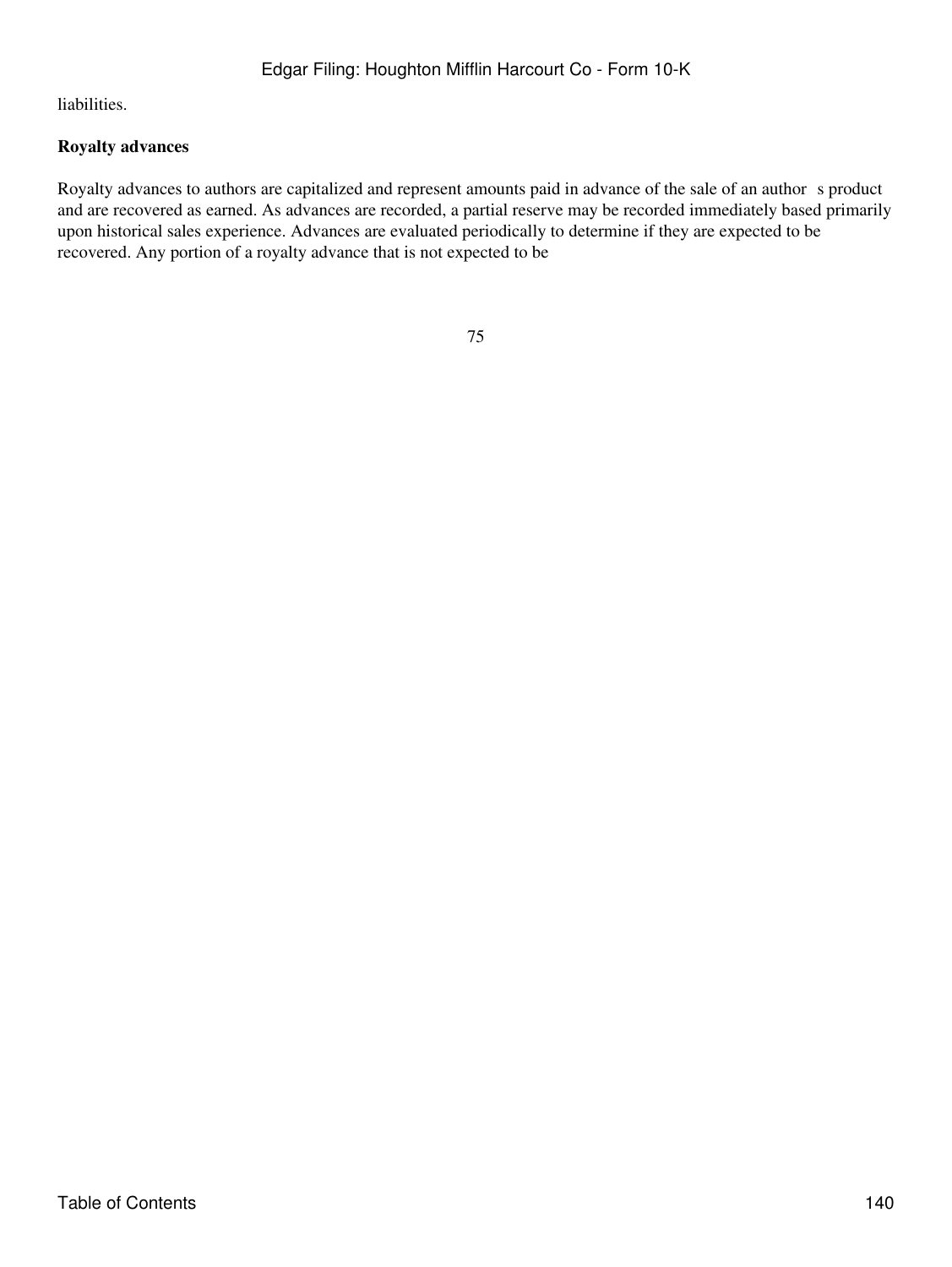### **Houghton Mifflin Harcourt Company**

### **Notes to Consolidated Financial Statements**

*(in thousands of dollars, except share and per share information)*

recovered is fully reserved. Cash payments for royalty advances are included within cash flows from operating activities, under the caption Royalties, net, in our consolidated statements of cash flows.

#### **Income taxes**

We record income taxes using the asset and liability method. Deferred income tax assets and liabilities are recognized for future tax consequences attributable to differences between the financial statement carrying amounts of existing assets and liabilities and their respective income tax basis, and operating loss and tax credit carryforwards. Our consolidated financial statements contain certain deferred tax assets which have arisen primarily as a result of interest expense limitations, as well as other temporary differences between financial and tax accounting. We establish a valuation allowance if the likelihood of realization of the deferred tax assets is reduced based on an evaluation of objective verifiable evidence. Significant management judgment is required in determining our provision for income taxes, our deferred tax assets and liabilities and any valuation allowance recorded against those deferred tax assets. We evaluate the weight of all available evidence to determine whether it is more likely than not that some portion or all of the deferred income tax assets will not be realized.

We also evaluate any uncertain tax positions and only recognize the tax benefit from an uncertain tax position if it is more likely than not that the tax position will be sustained on examination by the taxing authorities, based on the technical merits of the position. The tax benefits recognized in the financial statements from such positions are then measured based on the largest benefit that has a greater than 50 percent likelihood of being realized upon settlement. We record a liability for unrecognized tax benefits resulting from uncertain tax positions taken or expected to be taken in a tax return. Any change in judgment related to the expected ultimate resolution of uncertain tax positions is recognized in earnings in the period in which such change occurs. Interest and penalties, if any, related to unrecognized tax benefits are recorded in income tax expense.

#### **Stock-Based Compensation**

Certain employees and or directors have been granted stock options and restricted stock awards in the Companys common stock. Stock based compensation expense reflects the fair value of stock-based awards measured at the grant date and recognized over the relevant service period. We estimate the fair value of each stock-based award on the measurement date using either the current market price or the Black-Scholes option valuation model. The Black-Scholes option valuation model incorporates assumptions as to stock volatility, the expected life of the options, risk-free interest rate and dividend yield for time-vested stock options and restricted stock. We recognize compensation cost on a straight-line basis over the awards vesting periods.

#### **Comprehensive Loss**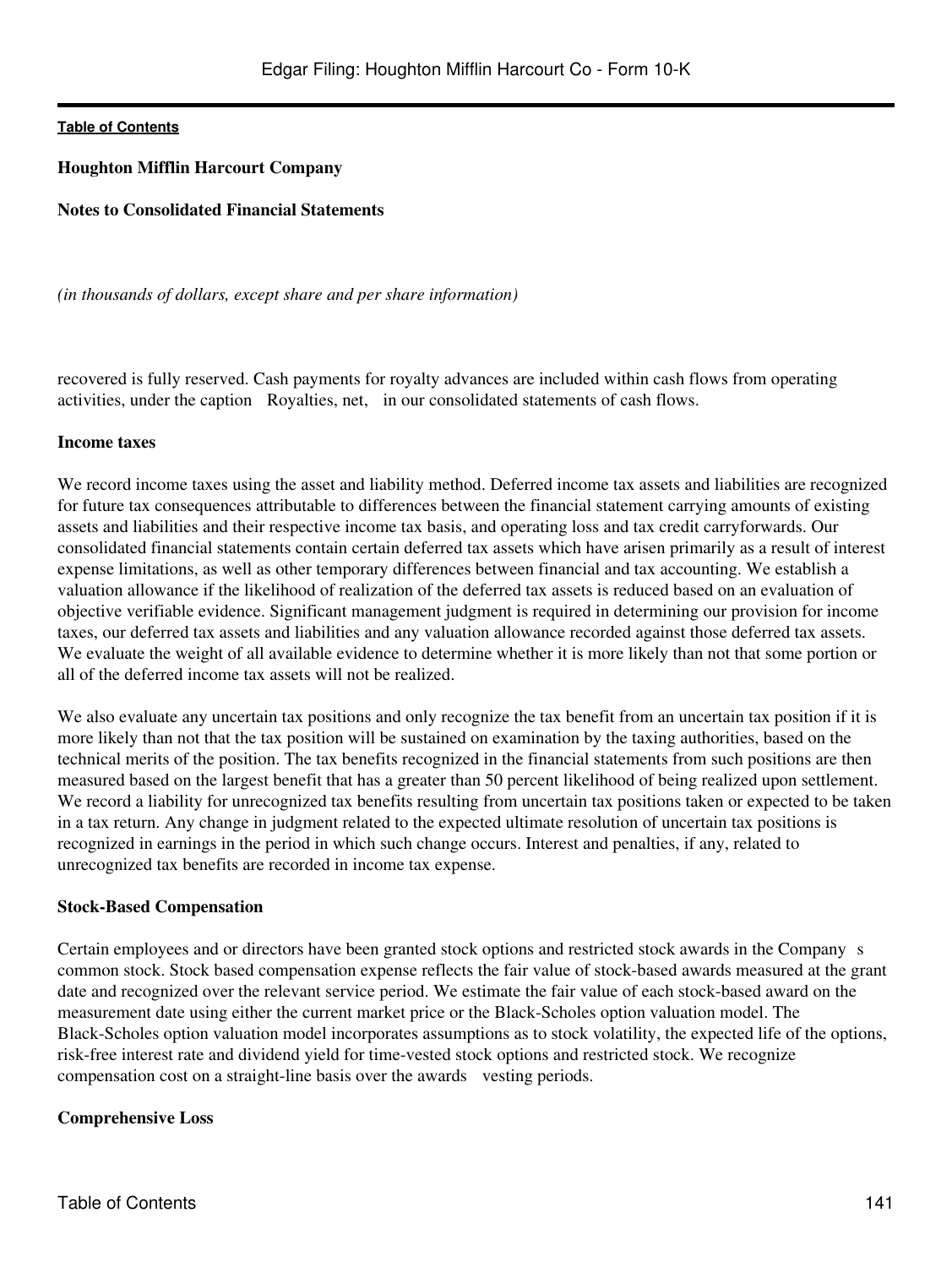Comprehensive loss is defined as changes in the equity of an enterprise except those resulting from stockholder transactions. The amounts shown on the consolidated statements of stockholders equity and comprehensive loss relate to the cumulative effect of changes in pension and postretirement liabilities, foreign currency translation gain and loss adjustments, and unrealized gains and losses on short-term investments.

### **Foreign Currency Translation**

The functional currency for each of our subsidiaries is the currency of the primary economic environment in which the subsidiary operates, generally defined as the currency in which the entity generates and expends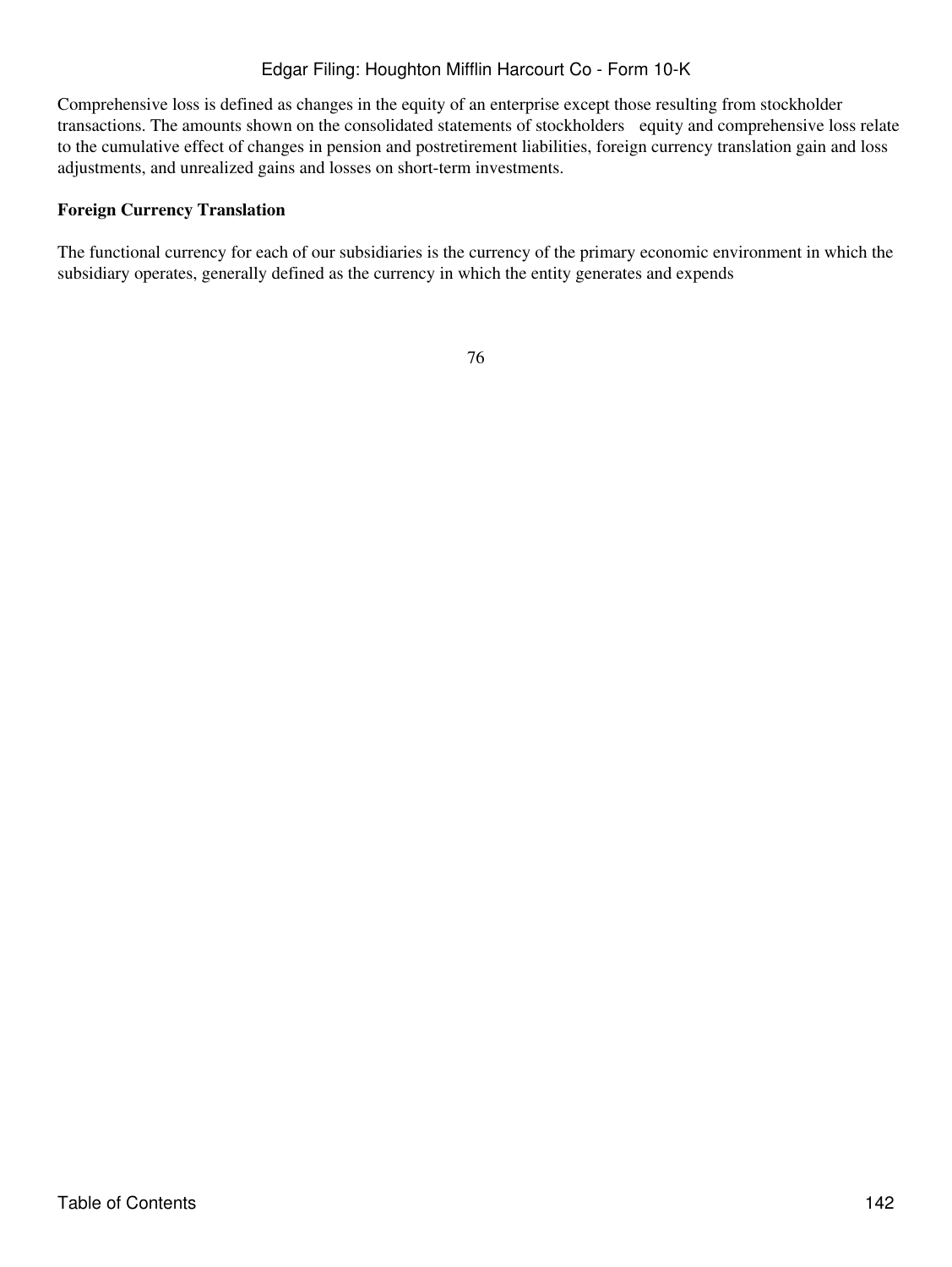## **Houghton Mifflin Harcourt Company**

**Notes to Consolidated Financial Statements**

*(in thousands of dollars, except share and per share information)*

cash. Foreign currency denominated assets and liabilities are translated into United States dollars at current rates as of the balance sheet date and the revenue, costs and expenses are translated at the average rates established during each reporting period. Cumulative translation gains or losses are recorded in equity as an element of accumulated other comprehensive income.

### **Financial instruments**

Derivative financial instruments are employed to manage risks associated with interest rate exposures and are not used for trading or speculative purposes. We recognize all derivative instruments, such as foreign exchange forward and option contracts, in our consolidated balance sheets at fair value. Changes in the fair value of derivatives are recognized periodically either in earnings or in stockholders equity as a component of accumulated other comprehensive loss, depending on whether the derivative financial instrument qualifies for hedge accounting and, if so, whether it qualifies as a fair value hedge or a cash flow hedge. Gains and losses on derivatives designated as hedges, to the extent they are effective, are recorded in other comprehensive income, and subsequently reclassified to earnings to offset the impact of the hedged items when they occur. Changes in the fair value of derivatives not qualifying as hedges are reported in earnings. Our foreign exchange forward and option contracts did not qualify for hedge accounting because we did not contemporaneously document our hedging strategy upon entering into the hedging arrangements. There were no derivative instruments that qualified for hedge accounting during 2014, 2013 and 2012.

### **Treasury Stock**

We account for treasury stock under the cost method. When shares are reissued or retired from treasury stock they are accounted for at an average price. Upon retirement the excess over par value is charged against capital in excess of par value.

### **Net Loss per Share**

Basic net loss per share attributable to common stockholders is computed by dividing net loss attributable to common stockholders by the weighted-average common shares outstanding during the period. Except where the result would be anti-dilutive, net loss per share is computed using the treasury stock method for the exercise of stock options. For periods in which the Company has reported net losses, diluted net loss per share attributable to common stockholders is the same as basic net loss per share attributable to common stockholders, since dilutive common shares are not assumed to have been issued if their effect is anti-dilutive. Diluted net loss per share attributable to common stockholders is the same as basic net loss per share attributable to common stockholders for the years ended December 31, 2014, 2013 and 2012.

### **Recent Accounting Pronouncements**

Table of Contents 143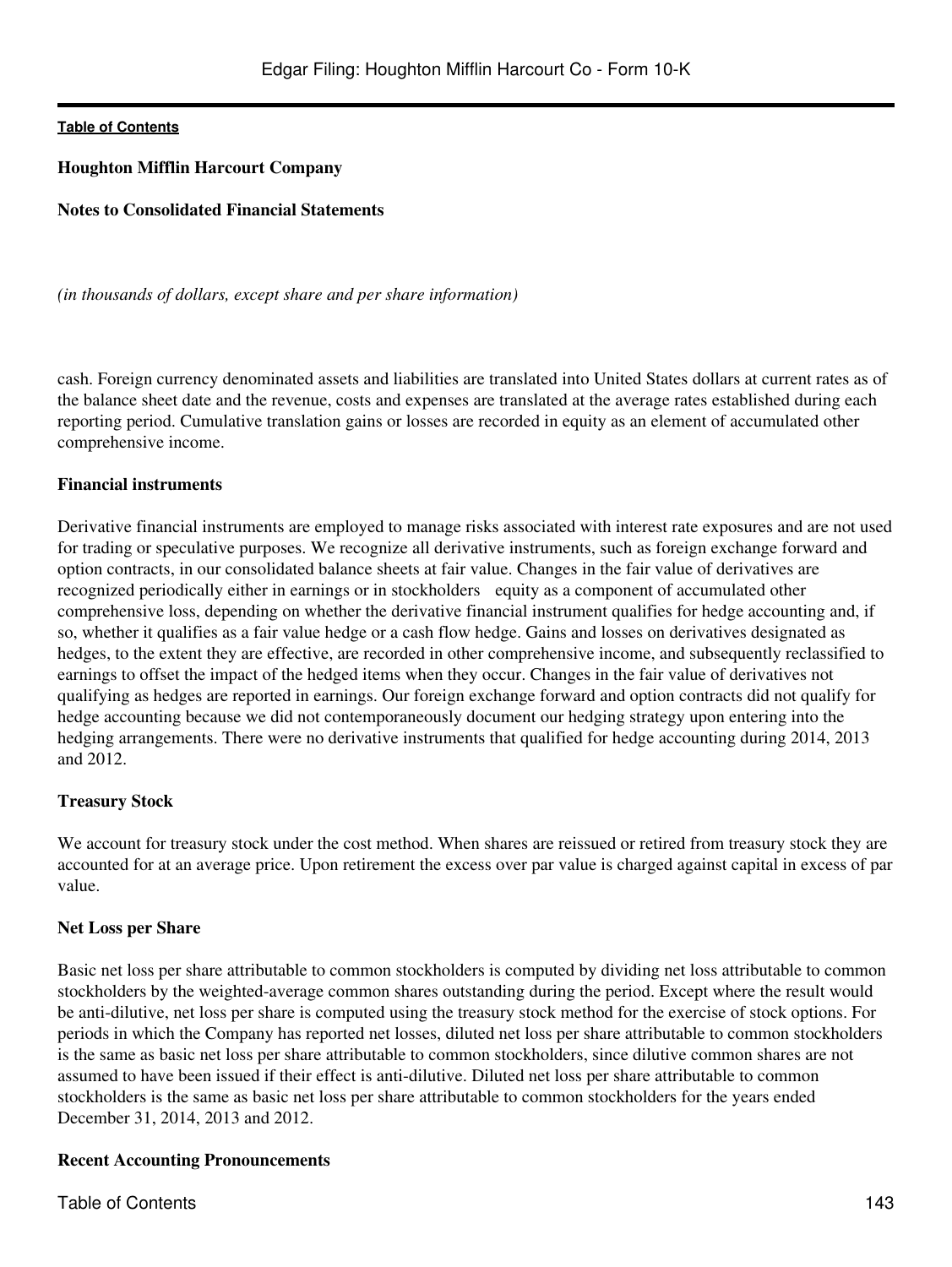Recent accounting pronouncements, not included below, are not expected to have a material impact on our consolidated financial position and results of operations.

In August 2014, the Financial Accounting Standards Board (FASB) issued new guidance related to the disclosures around going concern. The new standard provides guidance around management s responsibility to evaluate whether there is substantial doubt about an entity s ability to continue as a going concern and to provide related footnote disclosures. The new standard is effective for fiscal years, and interim periods within those fiscal years, beginning after December 15, 2016. Early adoption is permitted. The adoption of this standard is not expected to have an impact on our consolidated financial statements or disclosures.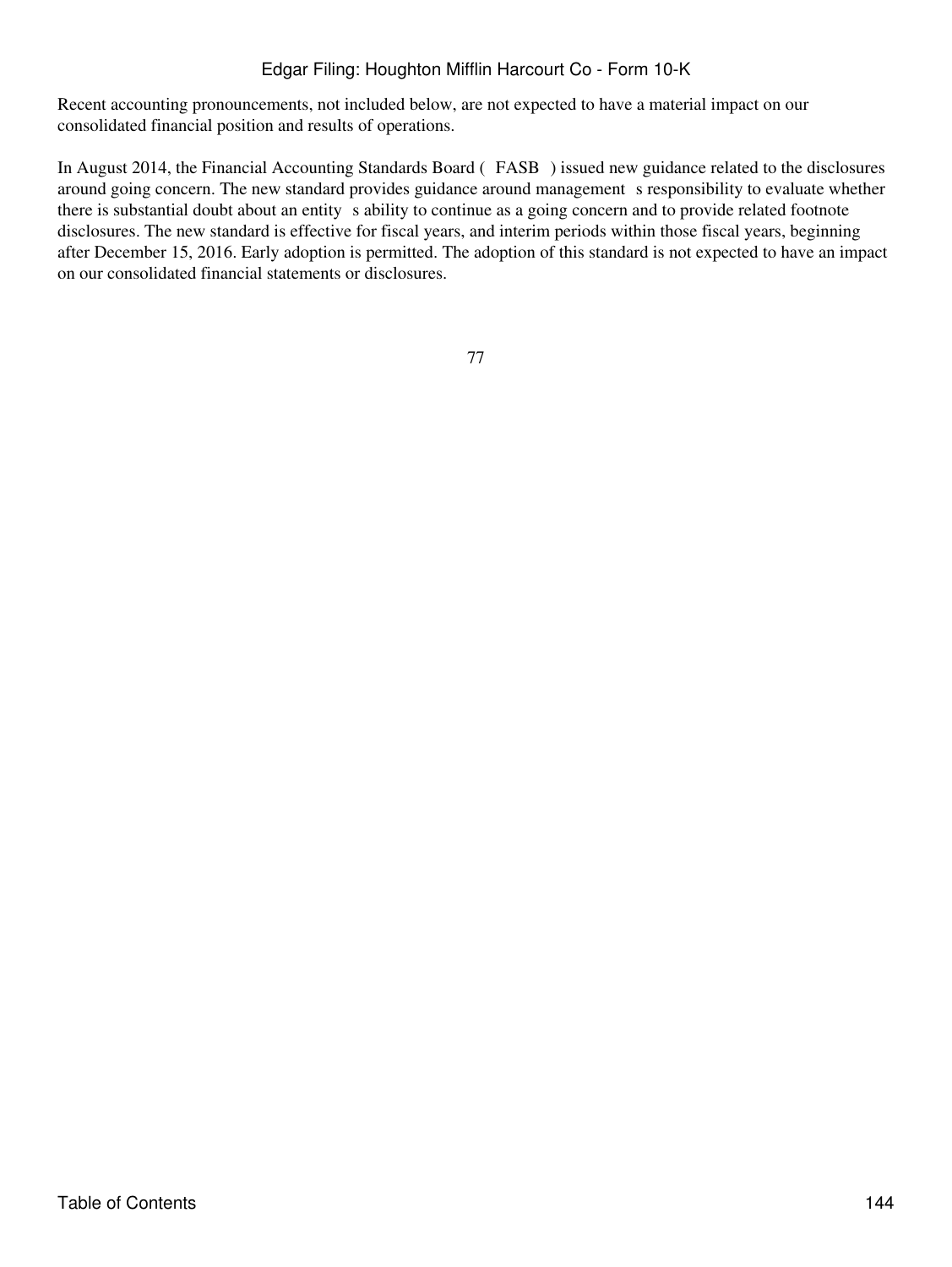## **Houghton Mifflin Harcourt Company**

**Notes to Consolidated Financial Statements**

*(in thousands of dollars, except share and per share information)*

In June 2014, the FASB issued new guidance related to stock compensation. The new standard requires that a performance target that affects vesting, and that could be achieved after the requisite service period, be treated as a performance condition. As such, the performance target should not be reflected in estimating the grant date fair value of the award. This update further clarifies that compensation cost should be recognized in the period in which it becomes probable that the performance target will be achieved and should represent the compensation cost attributable to the periods for which the requisite service has already been rendered. The new standard is effective for fiscal years, and interim periods within those fiscal years, beginning after December 15, 2015 and can be applied either prospectively or retrospectively to all awards outstanding as of the beginning of the earliest annual period presented as an adjustment to opening retained earnings. Early adoption is permitted. We do not believe the adoption of this new accounting standard will impact our consolidated financial statements.

In May 2014, the FASB issued new accounting guidance related to revenue recognition. This new standard will replace all current U.S. GAAP guidance on this topic and eliminate all industry-specific guidance. The new revenue recognition standard provides a unified model to determine when and how revenue is recognized. The core principle is that a company should recognize revenue to depict the transfer of promised goods or services to customers in an amount that reflects the consideration for which the entity expects to be entitled in exchange for those goods or services. This guidance will be effective beginning January 1, 2017 and can be applied either retrospectively to each period presented or as a cumulative-effect adjustment as of the date of adoption. We are in the process of evaluating the impact of adopting this new accounting standard on our consolidated financial statements.

In April 2014, the FASB issued new guidance related to reporting discontinued operations. This new standard raises the threshold for a disposal to qualify as a discontinued operation and requires new disclosures of both discontinued operations and certain other disposals that do not meet the definition of a discontinued operation. The new standard is effective for fiscal years beginning on or after December 15, 2014. Early adoption is permitted but only for disposals that have not been reported in financial statements previously issued. We do not believe the adoption of this new accounting standard will impact our consolidated financial statements.

### **4. Acquisitions**

On May 12, 2014, we completed the acquisition of certain assets and liabilities of Channel One News, which is a digital content provider dedicated to encouraging kids to be informed, digitally-savvy global citizens. The acquisition allows for continued development of high-quality digital content for students, teachers and parents across multiple modalities, and brings video and cross-media production capabilities to HMH.

On May 19, 2014, we completed the acquisition of 100% of the stock of Curiosityville, which is an online personalized learning environment that helps children ages 3-8 learn through playful exploration and discovery both at home and in pre-school settings. The acquisition also includes its proprietary data collection and analytics engine, the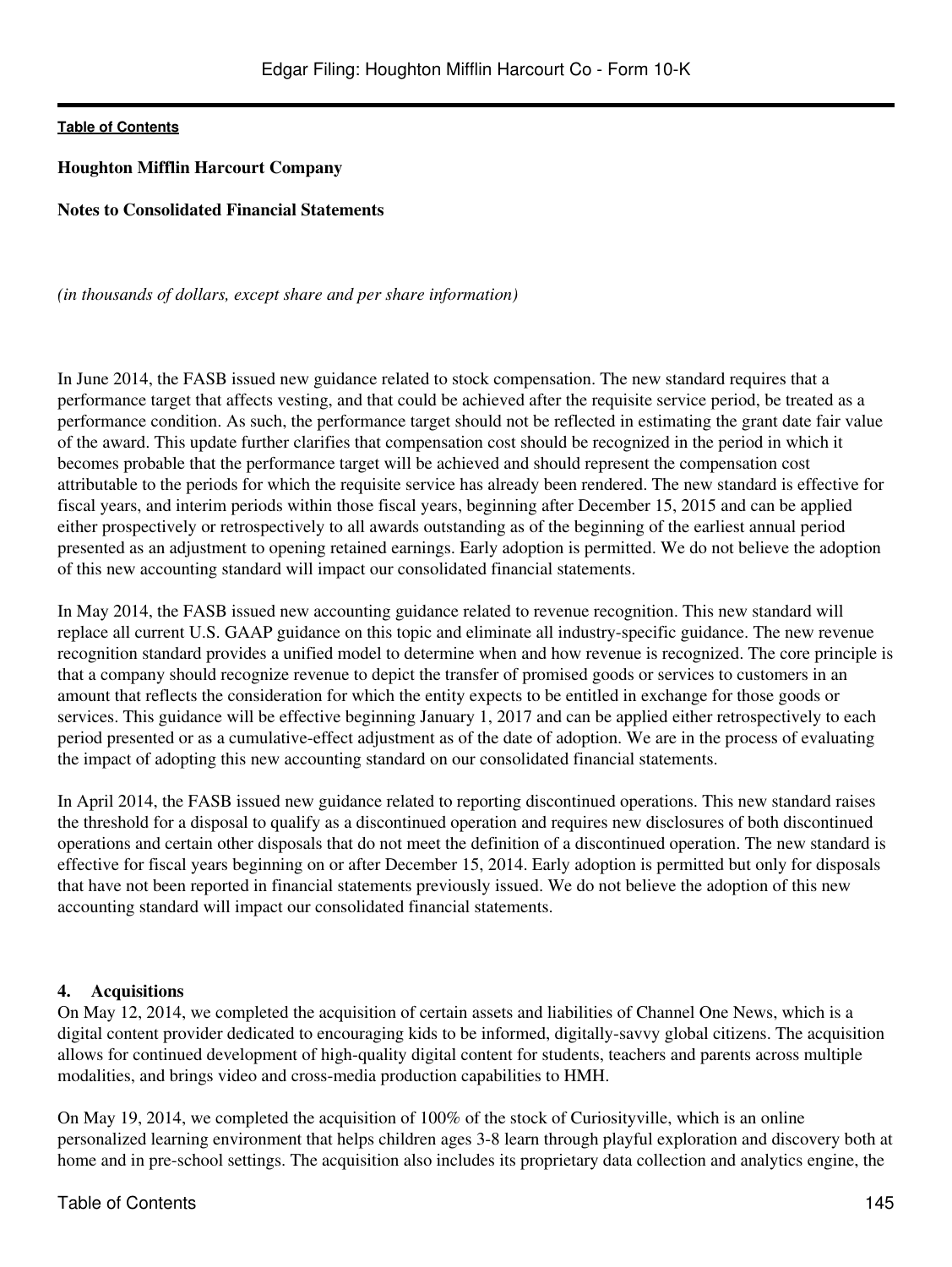Learning Tree, which provides real-time information on individual learners and personalized recommendations for learning, both online and offline.

On June 30, 2014, we completed the acquisition of 100% of the stock of School Chapters, which is an educational solutions provider dedicated to standards-based education quality management, accreditation services and community-based resources for educators and learners across the pre-K-12 and college spectrum.

The total aggregate purchase price for the three acquisitions described above was approximately \$9.5 million, which consisted of cash at closing of approximately \$9.1 million, and amounts in accrued liabilities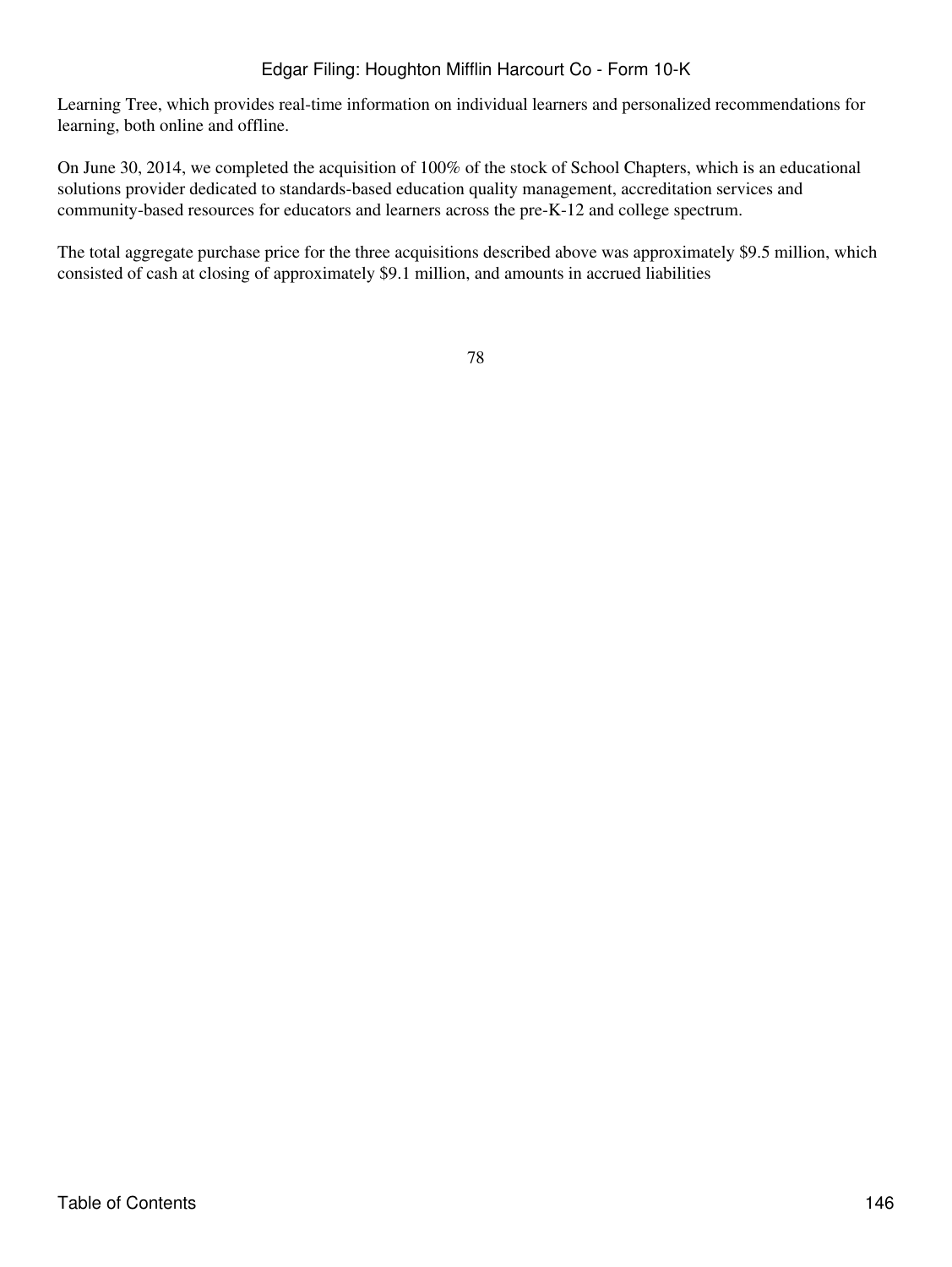## **Houghton Mifflin Harcourt Company**

**Notes to Consolidated Financial Statements**

*(in thousands of dollars, except share and per share information)*

of approximately \$0.4 million. Goodwill, other intangible assets, accounts receivable, property, plant, and equipment, other assets and other liabilities recorded as part of the acquisitions totaled approximately \$1.1 million, \$0.2 million, \$3.1 million, \$6.8 million, \$0.4 million and \$1.7 million, respectively.

In 2013, we made a \$1.5 million investment in preferred stock. Based on impairment indicators, we were required to remeasure the fair value of our 2013 investment with any resulting gain or loss recognized in the statement of operations. Based on the implied fair value of the investment, we recorded an impairment charge of approximately \$1.3 million during the year ended December 31, 2014 relating to the fair value remeasurement.

On October 28, 2013, we completed the acquisition of Choice Solutions, Inc., which is an educational technology company focused on educational data science, analytics, integrated solutions, and professional services for a total purchase price of approximately \$15.9 million, which consisted of cash at closing, subject to a closing working capital adjustment. The transaction was accounted for under the acquisition method of accounting. Goodwill, other intangible assets, cash, other assets, other liabilities and deferred tax liabilities recorded as part of the acquisition totaled approximately \$7.6 million, \$10.4 million, \$2.5 million, \$0.8 million, \$1.4 million and \$4.0 million, respectively.

On April 10, 2013, we completed the acquisition of Tribal Nova, Inc., which is an educational technology company focused on the development of digital games, products and services for pre-school children for a total purchase price of approximately \$7.3 million. The purchase price consisted of approximately \$5.8 million of cash at closing and promissory notes due over two years totaling approximately \$1.5 million, subject to a closing working capital adjustment which increased the amount due by approximately \$0.1 million. The acquisition provides us with an increased capacity to create entertaining and innovative online educational games. The transaction was accounted for under the acquisition method of accounting. Goodwill, other intangible assets, cash, other assets and other liabilities recorded as part of the acquisition totaled approximately \$4.1 million, \$1.6 million, \$0.5 million, \$1.7 million and \$2.2 million, respectively.

During 2012, we acquired certain asset product lines from a third party for a total purchase price of approximately \$11.0 million, which was paid in cash at closing. The acquisition provides us with the copyrights, trademarks and intellectual property of the acquired product lines for our Trade Publishing segment. In connection with the acquisition, we entered into a transition services agreement whereby the third party provided certain transitional services to us for the acquired product lines. Since the fair value assigned to the net assets acquired exceeded the consideration paid, we recorded a \$30.8 million gain on bargain purchase on the transaction in 2012. Intangible assets, author advances, and other assets recorded as part of the acquisition totaled approximately \$30.4 million, \$6.2 million, and \$5.1 million, respectively.

All transactions above were accounted for under the acquisition method of accounting. We allocated the purchase price to each of the assets and liabilities acquired at estimated fair values as of the acquisition date. The excess of the purchase price over the net amounts assigned to the fair value of the assets acquired and liabilities assumed was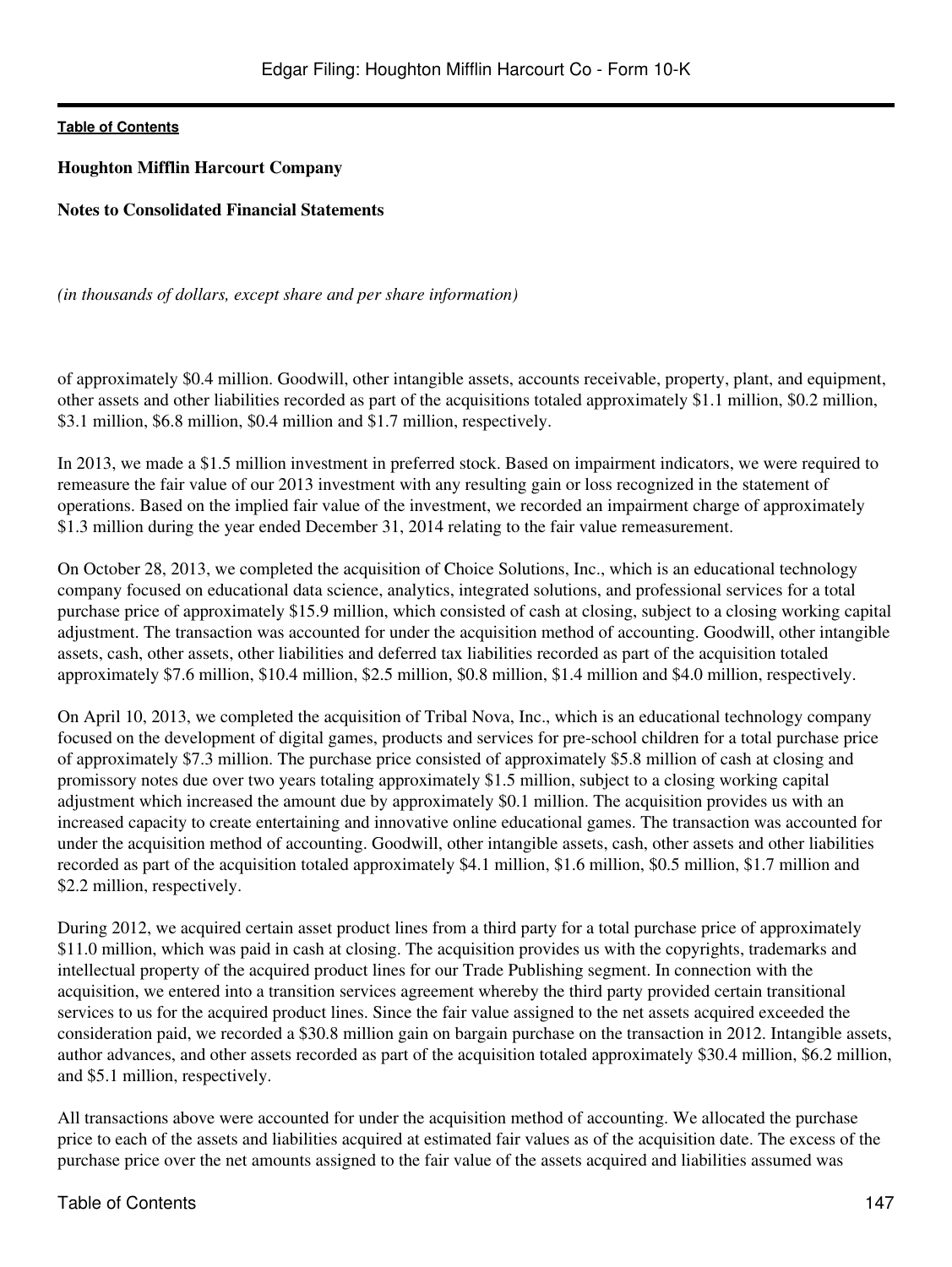recorded as goodwill. The financial results of each company acquired were included within our financial statements from their respective dates of acquisition. The acquisitions were not considered to be material for purposes of additional disclosure.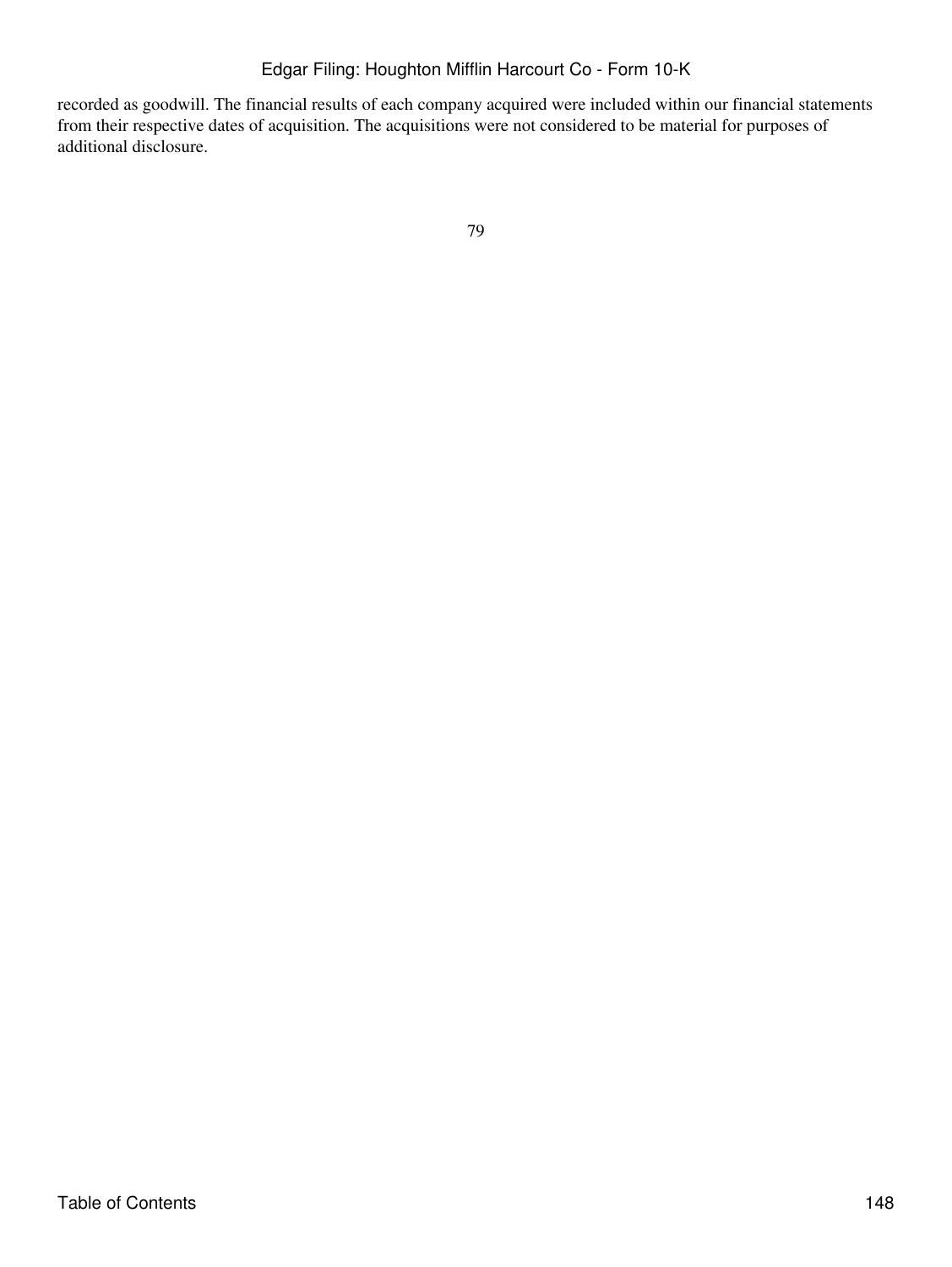**Houghton Mifflin Harcourt Company**

**Notes to Consolidated Financial Statements**

*(in thousands of dollars, except share and per share information)*

### **5. Balance Sheet Information Short-term Investments**

The estimated fair value of our short-term investments classified as available for sale, is as follows:

|                                       | <b>December 31, 2014</b> |              |                     |               |                             |                                       |
|---------------------------------------|--------------------------|--------------|---------------------|---------------|-----------------------------|---------------------------------------|
|                                       | Amortized<br>Cost        |              | Unrealized<br>Gains |               | <b>Unrealized</b><br>Losses | <b>Estimated</b><br><b>Fair Value</b> |
| Short-term investments:               |                          |              |                     |               |                             |                                       |
| U.S. Government and agency securities | \$286,675                | <sup>S</sup> | 10                  | <sup>\$</sup> | (99)                        | \$ 286,764                            |
|                                       | \$286,675                |              | 10                  |               | (99)                        | 286,764<br>\$                         |

|                                       | <b>December 31, 2013</b> |                            |                |               |                             |                                       |
|---------------------------------------|--------------------------|----------------------------|----------------|---------------|-----------------------------|---------------------------------------|
|                                       | Amortized<br>Cost        | <b>Unrealized</b><br>Gains |                |               | Unrealized<br><b>Losses</b> | <b>Estimated</b><br><b>Fair Value</b> |
| Short-term investments:               |                          |                            |                |               |                             |                                       |
| U.S. Government and agency securities | \$111,721                | <sup>S</sup>               | 4              | <sup>\$</sup> | (4)                         | \$ 111,721                            |
|                                       | \$111,721                |                            | $\overline{4}$ | <sup>\$</sup> | (4)                         | \$ 111,721                            |

The contractual maturities of our short-term investments are one year or less.

#### **Account Receivable**

Accounts receivable at December 31, 2014 and 2013 consisted of the following:

|                          | 2014      | 2013      |
|--------------------------|-----------|-----------|
| Accounts receivable      | \$283.453 | \$358,734 |
| Allowance for bad debt   | (5.625)   | (5.084)   |
| Reserve for book returns | (22.159)  | (35.549)  |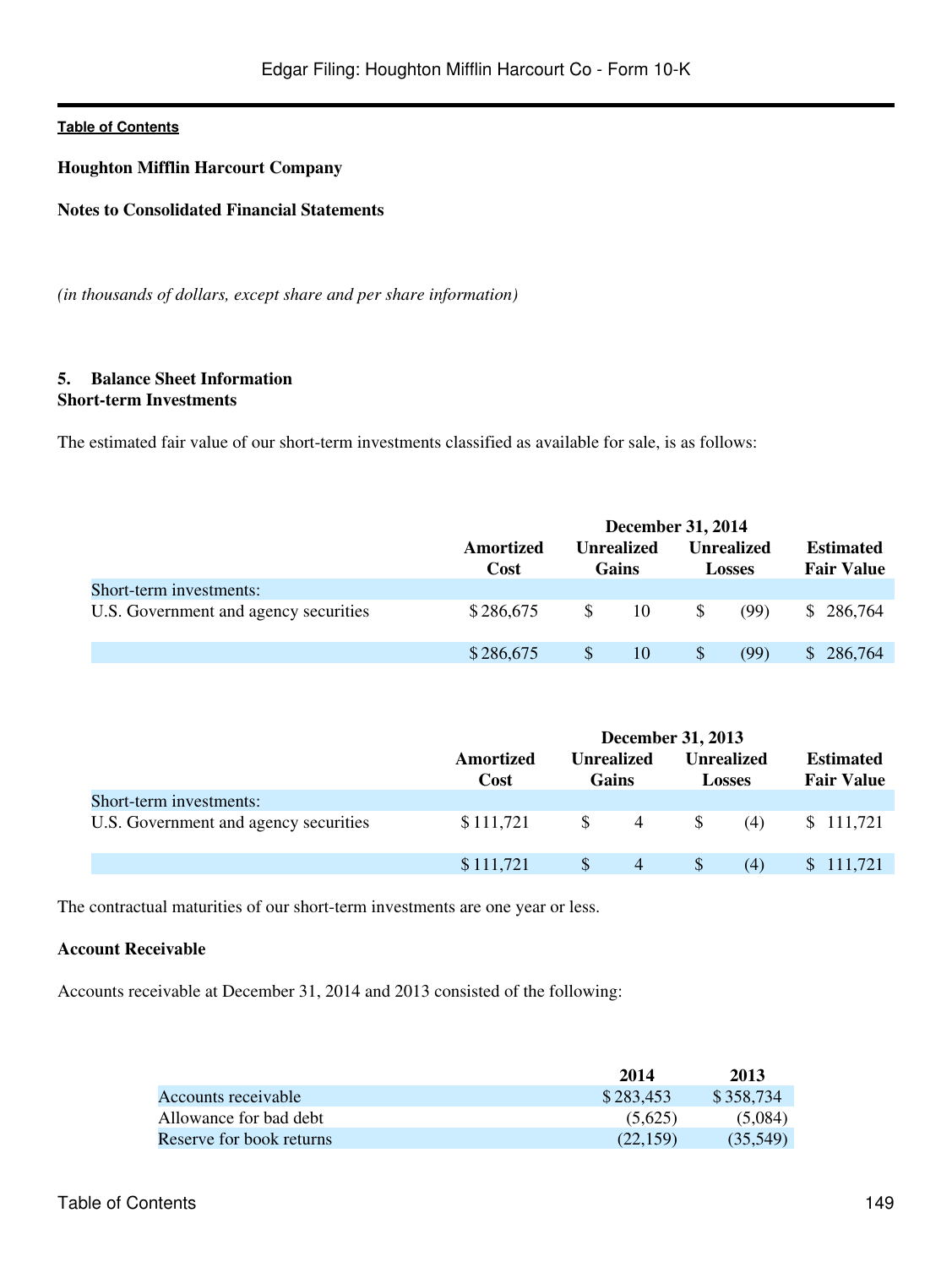\$255,669 \$318,101

## **Inventories**

Inventories at December 31, 2014 and 2013 consisted of the following:

|                | 2014      | 2013      |
|----------------|-----------|-----------|
| Finished goods | \$178,812 | \$177,017 |
| Raw materials  | 5.149     | 5.177     |
| Inventory      | \$183,961 | \$182,194 |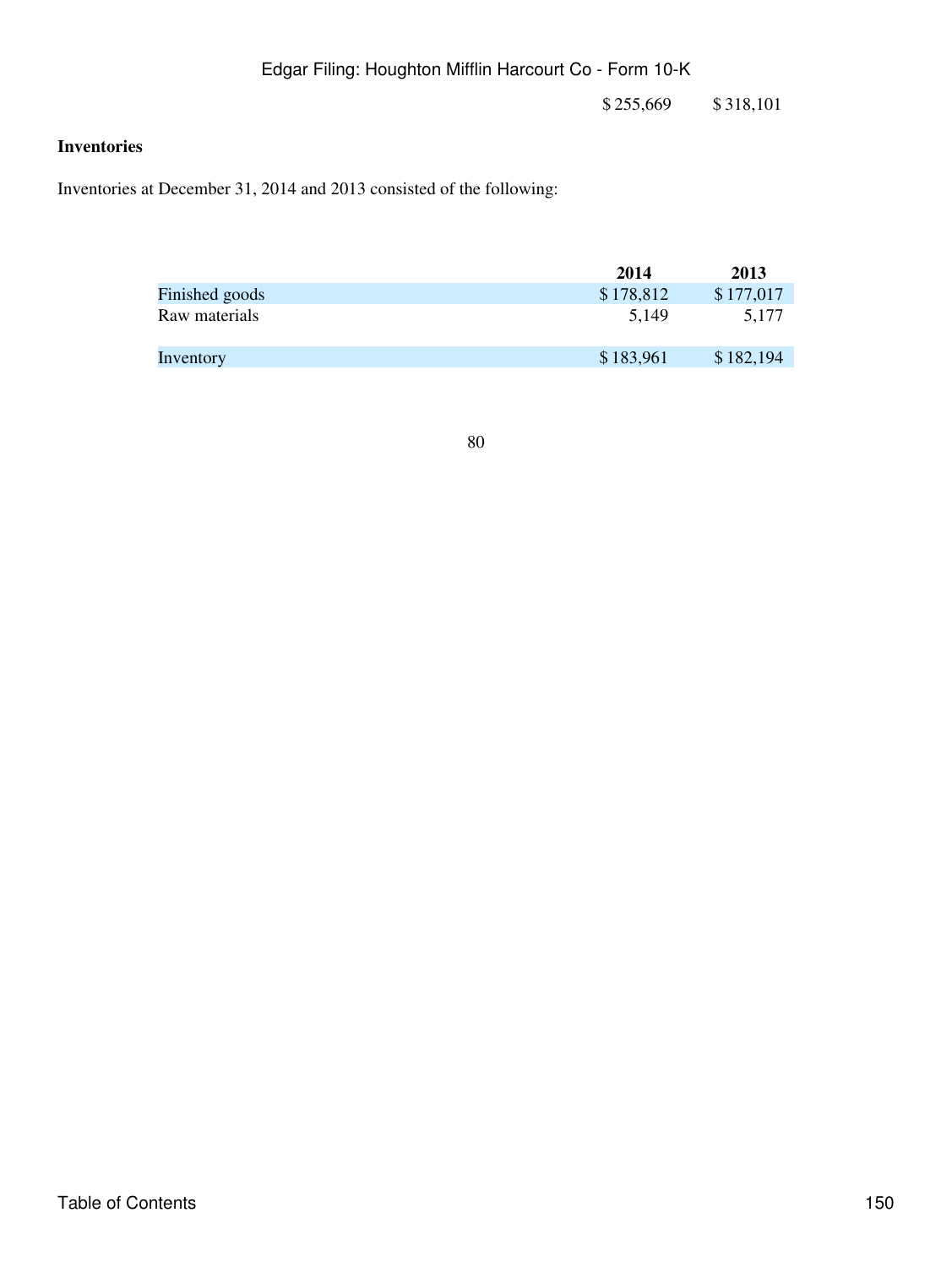### **Houghton Mifflin Harcourt Company**

**Notes to Consolidated Financial Statements**

*(in thousands of dollars, except share and per share information)*

### **Property, Plant, and Equipment**

Balances of major classes of assets and accumulated depreciation and amortization at December 31, 2014 and 2013 were as follows:

|                                                 | 2014        | 2013                   |
|-------------------------------------------------|-------------|------------------------|
| Land and land improvements                      | 4,717<br>\$ | 4,717<br><sup>\$</sup> |
| Building and building equipment                 | 9,723       | 9,505                  |
| Machinery and equipment                         | 18,766      | 15,223                 |
| Capitalized software                            | 350,179     | 294,361                |
| Leasehold improvements                          | 28,719      | 27,961                 |
|                                                 |             |                        |
|                                                 | 412,104     | 351,767                |
| Less: Accumulated depreciation and amortization | (273, 742)  | (210,919)              |
|                                                 |             |                        |
| Property, plant, and equipment, net             | 138,362     | 140,848                |

For the year ended December 31, 2014, 2013 and 2012, depreciation and amortization expense related to property, plant, and equipment were \$72.3 million, \$61.7 million and \$58.1 million, respectively.

Property, plant, and equipment at December 31, 2014 and 2013 included approximately \$6.9 million and \$6.0 million, respectively, acquired under capital lease agreements, of which the majority is included in machinery and equipment. The future minimum lease payments required under non-cancelable capital leases as of December 31, 2014 is as follows: \$2.4 million in 2015 and \$1.4 million in 2016.

Substantially all property, plant, and equipment are pledged as collateral under our Term Loan and Revolving Credit Facility.

### **Accumulated Other Comprehensive Loss**

Accumulated other comprehensive loss consisted of the following at December 31, 2014, 2013 and 2012:

|                                                  | 2014       | 2013       | 2012       |
|--------------------------------------------------|------------|------------|------------|
| Net change in pension and benefit plan liability | \$(24,198) | \$(10,818) | \$(18,664) |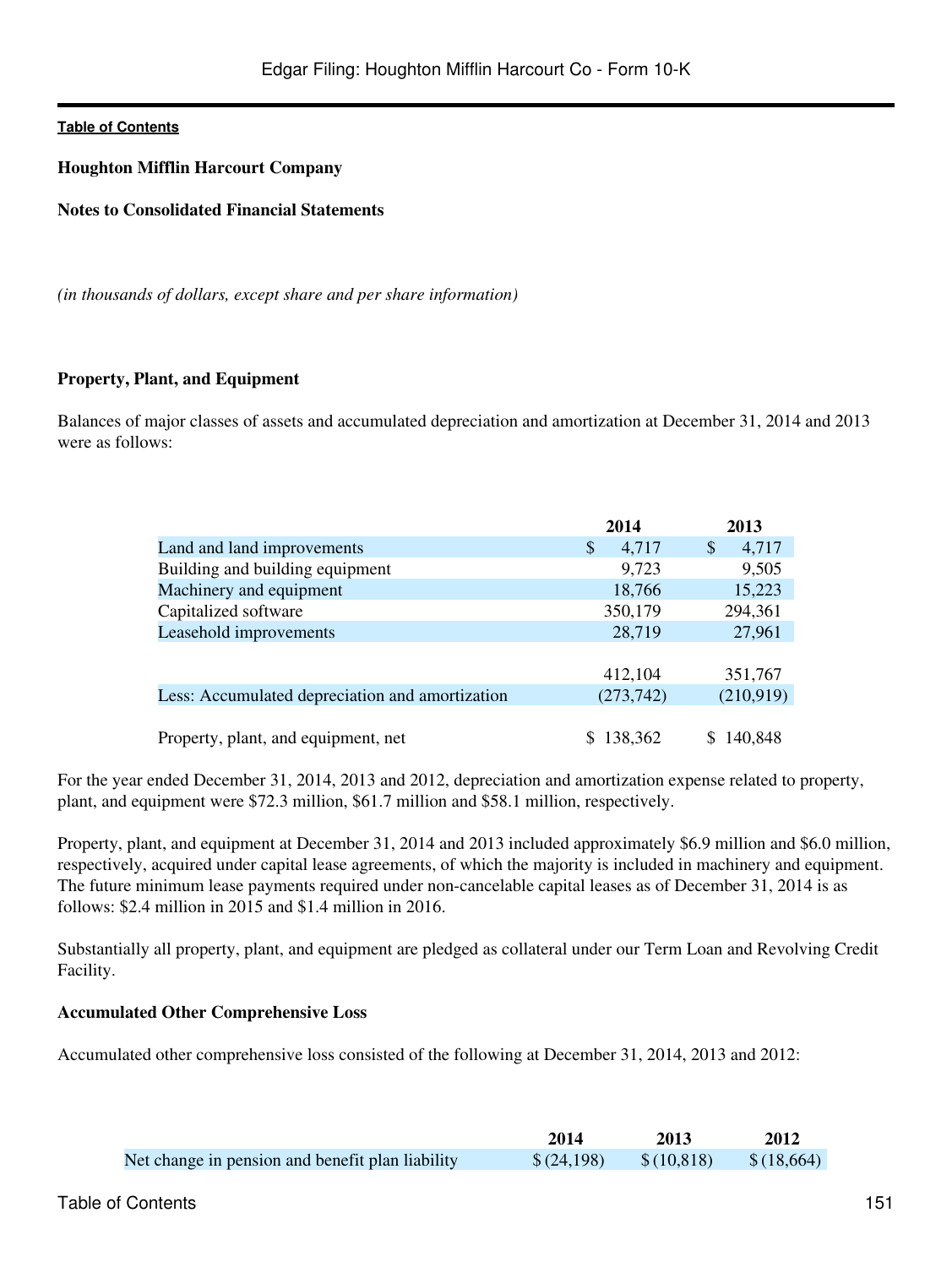| Foreign currency translation adjustments  | (2,502)     | (2.473)    | (2,877)    |
|-------------------------------------------|-------------|------------|------------|
| Unrealized gain on short-term investments | (89)        |            |            |
|                                           |             |            |            |
|                                           | \$ (26,789) | \$(13.291) | \$(21,528) |

Amounts reclassified from accumulated other comprehensive loss for the years ended December 31, 2014, 2013 and 2012 relating to the amortization of defined benefit pension and postretirement benefit plans totaled approximately \$(1.4) million, \$0.6 million and \$0.9 million, respectively, and affected the selling and administrative line item in the consolidated statement of operations. These accumulated other comprehensive loss components are included in the computation of net periodic benefit cost.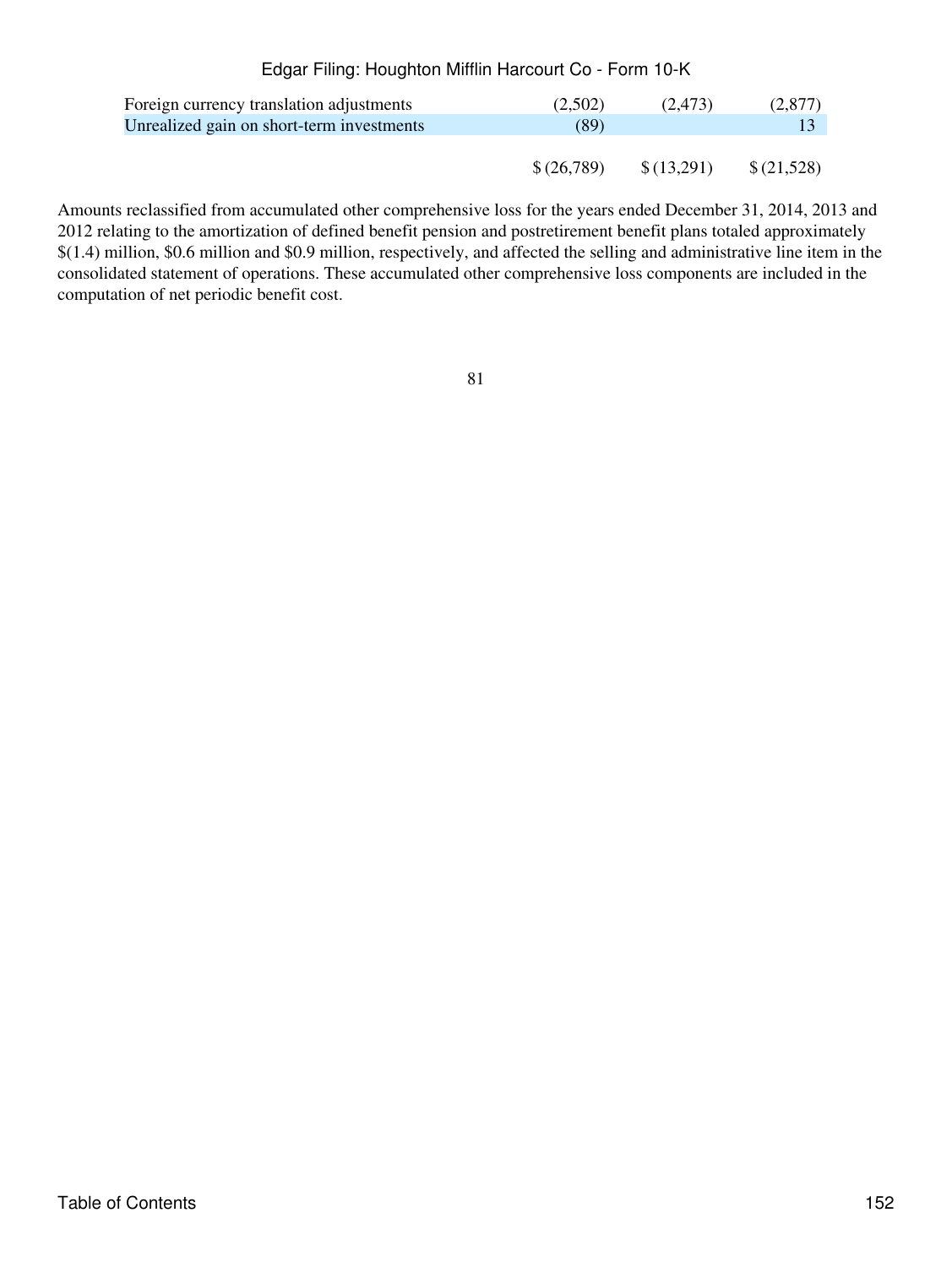### **Houghton Mifflin Harcourt Company**

**Notes to Consolidated Financial Statements**

*(in thousands of dollars, except share and per share information)*

### **6. Goodwill and Other Intangible Assets**

Goodwill and other intangible assets consisted of the following:

|                            | <b>December 31, 2014</b> |                    |                          | <b>December 31, 2013</b> |
|----------------------------|--------------------------|--------------------|--------------------------|--------------------------|
|                            |                          | <b>Accumulated</b> |                          | Accumulated              |
|                            | Cost                     | Amortization       | <b>Cost</b>              | Amortization             |
| Goodwill                   | 532,921<br>$\mathbb{S}$  | \$                 | 531,786<br>$\mathcal{S}$ | \$                       |
| Trademarks and tradenames  | 439,719                  |                    | 440,005                  |                          |
| Publishing rights          | 1,180,000                | (889, 560)         | 1,180,000                | (783, 937)               |
| Customer related and other | 283,225                  | (211, 415)         | 283,172                  | (199, 246)               |
|                            | \$2,435,865              | (1,100,975)        | \$2,434,963              | (983, 183)<br>\$         |

The changes in the carrying amount of goodwill for the years ended December 31, 2014 and 2013 are as follows:

| <b>Balance at December 31, 2012</b> | \$  | 520,088     |
|-------------------------------------|-----|-------------|
|                                     |     |             |
| Goodwill                            |     | 1,962,588   |
| Accumulated impairment losses       |     | (1,442,500) |
| Acquisitions                        |     | 11,698      |
|                                     |     |             |
| <b>Balance at December 31, 2013</b> | \$. | 531,786     |
|                                     |     |             |
| Goodwill                            |     | 1,974,286   |
| Accumulated impairment losses       |     | (1,442,500) |
| Acquisitions                        |     | 1,135       |
|                                     |     |             |
| <b>Balance at December 31, 2014</b> | \$  | 532,921     |

We had goodwill of \$532.9 million and \$531.8 million at December 31, 2014 and 2013, respectively. The additions to goodwill relate to our acquisitions described in Note 4 of approximately \$1.1 million and \$11.7 million for the year ended December 31, 2014 and 2013, respectively. There was no goodwill impairment charge for the years ended December 31, 2014 and 2013.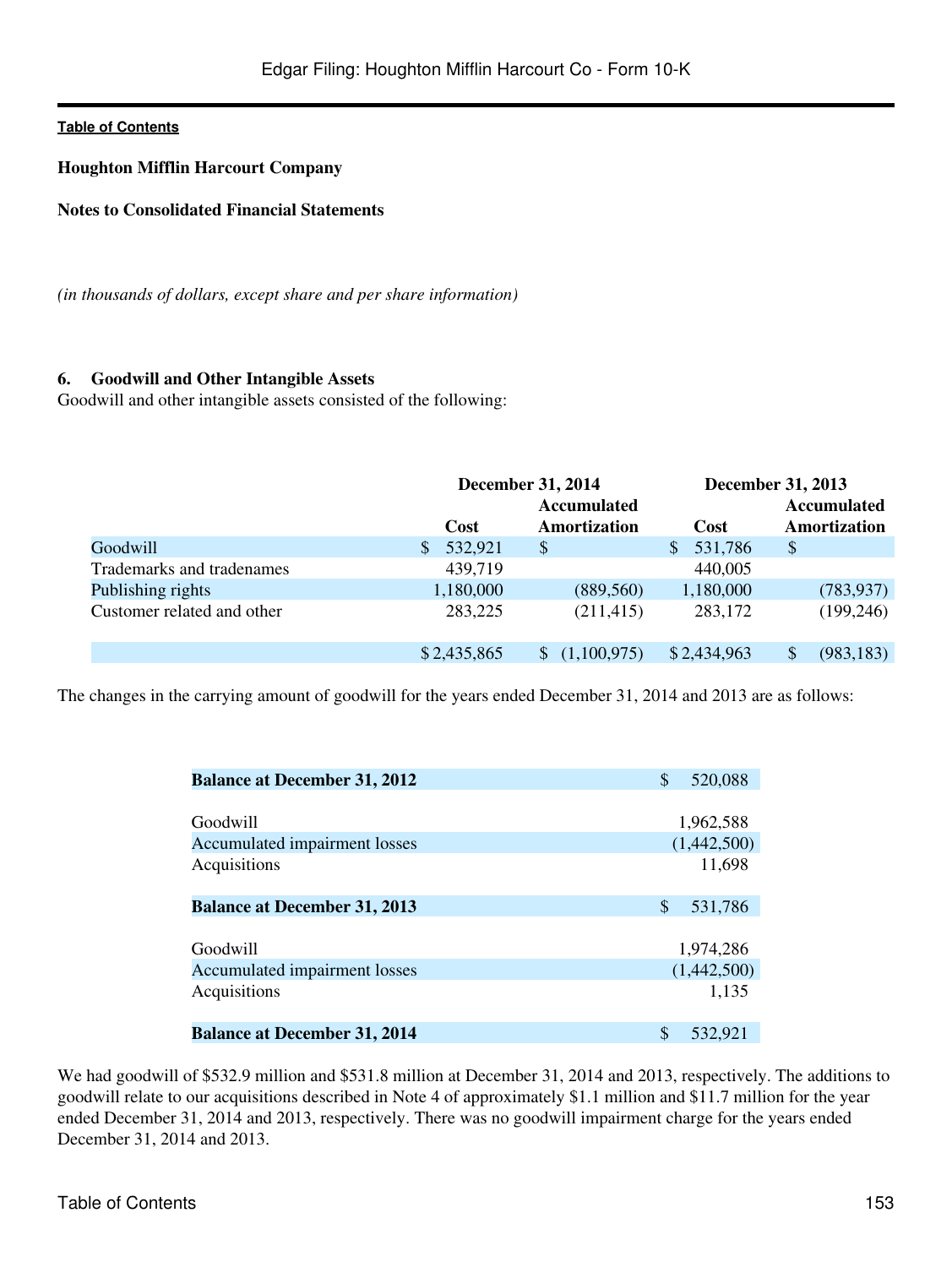In accordance with the provisions of the accounting standard for goodwill and other intangible assets, goodwill and certain indefinite-lived tradenames are not amortized. We recorded an impairment charge of approximately \$0.4 million, \$0.5 million, and \$5.0 million for certain of our indefinite-lived intangible assets at October 1, 2014, 2013, and 2012, respectively. Amortization expense for publishing rights and customer related and other intangibles were \$117.8 million, \$158.6 million and \$232.6 million for the year ended December 31, 2014, 2013 and 2012, respectively.

Estimated aggregate amortization expense expected for each of the next five years related to intangibles subject to amortization is as follows:

|            |                   | <b>Other</b>  |
|------------|-------------------|---------------|
|            | <b>Publishing</b> | Intangible    |
|            | <b>Rights</b>     | <b>Assets</b> |
| 2015       | 81,007            | 12,346        |
| 2016       | 61,350            | 11,201        |
| 2017       | 46,238            | 10,080        |
| 2018       | 34,713            | 9,053         |
| 2019       | 26,557            | 6,488         |
| Thereafter | 40,575            | 22,642        |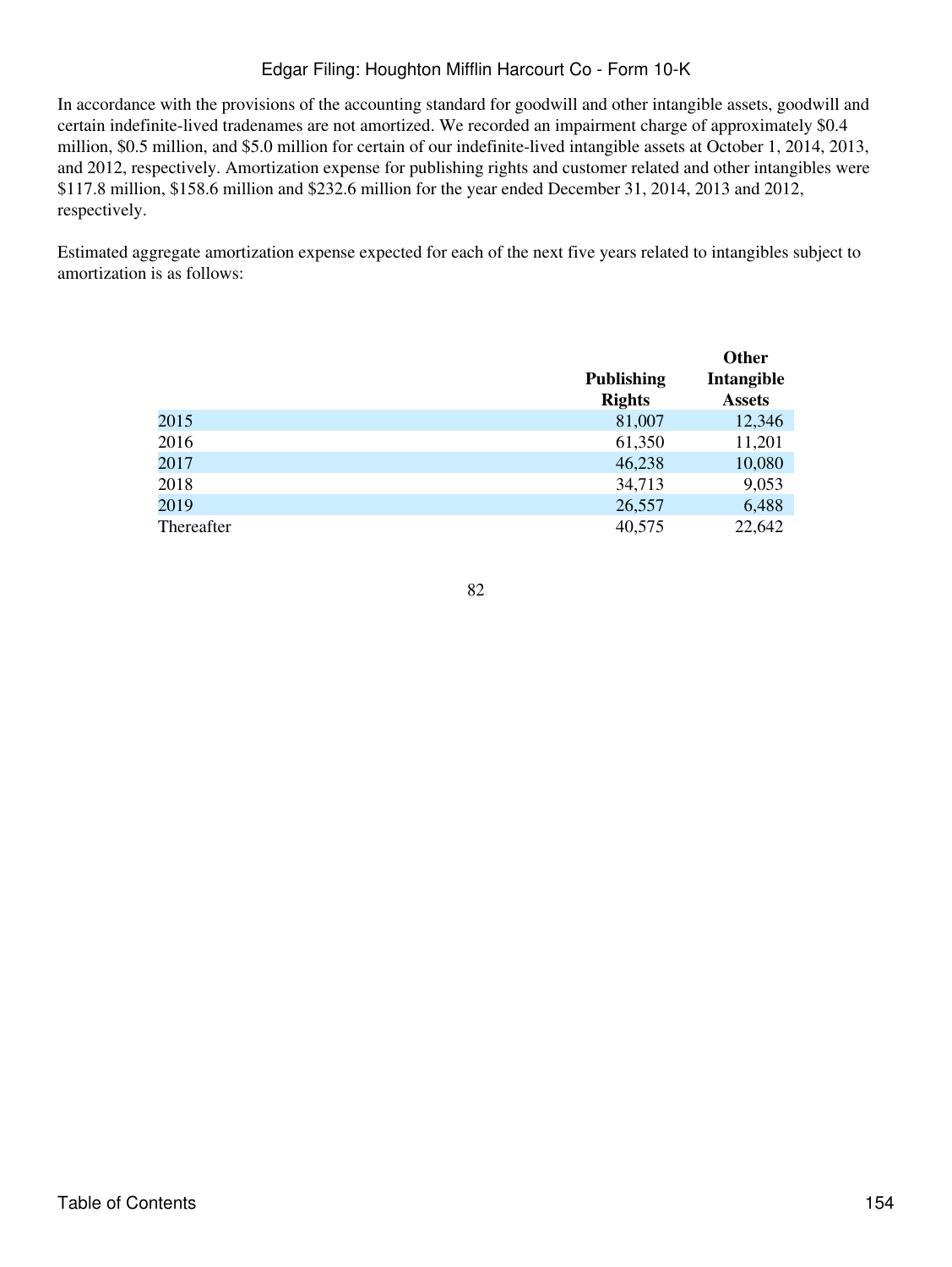**Houghton Mifflin Harcourt Company**

**Notes to Consolidated Financial Statements**

*(in thousands of dollars, except share and per share information)*

#### **7. Debt**

Long-term debt at December 31, 2014 and 2013 consisted of the following:

|                                         | 2014      | 2013      |
|-----------------------------------------|-----------|-----------|
| \$250,000 Term Loan due May 21, 2018    |           |           |
|                                         |           |           |
| interest payable monthly                | \$243,125 | \$245,625 |
| Less: Current portion of long-term debt | 67.500    | 2,500     |
| Total long-term debt                    | \$175,625 | \$243,125 |

Included in the Current portion of long-term debt is \$65.0 million payable under the Excess Cash Flow provisions of the Term Loan Facility, which are predicated upon our leverage ratio and cash flow.

Long-term debt repayments due in each of the next five years and thereafter is as follows:

| Year       |         |
|------------|---------|
| 2015       | 67,500  |
| 2016       | 2,500   |
| 2017       | 2,500   |
| 2018       | 170,625 |
| 2019       |         |
| Thereafter |         |

\$ 243,125

On January 15, 2014, we entered into Amendment No. 4 to our Term Loan Facility, which reduced the interest rate applicable to outstanding borrowings by 1.0%. The transaction was accounted for under the accounting guidance for debt modifications and extinguishments. We recorded an expense of approximately \$1.0 million relating to third party transaction fees which was included in the selling and administrative line item in its consolidated statements of operations for the year ended December 31, 2014.

On May 24, 2013, we entered into Amendment No. 3 to the Term Loan Facility. Amendment No. 3 primarily reduced the term loan spread by 1.75% and reduced the LIBOR floor by 0.25% resulting in an overall decrease in the Term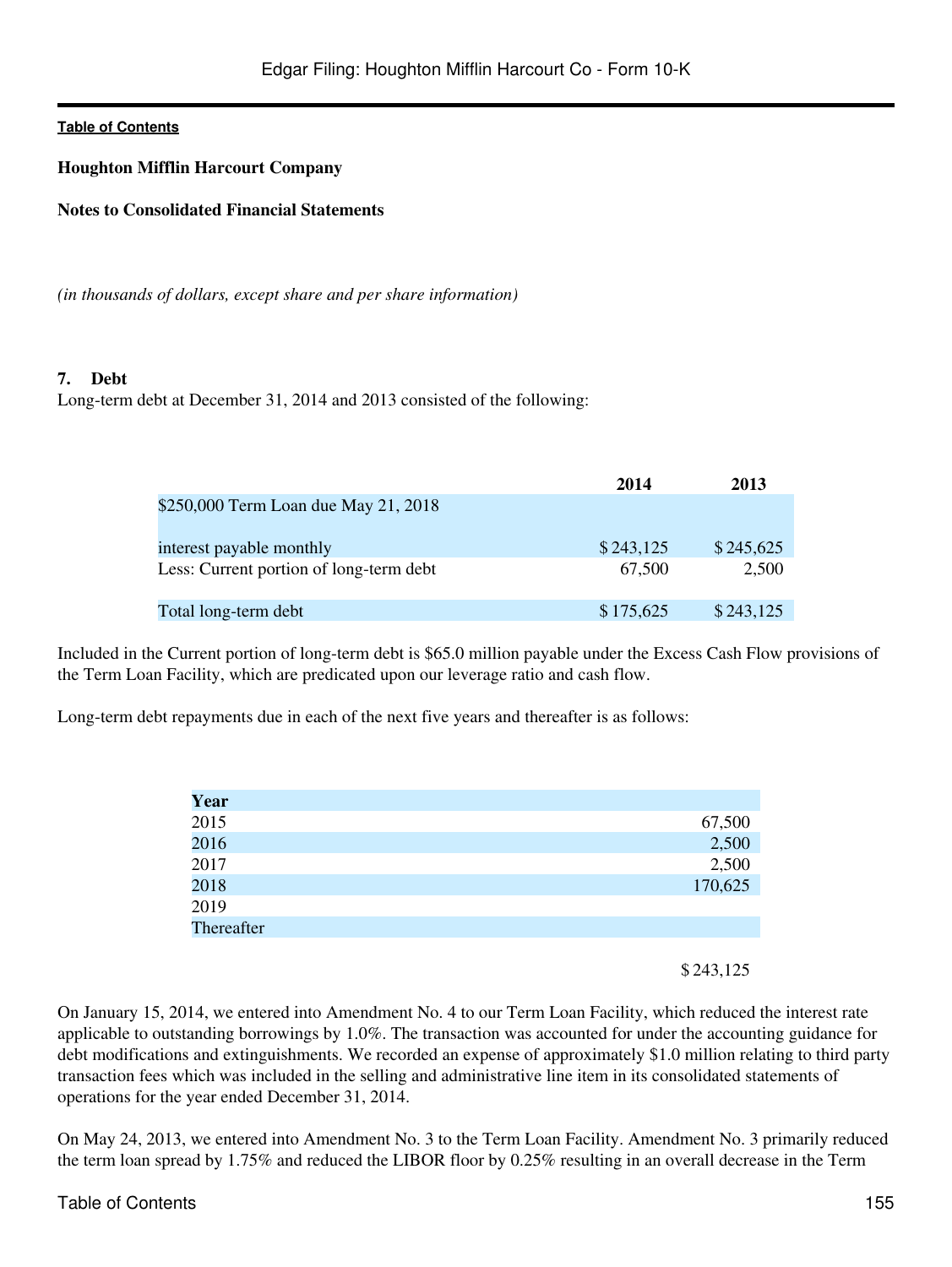Loan Facility interest rate of 2.00%. The Term Loan Facility has a term of six years and the interest rate for borrowings under the Term Loan Facility is based on the borrowers election, LIBOR plus 4.25% per annum or the alternate base rate plus 3.25%. The LIBOR rate under the Term Loan Facility is subject to a minimum floor of 1.00%. As of December 31, 2013, the interest rate of the Term Loan Facility is 5.25%. During the year ended December 31, 2013, due to the change in syndication, we recorded a loss on debt extinguishment of approximately \$0.6 million relating to the write off of capitalized deferred financing fees in accordance with the accounting guidance for debt modifications and extinguishments.

On May 22, 2012, we entered into a new \$500.0 million DIP facility which was converted into an exit facility upon emergence from Chapter 11. This exit facility consists of a \$250.0 million revolving credit facility (Revolving Credit Facility), which is secured by the Company s accounts receivable and inventory, and a \$250.0 million term loan credit facility (Term Loan). The Revolving Credit Facility has a term of five years and the interest rate is determined by a combination of LIBOR rate and average daily availability. No funds have been drawn on the Revolving Credit Facility as of December 31, 2012. The Term Loan has a term of six years and the interest rate is based on the LIBOR plus 6.0%. The actual LIBOR is subject to a minimum floor of 1.25%. The proceeds of the Term Loan were used to fund the costs of the reorganization and provide post-closing working capital to the Company.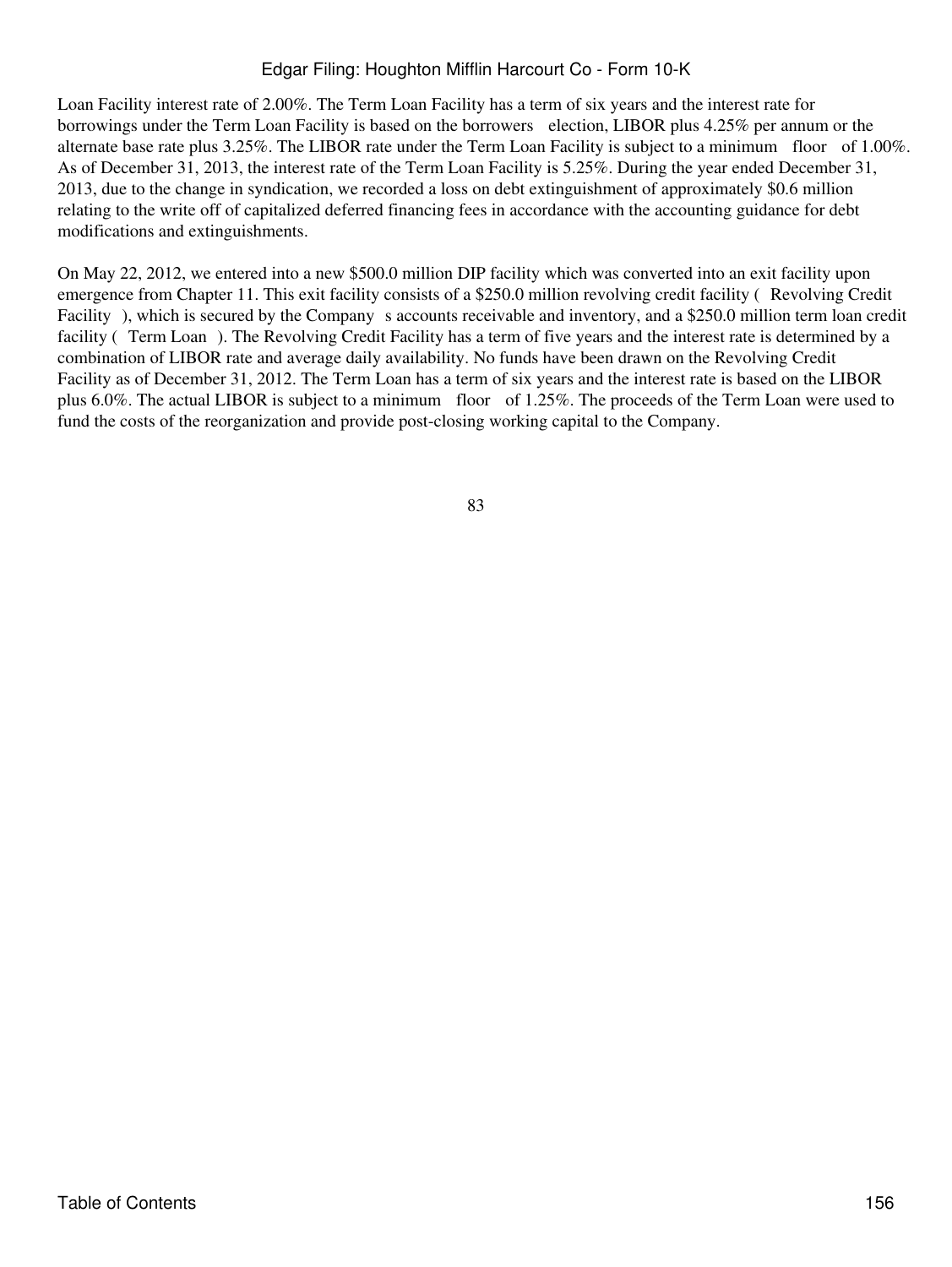## **Houghton Mifflin Harcourt Company**

**Notes to Consolidated Financial Statements**

*(in thousands of dollars, except share and per share information)*

On June 11, 2012 and June 20, 2012, respectively, we entered into Amendment No. 1 and Amendment No. 2 to the Term Loan. Amendment No. 1 modified definitions by reducing LIBOR from 1.50% to 1.25% along with a reduction in the interest rate from 6.25% to 6.0%. Amendment No. 2 related to administrative matters modifying the notice requirement, which enabled the Company to move from a DIP facility to an exit facility upon emergence from bankruptcy.

On June 20, 2012, we entered into Amendment No. 1 and Amendment No. 2 to our Revolving Credit Facility. Amendment No. 1 modified definitions relating to administrative matters releasing our restricted cash of \$26.5 million, which was collateralizing our letters of credit. Amendment No. 2 modified certain provisions of the agreement with regard to same day borrowing.

In 2012, the contractual interest exceeded the amount reported in the statement of operations by \$19.2 million as interest ceased accruing on the Term Loan, Revolving Loan and 10.5% Senior Notes at the date of the bankruptcy filing.

### **Loan Covenants**

We are required to meet certain restrictive financial covenants as defined under our Term Loan and Revolving Credit Facility. We have financial covenants pertaining to interest coverage, maximum leverage, and fixed charge ratios. The interest coverage ratio is now 9.0 to 1.0 for all fiscal quarters ending through maturity. The maximum leverage ratio is now 2.0 to 1.0 for fiscal quarters ending through maturity. The fixed charge ratio, which only pertains to the revolving credit facility and is only tested in limited situations, is 1.0 to 1.0 through the end of the facility. As of December 31, 2014, we were in compliance with all of our debt covenants.

### **Loan Guarantees**

Under both the revolving credit facility and the term loan facility, Houghton Mifflin Harcourt Publishers Inc., HMH Publishers LLC and Houghton Mifflin Harcourt Publishing Company are the borrowers (collectively, the Borrowers), and Citibank, N.A. acts as both the administrative agent and the collateral agent.

The obligations under our senior secured credit facilities are guaranteed by the Company and each of its direct and indirect-for-profit domestic subsidiaries (other than the Borrowers) (collectively, the Guarantors) and are secured by all capital stock and other equity interests of the Borrowers and the Guarantors and substantially all of the other tangible and intangible assets of the Borrowers and the Guarantors, including without limitation, receivables, inventory, equipment, contract rights, securities, patents, trademarks, other intellectual property, cash, bank accounts and securities accounts and owned real estate. The revolving credit facility is secured by first priority liens on receivables, inventory, deposit accounts, securities accounts, instruments, chattel paper and other assets related to the foregoing (the Revolving First Lien Collateral), and second priority liens on the collateral which secures the term loan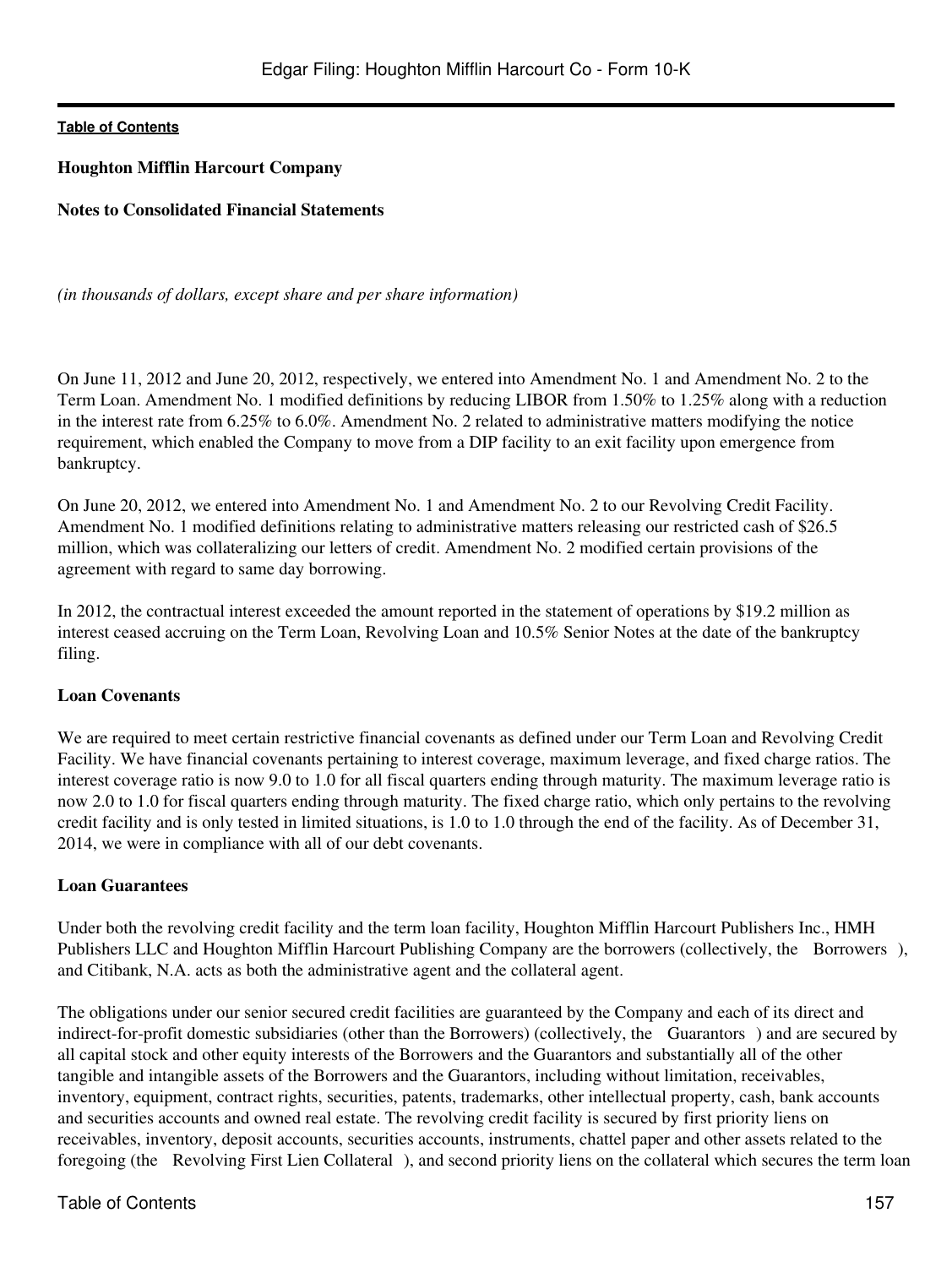facility on a first priority basis. The term loan facility is secured by first priority liens on the capital stock and other equity interests of the Borrower and the Guarantors, equipment, owned real estate, trademarks and other intellectual property, general intangibles that are not Revolving First Lien Collateral and other assets related to the foregoing, and second priority liens on the Revolving First Lien Collateral.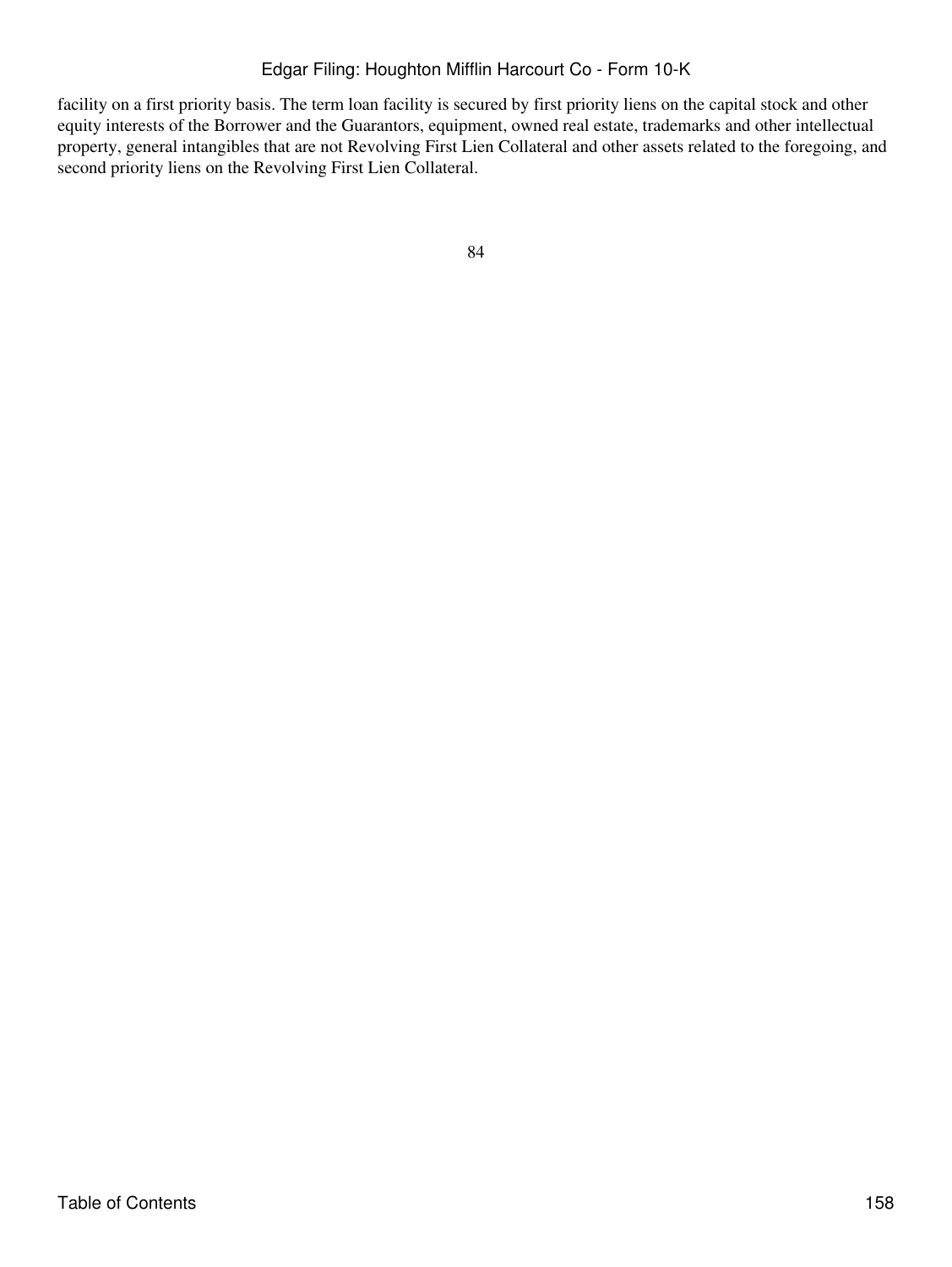### **Houghton Mifflin Harcourt Company**

**Notes to Consolidated Financial Statements**

*(in thousands of dollars, except share and per share information)*

#### **8. Severance and Other Charges 2014**

During the year ended December 31, 2014, \$7.9 million of severance payments were made to employees whose employment ended in 2014 and prior years and \$4.6 million of net payments for office space no longer utilized by the Company. Further, we recorded an expense in the amount of \$5.0 million to reflect additional costs for severance, which we expect to pay the remaining \$1.3 million over the next twelve months, along with a \$2.3 million accrual for additional space vacated or revised estimates for space previously vacated.

### **2013**

During the year ended December 31, 2013, \$5.8 million of severance payments were made to employees whose employment ended in 2013 and prior years and \$7.0 million of net payments for office space no longer utilized by the Company. Further, we recorded an expense in the amount of \$10.0 million to reflect additional costs for severance and revised estimates for office space no longer utilized in connection to our continuing strategic alignment of the business.

### **2012**

During the year ended December 31, 2012, \$19.2 million of severance payments were made to employees whose employment ended in 2012 and prior years and \$7.6 million of net payments for office space no longer utilized by the Company. Further, we recorded an expense in the amount of \$9.4 million to reflect additional costs for severance and revised estimates for office space no longer utilized in connection to our continuing strategic alignment of the business.

A summary of the significant components of the severance/restructuring and other charges is as follows:

|                 |                          |               | 2014                 |                          |
|-----------------|--------------------------|---------------|----------------------|--------------------------|
|                 | Severance/               |               |                      |                          |
|                 | restructuring            |               |                      | Severance/               |
|                 | accrual                  | Severance/    |                      | restructuring            |
|                 | at                       | restructuring |                      | accrual at               |
|                 | <b>December 31, 2013</b> | expense       | <b>Cash payments</b> | <b>December 31, 2014</b> |
| Severance costs | \$4,115                  | \$<br>5,022   | S<br>(7,866)         | \$<br>1,271              |
| Other accruals  | 11,416                   | 2,278         | (4,644)              | 9,050                    |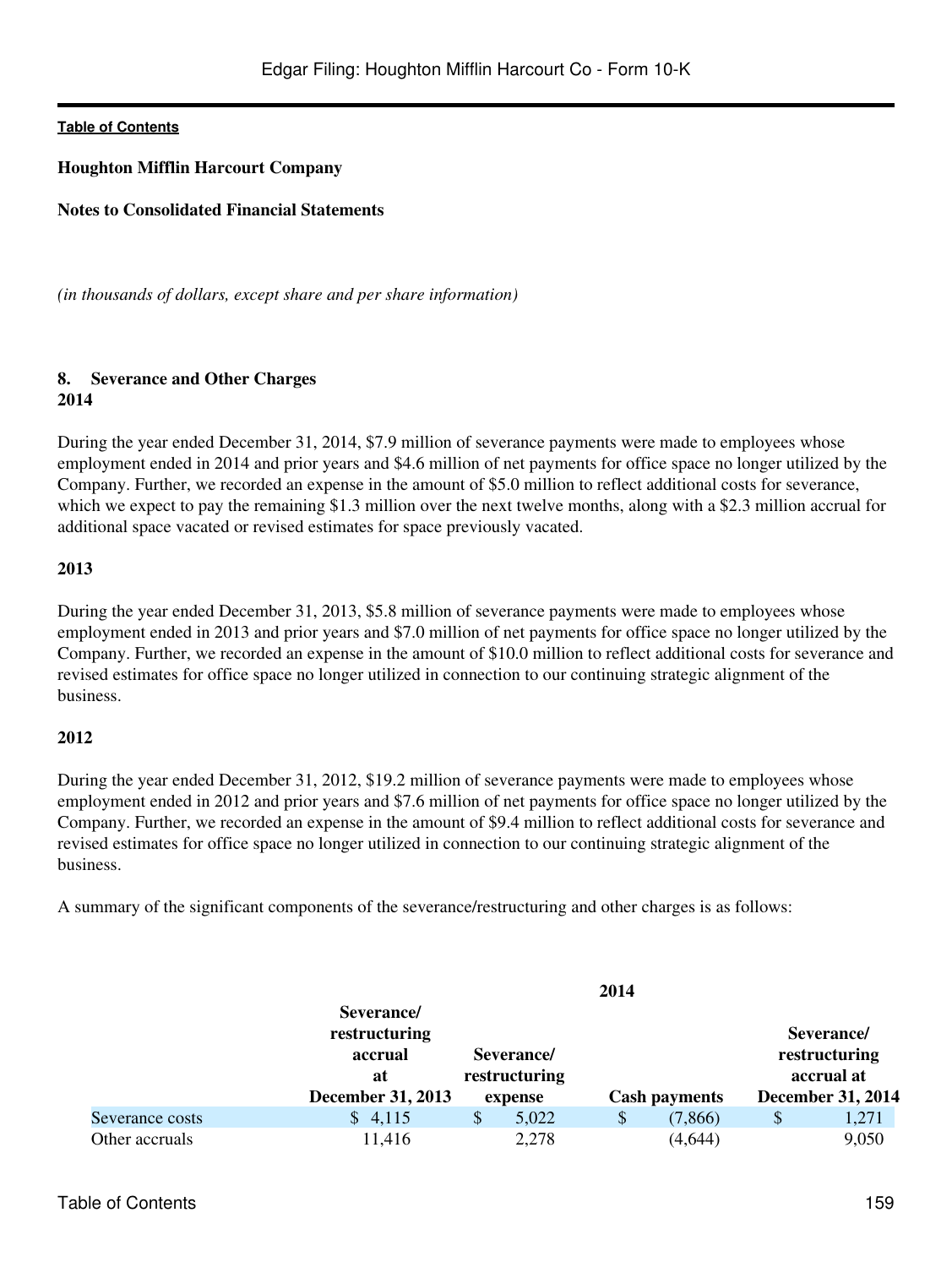| Edgar Filing: Houghton Mifflin Harcourt Co - Form 10-K |          |    |       |          |          |              |        |
|--------------------------------------------------------|----------|----|-------|----------|----------|--------------|--------|
|                                                        | \$15,531 | S. | 7,300 | $\sim$ S | (12,510) | <sup>S</sup> | 10,321 |
|                                                        |          |    |       |          |          |              |        |
|                                                        |          |    |       |          |          |              |        |

|                 |                                                                          |                                        | 2013                 |                                                                       |
|-----------------|--------------------------------------------------------------------------|----------------------------------------|----------------------|-----------------------------------------------------------------------|
|                 | Severance/<br>restructuring<br>accrual<br>at<br><b>December 31, 2012</b> | Severance/<br>restructuring<br>expense | <b>Cash payments</b> | Severance/<br>restructuring<br>accrual at<br><b>December 31, 2013</b> |
| Severance costs | \$2,142                                                                  | \$<br>7,801                            | (5,828)<br>\$        | \$<br>4,115                                                           |
| Other accruals  | 16,148                                                                   | 2,239                                  | (6,971)              | 11,416                                                                |
|                 | \$18,290                                                                 | 10,040                                 | (12, 799)            | 15,531<br>\$                                                          |

|                 | Severance/                     |                             | 2012                 |                                           |
|-----------------|--------------------------------|-----------------------------|----------------------|-------------------------------------------|
|                 | restructuring<br>accrual<br>at | Severance/<br>restructuring |                      | Severance/<br>restructuring<br>accrual at |
|                 | <b>December 31, 2011</b>       | expense                     | <b>Cash payments</b> | <b>December 31, 2012</b>                  |
| Severance costs | \$16,071                       | \$<br>5,284                 | (19,213)<br>\$       | \$<br>2,142                               |
| Other accruals  | 19,679                         | 4,091                       | (7,622)              | 16,148                                    |
|                 | \$35,750                       | $\mathbb{S}$<br>9,375       | (26, 835)<br>\$      | \$<br>18,290                              |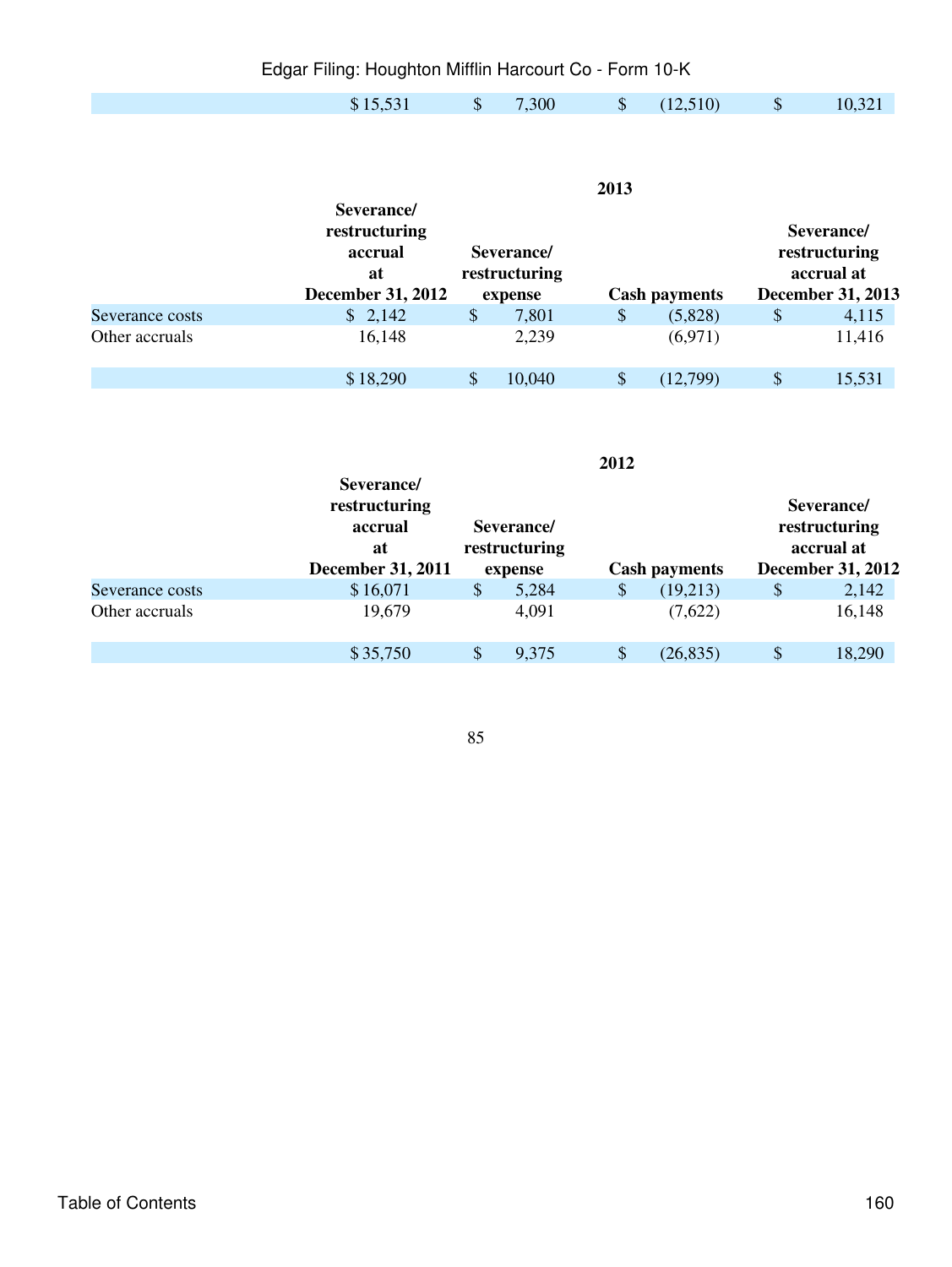### **Houghton Mifflin Harcourt Company**

**Notes to Consolidated Financial Statements**

*(in thousands of dollars, except share and per share information)*

The current portion of the severance and other charges was \$5.9 million and \$8.2 million as of December 31, 2014 and 2013, respectively.

#### **9. Income Taxes**

The components of loss before taxes by jurisdiction are as follows:

|                   | For the Year<br><b>Ended</b> |               | For the Year<br><b>Ended</b> |              | For the Year<br><b>Ended</b> |  |
|-------------------|------------------------------|---------------|------------------------------|--------------|------------------------------|--|
|                   | <b>December 31, 2014</b>     |               | <b>December 31, 2013</b>     |              | <b>December 31, 2012</b>     |  |
| U.S.              | (102, 284)                   | \$            | (80, 969)                    | <sup>8</sup> | (47, 755)                    |  |
| Foreign           | (2,945)                      |               | (27, 870)                    |              | (45,327)                     |  |
| Loss before taxes | (105, 249)                   | <sup>\$</sup> | (108, 839)                   |              | (93,082)                     |  |

Total income taxes by jurisdiction are as follows:

|                    | For the Year<br><b>Ended</b><br><b>December 31, 2014</b> |    | For the Year<br><b>Ended</b><br><b>December 31, 2013</b> | For the Year<br><b>Ended</b><br><b>December 31, 2012</b> |
|--------------------|----------------------------------------------------------|----|----------------------------------------------------------|----------------------------------------------------------|
| Income tax expense |                                                          |    |                                                          |                                                          |
| (benefit)          |                                                          |    |                                                          |                                                          |
| U.S.               | \$<br>9,632                                              | S  | 1,496                                                    | \$<br>(7,045)                                            |
| Foreign            | (3,390)                                                  |    | 851                                                      | 1,102                                                    |
|                    |                                                          |    |                                                          |                                                          |
|                    | \$<br>6.242                                              | \$ | 2,347                                                    | \$<br>(5.943)                                            |

Significant components of the expense (benefit) for income taxes attributable to loss from continuing operations consist of the following: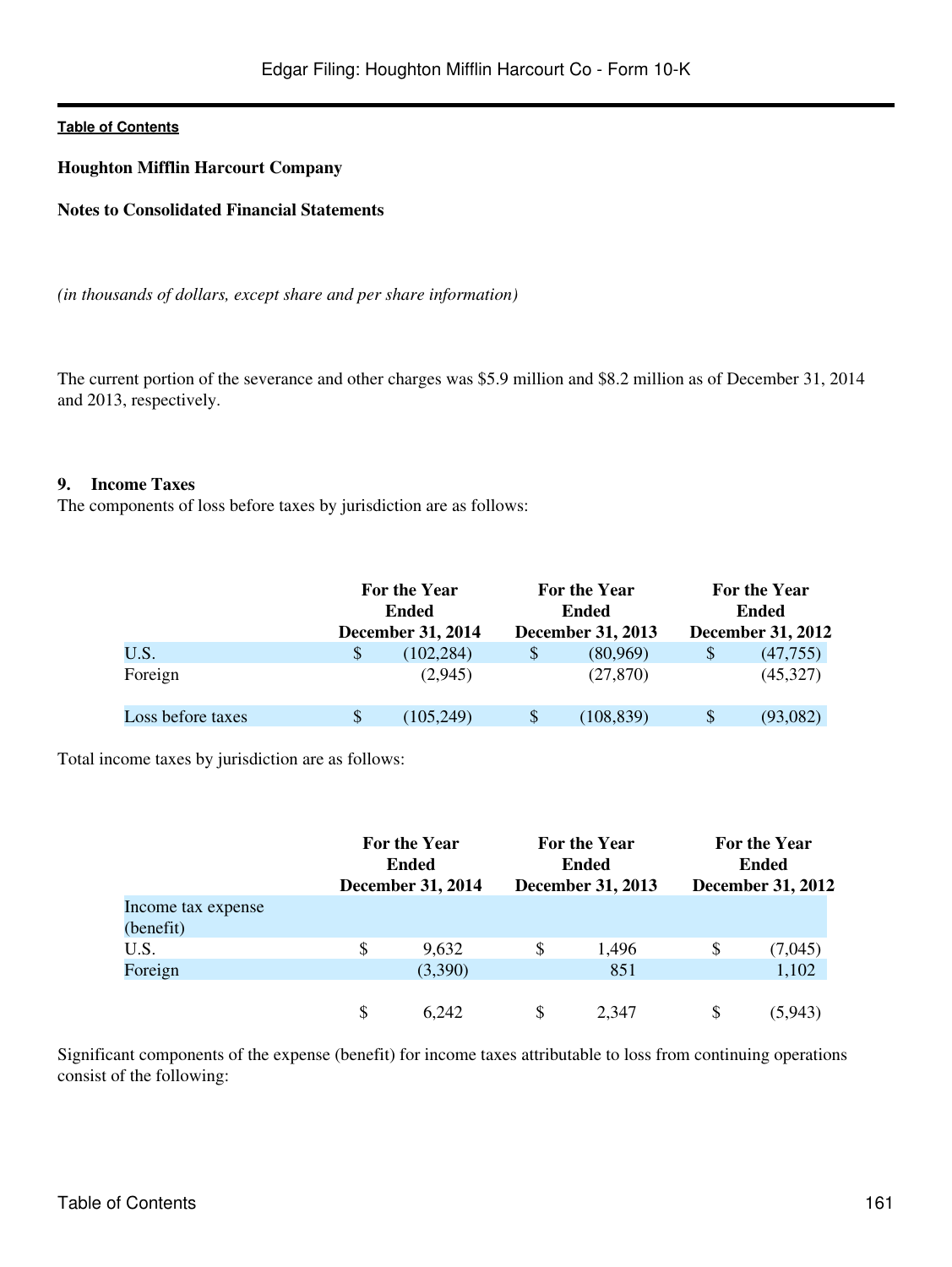|                              | For the Year<br><b>Ended</b><br><b>December 31, 2014</b> |                           | For the Year<br><b>Ended</b><br><b>December 31, 2013</b> | For the Year<br><b>Ended</b><br><b>December 31, 2012</b> |
|------------------------------|----------------------------------------------------------|---------------------------|----------------------------------------------------------|----------------------------------------------------------|
| Current                      |                                                          |                           |                                                          |                                                          |
| Foreign                      | \$<br>588                                                | \$                        | 760                                                      | \$<br>1,102                                              |
| U.S. Federal                 |                                                          |                           |                                                          |                                                          |
| U.S. State and other         | 4,633                                                    |                           | 3,734                                                    | 3,031                                                    |
| Total current                | 5,221                                                    |                           | 4,494                                                    | 4,133                                                    |
| Deferred                     |                                                          |                           |                                                          |                                                          |
| Foreign                      | (3,633)                                                  |                           | 91                                                       |                                                          |
| U.S. Federal                 | 3,889                                                    |                           | (1, 417)                                                 | (9,201)                                                  |
| U.S. State and other         | 765                                                      |                           | (821)                                                    | (875)                                                    |
| Total deferred               | 1,021                                                    |                           | (2,147)                                                  | (10,076)                                                 |
| Income tax expense (benefit) | \$<br>6,242                                              | $\boldsymbol{\mathsf{S}}$ | 2,347                                                    | \$<br>(5,943)                                            |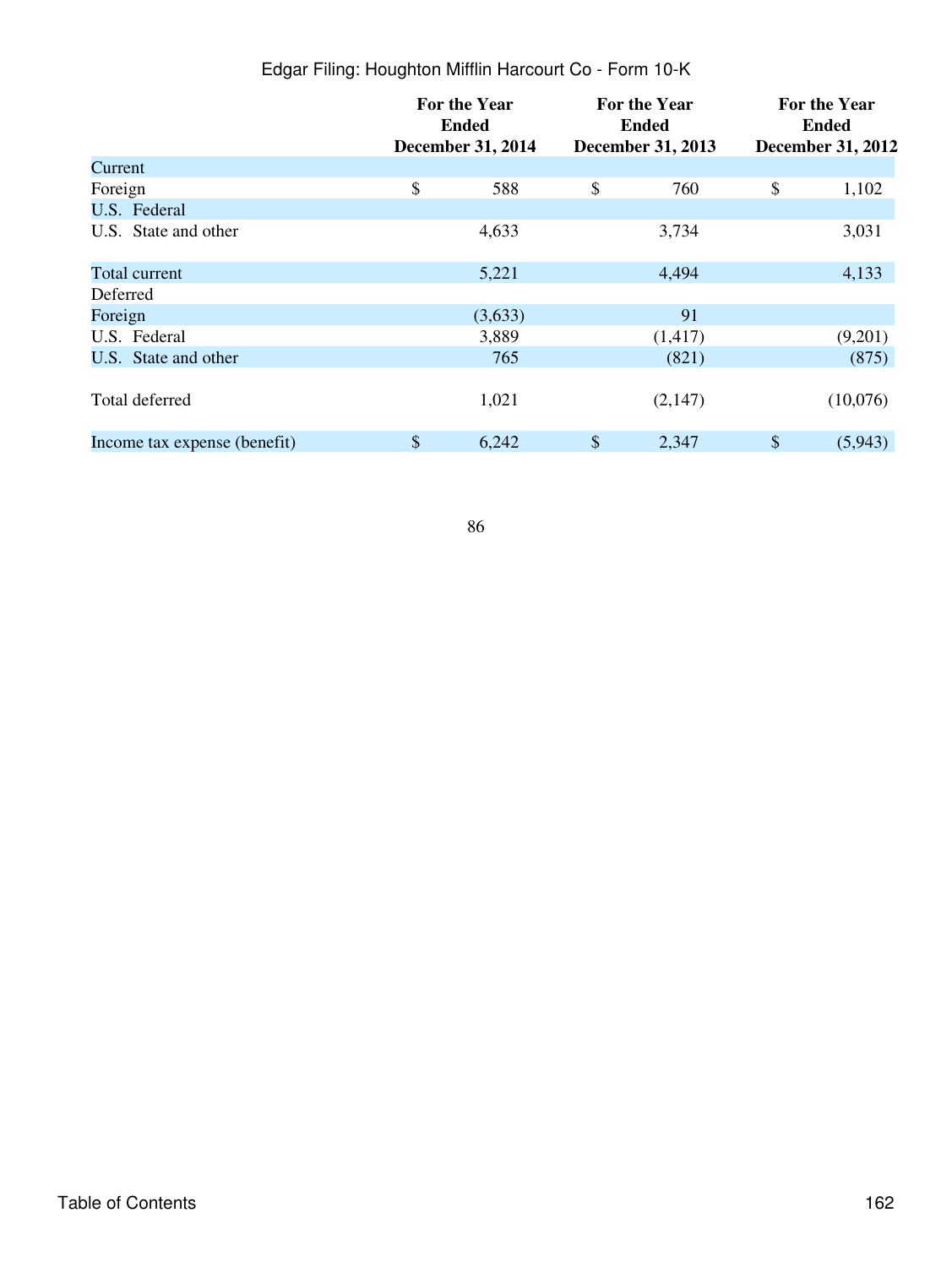### **Houghton Mifflin Harcourt Company**

**Notes to Consolidated Financial Statements**

*(in thousands of dollars, except share and per share information)*

The reconciliation of the income tax rate computed at the statutory tax rate to the reported income tax expense (benefit) attributable to continuing operations is as follows:

|                                 | For the<br>Year                                    | For the<br>Year | For the<br>Year |
|---------------------------------|----------------------------------------------------|-----------------|-----------------|
|                                 | <b>Ended</b>                                       | <b>Ended</b>    | <b>Ended</b>    |
|                                 | December 31, 2014 deember 31, 2018 cember 31, 2012 |                 |                 |
| Statutory rate                  | $(35.0)\%$                                         | $(35.0)\%$      | $(35.0)\%$      |
| Permanent <i>items</i>          | 1.0                                                | 2.5             | 3.7             |
| UTP interest                    | 3.3                                                |                 |                 |
| Transfer pricing adjustments    |                                                    |                 | (0.1)           |
| Reorganization expense          |                                                    |                 | 5.9             |
| Bargain purchase gain           |                                                    |                 | (11.6)          |
| Foreign rate differential       | 0.1                                                | 6.0             | 10.3            |
| State and local taxes           | 1.2                                                | 0.3             |                 |
| Increase in valuation allowance | 35.3                                               | 28.4            | 20.4            |
|                                 |                                                    |                 |                 |
| Effective tax rate              | 5.9%                                               | $2.2\%$         | $(6.4)\%$       |

The significant components of the net deferred tax assets and liabilities are shown in the following table:

|                                            | 2014         | 2013         |
|--------------------------------------------|--------------|--------------|
| Tax asset related to                       |              |              |
| Net operating loss and other carryforwards | \$<br>71,565 | \$<br>40,021 |
| Returns reserve/inventory expense          | 61,124       | 64,264       |
| Pension and postretirement benefits        | 8,122        | 10,488       |
| Deferred interest (1)                      | 463,013      | 483,143      |
| Deferred revenue                           | 75,577       | 109,240      |
| Deferred compensation                      | 23,084       | 17,182       |
| Other, net                                 | 26,394       | 21,163       |
| Valuation allowance                        | (550,660)    | (527,960)    |
|                                            |              |              |
|                                            | 178,219      | 217,541      |
| Tax liability related to                   |              |              |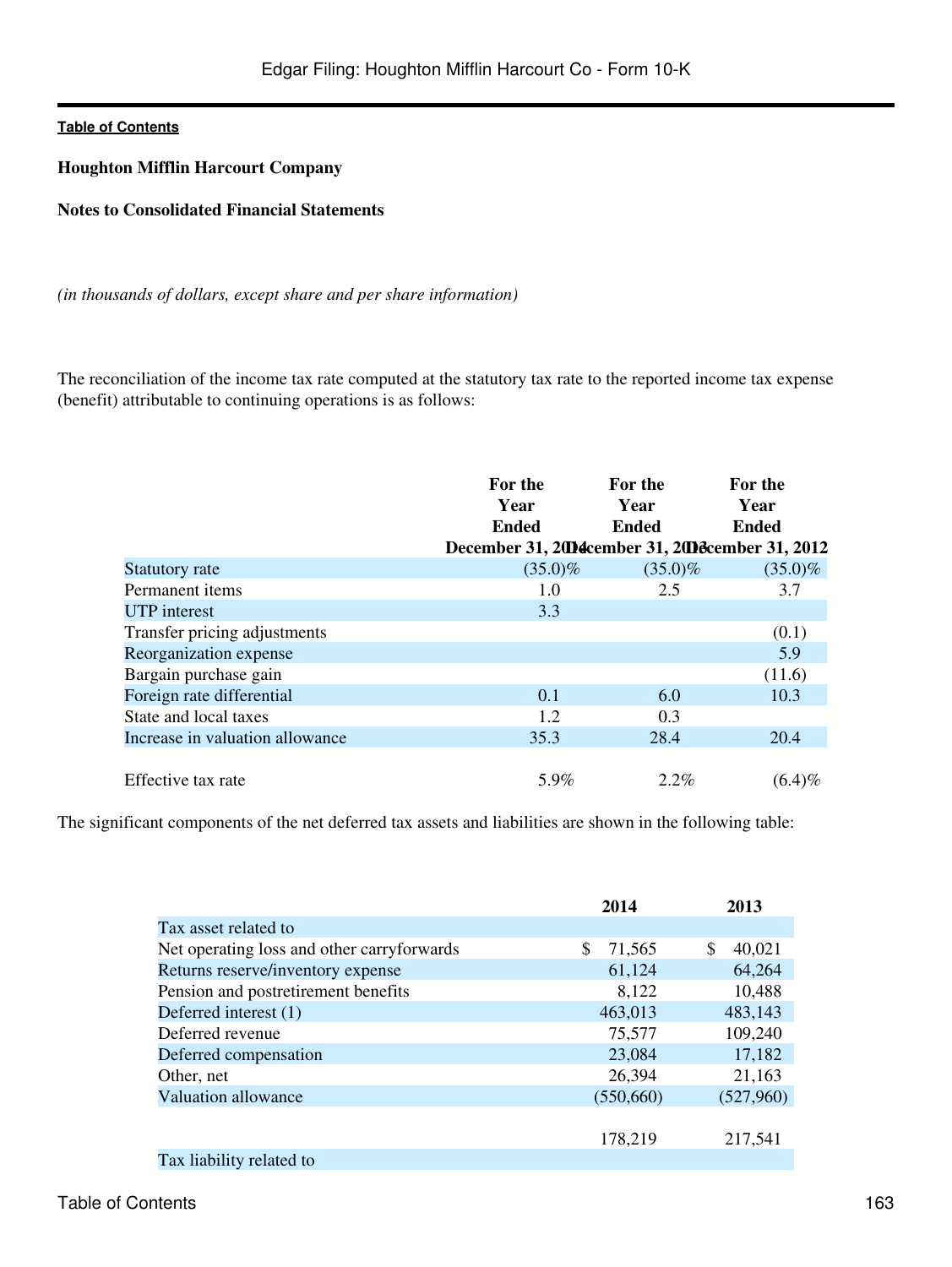| Intangible assets                     | (211,805) | (231, 186) |
|---------------------------------------|-----------|------------|
| Depreciation and amortization expense | (54,201)  | (73,512)   |
| Other, net                            | (269)     |            |
|                                       |           |            |
|                                       | (266,275) | (304, 698) |
|                                       |           |            |
| Net deferred tax liabilities          | (88,056)  | (87, 157)  |

(1) The Deferred Interest tax asset represents disallowed interest deductions under IRC Section 163(j) (Limitation on Deduction for interest on Certain Indebtedness) for the current and prior years. The disallowed interest is able to be carried forward and utilized in future years pursuant to IRC Section 163(j)(1)(B). A full valuation allowance has been provided against deferred tax assets net of deferred tax liabilities, with the exception of deferred tax liabilities resulting from long lived intangibles.

The net deferred tax liability balance is stated at prevailing statutory income tax rates. Deferred tax assets and liabilities are reflected on our consolidated balance sheets as follows:

|                                   | 2014           | 2013        |
|-----------------------------------|----------------|-------------|
| Current deferred tax assets       | 20,459         | 29,842      |
| Non-current deferred tax assets   | 3,705          |             |
| Noncurrent deferred tax liability | (112,220)      | (116,999)   |
|                                   |                |             |
|                                   | (88,056)<br>S. | \$ (87,157) |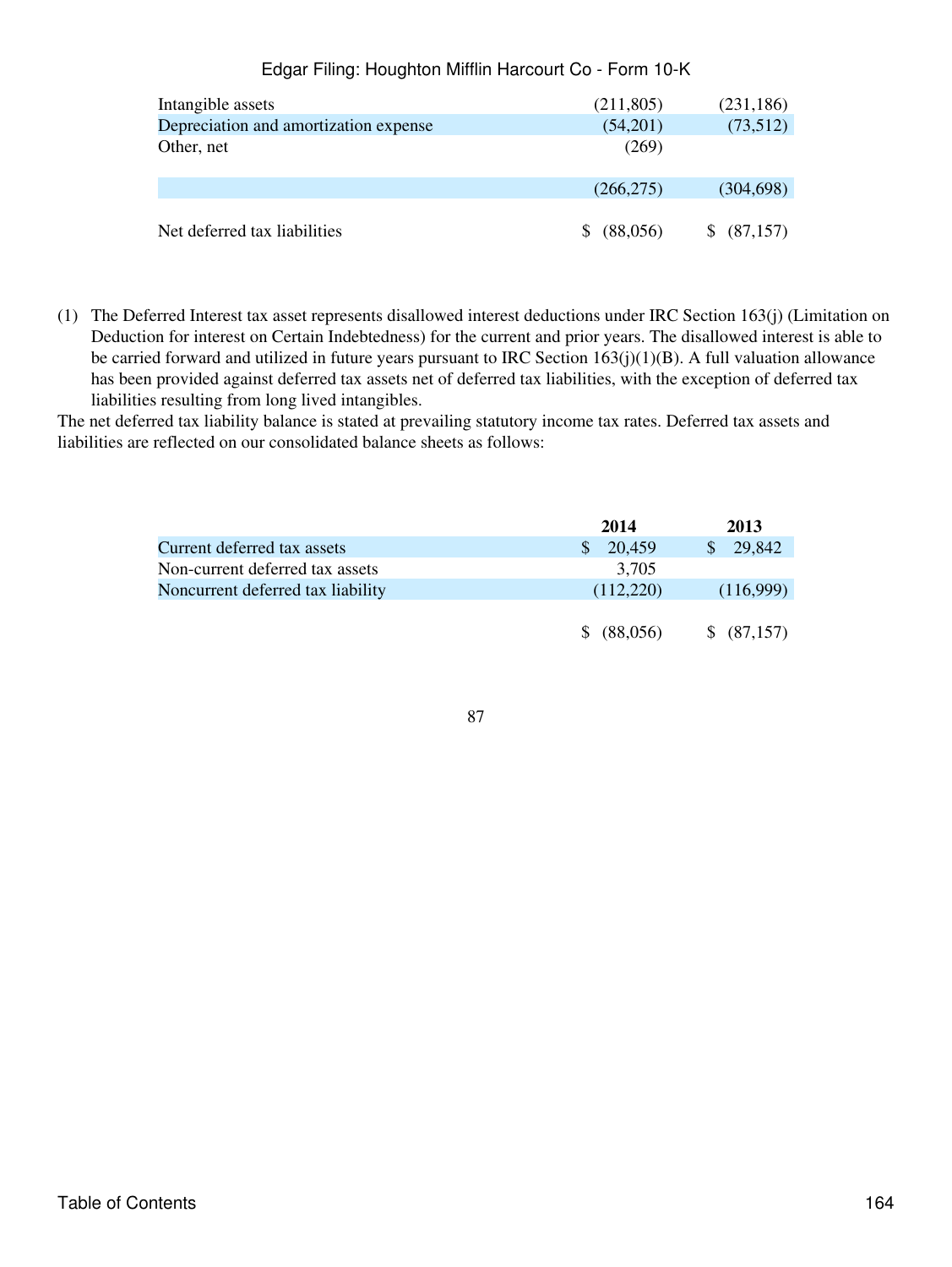**Houghton Mifflin Harcourt Company**

**Notes to Consolidated Financial Statements**

*(in thousands of dollars, except share and per share information)*

A reconciliation of the gross amount of unrecognized tax benefits, excluding accrued interest and penalties, is as follows:

| <b>Balance at December 31, 2011</b>                          | \$70,774 |
|--------------------------------------------------------------|----------|
|                                                              |          |
| Reductions based on tax positions related to the prior year  | (105)    |
| Additions based on tax positions related to the current year | 3,965    |
| <b>Balance at December 31, 2012</b>                          | \$74,634 |
| Reductions based on tax positions related to the prior year  | (1,984)  |
| Additions based on tax positions related to the current year | 2,853    |
|                                                              |          |
| <b>Balance at December 31, 2013</b>                          | \$75,503 |
|                                                              |          |
| Reductions based on tax positions related to the prior year  |          |
| Additions based on tax positions related to the current year | 3,131    |
|                                                              |          |
| <b>Balance at December 31, 2014</b>                          | \$78,634 |

The above table has been revised to include the effects of an uncertain tax position in a foreign jurisdiction.

At December 31, 2014, we had \$78.6 million of gross unrecognized tax benefits (excluding interest and penalties), of which \$68.5 million, if recognized, would reduce the Company s effective tax rate. The Company expects the amount of unrecognized tax benefit disclosed to be reduced by \$52.1 million over the next twelve months.

With a few exceptions, we are currently open for audit under the statute of limitation for Federal, state and foreign jurisdictions for years 2011 to 2013. However, carryforward attributes from prior years may still be adjusted upon examination by tax authorities if they are used in a future period.

We report penalties and tax-related interest expense on unrecognized tax benefits as a component of the provision for income taxes in the accompanying consolidated statement of operations. At December 31, 2014 and 2013, we had \$10.9 million and \$8.3 million, respectively, of accrued interest and penalties in the accompanying consolidated balance sheet. Interest and penalties included in the provision for income taxes for the years ended December 31, 2014 and 2013 were \$3.5 million and \$2.4 million, respectively.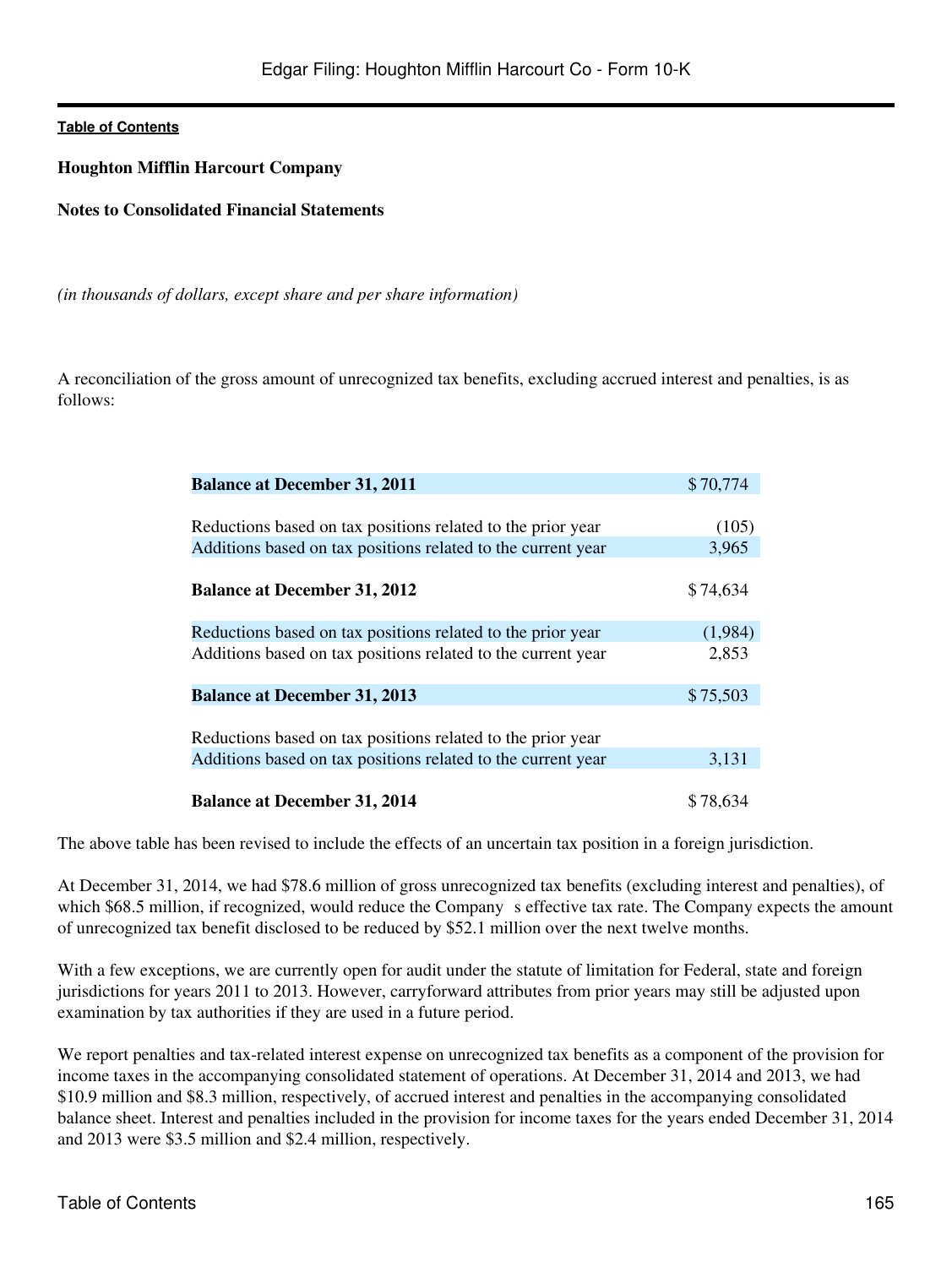On January 1, 2013, as part of the 2012 Chapter 11 Reorganization, we realized approximately \$1.3 billion of cancellation of debt income. We have excluded cancellation of debt income of \$1.3 billion from taxable income since the Company was insolvent (liabilities greater than the fair value of its assets) by this amount at the time of the exchange. Although we did not have to pay current cash taxes from this transaction, it reduced our tax attributes, such as net operating loss carryovers and tax credit carryovers and also reduced our tax basis of our assets to offset the \$1.3 billion of taxable income that did not have to be recognized due to insolvency. As a result, our net operating losses and credit carryforwards were reduced on January 1, 2013, and a portion of our tax basis in our assets were reduced at that time.

As of December 31, 2014, we have approximately \$127.3 million of Federal tax loss carryforwards, which will expire between 2033 and 2034. The Company has approximately \$124.8 million of state tax loss carryforward, which will expire between 2018 and 2034. In addition, we have foreign tax credit carryforwards of \$1.5 million, which will expire through 2023. The Company s United Kingdom and Irish net operating losses of \$11.1 million and \$27.2 million, respectively, are not subject to expiration. The Canadian losses (\$3.3 million federal and \$3.6 million for province purposes) will expire between December 31, 2029 and December 31, 2033.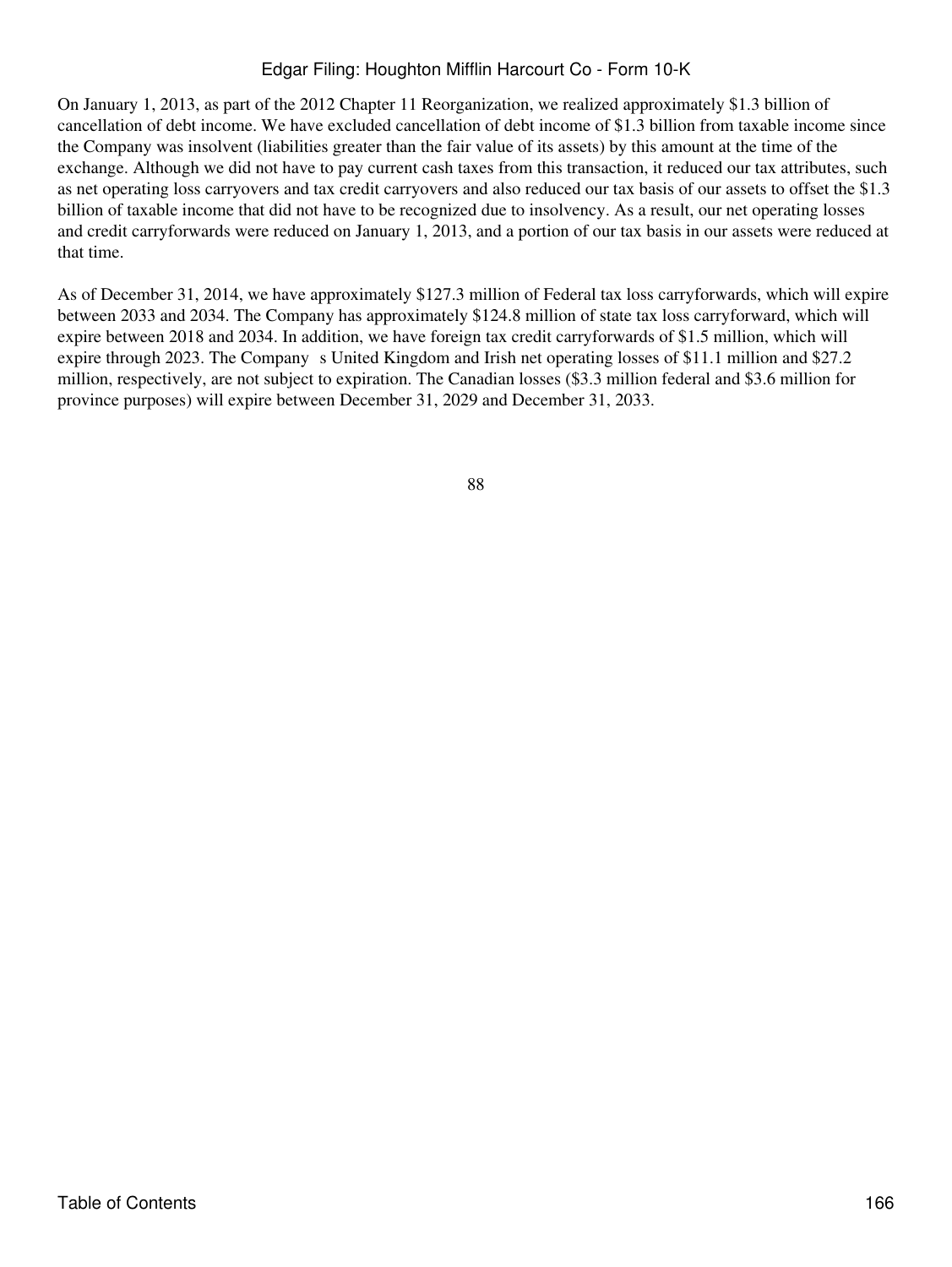## **Houghton Mifflin Harcourt Company**

**Notes to Consolidated Financial Statements**

*(in thousands of dollars, except share and per share information)*

In accordance with IRC Sec. 382, if certain substantial changes in the entity s ownership occur, there would be an annual limitation on the amount of the carryforward(s) that can be utilized.

The Company s deferred tax assets in the table above as of December 31, 2014 and December 31, 2013, do not include reductions of \$9.1 million and \$0.6 million, respectively, related to excess tax benefits from the exercise of employee stock options that are a component of NOLs as these benefits can only be recognized when the related tax deduction reduces income taxes payable.

Based on our assessment of historical pre-tax losses and the fact that we did not anticipate sufficient future taxable income in the near term to assure utilization of certain deferred tax assets, the Company recorded a valuation allowance at December 31, 2014 and 2013 of \$550.7 million and \$528.0 million, respectively. We have increased our valuation allowance by \$22.7 million and \$15.8 million in 2014 and 2013, respectively.

As of December 31, 2014 and 2013, the Company had \$9.7 million and \$0.6 million of unrecorded additional paid in capital net operating losses, respectively. All of the Companys undistributed international earnings are intended to be indefinitely reinvested in operations outside of the United States as of December 31, 2014.

## **10. Retirement and Postretirement Benefit Plans Retirement Plan**

We have a noncontributory, qualified defined benefit pension plan (the Retirement Plan), which covers certain employees. The Retirement Plan is a cash balance plan, which accrues benefits based on pay, length of service, and interest. The funding policy is to contribute amounts subject to minimum funding standards set forth by the Employee Retirement Income Security Act of 1974 and the Internal Revenue Code. The Retirement Plan s assets consist principally of common stocks, fixed income securities, investments in registered investment companies, and cash and cash equivalents. We also have a nonqualified defined benefit plan, or nonqualified plan, that previously covered employees who earned over the qualified pay limit as determined by the Internal Revenue Service. The nonqualified plan accrues benefits for the participants based on the cash balance plan calculation. The nonqualified plan is not funded. We use a December 31 date to measure the pension and postretirement liabilities. In 2007, both the qualified and nonqualified pension plans eliminated participation in the plans for new employees hired after October 31, 2007.

We also had a foreign defined benefit plan. On May 28, 2014, the plan was converted to individual annuity policies and the liability discharge occurred, which resulted in a settlement charge of approximately \$1.7 million. This amount has been recorded to the selling and administrative line in our consolidated statements of operations for the year ended December 31, 2014. The foreign defined benefit plan is included in the accompanying table for year ended December 31, 2013.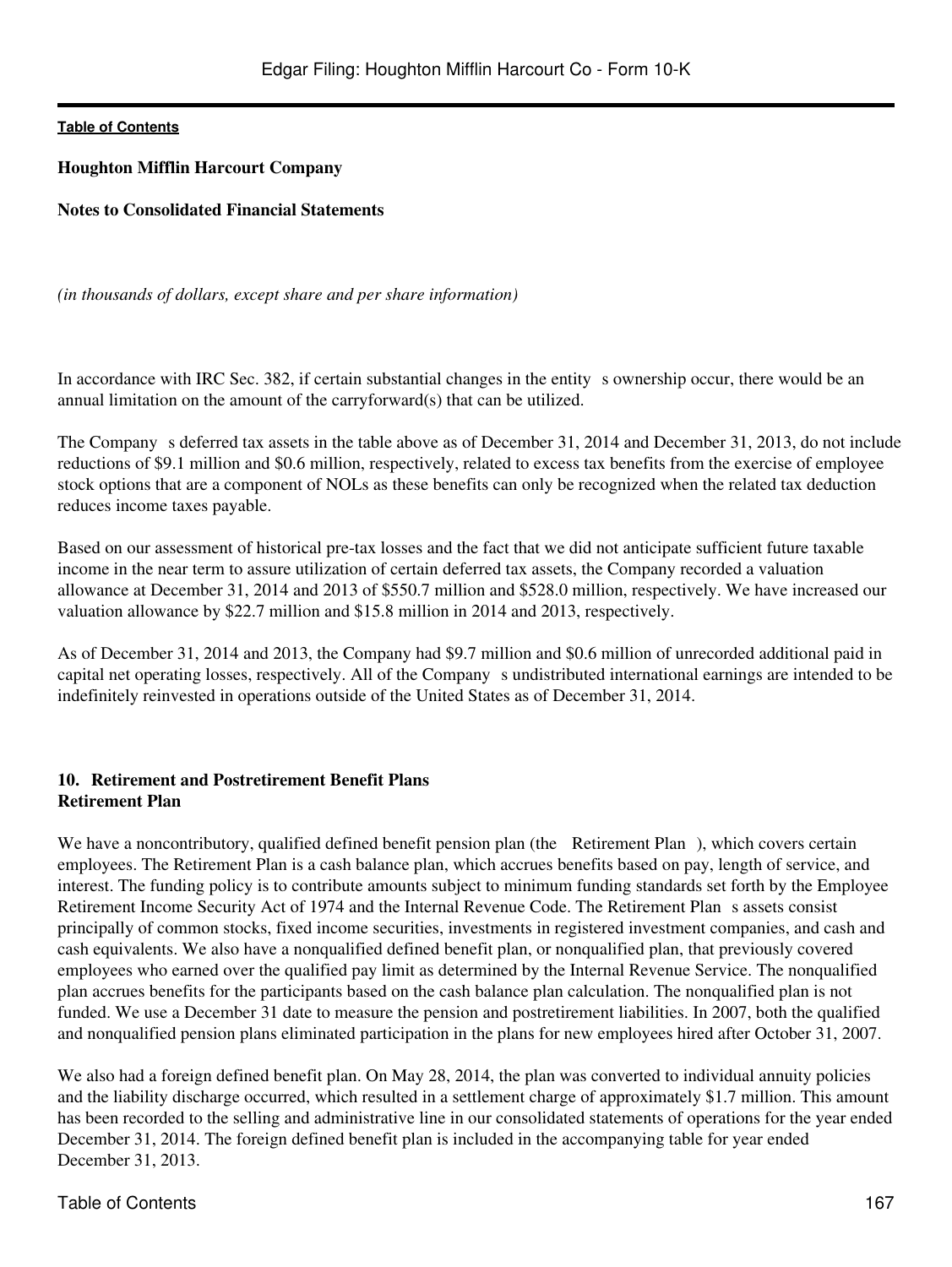We are required to recognize the funded status of defined benefit pension and other postretirement plans as an asset or liability in the balance sheet and are required to recognize actuarial gains and losses and prior service costs and credits in other comprehensive income and subsequently amortize those items in the statement of operations. Further, we are required to use a measurement date equal to the fiscal year end.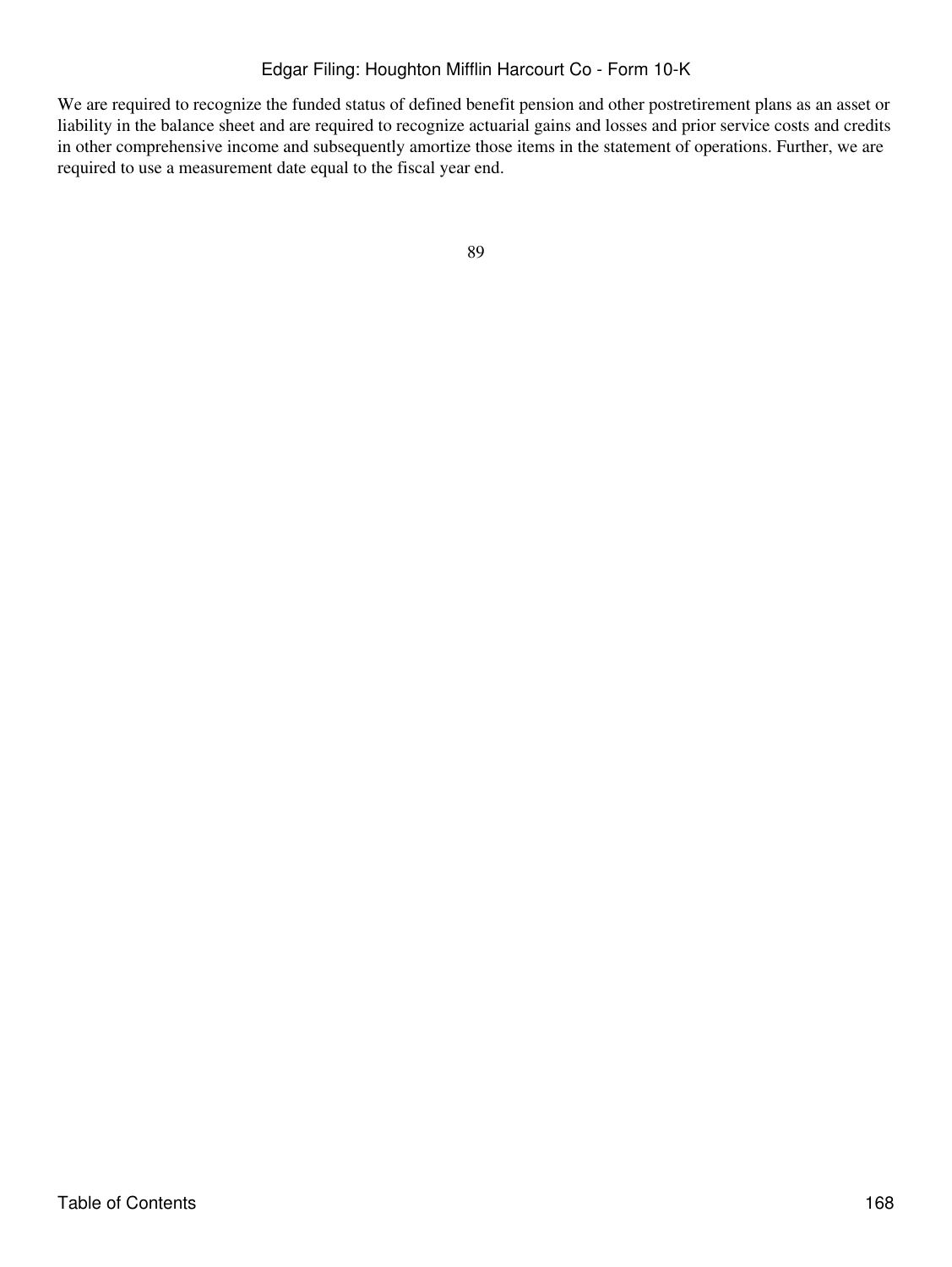**Houghton Mifflin Harcourt Company**

**Notes to Consolidated Financial Statements**

*(in thousands of dollars, except share and per share information)*

The following table summarizes the Accumulated Benefit Obligations (ABO), the change in Projected Benefit Obligation (PBO), and the funded status of our plans as of and for the financial statement period ended December 31, 2014 and 2013:

|                                          | 2014        | 2013      |
|------------------------------------------|-------------|-----------|
| ABO at end of period                     | \$184,510   | \$191,519 |
| <b>Change in PBO</b>                     |             |           |
| PBO at beginning of period               | \$191,519   | \$204,420 |
| Foreign defined benefit plan termination | (14, 934)   |           |
| Service cost                             |             |           |
| Interest cost on PBO                     | 7,671       | 7,405     |
| Plan settlements                         |             | (1,446)   |
| Actuarial (gain) loss                    | 13,338      | (9,671)   |
| Benefits paid                            | (13,084)    | (9, 424)  |
| Exchange rates                           |             | 235       |
|                                          |             |           |
| PBO at end of period                     | \$184,510   | \$191,519 |
|                                          |             |           |
| Change in plan assets                    |             |           |
| Fair market value at beginning of period | \$167,114   | \$155,706 |
| Foreign defined benefit plan termination | (15, 152)   |           |
| Plan settlements                         |             | (1,446)   |
| Actual return                            | 13,069      | 11,540    |
| Company contribution                     | 14,038      | 10,615    |
| Benefits paid                            | (13,084)    | (9, 424)  |
| <b>Exchange rates</b>                    |             | 123       |
| Fair market value at end of period       | \$165,985   | \$167,114 |
| <b>Funded status</b>                     | \$ (18,525) | (24, 405) |

Amounts recognized in the consolidated balance sheets at December 31, 2014 and 2013 consist of: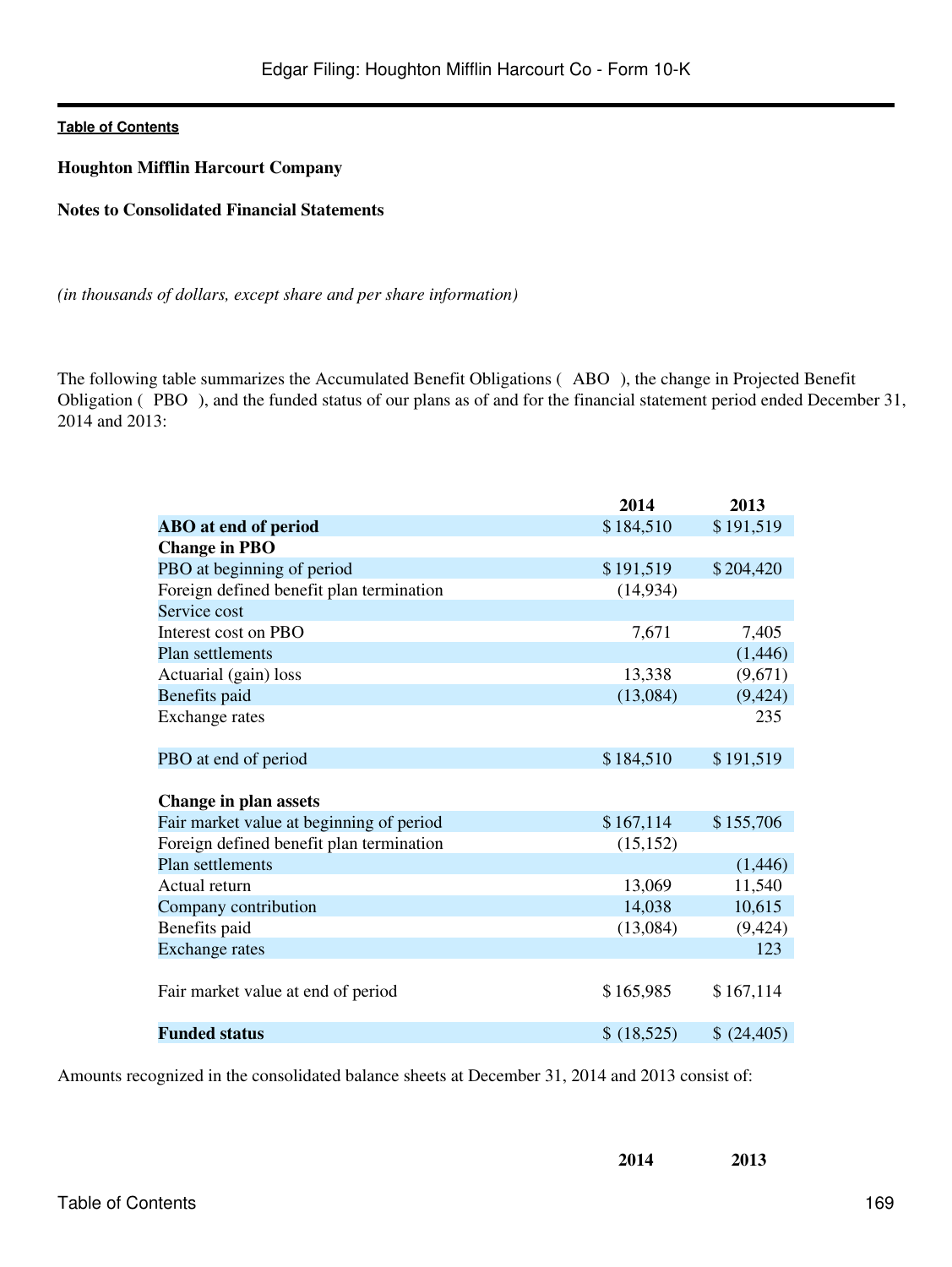Noncurrent liabilities  $\{(18,525) \quad \{(24,405)\}$ Additional year-end information for pension plans with ABO in excess of plan assets at December 31, 2014 and 2013 consist of:

|                           | 2014      | 2013      |
|---------------------------|-----------|-----------|
| PBO                       | \$184,510 | \$176,585 |
| <b>ABO</b>                | 184.510   | 176.585   |
| Fair value of plan assets | 165,985   | 151.962   |

Amounts not yet reflected in net periodic benefit cost and recognized in accumulated other comprehensive income at December 31, 2014 and 2013 consist of:

|                                               | 2014        | 2013       |
|-----------------------------------------------|-------------|------------|
| Net gain (loss)                               | \$(18, 143) | \$ (9,536) |
|                                               |             |            |
| Accumulated other comprehensive income (loss) | \$(18, 143) | \$ (9,536) |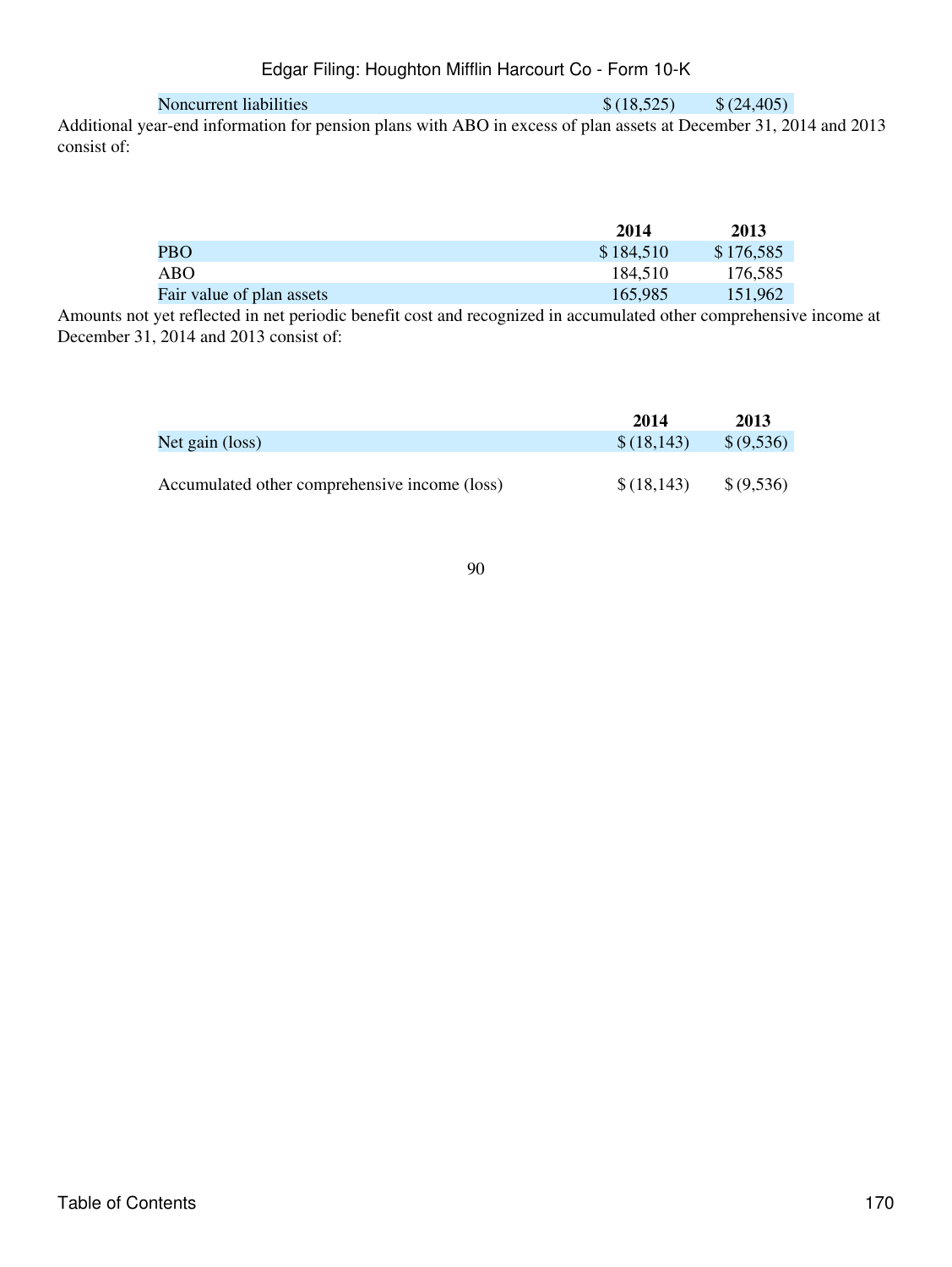#### **Houghton Mifflin Harcourt Company**

**Notes to Consolidated Financial Statements**

*(in thousands of dollars, except share and per share information)*

Weighted average assumptions used to determine the benefit obligations (both PBO and ABO) at December 31, 2014 and 2013 are:

|                                                                                                    | 2014 | 2013    |
|----------------------------------------------------------------------------------------------------|------|---------|
| Discount rate                                                                                      | 3.8% | $4.6\%$ |
| Increase in future compensation                                                                    | N/A  | N/A     |
| $\sim$ 45 cm in a star in a real for the first parties. $\ell$ attitude the component construction |      |         |

Net periodic pension cost includes the following components:

|                                              | For the<br>Year<br><b>Ended</b><br>2014 |           | For the<br>Year<br><b>Ended</b><br>December 31,<br>December 31,<br>2013 |           | For the<br>Year<br><b>Ended</b><br>December 31,<br>2012 |
|----------------------------------------------|-----------------------------------------|-----------|-------------------------------------------------------------------------|-----------|---------------------------------------------------------|
| Interest cost on projected benefit           |                                         |           |                                                                         |           |                                                         |
| obligation                                   | \$                                      | 7,671     | \$                                                                      | 7,405     | \$<br>8,288                                             |
| Expected return on plan assets               |                                         | (10, 122) |                                                                         | (10, 124) | (9,047)                                                 |
| Amortization of net (gain) loss              |                                         |           |                                                                         | 337       | 13                                                      |
|                                              |                                         |           |                                                                         |           |                                                         |
| Net pension expense                          |                                         | (2,451)   |                                                                         | (2,382)   | (746)                                                   |
| Loss (gain) due to settlement                |                                         |           |                                                                         | 167       | 84                                                      |
| Net cost (gain) recognized for the<br>period | \$                                      | (2,451)   | \$                                                                      | (2,215)   | \$<br>(662)                                             |

Significant actuarial assumptions used to determine net periodic pension cost at December 31, 2014, 2013 and 2012 are:

|                                             | 2014    | 2013    | 2012    |
|---------------------------------------------|---------|---------|---------|
| Discount rate                               | $4.6\%$ | $3.8\%$ | $4.4\%$ |
| Increase in future compensation             | N/A     | N/A     | N/A     |
| Expected long-term rate of return on assets | $7.0\%$ | 6.7%    | 6.7%    |

**Assumptions on Expected Long-Term Rate of Return as Investment Strategies**

### Table of Contents 171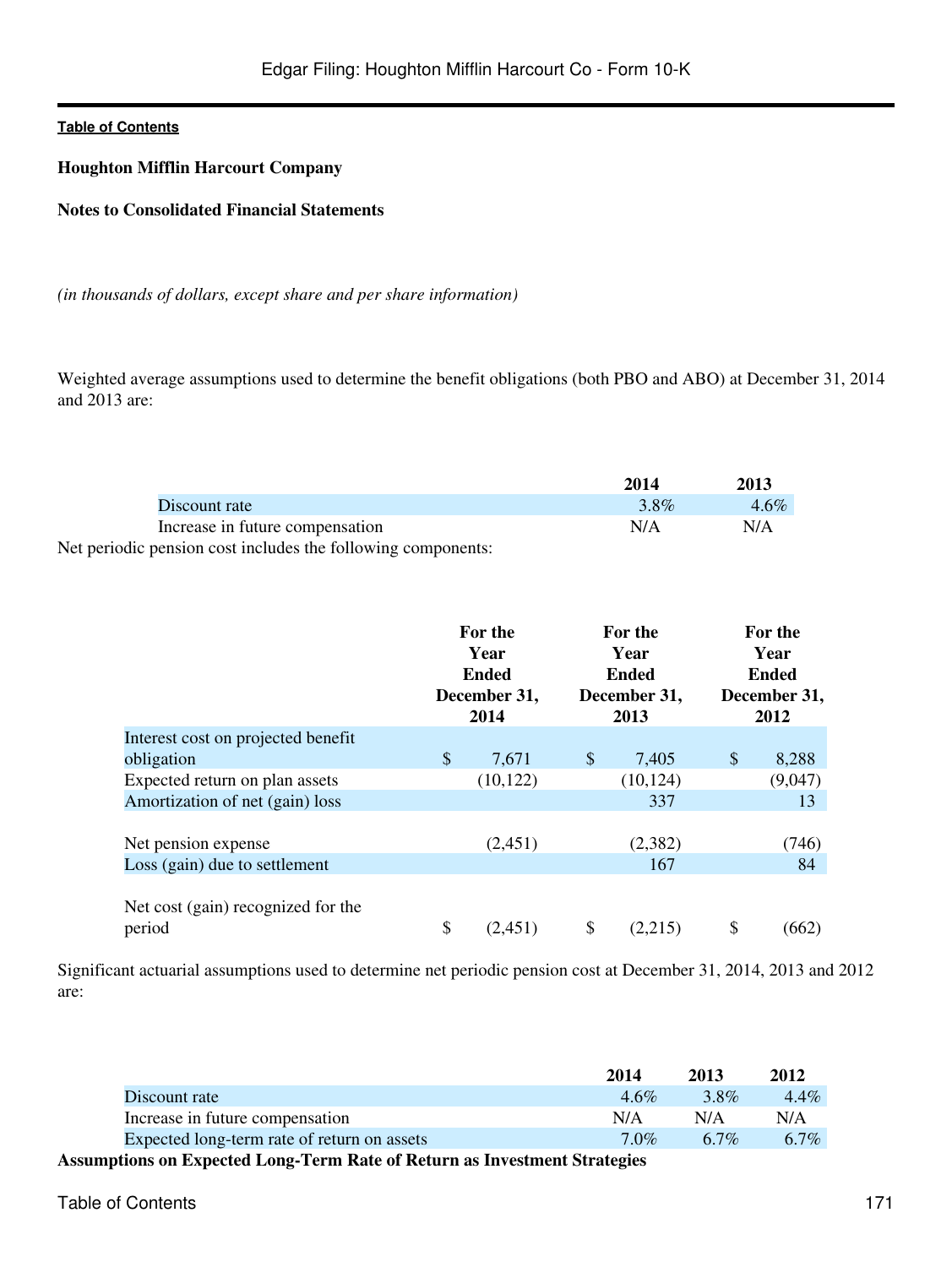We employ a building block approach in determining the long-term rate of return for plan assets. Historical markets are studied and long-term relationships between equities and fixed income are preserved congruent with the widely accepted capital market principle that assets with higher volatility generate a greater return over the long run. Current market factors such as inflation and interest rates are evaluated before long-term capital market assumptions are determined. The long-term portfolio return is established via a building block approach and proper consideration of diversification and rebalancing. Peer data and historical returns are reviewed for reasonability and appropriateness. We regularly review the actual asset allocation and periodically rebalances investments to a targeted allocation when appropriate. The current targeted asset allocation is 30% with equity managers, 55% with fixed income managers, 5% with real-estate investment trust managers and 10% with hedge fund managers. For 2014, we will use a 7.0% long-term rate of return for the Retirement Plan. We will continue to evaluate the expected rate of return assumption, at least annually, and will adjust as necessary.

### **Plan Assets**

Plan assets for the U.S. tax qualified plans consist of a diversified portfolio of fixed income securities, equity securities, real estate, and cash equivalents. Plan assets do not include any of our securities. The U.S. pension plan assets are invested in a variety of funds within a Collective Trust (Trust). The Trust is a group trust designed to permit qualified trusts to comingle their assets for investment purposes on tax-exempt basis. As of December 31, 2013, the U.K pension plan assets were invested in a single bulk annuity policy with a third party.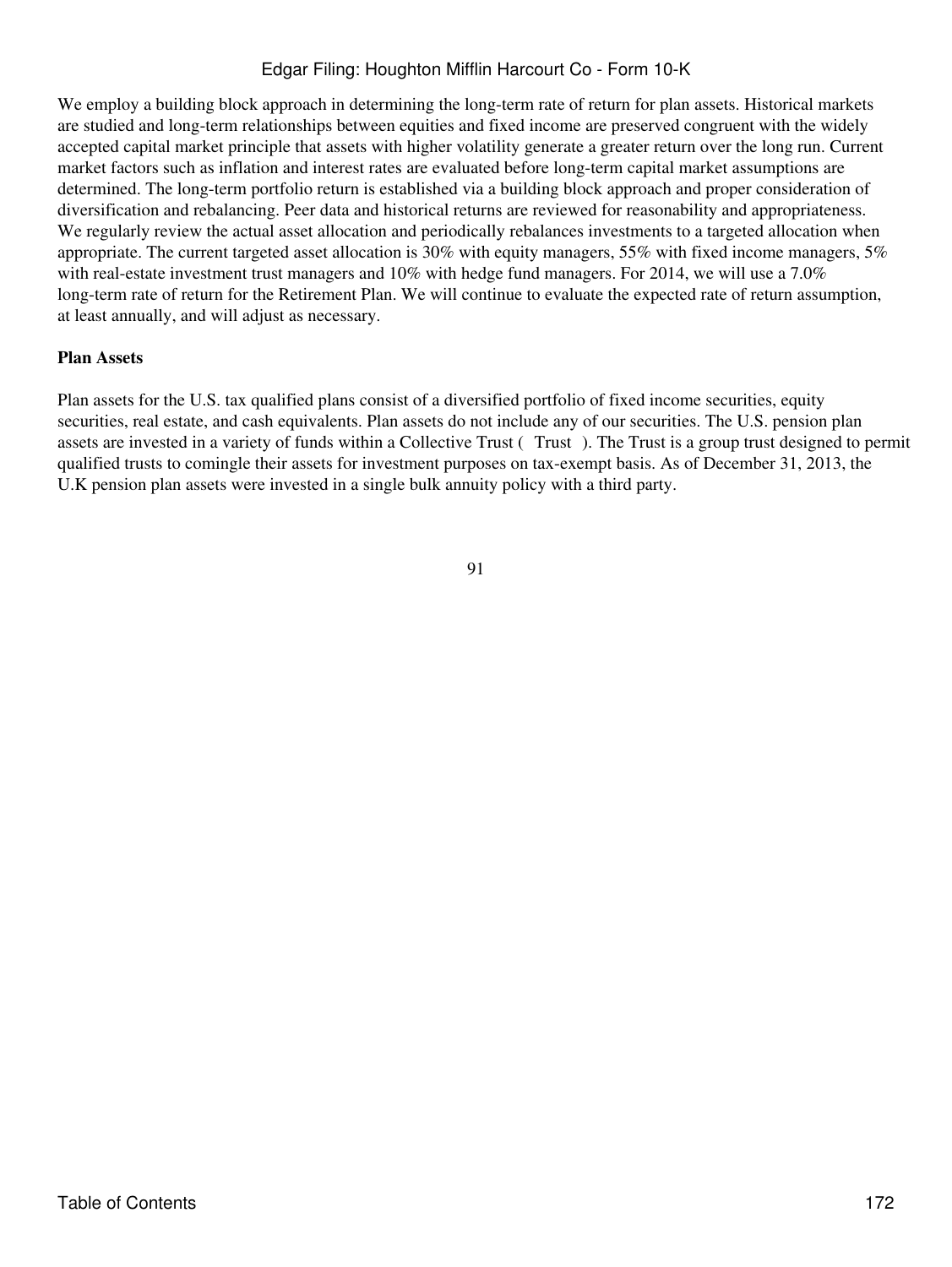### **Houghton Mifflin Harcourt Company**

**Notes to Consolidated Financial Statements**

*(in thousands of dollars, except share and per share information)*

### **Investment Policy and Investment Targets**

The tax qualified plans consist of the U.S. pension plan and the U.K. pension scheme (prior to May 28, 2014). It is our practice to fund amounts for our qualified pension plans at least sufficient to meet minimum requirements of local benefit and tax laws. The investment objectives of our pension plan asset investments is to provide long-term total growth and return, which includes capital appreciation and current income. The nonqualified noncontributory defined benefit pension plan is generally not funded. Assets were invested among several asset classes.

The percentage of assets invested in each asset class at December 31, 2014 and 2013 is shown below.

| 2014                         | Percentage<br>in Each |
|------------------------------|-----------------------|
| <b>Asset Class</b>           | <b>Asset Class</b>    |
| Equity                       | 29.7%                 |
| Fixed income                 | 55.1                  |
| Real estate investment trust | 5.1                   |
| Other                        | 10.1                  |
|                              |                       |
|                              | 100.0%                |
| 2013                         | Percentage<br>in Each |
|                              | Asset                 |
|                              |                       |
| <b>Asset Class</b>           | <b>Class</b>          |
| Equity                       | 37.8%                 |
| Fixed income                 | 43.7                  |
| Real estate investment trust | 3.9                   |
| Annuity policies             | 8.9                   |
| Other                        | 5.7                   |
|                              |                       |

#### **Fair Value Measurements**

The fair value of our pension plan assets by asset category and by level at December 31 were as follows:

#### Table of Contents 173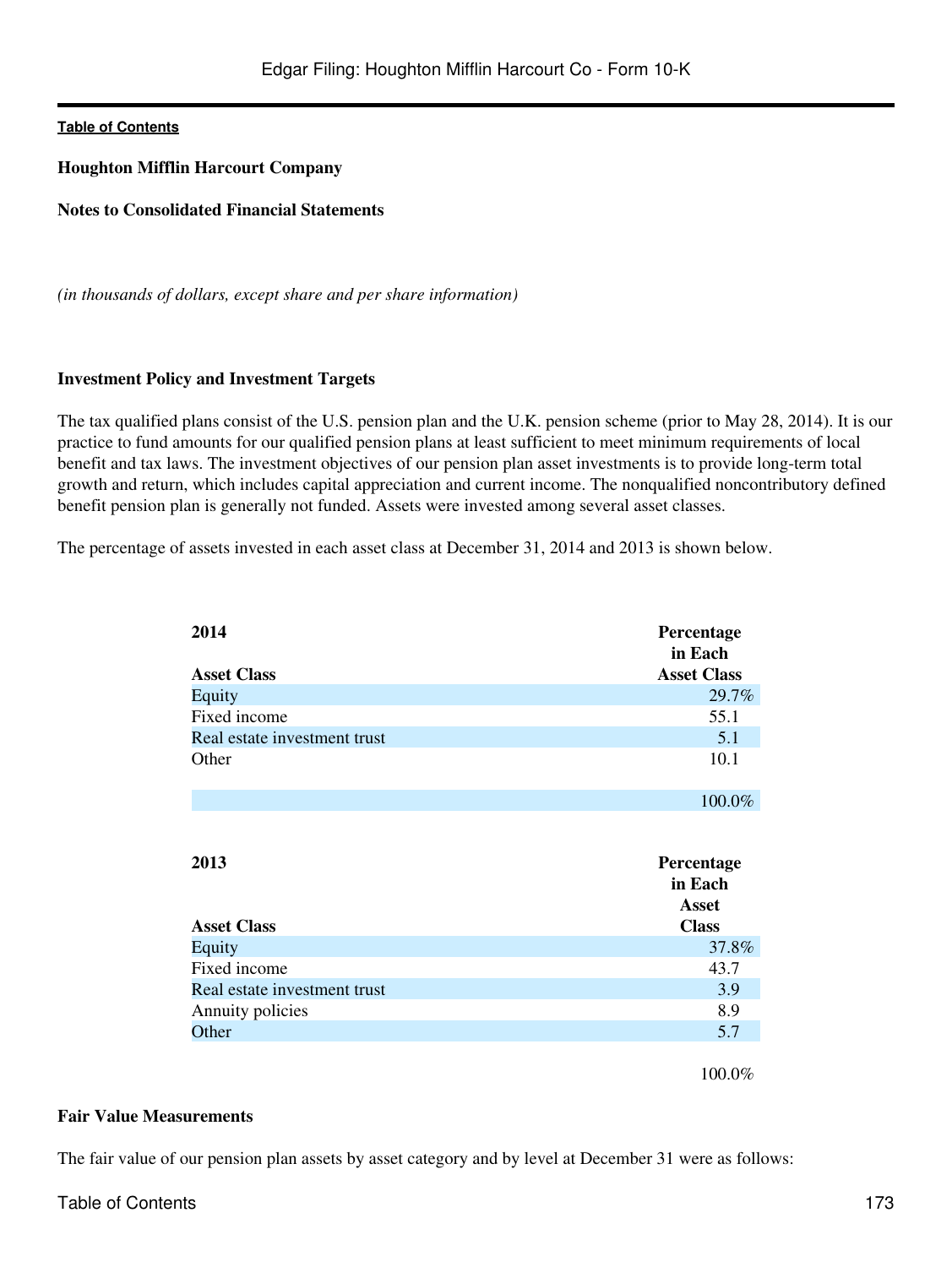|                                              | <b>Year ended</b><br>December 31,<br>2014 | <b>Markets</b> for<br><b>Identical Assets</b><br>(Level 1) | <b>Observable</b><br><b>Inputs</b><br>(Level 2) |
|----------------------------------------------|-------------------------------------------|------------------------------------------------------------|-------------------------------------------------|
| Cash and cash equivalents                    | \$<br>1,436                               | \$<br>1,436                                                | \$                                              |
| <b>Equity securities</b>                     |                                           |                                                            |                                                 |
| U.S. equity                                  | 28,630                                    |                                                            | 28,630                                          |
| Non U.S. equity                              | 14,844                                    |                                                            | 14,844                                          |
| Emerging markets equity                      | 5,763                                     |                                                            | 5,763                                           |
| <b>Fixed Income</b>                          |                                           |                                                            |                                                 |
| Government bonds                             | 22,430                                    |                                                            | 22,430                                          |
| Corporate bonds                              | 47,774                                    |                                                            | 47,774                                          |
| Mortgage-backed securities                   | 9,742                                     |                                                            | 9,742                                           |
| Asset-backed securities                      | 1,534                                     |                                                            | 1,534                                           |
| <b>Commercial Mortgage-Backed Securities</b> | 2,291                                     |                                                            | 2,291                                           |
| <b>International Fixed Income</b>            | 6,610                                     |                                                            | 6,610                                           |
| Alternatives                                 |                                           |                                                            |                                                 |
| <b>Real Estate</b>                           | 8,472                                     |                                                            | 8,472                                           |
| Hedge funds                                  | 15,283                                    |                                                            | 15,283                                          |
| Other                                        | 1,176                                     |                                                            | 1,176                                           |
|                                              | \$<br>165,985                             | \$<br>1,436                                                | \$<br>164,549                                   |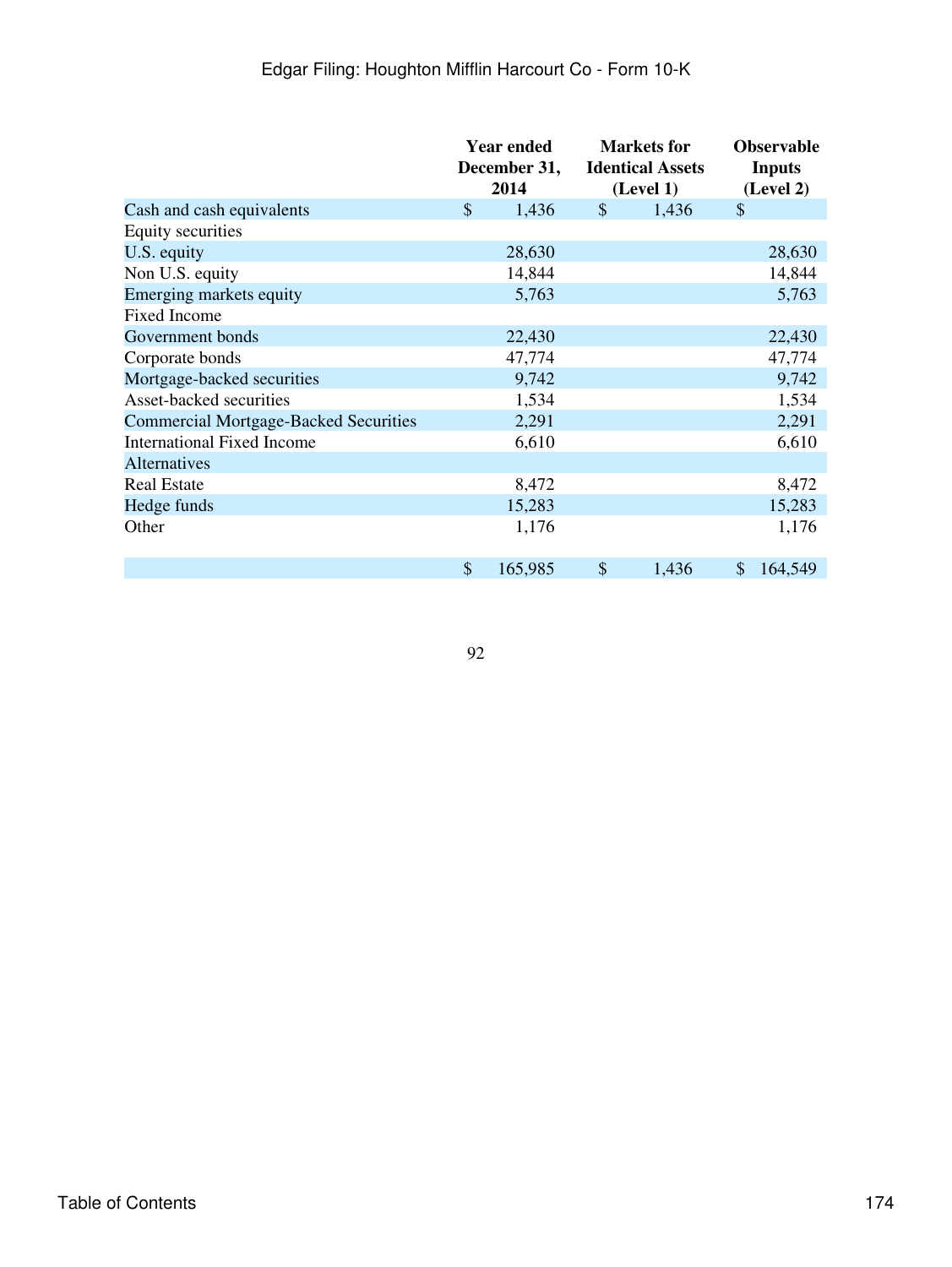### **Houghton Mifflin Harcourt Company**

#### **Notes to Consolidated Financial Statements**

#### *(in thousands of dollars, except share and per share information)*

|                                              |               | For the<br><b>Year ended</b><br>December 31,<br>2013 |               | <b>Quoted Prices</b><br>in Active<br><b>Markets</b> for<br><b>Identical Assets</b><br>(Level 1) | <b>Significant</b><br>Other<br><b>Observable</b><br><b>Inputs</b><br>(Level 2) |
|----------------------------------------------|---------------|------------------------------------------------------|---------------|-------------------------------------------------------------------------------------------------|--------------------------------------------------------------------------------|
| Cash and cash equivalents                    | $\mathcal{S}$ | 1,619                                                | $\mathcal{S}$ | 1,619                                                                                           | \$                                                                             |
| <b>Equity securities</b>                     |               |                                                      |               |                                                                                                 |                                                                                |
| U.S. equity                                  |               | 41,544                                               |               |                                                                                                 | 41,544                                                                         |
| Non U.S. equity                              |               | 20,156                                               |               |                                                                                                 | 20,156                                                                         |
| Emerging markets equity                      |               | 1,550                                                |               |                                                                                                 | 1,550                                                                          |
| <b>Fixed Income</b>                          |               |                                                      |               |                                                                                                 |                                                                                |
| Government bonds                             |               | 20,230                                               |               |                                                                                                 | 20,230                                                                         |
| Corporate bonds                              |               | 38,050                                               |               |                                                                                                 | 38,050                                                                         |
| Mortgage-backed securities                   |               | 10,750                                               |               |                                                                                                 | 10,750                                                                         |
| Asset-backed securities                      |               | 700                                                  |               |                                                                                                 | 700                                                                            |
| <b>Commercial Mortgage-Backed Securities</b> |               | 513                                                  |               |                                                                                                 | 513                                                                            |
| <b>International Fixed Income</b>            |               | 2,767                                                |               |                                                                                                 | 2,767                                                                          |
| <b>Alternatives</b>                          |               |                                                      |               |                                                                                                 |                                                                                |
| <b>Real Estate</b>                           |               | 6,485                                                |               |                                                                                                 | 6,485                                                                          |
| Hedge funds                                  |               | 7,017                                                |               |                                                                                                 | 7,017                                                                          |
| Annuity policies                             |               | 14,932                                               |               |                                                                                                 | 14,932                                                                         |
| Other                                        |               | 801                                                  |               |                                                                                                 | 801                                                                            |
|                                              |               |                                                      |               |                                                                                                 |                                                                                |
|                                              | \$            | 167,114                                              | \$            | 1,619                                                                                           | \$<br>165,495                                                                  |

We recognize that risk and volatility are present to some degree with all types of investments. However, high levels of risk are minimized through diversification by asset class, by style of each fund.

#### **Estimated Future Benefit Payments**

The following benefit payments are expected to be paid.

| <b>Fiscal Year Ended</b> | <b>Pension</b> |
|--------------------------|----------------|
| 2015                     | 17.225         |
| 2016                     | 17.258         |
| 2017                     | 18,061         |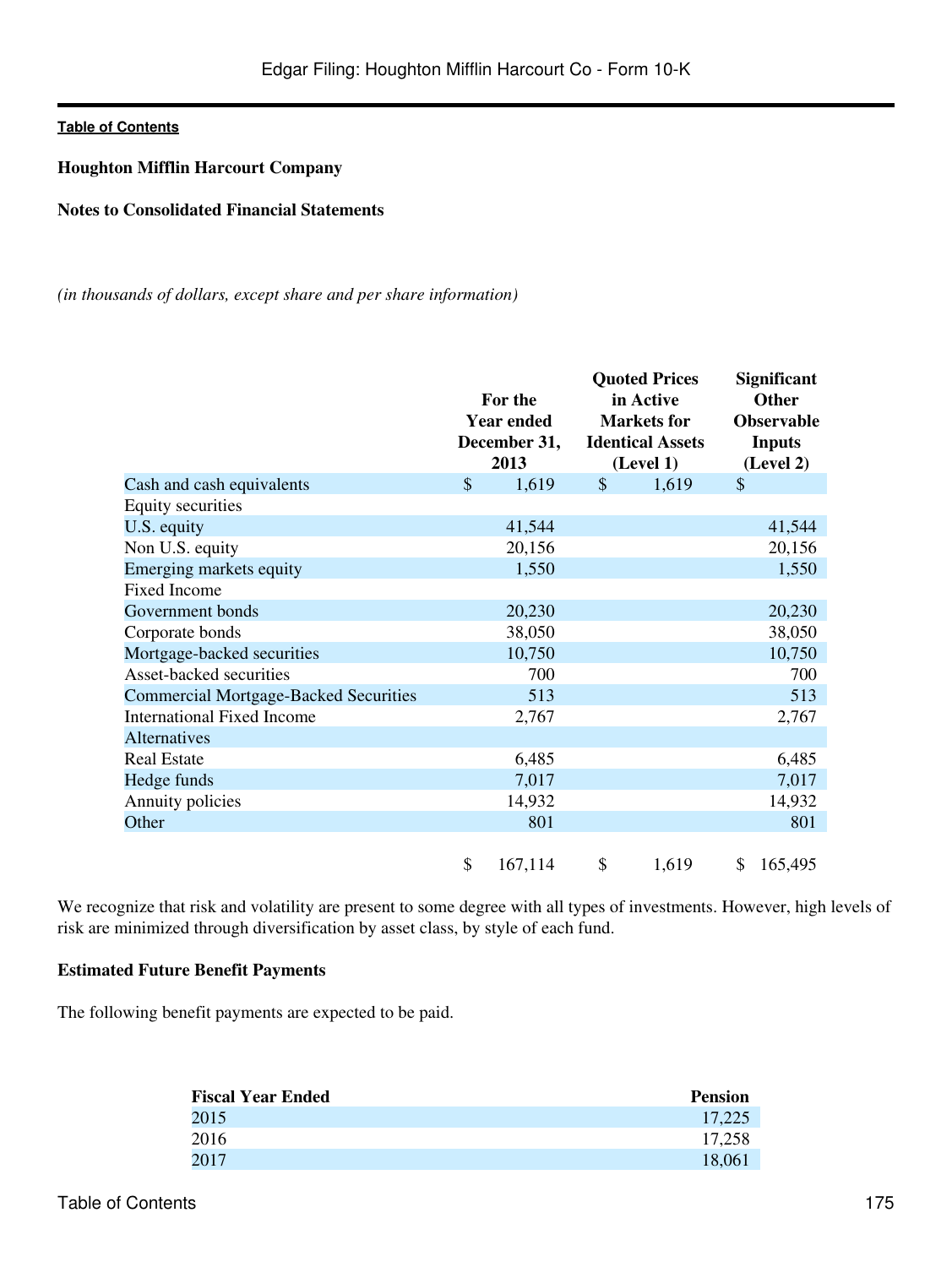| 2018      | 17,969 |
|-----------|--------|
| 2019      | 9,901  |
| 2020 2024 | 48,154 |

### **Expected Contributions**

We expect to contribute approximately \$6.8 million in 2015; however, the actual funding decision will be made after the 2015 valuation is completed.

### **Postretirement Benefit Plan**

We also provide postretirement medical benefits to retired full-time, nonunion employees hired before April 1, 1992, who have provided a minimum of five years of service and attained age 55.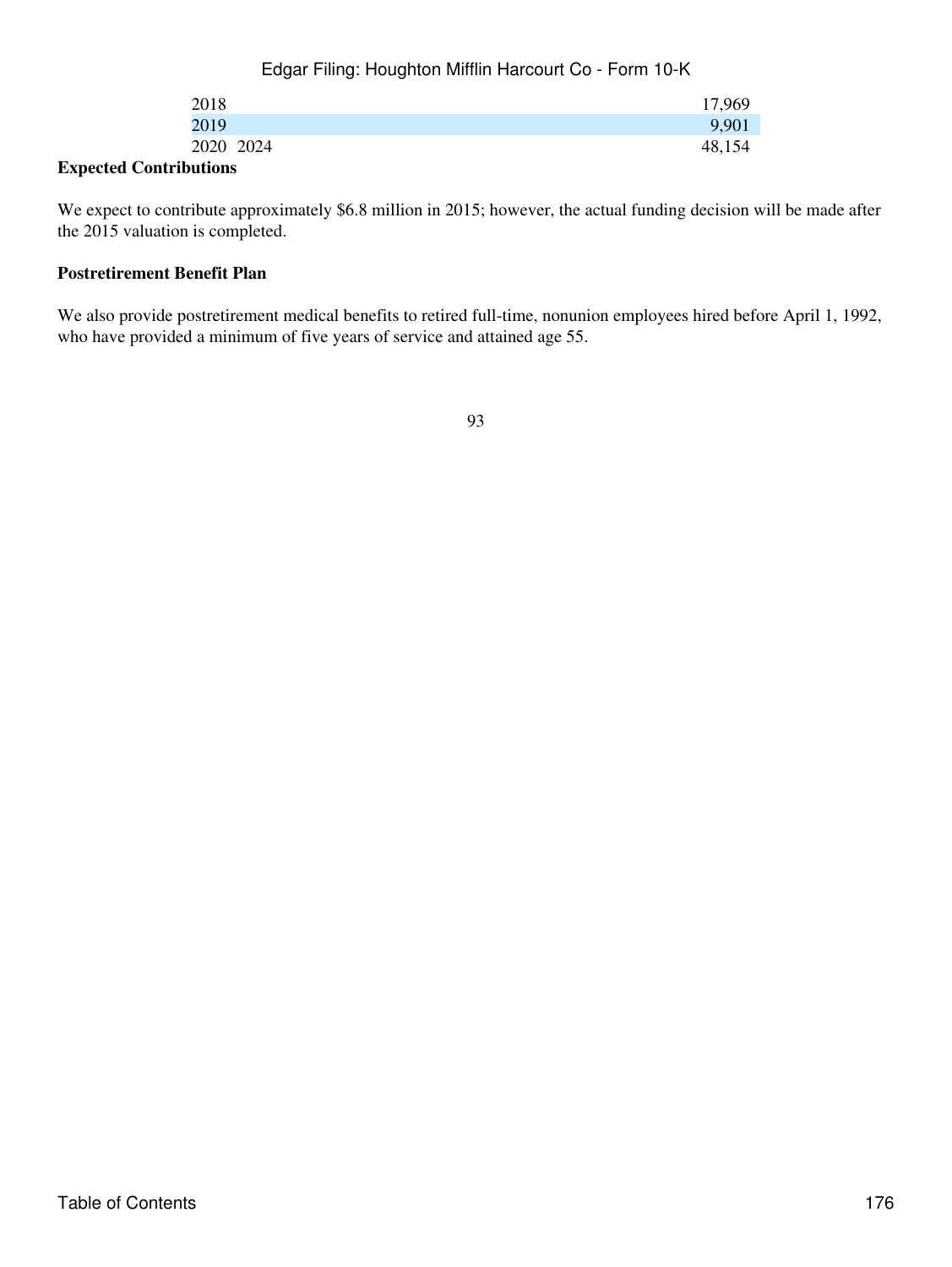## **Houghton Mifflin Harcourt Company**

**Notes to Consolidated Financial Statements**

*(in thousands of dollars, except share and per share information)*

During 2012, we amended the postretirement medical benefits plan, resulting in the benefit contributions for certain participants to remain at the current year level for all future years. The result of the plan change was to reduce our accrued postretirement benefits liability by approximately \$8.7 million with the offset to other comprehensive income in accordance with the accounting guidance for other postretirement defined benefit plans.

The following table summarizes the Accumulated Postretirement Benefit Obligation (APBO), the changes in plan assets, and the funded status of our plan as of and for the financial statement periods ended December 31, 2014 and 2013.

|                                                  | 2014       | 2013       |
|--------------------------------------------------|------------|------------|
| <b>Change in APBO</b>                            |            |            |
| APBO at beginning of period                      | \$26,001   | \$29,573   |
| Service cost (benefits earned during the period) | 179        | 222        |
| Interest cost on APBO                            | 1,361      | 1,275      |
| <b>Employee contributions</b>                    | 591        | 641        |
| Actuarial (gain) loss                            | 3,611      | (2,513)    |
| Benefits paid                                    | (3,206)    | (3,197)    |
| APBO at end of period                            | \$28,537   | \$ 26,001  |
| <b>Change in plan assets</b>                     |            |            |
| Fair market value at beginning of period         | \$         | \$         |
| Company contributions                            | 2,615      | 2,556      |
| Employee contributions                           | 591        | 641        |
| Benefits paid                                    | (3,206)    | (3,197)    |
| Fair market value at end of period               | \$         | \$         |
| <b>Funded status</b>                             | \$(28,537) | \$(26,001) |

Amounts for postretirement benefits accrued in the consolidated balance sheets at December 31, 2014 and 2013 consist of: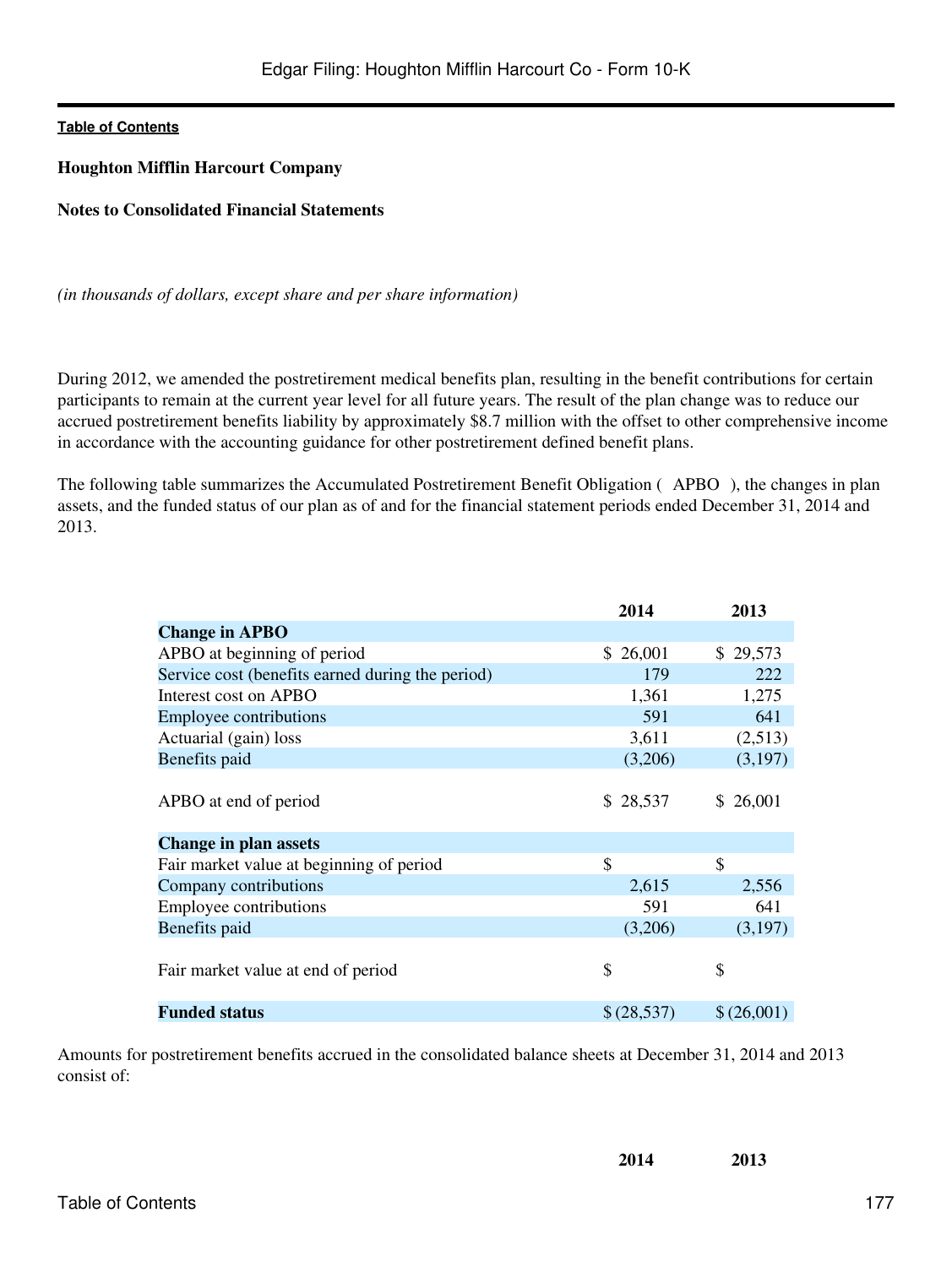| Current liabilities    | $\sqrt{2.037}$ | $\frac{1}{2}$ (2,141) |
|------------------------|----------------|-----------------------|
| Noncurrent liabilities | (26.500)       | (23.860)              |
| Net amount recognized  | \$ (28,537)    | \$(26,001)            |

Amounts not yet reflected in net periodic benefit cost and recognized in accumulated other comprehensive income at December 31, 2014 and 2013 consist of:

|                                               | 2014       | 2013      |
|-----------------------------------------------|------------|-----------|
| Net gain (loss)                               | \$ (6,087) | \$(2,476) |
| Prior service cost                            | 4.876      | 6.257     |
| Accumulated other comprehensive income (loss) | \$(1,211)  | \$ 3,781  |

Weighted average actuarial assumptions used to determine APBO at year-end December 31, 2014 and 2013 are:

|                                                         | 2014    | 2013    |
|---------------------------------------------------------|---------|---------|
| Discount rate                                           | $3.9\%$ | $4.7\%$ |
| Health care cost trend rate assumed for next year       | 6.9%    | $71\%$  |
| Rate to which the cost trend rate is assumed to decline |         |         |
| (ultimate trend rate)                                   | $4.5\%$ | $4.5\%$ |
| Year that the rate reaches the ultimate trend rate      | 2027    | 2027    |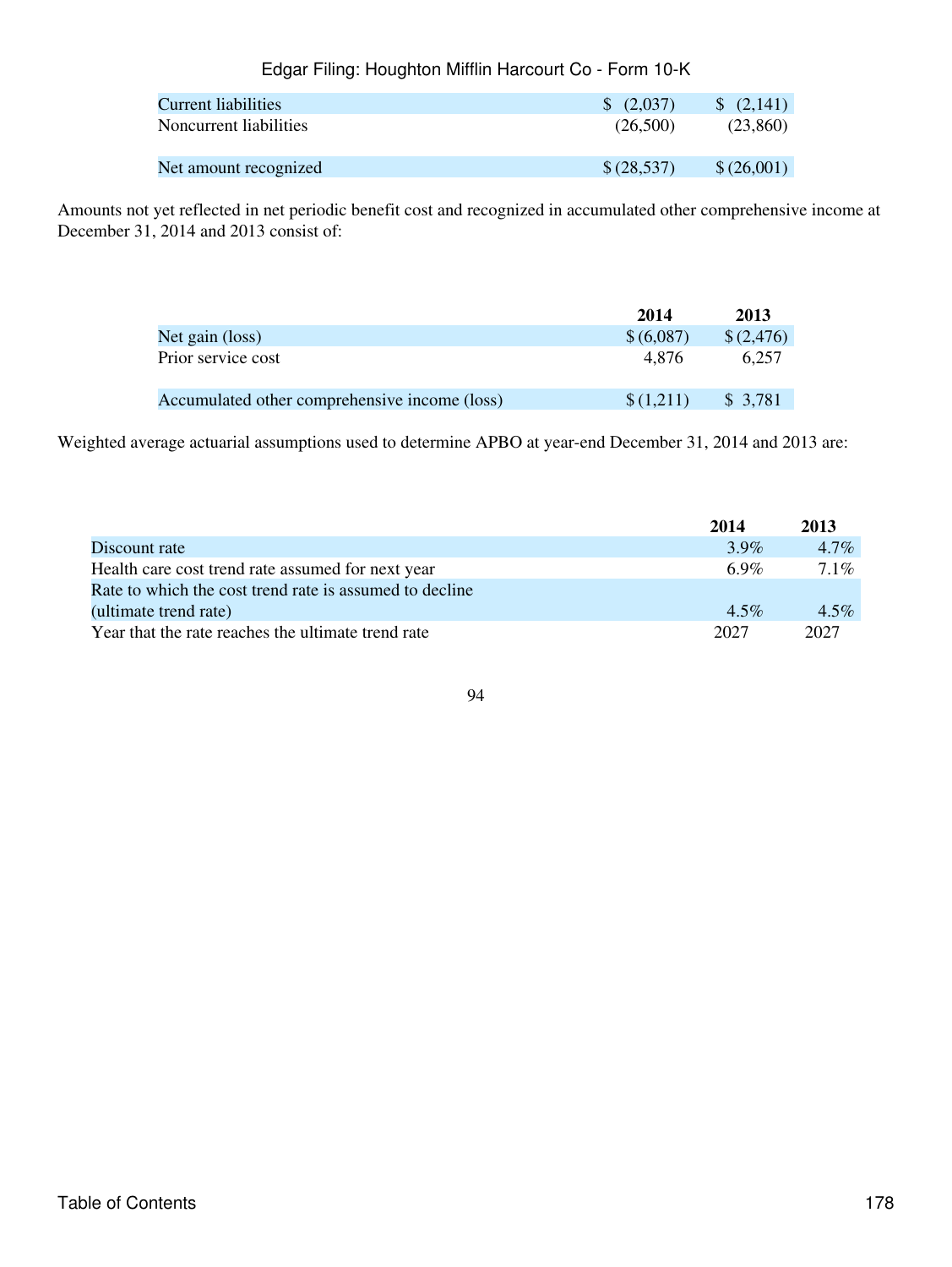**Houghton Mifflin Harcourt Company**

**Notes to Consolidated Financial Statements**

*(in thousands of dollars, except share and per share information)*

Net periodic postretirement benefit cost included the following components:

|                                                 | 2014    | 2013    | 2012    |
|-------------------------------------------------|---------|---------|---------|
| Service cost                                    | 179     | 222     | 250     |
| Interest cost on APBO                           | 1.183   | 1.095   | 1,269   |
| Amortization of unrecognized prior service cost | (1,381) | (1,381) | (1,035) |
| Amortization of net (gain) loss                 |         | 309     |         |
| Net periodic postretirement benefit expense     | (19)    | 245     | 484     |

Significant actuarial assumptions used to determine postretirement benefit cost at December 31, 2014, 2013 and 2012 are:

|                                                                         | 2014    | 2013    | 2012    |
|-------------------------------------------------------------------------|---------|---------|---------|
| Discount rate                                                           | $4.7\%$ | $3.8\%$ | $4.5\%$ |
| Health care cost trend rate assumed for next year                       | $71\%$  | $7.4\%$ | $7.6\%$ |
| Rate to which the cost trend rate is assumed to decline (ultimate trend |         |         |         |
| rate)                                                                   | $4.5\%$ | $4.5\%$ | $4.5\%$ |
| Year that the rate reaches the ultimate trend rate                      | 2027    | 2027    | 2027    |

Assumed health care trend rates have a significant effect on the amounts reported for the health care plans. A one-percentage-point change in assumed health care cost trend rates would have the following effects on the expense recorded in 2014 and 2013 for the postretirement medical plan:

|                                                         | 2014  | 2013  |
|---------------------------------------------------------|-------|-------|
| One-percentage-point increase                           |       |       |
| Effect on total of service and interest cost components | - 12  | 12    |
| Effect on postretirement benefit obligation             | 246   | 298   |
| One-percentage-point decrease                           |       |       |
| Effect on total of service and interest cost components | (11)  | (11)  |
| Effect on postretirement benefit obligation             | (223) | (190) |

The following table presents the change in other comprehensive income for the year ended December 31, 2014 related to our pension and postretirement obligations.

### Table of Contents 2008 179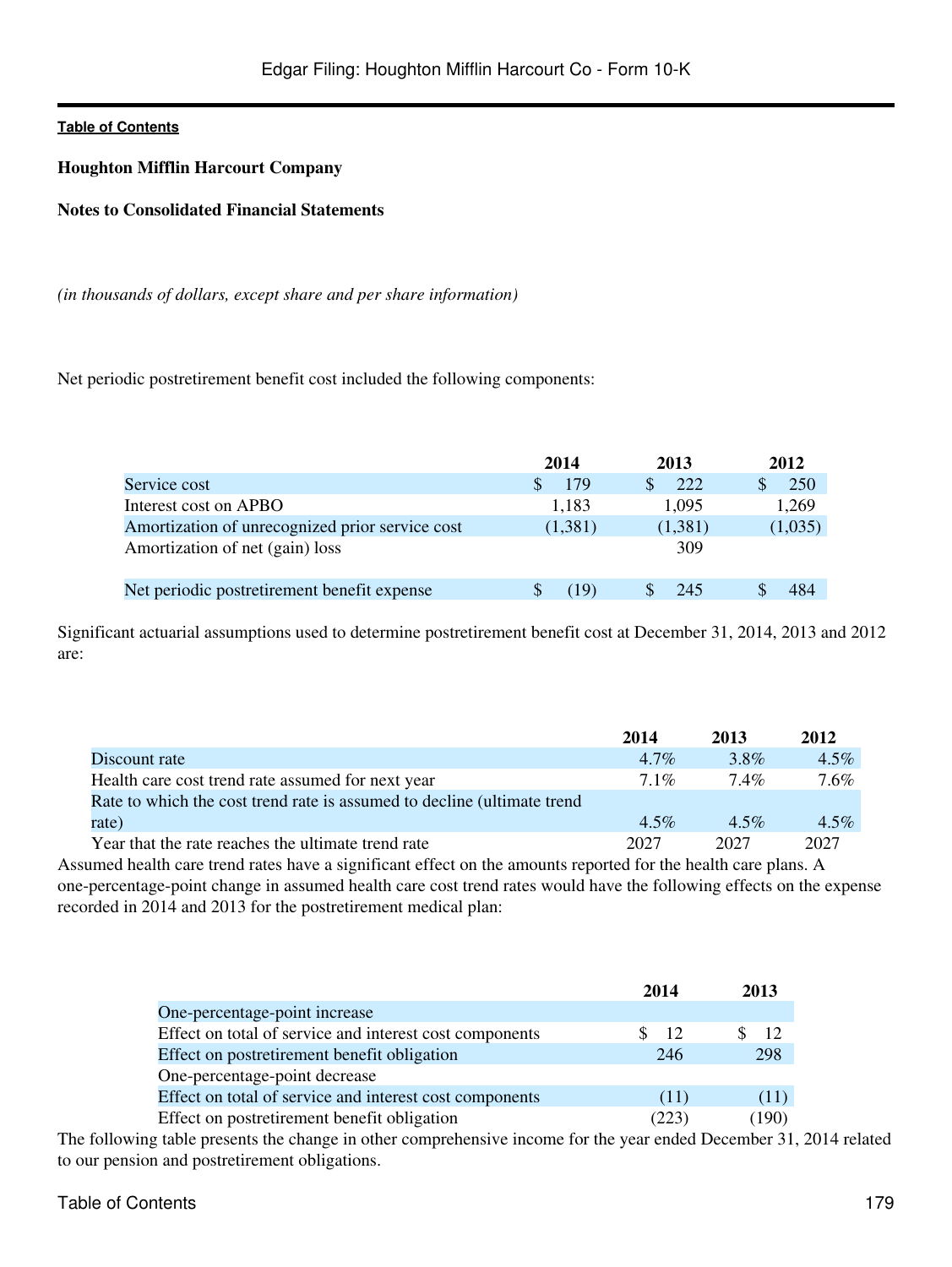| <b>Postretirement</b><br><b>Benefit</b> |            |             |              |
|-----------------------------------------|------------|-------------|--------------|
| <b>Pension</b>                          |            |             |              |
| <b>Plans</b>                            |            | <b>Plan</b> | <b>Total</b> |
|                                         |            |             |              |
|                                         |            |             |              |
| \$(10,370)                              | \$         | (3,611)     | \$(13,981)   |
|                                         |            | (1,381)     | (1,381)      |
|                                         |            |             | \$(15,362)   |
|                                         | \$(10,370) | S           | (4,992)      |

Estimated amounts that will be amortized from accumulated other comprehensive income (loss) over the next fiscal year.

|                             | <b>Total</b>   |                       | <b>Total</b> |
|-----------------------------|----------------|-----------------------|--------------|
|                             | <b>Pension</b> | <b>Postretirement</b> |              |
|                             | <b>Plans</b>   |                       | <b>Plan</b>  |
| Prior service credit (cost) | \$             | S                     | 1,381        |
| Net gain (loss)             | (331)          |                       | (220)        |
|                             | (331)          | \$                    | 1,161        |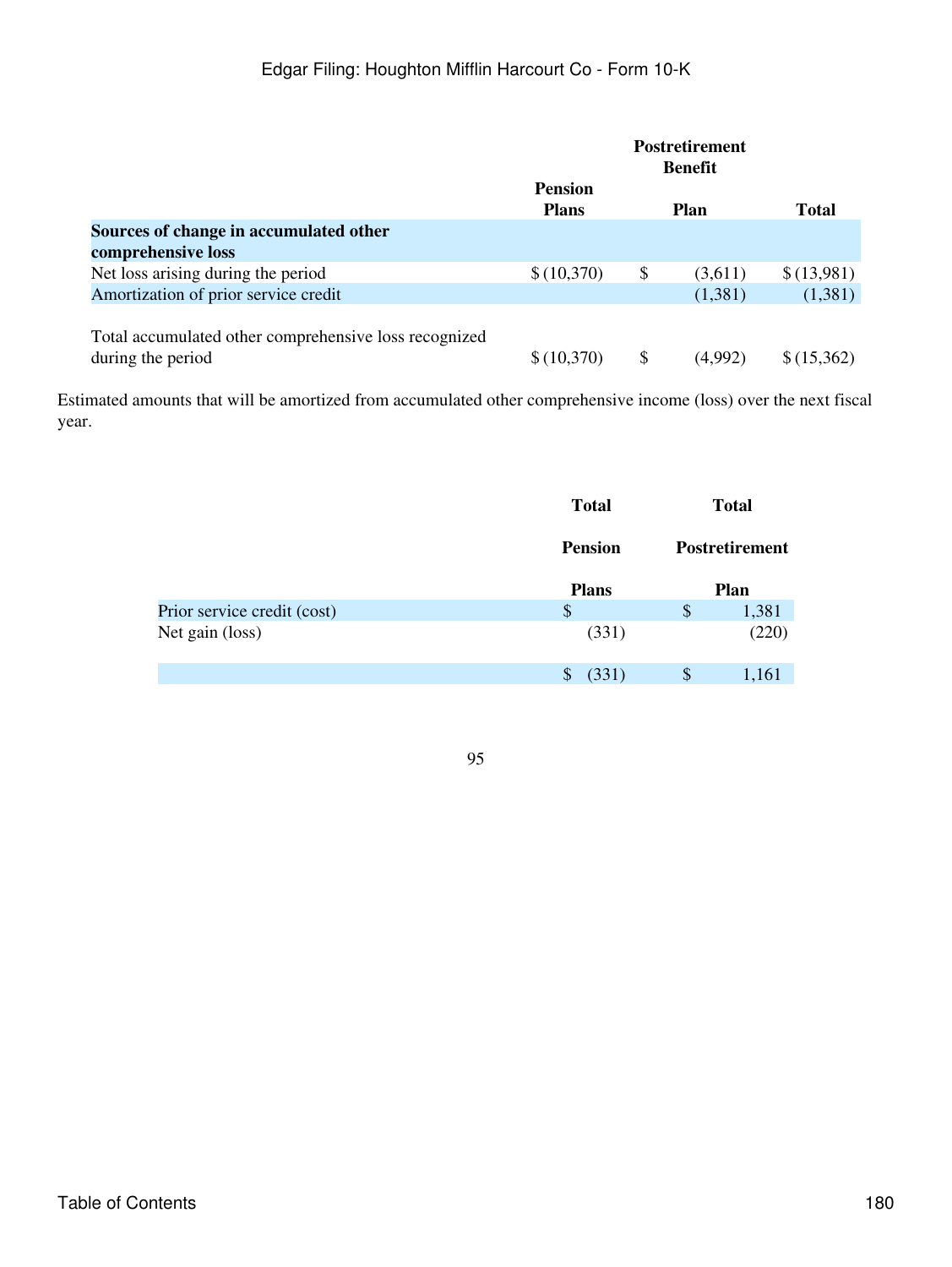**Houghton Mifflin Harcourt Company**

**Notes to Consolidated Financial Statements**

*(in thousands of dollars, except share and per share information)*

#### **Estimated Future Benefit Payments**

The following benefit payments, which reflect expected future service, are expected to be paid:

#### **Postretirement**

| <b>Fiscal Year Ended</b> | <b>Plan</b> |
|--------------------------|-------------|
| 2015                     | 2,037       |
| 2016                     | 1,951       |
| 2017                     | 1,925       |
| 2018                     | 1,858       |
| 2019                     | 1,844       |
| 2020-2024                | 8,918       |

# **Expected Contribution**

We expect to contribute approximately \$2.0 million in 2015.

# **Defined Contribution Retirement Plan**

We maintain a defined contribution retirement plan, the Houghton Mifflin 401(k) Savings Plan, which conforms to Section 401(k) of the Internal Revenue Code, and covers substantially all of our eligible employees. Participants may elect to contribute up to 50.0% of their compensation subject to an annual limit. We provide a matching contribution in amounts up to 3.0% of employee contributions. The  $401(k)$  contribution expense amounted to \$5.7 million, \$5.4 million and \$4.9 million for the years ended December 31, 2014, December 31, 2013 and 2012, respectively. We did not make any additional discretionary contributions in 2014, 2013 and 2012.

# **11. Stock-Based Compensation**

The Management Incentive Plan (MIP) became effective on June 22, 2012. The MIP provides for grants of stock options to employees, restricted stock and restricted stock units to employees and independent members of the board of directors at a strike price equal to or greater than the fair value per share of common stock as of the date of grant. The stock related to award forfeitures and stock withheld to cover tax withholding requirements upon vesting of restricted stock units remains outstanding and may be reallocated to new recipients. There were 16,374,270 shares authorized and available for issuance on June 22, 2012. As of December 31, 2014, there were 3,217,734 shares of common stock underlying awards reserved for future issuance under the MIP.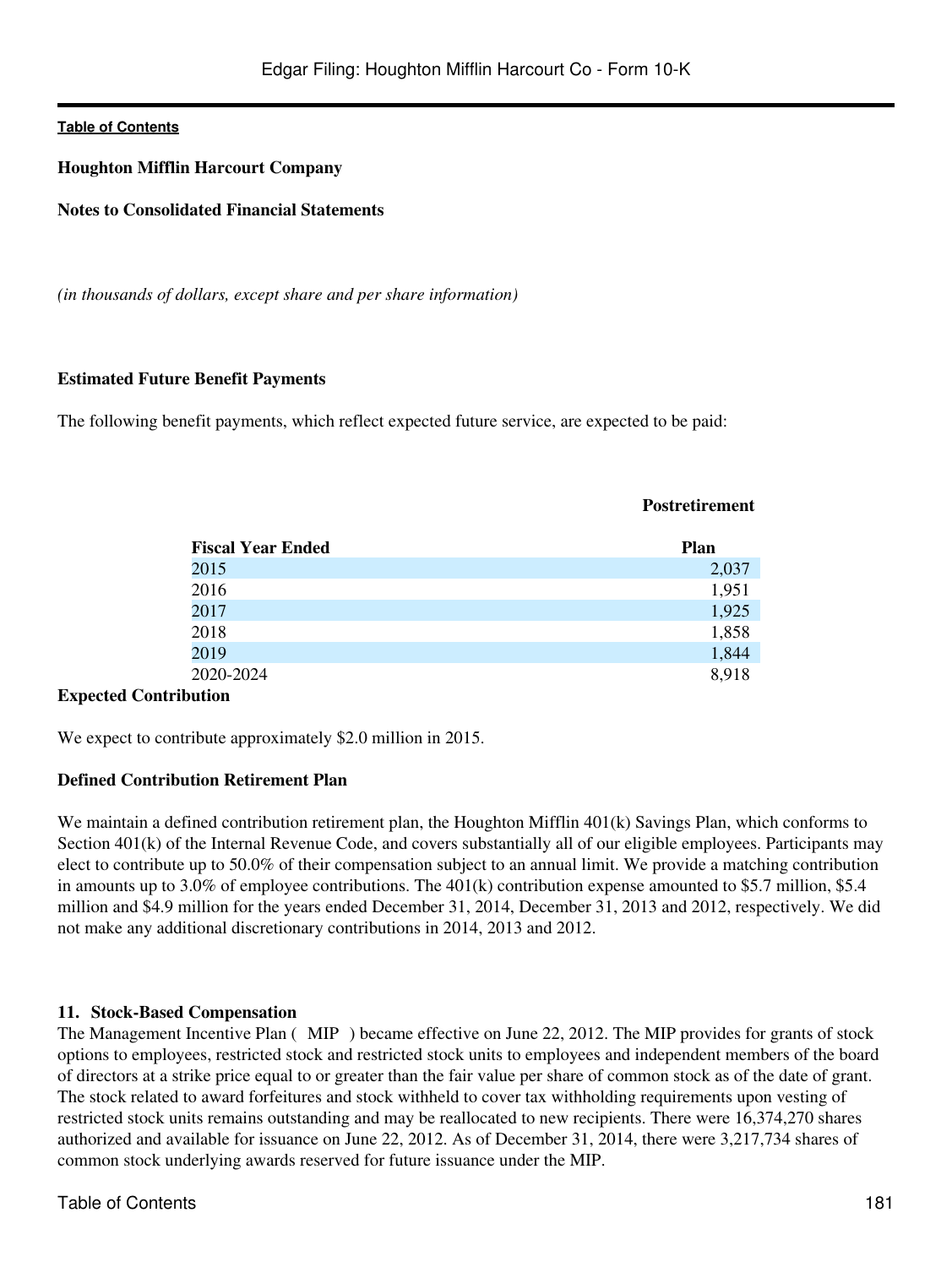The vesting terms for equity awards generally range from 1 to 4 years over equal annual installments and generally expire seven years after the date of grant. Restricted stock is common stock that is subject to a risk of forfeiture only upon voluntary termination or termination for cause, as defined. Total compensation expense related to stock option grants and restricted stock issuances recorded in the years ended December 31, 2014 and 2013 was approximately \$11.4 million and \$9.5 million respectively, and was recorded in selling and administrative expense. Total compensation expense related to stock option grants and restricted stock issuances recorded in the year ended December 31, 2012 was approximately \$6.3 million of which approximately \$4.3 million was recorded in selling and administrative expense and approximately \$2.0 million was recorded in reorganization items, net.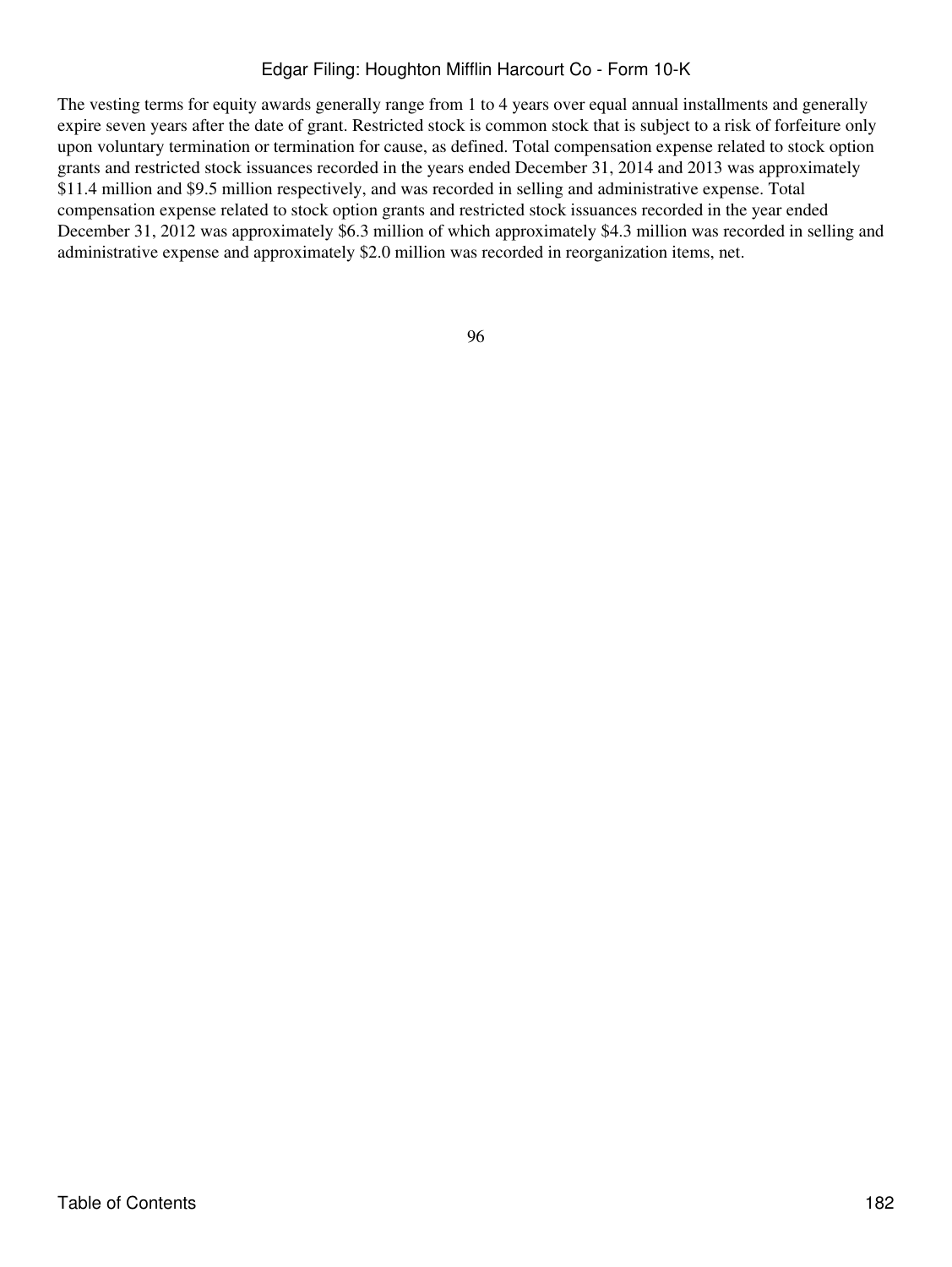### **Houghton Mifflin Harcourt Company**

**Notes to Consolidated Financial Statements**

*(in thousands of dollars, except share and per share information)*

#### **Stock Options**

The following tables summarize option activity for HMH employees in stock options for the periods ended December 31, 2014 and 2013:

|                                     |                  |               | Weighted        |
|-------------------------------------|------------------|---------------|-----------------|
|                                     |                  |               | Average         |
|                                     | <b>Number of</b> |               | <b>Exercise</b> |
|                                     | <b>Shares</b>    |               | <b>Price</b>    |
| <b>Balance at December 31, 2012</b> | 9,904,562        | $\mathcal{S}$ | 12.50           |
| Granted                             | 3,632,012        |               | 13.32           |
| Forfeited                           | (994, 456)       |               | 12.51           |
| <b>Balance at December 31, 2013</b> | 12,542,118       | \$            | 12.74           |
| Granted                             | 943,600          |               | 19.86           |
| Exercised                           | (1,876,566)      |               | 12.65           |
| Forfeited                           | (641,000)        |               | 13.31           |
| <b>Balance at December 31, 2014</b> | 10,968,152       | \$            | 13.33           |
| Options Exercisable at end of year  | 4,357,248        | \$            | 12.66           |

The intrinsic value of a stock option is the amount by which the current market value of the underlying stock exceeds the exercise price of the option as of the balance sheet date. The intrinsic value of options outstanding and exercisable was approximately \$81.0 million and \$35.1 million, respectively, at December 31, 2014 and approximately \$53.0 million and \$14.1 million, respectively, at December 31, 2013. There was no intrinsic value of options outstanding and exercisable at December 31, 2012.

We estimate the fair value of stock options using the Black-Scholes valuation model. Key input assumptions used to estimate the fair value of stock options include the exercise price of the award, the expected volatility of our stock over the option s expected term, the risk-free interest rate over the option s expected term, and our expected annual dividend yield.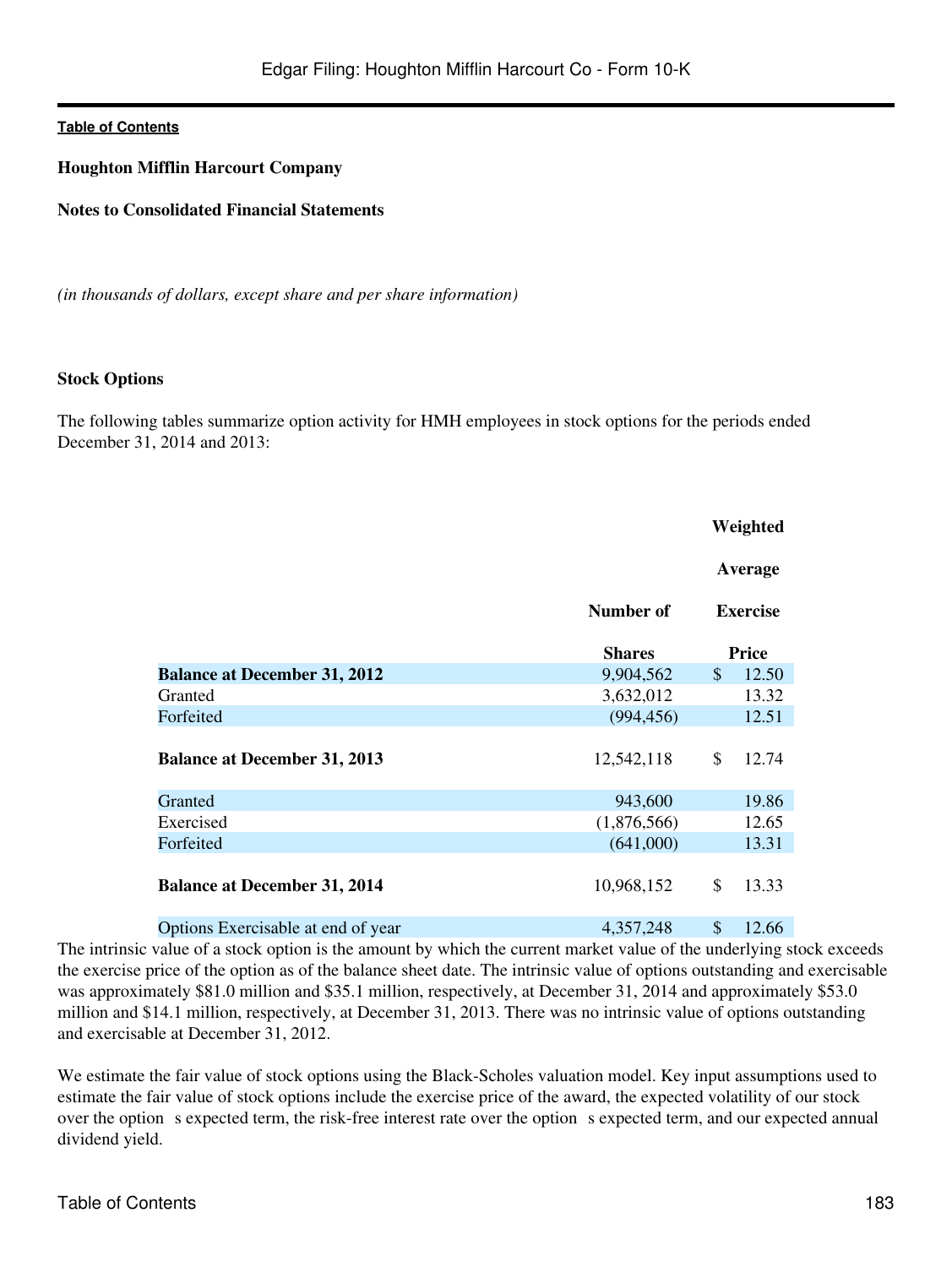The fair value of each option granted was estimated on the grant date using the Black-Scholes valuation model with the following assumptions:

|                             | For the           | For the           | For the           |
|-----------------------------|-------------------|-------------------|-------------------|
|                             | <b>Year Ended</b> | <b>Year Ended</b> | <b>Year Ended</b> |
|                             | December 31,      | December 31,      | December 31,      |
|                             | 2014              | 2013              | 2012              |
| Expected term (years) (a)   | 4.75              | 4.75              | 4.0               |
| Expected dividend yield     | $0.00\%$          | $0.00\%$          | $0.00\%$          |
| Expected volatility (b)     | 20.40%-22.63%     | 21.42%-24.55%     | 24.21%-26.54%     |
| Risk-free interest rate (c) | $1.49\% - 1.82\%$ | $0.75\% - 1.71\%$ | $0.67\% - 0.76\%$ |

- (a) The expected term is the number of years that we estimate that options will be outstanding prior to exercise.
- (b) We have estimated volatility for options granted based on the historical volatility for a group of companies believed to be a representative peer group, selected based on industry and market capitalization, due to lack of sufficient historical publicly traded prices of our own common stock.
- (c) The risk-free interest rate is based on the U.S. Treasury yield for a period commensurate with the expected life of the option.

The accounting standard for stock-based compensation requires companies to estimate forfeitures at the time of grant and periodically revise those estimates in subsequent periods if actual forfeitures differ from those estimates. Stock-based compensation expense is recorded only for those awards expected to vest using an estimated forfeiture rate based on historical forfeiture data coupled with and estimated derived forfeiture rate of peers.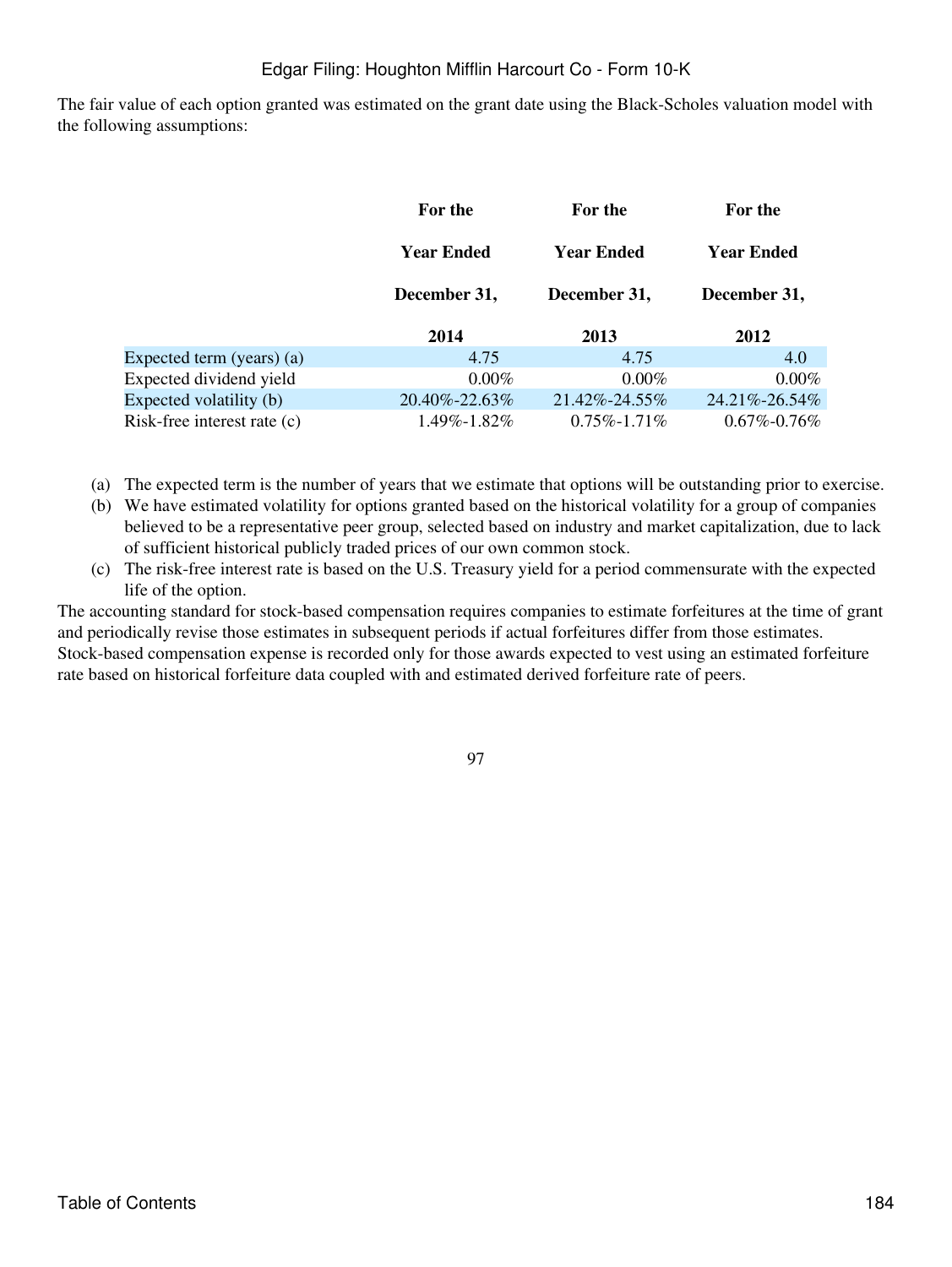# **Houghton Mifflin Harcourt Company**

# **Notes to Consolidated Financial Statements**

*(in thousands of dollars, except share and per share information)*

As of December 31, 2014, there remained approximately \$13.5 million of unearned compensation expense related to unvested stock options to be recognized over a weighted average term of 2.0 years.

The weighted average grant date fair value was \$4.18, \$2.82 and \$2.76 for options granted in 2014, 2013 and 2012, respectively.

The following tables summarize information about stock options outstanding and exercisable under the plan at December 31, 2014:

|                 |                 | <b>Options Outstanding</b>                              |                                         |                       | <b>Options Exercisable</b>                              |               |                       |
|-----------------|-----------------|---------------------------------------------------------|-----------------------------------------|-----------------------|---------------------------------------------------------|---------------|-----------------------|
|                 | <b>Range of</b> |                                                         |                                         |                       |                                                         |               |                       |
|                 | <b>Exercise</b> | <b>Options</b><br><b>Outstanding at</b><br>December 31, | Weighted<br>Average<br><b>Remaining</b> | Weighted<br>Average   | <b>Options</b><br><b>Exercisable at</b><br>December 31, |               | Weighted<br>Average   |
|                 | <b>Price</b>    | 2014                                                    | <b>Contractual life</b>                 | <b>Exercise Price</b> | 2014                                                    |               | <b>Exercise Price</b> |
| \$12.50         |                 | 8,193,586                                               | 4.6                                     | \$<br>12.50           | 4,017,380                                               | $\mathcal{S}$ | 12.50                 |
| \$13.48         |                 | 1,666,966                                               | 5.5                                     | \$<br>13.48           | 236,868                                                 | \$            | 13.48                 |
| \$14.78 \$17.84 |                 | 324,000                                                 | 6.4                                     | \$<br>16.67           | 71,000                                                  | \$            | 15.60                 |
| \$18.28         |                 | 6,600                                                   | 6.4                                     | \$<br>18.28           |                                                         |               |                       |
| \$18.51         |                 | 40,000                                                  | 6.4                                     | \$<br>18.51           |                                                         |               |                       |
| \$18.80         |                 | 20,000                                                  | 6.7                                     | \$<br>18.80           |                                                         |               |                       |
| \$19.24         |                 | 10,000                                                  | 6.0                                     | \$<br>19.24           |                                                         |               |                       |
| \$19.89         |                 | 32,000                                                  | 9.2                                     | \$<br>19.89           | 32,000                                                  | \$            | 19.89                 |
| \$20.35         |                 | 50,000                                                  | 6.3                                     | \$<br>20.35           |                                                         |               |                       |
| \$20.49         |                 | 625,000                                                 | 6.9                                     | \$<br>20.49           |                                                         |               |                       |
| \$12.50 \$20.49 |                 | 10,968,152                                              | 4.9                                     | \$<br>13.33           | 4,357,248                                               | $\mathcal{S}$ | 12.66                 |

# **Restricted Stock Units**

The following table summarizes restricted stock activity for grants to certain employees and independent members of the board of directors in our restricted stock units:

**Numbers of Weighted**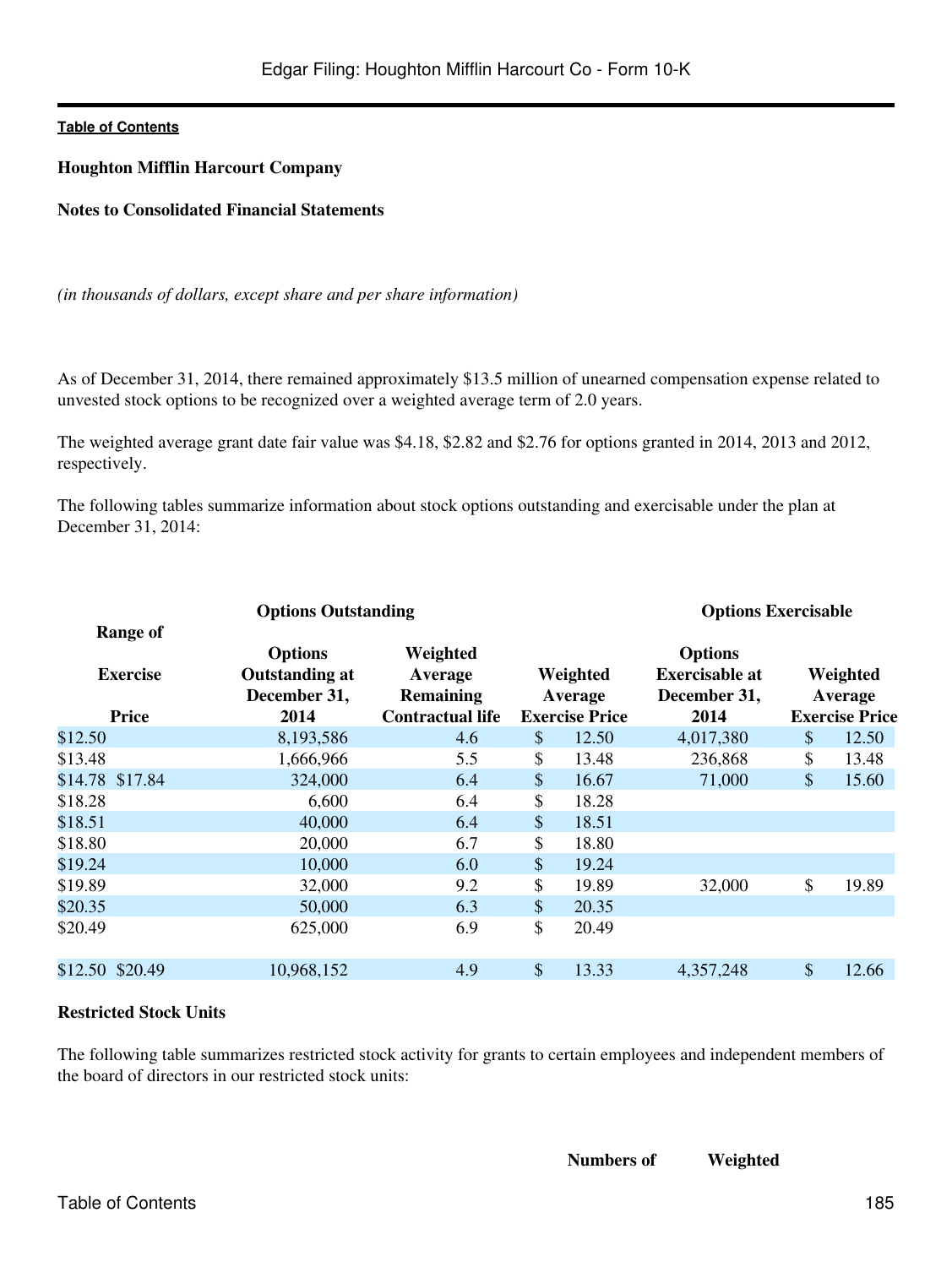|                                     | <b>Units</b> |               | Average              |
|-------------------------------------|--------------|---------------|----------------------|
|                                     |              |               | <b>Grant Date</b>    |
|                                     |              |               | Fair<br><b>Value</b> |
| <b>Balance at December 31, 2012</b> | 44,400       | $\mathcal{S}$ | 12.50                |
| Granted                             | 221,802      |               | 14.11                |
| Vested                              | (44, 400)    |               | 12.50                |
| <b>Balance at December 31, 2013</b> | 221,802      | \$            | 14.11                |
| Granted                             | 86,239       | $\mathcal{S}$ | 18.82                |
| Vested                              | (135, 136)   |               | 13.12                |
| Forfeited                           | (1,040)      |               | 19.24                |
| <b>Balance at December 31, 2014</b> | 171,865      | \$            | 17.22                |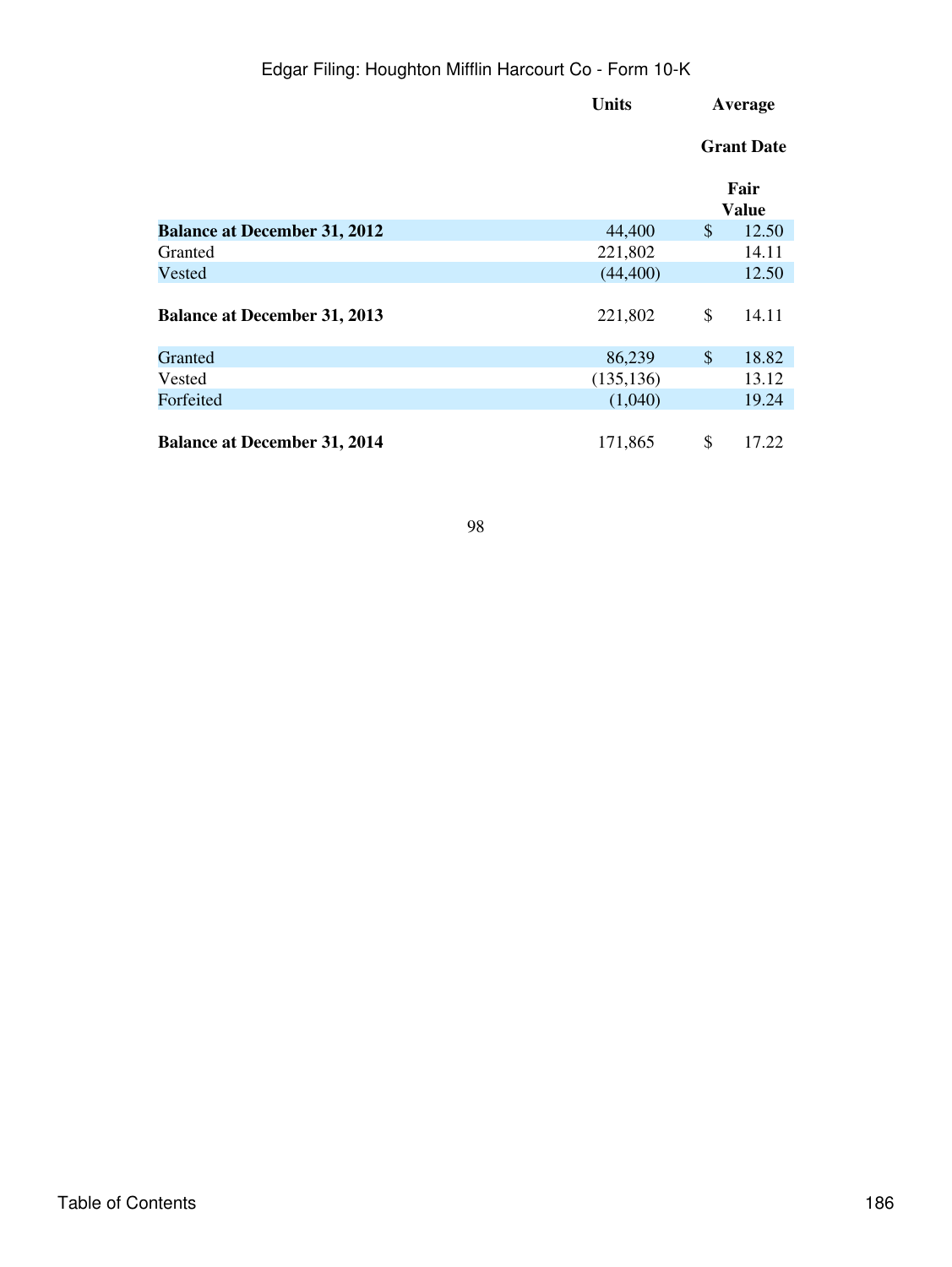# **Houghton Mifflin Harcourt Company**

**Notes to Consolidated Financial Statements**

*(in thousands of dollars, except share and per share information)*

### **12. Fair Value Measurements**

The accounting standard for fair value measurements among other things, defines fair value, establishes a consistent framework for measuring fair value and expands disclosure for each major asset and liability category measured at fair value on either a recurring or nonrecurring basis. The accounting standard establishes a three-tier fair value hierarchy which prioritizes the inputs used in measuring fair value as follows:

- Level 1 Observable input such as quoted prices in active markets for identical assets or liabilities;
- Level 2 Observable inputs, other than the quoted prices in active markets, that are observable either directly or indirectly; and
- Level 3 Unobservable inputs in which there is little or no market data, which require the reporting entity to develop its own assumptions.

Assets and liabilities measured at fair value are based on one or more of three valuation techniques identified in the tables below. Where more than one technique is noted, individual assets or liabilities were valued using one or more of the noted techniques. The valuation techniques are as follows:

- (a) Market approach: Prices and other relevant information generated by market transactions involving identical or comparable assets or liabilities;
- (b) Cost approach: Amount that would be currently required to replace the service capacity of an asset (current replacement cost); and
- (c) Income approach: Valuation techniques to convert future amounts to a single present amount based on market expectations (including present value techniques).

On a recurring basis, we measure certain financial assets and liabilities at fair value, including our money market funds, short-term investments which consist of U.S. treasury securities and U.S. agency securities, and foreign exchange forward and option contracts. The accounting standard for fair value measurements defines fair value as the price that would be received to sell an asset or paid to transfer a liability in an orderly transaction between market participants at the measurement date. As such, fair value is a market-based measurement that should be determined based on assumptions that market participants would use in pricing an asset or liability. In determining fair value, we utilize valuation techniques that maximize the use of observable inputs and minimize the use of unobservable inputs to the extent possible as well as consider counterparty and its credit risk in its assessment of fair value.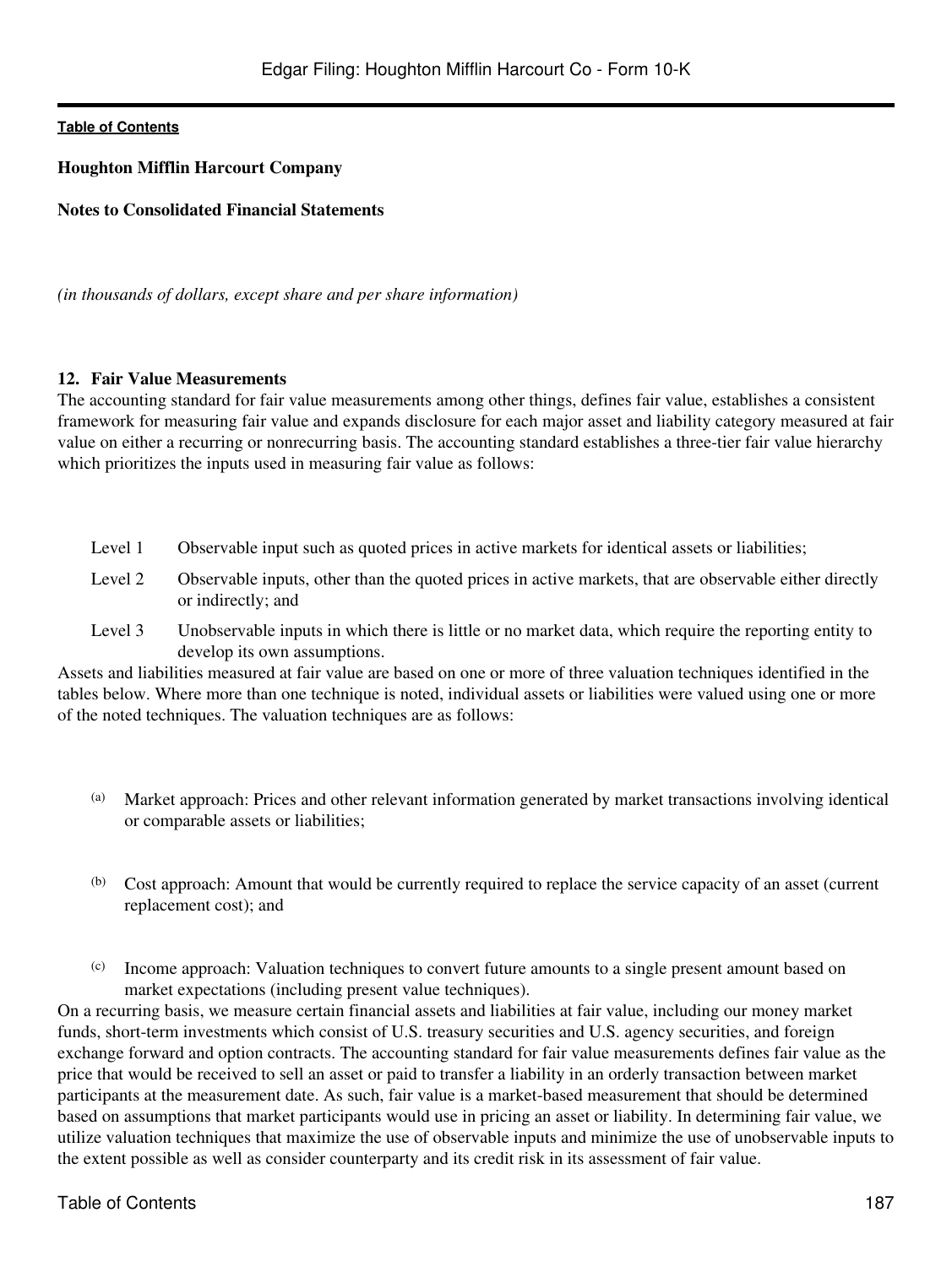The following tables present our financial assets and liabilities measured at fair value on a recurring basis at December 31, 2014 and December 31, 2013:

|                              |                        | <b>Quoted Prices</b>    | <b>Significant</b>                 |                  |
|------------------------------|------------------------|-------------------------|------------------------------------|------------------|
|                              |                        | in Active               | <b>Other</b>                       |                  |
|                              |                        | <b>Markets</b> for      | <b>Observable</b>                  |                  |
|                              |                        | <b>Identical Assets</b> | <b>Inputs</b>                      | <b>Valuation</b> |
|                              | 2014                   | (Level 1)               | (Level 2)                          | <b>Technique</b> |
| <b>Financial assets</b>      |                        |                         |                                    |                  |
| Money market funds           | \$438,907              | \$<br>438,907           | \$                                 | (a)              |
| U.S. treasury securities     | 93,004                 | 93,004                  |                                    | (a)              |
| U.S. agency securities       | 194,028                |                         | 194,028                            | (a)              |
|                              | \$725,939              | $\$\$<br>531,911        | $\frac{1}{2}$<br>194,028           |                  |
| <b>Financial liabilities</b> |                        |                         |                                    |                  |
| Foreign exchange derivatives | $\frac{1}{2}$<br>1,370 | $\$\$                   | $\boldsymbol{\mathsf{S}}$<br>1,370 | (a)              |
|                              | 1,370<br>\$            | \$                      | \$<br>1,370                        |                  |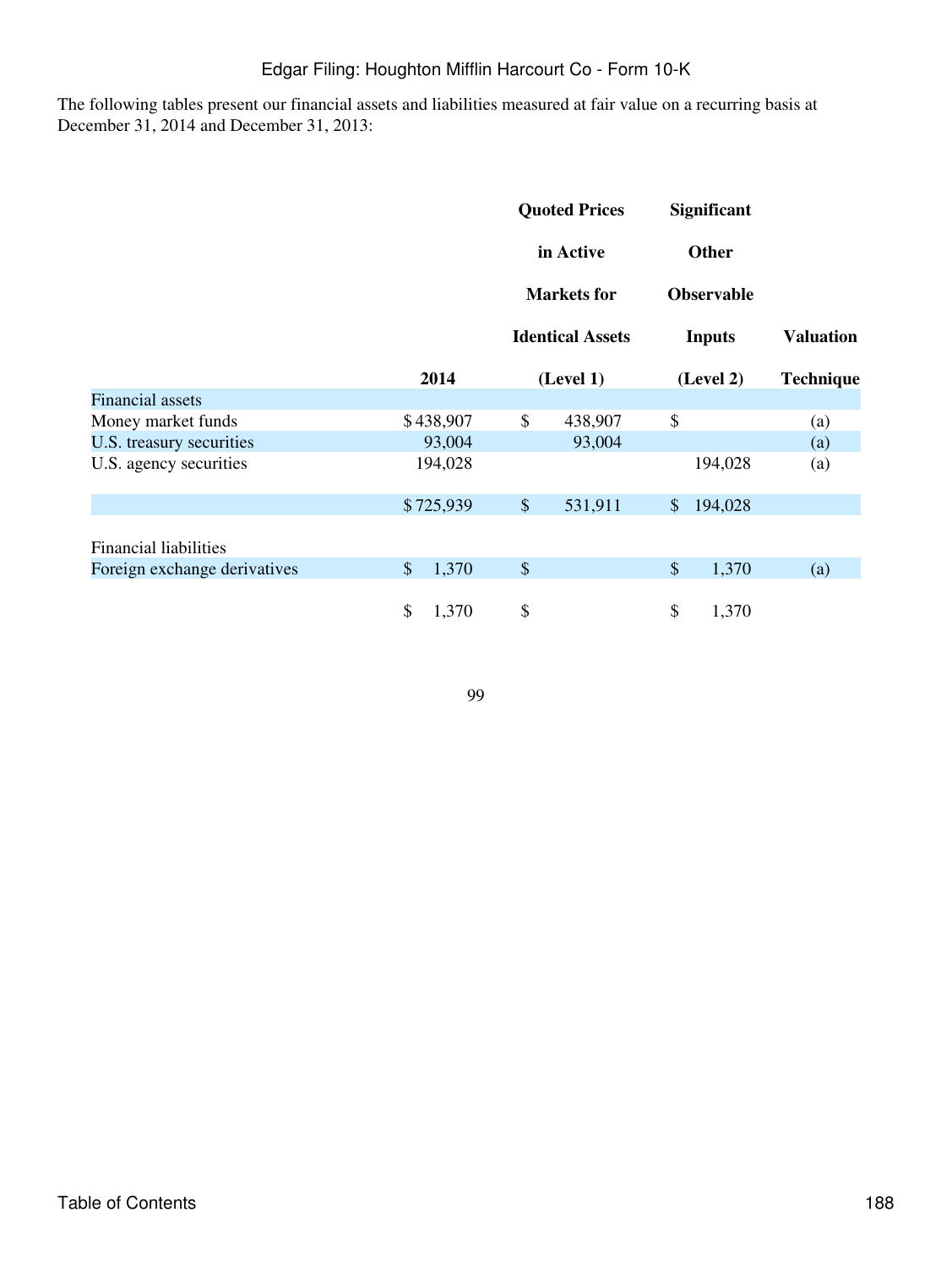# **Houghton Mifflin Harcourt Company**

### **Notes to Consolidated Financial Statements**

*(in thousands of dollars, except share and per share information)*

|                              |           | <b>Quoted Prices</b>    | <b>Significant</b> |                   |
|------------------------------|-----------|-------------------------|--------------------|-------------------|
|                              |           | in Active               | <b>Other</b>       |                   |
|                              |           | <b>Markets</b> for      | <b>Observable</b>  |                   |
|                              |           | <b>Identical Assets</b> | <b>Inputs</b>      | <b>Valuation</b>  |
|                              | 2013      | (Level 1)               | (Level 2)          | <b>Technique</b>  |
| <b>Financial assets</b>      |           |                         |                    |                   |
| Money market funds           | \$259,031 | \$<br>259,031           | \$                 | (a)               |
| U.S. treasury securities     | 57,076    | 57,076                  |                    | (a)               |
| U.S. agency securities       | 54,645    |                         | 54,645             | (a)               |
| Foreign exchange derivatives | 222       |                         | 222                | $\left( a\right)$ |
|                              |           |                         |                    |                   |

Our money market funds and U.S. treasury securities are classified within Level 1 of the fair value hierarchy because they are valued using quoted prices in active markets for identical instruments. Our U.S. agency securities are classified within level 2 of the fair value hierarchy because they are valued using other than quoted prices in active markets. In addition to \$438.9 million and \$259.0 million invested in money market funds as of December 31, 2014 and December 31, 2013, respectively, we had \$17.7 million and \$54.6 million of cash invested in bank accounts as of December 31, 2014 and December 31, 2013, respectively.

Our foreign exchange derivatives consist of forward and option contracts and are classified within Level 2 of the fair value hierarchy because they are valued based on observable inputs and are available for substantially the full term of our derivative instruments. We use foreign exchange forward and option contracts to fix the functional currency value of forecasted commitments, payments and receipts. The aggregate notional amount of the outstanding foreign exchange forward and option contracts was \$18.7 million and \$24.1 million at December 31, 2014 and December 31, 2013, respectively. Our foreign exchange forward and option contracts contain netting provisions to mitigate credit risk in the event of counterparty default, including payment default and cross default. At December 31, 2014 and December 31, 2013, the fair value of our counterparty default exposure was less than \$1.0 million and spread across several highly rated counterparties.

The following table presents our nonfinancial assets and liabilities measured at fair value on a nonrecurring basis during 2014 and 2013: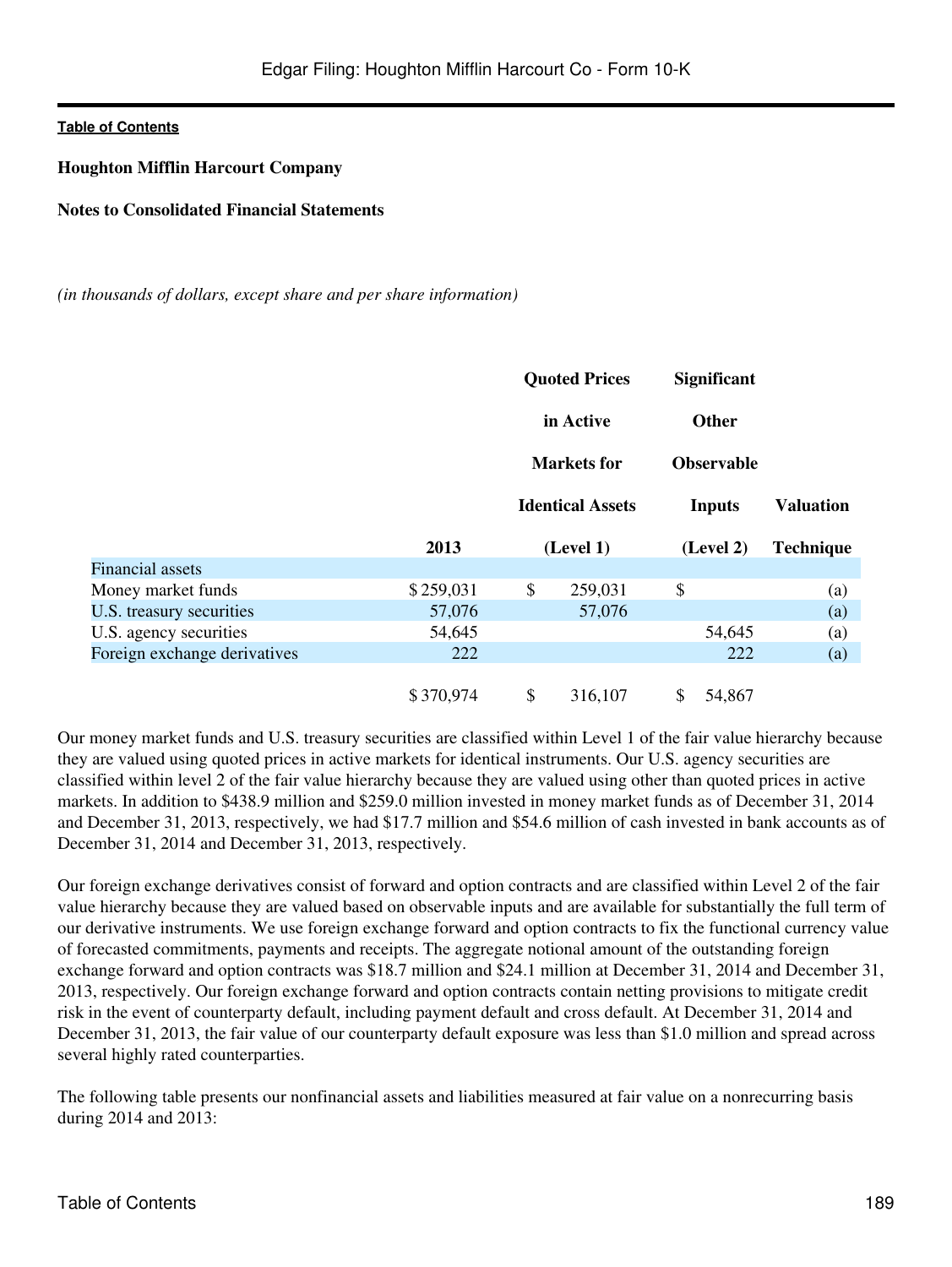|                               | <b>Significant</b><br>Unobservable<br><b>Inputs</b> |    |           |    |                                   |                                      |
|-------------------------------|-----------------------------------------------------|----|-----------|----|-----------------------------------|--------------------------------------|
|                               | 2014                                                |    | (Level 3) |    | <b>Total</b><br><b>Impairment</b> | <b>Valuation</b><br><b>Technique</b> |
| Nonfinancial assets           |                                                     |    |           |    |                                   |                                      |
| Investment in preferred stock | \$                                                  | \$ |           | \$ | 1,279                             | (b)                                  |
| Other intangible assets       | 3,800                                               |    | 3,800     |    | 400                               | (a)(c)                               |
|                               | \$3,800                                             | S  | 3,800     | S  | 1,679                             |                                      |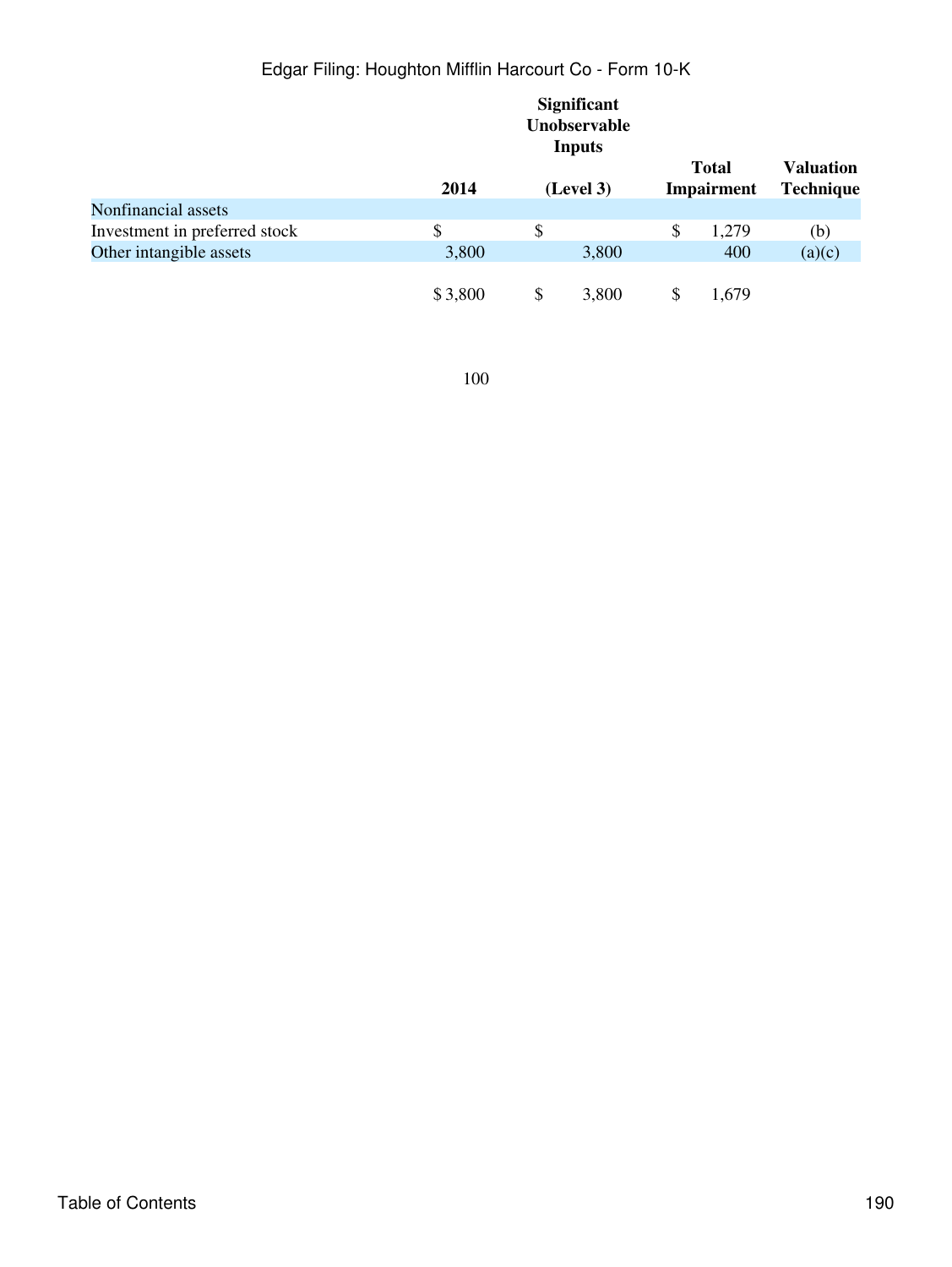### **Houghton Mifflin Harcourt Company**

### **Notes to Consolidated Financial Statements**

### *(in thousands of dollars, except share and per share information)*

|                                    |         |       | <b>Significant</b><br>Unobservable<br><b>Inputs</b> |                           |                   |                  |
|------------------------------------|---------|-------|-----------------------------------------------------|---------------------------|-------------------|------------------|
|                                    |         |       |                                                     |                           | <b>Total</b>      | <b>Valuation</b> |
|                                    | 2013    |       | (Level 3)                                           |                           | <b>Impairment</b> | <b>Technique</b> |
| Nonfinancial assets                |         |       |                                                     |                           |                   |                  |
| Property, plant, and equipment     | \$      | \$    |                                                     | \$                        | 7,439             | (b)              |
| Pre-publication costs              |         |       |                                                     |                           | 1,061             | (b)              |
| Other intangible assets            | 4,200   |       | 4,200                                               |                           | 500               | (a)(c)           |
|                                    | \$4,200 | $\$\$ | 4,200                                               | $\boldsymbol{\mathsf{S}}$ | 9,000             |                  |
| Nonfinancial liabilities           |         |       |                                                     |                           |                   |                  |
| Contingent consideration liability |         |       |                                                     |                           |                   |                  |
| associated with acquisitions       | \$1,881 | $\$\$ | 1,881                                               | $\boldsymbol{\mathsf{S}}$ |                   | (c)              |
|                                    |         |       |                                                     |                           |                   |                  |
|                                    | \$1,881 | \$    | 1,881                                               | \$                        |                   |                  |

Our nonfinancial assets, which include goodwill, other intangible assets, property, plant, and equipment, and pre-publication costs, are not required to be measured at fair value on a recurring basis. However, if certain trigger events occur, or if an annual impairment test is required, we evaluate the nonfinancial assets for impairment. If an impairment did occur, the asset is required to be recorded at the estimated fair value.

We review software and platform development costs, included within property, plant, and equipment, for impairment. There was no impairment for the year ended December 31, 2014. For the year ended December 31, 2013, software development costs of \$7.4 million were impaired as the products will not be sold in the marketplace.

Pre-publication costs recorded on the balance sheet are periodically reviewed for impairment by comparing the unamortized capitalized costs of the assets to the fair value of those assets. There was no impairment for the year ended December 31, 2014. For the year ended December 31, 2013, pre-publication costs of \$1.1 million were impaired as the programs will not be sold in the marketplace.

In evaluating goodwill for impairment, we first compare our reporting unit s fair value to its carrying value. We estimate the fair values of our reporting units by considering market multiple and recent transaction values of peer companies, where available, and projected discounted cash flows, if reasonably estimable. There was no impairment recorded for goodwill for the years ended December 31, 2014 and 2013.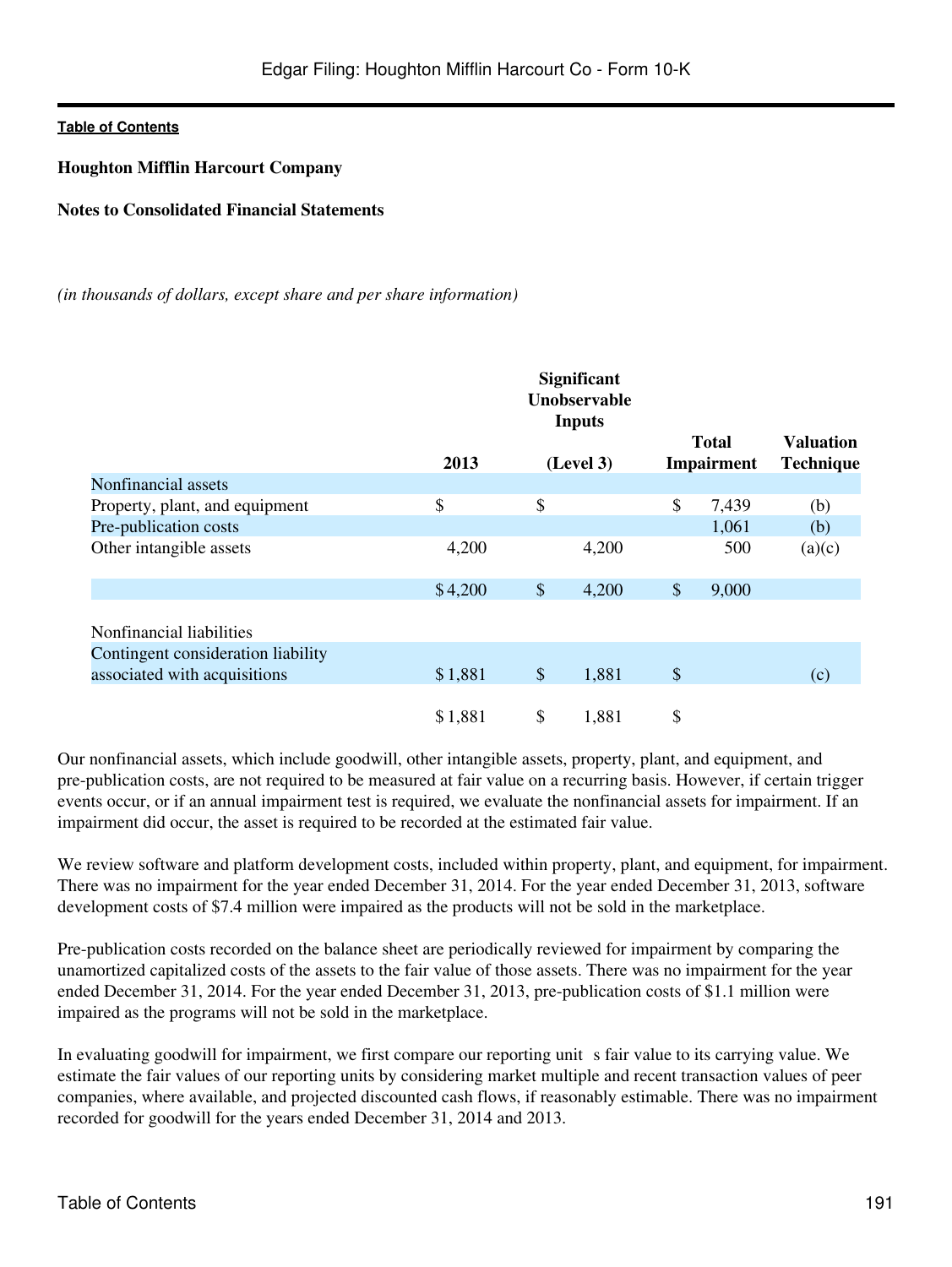We perform an impairment test for our other intangible assets by comparing the assets fair value to its carrying value. Fair value is estimated based on recent market transactions, where available, and projected discounted cash flows, if reasonably estimable. There was a \$0.4 million and \$0.5 million impairment recorded for the years ended December 31, 2014 and 2013, respectively, relating to two specific tradename intangible assets. The fair value of goodwill and other intangible assets are estimates, which are inherently subject to significant uncertainties, and actual results could vary significantly from these estimates.

Other accruals include restructuring charges which were valued using our internal estimates using a discounted cash flow model, and we have classified the other accruals as Level 3 in the fair value hierarchy.

The fair value of an acquisition-related contingent consideration liability is affected most significantly by changes in the estimated probabilities of the contingencies being achieved.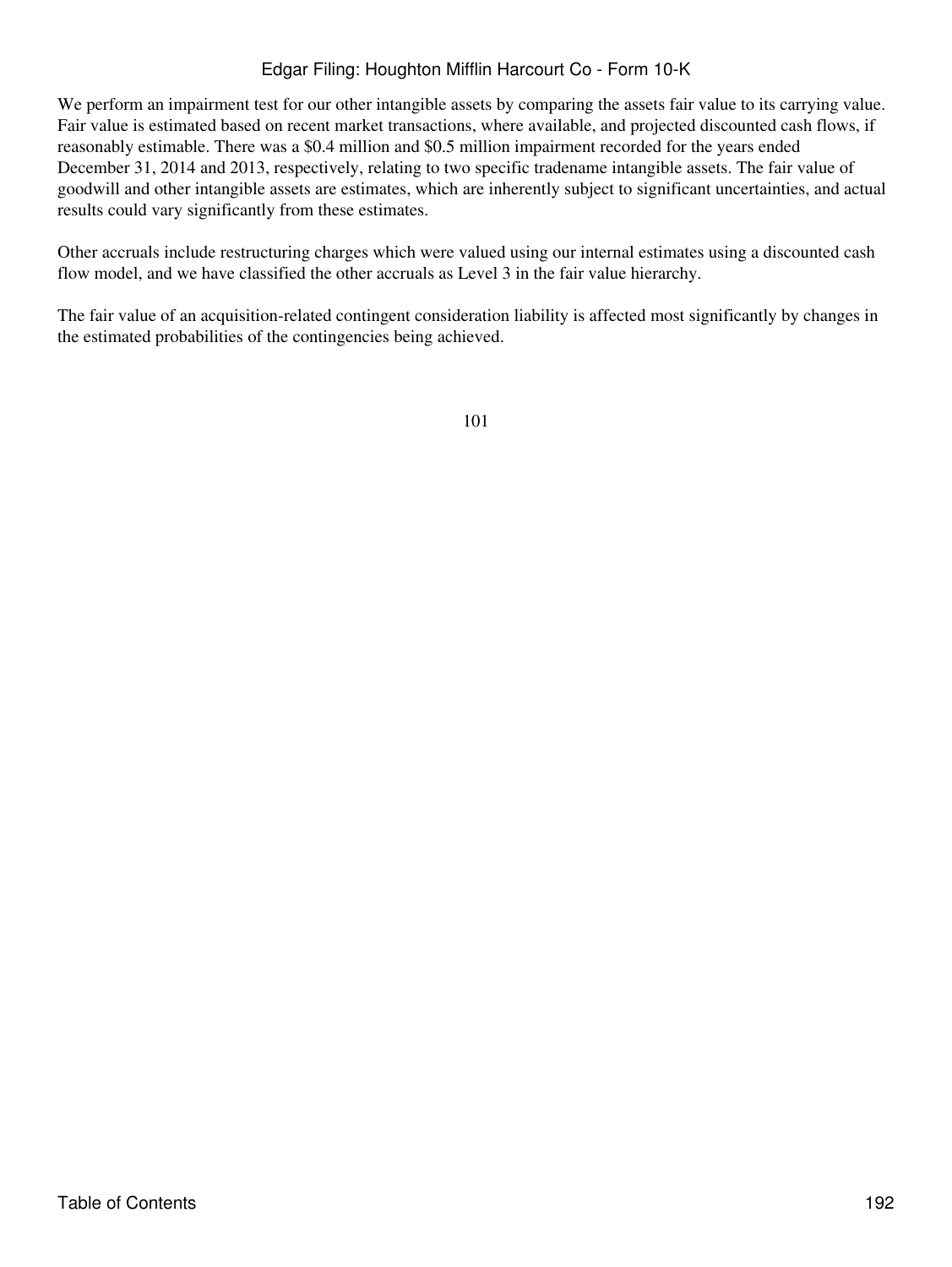# **Houghton Mifflin Harcourt Company**

**Notes to Consolidated Financial Statements**

*(in thousands of dollars, except share and per share information)*

The following table presents a summary of changes in fair value of the Company s Level 3 liabilities measured on a recurring basis for 2014 and 2013:

|                                                                                          |    | Level 3<br><b>Inputs</b><br><b>Liabilities</b> |
|------------------------------------------------------------------------------------------|----|------------------------------------------------|
| Balance at December 31, 2012                                                             | S  | 5,055                                          |
| Change in fair value of contingent consideration liability, included in selling and      |    |                                                |
| administrative expenses                                                                  |    | (1,781)                                        |
| Change in fair value of contingent consideration liability, included in interest expense |    | 182                                            |
| Payments of contingent consideration liability                                           |    | (1,575)                                        |
| Balance at December 31, 2013                                                             |    | 1,881                                          |
| Change in fair value of contingent consideration liability, included in selling and      |    |                                                |
| administrative expenses                                                                  |    | (2,000)                                        |
| Change in fair value of contingent consideration liability, included in interest expense |    | 119                                            |
| Balance at December 31, 2014                                                             | \$ |                                                |

#### **Fair Value of Debt**

The following table presents the carrying amounts and estimated fair market values of our debt at December 31, 2014 and December 31, 2013. The fair value of debt is deemed to be the amount at which the instrument could be exchanged in an orderly transaction between market participants at the measurement date.

|                     |                    | <b>December 31, 2014</b>          |                    | December 31, 2013                 |
|---------------------|--------------------|-----------------------------------|--------------------|-----------------------------------|
|                     | Carrying<br>Amount | <b>Estimated</b><br>Fair<br>Value | Carrying<br>Amount | <b>Estimated</b><br>Fair<br>Value |
| <b>Debt</b>         |                    |                                   |                    |                                   |
| \$250,000 Term loan | \$243,125          | \$242,517                         | \$245,625          | \$247,774                         |

The fair market values of our debt were estimated based on quoted market prices on a private exchange for those instruments that are traded and are classified as level 2 within the fair value hierarchy, at December 31, 2014 and, 2013. The fair market values require varying degrees of management judgment. The factors used to estimate these values may not be valid on any subsequent date. Accordingly, the fair market values of the debt presented may not be indicative of their future values.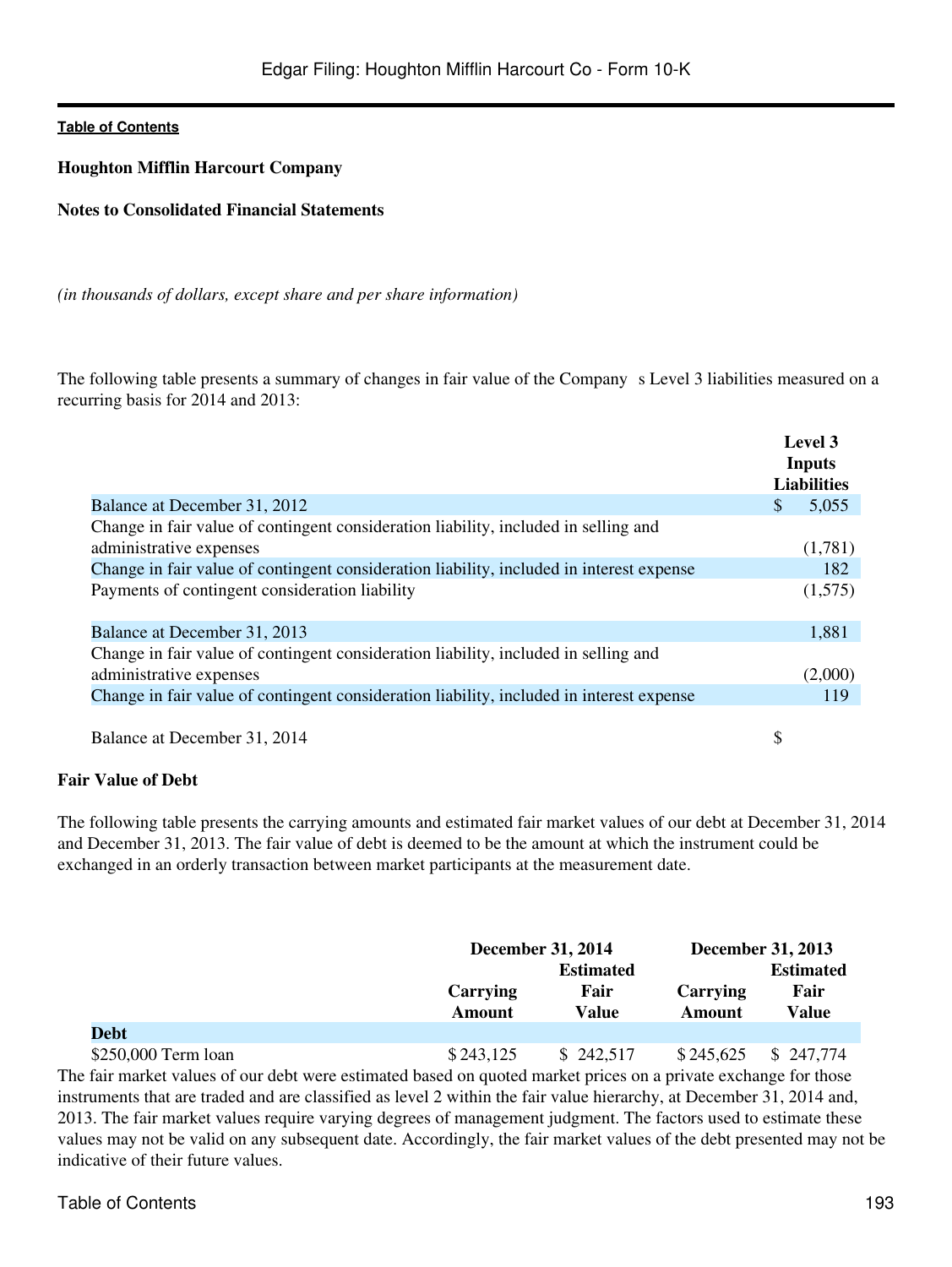# **13. Commitments and Contingencies Lease Obligations**

We have operating leases for various real property, office facilities, and warehouse equipment that expire at various dates through 2019. Certain leases contain renewal and escalation clauses for a proportionate share of operating expenses.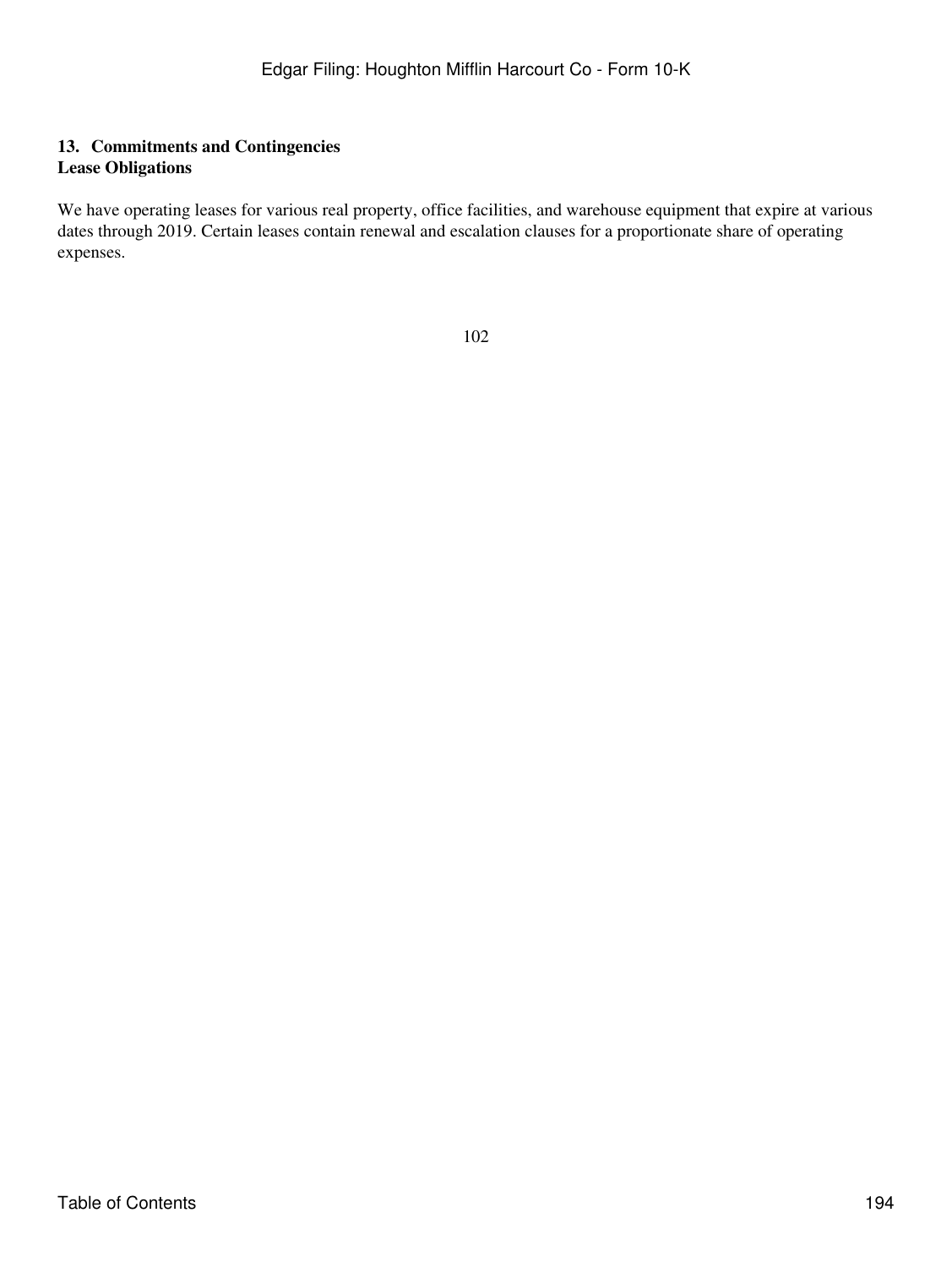# **Houghton Mifflin Harcourt Company**

**Notes to Consolidated Financial Statements**

*(in thousands of dollars, except share and per share information)*

The future minimum rental commitments under all noncancelable leases (with initial or remaining lease terms in excess of one year) for real estate and equipment are payable as follows:

|                              | <b>Operating</b> |
|------------------------------|------------------|
|                              | <b>Leases</b>    |
| 2015                         | 42,547           |
| 2016                         | 36,883           |
| 2017                         | 18,949           |
| 2018                         | 14,786           |
| 2019                         | 11,997           |
| Thereafter                   | 33,600           |
| Total minimum lease payments | 158,762          |

Total future minimal rentals under subleases 26,239 For the years ended December 31, 2014, 2013 and 2012 rent expense, net of sublease income, was \$26.8 million, \$33.9 million and \$38.0 million, respectively. For the years ended December 31, 2014, 2013 and 2012, the rent expense included a \$2.3 million, \$2.2 million and \$4.1 million charge as additional real estate was vacated.

#### **Contingencies**

We are involved in ordinary and routine litigation and matters incidental to our business. Litigation alleging infringement of copyrights and other intellectual property rights has become extensive in the educational publishing industry. Specifically, there have been various settled, pending and threatened litigation that allege we exceeded the print run limitation or other restrictions in licenses granted to us to reproduce photographs in our textbooks. While management believes that there is a reasonable possibility we may incur a loss associated with the pending and threatened litigation, we are not able to estimate such amount, but we do not expect any of these matters to have a material adverse effect on our results of operations, financial position or cash flows. We have insurance over such amounts and with coverage and deductibles as management believes is reasonable. There can be no assurance that our liability insurance will cover all events or that the limits of coverage will be sufficient to fully cover all liabilities. We were contingently liable for \$11.3 million and \$23.0 million of performance related surety bonds for our operating activities as of December 31, 2014 and 2013, respectively. An aggregate of \$20.2 million and \$19.7 million of letters of credit existed each year at December 31, 2014 and 2013 of which \$2.4 million backed the aforementioned performance related surety bonds each year in 2014 and 2013.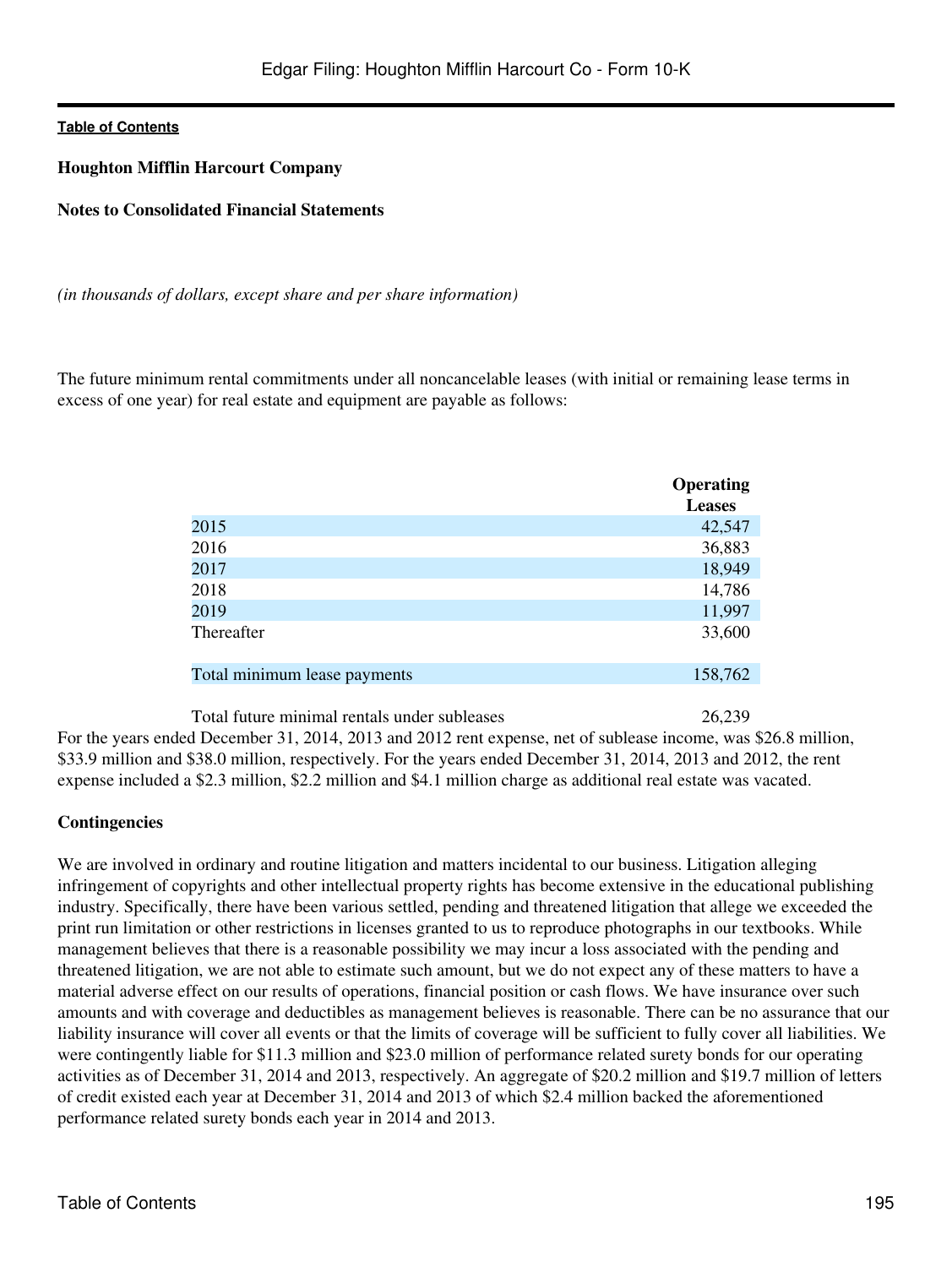We routinely enter into standard indemnification provisions as part of license agreements involving use of our intellectual property. These provisions typically require us to indemnify and hold harmless licensees in connection with any infringement claim by a third party relating to the intellectual property covered by the license agreement. The assessment business routinely enters into contracts with customers that contain provisions requiring us to indemnify the customer against a broad array of potential liabilities resulting from any breach of the contract or the invalidity of the test. Although the term of these provisions and the maximum potential amounts of future payments we could be required to make is not limited, we have never incurred any costs to defend or settle claims related to these types of indemnification provisions. We therefore believe the estimated fair value of these provisions is inconsequential, and have no liabilities recorded for them as of December 31, 2014 and December 31, 2013.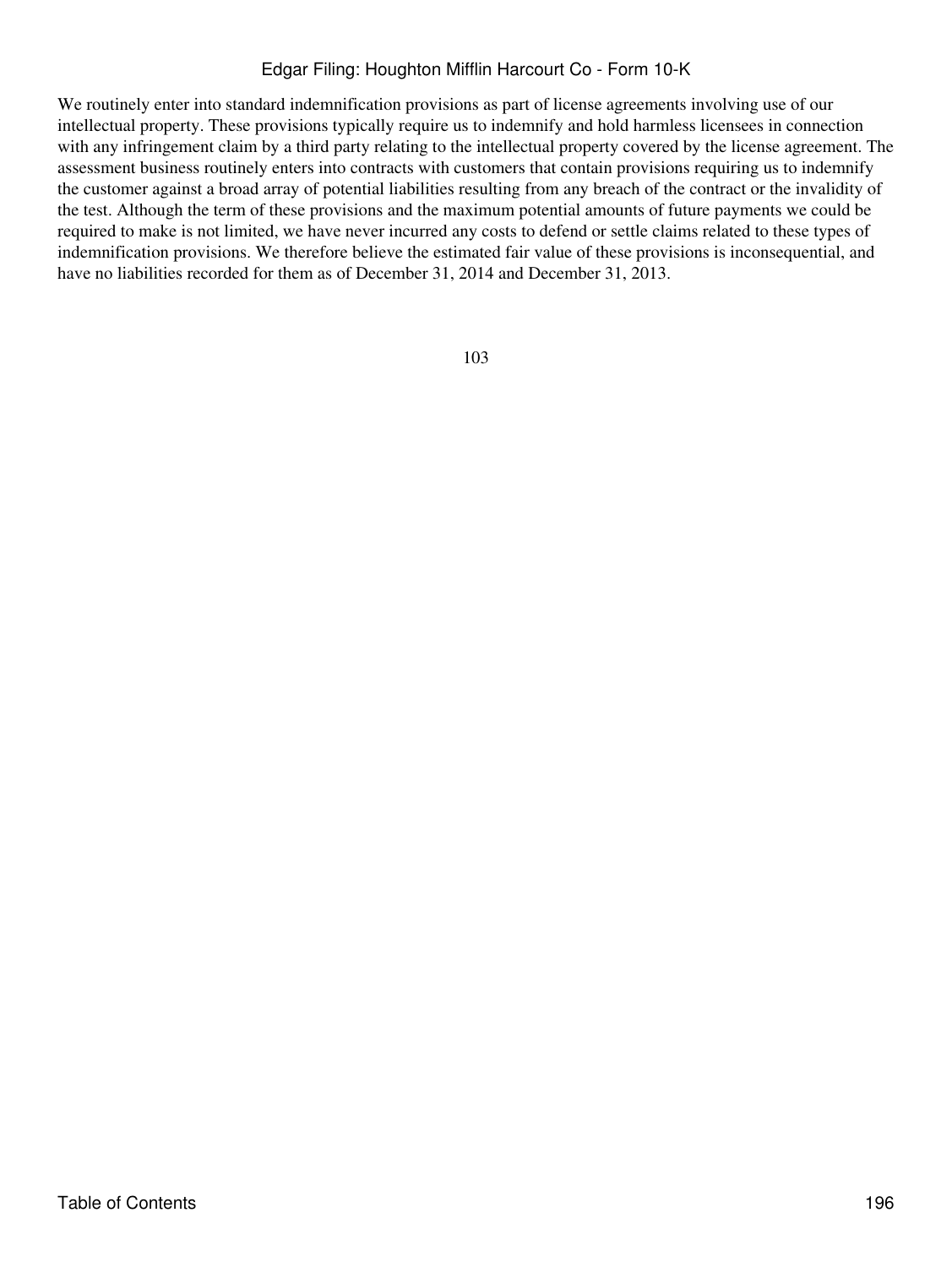# **Houghton Mifflin Harcourt Company**

**Notes to Consolidated Financial Statements**

*(in thousands of dollars, except share and per share information)*

### **Concentration of Credit Risk and Significant Customers**

As of December 31, 2014, no individual customer comprised more than 10% of our accounts receivable balance. We believe that our accounts receivable credit risk exposure is limited and we have not experienced significant write-downs in our accounts receivable balances.

As of December 31, 2013, two customers represented approximately \$104.8 million, or 32.9%, of our accounts receivable, net balance and there existed a payable by the Company to one of the same customers in the amount of \$4.6 million and there is a contractual right to offset with such customer.

#### **14. Related Party Transactions**

As discussed in Note 2, upon the Company s emergence from Chapter 11 bankruptcy proceedings, holders of the Term Loan, Revolving Loan, and 10.5% Senior Notes were issued post-emergence shares of new common stock pursuant to the final Plan on a pro rata basis. Certain of these holders of the Term Loan, Revolving Loan, and 10.5% Senior Notes were also equity holders prior to the consummation of the Plan. The amount of the gain attributable to the debt to equity conversion, net of elimination of fees and other charges, of \$1,010.3 million, which is associated to the holders of the Term Loan, Revolving Loan, and 10.5% Senior Notes that were also equity holders prior to the consummation of the Plan, was charged to capital in excess of par value.

A company controlled by an immediate family member of our Chief Executive Officer performed web-design services for the Company in 2014. For the year ended December 31, 2014, we were billed \$0.4 million for those services.

#### **15. Net Loss Per Share**

The following table sets forth the computation of basic and diluted earnings per share (EPS):

|                                              | For the Year<br>Ended<br>December 31,<br>2014 |              | For the Year<br>Ended<br>December 31,<br>2013 | <b>For the Year</b><br><b>Ended</b><br>December 31,<br>2012 |
|----------------------------------------------|-----------------------------------------------|--------------|-----------------------------------------------|-------------------------------------------------------------|
| <b>Numerator</b>                             |                                               |              |                                               |                                                             |
| Net loss attributable to common stockholders | (111.491)                                     | <sup>S</sup> | (111, 186)                                    | (87.139)                                                    |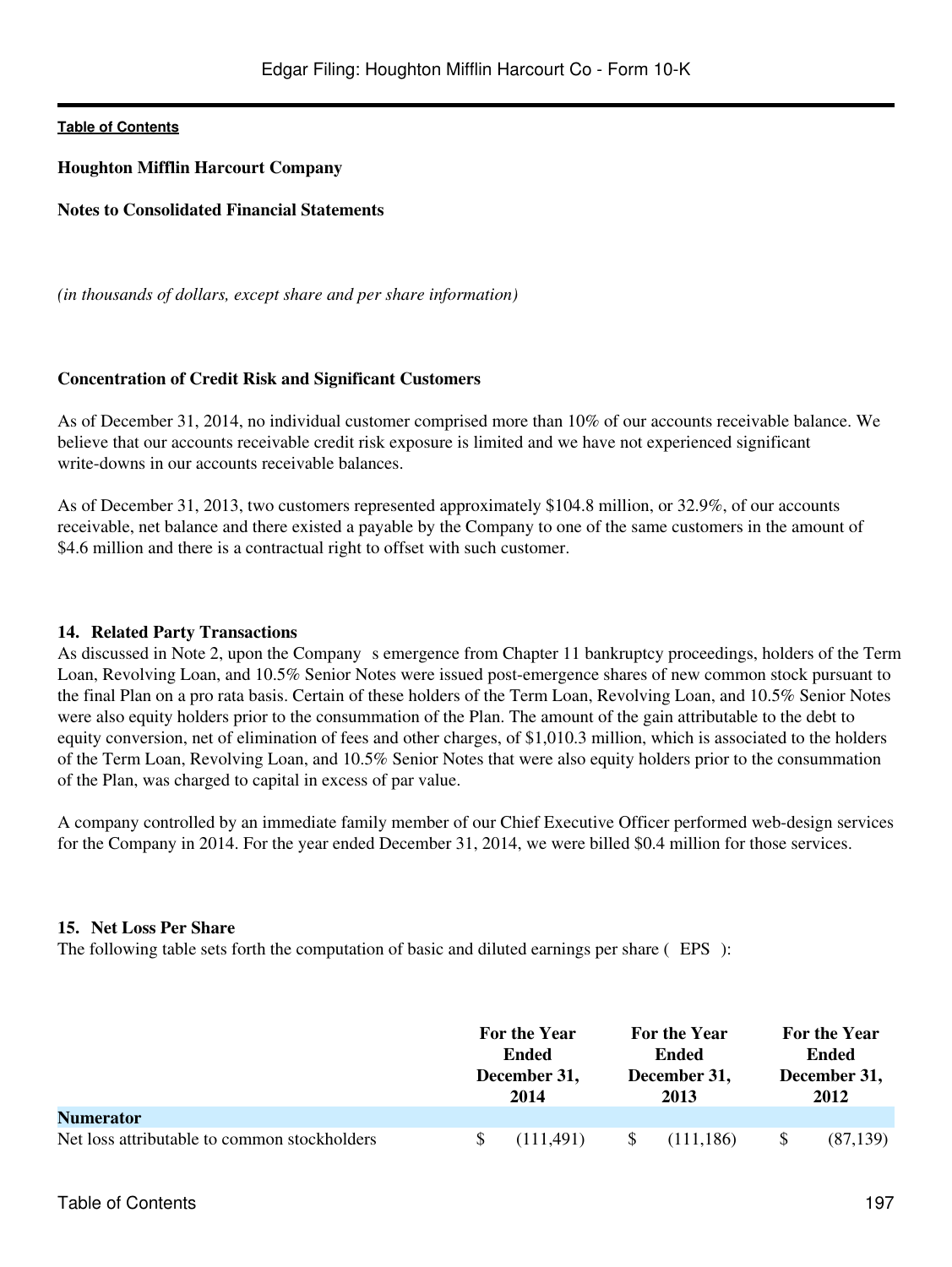| <b>Denominator</b>                        |             |             |             |             |             |             |
|-------------------------------------------|-------------|-------------|-------------|-------------|-------------|-------------|
| Weighted average shares outstanding       |             |             |             |             |             |             |
| <b>Basic</b>                              |             | 140,594,689 |             | 139,928,650 |             | 340,918,128 |
| Diluted                                   | 140,594,689 |             | 139,928,650 |             | 340,918,128 |             |
| Net loss per share attributable to common |             |             |             |             |             |             |
| stockholders                              |             |             |             |             |             |             |
| <b>Basic</b>                              | S           | (0.79)      | \$          | (0.79)      | S           | (0.26)      |
| Diluted                                   | \$          | (0.79)      | \$          | (0.79)      | S           | (0.26)      |

As we incurred a net loss in each of the periods presented above, all outstanding stock options and restricted stock units have an anti-dilutive effect and therefore are excluded from the computation of diluted weighted average shares outstanding. Accordingly, basic and diluted weighted average shares outstanding are equal for such periods.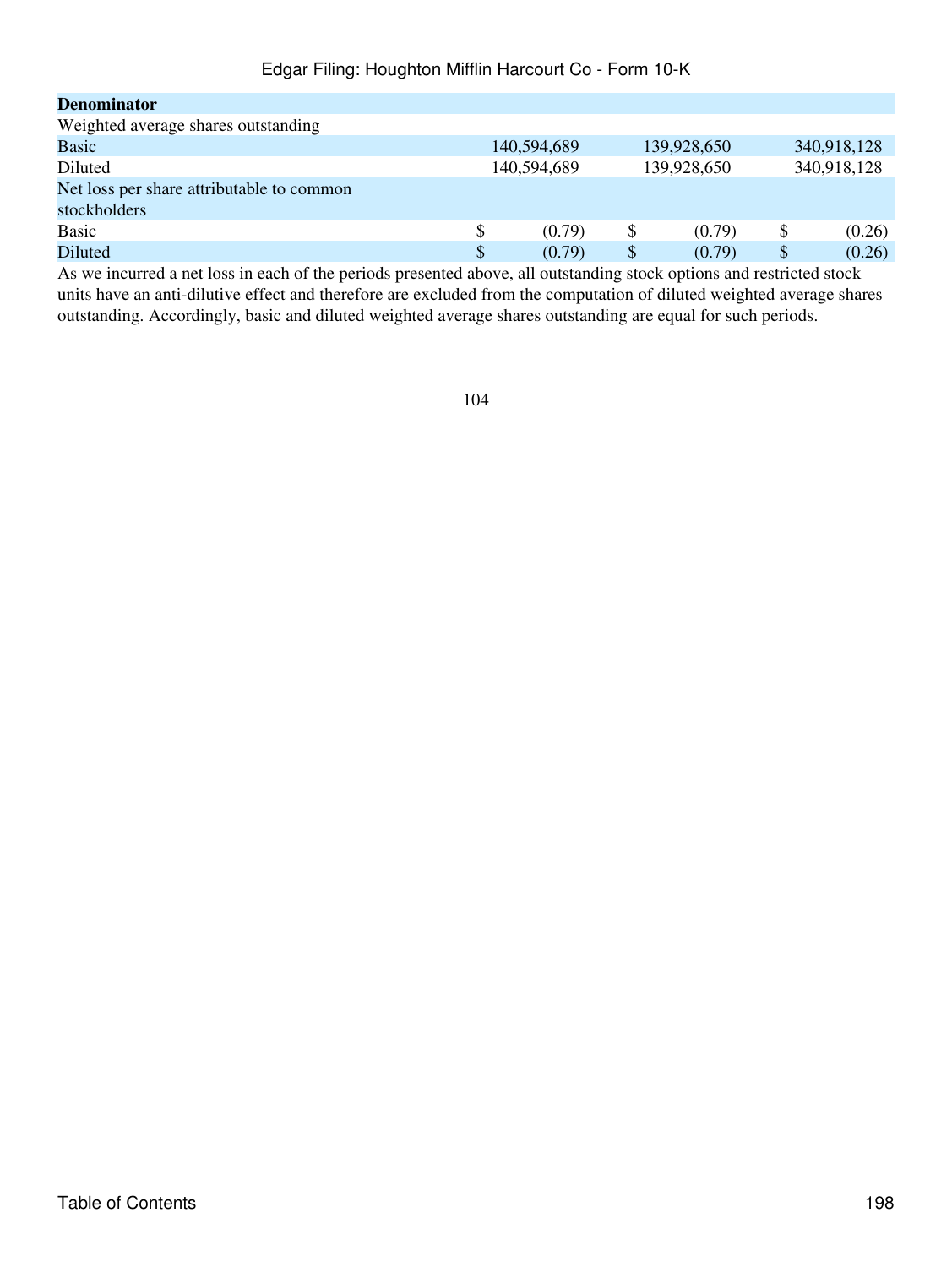# **Houghton Mifflin Harcourt Company**

**Notes to Consolidated Financial Statements**

*(in thousands of dollars, except share and per share information)*

The following table summarizes our weighted average outstanding common stock equivalents that were anti-dilutive due to the net loss attributable to common stockholders during the periods, and therefore excluded from the computation of diluted EPS:

|                        | For the Year | For the Year |              |
|------------------------|--------------|--------------|--------------|
|                        | Ended        | Ended        | Ended        |
|                        | December 31, | December 31, | December 31, |
|                        | 2014         | 2013         | 2012         |
| Stock options          | 10,341,948   | 10,921,049   | 6,609,382    |
| Restricted stock units | 153,314      | 166,928      | 141,086      |

# **16. Segment Reporting**

As of December 31, 2014, we had two reportable segments (Education and Trade Publishing). Our Education segment provides educational products, technology platforms and services to meet the diverse needs of todays classrooms. These products and services include print and digital content in the form of textbooks, digital courseware, instructional aids, educational assessment and intervention solutions, which are aimed at improving achievement and supporting learning for students that are not keeping pace with peers, professional development and school reform services. Our Trade Publishing segment primarily develops, markets and sells consumer books in print and digital formats and licenses book rights to other publishers and electronic businesses in the United States and abroad. The principal markets for Trade Publishing products are retail stores, both physical and online, and wholesalers. Reference materials are also sold to schools, colleges, libraries, office supply distributors and other businesses.

We measure and evaluate our reportable segments based on segment Adjusted EBITDA. We exclude from segment Adjusted EBITDA certain corporate related expenses, as our corporate functions do not meet the definition of a segment, as defined in the accounting guidance relating to segment reporting. In addition, certain transactions or adjustments that our Chief Operating Decision Maker considers to be unusual and/or non-operational, such as amounts related to goodwill and other intangible asset impairment charges and restructuring related charges, as well as amortization expenses, are excluded from segment Adjusted EBITDA. Although we exclude these amounts from segment Adjusted EBITDA, they are included in reported consolidated operating income (loss) and are included in the reconciliation below.

(in thousands) **Year Ended December 31, Total**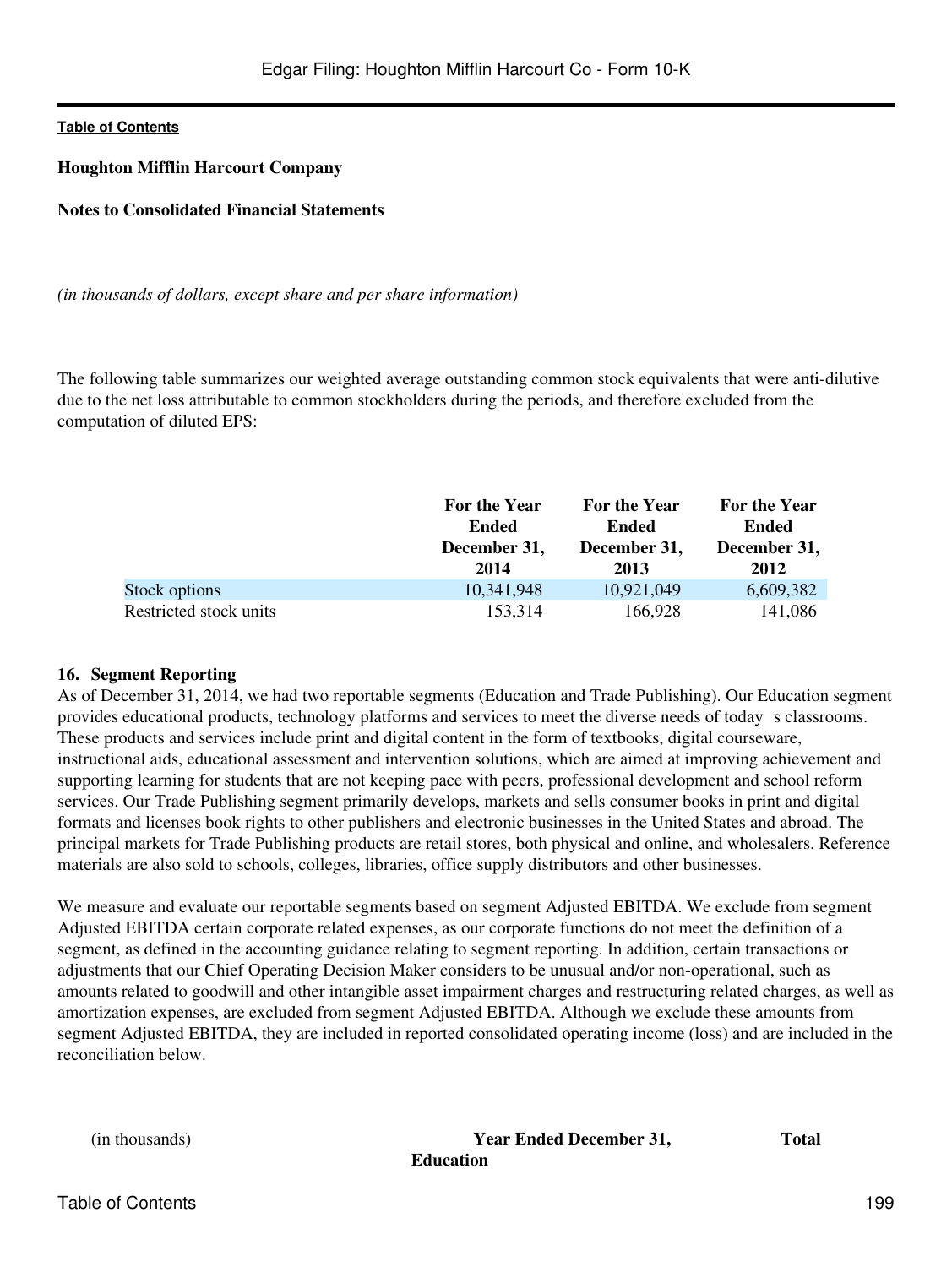|                         |             | <b>Trade</b><br><b>Publishing</b> | Corporate/<br><b>Other</b> |             |
|-------------------------|-------------|-----------------------------------|----------------------------|-------------|
| 2014                    |             |                                   |                            |             |
| Net sales               | \$1,209,142 | 163,174<br>\$.                    | \$                         | \$1,372,316 |
| Segment adjusted EBITDA | 298,483     | 12,675                            | (45,775)                   | 265,383     |
| 2013                    |             |                                   |                            |             |
| Net sales               | \$1,207,908 | 170,704<br>\$.                    | \$                         | \$1,378,612 |
| Segment adjusted EBITDA | 343,183     | 24,448                            | (42, 613)                  | 325,018     |
| 2012                    |             |                                   |                            |             |
| Net sales               | \$1,128,591 | 157,050<br>S.                     | \$                         | \$1,285,641 |
| Segment adjusted EBITDA | 329,723     | 28,774                            | (38, 685)                  | 319,812     |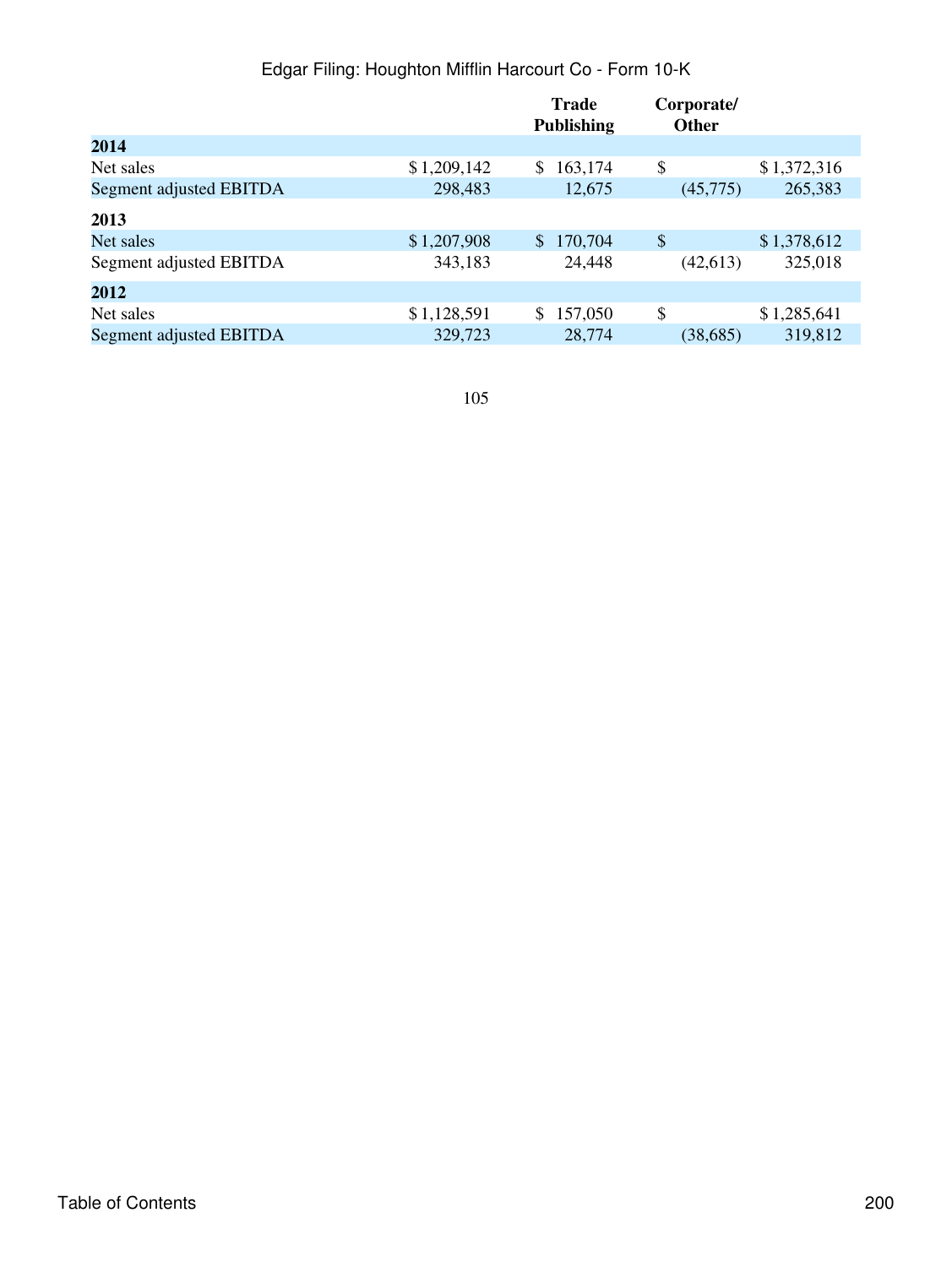**Houghton Mifflin Harcourt Company**

**Notes to Consolidated Financial Statements**

*(in thousands of dollars, except share and per share information)*

Reconciliation of Adjusted EBITDA to the consolidated statements of operations is as follows:

| (in thousands)                                       | <b>Year Ended December 31,</b> |             |                 |  |  |
|------------------------------------------------------|--------------------------------|-------------|-----------------|--|--|
|                                                      | 2014                           | 2013        | 2012            |  |  |
| <b>Total Segment Adjusted EBITDA</b>                 | \$265,383                      | \$325,018   | \$319,812       |  |  |
| Interest expense                                     | (18,245)                       | (21, 344)   | (123, 197)      |  |  |
| Depreciation expense                                 | (72,290)                       | (61,705)    | (58, 131)       |  |  |
| Amortization expense                                 | (247, 487)                     | (280,271)   | (370, 291)      |  |  |
| Stock compensation                                   | (11,376)                       | (9,524)     | (4,227)         |  |  |
| Gain (loss) on derivative instruments                | (1,593)                        | (252)       | 1,688           |  |  |
| Asset impairment charges                             | (1,679)                        | (9,000)     | (8,003)         |  |  |
| Purchase accounting adjustments                      | (3,661)                        | (11,460)    | 16,511          |  |  |
| Fees, expenses or charges for equity offerings, debt |                                |             |                 |  |  |
| or acquisitions                                      | (4, 424)                       | (23,540)    | (267)           |  |  |
| Debt restructuring                                   |                                | (598)       |                 |  |  |
| Restructuring                                        | (2,577)                        | (3,123)     | (6,716)         |  |  |
| Severance, separation costs and facility closures    | (7,300)                        | (13,040)    | (9,375)         |  |  |
| Reorganization items, net                            |                                |             | 149,114         |  |  |
|                                                      |                                |             |                 |  |  |
| Loss from continuing operations before taxes         | (105, 249)                     | (108, 839)  | (93,082)        |  |  |
| Provision (benefit) for income taxes                 | 6,242                          | 2,347       | (5,943)         |  |  |
| Net loss                                             | \$(111,491)                    | \$(111,186) | (87, 139)<br>S. |  |  |

Segment information as of December 31, 2014 and 2013 is as follows:

| (in thousands) |                                       |             |             |
|----------------|---------------------------------------|-------------|-------------|
|                |                                       | 2014        | 2013        |
|                | Total assets Education segment        | \$2,003,683 | \$2,206,690 |
|                | Total assets Trade Publishing segment | 218,530     | 231,918     |
|                | Total assets Corporate and Other      | 788,894     | 471,778     |
|                |                                       |             |             |
|                |                                       | \$3,011,107 | \$2,910,386 |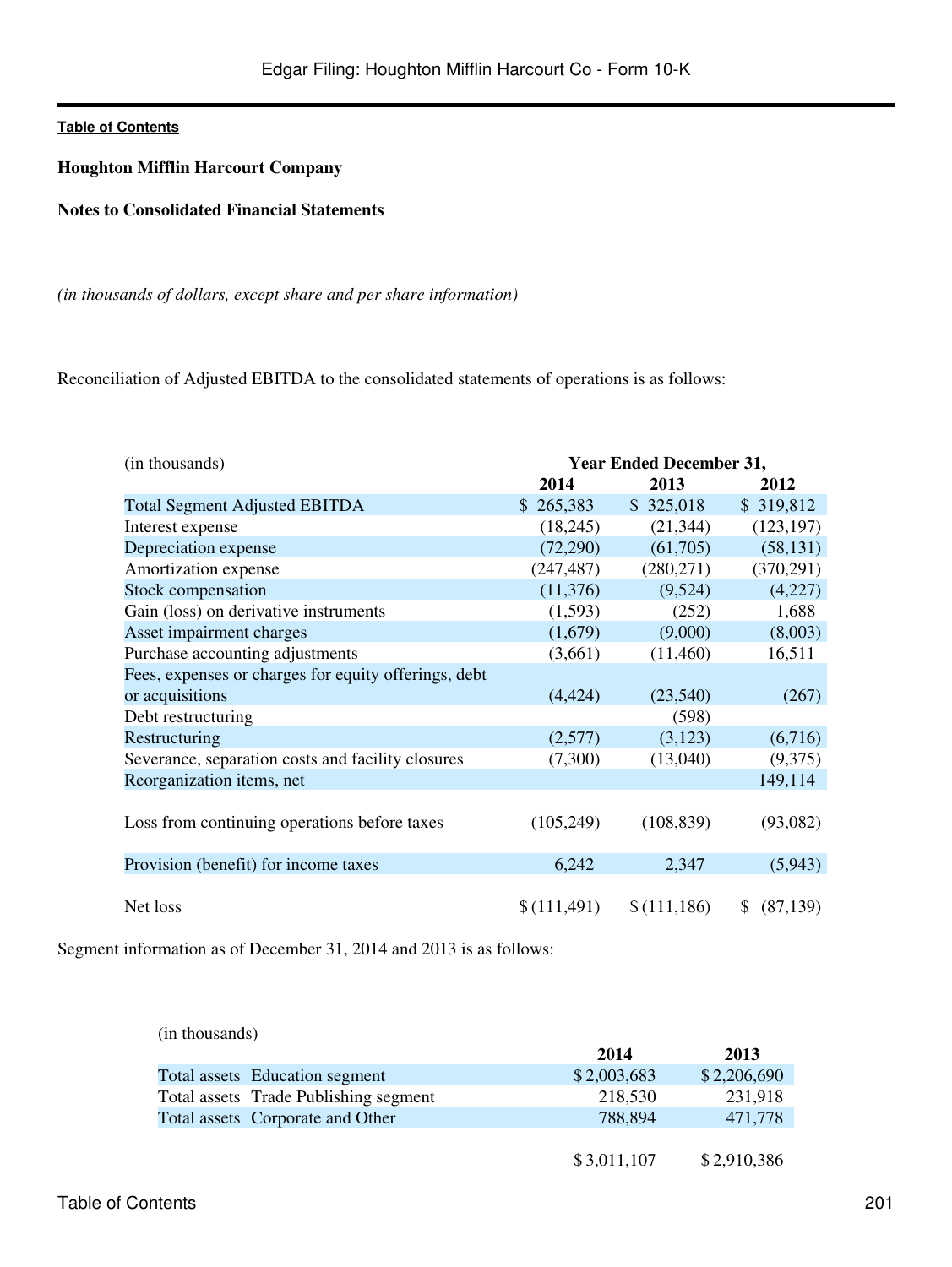Schedule of long-lived assets as of December 31, 2014 and 2013 is as follows:

The following represents long-lived assets outside of the United States, which are substantially in Ireland. All other long-lived assets are located in the United States.

| (in thousands)                    | 2014 | 2013               |
|-----------------------------------|------|--------------------|
| Long-lived assets - International |      | $$4,239$ $$13,425$ |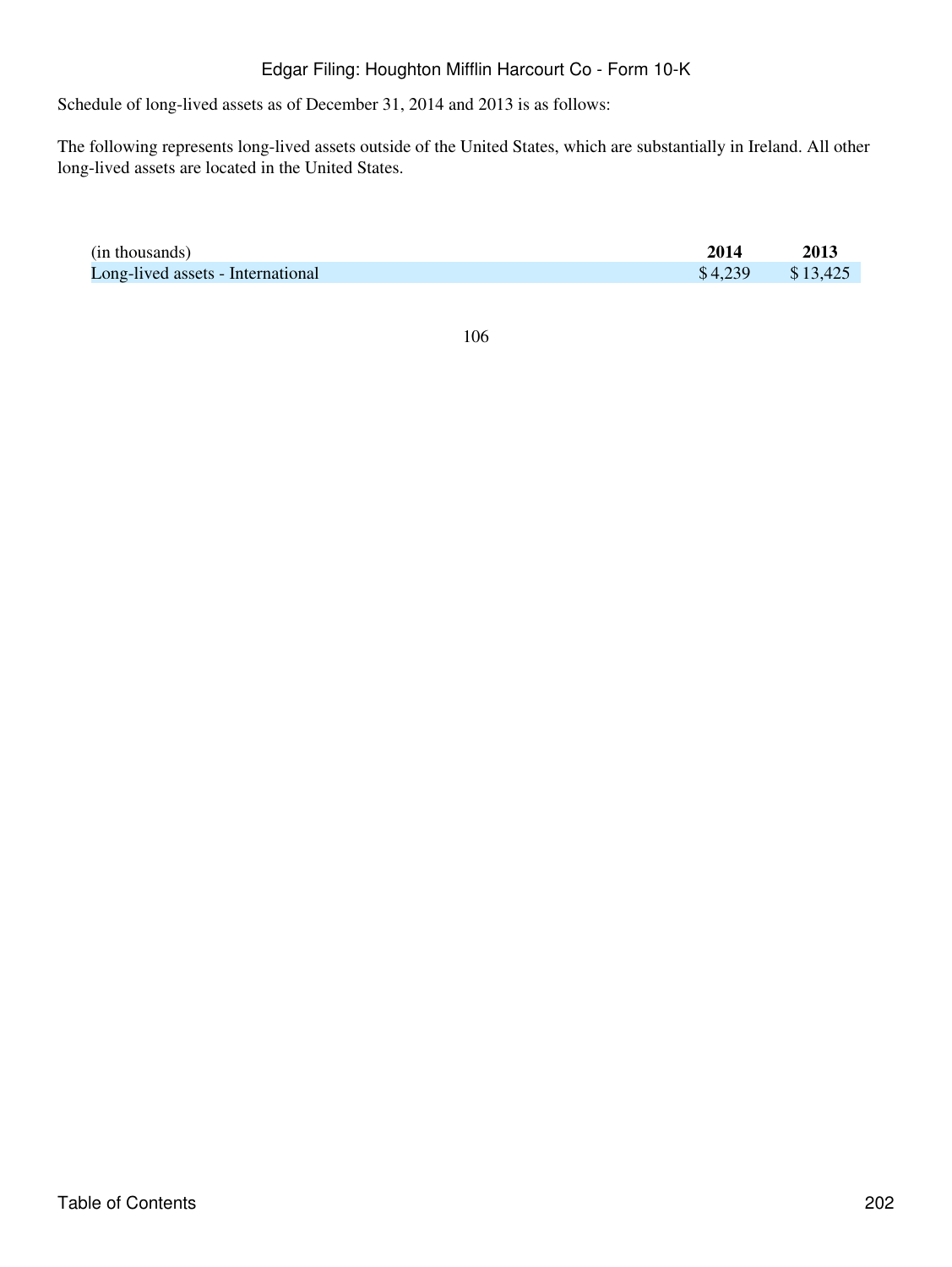**Houghton Mifflin Harcourt Company**

**Notes to Consolidated Financial Statements**

*(in thousands of dollars, except share and per share information)*

The following is a schedule of net sales by geographic region:

| (in thousands)                      |             |
|-------------------------------------|-------------|
| <b>Year Ended December 31, 2014</b> |             |
| Net sales U.S.                      | \$1,291,199 |
| Net sales International             | 81,117      |
|                                     |             |
| Total net sales                     | \$1,372,316 |
| <b>Year Ended December 31, 2013</b> |             |
| Net sales U.S.                      | \$1,296,563 |
| Net sales International             | 82,049      |
|                                     |             |
| Total net sales                     | \$1,378,612 |
| <b>Year Ended December 31, 2012</b> |             |
| Net sales U.S.                      | \$1,206,972 |
| Net sales International             | 78,669      |
|                                     |             |
| Total net sales                     | \$1,285,641 |

# **17. Valuation and Qualifying Accounts**

|                                  | <b>Balance at</b><br><b>Beginning</b><br>of Year | <b>Net Charges</b><br>to<br><b>Revenues</b><br><sub>or</sub><br><b>Expenses</b><br>and<br><b>Additions</b> | Utilization of<br><b>Allowances</b> | <b>Balance</b><br>at<br>End of<br>Year |
|----------------------------------|--------------------------------------------------|------------------------------------------------------------------------------------------------------------|-------------------------------------|----------------------------------------|
| 2014                             |                                                  |                                                                                                            |                                     |                                        |
| Allowance for doubtful accounts  | \$<br>5,084                                      | \$<br>3,274                                                                                                | \$<br>(2,733)                       | S<br>5,625                             |
| Reserve for returns              | 35,548                                           | 53,877                                                                                                     | (67,266)                            | 22,159                                 |
| Reserve for royalty advances     | 41,248                                           | 13,829                                                                                                     | (77)                                | 55,000                                 |
| Deferred tax valuation allowance | 527,960                                          | 25,947                                                                                                     | (3,247)                             | 550,660                                |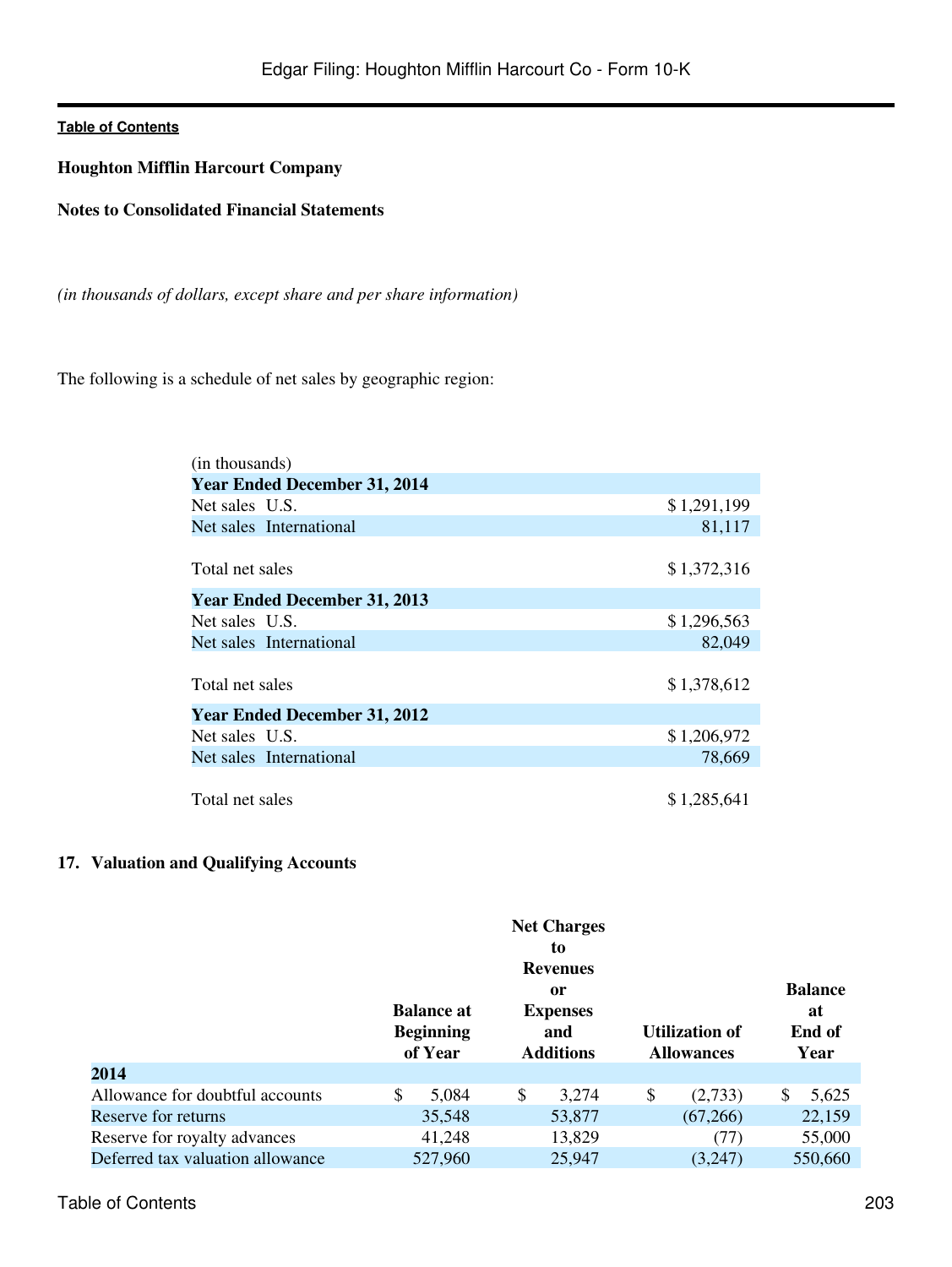| Allowance for doubtful accounts      | <sup>\$</sup> | 10.543  | \$<br>2,261 | \$<br>(7,720) | S | 5,084   |
|--------------------------------------|---------------|---------|-------------|---------------|---|---------|
| Reserve for returns                  |               | 25,784  | 58,290      | (48, 526)     |   | 35,548  |
| Reserve for royalty advances         |               | 26,194  | 16,949      | (1,895)       |   | 41,248  |
| Deferred tax valuation allowance     |               | 512,234 | 15,726      |               |   | 527,960 |
| 2012                                 |               |         |             |               |   |         |
| Allowance for doubtful accounts      | S             | 18,229  | \$<br>2,113 | \$<br>(9,799) | S | 10,543  |
| Reserve for returns                  |               | 25,614  | 44,213      | (44, 043)     |   | 25,784  |
| Reserve for royalty advances         |               | 12,252  | 14,536      | (594)         |   | 26,194  |
| Deferred tax valuation allowance (1) |               | 822,485 |             | (310,251)     |   | 512,234 |
|                                      |               |         |             |               |   |         |

# **2013**

(1) Deferred tax valuation allowance was reduced in connection with the accounting for emergence from bankruptcy in the year ended December 31, 2012.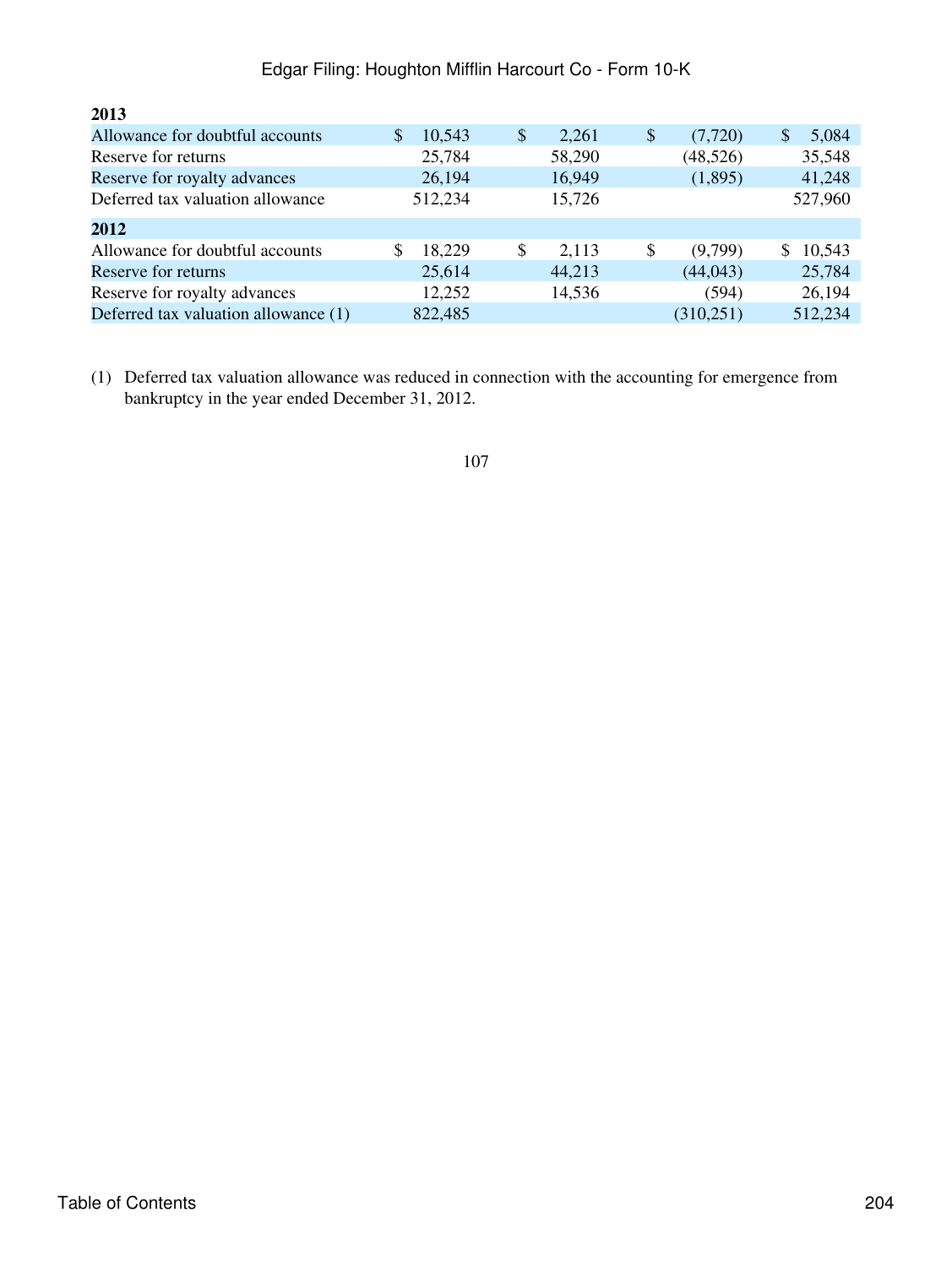### **Houghton Mifflin Harcourt Company**

**Notes to Consolidated Financial Statements**

*(in thousands of dollars, except share and per share information)*

# **18. Quarterly Results of Operations (Unaudited)**

|                         | <b>Three Months Ended</b> |                                  |               |                          |  |  |  |  |
|-------------------------|---------------------------|----------------------------------|---------------|--------------------------|--|--|--|--|
|                         | March 31,                 | September 30,<br><b>June 30,</b> |               | December 31,             |  |  |  |  |
| 2014:                   |                           |                                  |               |                          |  |  |  |  |
| Net sales               | \$153,933                 | \$401,890                        | \$<br>551,008 | \$<br>265,485            |  |  |  |  |
| Gross profit            | 1,560                     | 178,255                          | 287,102       | 81,356                   |  |  |  |  |
| Operating income (loss) | (140, 152)                | 18,324                           | 116,151       | (79, 734)                |  |  |  |  |
| Net income (loss)       | (146, 335)                | 11,548                           | 107,030       | (83, 734)                |  |  |  |  |
| 2013:                   |                           |                                  |               |                          |  |  |  |  |
| Net sales               | \$166,594                 | \$362,951                        | \$<br>550,190 | $\frac{1}{2}$<br>298,877 |  |  |  |  |
| Gross profit            | 13,927                    | 140,562                          | 270,124       | 107,637                  |  |  |  |  |
| Operating income (loss) | (128,989)                 | (5,639)                          | 107,535       | (59, 552)                |  |  |  |  |
| Net income (loss)       | (137, 381)                | (14,266)                         | 105,112       | (64, 651)                |  |  |  |  |

Our net sales, operating profit or loss and net cash provided by or used in operations are impacted by the inherent seasonality of the academic calendar. Consequently, the performance of our businesses may not be comparable quarter to consecutive quarter and should be considered on the basis of results for the whole year or by comparing results in a quarter with results in the same quarter for the previous year.

During the first quarter of 2014, we recorded an out-of-period correction of approximately \$1.1 million reducing net sales and increasing deferred revenue that should have been deferred previously. In addition, during the first quarter of 2014, we recorded approximately \$3.5 million of incremental expense, primarily commissions, related to the prior year. These out-of-period corrections had no impact on our debt covenant compliance. Management believes these out-of-period corrections are not material to the current period financial statements or any previously issued financial statements. Additionally, we revised previously reported balance sheet amounts to severance and other charges of \$7.3 million, which has been reclassified as long-term, and to current deferred revenue of \$5.2 million, which has also been reclassified as long-term. The revision was not material to the reported consolidated balance sheet for any previously filed periods.

During the fourth quarter of 2013, we recorded an out-of-period correction of approximately \$5.7 million of additional net sales that was deferred and should have been recognized previously in 2011 (\$4.5 million), 2012 (\$0.9 million), and the first nine months of 2013 (\$0.3 million). In addition, during 2013, we recorded approximately \$2.6 million of incremental expense related to prior years. These out-of-period corrections had no impact on cash or debt covenants compliance. Management believes these out-of-period corrections are not material to the current period financial statements or any previously issued financial statements.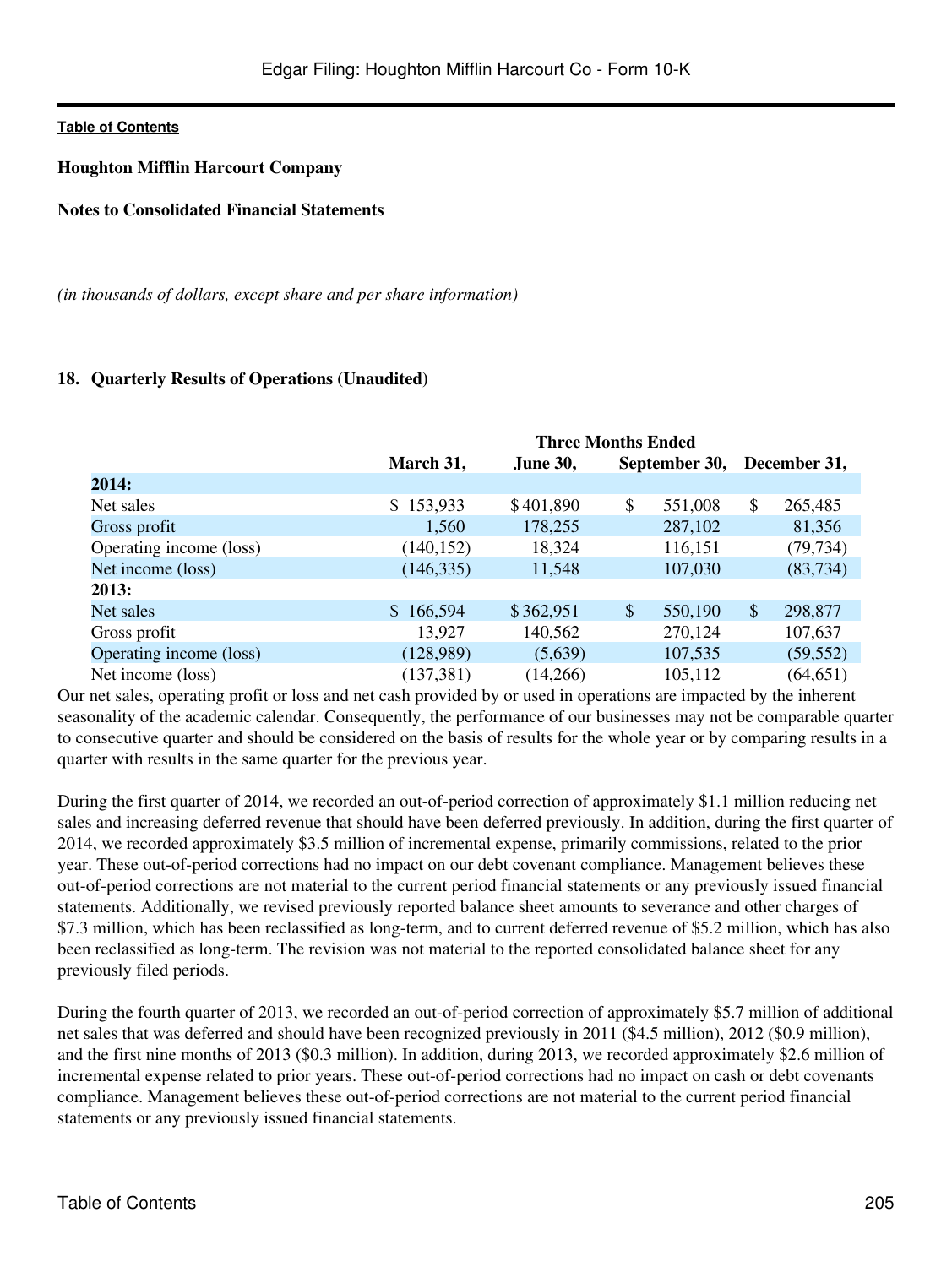The fourth quarter of 2013 was positively impacted by an agreement with a reseller for product sales in private, parochial, and charter school markets. The net effect of reseller activity was a decrease in net sales of \$62.6 million for the fourth quarter of 2014 as compared to the same period in 2013.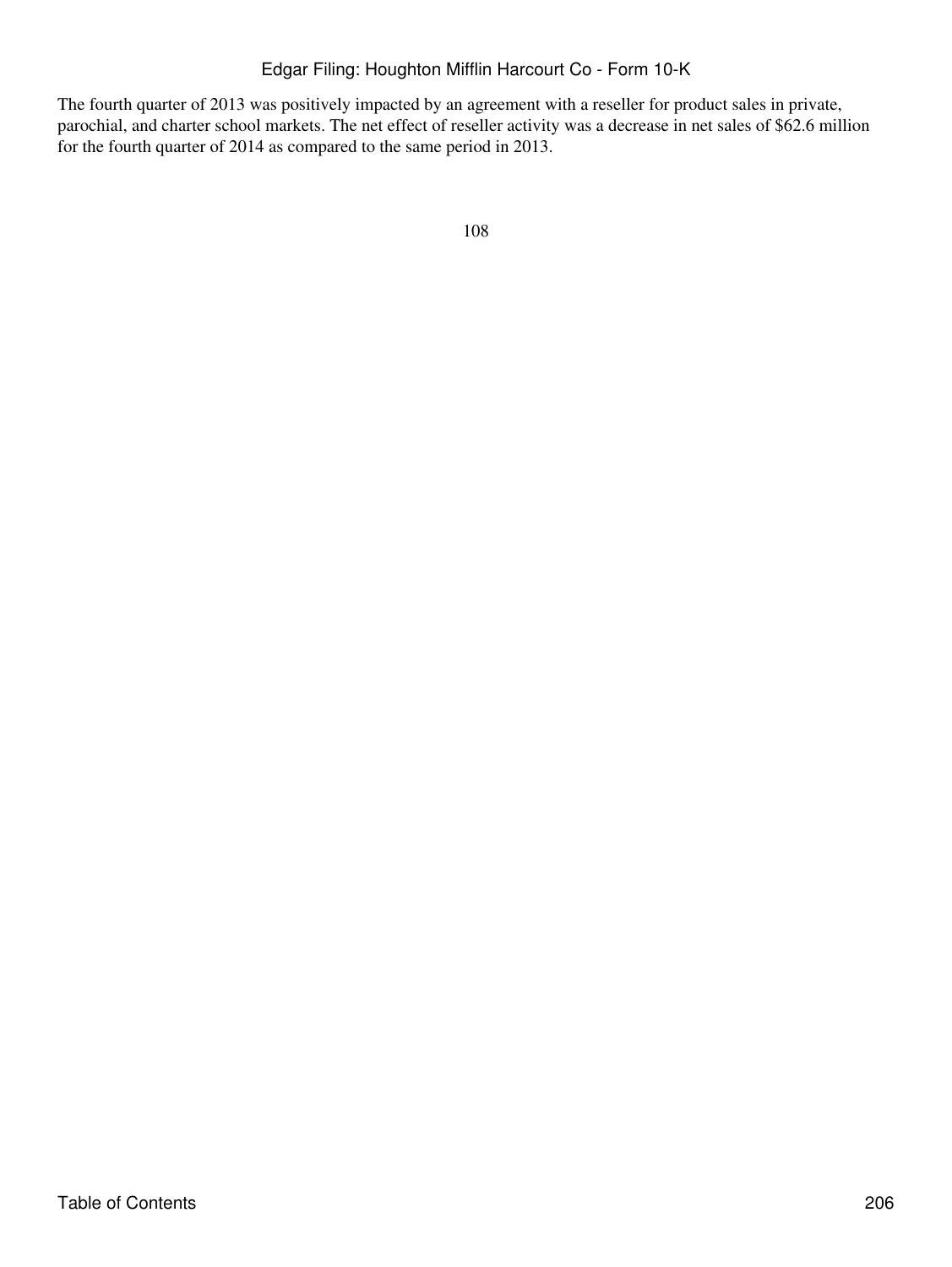### **Item 9. Changes in and Disagreements with Accountants on Accounting and Financial Disclosure**

None.

### **Item 9A. Controls and Procedures**

### **Evaluation of Disclosure Controls and Procedures**

We carried out an evaluation, under the supervision and with the participation of our management, including our Chief Executive Officer and Chief Financial Officer, of the effectiveness of our disclosure controls and procedures, as defined in Rules 13a-15(e) and 15d-15(e) of the Securities Exchange Act of 1934 (as amended, the Exchange Act). Based on that evaluation, our Chief Executive Officer and Chief Financial Officer have concluded that our disclosure controls and procedures as of December 31, 2014 were effective to provide reasonable assurance that information required to be disclosed by us in reports that we file or submit under the Exchange Act is recorded, processed, summarized and reported within the time periods specified in the SEC s rules and forms and the information required to be disclosed by us is accumulated and communicated to our management, including our Chief Executive Officer and Chief Financial Officer, to allow timely decisions regarding required disclosure.

In designing and evaluating the disclosure controls and procedures, management recognizes that any controls and procedures, no matter how well designed and operated, can provide only reasonable assurance of achieving the desired control objectives. In addition, the design of disclosure controls and procedures must reflect the fact that there are resource constraints and that management is required to apply judgment in evaluating the benefits of possible controls and procedures relative to their costs.

#### **Management s Report on Internal Control over Financial Reporting**

Management of the Company is responsible for establishing and maintaining adequate internal control over financial reporting as defined in Rules 13a-15(f) or 15d-15(f) promulgated under the Securities Exchange Act of 1934. Internal control over financial reporting is a process designed to provide reasonable assurance regarding the reliability of financial reporting and the preparation of financial statements for external purposes in accordance with generally accepted accounting principles and includes those policies and procedures that:

Pertain to the maintenance of records that, in reasonable detail, accurately and fairly reflect the transactions and disposition of the assets of the Company;

Provide reasonable assurance that transactions are recorded as necessary to permit preparation of financial statements in accordance with generally accepted accounting principles, and that receipts and expenditures of the Company are being made only in accordance with authorizations of management and directors of the Company; and

Provide reasonable assurance regarding prevention or timely detection of unauthorized acquisition, use or dispositions of the Company s assets that could have a material effect on the financial statements. Because of its inherent limitations, internal control over financial reporting may not prevent or detect misstatements. Also, projections of any evaluation of effectiveness to future periods are subject to the risk that controls may become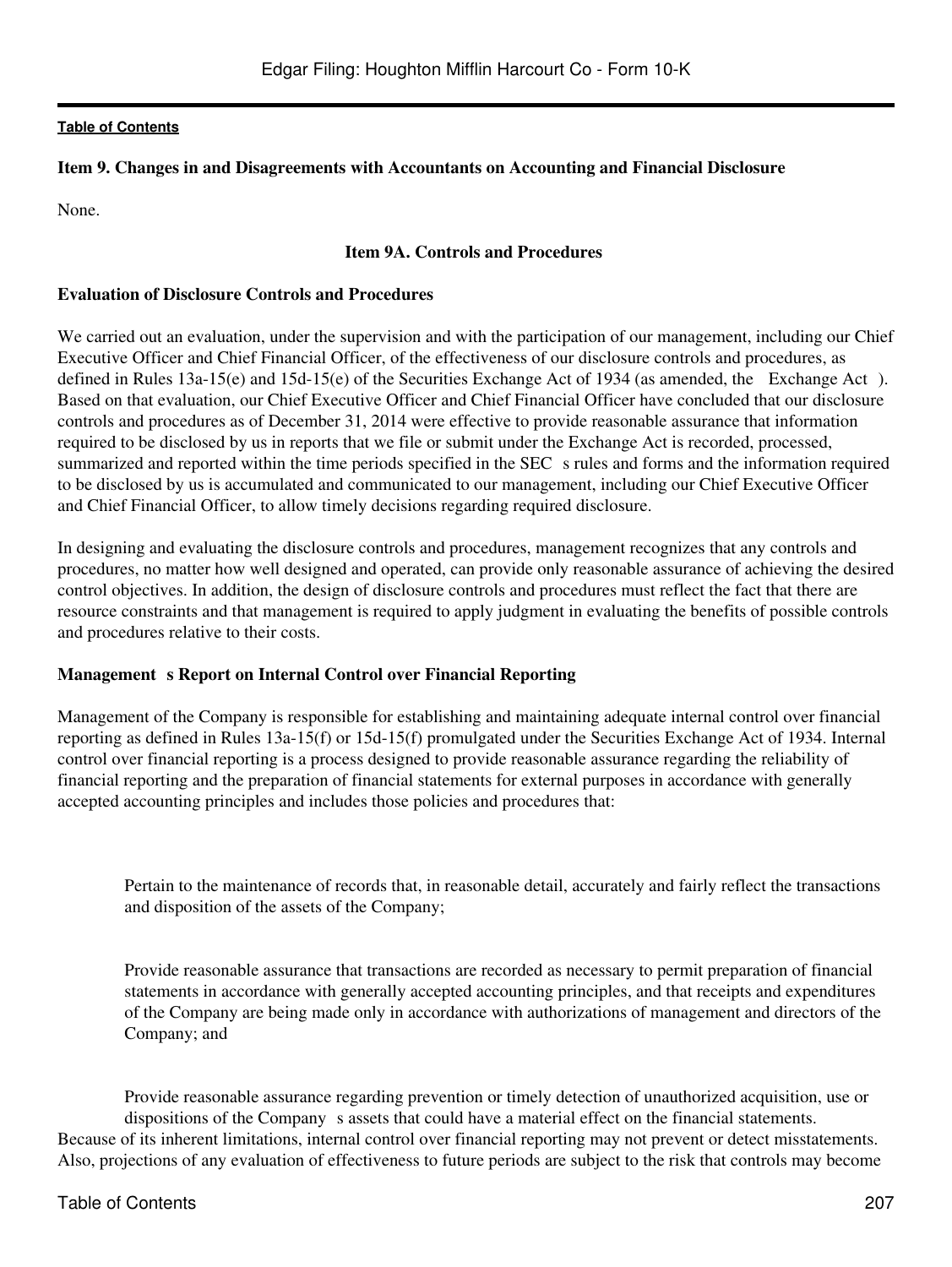inadequate because of changes in conditions, or that the degree of compliance with the policies or procedures may deteriorate.

The Company s management assessed the effectiveness of the Company s internal control over financial reporting as of December 31, 2014. In making this assessment, the Company s management used the criteria established in *Internal Control-Integrated Framework (2013)* issued by the Committee of Sponsoring Organizations of the Treadway Commission (COSO).

Based on our assessment and those criteria, management concluded that, as of December 31, 2014, the Company s internal control over financial reporting was effective.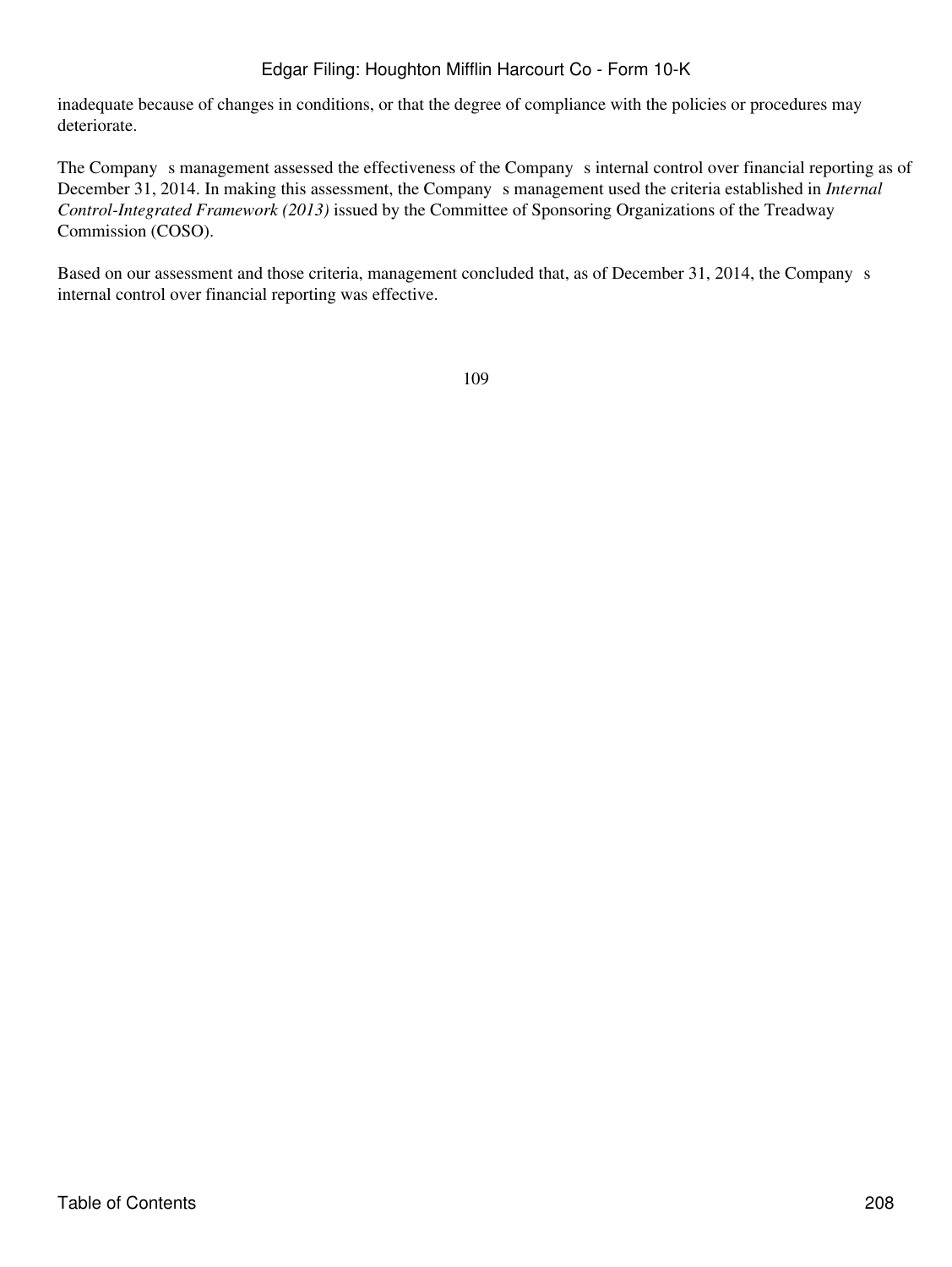The effectiveness of the Company s internal control over financial reporting as of December 31, 2014 has been audited by PricewaterhouseCoopers LLP, an independent registered public accounting firm, as stated in their report which appears herein in Item 8 of this Annual Report.

### **Changes in Internal Control Over Financial Reporting**

There were no changes in our internal control over financial reporting in the quarter ended December 31, 2014 that materially affected, or are reasonably likely to materially affect, our internal control over financial reporting.

### **Item 9B. Other Information**

None.

### **Item 10. Directors, Executive Officers and Corporate Governance**

Except to the extent provided below, the information required by this Item shall be set forth in our Proxy Statement for our 2015 Annual Meeting of Stockholders, to be filed with the SEC within 120 days of December 31, 2014, and is incorporated into this Annual Report by reference.

We have adopted a Code of Conduct that applies to our principal executive officer, principal financial officer and principal accounting officer or any person performing similar functions, which we post on our website in the Corporate Governance link located at: ir.hmhco.com. We intend to publish any amendment to, or waiver from, the

Code of Conduct on our website. We will provide any person, without charge, a copy of such Code of Conduct upon written request, which may be mailed to 222 Berkeley Street, Boston, MA 02116, Attn: Corporate Secretary.

#### **Item 11. Executive Compensation**

The information required by this Item shall be set forth in our Proxy Statement for our 2015 Annual Meeting of Stockholders to be filed with the SEC within 120 days of December 31, 2014, and is incorporated into this Annual Report by reference.

#### **Item 12. Security Ownership of Certain Beneficial Owners and Management and Related Stockholders Matters**

The information required by this Item shall be set forth in our Proxy Statement for our 2015 Annual Meeting of Stockholders to be filed with the SEC within 120 days of December 31, 2014, and is incorporated into this Annual Report by reference.

#### **Item 13. Certain Relationships and Related Transactions**

The information required by this Item shall be set forth in our Proxy Statement for our 2015 Annual Meeting of Stockholders to be filed with the SEC within 120 days of December 31, 2014, and is incorporated into this Annual Report by reference.

#### **Item 14. Principal Accounting Fees and Services**

The information required by this Item shall be set forth in our Proxy Statement for our 2015 Annual Meeting of Stockholders to be filed with the SEC within 120 days of December 31, 2014, and is incorporated into this Annual Report by reference.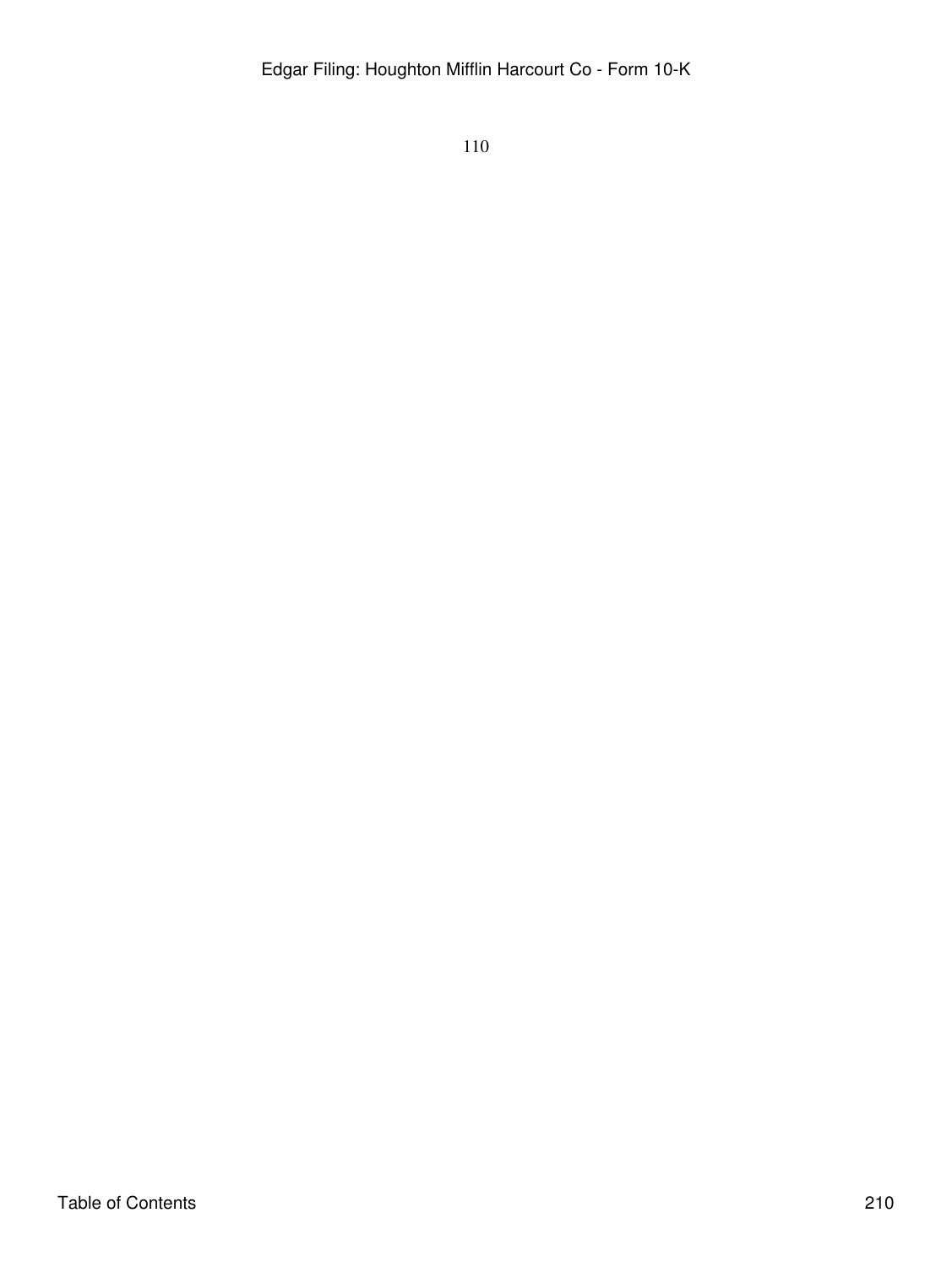# **Item 15. Exhibits, Financial Statement Schedules**

(a) Documents filed as part of the report.

| (1) Consolidated Financial Statements                                                                    |     |
|----------------------------------------------------------------------------------------------------------|-----|
| Report of Independent Registered Public Accounting Firm                                                  | 60  |
| Consolidated Balance Sheets as of December 31, 2014 and 2013                                             | 61  |
| Consolidated Statements of Operations for the years ended December 31, 2014, 2013 and 2012               | 62  |
| Consolidated Statements of Comprehensive Loss for the years ended December 31, 2014, 2013 and 2012       | 63  |
| Consolidated Statements of Cash Flows for the years ended December 31, 2014, 2013 and 2012               | 64  |
| Consolidated Statements of Stockholders Equity for the years ended December 31, 2014, 2013 and 2012      | 65  |
| Notes to Consolidated Financial Statements                                                               | 66  |
| (2) Financial Statement Schedules.                                                                       |     |
| Schedule II Valuation and Qualifying Accounts is included herein as Note 17 in the Notes to Consolidated |     |
| Financial Statements.                                                                                    |     |
| $(3)$ Exhibits.                                                                                          | 112 |
| See the Exhibit Index.                                                                                   |     |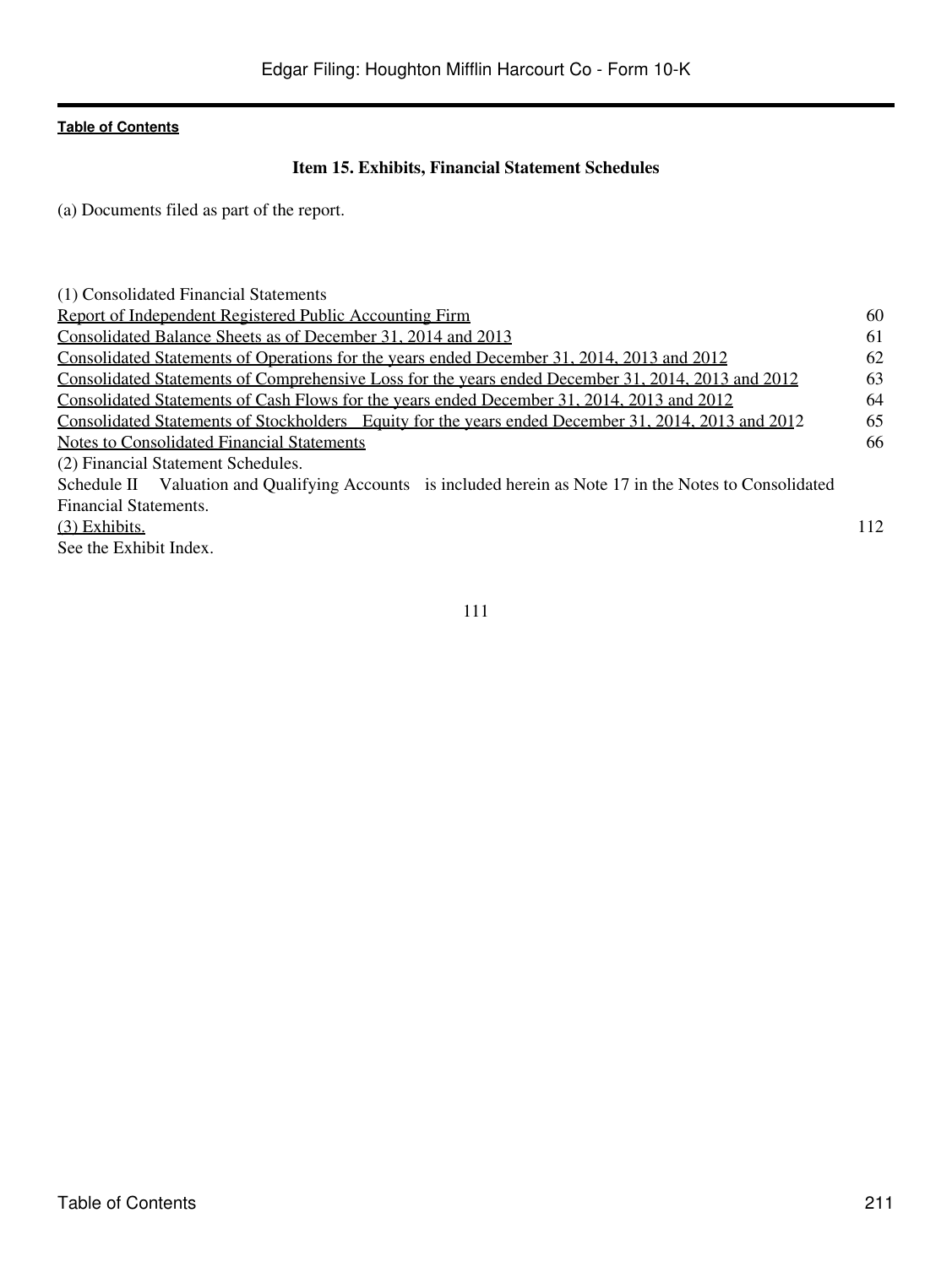### <span id="page-211-0"></span>**EXHIBIT INDEX**

# Exhibit

#### No. **Description**

- 2.1 Prepackaged Joint Plan of Reorganization of the Debtors Under Chapter 11 of the Bankruptcy Code by and among Houghton Mifflin Harcourt Publishing Company, Houghton Mifflin Harcourt Publishers Inc., HMH Publishers, LLC, Houghton Mifflin Holding Company, Inc., Houghton Mifflin, LLC, Houghton Mifflin Finance, Inc., Houghton Mifflin Holdings, Inc., HM Publishing Corp., Riverdeep Inc., A Limited Liability Company, Broderbund LLC, RVDP, Inc., HRW Distributors, Inc., Greenwood Publishing Group, Inc., Classroom Connect, Inc., Achieve! Data Solutions, LLC, Steck-Vaughn Publishing LLC, HMH Supplemental Publishers Inc., HMH Holdings (Delaware), Inc., Sentry Realty Corporation, Houghton Mifflin Company International, Inc., The Riverside Publishing Company, Classwell Learning Group Inc., Cognitive Concepts, Inc., Edusoft And Advanced Learning Centers, Inc. (incorporated herein by reference to Exhibit No. 2.1 to Amendment No. 1 to the Companys Registration Statement on Form S-1, filed September 13, 2013 (File No. 333-190356)).
- 3.1 Amended and Restated Certificate of Incorporation (incorporated herein by reference to Exhibit No. 3.1 to Amendment No. 4 to the Company s Registration Statement on Form S-1, filed October 25, 2013 (File No. 333-190356)).
- 3.2 Certificate of Amendment to Amended and Restated Certificate of Incorporation (incorporated herein by reference to Exhibit No. 3.2 to Amendment No. 4 to the Companys Registration Statement on Form S-1, filed October 25, 2013 (File No. 333-190356)).
- 3.3 Amended and Restated By-laws (incorporated herein by reference to Exhibit No. 3.1 to the Companys Current Report on Form 8-K, filed November 19, 2013 (File No. 001-36166)).
- 4.1 Investor Rights Agreement, dated as of June 22, 2012, by and among HMH Holdings (Delaware), Inc. and the stockholders party thereto (incorporated herein by reference to Exhibit No. 4.1 to Amendment No. 1 to the Company s Registration Statement on Form S-1, filed September 13, 2013 (File No. 333-190356)).
- 4.2 Amended and Restated Director Nomination Agreement, dated as of August 2, 2013, by and among the Company, Paulson Advantage Master Ltd., Paulson Advantage Plus Master Ltd., Paulson Advantage Select Master Fund Ltd., Paulson Credit Opportunities Master Ltd. and PP Opportunities Ltd. (incorporated herein by reference to Exhibit No. 4.2 to Amendment No. 1 to the Companys Registration Statement on Form S-1, filed September 13, 2013 (File No. 333-190356)).
- 4.3 Specimen Common Stock Certificate (incorporated herein by reference to Exhibit No. 4.3 to Amendment No. 4 to the Company s Registration Statement on Form S-1, filed October 25, 2013 (File No. 333-190356)).
- 4.4 Form of Warrant Certificate (incorporated herein by reference to Exhibit No. 4.4 to Amendment No. 2 to the Company s Registration Statement on Form S-1, filed October 4, 2013 (File No. 333-190356)).
- 4.5 Warrant Agreement, dated as of June 22, 2012, among HMH Holdings (Delaware), Inc., Computershare Inc. and Computershare Trust Company, N.A. (incorporated herein by reference to Exhibit No. 4.5 to Amendment No. 2 to the Company s Registration Statement on Form S-1, filed October 4, 2013 (File No. 333-190356)).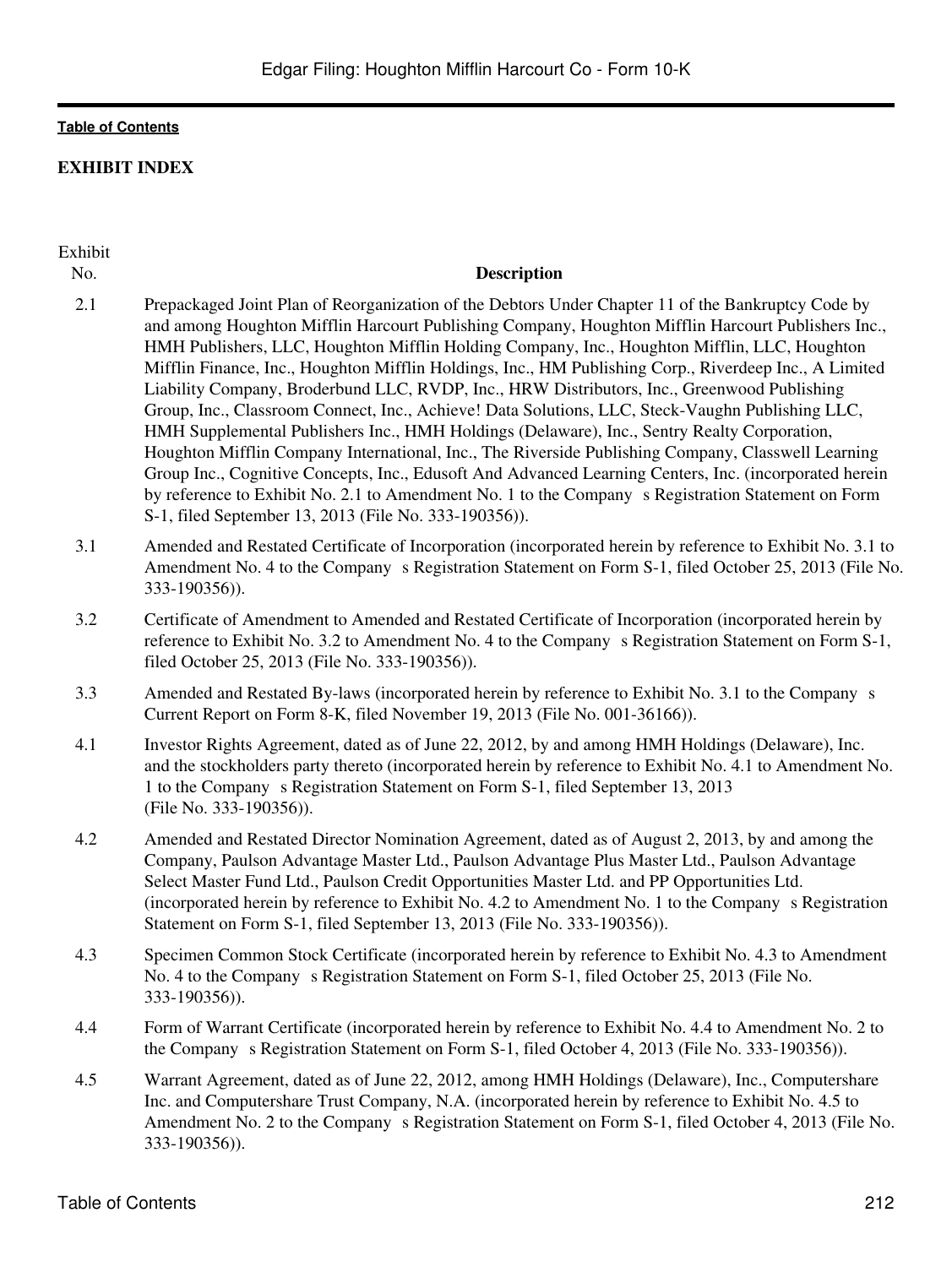- 10.1 HMH Holdings (Delaware), Inc. 2012 Management Incentive Plan (incorporated herein by reference to Exhibit No. 10.1 to Amendment No. 1 to the Company s Registration Statement on Form S-1, filed September 13, 2013 (File No. 333-190356)).
- 10.2 HMH Holdings (Delaware), Inc. 2012 Management Incentive Plan Form of Stock Option Award Notice (incorporated herein by reference to Exhibit No. 10.2 to Amendment No. 1 to the Company s Registration Statement on Form S-1, filed September 13, 2013 (File No. 333-190356)).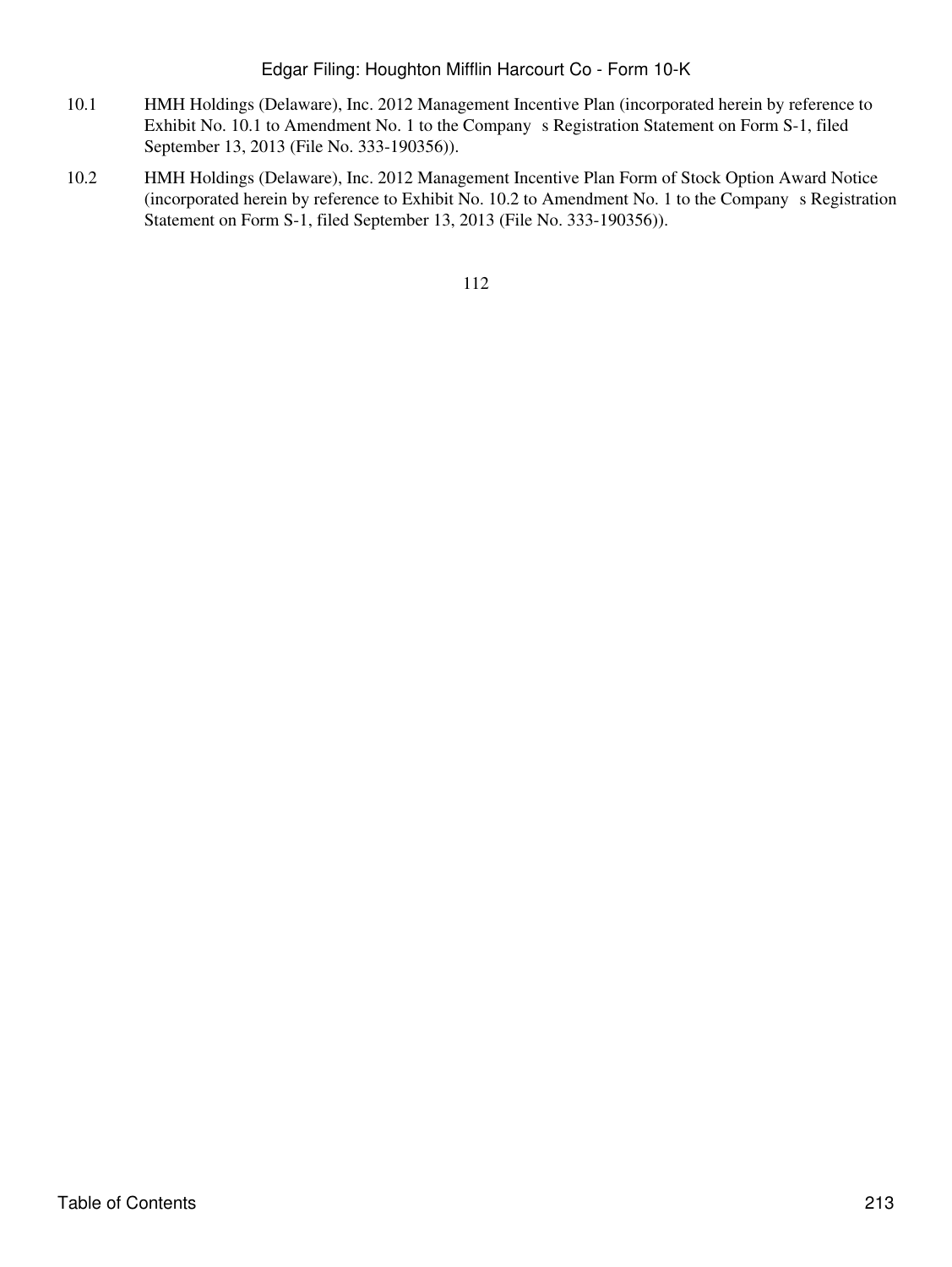| Exhibit<br>No. | <b>Description</b>                                                                                                                                                                                                                                                                                                                                                                                                                                                                                                                                                                                                         |
|----------------|----------------------------------------------------------------------------------------------------------------------------------------------------------------------------------------------------------------------------------------------------------------------------------------------------------------------------------------------------------------------------------------------------------------------------------------------------------------------------------------------------------------------------------------------------------------------------------------------------------------------------|
| 10.3           | HMH Holdings (Delaware), Inc. 2012 Management Incentive Plan Form of Restricted Stock Unit Award<br>Notice (incorporated herein by reference to Exhibit No. 10.3 to Amendment No. 1 to the Company s<br>Registration Statement on Form S-1, filed September 13, 2013 (File No. 333-190356)).                                                                                                                                                                                                                                                                                                                               |
| 10.4           | HMH Holdings (Delaware), Inc. 2012 Management Incentive Plan Form of Non-Employee Grantee<br>Restricted Stock Unit Award Notice (incorporated herein by reference to Exhibit No. 10.4 to Amendment<br>No. 1 to the Company s Registration Statement on Form S-1, filed September 13, 2013 (File No.<br>333-190356)).                                                                                                                                                                                                                                                                                                       |
| 10.5           | HMH Holdings (Delaware), Inc. Change in Control Severance Plan (incorporated herein by reference to<br>Exhibit No. 10.5 to Amendment No. 1 to the Company s Registration Statement on Form S-1, filed<br>September 13, 2013 (File No. 333-190356)).                                                                                                                                                                                                                                                                                                                                                                        |
| 10.6           | Employment Agreement, effective as of August 1, 2013, by and between HMH Holdings (Delaware),<br>Inc. and Linda K. Zecher (incorporated herein by reference to Exhibit No. 10.6 to Amendment No. 1 to<br>the Company s Registration Statement on Form S-1, filed September 13, 2013 (File No. 333-190356)).                                                                                                                                                                                                                                                                                                                |
| 10.7           | Employment Agreement, effective as of August 1, 2013, by and between HMH Holdings (Delaware),<br>Inc. and Eric L. Shuman (incorporated herein by reference to Exhibit No. 10.7 to Amendment No. 1 to<br>the Company s Registration Statement on Form S-1, filed September 13, 2013 (File No. 333-190356)).                                                                                                                                                                                                                                                                                                                 |
| 10.8           | John Dragoon Offer Letter dated March 27, 2012 (incorporated herein by reference to Exhibit No. 10.8 to<br>Amendment No. 1 to the Company s Registration Statement on Form S-1, filed September 13, 2013 (File<br>No. 333-190356)).                                                                                                                                                                                                                                                                                                                                                                                        |
| 10.9           | William Bayers Offer Letter dated April 10, 2007, as amended on May 14, 2009 (incorporated herein by<br>reference to Exhibit No. 10.9 to Amendment No. 1 to the Company s Registration Statement on Form<br>S-1, filed September 13, 2013 (File No. 333-190356)).                                                                                                                                                                                                                                                                                                                                                          |
| 10.11          | Form of Director Compensation Letter (incorporated herein by reference to Exhibit No. 10.11 to<br>Amendment No. 1 to the Company s Registration Statement on Form S-1, filed September 13, 2013 (File<br>No. 333-190356)).                                                                                                                                                                                                                                                                                                                                                                                                 |
| 10.12          | Form of Indemnification Agreement (incorporated herein by reference to Exhibit No. 10.12 to<br>Amendment No. 1 to the Company s Registration Statement on Form S-1, filed September 13, 2013 (File<br>No. 333-190356)).                                                                                                                                                                                                                                                                                                                                                                                                    |
| 10.13          | Superpriority Senior Secured Debtor-in-Possession and Exit Term Loan Credit Agreement, dated as of<br>May 22, 2012 by and among HMH Holdings (Delaware), Inc. as Holdings, Houghton Mifflin Harcourt<br>Publishers Inc., HMH Publishers, LLC, and Houghton Mifflin Harcourt Publishing Company as<br>Borrowers, the subsidiary guarantors and lenders party thereto, and Citibank, N.A. as Administrative<br>Agent and Collateral Agent (incorporated herein by reference to Exhibit No. 10.13 to Amendment No. 1<br>to the Company s Registration Statement on Form S-1, filed September 13, 2013 (File No. 333-190356)). |
| 10.14          | First Amendment to DIP/Exit Term Loan Credit Agreement, dated as of June 11, 2012, by and among<br>HMH Holdings (Delaware), Inc., Houghton Mifflin Harcourt Publishers Inc., HMH Publishers, LLC, and<br>Houghton Mifflin Harcourt Publishing Company, the subsidiary guarantors and lenders party thereto, and<br>Citibank, N.A. as Administrative Agent and Collateral Agent (incorporated herein by reference to<br>Exhibit No. 10.14 to Amendment No. 1 to the Company s Registration Statement on Form S-1, filed<br>September 13, 2013 (File No. 333-190356)).                                                       |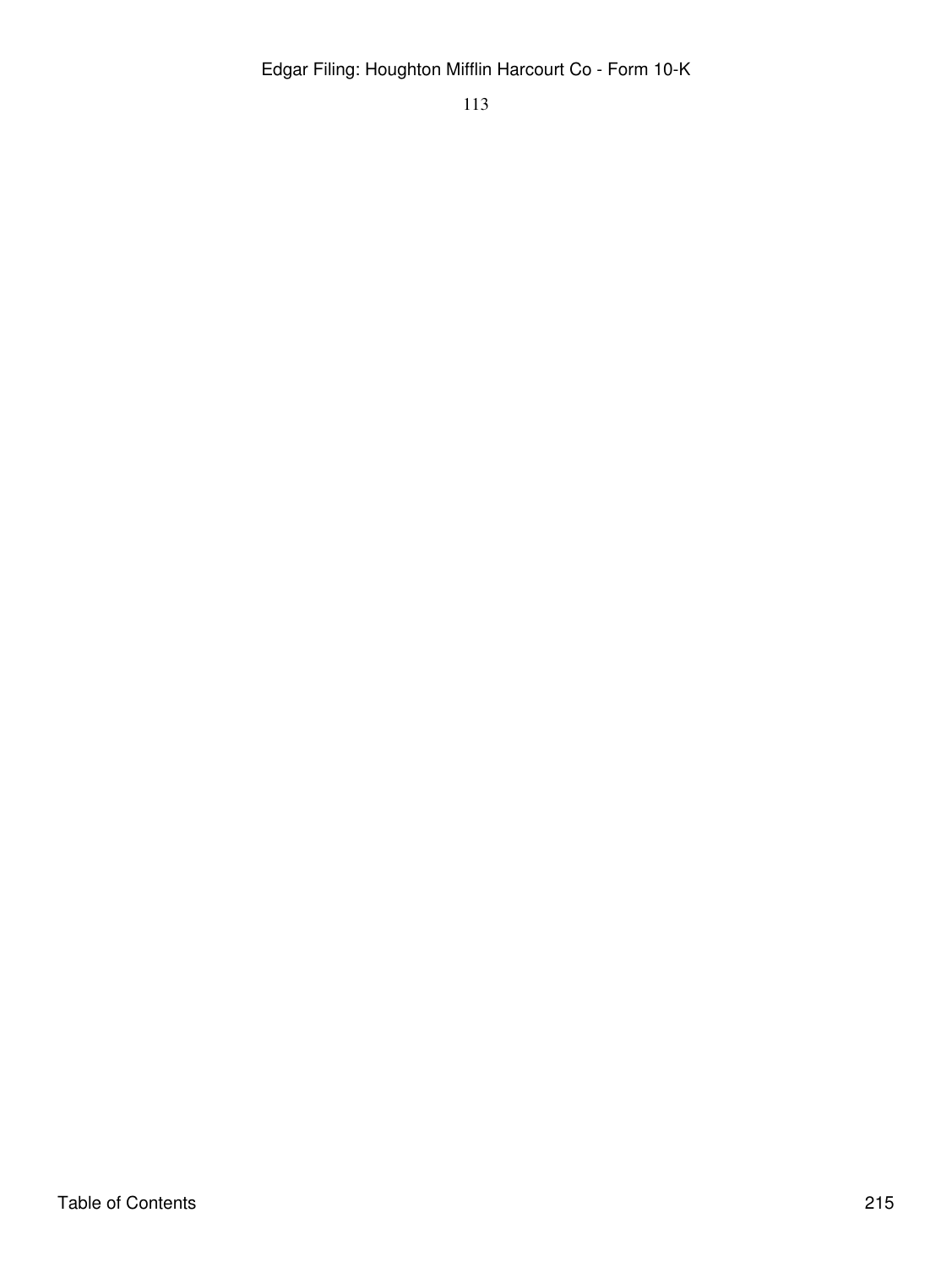| Exhibit<br>No. | <b>Description</b>                                                                                                                                                                                                                                                                                                                                                                                                                                                                                                                                                                                                                                                                                |
|----------------|---------------------------------------------------------------------------------------------------------------------------------------------------------------------------------------------------------------------------------------------------------------------------------------------------------------------------------------------------------------------------------------------------------------------------------------------------------------------------------------------------------------------------------------------------------------------------------------------------------------------------------------------------------------------------------------------------|
| 10.15          | Letter Waiver and Amendment No. 2 to Credit Agreement, dated as of June 20, 2012, by and among<br>HMH Holdings (Delaware), Inc., Houghton Mifflin Harcourt Publishers Inc., HMH Publishers, LLC,<br>and Houghton Mifflin Harcourt Publishing Company, the subsidiary guarantors thereto, and Citibank,<br>N.A. as a lender (incorporated herein by reference to Exhibit No. 10.15 to Amendment No. 1 to the<br>Company s Registration Statement on Form S-1, filed September 13, 2013 (File No. 333-190356)).                                                                                                                                                                                     |
| 10.16          | Term Facility Guarantee and Collateral Agreement, dated as of May 22, 2012, by and among the<br>Company and HMH Holdings (Delaware), Inc., Houghton Mifflin Harcourt Publishers Inc.,<br>HMH Publishers, LLC, and Houghton Mifflin Harcourt Publishing Company, the subsidiaries of HMH<br>Holdings (Delaware), Inc. from time to time party thereto, and Citibank, N.A. as Collateral Agent.<br>(incorporated herein by reference to Exhibit No. 10.16 to Amendment No. 1 to the Company s<br>Registration Statement on Form S-1, filed September 13, 2013 (File No. 333-190356)).                                                                                                               |
| 10.17          | Amendment No. 3 to Superpriority Senior Secured Debtor-in-Possession and Exit Term Loan Credit<br>Agreement, and Amendment No. 1 to Term Facility Guarantee and Collateral Agreement, dated as of<br>May 24, 2013, by and among HMH Holdings (Delaware), Inc., Houghton Mifflin Harcourt Publishers<br>Inc., HMH Publishers, LLC, and Houghton Mifflin Harcourt Publishing Company, the subsidiary<br>guarantors and lenders party thereto, and Citibank, N.A. as Administrative Agent and Collateral Agent<br>(incorporated herein by reference to Exhibit No. 10.17 to Amendment No. 1 to the Company s<br>Registration Statement on Form S-1, filed September 13, 2013 (File No. 333-190356)). |
| 10.18          | Superpriority Senior Secured Debtor-in-Possession and Exit Revolving Loan Credit Agreement, dated as<br>of May 22, 2012, by and among HMH Holdings (Delaware), Inc. as Holdings, Houghton Mifflin<br>Harcourt Publishers Inc., HMH Publishers, LLC, and Houghton Mifflin Harcourt Publishing Company<br>as Borrowers, the subsidiary guarantors and lenders party thereto, and Citibank, N.A. as Administrative<br>Agent and Collateral Agent (incorporated herein by reference to Exhibit No. 10.18 to Amendment No. 1<br>to the Company s Registration Statement on Form S-1, filed September 13, 2013 (File No. 333-190356)).                                                                  |
| 10.19          | First Amendment to DIP/Exit Revolving Loan Credit Agreement, dated as of June 20, 2012, by and<br>among HMH Holdings (Delaware), Inc., Houghton Mifflin Harcourt Publishers Inc., HMH Publishers,<br>LLC, and Houghton Mifflin Harcourt Publishing Company, the subsidiary guarantors and lenders party<br>thereto, and Citibank, N.A. as Administrative Agent and Collateral Agent (incorporated herein by<br>reference to Exhibit No. 10.19 to Amendment No. 1 to the Company s Registration Statement on Form<br>S-1, filed September 13, 2013 (File No. 333-190356)).                                                                                                                         |
| 10.20          | Second Amendment to DIP/Exit Revolving Loan Credit Agreement, dated as of June 20, 2012, by and<br>among HMH Holdings (Delaware), Inc., Houghton Mifflin Harcourt Publishers Inc., HMH Publishers,<br>LLC, and Houghton Mifflin Harcourt Publishing Company, the subsidiary guarantors and lenders party<br>thereto, and Citibank, N.A. as Administrative Agent and Collateral Agent (incorporated herein by<br>reference to Exhibit No. 10.20 to Amendment No. 1 to the Company s Registration Statement on Form<br>S-1, filed September 13, 2013 (File No. 333-190356)).                                                                                                                        |
| 10.21          | Revolving Facility Guarantee and Collateral Agreement, dated as of May 22, 2012, by and among HMH<br>Holdings (Delaware), Inc., Houghton Mifflin Harcourt Publishers Inc., HMH Publishers, LLC, and<br>Houghton Mifflin Harcourt Publishing Company, the subsidiaries of HMH Holdings (Delaware), Inc.<br>from time to time party thereto, and Citibank, N.A. as Collateral Agent (incorporated herein by reference<br>to Exhibit No. 10.21 to Amendment No. 1 to the Company s Registration Statement on Form S-1, filed<br>September 13, 2013 (File No. 333-190356)).                                                                                                                           |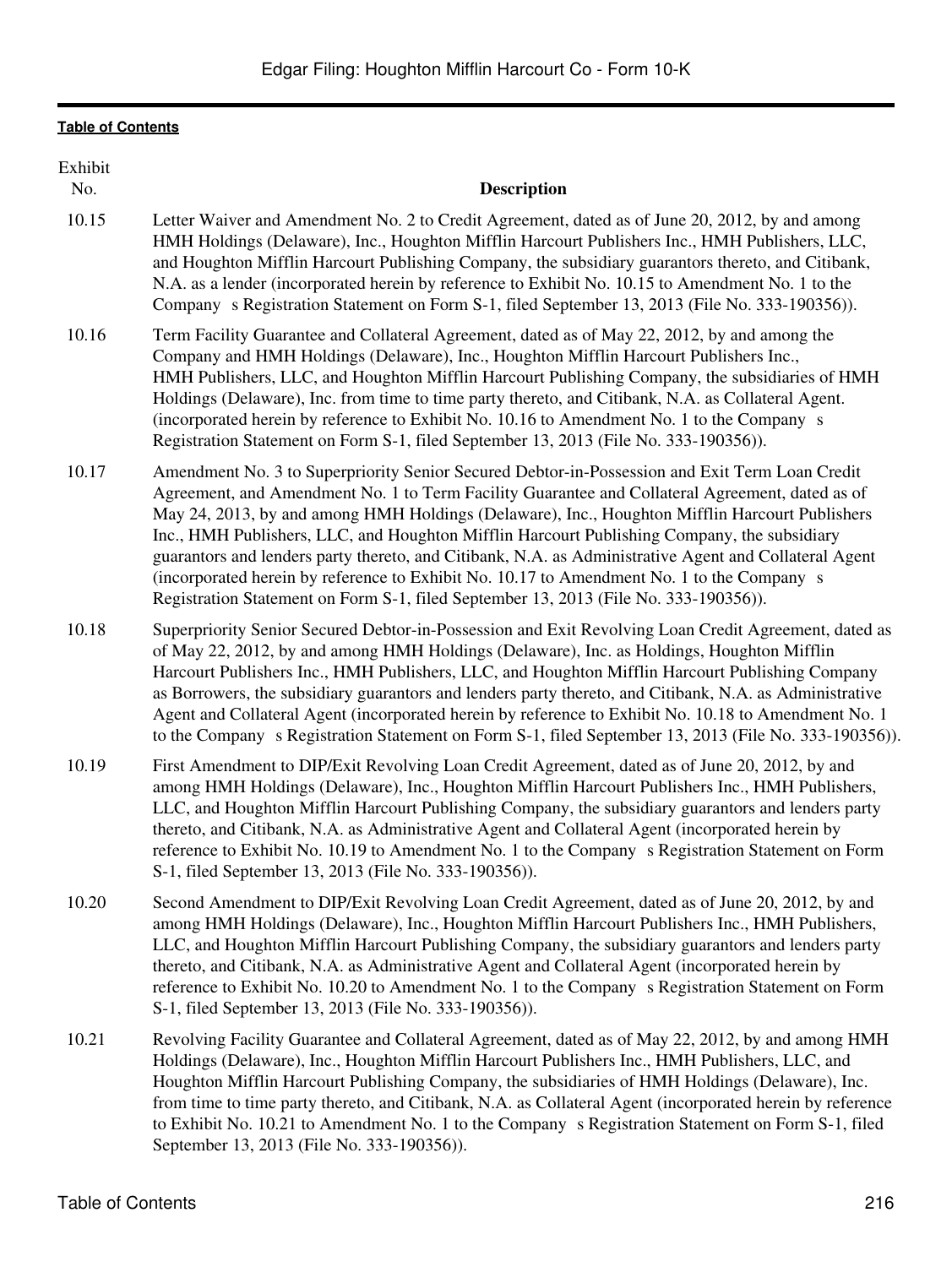10.22 Term Loan/Revolving Facility Lien Subordination and Intercreditor Agreement, dated as of May 22, 2012, by and among Citibank, N.A., as Revolving Facility Agent, and Citibank, N.A., as Term Facility Agent, HMH Holdings (Delaware), Inc. as Holdings, Houghton Mifflin Harcourt Publishers Inc., HMH Publishers, LLC, and Houghton Mifflin Harcourt Publishing Company as Borrowers, and the subsidiary guarantors named therein (incorporated herein by reference to Exhibit No. 10.22 to Amendment No. 1 to the Company s Registration Statement on Form S-1, filed September 13, 2013 (File No. 333-190356)).

114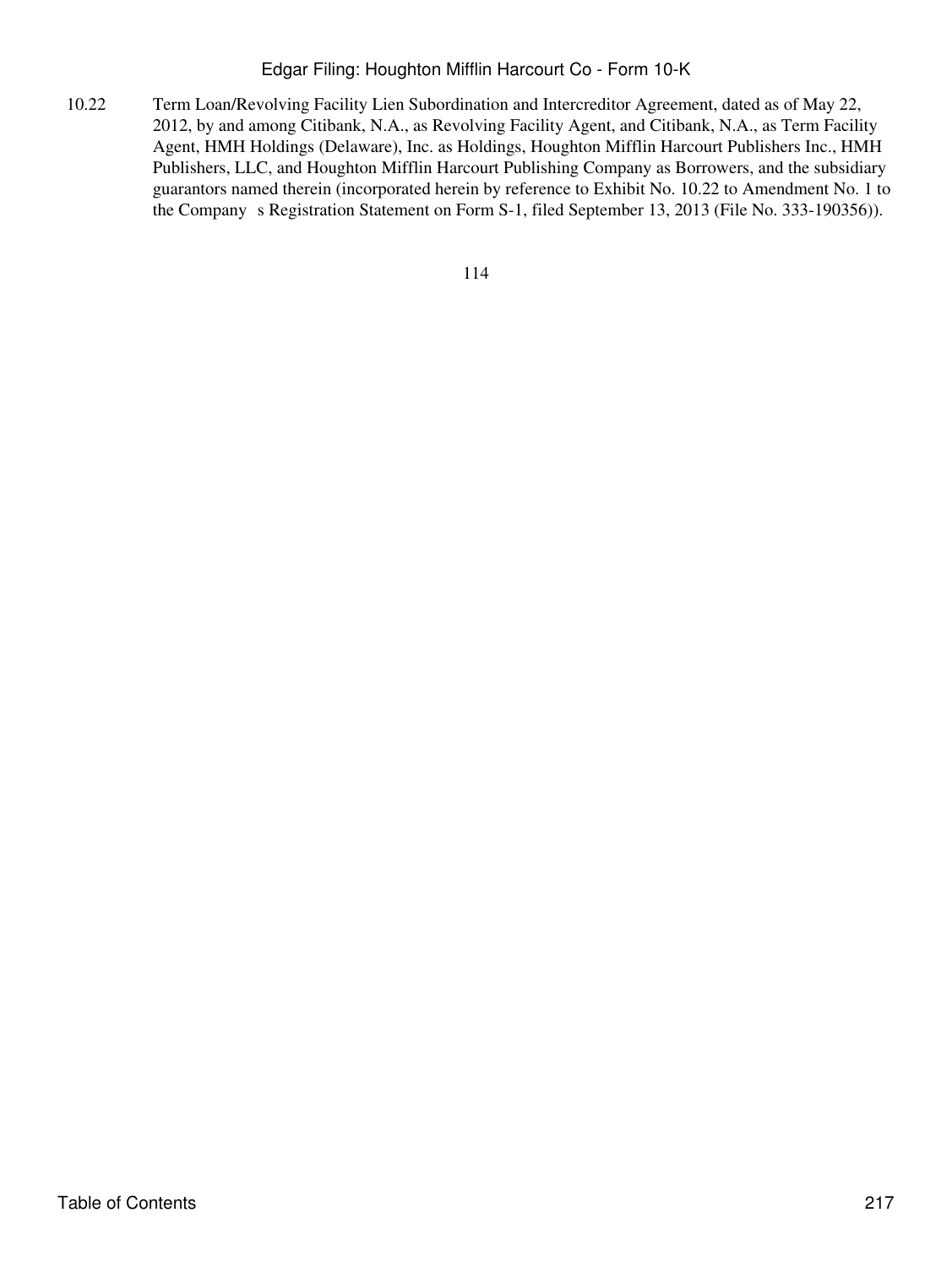## **[Table of Contents](#page-3-0)**

| Exhibit   |                                                                                                                                                                                                                                                                                                                                                                                                                                                                                                                                                                                                                                                                   |
|-----------|-------------------------------------------------------------------------------------------------------------------------------------------------------------------------------------------------------------------------------------------------------------------------------------------------------------------------------------------------------------------------------------------------------------------------------------------------------------------------------------------------------------------------------------------------------------------------------------------------------------------------------------------------------------------|
| No.       | <b>Description</b>                                                                                                                                                                                                                                                                                                                                                                                                                                                                                                                                                                                                                                                |
| 10.23     | Amendment No. 4 to the Superpriority Senior Secured Debtor-In-Possession and Exit Term Loan Credit<br>Agreement, dated as of January 15, 2014, by and among Houghton Mifflin Harcourt Company,<br>Houghton Mifflin Harcourt Publishers Inc., HMH Publishers LLC, Houghton Mifflin Harcourt<br>Publishing Company, certain other subsidiaries of Houghton Mifflin Harcourt Company, as Subsidiary<br>Guarantors, the lenders party thereto and Citibank, N.A., as administrative agent and collateral agent<br>(incorporated herein by reference to Exhibit No. 10.1 to the Company s Current Report on Form 8-K,<br>filed January 16, 2014 (File No. 001-36166)). |
| 10.24     | HMH Holdings (Delaware), Inc. 2012 Management Incentive Plan Form of Restricted Stock Unit Award<br>Notice (incorporated herein by reference to Exhibit No. 10.1 to the Company s Current Report on Form<br>8-K, filed February 6, 2014 (File No. 001-36166)).                                                                                                                                                                                                                                                                                                                                                                                                    |
| 10.25     | HMH Holdings (Delaware), Inc. 2012 Management Incentive Plan Restricted Stock Unit Award Notice,<br>dated January 31, 2014, by and between Houghton Mifflin Harcourt Company and Eric Shuman<br>(incorporated herein by reference to Exhibit No. 10.2 to the Company s Current Report on Form 8-K,<br>filed February 6, 2014 (File No. 001-36166)).                                                                                                                                                                                                                                                                                                               |
| 10.26     | HMH Holdings (Delaware), Inc. 2012 Management Incentive Plan Restricted Stock Unit Award Notice,<br>dated January 31, 2014, by and between Houghton Mifflin Harcourt Company and William F. Bayers<br>(incorporated herein by reference to Exhibit No. 10.3 to the Company s Current Report on Form 8-K,<br>filed February 6, 2014 (File No. 001-36166)).                                                                                                                                                                                                                                                                                                         |
| 10.27     | HMH Holdings (Delaware), Inc. 2012 Management Incentive Plan Restricted Stock Unit Award Notice,<br>dated January 31, 2014, by and between Houghton Mifflin Harcourt Company and John Dragoon<br>(incorporated herein by reference to Exhibit No. 10.4 to the Company s Current Report on Form 8-K,<br>filed February 6, 2014 (File No. 001-36166)).                                                                                                                                                                                                                                                                                                              |
| 10.28     | Mary Cullinane Offer Letter dated October 21, 2011 (incorporated herein by reference to Exhibit No.<br>10.28 to the Company s Annual Report on Form 10-K, filed March 27, 2014 (File No. 001-36166)).                                                                                                                                                                                                                                                                                                                                                                                                                                                             |
| 10.29     | Lee R. Ramsayer Offer Letter dated January 25, 2012 (incorporated herein by reference to Exhibit No.<br>10.29 to the Company s Annual Report on Form 10-K, filed March 27, 2014 (File No. 001-36166)).                                                                                                                                                                                                                                                                                                                                                                                                                                                            |
| 10.30     | Brook M. Colangelo Offer Letter dated November 2, 2012 (incorporated herein by reference to Exhibit<br>No. 10.30 to the Company s Annual Report on Form 10-K, filed March 27, 2014 (File No. 001-36166)).                                                                                                                                                                                                                                                                                                                                                                                                                                                         |
| 10.31     | Houghton Mifflin Harcourt Severance Plan, dated September 5, 2014 (incorporated herein by reference<br>to Exhibit No. 10.01 to the Company s Quarterly Report on Form 10-Q, filed November 6, 2014 (File No.<br>$001-36166)$ ).                                                                                                                                                                                                                                                                                                                                                                                                                                   |
| $10.32$ * | Bridgett P. Paradise Offer Letter dated June 11, 2014.                                                                                                                                                                                                                                                                                                                                                                                                                                                                                                                                                                                                            |
| $10.33$ * | HMH Holdings (Delaware), Inc. 2012 Management Incentive Plan Performance-Based Restricted Stock<br><b>Award Notice</b>                                                                                                                                                                                                                                                                                                                                                                                                                                                                                                                                            |
| $10.34$ * | HMH Holdings (Delaware), Inc. 2012 Management Incentive Plan Performance-Based Restricted Stock<br>Unit Award Notice                                                                                                                                                                                                                                                                                                                                                                                                                                                                                                                                              |
| $10.35$ * | HMH Holdings (Delaware), Inc. 2012 Management Incentive Plan Time-Based Restricted Stock Award<br>Notice                                                                                                                                                                                                                                                                                                                                                                                                                                                                                                                                                          |
| $10.36$ * |                                                                                                                                                                                                                                                                                                                                                                                                                                                                                                                                                                                                                                                                   |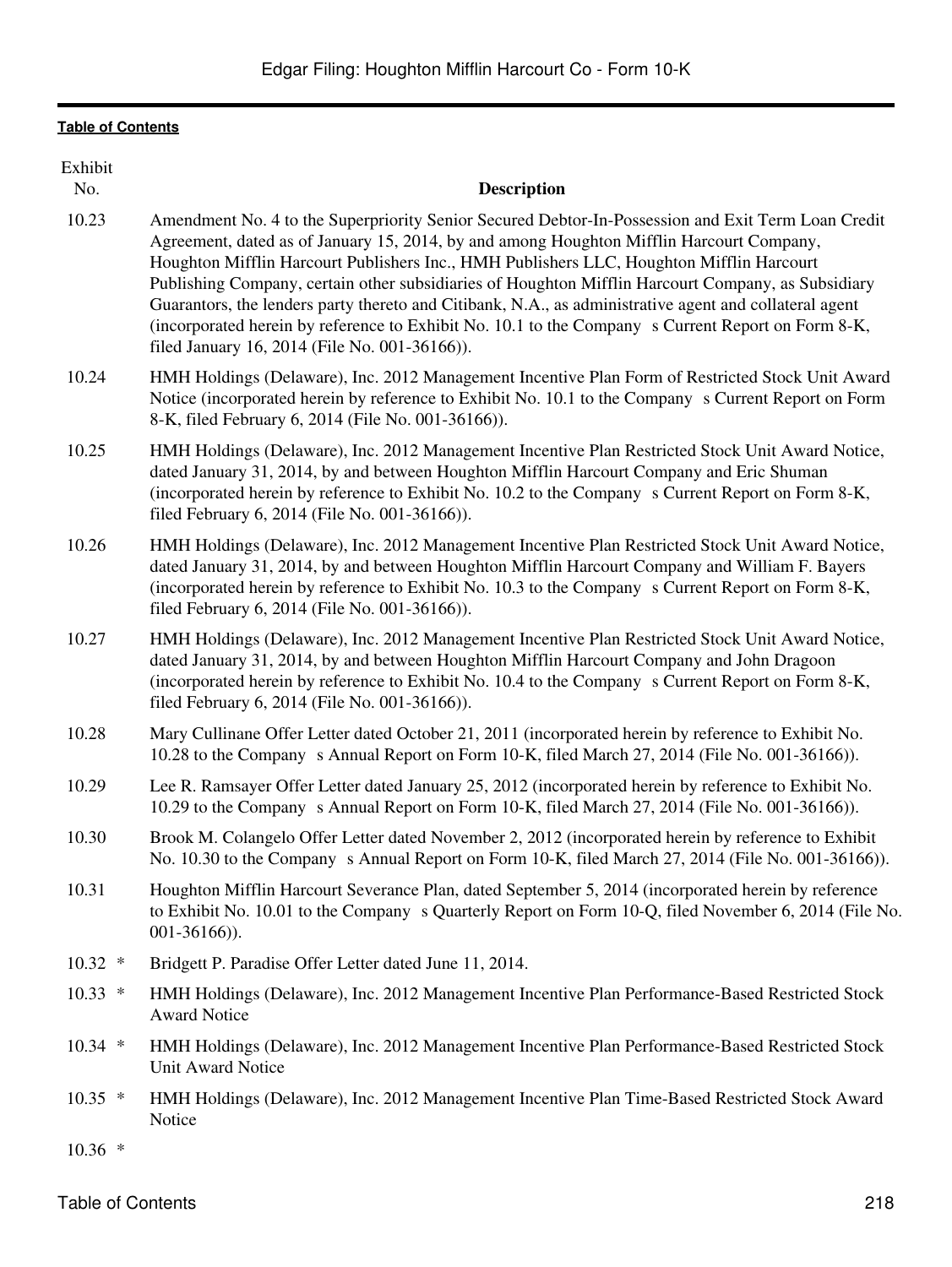Edgar Filing: Houghton Mifflin Harcourt Co - Form 10-K

HMH Holdings (Delaware), Inc. 2012 Management Incentive Plan Time-Based Restricted Stock Unit Award Notice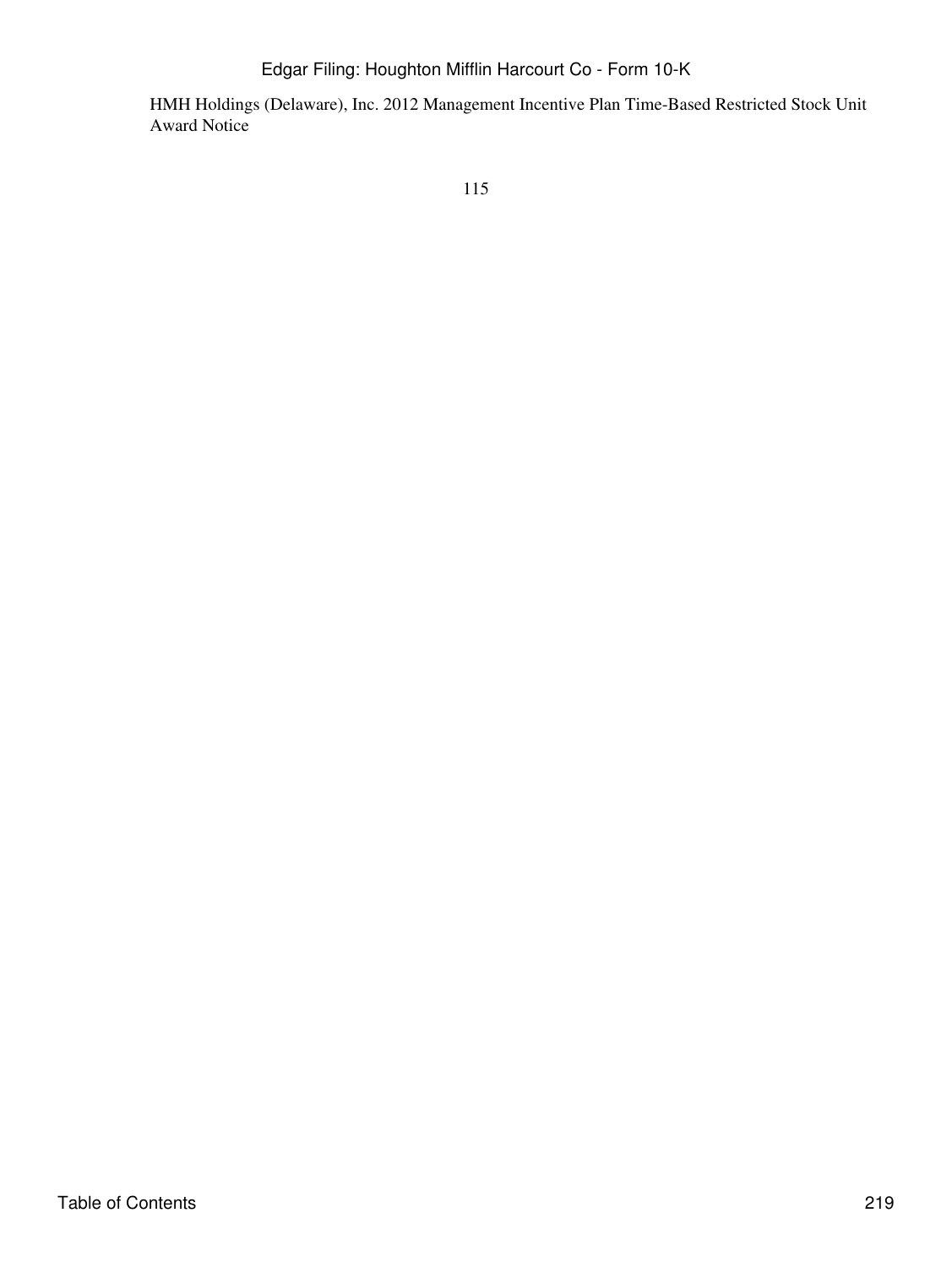### **[Table of Contents](#page-3-0)**

| Exhibit<br>No. | <b>Description</b>                                                                                                                                                            |
|----------------|-------------------------------------------------------------------------------------------------------------------------------------------------------------------------------|
| $21.1*$        | List of Subsidiaries of the Registrant.                                                                                                                                       |
| $23.1*$        | Consent of PricewaterhouseCoopers LLP, independent registered public accounting firm.                                                                                         |
| $31.1*$        | Certification of CEO Pursuant to Rule 13a-14(a) or 15d-14(a) of the Securities Exchange Act of 1934,<br>as Adopted Pursuant to Section 302 of the Sarbanes-Oxley Act of 2002. |
| $31.2*$        | Certification of CFO Pursuant to Rule 13a-14(a) or 15d-14(a) of the Securities Exchange Act of 1934,<br>as Adopted Pursuant to Section 302 of the Sarbanes-Oxley Act of 2002. |
| $32.1**$       | Certification of CEO Pursuant to 18 U.S.C. Section 1350, as Adopted Pursuant to Section 906 of the<br>Sarbanes-Oxley Act of 2002.                                             |
| $32.2**$       | Certification of CFO Pursuant to 18 U.S.C. Section 1350, as Adopted Pursuant to Section 906 of the<br>Sarbanes-Oxley Act of 2002.                                             |
| 101.INS*       | <b>XBRL</b> Instance Document.                                                                                                                                                |
| 101.SCH*       | <b>XBRL Taxonomy Extension Schema Document.</b>                                                                                                                               |
| $101.CAL*$     | XBRL Taxonomy Extension Calculation Linkbase Document.                                                                                                                        |
| 101.DEF*       | XBRL Taxonomy Extension Definition Linkbase Document.                                                                                                                         |
| $101.LAB*$     | XBRL Taxonomy Extension Label Linkbase Document.                                                                                                                              |
| 101.PRE*       | XBRL Taxonomy Extension Presentation Linkbase Document.                                                                                                                       |

Identifies a management contract or compensatory plan or arrangement.

\*\* This certification shall not be deemed filed for the purposes of Section 18 of the Securities Exchange Act of 1934 or otherwise subject to the liabilities under that section. Furthermore, this certification shall not be deemed to be incorporated by reference into the filings of the Company under the Securities Act of 1933 or the Securities Exchange Act of 1934, regardless of any general incorporation language in such filing.

116

<sup>\*</sup> Filed herewith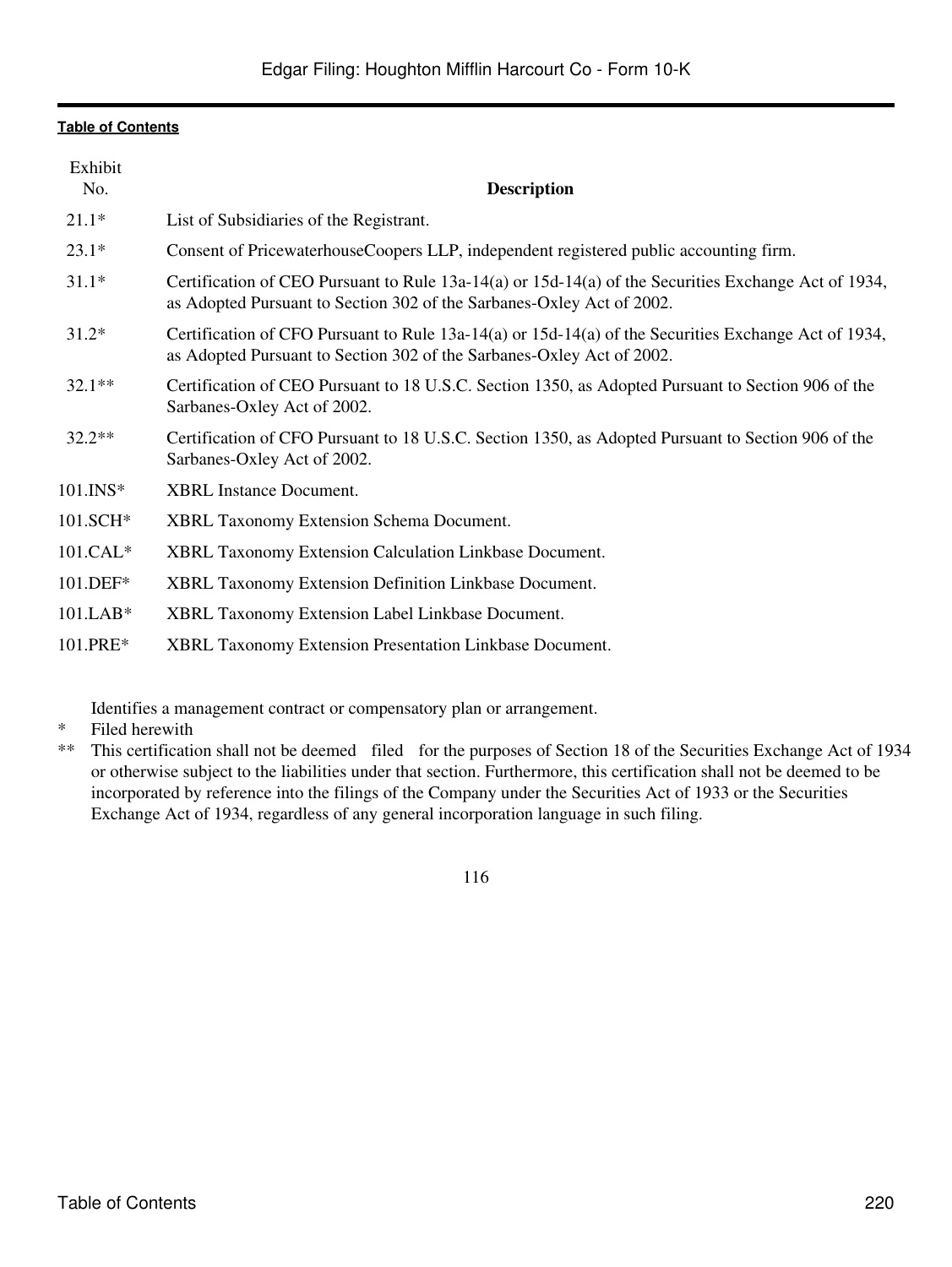#### **[Table of Contents](#page-3-0)**

## **SIGNATURES**

Pursuant to the requirements of Section 13 or 15(d) of the Securities Exchange Act of 1934, the registrant has duly caused this report to be signed on its behalf by the undersigned, thereunto duly authorized.

Houghton Mifflin Harcourt Company

(Registrant)

By: /s/ Linda K. Zecher Linda K. Zecher President, Chief Executive Officer (On behalf of the registrant)

February 26, 2015

Pursuant to the requirements of the Securities Exchange Act of 1934, this report has been signed below by the following persons on behalf of the registrant and in the capacities and on the dates indicated.

| <b>Signature</b>     | <b>Title</b>                               | <b>Date</b>       |
|----------------------|--------------------------------------------|-------------------|
| /s/ Linda K. Zecher  | President, Chief Executive Officer         | February 26, 2015 |
| Linda K. Zecher      | (Principal Executive Officer) and Director |                   |
| /s/ Eric L. Shuman   | <b>Executive Vice President and Chief</b>  | February 26, 2015 |
| Eric L. Shuman       | <b>Financial Officer</b>                   |                   |
|                      | (Principal Financial Officer)              |                   |
| /s/ Michael J. Dolan | Senior Vice President and Corporate        | February 26, 2015 |
| Michael J. Dolan     | Controller                                 |                   |
|                      | (Principal Accounting Officer)             |                   |
| /s/ Lawrence K. Fish | Chairman of the Board of Directors         | February 26, 2015 |
| Lawrence K. Fish     |                                            |                   |
| /s/ Sheru Chowdhry   | Director                                   | February 26, 2015 |
| Sheru Chowdhry       |                                            |                   |